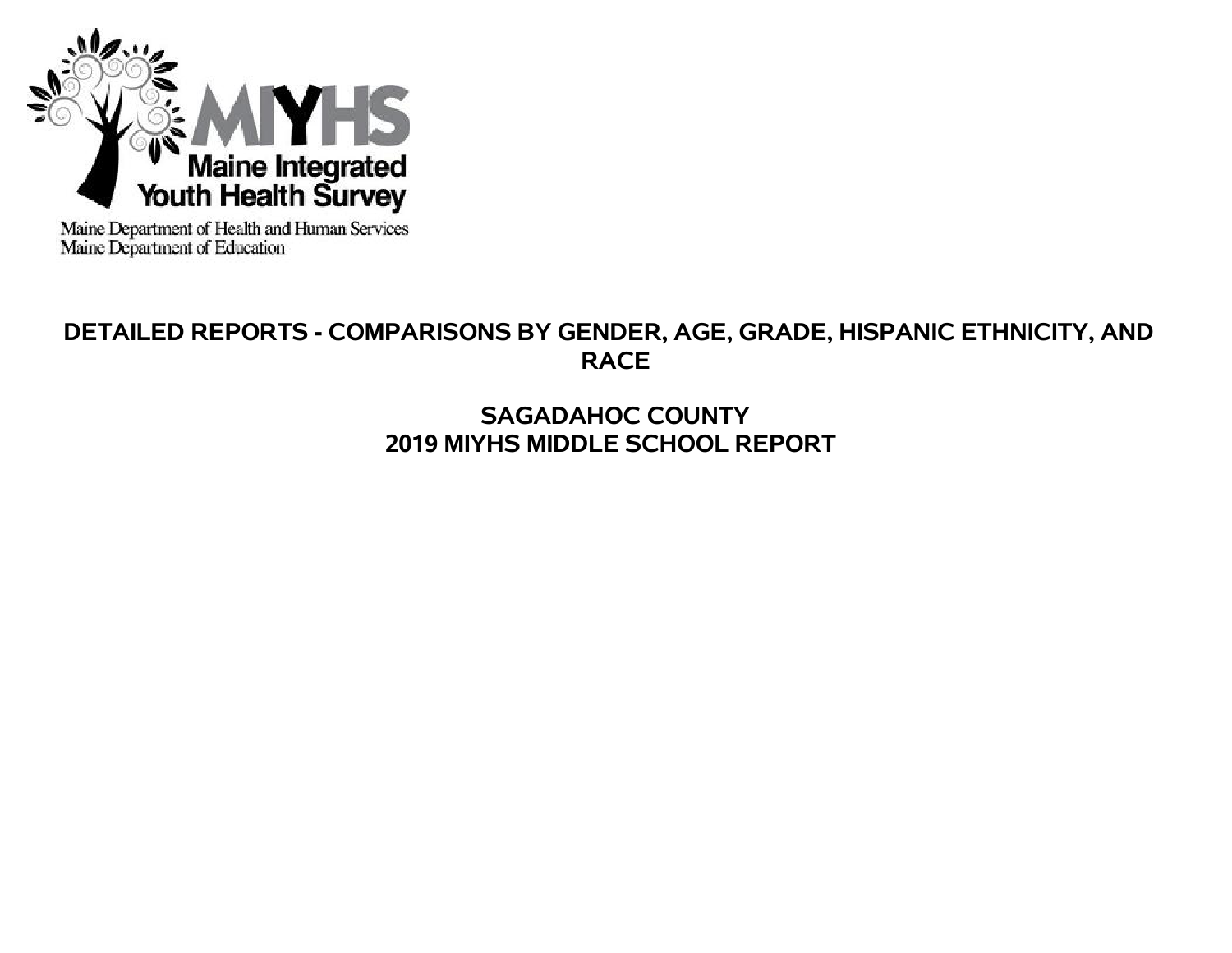|                                           | %     | CI                  | N   | n   |
|-------------------------------------------|-------|---------------------|-----|-----|
|                                           |       |                     |     |     |
| Total                                     | 2.8%  |                     | 782 | 661 |
| ----Sex----                               |       |                     |     |     |
| Female                                    | 52.3% | $(50.9\% - 53.7\%)$ | 409 | 349 |
| Male                                      | 46.9% | $(45.7\% - 48.2\%)$ | 367 | 306 |
| Missing                                   | 0.8%  | $(0.2\% - 1.4\%)$   | 6   | 6   |
| ----Grade----                             |       |                     |     |     |
| Grade 7                                   | 51.2% | $(46.4\% - 56.0\%)$ | 400 | 342 |
| Grade 8                                   | 48.1% | $(44.2\% - 51.9\%)$ | 376 | 314 |
| Missing                                   | 0.8%  | $(0.0\% - 1.8\%)$   | 6   | 5   |
| ----Age----                               |       |                     |     |     |
| 12 or younger                             | 29.5% | $(23.1\% - 36.0\%)$ | 231 | 197 |
| 13                                        | 51.4% | $(47.5\% - 55.2\%)$ | 402 | 333 |
| 14 or older                               | 18.9% | $(13.4\% - 24.5\%)$ | 148 | 130 |
| Missing                                   | 0.2%  | $(0.0\% - 0.5\%)$   | 1   | 1   |
| ----Hispanic Ethnicity----                |       |                     |     |     |
| Hispanic                                  | 1.5%  | $(1.1\% - 1.9\%)$   | 12  | 30  |
| Non-Hispanic                              | 92.9% | $(90.9\% - 94.9\%)$ | 727 | 593 |
| Missing                                   | 5.6%  | $(4.0\% - 7.2\%)$   | 44  | 38  |
| ----Race----                              |       |                     |     |     |
| American Indian or Alaskan Native         | 1.9%  | $(1.1\% - 2.6\%)$   | 15  | 32  |
| Asian                                     | 0.9%  | $(0.6\% - 1.2\%)$   | 7   | 12  |
| <b>Black or African American</b>          | 1.4%  | $(0.2\% - 2.5\%)$   | 11  | 22  |
| Native Hawaiian or Other Pacific Islander | 0.0%  | $(0.0\% - 0.1\%)$   | 0   | 1   |
| White                                     | 91.4% | $(89.0\% - 93.7\%)$ | 715 | 529 |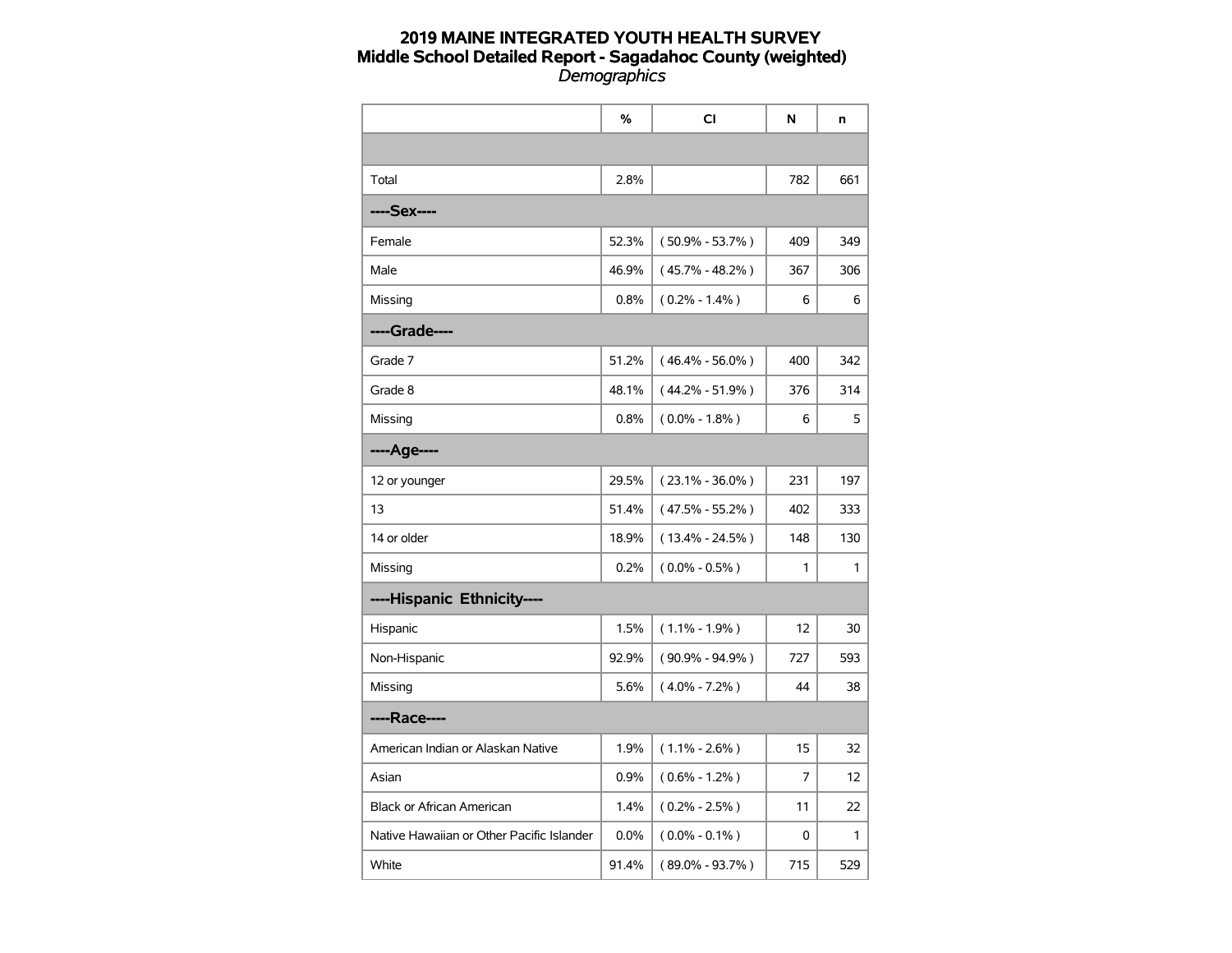|                | %    |                   | N  | n  |
|----------------|------|-------------------|----|----|
| Multiple Races | 2.3% | $(1.6\% - 3.0\%)$ | 18 | 48 |
| Missing        | 2.1% | $(0.0\% - 4.2\%)$ | 17 |    |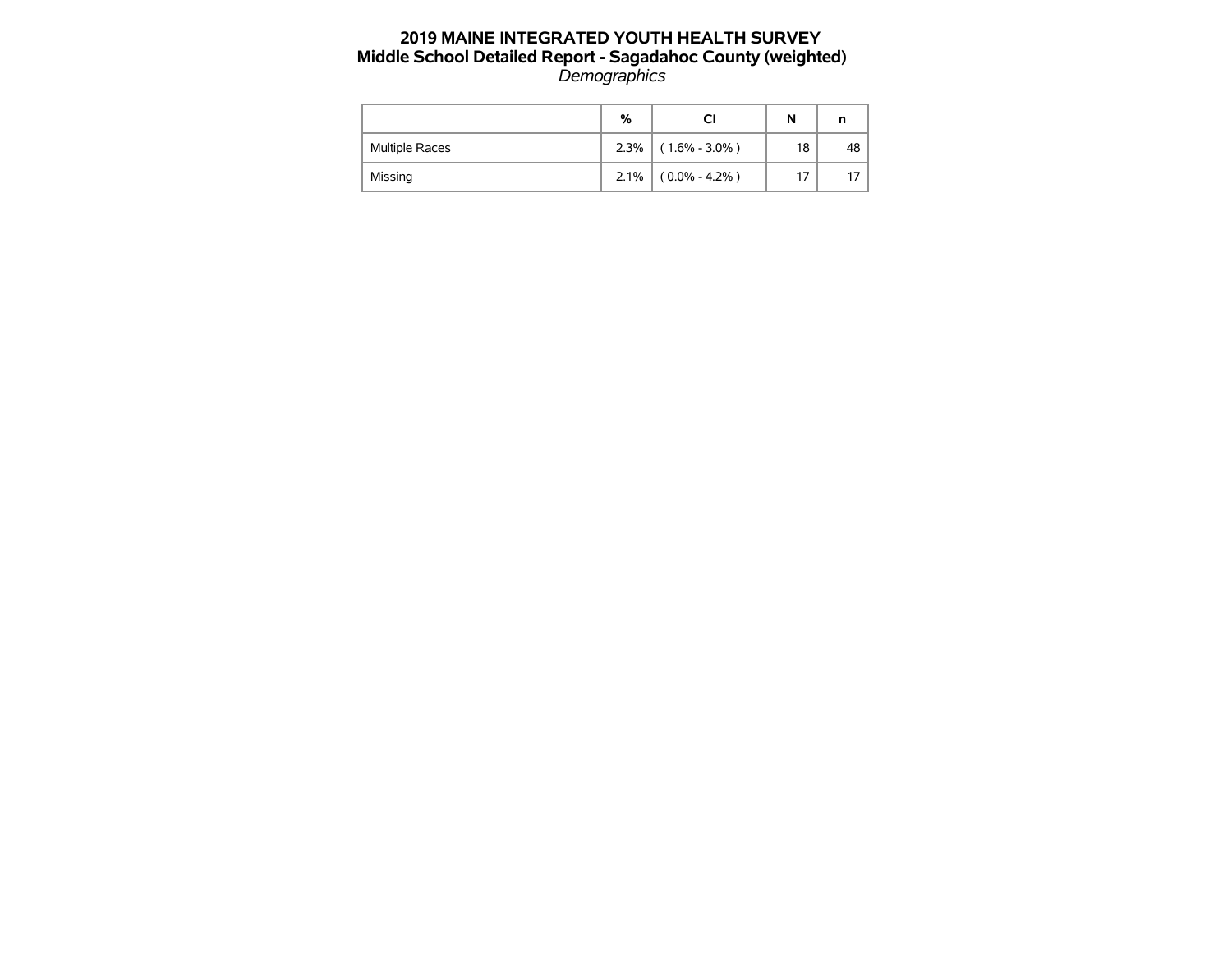*Percentage of students who were overweight (i.e., at or above the 85th percentile but below the 95th percentile for body mass index, by age and sex) -- SELF-REPORTED HEIGHT/WEIGHT (mnowt)*

|                                           | <b>Total</b>  |                                             |        |               | <b>Female</b>               |        | <b>Male</b> |                                               |        |  |
|-------------------------------------------|---------------|---------------------------------------------|--------|---------------|-----------------------------|--------|-------------|-----------------------------------------------|--------|--|
|                                           | $\frac{0}{0}$ | %<br>%<br>N<br><b>CI</b><br>N.<br><b>CI</b> |        | <b>CI</b>     | N                           |        |             |                                               |        |  |
|                                           |               |                                             |        |               |                             |        |             |                                               |        |  |
| Total                                     | 17.0%         | $(11.0\% - 23.0\%)$                         |        |               |                             |        |             | 112 14.9% (5.0%-24.7%) 50 19.3% (16.9%-21.8%) | 62     |  |
| ----Age----                               |               |                                             |        |               |                             |        |             |                                               |        |  |
| 12 or younger                             | 16.8%         | $(0.6\% - 33.0\%)$                          | 31     | 16.2%         | $(0.0\% - 34.9\%)$          |        | 19 17.9%    | $(3.7\% - 32.1\%)$                            | 13     |  |
| 13                                        | 15.3%         | $(8.5\% - 22.2\%)$                          | 53     | 14.5%         | $(5.9\% - 23.0\%)$          |        |             | 25 16.3% (10.7%-21.8%)                        | 28     |  |
| 14 or older                               | $21.8\%$      | $(15.0\% - 28.6\%)$                         | 28     |               | $13.2\%$ (8.3%-18.1%)       |        |             | $6$   27.1%   (14.0%-40.2%)                   | 22     |  |
| ----Grade----                             |               |                                             |        |               |                             |        |             |                                               |        |  |
| Grade 7                                   | 15.0%         | $(3.5\% - 26.5\%)$                          | 50     | $15.0\%$      | $(1.5\% - 28.4\%)$ 26 15.1% |        |             | $(5.5\% - 24.7\%)$                            | 24     |  |
| Grade 8                                   |               | 19.5% (17.0%-22.0%)                         | 62     |               |                             |        |             | $15.1\%$ (8.0%-22.2%) 25 24.1% (19.1%-29.0%)  | 38     |  |
| ----Hispanic Ethnicity----                |               |                                             |        |               |                             |        |             |                                               |        |  |
| Hispanic                                  | $\ast$        | $\ast$                                      | $\ast$ | *             | $\ast$                      | $\ast$ | $\ast$      | $\ast$                                        | $\ast$ |  |
| Non-Hispanic                              |               | 17.1% (10.6%-23.7%)                         |        | $107$   15.4% | $(5.0\% - 25.8\%)$          |        |             | 50 19.0% (16.1%-21.9%)                        | 57     |  |
| ----Race----                              |               |                                             |        |               |                             |        |             |                                               |        |  |
| American Indian or Alaskan Native         | $\ast$        | $\ast$                                      | $\ast$ | $\ast$        | $\ast$                      | $\ast$ | $\ast$      | $\ast$                                        | $\ast$ |  |
| Asian                                     | $\ast$        | $\ast$                                      | $\ast$ | $\ast$        | $\ast$                      | $\ast$ | $\ast$      | $\ast$                                        | $\ast$ |  |
| <b>Black or African American</b>          | $\ast$        | $\ast$                                      | $\ast$ | $\ast$        | $\ast$                      | $\ast$ | *           | $\ast$                                        | $\ast$ |  |
| Native Hawaiian or Other Pacific Islander | $\ast$        | $\ast$                                      | $\ast$ | $\ast$        | $\ast$                      | $\ast$ | $\ast$      | $\ast$                                        | $\ast$ |  |
| White                                     | 17.3%         | $(10.7\% - 24.0\%)$                         | 105    | 14.8%         | $(3.5\% - 26.2\%)$          |        | 46 19.9%    | $(17.6\% - 22.2\%)$                           | 59     |  |
| <b>Multiple Races</b>                     | $\ast$        | $\ast$                                      | $\ast$ | $\ast$        | $\ast$                      | $\ast$ | $\ast$      | $\ast$                                        | $\ast$ |  |

*\*Estimate suppressed due to small cell sizes. ^Data by sex, hispanic ethnicity, and race are not shown due to small cell sizes in several categories.*

*CI = 95% Confidence Interval*

*N = Number of students who were overweight (i.e., at or above the 85th percentile but below the 95th percentile for body mass index, by age and sex) -- SELF-REPORTED HEIGHT/WEIGHT (weighted). Note: Due to missing data, the sum of demographic categories may not equal the overall total.*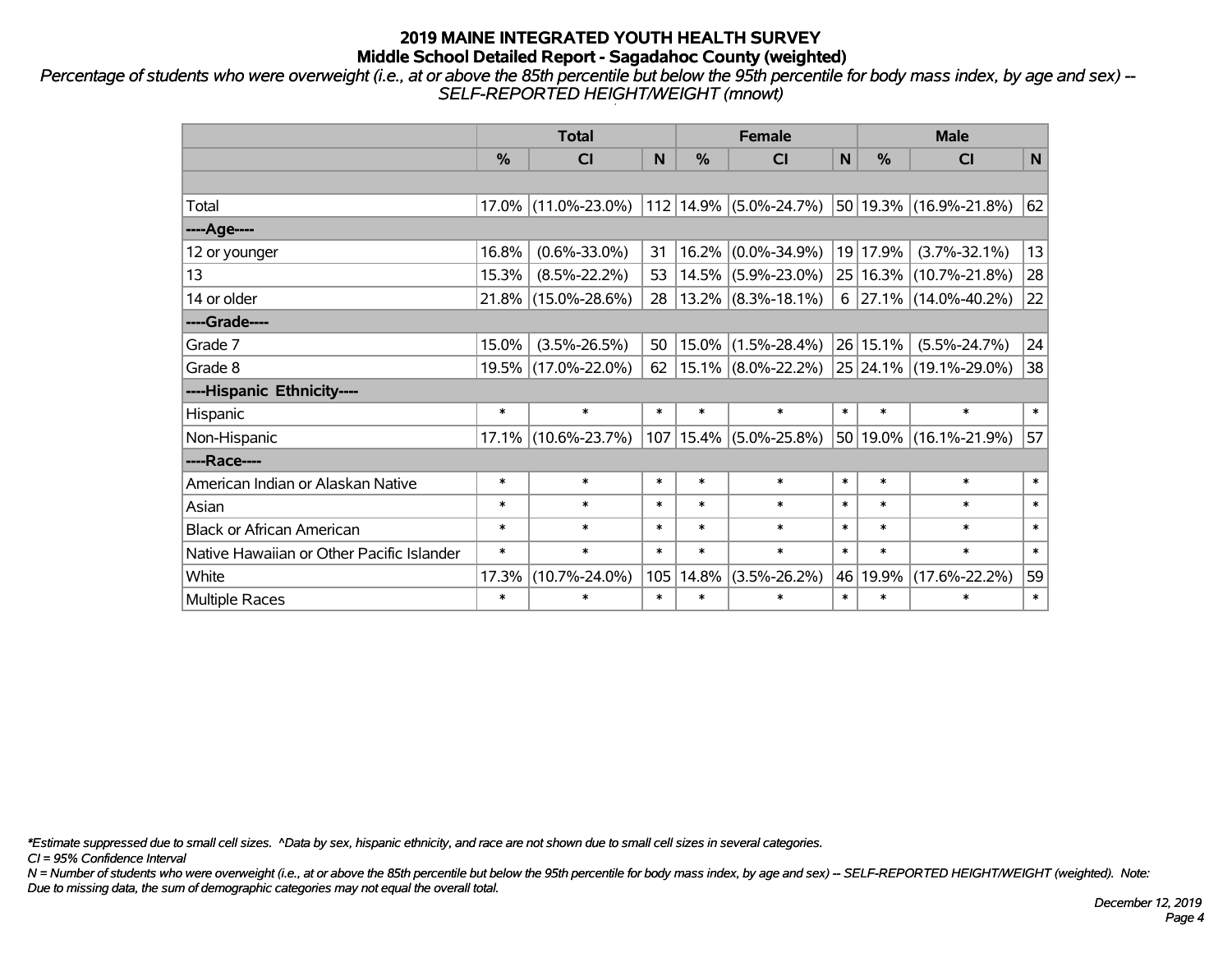*Percentage of students who were obese (i.e., at or above the 95th percentile for body mass index, by age and sex) -- SELF-REPORTED HEIGHT/WEIGHT (mnobese)*

|                                           | <b>Total</b>  |                        |                                           |        | <b>Female</b>       | <b>Male</b>     |          |                          |        |
|-------------------------------------------|---------------|------------------------|-------------------------------------------|--------|---------------------|-----------------|----------|--------------------------|--------|
|                                           | $\frac{0}{0}$ | CI                     | $\frac{9}{6}$<br>%<br>N<br>N<br><b>CI</b> |        | <b>CI</b>           | N               |          |                          |        |
|                                           |               |                        |                                           |        |                     |                 |          |                          |        |
| Total                                     |               | $16.8\%$ (12.5%-21.1%) | 111                                       | 14.1%  | $(8.8\% - 19.3\%)$  |                 |          | 48 19.7% (15.6%-23.9%)   | 63     |
| ---- Age----                              |               |                        |                                           |        |                     |                 |          |                          |        |
| 12 or younger                             | 14.9%         | $(7.4\% - 22.4\%)$     | 28                                        | 11.7%  | $(8.4\% - 15.1\%)$  |                 | 14 20.1% | $(7.0\% - 33.2\%)$       | 14     |
| 13                                        |               | $17.4\%$ (15.1%-19.7%) | 60                                        | 15.2%  | $(11.0\% - 19.5\%)$ |                 |          | 26 19.6% (15.8%-23.5%)   | 33     |
| 14 or older                               |               | 18.0% (10.1%-25.9%)    | 23                                        | 15.3%  | $(0.0\% - 40.0\%)$  | $\overline{7}$  |          | $ 19.6\% $ (15.3%-23.9%) | 16     |
| ----Grade----                             |               |                        |                                           |        |                     |                 |          |                          |        |
| Grade 7                                   | 14.6%         | $(8.8\% - 20.5\%)$     | 49                                        | 13.2%  | $(8.3\% - 18.2\%)$  | 23 <sub>1</sub> | 16.1%    | $(8.1\% - 24.1\%)$       | 26     |
| Grade 8                                   |               | 19.4% (17.2%-21.7%)    | 62                                        |        | 15.2% (10.0%-20.3%) |                 |          | 25 23.8% (22.7%-25.0%)   | 37     |
| ----Hispanic Ethnicity----                |               |                        |                                           |        |                     |                 |          |                          |        |
| Hispanic                                  | $\ast$        | $\ast$                 | $\ast$                                    | $\ast$ | $\ast$              | $\ast$          | $\ast$   | $\ast$                   | $\ast$ |
| Non-Hispanic                              |               | 17.1% (12.8%-21.5%)    | 107                                       | 14.6%  | $(9.7\% - 19.5\%)$  |                 |          | 48 19.9% (14.6%-25.1%)   | 60     |
| ----Race----                              |               |                        |                                           |        |                     |                 |          |                          |        |
| American Indian or Alaskan Native         | $\ast$        | $\ast$                 | $\ast$                                    | $\ast$ | $\ast$              | $\ast$          | $\ast$   | $\ast$                   | $\ast$ |
| Asian                                     | $\ast$        | $\ast$                 | $\ast$                                    | $\ast$ | $\ast$              | $\ast$          | $\ast$   | $\ast$                   | $\ast$ |
| <b>Black or African American</b>          | $\ast$        | $\ast$                 | $\ast$                                    | $\ast$ | $\ast$              | $\ast$          | $\ast$   | $\ast$                   | $\ast$ |
| Native Hawaiian or Other Pacific Islander | $\ast$        | $\ast$                 | $\ast$                                    | $\ast$ | $\ast$              | $\ast$          | $\ast$   | $\ast$                   | $\ast$ |
| White                                     | 17.7%         | $(13.6\% - 21.7\%)$    | 107                                       | 14.7%  | $(10.0\% - 19.4\%)$ |                 | 45 20.7% | $(16.6\% - 24.8\%)$      | 62     |
| Multiple Races                            | $\ast$        | $\ast$                 | $\ast$                                    | $\ast$ | $\ast$              | $\ast$          | $\ast$   | $\ast$                   | $\ast$ |

*\*Estimate suppressed due to small cell sizes. ^Data by sex, hispanic ethnicity, and race are not shown due to small cell sizes in several categories.*

*CI = 95% Confidence Interval*

*N = Number of students who were obese (i.e., at or above the 95th percentile for body mass index, by age and sex) -- SELF-REPORTED HEIGHT/WEIGHT (weighted). Note: Due to missing data, the sum of demographic categories may not equal the overall total.*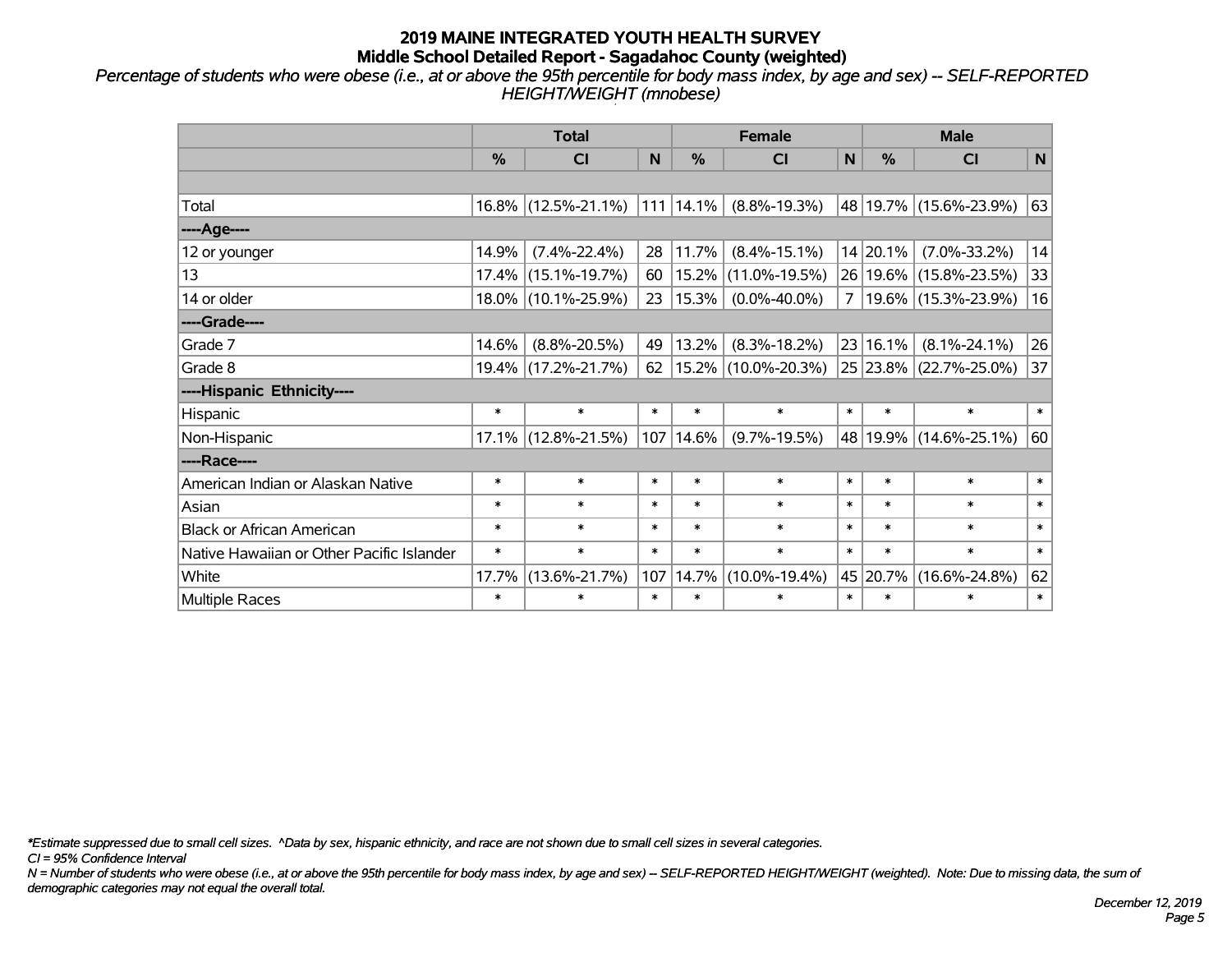*Percentage of students who were either overweight or obese (i.e. at or above the 85th percentile for body mass index, by age and sex) -- SELF-REPORTED HEIGHT/WEIGHT (mnowtob)*

|                                           |               | <b>Total</b>        |        | <b>Female</b> |                         | <b>Male</b> |               |                            |          |
|-------------------------------------------|---------------|---------------------|--------|---------------|-------------------------|-------------|---------------|----------------------------|----------|
|                                           | $\frac{0}{0}$ | CI                  | N      | %             | <b>CI</b>               | N           | $\frac{0}{0}$ | <b>CI</b>                  | <b>N</b> |
|                                           |               |                     |        |               |                         |             |               |                            |          |
| Total                                     |               | 33.8% (30.3%-37.3%) |        | 223 28.9%     | $(21.1\% - 36.8\%)$     |             |               | 98   39.0%   (36.9%-41.2%) | 125      |
| ----Age----                               |               |                     |        |               |                         |             |               |                            |          |
| 12 or younger                             | 31.7%         | $(21.5\% - 41.9\%)$ | 59     | 27.9%         | $(12.4\% - 43.4\%)$     |             | 32 38.0%      | $(34.8\% - 41.2\%)$        | 27       |
| 13                                        | 32.7%         | $(26.8\% - 38.7\%)$ |        | 112 29.7%     | $(21.4\% - 38.0\%)$     |             | 52 35.9%      | $(28.9\% - 42.8\%)$        | 61       |
| 14 or older                               | 39.8%         | $(25.1\% - 54.4\%)$ | 51     | 28.5%         | $(3.3\% - 53.7\%)$      |             |               | 14 46.7% (33.8%-59.5%)     | 37       |
| ----Grade----                             |               |                     |        |               |                         |             |               |                            |          |
| Grade 7                                   | 29.6%         | $(22.5\% - 36.8\%)$ | 98     | 28.2%         | $(16.4\% - 40.0\%)$     |             | 48 31.2%      | $(27.7\% - 34.6\%)$        | 50       |
| Grade 8                                   |               | 38.9% (36.0%-41.8%) |        |               | 124 30.3% (25.7%-34.8%) |             |               | 49 47.9% (43.0%-52.8%)     | 75       |
| ----Hispanic Ethnicity----                |               |                     |        |               |                         |             |               |                            |          |
| Hispanic                                  | $\ast$        | $\ast$              | $\ast$ | $\ast$        | $\ast$                  | $\ast$      | $\ast$        | $\ast$                     | $\ast$   |
| Non-Hispanic                              | 34.3%         | $(31.1\% - 37.5\%)$ |        | 215 30.0%     | $(22.2\% - 37.8\%)$     |             | 98 38.9%      | $(36.2\% - 41.6\%)$        | 117      |
| ----Race----                              |               |                     |        |               |                         |             |               |                            |          |
| American Indian or Alaskan Native         | $\ast$        | $\ast$              | $\ast$ | $\ast$        | $\ast$                  | $\ast$      | $\ast$        | $\ast$                     | $\ast$   |
| Asian                                     | $\ast$        | $\ast$              | $\ast$ | $\ast$        | $\ast$                  | $\ast$      | $\ast$        | $\ast$                     | $\ast$   |
| <b>Black or African American</b>          | $\ast$        | $\ast$              | $\ast$ | $\ast$        | $\ast$                  | $\ast$      | $\ast$        | $\ast$                     | $\ast$   |
| Native Hawaiian or Other Pacific Islander | $\ast$        | $\ast$              | $\ast$ | $\ast$        | $\ast$                  | $\ast$      | $\ast$        | $\ast$                     | $\ast$   |
| White                                     | 35.0%         | $(31.3\% - 38.7\%)$ | 212    | 29.5%         | $(21.1\% - 38.0\%)$     |             | 91 40.6%      | $(37.7\% - 43.5\%)$        | 121      |
| <b>Multiple Races</b>                     | $\ast$        | $\ast$              | $\ast$ | $\ast$        | $\ast$                  | $\ast$      | $\ast$        | $\ast$                     | $\ast$   |

*\*Estimate suppressed due to small cell sizes. ^Data by sex, hispanic ethnicity, and race are not shown due to small cell sizes in several categories.*

*CI = 95% Confidence Interval*

*N = Number of students who were either overweight or obese (i.e. at or above the 85th percentile for body mass index, by age and sex) -- SELF-REPORTED HEIGHT/WEIGHT (weighted). Note: Due to missing data, the sum of demographic categories may not equal the overall total.*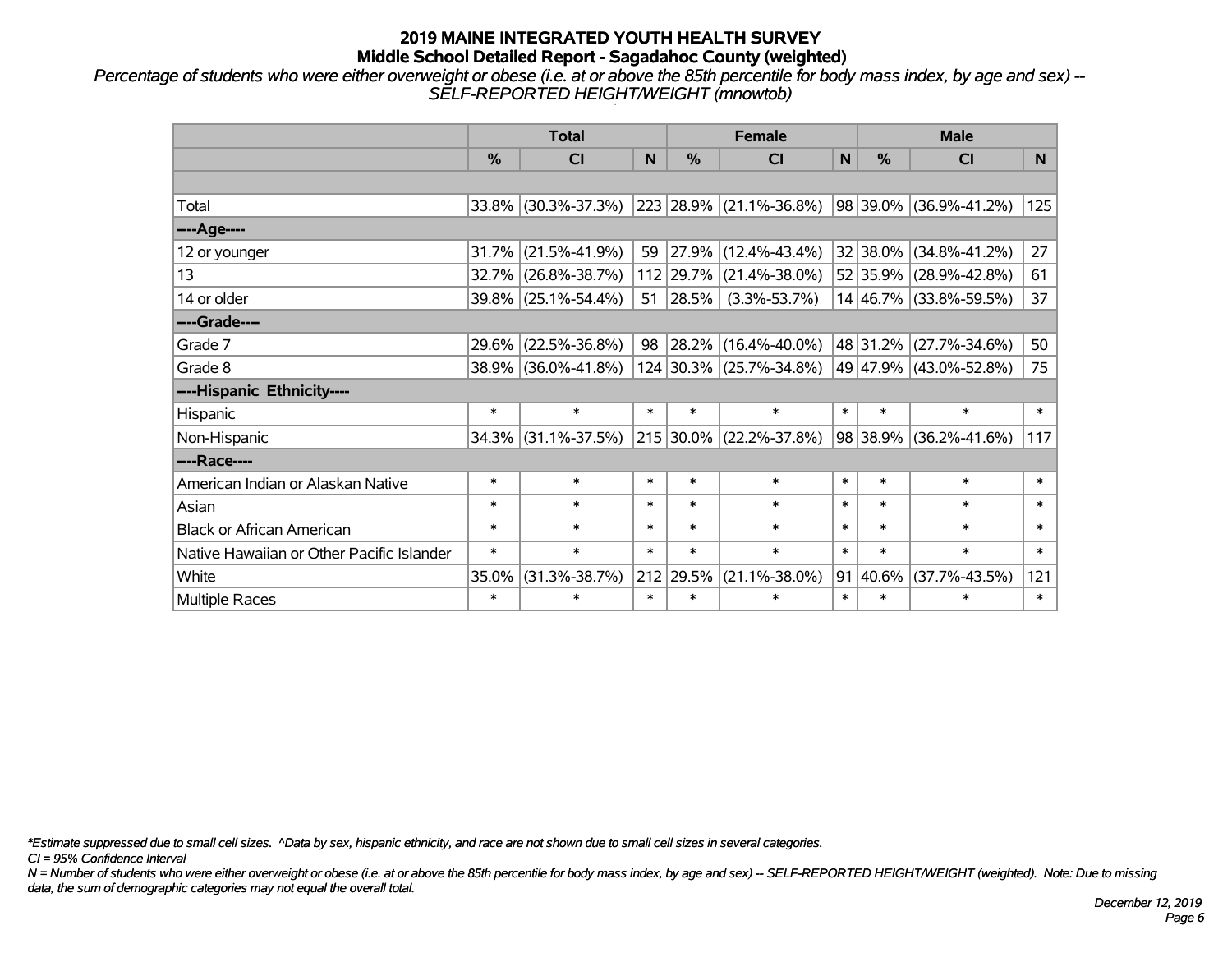*Percentage of students who were at a healthy weight (i.e., at or above the 5th percentile but below the 85th percentile for body mass index, by age and sex) -- SELF-REPORTED HEIGHT/WEIGHT (mnhlthwt)*

|                                           | <b>Total</b>                                                                        |                        |           |                | <b>Female</b>           |        | <b>Male</b> |                           |        |  |
|-------------------------------------------|-------------------------------------------------------------------------------------|------------------------|-----------|----------------|-------------------------|--------|-------------|---------------------------|--------|--|
|                                           | $\frac{0}{0}$<br>$\frac{0}{0}$<br>$\frac{0}{0}$<br>N<br><b>CI</b><br><b>CI</b><br>N |                        | <b>CI</b> | N <sub>1</sub> |                         |        |             |                           |        |  |
|                                           |                                                                                     |                        |           |                |                         |        |             |                           |        |  |
| Total                                     |                                                                                     | $63.5\%$ (60.7%-66.4%) |           |                | 418 68.6% (60.5%-76.6%) |        |             | 232 58.2% (55.0%-61.5%)   | 186    |  |
| ----Age----                               |                                                                                     |                        |           |                |                         |        |             |                           |        |  |
| 12 or younger                             |                                                                                     | $62.3\%$ (52.7%-71.9%) |           | 116 67.3%      | $(50.8\% - 83.9\%)$     | 78     | $ 54.1\% $  | $(47.7\% - 60.5\%)$       | 38     |  |
| 13                                        |                                                                                     | 66.3% (59.7%-73.0%)    |           |                | 228 70.3% (62.0%-78.6%) |        |             | 122 62.3% (53.7%-70.9%)   | 105    |  |
| 14 or older                               |                                                                                     | $57.9\%$ (41.3%-74.6%) |           |                | 75 65.4% (39.7%-91.1%)  |        |             | 32 53.3% (40.5%-66.2%)    | 43     |  |
| ----Grade----                             |                                                                                     |                        |           |                |                         |        |             |                           |        |  |
| Grade 7                                   | 67.0%                                                                               | $(60.3\% - 73.7\%)$    |           | 222 68.6%      | $(56.2\% - 80.9\%)$     |        | 118 65.4%   | $(61.8\% - 68.9\%)$       | 105    |  |
| Grade 8                                   |                                                                                     | 59.2% (57.4%-61.1%)    |           |                | 189 67.9% (63.7%-72.1%) |        |             | $111$ 50.1% (45.1%-55.1%) | 78     |  |
| ----Hispanic Ethnicity----                |                                                                                     |                        |           |                |                         |        |             |                           |        |  |
| Hispanic                                  | $\ast$                                                                              | $\ast$                 | $\ast$    | $\ast$         | $\ast$                  | $\ast$ | $\ast$      | $\ast$                    | $\ast$ |  |
| Non-Hispanic                              |                                                                                     | $63.2\%$ (60.4%-65.9%) |           |                | 396 67.7% (59.6%-75.8%) |        | 220 58.3%   | $(54.3\% - 62.2\%)$       | 176    |  |
| ----Race----                              |                                                                                     |                        |           |                |                         |        |             |                           |        |  |
| American Indian or Alaskan Native         | $\ast$                                                                              | $\ast$                 | $\ast$    | $\ast$         | $\ast$                  | $\ast$ | $\ast$      | $\ast$                    | $\ast$ |  |
| Asian                                     | $\ast$                                                                              | $\ast$                 | $\ast$    | $\ast$         | $\ast$                  | $\ast$ | $\ast$      | $\ast$                    | $\ast$ |  |
| <b>Black or African American</b>          | $\ast$                                                                              | $\ast$                 | $\ast$    | $\ast$         | $\ast$                  | $\ast$ | $\ast$      | $\ast$                    | $\ast$ |  |
| Native Hawaiian or Other Pacific Islander | $\ast$                                                                              | $\ast$                 | $\ast$    | $\ast$         | $\ast$                  | $\ast$ | $\ast$      | $\ast$                    | $\ast$ |  |
| White                                     | 62.3%                                                                               | $(59.0\% - 65.7\%)$    | 377       | 68.1%          | $(59.1\% - 77.1\%)$     | 209    | 56.5%       | $(52.3\% - 60.6\%)$       | 168    |  |
| Multiple Races                            | $\ast$                                                                              | $\ast$                 | $\ast$    | $\ast$         | $\ast$                  | $\ast$ | $\ast$      | $\ast$                    | $\ast$ |  |

*\*Estimate suppressed due to small cell sizes. ^Data by sex, hispanic ethnicity, and race are not shown due to small cell sizes in several categories.*

*CI = 95% Confidence Interval*

*N = Number of students who were at a healthy weight (i.e., at or above the 5th percentile but below the 85th percentile for body mass index, by age and sex) -- SELF-REPORTED HEIGHT/WEIGHT (weighted). Note: Due to missing data, the sum of demographic categories may not equal the overall total.*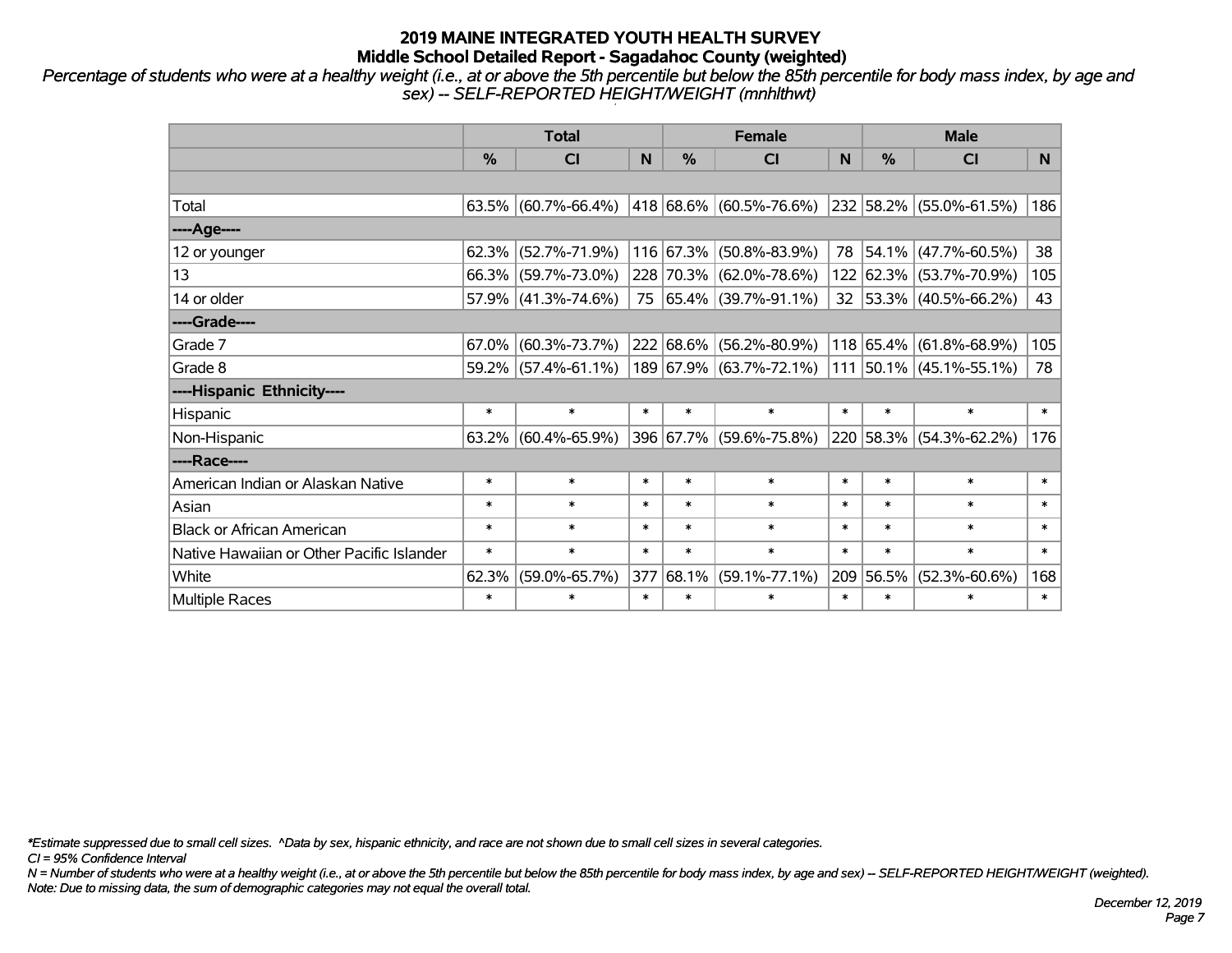#### **2019 MAINE INTEGRATED YOUTH HEALTH SURVEY Middle School Detailed Report - Sagadahoc County (weighted)** *What language is spoken most often at home? (Select only one response.) (mn8b) Percentage of students who answered something other than 'English'*

|                                           | <b>Total</b> |                     |        | <b>Female</b> |                         |        | <b>Male</b> |                                          |                         |  |
|-------------------------------------------|--------------|---------------------|--------|---------------|-------------------------|--------|-------------|------------------------------------------|-------------------------|--|
|                                           | %            | CI                  | N      | %             | <b>CI</b>               | N      | %           | CI                                       | $\overline{\mathsf{N}}$ |  |
|                                           |              |                     |        |               |                         |        |             |                                          |                         |  |
| Total                                     | 2.2%         | $(1.3\% - 3.0\%)$   |        |               | $17 1.5\% $ (0.5%-2.5%) |        |             | 6 $\left  2.5\% \right  (0.0\% - 5.2\%)$ | 9                       |  |
| ----Age----                               |              |                     |        |               |                         |        |             |                                          |                         |  |
| 12 or younger                             | 2.6%         | $(1.0\% - 4.1\%)$   | 6      | $\ast$        | $\ast$                  | $\ast$ | $\ast$      | $\ast$                                   | $\ast$                  |  |
| 13                                        | 2.3%         | $(1.2\% - 3.3\%)$   | 9      | $\ast$        | $\ast$                  | $\ast$ | $\ast$      | $\ast$                                   | $\ast$                  |  |
| 14 or older                               | $\ast$       | $\ast$              | $\ast$ | $\ast$        | $\ast$                  | $\ast$ | $\ast$      | $\ast$                                   | $\ast$                  |  |
| ----Grade----                             |              |                     |        |               |                         |        |             |                                          |                         |  |
| Grade 7                                   | 2.4%         | $(0.2\% - 4.6\%)$   | 10     | $\ast$        | $\ast$                  | $\ast$ | $\ast$      | $\ast$                                   | $\ast$                  |  |
| Grade 8                                   |              | $1.5\%$ (0.8%-2.3%) | 6      | $\ast$        | $\ast$                  | $\ast$ | $\ast$      | $\ast$                                   | $\ast$                  |  |
| ----Hispanic Ethnicity----                |              |                     |        |               |                         |        |             |                                          |                         |  |
| Hispanic                                  | $\ast$       | $\ast$              | $\ast$ | $\ast$        | $\ast$                  | $\ast$ | $\ast$      | $\ast$                                   | $\ast$                  |  |
| Non-Hispanic                              | 1.9%         | $(0.9\% - 2.8\%)$   | 14     | $\ast$        | $\ast$                  | $\ast$ | $\ast$      | $\ast$                                   | $\ast$                  |  |
| ----Race----                              |              |                     |        |               |                         |        |             |                                          |                         |  |
| American Indian or Alaskan Native         | $\ast$       | $\ast$              | $\ast$ | $\ast$        | $\ast$                  | $\ast$ | $\ast$      | $\ast$                                   | $\ast$                  |  |
| Asian                                     | $\ast$       | $\ast$              | $\ast$ | $\ast$        | $\ast$                  | $\ast$ | $\ast$      | $\ast$                                   | $\ast$                  |  |
| <b>Black or African American</b>          | $\ast$       | $\ast$              | $\ast$ | $\ast$        | $\ast$                  | $\ast$ | $\ast$      | $\ast$                                   | $\ast$                  |  |
| Native Hawaiian or Other Pacific Islander | $\ast$       | $\ast$              | $\ast$ | $\ast$        | $\ast$                  | $\ast$ | $\ast$      | $\ast$                                   | $\ast$                  |  |
| White                                     | 1.4%         | $(0.8\% - 1.9\%)$   | 10     | $\ast$        | $\ast$                  | $\ast$ | $\ast$      | $\ast$                                   | $\ast$                  |  |
| Multiple Races                            | $\ast$       | $\ast$              | $\ast$ | $\ast$        | $\ast$                  | $\ast$ | $\ast$      | $\ast$                                   | $\ast$                  |  |

*\*Estimate suppressed due to small cell sizes. ^Data by sex, hispanic ethnicity, and race are not shown due to small cell sizes in several categories.*

*CI = 95% Confidence Interval*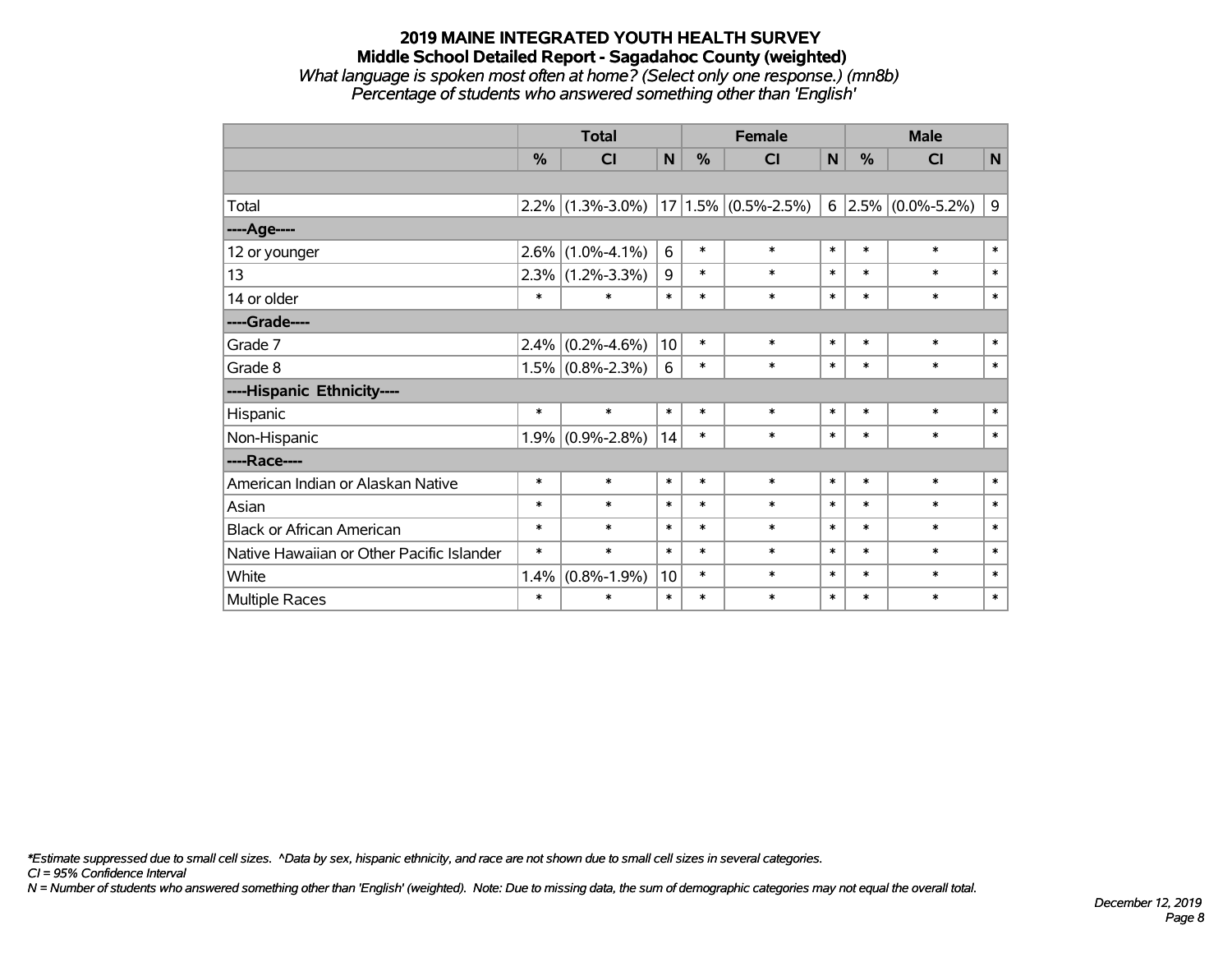*During the past 30 days, where did you usually sleep? (mn187a\_2)*

*Percentage of students who reported housing instability (anything other than 'In my parent's or guardian's home' or school housing)*

|                                           |        | <b>Total</b>        |        | <b>Female</b> |        |                | <b>Male</b> |          |        |
|-------------------------------------------|--------|---------------------|--------|---------------|--------|----------------|-------------|----------|--------|
|                                           | %      | <b>CI</b>           | N      | %             | CI     | N <sub>1</sub> |             | $%$ CI N |        |
|                                           |        |                     |        |               |        |                |             |          |        |
| Total                                     |        | $1.9\%$ (0.4%-3.4%) | 15     | $\ast$        | $\ast$ | $\ast$         | $\ast$      | $\ast$   | $\ast$ |
| ----Age----                               |        |                     |        |               |        |                |             |          |        |
| 12 or younger                             | $\ast$ | $\ast$              | $\ast$ | $\ast$        | $\ast$ | $\ast$         | $\ast$      | $\ast$   | *      |
| 13                                        | 2.3%   | $(0.4\% - 4.2\%)$   | 9      | *             | $\ast$ | $\ast$         | $\ast$      | $\ast$   | $\ast$ |
| 14 or older                               | $\ast$ | $\ast$              | $\ast$ | $\ast$        | $\ast$ | $\ast$         | $\ast$      | $\ast$   | $\ast$ |
| ----Grade----                             |        |                     |        |               |        |                |             |          |        |
| Grade 7                                   | 1.8%   | $(0.2\% - 3.4\%)$   | 7      | $\ast$        | *      | $\ast$         | $\ast$      | $\ast$   | $\ast$ |
| Grade 8                                   |        | $2.0\%$ (0.4%-3.5%) | 7      | $\ast$        | *      | $\ast$         | *           | $\ast$   | $\ast$ |
| ----Hispanic Ethnicity----                |        |                     |        |               |        |                |             |          |        |
| Hispanic                                  | $\ast$ | $\ast$              | $\ast$ | $\ast$        | $\ast$ | $\ast$         | $\ast$      | $\ast$   | $\ast$ |
| Non-Hispanic                              |        | $1.9\%$ (0.5%-3.3%) | 14     | $\ast$        | $\ast$ | $\ast$         | $\ast$      | $\ast$   | *      |
| ----Race----                              |        |                     |        |               |        |                |             |          |        |
| American Indian or Alaskan Native         | $\ast$ | *                   | $\ast$ | $\ast$        | $\ast$ | $\ast$         | $\ast$      | $\ast$   | $\ast$ |
| Asian                                     | *      | $\ast$              | $\ast$ | $\ast$        | $\ast$ | $\ast$         | $\ast$      | $\ast$   | $\ast$ |
| <b>Black or African American</b>          | *      | *                   | $\ast$ | *             | $\ast$ | $\ast$         | $\ast$      | $\ast$   | $\ast$ |
| Native Hawaiian or Other Pacific Islander | *      | $\ast$              | $\ast$ | *             | $\ast$ | $\ast$         | $\ast$      | $\ast$   | *      |
| White                                     | 1.5%   | $(0.2\% - 2.9\%)$   | 11     | $\ast$        | *      | $\ast$         | $\ast$      | $\ast$   | $\ast$ |
| Multiple Races                            | $\ast$ | $\ast$              | $\ast$ | *             | $\ast$ | $\ast$         | $\ast$      | $\ast$   | *      |

*\*Estimate suppressed due to small cell sizes. ^Data by sex, hispanic ethnicity, and race are not shown due to small cell sizes in several categories.*

*CI = 95% Confidence Interval*

*N = Number of students who reported housing instability (anything other than 'In my parent's or guardian's home' or school housing) (weighted). Note: Due to missing data, the sum of demographic categories may not equal the overall total.*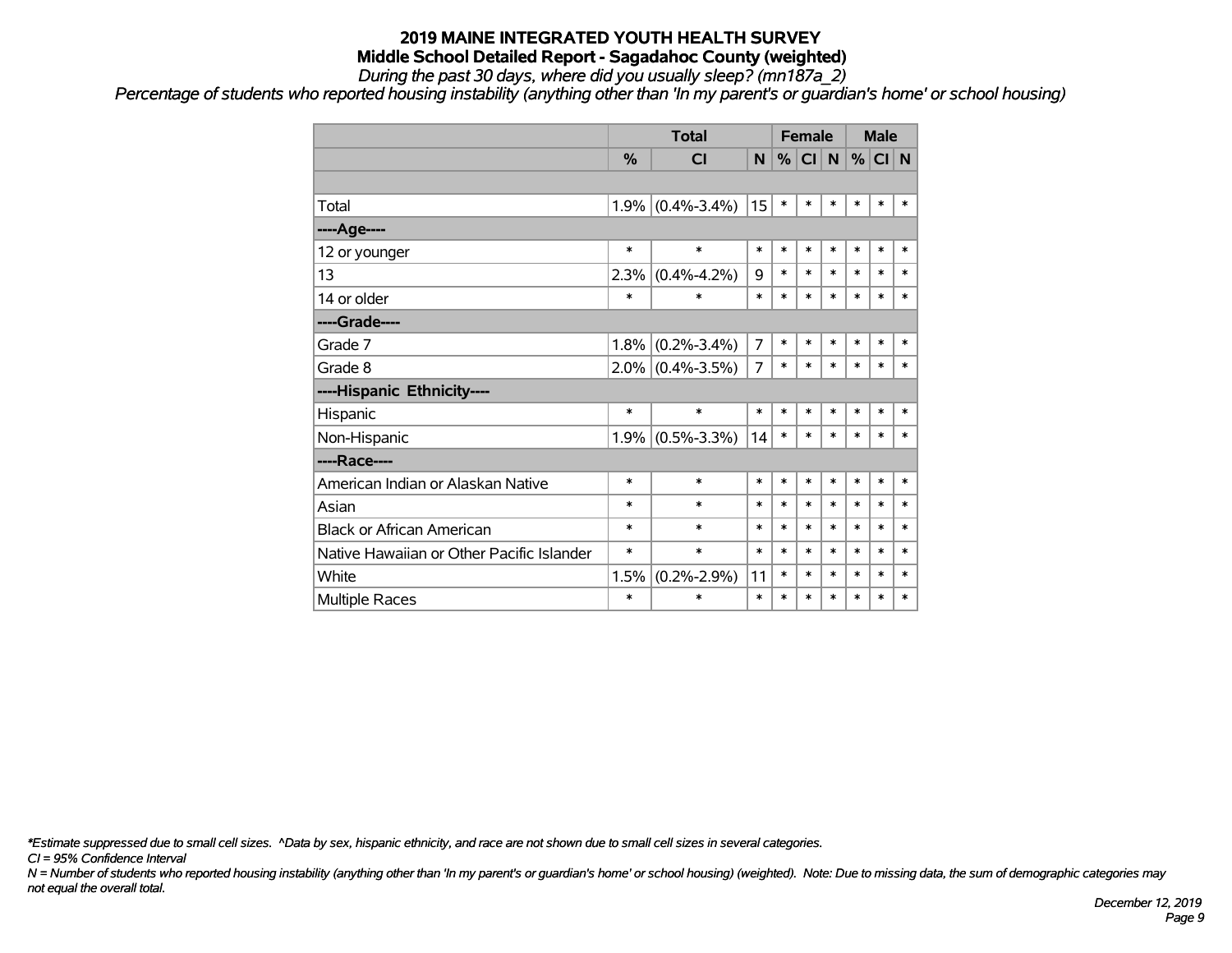*How often do you wear a seat belt when riding in a car? (mn10) Percentage of students who answered 'Never' or 'Rarely'*

|                                           |               | <b>Total</b>      |        | <b>Female</b> |           |        | <b>Male</b> |        |        |
|-------------------------------------------|---------------|-------------------|--------|---------------|-----------|--------|-------------|--------|--------|
|                                           | $\frac{9}{6}$ | <b>CI</b>         | N      | %             | <b>CI</b> | N      | $\%$        | CI N   |        |
|                                           |               |                   |        |               |           |        |             |        |        |
| Total                                     | 1.8%          | $(0.9\% - 2.7\%)$ | 14     | $\ast$        | $\ast$    | $\ast$ | $\ast$      | $\ast$ | $\ast$ |
| ---- Age----                              |               |                   |        |               |           |        |             |        |        |
| 12 or younger                             | $\ast$        | $\ast$            | $\ast$ | $\ast$        | $\ast$    | $\ast$ | $\ast$      | $\ast$ | $\ast$ |
| 13                                        | 1.4%          | $(0.7\% - 2.2\%)$ | 6      | $\ast$        | $\ast$    | $\ast$ | $\ast$      | $\ast$ | $\ast$ |
| 14 or older                               | $\ast$        | $\ast$            | $\ast$ | $\ast$        | $\ast$    | $\ast$ | $\ast$      | $\ast$ | $\ast$ |
| ----Grade----                             |               |                   |        |               |           |        |             |        |        |
| Grade 7                                   | $\ast$        | $\ast$            | $\ast$ | $\ast$        | $\ast$    | $\ast$ | $\ast$      | $\ast$ | $\ast$ |
| Grade 8                                   | 2.0%          | $(0.7\% - 3.3\%)$ | 8      | $\ast$        | $\ast$    | $\ast$ | $\ast$      | $\ast$ | $\ast$ |
| ----Hispanic Ethnicity----                |               |                   |        |               |           |        |             |        |        |
| Hispanic                                  | $\ast$        | $\ast$            | $\ast$ | $\ast$        | $\ast$    | $\ast$ | $\ast$      | *      | *      |
| Non-Hispanic                              | 1.3%          | $(0.3\% - 2.3\%)$ | 9      | $\ast$        | $\ast$    | $\ast$ | $\ast$      | $\ast$ | $\ast$ |
| ----Race----                              |               |                   |        |               |           |        |             |        |        |
| American Indian or Alaskan Native         | $\ast$        | $\ast$            | $\ast$ | $\ast$        | $\ast$    | $\ast$ | $\ast$      | $\ast$ | $\ast$ |
| Asian                                     | *             | $\ast$            | $\ast$ | $\ast$        | $\ast$    | $\ast$ | $\ast$      | $\ast$ | $\ast$ |
| <b>Black or African American</b>          | *             | $\ast$            | $\ast$ | $\ast$        | $\ast$    | $\ast$ | $\ast$      | $\ast$ | $\ast$ |
| Native Hawaiian or Other Pacific Islander | *             | $\ast$            | $\ast$ | *             | $\ast$    | $\ast$ | $\ast$      | *      | $\ast$ |
| White                                     | 1.2%          | $(0.1\% - 2.3\%)$ | 9      | $\ast$        | $\ast$    | $\ast$ | $\ast$      | $\ast$ | $\ast$ |
| Multiple Races                            | $\ast$        | $\ast$            | $\ast$ | $\ast$        | $\ast$    | $\ast$ | $\ast$      | $\ast$ | $\ast$ |

*\*Estimate suppressed due to small cell sizes. ^Data by sex, hispanic ethnicity, and race are not shown due to small cell sizes in several categories.*

*CI = 95% Confidence Interval*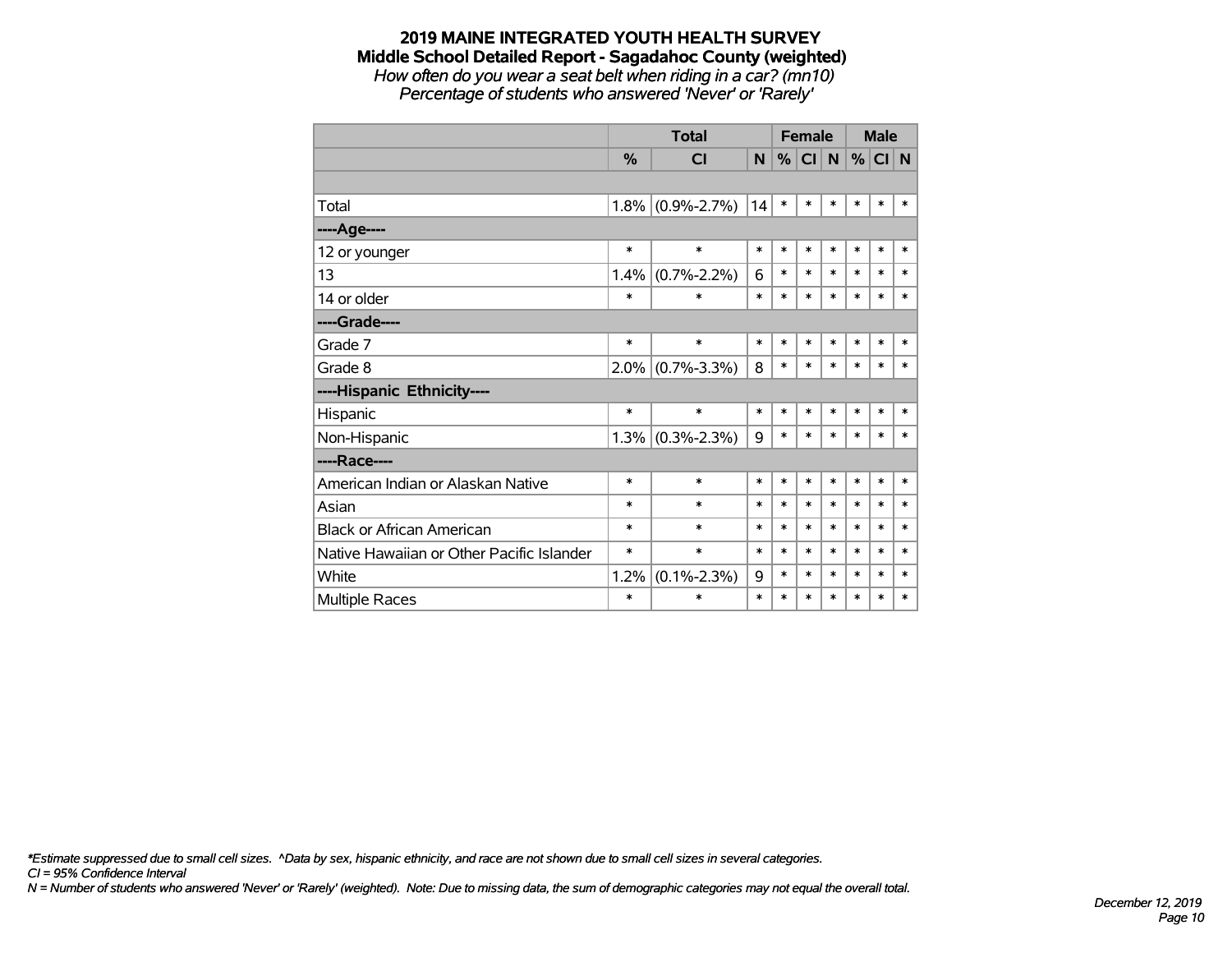#### **2019 MAINE INTEGRATED YOUTH HEALTH SURVEY Middle School Detailed Report - Sagadahoc County (weighted)** *How often do you wear a seat belt when riding in a car? (mn10\_2) Percentage of students who answered 'Always'*

|                                           |        | <b>Total</b>           |              |                | <b>Female</b>        |        | <b>Male</b> |                          |        |  |
|-------------------------------------------|--------|------------------------|--------------|----------------|----------------------|--------|-------------|--------------------------|--------|--|
|                                           | %      | <b>CI</b>              | <sub>N</sub> | %              | <b>CI</b>            | N      | %           | <b>CI</b>                | N      |  |
|                                           |        |                        |              |                |                      |        |             |                          |        |  |
| Total                                     |        | 78.7% (68.9%-88.5%)    |              | 612 78.7%      | $(63.5\% - 93.8\%)$  |        |             | 322 79.4% (71.8%-87.0%)  | 290    |  |
| ----Age----                               |        |                        |              |                |                      |        |             |                          |        |  |
| 12 or younger                             | 78.2%  | $(57.6\% - 98.8\%)$    |              | 184 75.0%      | $(43.6\% - 100.0\%)$ | 89     | 83.8%       | $(69.6\% - 98.0\%)$      | 95     |  |
| 13                                        |        | $80.3\%$ (74.4%-86.2%) |              | 317 82.8%      | $(73.2\% - 92.5\%)$  |        |             | 182 77.1% (68.1%-86.2%)  | 135    |  |
| 14 or older                               |        | 74.6% (62.5%-86.7%)    |              | 108 70.9%      | $(52.1\% - 89.7\%)$  | 48     |             | $ 78.3\% $ (67.1%-89.6%) | 60     |  |
| ----Grade----                             |        |                        |              |                |                      |        |             |                          |        |  |
| Grade 7                                   | 79.7%  | $(66.5\% - 92.9\%)$    |              | 315 76.3%      | $(55.1\% - 97.5\%)$  |        | 162 83.9%   | $(76.3\% - 91.6\%)$      | 153    |  |
| Grade 8                                   |        | 78.1% (69.4%-86.7%)    |              | $ 294 81.0\% $ | $(72.1\% - 89.9\%)$  |        |             | 158 74.9% (65.3%-84.4%)  | 136    |  |
| ----Hispanic Ethnicity----                |        |                        |              |                |                      |        |             |                          |        |  |
| Hispanic                                  | $\ast$ | $\ast$                 | $\ast$       | $\ast$         | $\ast$               | $\ast$ | $\ast$      | $\ast$                   | $\ast$ |  |
| Non-Hispanic                              |        | 78.5% (68.4%-88.7%)    |              | 570 78.1%      | $(62.8\% - 93.4\%)$  |        |             | 295 78.9% (71.2%-86.7%)  | 276    |  |
| ----Race----                              |        |                        |              |                |                      |        |             |                          |        |  |
| American Indian or Alaskan Native         | 68.0%  | $(44.4\% - 91.6\%)$    | 12           | $\ast$         | $\ast$               | $\ast$ | $\ast$      | $\ast$                   | $\ast$ |  |
| Asian                                     | $\ast$ | $\ast$                 | $\ast$       | $\ast$         | $\ast$               | $\ast$ | $\ast$      | $\ast$                   | $\ast$ |  |
| <b>Black or African American</b>          | $\ast$ | $\ast$                 | $\ast$       | $\ast$         | $\ast$               | $\ast$ | $\ast$      | $\ast$                   | $\ast$ |  |
| Native Hawaiian or Other Pacific Islander | $\ast$ | $\ast$                 | $\ast$       | $\ast$         | $\ast$               | $\ast$ | $\ast$      | $\ast$                   | $\ast$ |  |
| White                                     | 79.7%  | $(69.7\% - 89.7\%)$    | 572          | 78.5%          | $(63.5\% - 93.6\%)$  |        | 296 81.0%   | $(74.2\% - 87.9\%)$      | 277    |  |
| Multiple Races                            | $\ast$ | $\ast$                 | $\ast$       | $\ast$         | $\ast$               | $\ast$ | $\ast$      | $\ast$                   | $\ast$ |  |

*\*Estimate suppressed due to small cell sizes. ^Data by sex, hispanic ethnicity, and race are not shown due to small cell sizes in several categories.*

*CI = 95% Confidence Interval*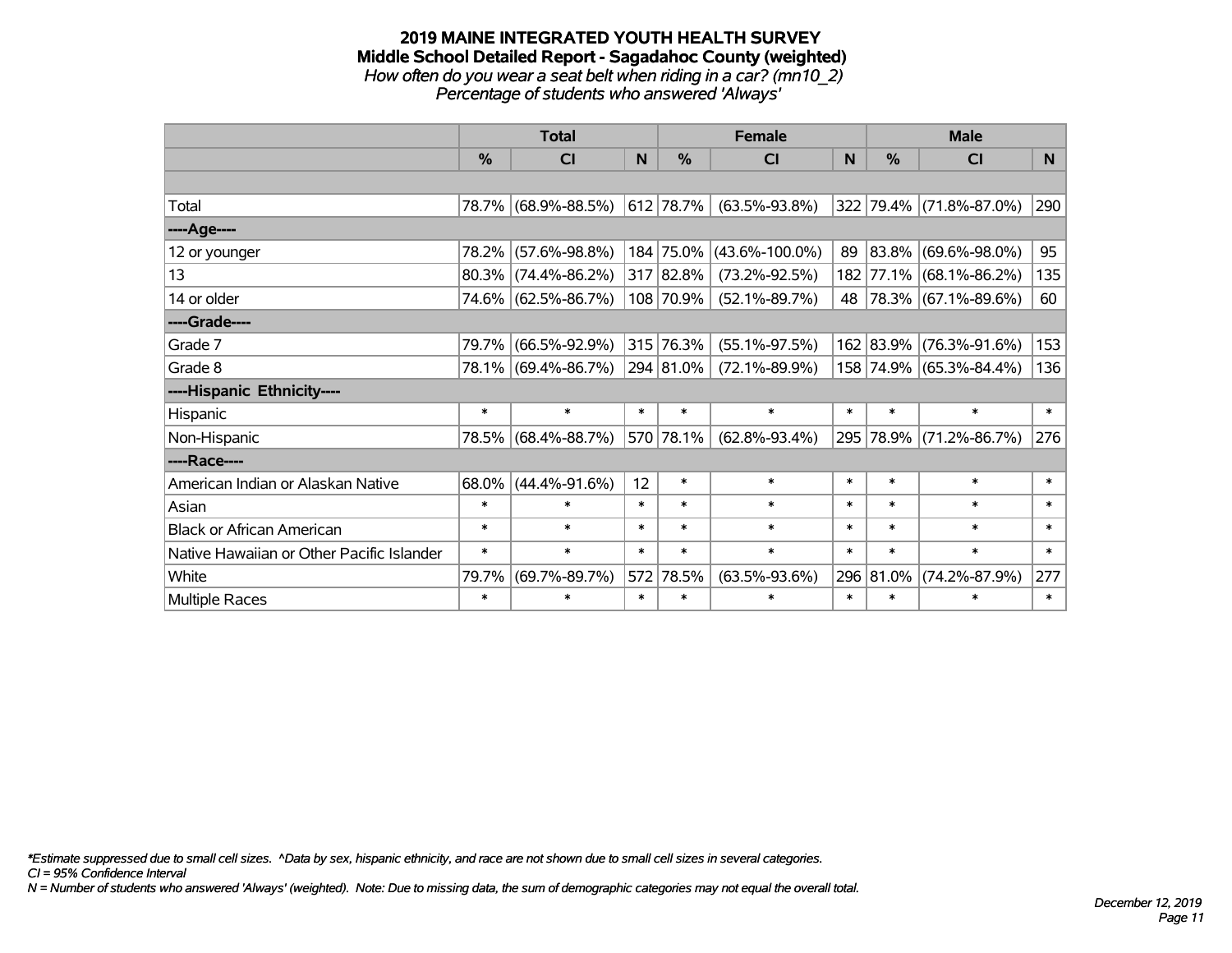*Have you ever ridden in a car or other vehicle driven by someone who had been drinking alcohol? (mn11) Percentage of students who answered 'Yes'*

|                                           | <b>Total</b> |                     |        |               | <b>Female</b>            | <b>Male</b>  |            |                        |                |
|-------------------------------------------|--------------|---------------------|--------|---------------|--------------------------|--------------|------------|------------------------|----------------|
|                                           | $\%$         | <b>CI</b>           | N      | $\frac{0}{0}$ | <b>CI</b>                | <sub>N</sub> | $\%$       | <b>CI</b>              | N              |
|                                           |              |                     |        |               |                          |              |            |                        |                |
| Total                                     |              | 19.0% (16.2%-21.9%) |        |               | 147 25.9% (19.6%-32.2%)  |              |            | 104 11.0% (1.9%-20.0%) | 39             |
| ----Age----                               |              |                     |        |               |                          |              |            |                        |                |
| 12 or younger                             | 15.3%        | $(6.0\% - 24.6\%)$  | 33     | 20.9%         | $(10.4\% - 31.3\%)$      | 27           | 7.1%       | $(0.0\% - 14.8\%)$     | 6              |
| 13                                        | 19.1%        | $(15.3\% - 22.8\%)$ | 77     |               | 24.3% (10.9%-37.8%)      | 50           |            | $12.3\%$ (0.0%-27.6%)  | 24             |
| 14 or older                               |              | 24.3% (16.5%-32.2%) | 36     |               | $ 40.4\% $ (27.2%-53.6%) | 27           |            | $11.9\%$ (4.7%-19.2%)  | $\overline{9}$ |
| ----Grade----                             |              |                     |        |               |                          |              |            |                        |                |
| Grade 7                                   | 13.5%        | $(6.2\% - 20.8\%)$  | 53     | 17.3%         | $(8.3\% - 26.3\%)$       | 36           | 8.1%       | $(0.0\% - 17.9\%)$     | 15             |
| Grade 8                                   |              | 25.2% (21.1%-29.3%) | 93     |               | 35.3% (19.9%-50.8%)      | 69           |            | $14.3\%$ (3.4%-25.1%)  | 25             |
| ----Hispanic Ethnicity----                |              |                     |        |               |                          |              |            |                        |                |
| Hispanic                                  | $\ast$       | $\ast$              | $\ast$ | $\ast$        | $\ast$                   | $\ast$       | $\ast$     | $\ast$                 | $\ast$         |
| Non-Hispanic                              |              | 20.5% (17.4%-23.6%) | 147    |               | $ 27.3\% $ (19.7%-34.9%) | 104          | $ 12.0\% $ | $(2.0\% - 22.0\%)$     | 39             |
| ----Race----                              |              |                     |        |               |                          |              |            |                        |                |
| American Indian or Alaskan Native         | $\ast$       | $\ast$              | $\ast$ | $\ast$        | $\ast$                   | $\ast$       | $\ast$     | $\ast$                 | $\ast$         |
| Asian                                     | $\ast$       | $\ast$              | $\ast$ | $\ast$        | $\ast$                   | $\ast$       | $\ast$     | $\ast$                 | $\ast$         |
| <b>Black or African American</b>          | $\ast$       | $\ast$              | $\ast$ | $\ast$        | $\ast$                   | $\ast$       | $\ast$     | $\ast$                 | $\ast$         |
| Native Hawaiian or Other Pacific Islander | $\ast$       | $\ast$              | $\ast$ | $\ast$        | $\ast$                   | $\ast$       | $\ast$     | $\ast$                 | $\ast$         |
| White                                     | 20.1%        | $(16.4\% - 23.9\%)$ | 141    | 27.6%         | $(21.4\% - 33.8\%)$      | 100          | 11.6%      | $(0.8\% - 22.4\%)$     | 38             |
| Multiple Races                            | $\ast$       | $\ast$              | $\ast$ | $\ast$        | $\ast$                   | $\ast$       | $\ast$     | $\ast$                 | $\ast$         |

*\*Estimate suppressed due to small cell sizes. ^Data by sex, hispanic ethnicity, and race are not shown due to small cell sizes in several categories.*

*CI = 95% Confidence Interval*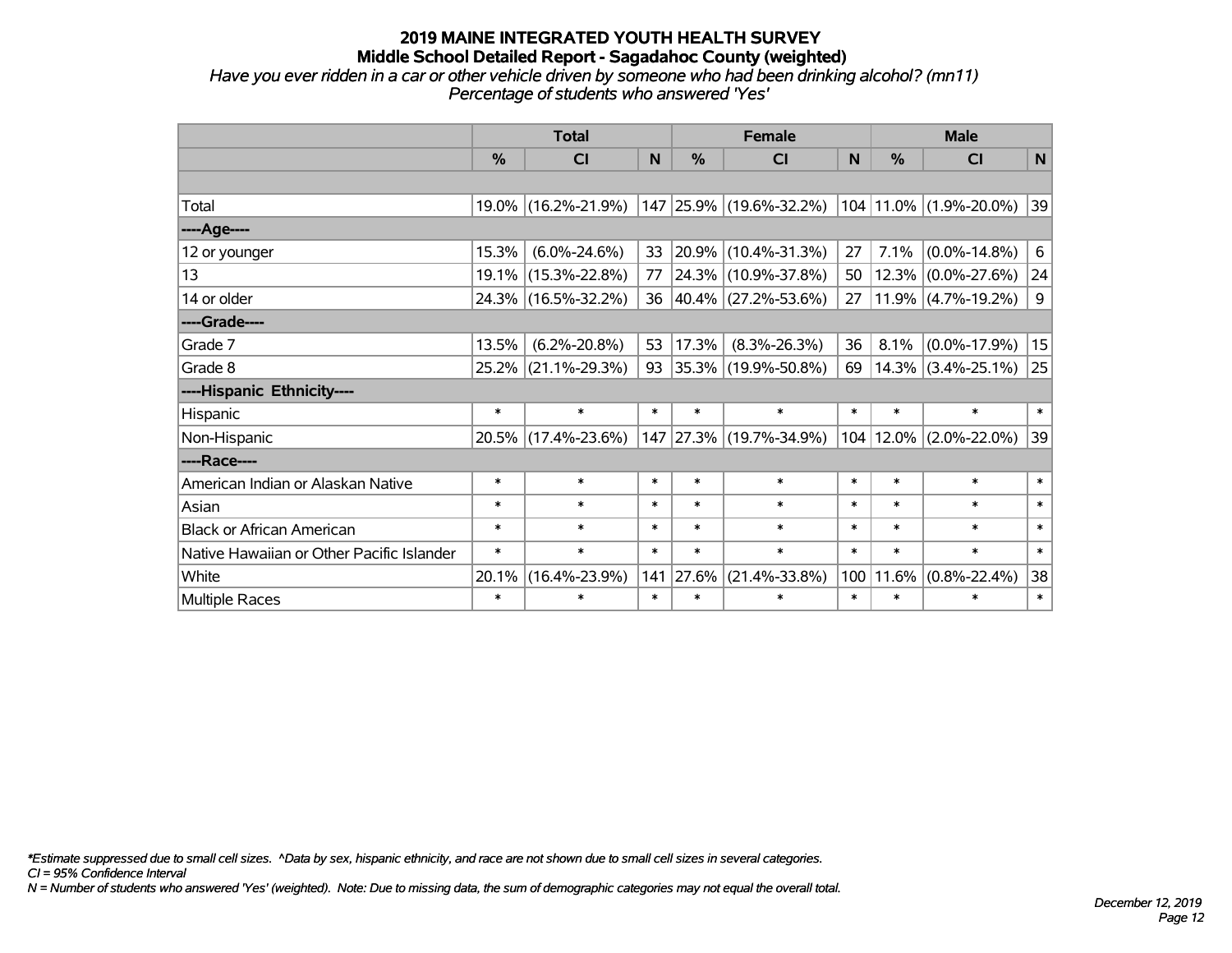*Have you ever ridden in a car or other vehicle driven by someone who had been taking illegal drugs such as marijuana, cocaine, heroin, or LSD?*

*(mn12a)*

*Percentage of students who answered 'Yes'*

|                                           | <b>Total</b> |                       |        |          | <b>Female</b>       | <b>Male</b> |             |                               |             |
|-------------------------------------------|--------------|-----------------------|--------|----------|---------------------|-------------|-------------|-------------------------------|-------------|
|                                           | %            | C <sub>l</sub>        | N      | %        | CI                  | N           | %           | <b>CI</b>                     | N           |
|                                           |              |                       |        |          |                     |             |             |                               |             |
| Total                                     | 9.7%         | $(7.1\% - 12.3\%)$    |        | 75 13.0% | $(4.8\% - 21.2\%)$  |             |             | $53 6.1\% (1.9\% - 10.4\%)$   | 22          |
| ---- Age----                              |              |                       |        |          |                     |             |             |                               |             |
| 12 or younger                             | 5.7%         | $(2.9\% - 8.5\%)$     | 13     | $\ast$   | $\ast$              | $\ast$      | $\ast$      | $\ast$                        | $\ast$      |
| 13                                        | 9.7%         | $(5.2\% - 14.2\%)$    |        | 39 13.0% | $(0.9\% - 25.1\%)$  | 27          | 6.4%        | $(2.3\% - 10.5\%)$            | 12          |
| 14 or older                               |              | 15.4% (8.9%-21.8%)    |        | 24 25.9% | $(13.4\% - 38.5\%)$ |             |             | $17$   $7.6\%$   (0.0%-18.0%) | $\,6$       |
| ----Grade----                             |              |                       |        |          |                     |             |             |                               |             |
| Grade 7                                   | 6.9%         | $(4.5\% - 9.2\%)$     | 27     | 8.7%     | $(4.1\% - 13.3\%)$  |             | $18 5.0\% $ | $(0.0\% - 11.0\%)$            | $\mathsf 9$ |
| Grade 8                                   |              | 12.8% (4.7%-21.0%)    |        | 48 17.9% | $(0.0\% - 36.4\%)$  |             |             | $35 7.4\% $ (3.5%-11.3%)      | 13          |
| ----Hispanic Ethnicity----                |              |                       |        |          |                     |             |             |                               |             |
| Hispanic                                  | $\ast$       | $\ast$                | $\ast$ | $\ast$   | $\ast$              | $\ast$      | $\ast$      | $\ast$                        | $\ast$      |
| Non-Hispanic                              |              | $10.4\%$ (7.5%-13.4%) |        | 75 13.7% | $(4.4\% - 23.1\%)$  |             |             | 53 $ 6.7\% $ (2.0%-11.4%)     | 22          |
| ----Race----                              |              |                       |        |          |                     |             |             |                               |             |
| American Indian or Alaskan Native         | $\ast$       | $\ast$                | $\ast$ | $\ast$   | $\ast$              | $\ast$      | $\ast$      | $\ast$                        | $\ast$      |
| Asian                                     | $\ast$       | $\ast$                | $\ast$ | $\ast$   | $\ast$              | $\ast$      | $\ast$      | $\ast$                        | $\ast$      |
| <b>Black or African American</b>          | $\ast$       | $\ast$                | $\ast$ | $\ast$   | $\ast$              | $\ast$      | $\ast$      | $\ast$                        | $\ast$      |
| Native Hawaiian or Other Pacific Islander | $\ast$       | $\ast$                | $\ast$ | $\ast$   | $\ast$              | $\ast$      | $\ast$      | $\ast$                        | $\ast$      |
| White                                     | 9.8%         | $(6.6\% - 12.9\%)$    | 69     | 13.3%    | $(3.2\% - 23.3\%)$  | 49          | 6.1%        | $(0.9\% - 11.3\%)$            | 20          |
| <b>Multiple Races</b>                     | $\ast$       | $\ast$                | $\ast$ | $\ast$   | $\ast$              | $\ast$      | $\ast$      | $\ast$                        | $\ast$      |

*\*Estimate suppressed due to small cell sizes. ^Data by sex, hispanic ethnicity, and race are not shown due to small cell sizes in several categories.*

*CI = 95% Confidence Interval*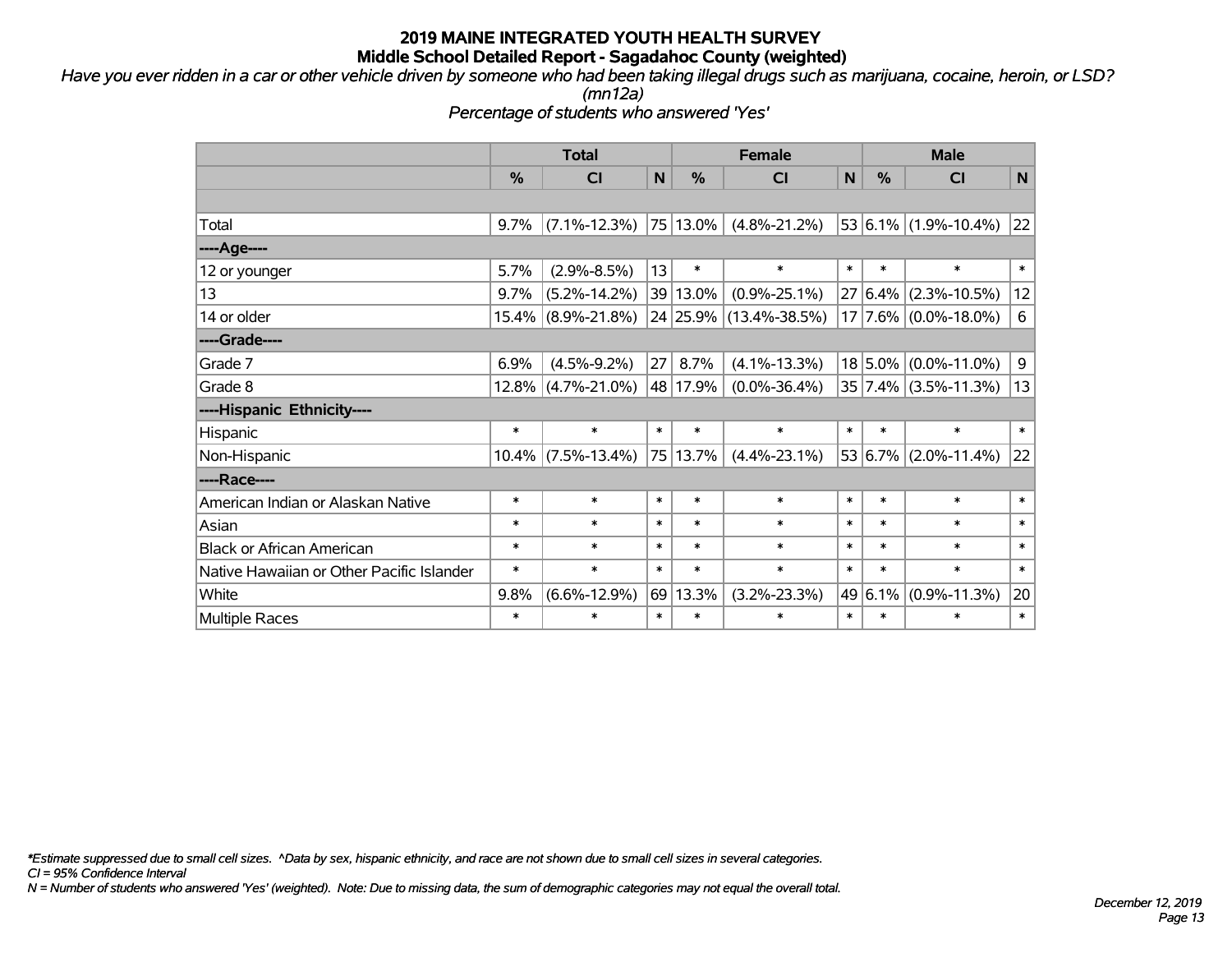*Has violence in your home, or the threat of violence, ever made you want to leave your home, even just for a short while? (mn18) Percentage of students who answered 'Yes'*

|                                           | <b>Total</b>  |                     |                | <b>Female</b> | <b>Male</b>             |        |            |                        |        |
|-------------------------------------------|---------------|---------------------|----------------|---------------|-------------------------|--------|------------|------------------------|--------|
|                                           | $\frac{0}{0}$ | CI                  | N              | $\frac{0}{0}$ | <b>CI</b>               | N      | %          | <b>CI</b>              | N      |
|                                           |               |                     |                |               |                         |        |            |                        |        |
| Total                                     |               | 19.1% (13.1%-25.2%) |                |               | 147 22.1% (13.8%-30.3%) |        |            | 88 15.2% (11.0%-19.4%) | 55     |
| ----Age----                               |               |                     |                |               |                         |        |            |                        |        |
| 12 or younger                             | 19.4%         | $(16.6\% - 22.2\%)$ | 44             |               | 18.2% (10.8%-25.7%)     | 21     | $ 18.3\% $ | $(10.9\% - 25.6\%)$    | 21     |
| 13                                        | 22.3%         | $(16.1\% - 28.5\%)$ | 88             |               | 27.1% (17.3%-36.9%)     |        | 59 16.3%   | $(8.9\% - 23.6\%)$     | 29     |
| 14 or older                               | 10.3%         | $(0.0\% - 20.9\%)$  | 15             | 12.3%         | $(6.3\% - 18.2\%)$      | 8      | 8.1%       | $(0.0\% - 24.6\%)$     | $6\,$  |
| ----Grade----                             |               |                     |                |               |                         |        |            |                        |        |
| Grade 7                                   | 20.8%         | $(15.1\% - 26.6\%)$ | 81             |               | $20.9\%$ (12.3%-29.6%)  |        | 43 20.8%   | $(18.0\% - 23.6\%)$    | 38     |
| Grade 8                                   | 16.8%         | $(9.5\% - 24.2\%)$  | 63             |               | $23.5\%$ (12.0%-35.1%)  | 45     | $9.6\%$    | $(4.8\% - 14.5\%)$     | 17     |
| ----Hispanic Ethnicity----                |               |                     |                |               |                         |        |            |                        |        |
| Hispanic                                  | $\ast$        | $\ast$              | $\ast$         | $\ast$        | $\ast$                  | $\ast$ | $\ast$     | $\ast$                 | $\ast$ |
| Non-Hispanic                              |               | 19.5% (12.2%-26.8%) |                |               | 140 23.2% (13.5%-32.8%) |        |            | 85 15.7% (11.2%-20.2%) | 55     |
| ----Race----                              |               |                     |                |               |                         |        |            |                        |        |
| American Indian or Alaskan Native         | 40.8%         | $(31.3\% - 50.4\%)$ | $\overline{7}$ | $\ast$        | $\ast$                  | $\ast$ | $\ast$     | $\ast$                 | $\ast$ |
| Asian                                     | $\ast$        | $\ast$              | $\ast$         | $\ast$        | $\ast$                  | $\ast$ | $\ast$     | $\ast$                 | $\ast$ |
| <b>Black or African American</b>          | $\ast$        | $\ast$              | $\ast$         | $\ast$        | $\ast$                  | $\ast$ | $\ast$     | $\ast$                 | $\ast$ |
| Native Hawaiian or Other Pacific Islander | $\ast$        | $\ast$              | $\ast$         | $\ast$        | $\ast$                  | $\ast$ | $\ast$     | $\ast$                 | $\ast$ |
| White                                     | 18.1%         | $(11.8\% - 24.5\%)$ | 129            | 20.8%         | $(12.3\% - 29.4\%)$     |        | 76 15.3%   | $(11.2\% - 19.3\%)$    | 52     |
| Multiple Races                            | $\ast$        | $\ast$              | $\ast$         | $\ast$        | $\ast$                  | $\ast$ | $\ast$     | $\ast$                 | $\ast$ |

*\*Estimate suppressed due to small cell sizes. ^Data by sex, hispanic ethnicity, and race are not shown due to small cell sizes in several categories.*

*CI = 95% Confidence Interval*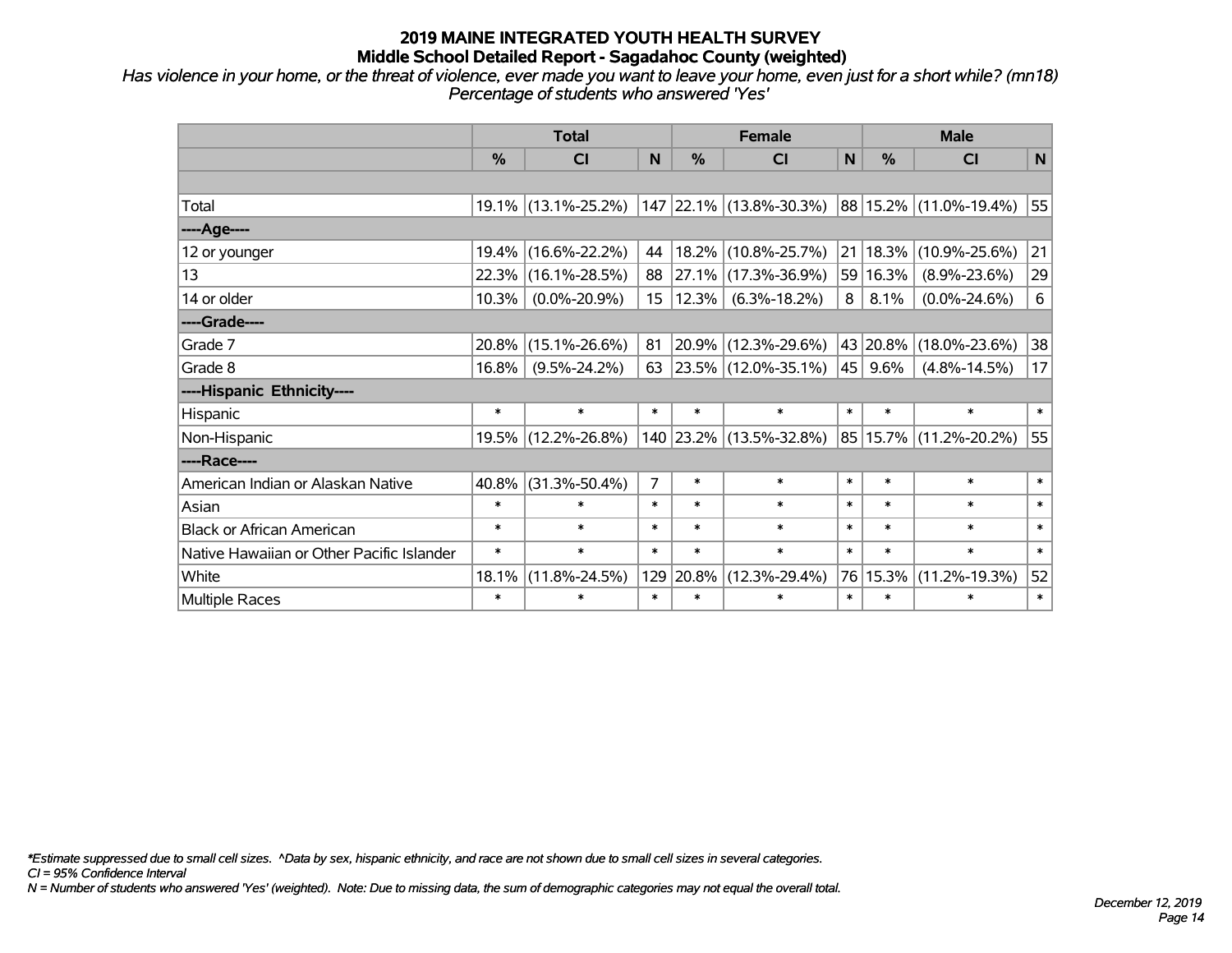## **2019 MAINE INTEGRATED YOUTH HEALTH SURVEY Middle School Detailed Report - Sagadahoc County (weighted)** *Do you agree or disagree with the following statement? I feel safe at my school. (mn21)*

|                                           | <b>Total</b>  |                        |        |           | <b>Female</b>           |                  | <b>Male</b> |                         |              |  |
|-------------------------------------------|---------------|------------------------|--------|-----------|-------------------------|------------------|-------------|-------------------------|--------------|--|
|                                           | $\frac{9}{6}$ | CI                     | N      | %         | CI                      | <b>N</b>         | %           | <b>CI</b>               | <sub>N</sub> |  |
|                                           |               |                        |        |           |                         |                  |             |                         |              |  |
| Total                                     |               | $81.4\%$ (77.3%-85.5%) |        |           | 623 77.3% (70.4%-84.1%) |                  |             | 306 86.8% (83.7%-89.8%) | 316          |  |
| ----Age----                               |               |                        |        |           |                         |                  |             |                         |              |  |
| 12 or younger                             |               | 89.8% (84.4%-95.2%)    | 202    | $\ast$    | $\ast$                  | $\ast$           | $\ast$      | $\ast$                  | $\ast$       |  |
| 13                                        |               | 79.6% (75.6%-83.6%)    |        |           | 314 74.3% (65.8%-82.9%) |                  |             | 154 86.1% (81.7%-90.6%) | 160          |  |
| 14 or older                               |               | 74.1% (64.5%-83.7%)    |        |           | 107 71.4% (62.4%-80.4%) | 46               |             | 77.7% (67.2%-88.2%)     | 62           |  |
| ----Grade----                             |               |                        |        |           |                         |                  |             |                         |              |  |
| Grade 7                                   |               | 87.0% (82.9%-91.0%)    |        |           | 340 83.7% (75.8%-91.6%) | 170 <sub>l</sub> | 91.7%       | $(89.2\% - 94.3\%)$     | 170          |  |
| Grade 8                                   |               | 75.6% (69.2%-82.0%)    |        |           | 279 70.1% (62.8%-77.4%) |                  |             | 133 82.2% (74.7%-89.7%) | 146          |  |
| ----Hispanic Ethnicity----                |               |                        |        |           |                         |                  |             |                         |              |  |
| Hispanic                                  | $\ast$        | $\ast$                 | $\ast$ | $\ast$    | $\ast$                  | $\ast$           | $\ast$      | $\ast$                  | $\ast$       |  |
| Non-Hispanic                              |               | $81.7\%$ (77.4%-86.0%) |        |           | 584 76.3% (69.7%-83.0%) |                  |             | 282 88.2% (85.7%-90.7%) | 302          |  |
| ----Race----                              |               |                        |        |           |                         |                  |             |                         |              |  |
| American Indian or Alaskan Native         | $\ast$        | $\ast$                 | $\ast$ | $\ast$    | $\ast$                  | $\ast$           | $\ast$      | $\ast$                  | $\ast$       |  |
| Asian                                     | $\ast$        | $\ast$                 | $\ast$ | $\ast$    | $\ast$                  | $\ast$           | $\ast$      | $\ast$                  | $\ast$       |  |
| <b>Black or African American</b>          | $\ast$        | $\ast$                 | $\ast$ | $\ast$    | $\ast$                  | $\ast$           | $\ast$      | $\ast$                  | $\ast$       |  |
| Native Hawaiian or Other Pacific Islander | $\ast$        | $\ast$                 | $\ast$ | $\ast$    | $\ast$                  | $\ast$           | $\ast$      | $\ast$                  | $\ast$       |  |
| White                                     | 81.9%         | $(77.9\% - 85.9\%)$    |        | 573 77.3% | $(71.1\% - 83.6\%)$     | 277              | 87.7%       | $(84.5\% - 91.0\%)$     | 296          |  |
| <b>Multiple Races</b>                     | $\ast$        | $\ast$                 | $\ast$ | $\ast$    | $\ast$                  | $\ast$           | $\ast$      | $\ast$                  | $\ast$       |  |

*Percentage of students who answered 'Strongly agree' or 'Agree'*

*\*Estimate suppressed due to small cell sizes. ^Data by sex, hispanic ethnicity, and race are not shown due to small cell sizes in several categories.*

*CI = 95% Confidence Interval*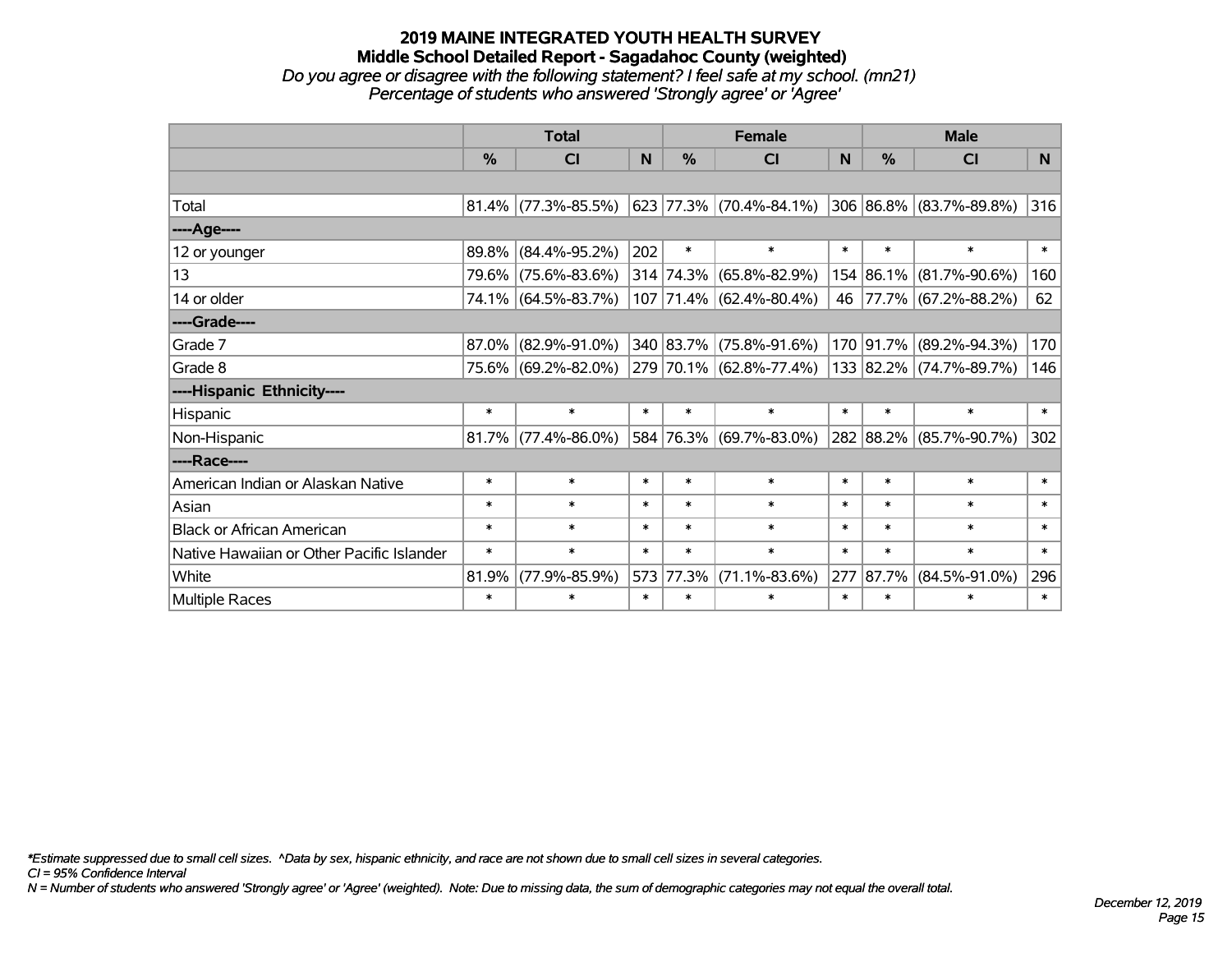#### **2019 MAINE INTEGRATED YOUTH HEALTH SURVEY Middle School Detailed Report - Sagadahoc County (weighted)** *Have you ever been bullied on school property? (mn22) Percentage of students who answered 'Yes'*

|                                           | <b>Total</b> |                     |                |           | <b>Female</b>             | <b>Male</b> |        |                         |        |
|-------------------------------------------|--------------|---------------------|----------------|-----------|---------------------------|-------------|--------|-------------------------|--------|
|                                           | $\%$         | C <sub>l</sub>      | N              | $\%$      | <b>CI</b>                 | <b>N</b>    | %      | <b>CI</b>               | N      |
|                                           |              |                     |                |           |                           |             |        |                         |        |
| Total                                     |              | 47.2% (39.3%-55.1%) |                |           | 366 50.8% (47.2%-54.4%)   |             |        | 204 42.8% (29.3%-56.3%) | 157    |
| ----Age----                               |              |                     |                |           |                           |             |        |                         |        |
| 12 or younger                             | 46.4%        | $(27.8\% - 65.1\%)$ |                |           | $107$ 43.4% (25.5%-61.2%) | 55          |        | 48.9% (27.7%-70.0%)     | 49     |
| 13                                        |              | 47.1% (44.5%-49.7%) |                |           | 187 54.5% (49.2%-59.9%)   |             |        | 114 38.4% (27.5%-49.2%) | 72     |
| 14 or older                               |              | 48.4% (41.3%-55.5%) |                |           | 71 52.5% (45.4%-59.5%)    |             |        | 34 45.6% (35.9%-55.4%)  | 36     |
| ----Grade----                             |              |                     |                |           |                           |             |        |                         |        |
| Grade 7                                   | 46.0%        | $(33.3\% - 58.7\%)$ |                | 182 47.9% | $(39.0\% - 56.8\%)$       | 99          |        | 42.9% (24.8%-61.0%)     | 80     |
| Grade 8                                   |              | 48.6% (45.1%-52.0%) |                |           | 181 53.9% (52.2%-55.6%)   |             |        | 104 43.1% (34.0%-52.2%) | 77     |
| ----Hispanic Ethnicity----                |              |                     |                |           |                           |             |        |                         |        |
| Hispanic                                  | $\ast$       | $\ast$              | $\ast$         | ∗         | $\ast$                    | $\ast$      | $\ast$ | $\ast$                  | $\ast$ |
| Non-Hispanic                              |              | 46.5% (37.6%-55.3%) |                |           | 335 50.2% (45.1%-55.3%)   |             |        | 188 42.0% (28.1%-55.8%) | 144    |
| ----Race----                              |              |                     |                |           |                           |             |        |                         |        |
| American Indian or Alaskan Native         | 49.1%        | $(42.0\% - 56.2\%)$ | $\overline{7}$ | $\ast$    | $\ast$                    | $\ast$      | $\ast$ | $\ast$                  | $\ast$ |
| Asian                                     | $\ast$       | $\ast$              | $\ast$         | $\ast$    | $\ast$                    | $\ast$      | $\ast$ | $\ast$                  | $\ast$ |
| <b>Black or African American</b>          | $\ast$       | $\ast$              | $\ast$         | $\ast$    | $\ast$                    | $\ast$      | $\ast$ | $\ast$                  | $\ast$ |
| Native Hawaiian or Other Pacific Islander | $\ast$       | $\ast$              | $\ast$         | $\ast$    | $\ast$                    | $\ast$      | $\ast$ | $\ast$                  | $\ast$ |
| White                                     | 47.9%        | $(39.3\% - 56.6\%)$ |                | 340 52.1% | $(47.9\% - 56.4\%)$       | 191         | 43.2%  | $(28.9\% - 57.5\%)$     | 146    |
| Multiple Races                            | 39.9%        | $(28.7\% - 51.1\%)$ | 7              | $\ast$    | $\ast$                    | $\ast$      | $\ast$ | $\ast$                  | $\ast$ |

*\*Estimate suppressed due to small cell sizes. ^Data by sex, hispanic ethnicity, and race are not shown due to small cell sizes in several categories.*

*CI = 95% Confidence Interval*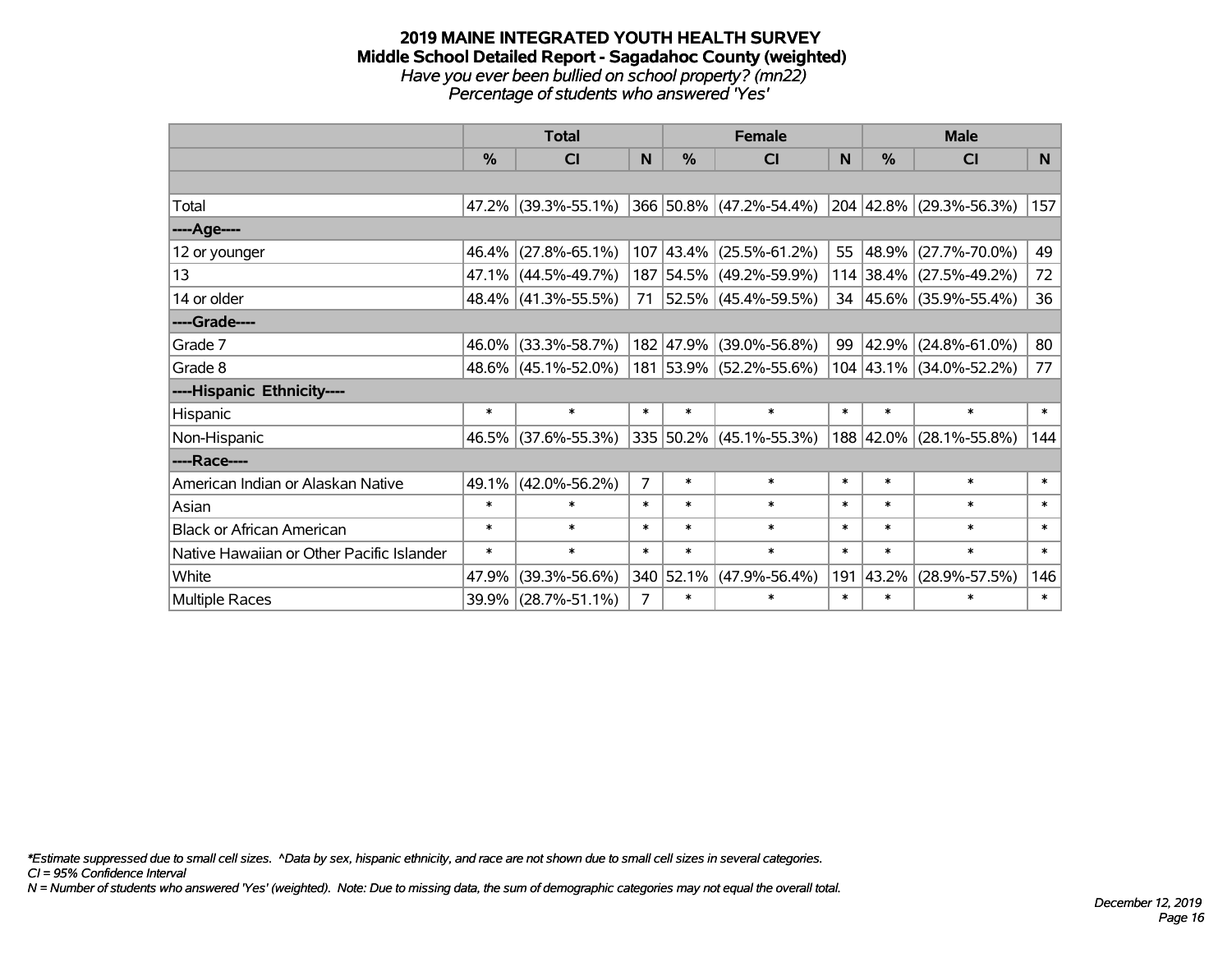*Have you ever felt so sad or hopeless almost every day for two weeks or more in a row that you stopped doing some usual activities? (mn153) Percentage of students who answered 'Yes'*

|                                           | <b>Total</b>  |                        |              |            | <b>Female</b>               | <b>Male</b> |        |                                    |        |
|-------------------------------------------|---------------|------------------------|--------------|------------|-----------------------------|-------------|--------|------------------------------------|--------|
|                                           | $\frac{9}{6}$ | <b>CI</b>              | <sub>N</sub> | $\%$       | <b>CI</b>                   | N           | $\%$   | <b>CI</b>                          | N      |
|                                           |               |                        |              |            |                             |             |        |                                    |        |
| Total                                     |               | 26.3% (13.6%-39.0%)    |              |            | 200 33.3% (24.7%-41.8%)     |             |        | 132 17.9% (0.0%-36.4%)             | 64     |
| ----Age----                               |               |                        |              |            |                             |             |        |                                    |        |
| 12 or younger                             | 14.3%         | $(6.1\% - 22.4\%)$     | 34           | 15.0%      | $(0.0\% - 30.9\%)$          | 18          |        | $11.1\%$ (0.0%-22.6%)              | 13     |
| 13                                        |               | 33.7% (15.4%-52.0%)    | 127          |            | $ 42.1\% $ (31.3%-53.0%)    | 87          |        | $\vert$ 23.4% $\vert$ (0.0%-50.2%) | 40     |
| 14 or older                               |               | 25.4% (16.8%-34.1%)    | 37           |            | $ 35.9\% $ (17.8%-53.9%)    | 24          |        | $15.9\%$ (0.0%-38.6%)              | 12     |
| ----Grade----                             |               |                        |              |            |                             |             |        |                                    |        |
| Grade 7                                   | 20.7%         | $(8.1\% - 33.4\%)$     | 81           | $ 27.6\% $ | $(11.5\% - 43.7\%)$         | 58          | 12.9%  | $(5.1\% - 20.7\%)$                 | 24     |
| Grade 8                                   |               | $31.3\%$ (14.8%-47.8%) |              |            | $113 38.8\% $ (35.3%-42.4%) | 71          |        | 23.2% (0.0%-55.4%)                 | 41     |
| ----Hispanic Ethnicity----                |               |                        |              |            |                             |             |        |                                    |        |
| Hispanic                                  | $\ast$        | $\ast$                 | $\ast$       | $\ast$     | $\ast$                      | $\ast$      | $\ast$ | $\ast$                             | $\ast$ |
| Non-Hispanic                              |               | 26.6% (13.3%-40.0%)    |              | 188 34.4%  | $(26.6\% - 42.1\%)$         | 125         |        | $18.4\%$ (0.0%-38.0%)              | 63     |
| ----Race----                              |               |                        |              |            |                             |             |        |                                    |        |
| American Indian or Alaskan Native         | $\ast$        | $\ast$                 | $\ast$       | $\ast$     | $\ast$                      | $\ast$      | $\ast$ | $\ast$                             | $\ast$ |
| Asian                                     | $\ast$        | $\ast$                 | $\ast$       | $\ast$     | $\ast$                      | $\ast$      | $\ast$ | $\ast$                             | $\ast$ |
| <b>Black or African American</b>          | $\ast$        | $\ast$                 | $\ast$       | $\ast$     | $\ast$                      | $\ast$      | $\ast$ | $\ast$                             | $\ast$ |
| Native Hawaiian or Other Pacific Islander | $\ast$        | $\ast$                 | $\ast$       | $\ast$     | $\ast$                      | $\ast$      | $\ast$ | $\ast$                             | $\ast$ |
| White                                     | 26.0%         | $(12.5\% - 39.4\%)$    | 182          | 33.0%      | $(24.7\% - 41.2\%)$         | 120         | 18.4%  | $(0.0\% - 37.9\%)$                 | 62     |
| <b>Multiple Races</b>                     | $\ast$        | $\ast$                 | $\ast$       | $\ast$     | $\ast$                      | $\ast$      | $\ast$ | $\ast$                             | $\ast$ |

*\*Estimate suppressed due to small cell sizes. ^Data by sex, hispanic ethnicity, and race are not shown due to small cell sizes in several categories.*

*CI = 95% Confidence Interval*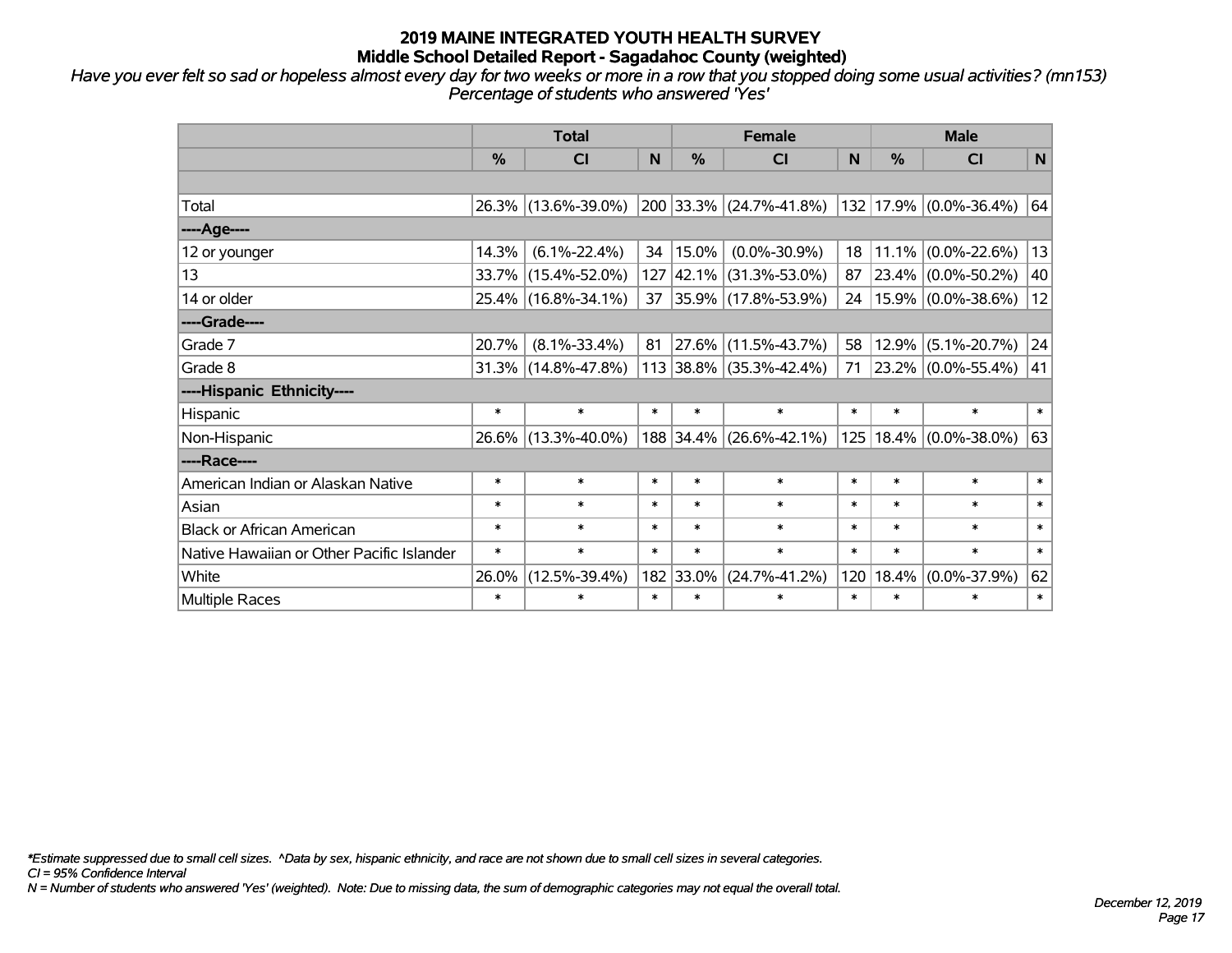*When you have felt sad or hopeless, from whom did you get help? (Select only one response.) (mn154b) Among students who have ever felt sad or hopeless, the percentage of students who answered that they got help from an adult*

|                                           | <b>Total</b> |                        |        |           | <b>Female</b>            |        | <b>Male</b> |                          |        |  |
|-------------------------------------------|--------------|------------------------|--------|-----------|--------------------------|--------|-------------|--------------------------|--------|--|
|                                           | %            | <b>CI</b>              | N      | %         | <b>CI</b>                | N      | %           | <b>CI</b>                | N      |  |
|                                           |              |                        |        |           |                          |        |             |                          |        |  |
| Total                                     |              | $35.3\%$ (28.3%-42.3%) |        |           | 176 35.8% (29.0%-42.6%)  |        |             | 104 33.5% (22.7%-44.3%)  | 68     |  |
| ----Age----                               |              |                        |        |           |                          |        |             |                          |        |  |
| 12 or younger                             | 41.2%        | $(27.0\% - 55.4\%)$    | 66     | 36.8%     | $(21.3\% - 52.3\%)$      | 33     | $ 44.5\% $  | $(29.5\% - 59.4\%)$      | 29     |  |
| 13                                        | 32.3%        | $(28.3\% - 36.3\%)$    | 80     | 35.9%     | $(31.9\% - 39.9\%)$      | 53     |             | $ 27.0\% $ (17.3%-36.7%) | 27     |  |
| 14 or older                               |              | 34.2% (17.8%-50.6%)    | 30     |           | $ 35.5\% $ (23.5%-47.5%) | 18     | 31.6%       | $(8.8\% - 54.4\%)$       | 11     |  |
| ----Grade----                             |              |                        |        |           |                          |        |             |                          |        |  |
| Grade 7                                   | 38.0%        | $(32.9\% - 43.2\%)$    |        | 102 37.5% | $(27.9\% - 47.0\%)$      | 58     |             | 38.4% (26.9%-50.0%)      | 43     |  |
| Grade 8                                   |              | $31.6\%$ (19.9%-43.3%) | 71     |           | $ 34.5\% $ (24.2%-44.7%) | 46     |             | $ 27.5\% $ (14.7%-40.3%) | 25     |  |
| ----Hispanic Ethnicity----                |              |                        |        |           |                          |        |             |                          |        |  |
| Hispanic                                  | $\ast$       | $\ast$                 | $\ast$ | $\ast$    | $\ast$                   | $\ast$ | $\ast$      | $\ast$                   | $\ast$ |  |
| Non-Hispanic                              | 35.1%        | $(28.5\% - 41.7\%)$    |        | 163 35.8% | $(29.0\% - 42.6\%)$      | 95     |             | 34.2% (22.7%-45.8%)      | 68     |  |
| ----Race----                              |              |                        |        |           |                          |        |             |                          |        |  |
| American Indian or Alaskan Native         | 40.6%        | $(7.0\% - 74.3\%)$     | 6      | $\ast$    | $\ast$                   | $\ast$ | $\ast$      | $\ast$                   | $\ast$ |  |
| Asian                                     | $\ast$       | $\ast$                 | $\ast$ | $\ast$    | $\ast$                   | $\ast$ | $\ast$      | $\ast$                   | $\ast$ |  |
| <b>Black or African American</b>          | $\ast$       | $\ast$                 | $\ast$ | $\ast$    | $\ast$                   | $\ast$ | $\ast$      | $\ast$                   | $\ast$ |  |
| Native Hawaiian or Other Pacific Islander | $\ast$       | $\ast$                 | $\ast$ | $\ast$    | $\ast$                   | $\ast$ | $\ast$      | $\ast$                   | $\ast$ |  |
| White                                     | 35.5%        | $(29.3\% - 41.7\%)$    |        | 163 35.8% | $(30.6\% - 40.9\%)$      | 96     | 35.2%       | $(24.2\% - 46.2\%)$      | 66     |  |
| Multiple Races                            | $\ast$       | $\ast$                 | $\ast$ | $\ast$    | $\ast$                   | $\ast$ | $\ast$      | $\ast$                   | $\ast$ |  |

*\*Estimate suppressed due to small cell sizes. ^Data by sex, hispanic ethnicity, and race are not shown due to small cell sizes in several categories.*

*CI = 95% Confidence Interval*

*N = Among students who have ever felt sad or hopeless, the number of students who answered that they got help from an adult (weighted). Note: Due to missing data, the sum of demographic categories may not equal the overall total.*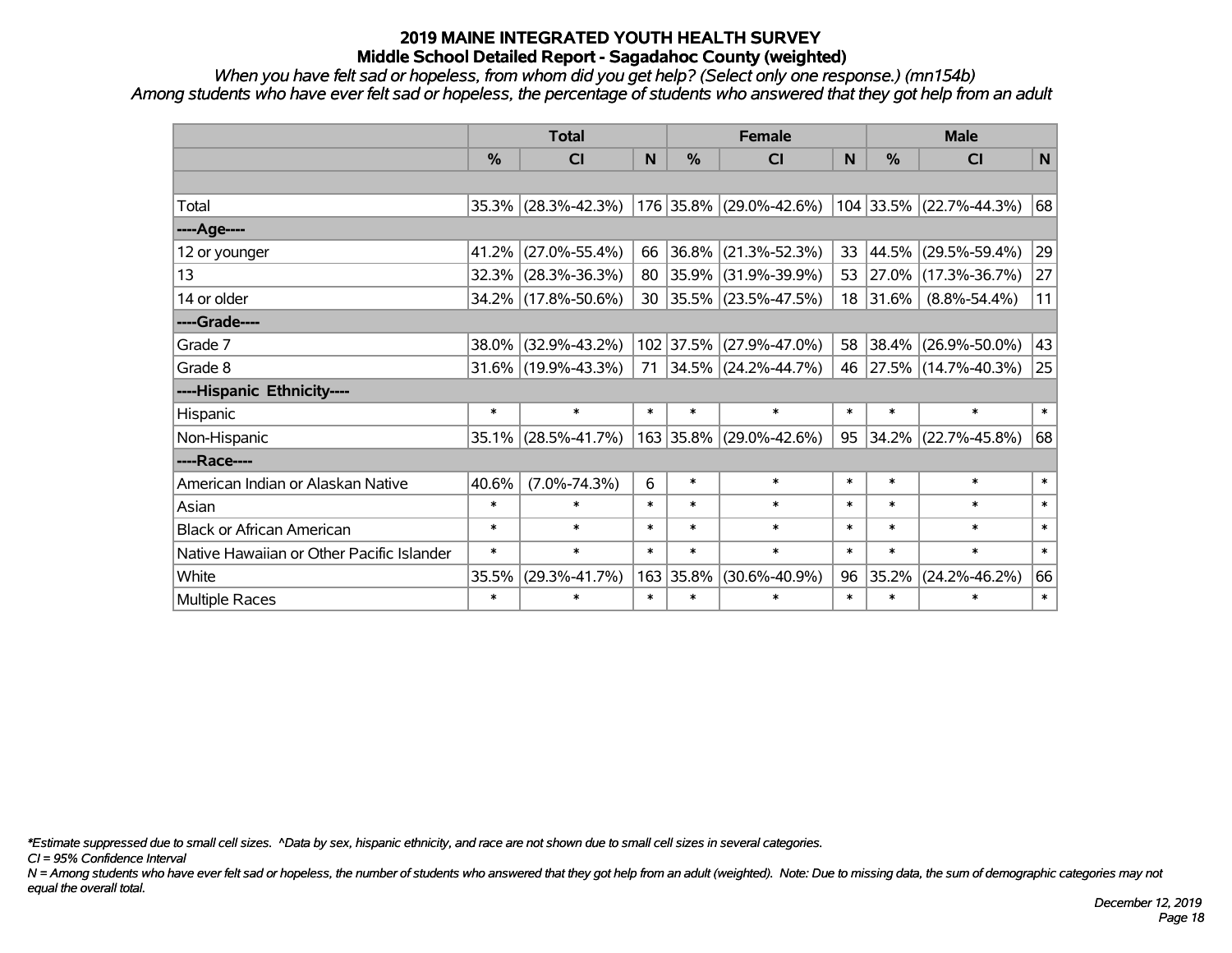*When you have felt sad or hopeless, from whom did you get help? (Select only one response.) (mn154b\_2)*

*Among students who have ever felt sad or hopeless, the percentage of students who answered that they got help from a teacher or other school staff*

|                                           | <b>Total</b> |                    |                 |               | <b>Female</b>      | <b>Male</b> |               |                     |        |
|-------------------------------------------|--------------|--------------------|-----------------|---------------|--------------------|-------------|---------------|---------------------|--------|
|                                           | %            | <b>CI</b>          | N               | $\frac{0}{0}$ | <b>CI</b>          | N           | $\frac{0}{0}$ | <b>CI</b>           | N      |
|                                           |              |                    |                 |               |                    |             |               |                     |        |
| Total                                     | 3.8%         | $(1.6\% - 6.0\%)$  |                 | 19 3.2%       | $(0.0\% - 8.5\%)$  | 9           |               | $2.9\%$ (1.7%-4.2%) | 6      |
| ----Age----                               |              |                    |                 |               |                    |             |               |                     |        |
| 12 or younger                             | $\ast$       | $\ast$             | $\ast$          | $\ast$        | $\ast$             | $\ast$      | $\ast$        | $\ast$              | $\ast$ |
| 13                                        | 6.2%         | $(0.9\% - 11.5\%)$ | 15 <sup>1</sup> | 6.4%          | $(0.0\% - 16.0\%)$ | 9           | 5.9%          | $(3.5\% - 8.3\%)$   | 6      |
| 14 or older                               | $\ast$       | $\ast$             | $\ast$          | $\ast$        | $\ast$             | $\ast$      | $\ast$        | $\ast$              | $\ast$ |
| ----Grade----                             |              |                    |                 |               |                    |             |               |                     |        |
| Grade 7                                   | 4.0%         | $(2.5\% - 5.5\%)$  | 11              | $\ast$        | $\ast$             | $\ast$      | $\ast$        | $\ast$              | $\ast$ |
| Grade 8                                   | $\ast$       | $\ast$             | $\ast$          | $\ast$        | $\ast$             | $\ast$      | $\ast$        | $\ast$              | $\ast$ |
| ----Hispanic Ethnicity----                |              |                    |                 |               |                    |             |               |                     |        |
| Hispanic                                  | $\ast$       | $\ast$             | $\ast$          | $\ast$        | $\ast$             | $\ast$      | $\ast$        | $\ast$              | $\ast$ |
| Non-Hispanic                              | 3.1%         | $(0.0\% - 6.5\%)$  |                 | 14 3.2%       | $(0.0\% - 9.0\%)$  | 9           |               | $3.0\%$ (1.7%-4.3%) | 6      |
| ----Race----                              |              |                    |                 |               |                    |             |               |                     |        |
| American Indian or Alaskan Native         | $\ast$       | $\ast$             | $\ast$          | $\ast$        | $\ast$             | $\ast$      | $\ast$        | $\ast$              | $\ast$ |
| Asian                                     | $\ast$       | $\ast$             | $\ast$          | $\ast$        | $\ast$             | $\ast$      | $\ast$        | $\ast$              | $\ast$ |
| <b>Black or African American</b>          | $\ast$       | $\ast$             | $\ast$          | $\ast$        | $\ast$             | $\ast$      | $\ast$        | $\ast$              | $\ast$ |
| Native Hawaiian or Other Pacific Islander | $\ast$       | $\ast$             | $\ast$          | $\ast$        | $\ast$             | $\ast$      | $\ast$        | $\ast$              | $\ast$ |
| White                                     | 3.2%         | $(0.0\% - 6.6\%)$  | 14              | 3.2%          | $(0.0\% - 8.9\%)$  | $\mathsf g$ | 3.2%          | $(1.9\% - 4.4\%)$   | 6      |
| <b>Multiple Races</b>                     | $\ast$       | $\ast$             | $\ast$          | $\ast$        | $\ast$             | $\ast$      | $\ast$        | $\ast$              | $\ast$ |

*\*Estimate suppressed due to small cell sizes. ^Data by sex, hispanic ethnicity, and race are not shown due to small cell sizes in several categories.*

*CI = 95% Confidence Interval*

*N = Among students who have ever felt sad or hopeless, the number of students who answered that they got help from a teacher or other school staff (weighted). Note: Due to missing data, the sum of demographic categories may not equal the overall total.*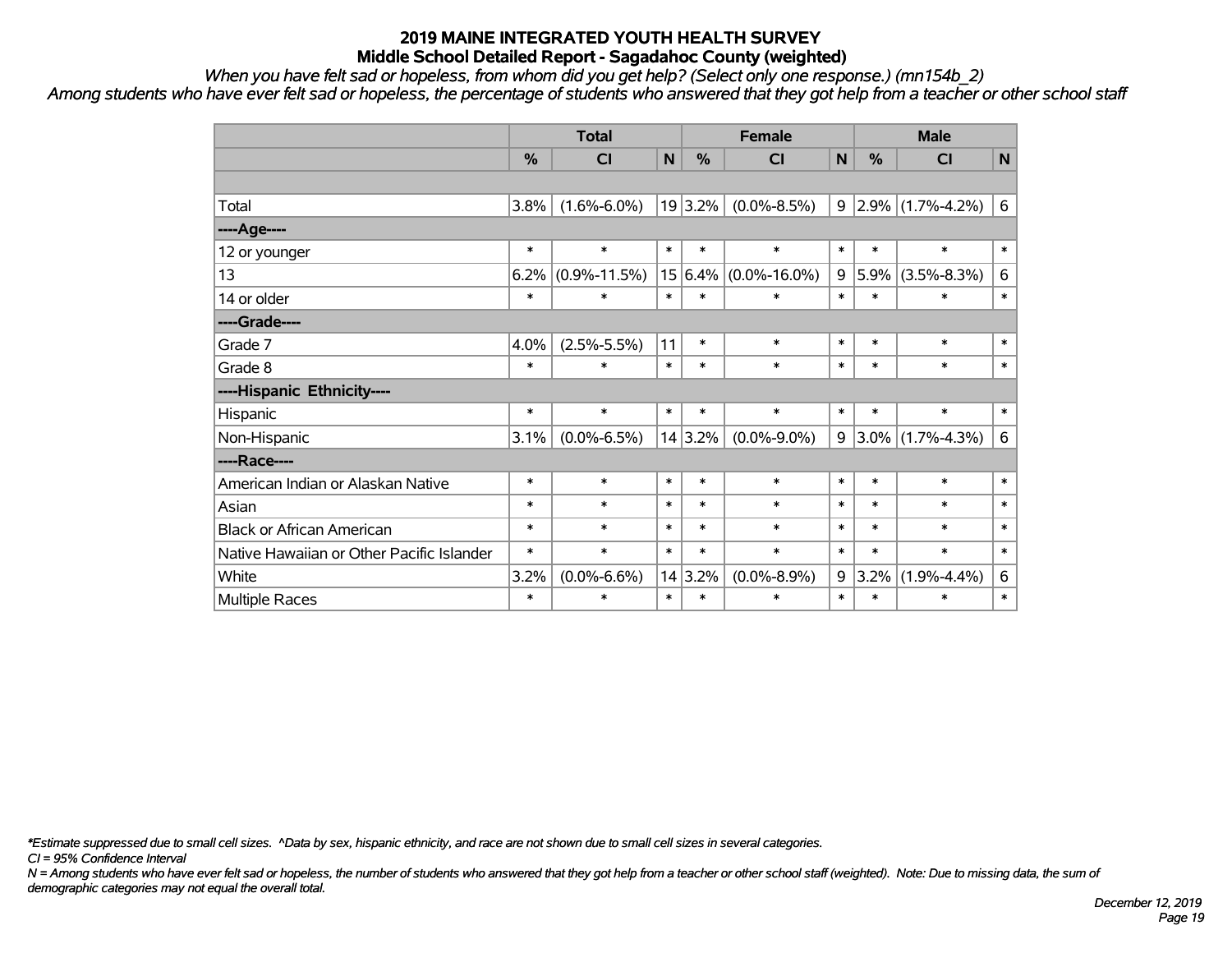#### **2019 MAINE INTEGRATED YOUTH HEALTH SURVEY Middle School Detailed Report - Sagadahoc County (weighted)** *Have you ever seriously thought about killing yourself? (mn25) Percentage of students who answered 'Yes'*

|                                           | <b>Total</b>  |                     |        |            | <b>Female</b>                                   | <b>Male</b> |        |                             |        |
|-------------------------------------------|---------------|---------------------|--------|------------|-------------------------------------------------|-------------|--------|-----------------------------|--------|
|                                           | $\frac{0}{0}$ | <b>CI</b>           | N      | %          | <b>CI</b>                                       | N           | $\%$   | <b>CI</b>                   | N      |
|                                           |               |                     |        |            |                                                 |             |        |                             |        |
| Total                                     |               | 24.1% (18.7%-29.4%) |        |            | 182 28.1% (21.2%-35.0%) 110 19.2% (14.6%-23.8%) |             |        |                             | 69     |
| ----Age----                               |               |                     |        |            |                                                 |             |        |                             |        |
| 12 or younger                             | 20.5%         | $(12.8\% - 28.2\%)$ | 47     | 23.2%      | $(10.4\% - 35.9\%)$                             | 29          | 16.5%  | $(9.5\% - 23.6\%)$          | 17     |
| 13                                        | 24.3%         | $(18.0\% - 30.6\%)$ | 93     | $ 28.6\% $ | $(22.8\% - 34.5\%)$                             | 57          |        | 18.9% (11.5%-26.2%)         | 34     |
| 14 or older                               |               | 28.4% (24.4%-32.4%) | 41     |            | $ 34.5\% $ (31.9%-37.1%)                        | 22          |        | $ 23.5\% $ (16.3%-30.7%)    | 19     |
| ----Grade----                             |               |                     |        |            |                                                 |             |        |                             |        |
| Grade 7                                   | 23.4%         | $(16.4\% - 30.3\%)$ | 93     | $ 26.1\% $ | $(15.2\% - 37.1\%)$                             | 55          |        | 19.0% (15.4%-22.7%)         | 35     |
| Grade 8                                   |               | 25.3% (21.2%-29.4%) | 90     |            | $ 30.8\% $ (28.0%-33.6%)                        | 55          |        | $19.6\%$ (13.2%-26.1%)      | 34     |
| ----Hispanic Ethnicity----                |               |                     |        |            |                                                 |             |        |                             |        |
| Hispanic                                  | $\ast$        | $\ast$              | $\ast$ | $\ast$     | $\ast$                                          | $\ast$      | $\ast$ | $\ast$                      | $\ast$ |
| Non-Hispanic                              |               | 24.2% (18.3%-30.0%) |        |            | 170 28.3% (19.9%-36.7%)                         |             |        | 103   19.1%   (15.0%-23.2%) | 64     |
| ----Race----                              |               |                     |        |            |                                                 |             |        |                             |        |
| American Indian or Alaskan Native         | $\ast$        | $\ast$              | $\ast$ | $\ast$     | $\ast$                                          | $\ast$      | $\ast$ | $\ast$                      | $\ast$ |
| Asian                                     | $\ast$        | $\ast$              | $\ast$ | $\ast$     | $\ast$                                          | $\ast$      | $\ast$ | $\ast$                      | $\ast$ |
| <b>Black or African American</b>          | $\ast$        | $\ast$              | $\ast$ | $\ast$     | $\ast$                                          | $\ast$      | $\ast$ | $\ast$                      | $\ast$ |
| Native Hawaiian or Other Pacific Islander | $\ast$        | $\ast$              | $\ast$ | $\ast$     | $\ast$                                          | $\ast$      | $\ast$ | $\ast$                      | $\ast$ |
| White                                     | 24.5%         | $(18.5\% - 30.4\%)$ |        | 169 28.3%  | $(21.2\% - 35.4\%)$                             | 100         | 19.9%  | $(14.0\% - 25.7\%)$         | 66     |
| <b>Multiple Races</b>                     | $\ast$        | $\ast$              | $\ast$ | $\ast$     | *                                               | $\ast$      | $\ast$ | $\ast$                      | $\ast$ |

*\*Estimate suppressed due to small cell sizes. ^Data by sex, hispanic ethnicity, and race are not shown due to small cell sizes in several categories.*

*CI = 95% Confidence Interval*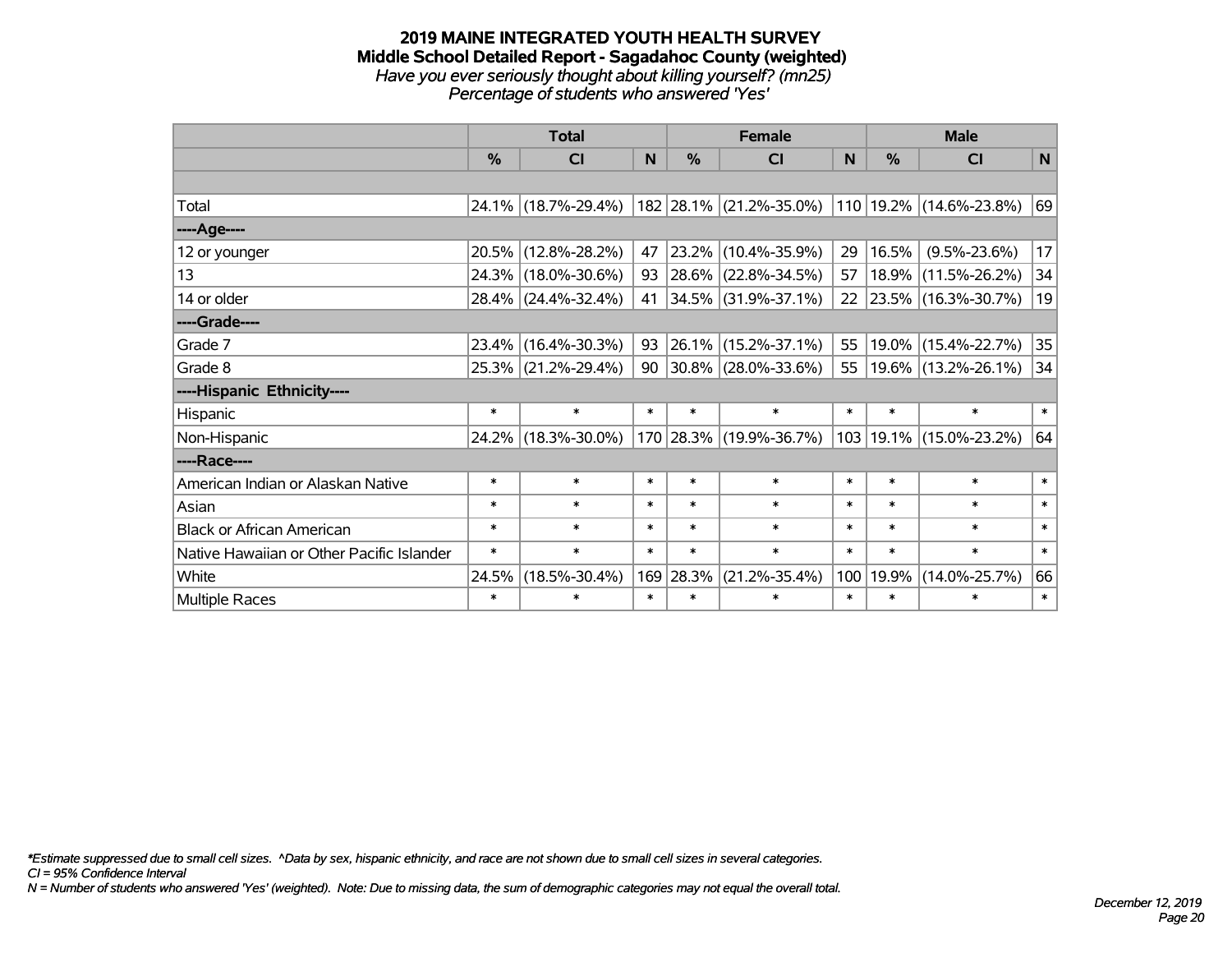*Have you ever done something to purposely hurt yourself without wanting to die, such as cutting or burning yourself on purpose? (mn28) Percentage of students who answered 'Yes'*

|                                           | <b>Total</b>  |                     |                |           | <b>Female</b>            | <b>Male</b>  |        |                            |              |
|-------------------------------------------|---------------|---------------------|----------------|-----------|--------------------------|--------------|--------|----------------------------|--------------|
|                                           | $\frac{9}{6}$ | <b>CI</b>           | <b>N</b>       | %         | <b>CI</b>                | <sub>N</sub> | $\%$   | <b>CI</b>                  | $\mathsf{N}$ |
|                                           |               |                     |                |           |                          |              |        |                            |              |
| Total                                     |               | 22.6% (16.6%-28.6%) |                |           | 173 31.7% (24.9%-38.5%)  |              |        | 126 12.7% (8.1%-17.2%)     | 47           |
| ----Age----                               |               |                     |                |           |                          |              |        |                            |              |
| 12 or younger                             | 17.9%         | $(15.9\% - 19.9\%)$ | 42             | $\ast$    | $\ast$                   | $\ast$       | $\ast$ | $\ast$                     | $\ast$       |
| 13                                        |               | 23.2% (11.5%-34.9%) | 90             |           | $ 28.8\% $ (13.9%-43.8%) | 61           | 16.5%  | $(8.0\% - 24.9\%)$         | 29           |
| 14 or older                               |               | 27.3% (22.3%-32.3%) | 39             |           | $ 37.2\% $ (26.2%-48.3%) | 25           |        | 18.5% (9.5%-27.5%)         | 14           |
| ----Grade----                             |               |                     |                |           |                          |              |        |                            |              |
| Grade 7                                   | 20.3%         | $(11.6\% - 29.0\%)$ | 81             |           | 29.8% (16.9%-42.6%)      | 63           | 9.5%   | $(6.6\% - 12.4\%)$         | 18           |
| Grade 8                                   |               | 24.7% (20.4%-28.9%) | 90             |           | $ 33.1\% $ (27.9%-38.3%) | 61           |        | $15.9\%$ (8.0%-23.8%)      | 29           |
| ----Hispanic Ethnicity----                |               |                     |                |           |                          |              |        |                            |              |
| Hispanic                                  | $\ast$        | $\ast$              | $\ast$         | $\ast$    | $\ast$                   | $\ast$       | $\ast$ | $\ast$                     | $\ast$       |
| Non-Hispanic                              |               | 22.8% (15.3%-30.3%) |                |           | 164 32.9% (24.9%-40.8%)  |              |        | $120 12.3\% $ (6.5%-18.1%) | 43           |
| ----Race----                              |               |                     |                |           |                          |              |        |                            |              |
| American Indian or Alaskan Native         | 37.5%         | $(33.6\% - 41.3\%)$ | $\overline{7}$ | $\ast$    | $\ast$                   | $\ast$       | $\ast$ | $\ast$                     | $\ast$       |
| Asian                                     | $\ast$        | $\ast$              | $\ast$         | $\ast$    | $\ast$                   | $\ast$       | $\ast$ | $\ast$                     | $\ast$       |
| <b>Black or African American</b>          | $\ast$        | $\ast$              | $\ast$         | $\ast$    | $\ast$                   | $\ast$       | $\ast$ | $\ast$                     | $\ast$       |
| Native Hawaiian or Other Pacific Islander | $\ast$        | $\ast$              | $\ast$         | $\ast$    | $\ast$                   | $\ast$       | $\ast$ | $\ast$                     | $\ast$       |
| White                                     | 22.3%         | $(15.6\% - 29.1\%)$ |                | 159 32.1% | $(25.0\% - 39.2\%)$      | 117          | 12.0%  | $(6.3\% - 17.7\%)$         | 41           |
| Multiple Races                            |               | 37.7% (25.4%-50.0%) | 6              | $\ast$    | $\ast$                   | $\ast$       | $\ast$ | $\ast$                     | $\ast$       |

*\*Estimate suppressed due to small cell sizes. ^Data by sex, hispanic ethnicity, and race are not shown due to small cell sizes in several categories.*

*CI = 95% Confidence Interval*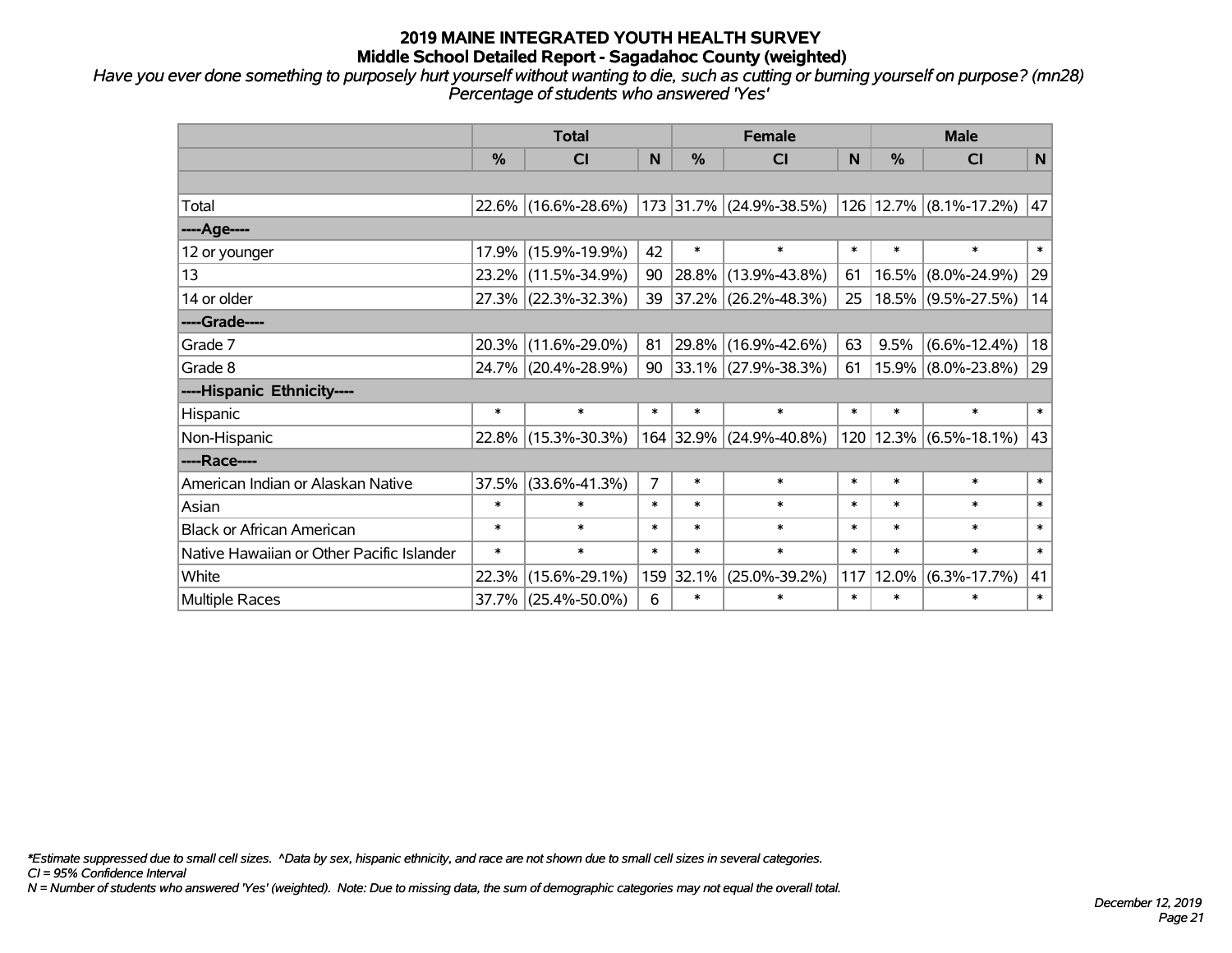#### **2019 MAINE INTEGRATED YOUTH HEALTH SURVEY Middle School Detailed Report - Sagadahoc County (weighted)** *During the past 30 days, on how many days did you smoke cigarettes? (mn29) Percentage of students who answered at least 1 day*

|                                           |               | <b>Total</b>      |        |        | <b>Female</b>   |        |        | <b>Male</b> |        |
|-------------------------------------------|---------------|-------------------|--------|--------|-----------------|--------|--------|-------------|--------|
|                                           | $\frac{9}{6}$ | CI                | N      | %      | Cl <sub>1</sub> | N      | $\%$   | CI N        |        |
|                                           |               |                   |        |        |                 |        |        |             |        |
| Total                                     | 1.0%          | $(0.7\% - 1.4\%)$ | 8      | $\ast$ | $\ast$          | $\ast$ | $\ast$ | $\ast$      | $\ast$ |
| ---- Age----                              |               |                   |        |        |                 |        |        |             |        |
| 12 or younger                             | $\ast$        | $\ast$            | $\ast$ | $\ast$ | *               | $\ast$ | $\ast$ | $\ast$      | $\ast$ |
| 13                                        | $\ast$        | $\ast$            | $\ast$ | $\ast$ | $\ast$          | *      | $\ast$ | $\ast$      | $\ast$ |
| 14 or older                               | $\ast$        | $\ast$            | $\ast$ | $\ast$ | $\ast$          | $\ast$ | $\ast$ | $\ast$      | $\ast$ |
| ----Grade----                             |               |                   |        |        |                 |        |        |             |        |
| Grade 7                                   | $\ast$        | $\ast$            | $\ast$ | $\ast$ | $\ast$          | $\ast$ | $\ast$ | $\ast$      | $\ast$ |
| Grade 8                                   | $\ast$        | $\ast$            | $\ast$ | $\ast$ | $\ast$          | $\ast$ | *      | $\ast$      | $\ast$ |
| ----Hispanic Ethnicity----                |               |                   |        |        |                 |        |        |             |        |
| Hispanic                                  | $\ast$        | $\ast$            | $\ast$ | $\ast$ | *               | *      | $\ast$ | $\ast$      | ∗      |
| Non-Hispanic                              | 0.8%          | $(0.5\% - 1.1\%)$ | 6      | $\ast$ | $\ast$          | $\ast$ | $\ast$ | $\ast$      | $\ast$ |
| ----Race----                              |               |                   |        |        |                 |        |        |             |        |
| American Indian or Alaskan Native         | $\ast$        | $\ast$            | $\ast$ | $\ast$ | *               | $\ast$ | $\ast$ | $\ast$      | $\ast$ |
| Asian                                     | $\ast$        | $\ast$            | $\ast$ | $\ast$ | $\ast$          | $\ast$ | $\ast$ | $\ast$      | $\ast$ |
| <b>Black or African American</b>          | $\ast$        | $\ast$            | $\ast$ | $\ast$ | $\ast$          | $\ast$ | $\ast$ | $\ast$      | $\ast$ |
| Native Hawaiian or Other Pacific Islander | $\ast$        | $\ast$            | $\ast$ | $\ast$ | $\ast$          | $\ast$ | $\ast$ | $\ast$      | $\ast$ |
| White                                     | 0.8%          | $(0.5\% - 1.2\%)$ | 6      | $\ast$ | $\ast$          | $\ast$ | $\ast$ | *           | $\ast$ |
| <b>Multiple Races</b>                     | $\ast$        | $\ast$            | $\ast$ | $\ast$ | $\ast$          | *      | $\ast$ | *           | $\ast$ |

*\*Estimate suppressed due to small cell sizes. ^Data by sex, hispanic ethnicity, and race are not shown due to small cell sizes in several categories.*

*CI = 95% Confidence Interval*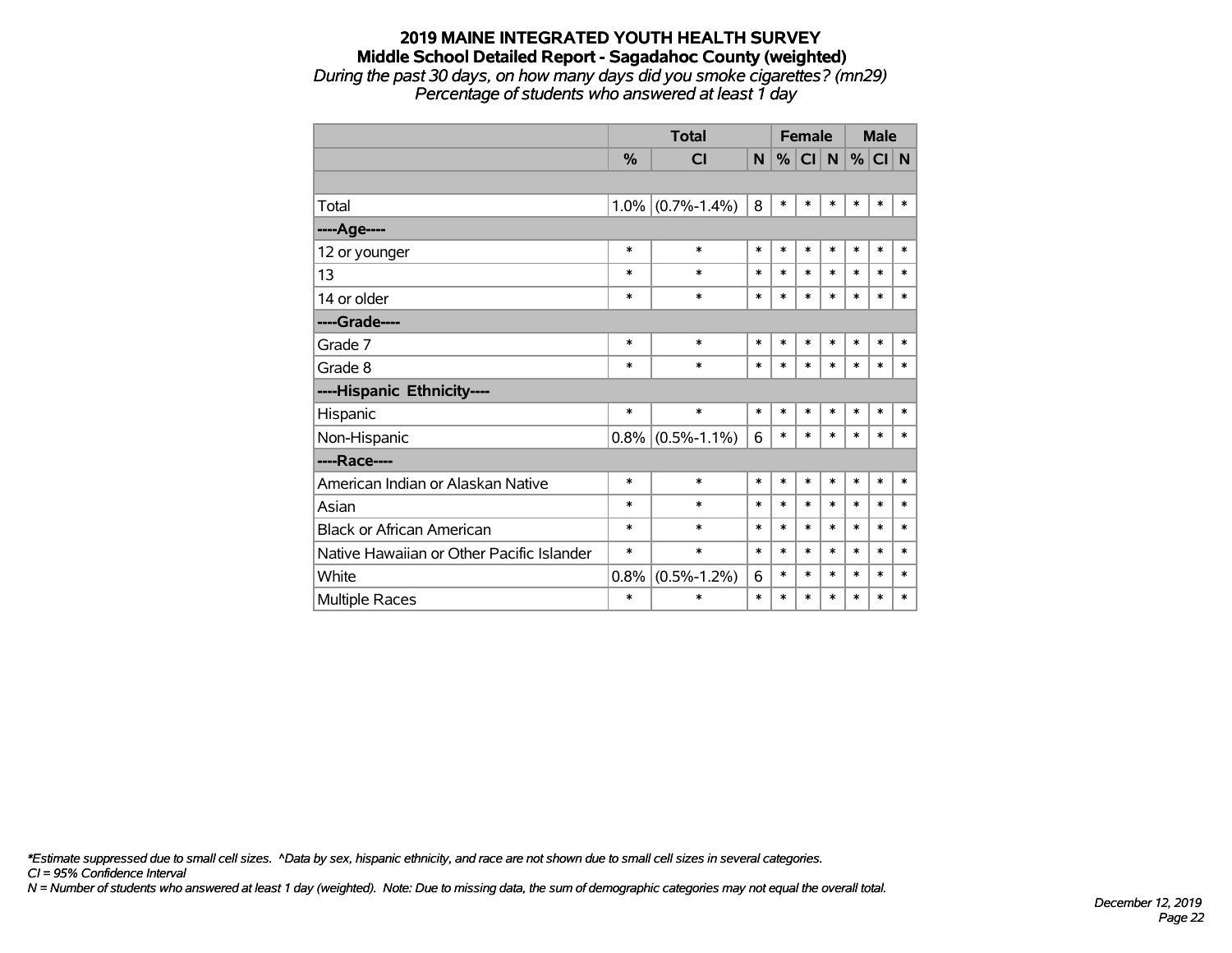*How old were you when you smoked a whole cigarette for the first time? (mn32)*

*Among students who have smoked a whole cigarette, the percentage of students who answered before age 11*

|                                           | <b>Total</b>                 |                                            |        |               | <b>Female</b>       | <b>Male</b> |               |                               |             |
|-------------------------------------------|------------------------------|--------------------------------------------|--------|---------------|---------------------|-------------|---------------|-------------------------------|-------------|
|                                           | $\frac{0}{0}$                | CI                                         | N      | $\frac{0}{0}$ | <b>CI</b>           | N           | $\frac{0}{0}$ | <b>CI</b>                     | N           |
|                                           |                              |                                            |        |               |                     |             |               |                               |             |
| Total                                     |                              | 48.7% (40.0%-57.3%) 22 46.1% (30.8%-61.5%) |        |               |                     |             |               | $11 47.0\% (35.4\% - 58.5\%)$ | 9           |
| ---- Age----                              |                              |                                            |        |               |                     |             |               |                               |             |
| 12 or younger                             | $\ast$                       | $\ast$                                     | $\ast$ | $\ast$        | $\ast$              | $\ast$      | $\ast$        | $\ast$                        | $\ast$      |
| 13                                        | 58.9%                        | $(43.1\% - 74.7\%)$                        | 13     | $\ast$        | $\ast$              | $\ast$      | $\ast$        | $\ast$                        | $\ast$      |
| 14 or older                               |                              | 42.3% (33.1%-51.5%)                        |        | $\ast$        | $\ast$              | $\ast$      | $\ast$        | $\ast$                        | $\ast$      |
| ----Grade----                             |                              |                                            |        |               |                     |             |               |                               |             |
| Grade 7                                   | $\ast$                       | $\ast$                                     | $\ast$ | $\ast$        | $\ast$              | $\ast$      | $\ast$        | $\ast$                        | $\ast$      |
| Grade 8                                   | 53.8%                        | $(50.7\% - 56.9\%)$                        |        | 17 56.0%      | $(31.1\% - 80.9\%)$ |             | $10 51.3\% $  | $(23.4\% - 79.2\%)$           | 8           |
| ----Hispanic Ethnicity----                |                              |                                            |        |               |                     |             |               |                               |             |
| Hispanic                                  | $\ast$                       | $\ast$                                     | $\ast$ | $\ast$        | $\ast$              | $\ast$      | $\ast$        | $\ast$                        | $\ast$      |
| Non-Hispanic                              | 49.7%                        | $(39.7\% - 59.6\%)$                        |        | 20 49.4%      | $(36.2\% - 62.6\%)$ |             | $11 50.0\% $  | $(37.5\% - 62.6\%)$           | 9           |
| ----Race----                              |                              |                                            |        |               |                     |             |               |                               |             |
| American Indian or Alaskan Native         | $\ast$                       | $\ast$                                     | $\ast$ | $\ast$        | $\ast$              | $\ast$      | $\ast$        | $\ast$                        | $\ast$      |
| Asian                                     | $\ast$                       | $\ast$                                     | $\ast$ | $\ast$        | $\ast$              | $\ast$      | $\ast$        | $\ast$                        | $\ast$      |
| <b>Black or African American</b>          | $\ast$                       | $\ast$                                     | $\ast$ | $\ast$        | $\ast$              | $\ast$      | $\ast$        | $\ast$                        | $\ast$      |
| Native Hawaiian or Other Pacific Islander | $\ast$                       | $\ast$                                     | $\ast$ | $\ast$        | $\ast$              | $\ast$      | $\ast$        | $\ast$                        | $\ast$      |
| White                                     | $(39.9\% - 57.5\%)$<br>48.7% |                                            |        | 20 47.2%      | $(32.9\% - 61.5\%)$ | 11          | 50.7%         | $(37.7\% - 63.7\%)$           | $\mathsf 9$ |
| Multiple Races                            | $\ast$                       | $\ast$                                     | $\ast$ | $\ast$        | $\ast$              | $\ast$      | $\ast$        | $\ast$                        | $\ast$      |

*\*Estimate suppressed due to small cell sizes. ^Data by sex, hispanic ethnicity, and race are not shown due to small cell sizes in several categories.*

*CI = 95% Confidence Interval*

*N = Among students who have smoked a whole cigarette, the number of students who answered before age 11 (weighted). Note: Due to missing data, the sum of demographic categories may not equal the overall total.*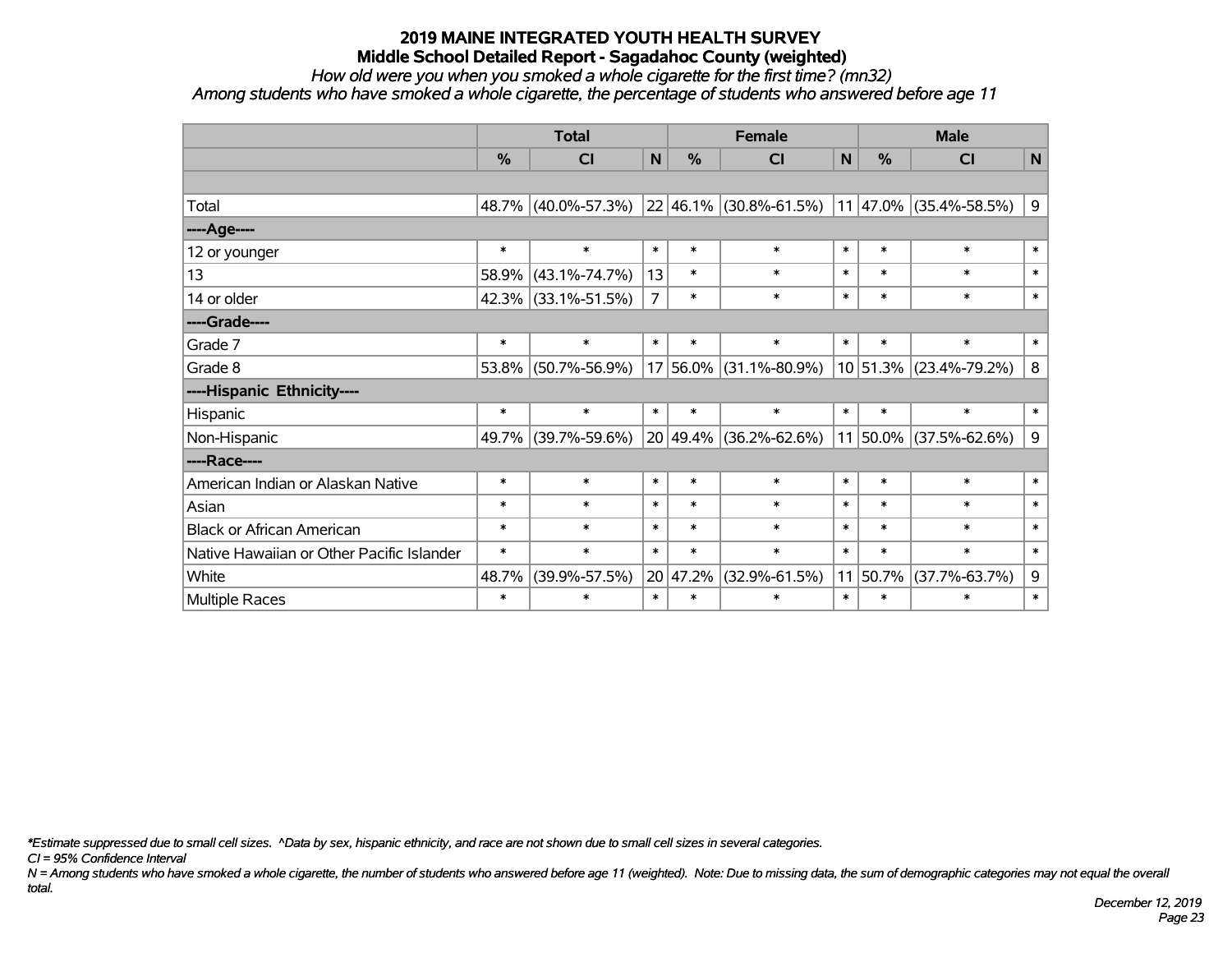#### **2019 MAINE INTEGRATED YOUTH HEALTH SURVEY Middle School Detailed Report - Sagadahoc County (weighted)** *How old were you when you smoked a whole cigarette for the first time? (mn32\_2) Percentage of students who answered before age 11*

|                                           | <b>Total</b>              |                   |                |                   | <b>Female</b>                                | <b>Male</b> |                   |                               |              |
|-------------------------------------------|---------------------------|-------------------|----------------|-------------------|----------------------------------------------|-------------|-------------------|-------------------------------|--------------|
|                                           | %                         | CI                | N              | %                 | <b>CI</b>                                    | N           | %                 | <b>CI</b>                     | $\mathsf{N}$ |
|                                           |                           |                   |                |                   |                                              |             |                   |                               |              |
| Total                                     | 2.9%                      | $(1.4\% - 4.4\%)$ |                |                   | $ 22 2.7\% $ (1.4%-4.1%) 11 2.6% (1.0%-4.2%) |             |                   |                               | 9            |
| ---- Age----                              |                           |                   |                |                   |                                              |             |                   |                               |              |
| 12 or younger                             | $\ast$                    | $\ast$            | $\ast$         | $\ast$            | $\ast$                                       | $\ast$      | $\ast$            | $\ast$                        | $\ast$       |
| 13                                        | 3.4%<br>$(1.6\% - 5.1\%)$ |                   | 13 2.7%        | $(1.2\% - 4.2\%)$ | 6                                            | 4.1%        | $(0.9\% - 7.4\%)$ | 8                             |              |
| 14 or older                               | $5.0\%$ (3.1%-7.0%)       |                   | $\overline{7}$ | $\ast$<br>$\ast$  |                                              | $\ast$      | $\ast$            | $\ast$                        | $\ast$       |
| ----Grade----                             |                           |                   |                |                   |                                              |             |                   |                               |              |
| Grade 7                                   | $\ast$                    | $\ast$            | $\ast$         | $\ast$            | $\ast$                                       | $\ast$      | $\ast$            | $\ast$                        | $\ast$       |
| Grade 8                                   | 4.7%                      | $(2.5\% - 6.9\%)$ |                | $17 5.0\% $       | $(2.0\% - 8.0\%)$                            |             | 10 4.4%           | $(2.4\% - 6.4\%)$             | 8            |
| ----Hispanic Ethnicity----                |                           |                   |                |                   |                                              |             |                   |                               |              |
| Hispanic                                  | $\ast$                    | $\ast$            | $\ast$         | $\ast$            | $\ast$                                       | $\ast$      | $\ast$            | $\ast$                        | $\ast$       |
| Non-Hispanic                              | $2.8\%$                   | $(1.4\% - 4.2\%)$ |                |                   | $20 2.9\% (1.4\% - 4.5\%)$                   |             |                   | $11$   2.7% $(0.9\% - 4.5\%)$ | 9            |
| ----Race----                              |                           |                   |                |                   |                                              |             |                   |                               |              |
| American Indian or Alaskan Native         | $\ast$                    | $\ast$            | $\ast$         | $\ast$            | $\ast$                                       | $\ast$      | $\ast$            | $\ast$                        | $\ast$       |
| Asian                                     | $\ast$                    | $\ast$            | $\ast$         | $\ast$            | $\ast$                                       | $\ast$      | $\ast$            | $\ast$                        | $\ast$       |
| <b>Black or African American</b>          | $\ast$                    | $\ast$            | $\ast$         | $\ast$            | $\ast$                                       | $\ast$      | $\ast$            | $\ast$                        | $\ast$       |
| Native Hawaiian or Other Pacific Islander | $\ast$                    | $\ast$            | $\ast$         | $\ast$            | $\ast$                                       | $\ast$      | $\ast$            | $\ast$                        | $\ast$       |
| White                                     | 2.8%                      | $(1.5\% - 4.1\%)$ | 20             | $3.0\%$           | $(1.5\% - 4.5\%)$                            |             | 11 2.6%           | $(0.9\% - 4.3\%)$             | $\mathsf 9$  |
| Multiple Races                            | $\ast$                    | $\ast$            | $\ast$         | $\ast$            | $\ast$                                       | $\ast$      | $\ast$            | $\ast$                        | $\ast$       |

*\*Estimate suppressed due to small cell sizes. ^Data by sex, hispanic ethnicity, and race are not shown due to small cell sizes in several categories.*

*CI = 95% Confidence Interval*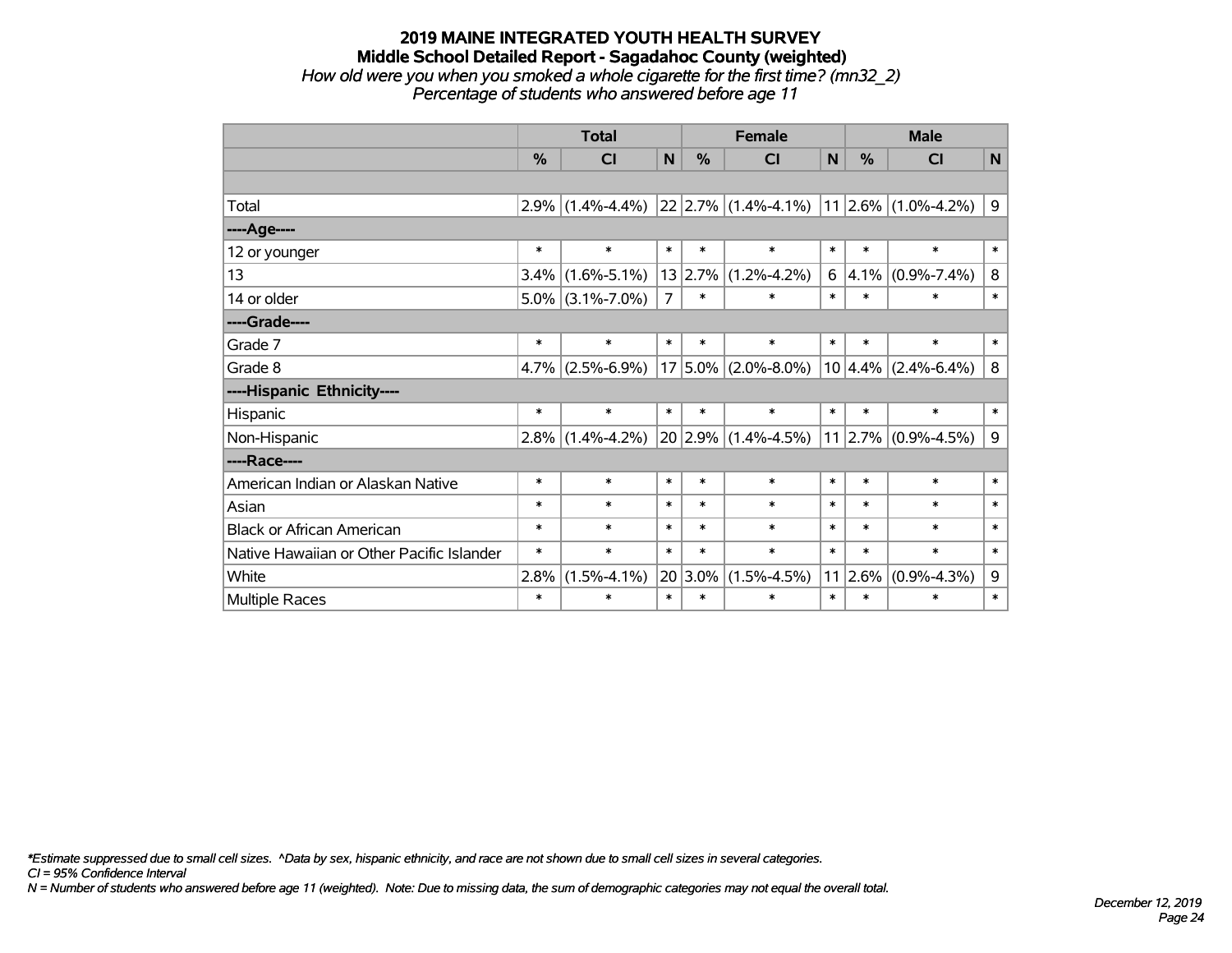*During the past 30 days, on how many days did you use chewing tobacco, snuff, dip, snus, or dissolvable tobacco products, such as Copenhagen, Grizzly, Skoal, or Camel Snus? (Do not count any electronic vapor products.) (mn181a) Percentage of students who answered at least 1 day*

|                                           | <b>Total</b> |                     |              |        | <b>Female</b>           | <b>Male</b>  |        |                     |              |
|-------------------------------------------|--------------|---------------------|--------------|--------|-------------------------|--------------|--------|---------------------|--------------|
|                                           | %            | <b>CI</b>           | $\mathsf{N}$ | %      | <b>CI</b>               | $\mathsf{N}$ | %      | C <sub>l</sub>      | $\mathsf{N}$ |
|                                           |              |                     |              |        |                         |              |        |                     |              |
| Total                                     |              | $2.1\%$ (0.1%-4.1%) |              |        | $16$ 2.1% (0.0%-4.3%)   | 9            |        | $1.6\%$ (0.0%-3.3%) | 6            |
| ---- Age----                              |              |                     |              |        |                         |              |        |                     |              |
| 12 or younger                             | $\ast$       | $\ast$              | $\ast$       | $\ast$ | $\ast$                  | $\ast$       | $\ast$ | $\ast$              | $\ast$       |
| 13                                        | 1.9%         | $(0.0\% - 4.0\%)$   | 8            | $\ast$ | $\ast$                  | $\ast$       | $\ast$ | $\ast$              | $\ast$       |
| 14 or older                               | $\ast$       | $\ast$              | $\ast$       | $\ast$ | $\ast$                  | $\ast$       | $\ast$ | $\ast$              | $\ast$       |
| ----Grade----                             |              |                     |              |        |                         |              |        |                     |              |
| Grade 7                                   | 1.6%         | $(0.9\% - 2.2\%)$   | 6            | $\ast$ | $\ast$                  | $\ast$       | $\ast$ | $\ast$              | $\ast$       |
| Grade 8                                   |              | $2.3\%$ (0.0%-5.6%) | 9            | $\ast$ | $\ast$                  | $\ast$       | $\ast$ | $\ast$              | $\ast$       |
| ----Hispanic Ethnicity----                |              |                     |              |        |                         |              |        |                     |              |
| Hispanic                                  | $\ast$       | $\ast$              | $\ast$       | $\ast$ | $\ast$                  | $\ast$       | $\ast$ | $\ast$              | $\ast$       |
| Non-Hispanic                              | 2.0%         | $(0.1\% - 3.9\%)$   |              |        | $14 2.3\% $ (0.0%-4.6%) | 9            | 1.7%   | $(0.0\% - 3.5\%)$   | 6            |
| ----Race----                              |              |                     |              |        |                         |              |        |                     |              |
| American Indian or Alaskan Native         | $\ast$       | $\ast$              | $\ast$       | $\ast$ | $\ast$                  | $\ast$       | $\ast$ | $\ast$              | $\ast$       |
| Asian                                     | $\ast$       | $\ast$              | $\ast$       | $\ast$ | $\ast$                  | $\ast$       | $\ast$ | $\ast$              | $\ast$       |
| <b>Black or African American</b>          | $\ast$       | $\ast$              | $\ast$       | $\ast$ | $\ast$                  | $\ast$       | $\ast$ | $\ast$              | $\ast$       |
| Native Hawaiian or Other Pacific Islander | $\ast$       | $\ast$              | $\ast$       | $\ast$ | $\ast$                  | $\ast$       | $\ast$ | $\ast$              | $\ast$       |
| White                                     | 2.0%         | $(0.2\% - 3.7\%)$   | 14           | 2.2%   | $(0.2\% - 4.3\%)$       | 8            | 1.7%   | $(0.0\% - 3.6\%)$   | 6            |
| <b>Multiple Races</b>                     | $\ast$       | $\ast$              | $\ast$       | $\ast$ | $\ast$                  | $\ast$       | $\ast$ | $\ast$              | $\ast$       |

*\*Estimate suppressed due to small cell sizes. ^Data by sex, hispanic ethnicity, and race are not shown due to small cell sizes in several categories.*

*CI = 95% Confidence Interval*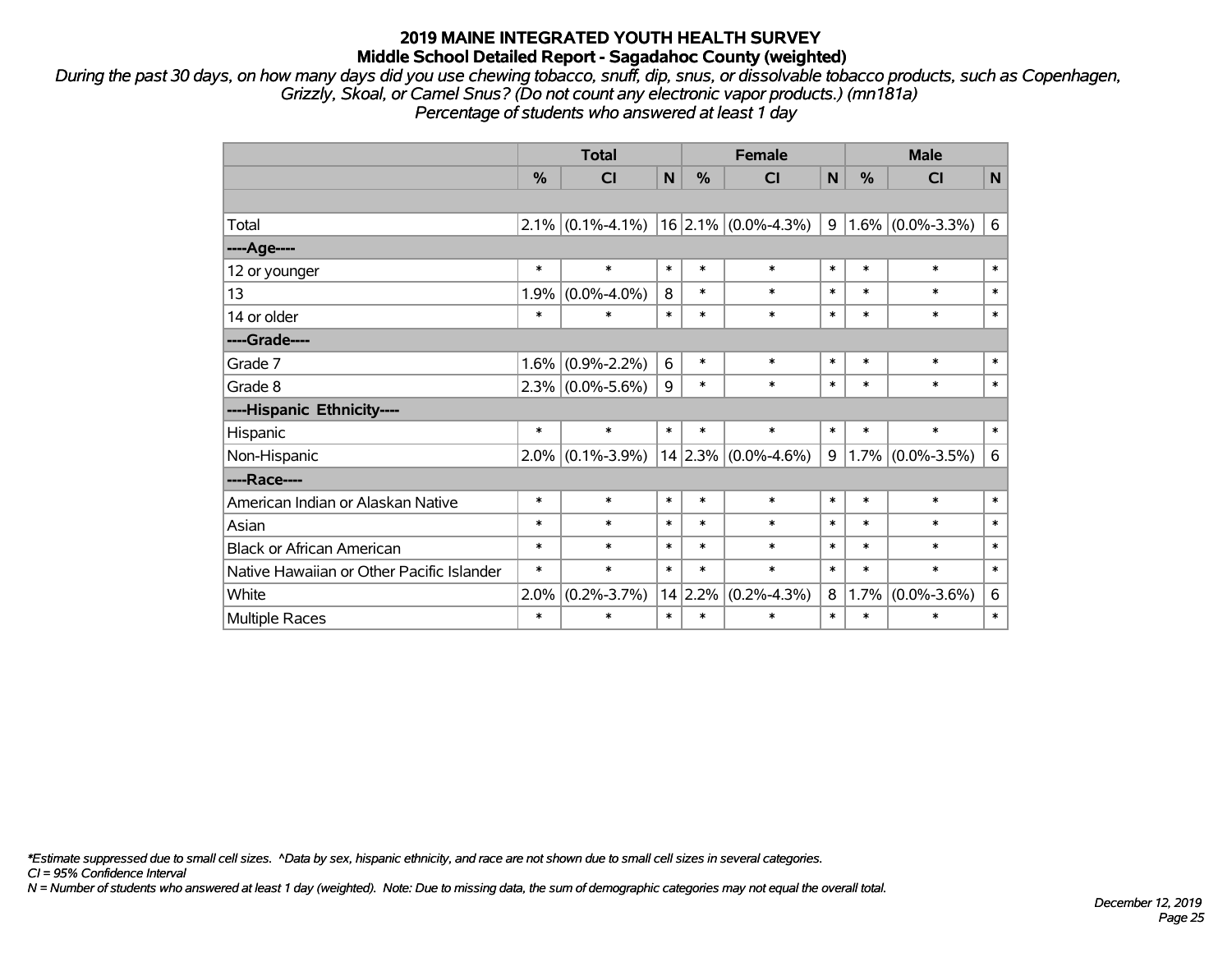*During the past 30 days, on how many days did you smoke cigars, cigarillos, or little cigars? (mn30) Percentage of students who answered at least 1 day*

|                                           |        | <b>Total</b>      |        | <b>Female</b> |           |        | <b>Male</b> |          |        |
|-------------------------------------------|--------|-------------------|--------|---------------|-----------|--------|-------------|----------|--------|
|                                           | %      | CI                | N.     | %             | <b>CI</b> | N      |             | $%$ CI N |        |
|                                           |        |                   |        |               |           |        |             |          |        |
| Total                                     | 1.7%   | $(0.6\% - 2.8\%)$ | 13     | $\ast$        | $\ast$    | $\ast$ | *           | $\ast$   | *      |
| ----Age----                               |        |                   |        |               |           |        |             |          |        |
| 12 or younger                             | $\ast$ | $\ast$            | *      | $\ast$        | $\ast$    | $\ast$ | $\ast$      | $\ast$   | *      |
| 13                                        | $\ast$ | $\ast$            | $\ast$ | $\ast$        | $\ast$    | $\ast$ | $\ast$      | *        | $\ast$ |
| 14 or older                               | *      | $\ast$            | $\ast$ | $\ast$        | $\ast$    | $\ast$ | $\ast$      | $\ast$   | $\ast$ |
| ----Grade----                             |        |                   |        |               |           |        |             |          |        |
| Grade 7                                   | $\ast$ | $\ast$            | $\ast$ | $\ast$        | $\ast$    | $\ast$ | $\ast$      | $\ast$   | $\ast$ |
| Grade 8                                   | 2.6%   | $(0.9\% - 4.2\%)$ | 10     | $\ast$        | $\ast$    | $\ast$ | $\ast$      | $\ast$   | $\ast$ |
| ----Hispanic Ethnicity----                |        |                   |        |               |           |        |             |          |        |
| Hispanic                                  | $\ast$ | $\ast$            | $\ast$ | $\ast$        | $\ast$    | $\ast$ | *           | $\ast$   | $\ast$ |
| Non-Hispanic                              | 1.2%   | $(0.5\% - 1.9\%)$ | 9      | $\ast$        | $\ast$    | $\ast$ | $\ast$      | $\ast$   | *      |
| ----Race----                              |        |                   |        |               |           |        |             |          |        |
| American Indian or Alaskan Native         | $\ast$ | $\ast$            | *      | $\ast$        | $\ast$    | $\ast$ | $\ast$      | $\ast$   | $\ast$ |
| Asian                                     | $\ast$ | $\ast$            | $\ast$ | *             | $\ast$    | $\ast$ | $\ast$      | $\ast$   | $\ast$ |
| <b>Black or African American</b>          | *      | $\ast$            | $\ast$ | $\ast$        | $\ast$    | $\ast$ | $\ast$      | $\ast$   | $\ast$ |
| Native Hawaiian or Other Pacific Islander | *      | $\ast$            | $\ast$ | $\ast$        | $\ast$    | $\ast$ | $\ast$      | $\ast$   | $\ast$ |
| White                                     | 1.4%   | $(0.3\% - 2.6\%)$ | 10     | $\ast$        | $\ast$    | $\ast$ | $\ast$      | *        | $\ast$ |
| Multiple Races                            | $\ast$ | $\ast$            | $\ast$ | $\ast$        | $\ast$    | *      | $\ast$      | *        | $\ast$ |

*\*Estimate suppressed due to small cell sizes. ^Data by sex, hispanic ethnicity, and race are not shown due to small cell sizes in several categories.*

*CI = 95% Confidence Interval*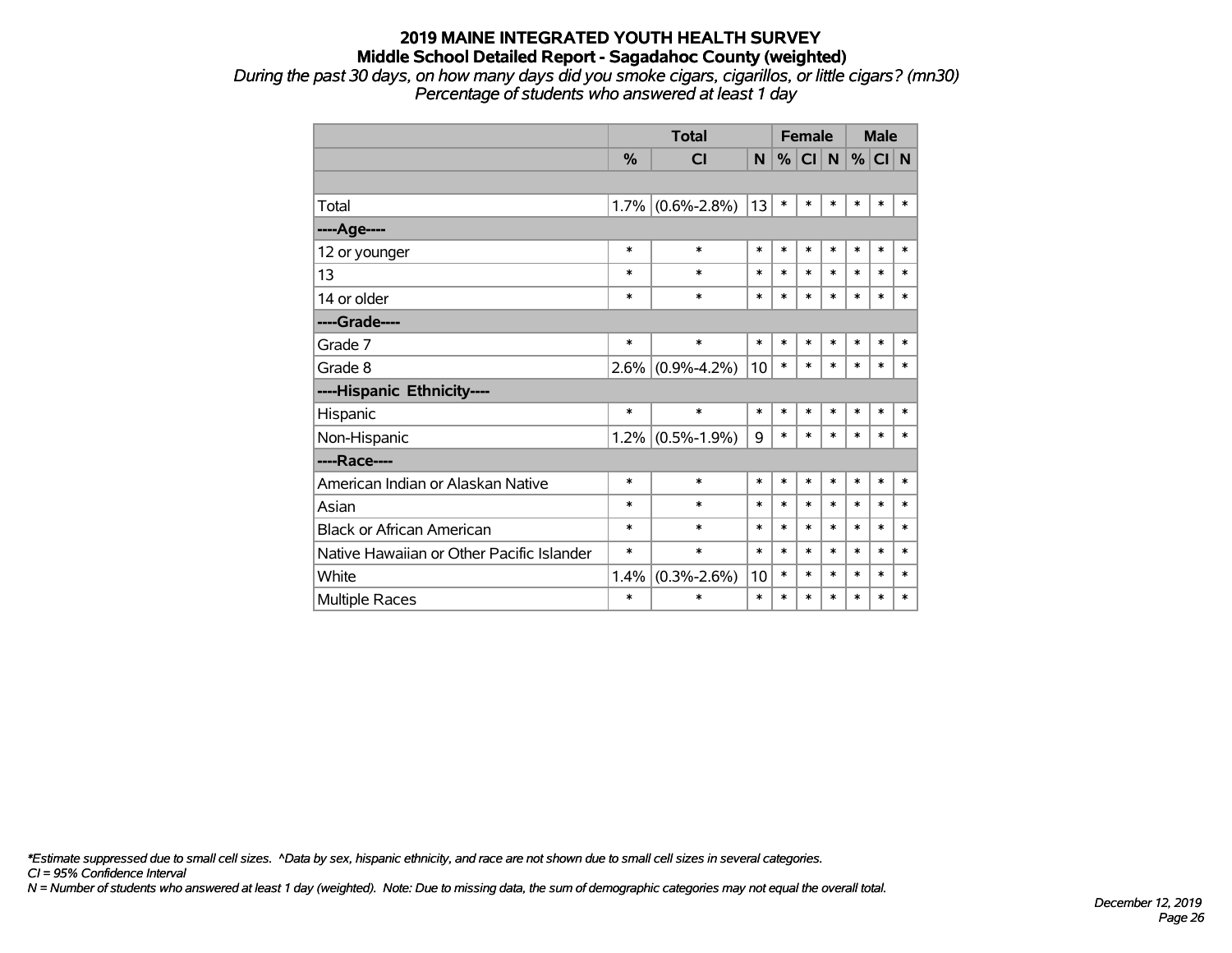*During the past 7 days, on how many days were you in the same room with someone who was smoking cigarettes? (mn33a) Percentage of students who answered at least 1 day*

|                                           | <b>Total</b>  |                        |                |           | <b>Female</b>            |              | <b>Male</b>   |                            |        |  |
|-------------------------------------------|---------------|------------------------|----------------|-----------|--------------------------|--------------|---------------|----------------------------|--------|--|
|                                           | $\frac{0}{0}$ | <b>CI</b>              | N              | %         | <b>CI</b>                | $\mathsf{N}$ | $\frac{0}{0}$ | <b>CI</b>                  | N      |  |
|                                           |               |                        |                |           |                          |              |               |                            |        |  |
| Total                                     |               | $20.1\%$ (16.7%-23.5%) |                |           | 155 24.2% (19.2%-29.2%)  |              |               | 98 15.0% (11.8%-18.3%)     | 55     |  |
| ---- Age----                              |               |                        |                |           |                          |              |               |                            |        |  |
| 12 or younger                             |               | 14.5% (12.4%-16.7%)    | 33             | 16.0%     | $(11.4\% - 20.6\%)$      |              | 20 11.5%      | $(6.8\% - 16.3\%)$         | 12     |  |
| 13                                        |               | 21.0% (17.9%-24.1%)    | 83             |           | 25.7% (18.0%-33.3%)      |              |               | 54   15.9%   (10.0%-21.8%) | 29     |  |
| 14 or older                               |               | 25.5% (12.2%-38.7%)    | 38             |           | $ 33.3\% $ (18.6%-47.9%) |              | 22 17.4%      | $(6.6\% - 28.3\%)$         | 14     |  |
| ----Grade----                             |               |                        |                |           |                          |              |               |                            |        |  |
| Grade 7                                   |               | $15.8\%$ (13.5%-18.1%) | 62             |           | 19.7% (17.0%-22.4%)      |              | 41 11.4%      | $(5.1\% - 17.8\%)$         | 21     |  |
| Grade 8                                   |               | 24.2% (19.0%-29.5%)    | 90             |           | $ 28.7\% $ (19.0%-38.3%) |              |               | 55 18.9% (16.6%-21.2%)     | 34     |  |
| ----Hispanic Ethnicity----                |               |                        |                |           |                          |              |               |                            |        |  |
| Hispanic                                  | $\ast$        | $\ast$                 | $\ast$         | $\ast$    | $\ast$                   | $\ast$       | $\ast$        | $\ast$                     | $\ast$ |  |
| Non-Hispanic                              |               | 19.9% (17.5%-22.3%)    |                |           | 143 24.2% (19.0%-29.5%)  |              |               | 91 15.3% (11.9%-18.7%)     | 52     |  |
| ----Race----                              |               |                        |                |           |                          |              |               |                            |        |  |
| American Indian or Alaskan Native         | 44.4%         | $(23.0\% - 65.7\%)$    | $\overline{7}$ | $\ast$    | $\ast$                   | $\ast$       | $\ast$        | $\ast$                     | $\ast$ |  |
| Asian                                     | $\ast$        | $\ast$                 | $\ast$         | $\ast$    | $\ast$                   | $\ast$       | $\ast$        | $\ast$                     | $\ast$ |  |
| <b>Black or African American</b>          | $\ast$        | $\ast$                 | $\ast$         | $\ast$    | $\ast$                   | $\ast$       | $\ast$        | $\ast$                     | $\ast$ |  |
| Native Hawaiian or Other Pacific Islander | $\ast$        | $\ast$                 | $\ast$         | $\ast$    | $\ast$                   | $\ast$       | $\ast$        | $\ast$                     | $\ast$ |  |
| White                                     | 19.3%         | $(16.2\% - 22.5\%)$    |                | 136 23.6% | $(17.7\% - 29.4\%)$      | 86           | 14.5%         | $(12.2\% - 16.7\%)$        | 49     |  |
| Multiple Races                            | $\ast$        | $\ast$                 | $\ast$         | $\ast$    | $\ast$                   | $\ast$       | $\ast$        | $\ast$                     | $\ast$ |  |

*\*Estimate suppressed due to small cell sizes. ^Data by sex, hispanic ethnicity, and race are not shown due to small cell sizes in several categories.*

*CI = 95% Confidence Interval*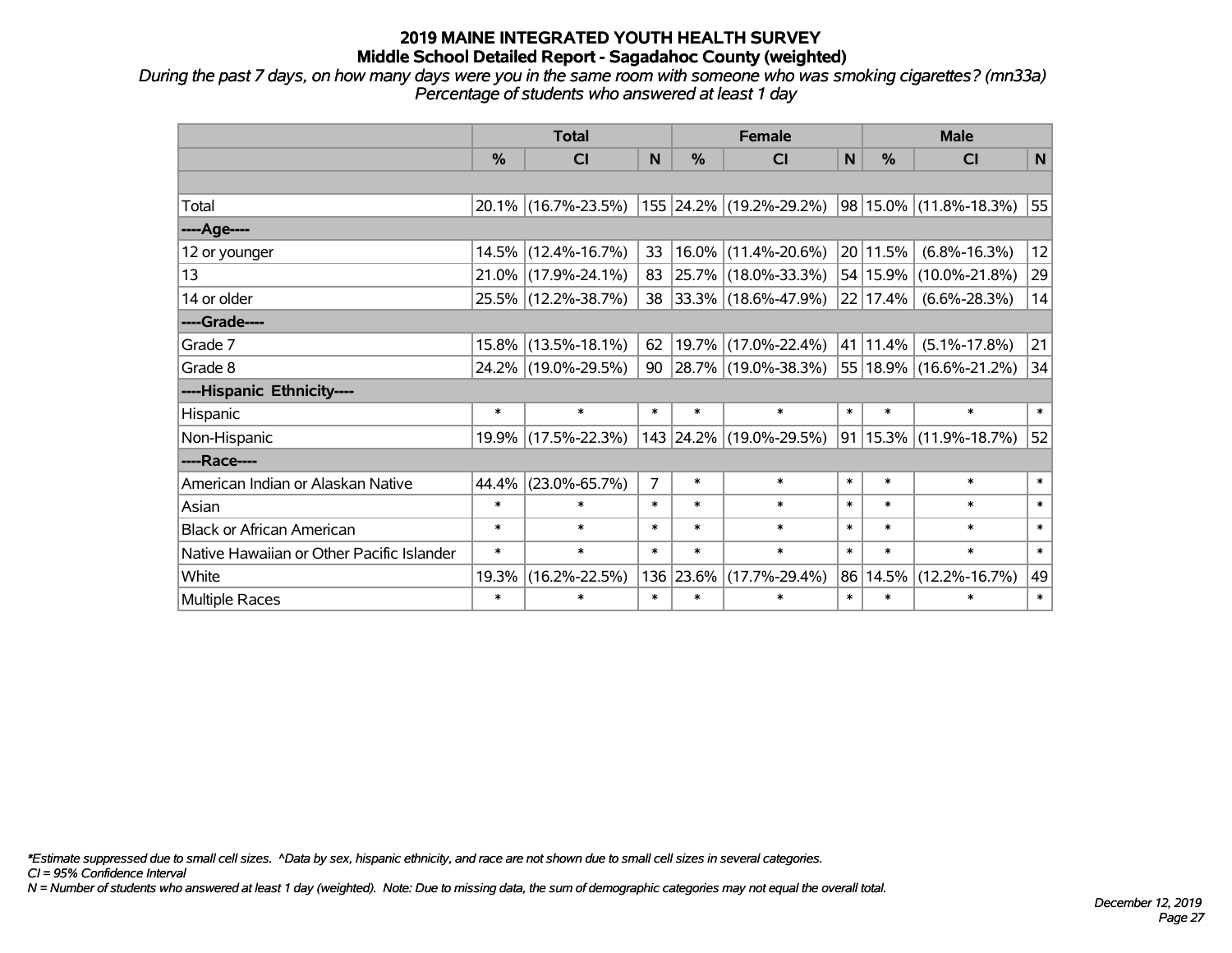*During the past 7 days, on how many days were you in the same car with someone who was smoking cigarettes? (mn56a) Percentage of students who answered at least 1 day*

|                                           | <b>Total</b> |                     |        |               | <b>Female</b>           |        |          | <b>Male</b>            |        |  |  |
|-------------------------------------------|--------------|---------------------|--------|---------------|-------------------------|--------|----------|------------------------|--------|--|--|
|                                           | $\%$         | <b>CI</b>           | N      | $\frac{0}{0}$ | <b>CI</b>               | N      | $\%$     | <b>CI</b>              | N      |  |  |
|                                           |              |                     |        |               |                         |        |          |                        |        |  |  |
| Total                                     |              | 15.8% (11.3%-20.3%) |        |               | 122 17.3% (13.7%-20.9%) |        | 70 12.8% | $(8.1\% - 17.4\%)$     | 46     |  |  |
| ----Age----                               |              |                     |        |               |                         |        |          |                        |        |  |  |
| 12 or younger                             | 10.5%        | $(8.8\% - 12.2\%)$  | 23     | 12.7%         | $(7.5\% - 18.0\%)$      | 17     | 7.2%     | $(0.6\% - 13.8\%)$     | 6      |  |  |
| 13                                        |              | 15.5% (11.3%-19.7%) | 62     |               | 18.6% (13.2%-24.0%)     |        | 38 11.0% | $(7.7\% - 14.3\%)$     | 21     |  |  |
| 14 or older                               |              | 24.2% (13.2%-35.2%) | 37     |               | 22.8% (13.3%-32.3%)     |        |          | 15 22.6% (11.8%-33.3%) | 19     |  |  |
| ----Grade----                             |              |                     |        |               |                         |        |          |                        |        |  |  |
| Grade 7                                   |              | 13.9% (11.1%-16.7%) | 55     |               | 16.6% (10.4%-22.7%)     | 34     | 9.6%     | $(6.0\% - 13.3\%)$     | 18     |  |  |
| Grade 8                                   |              | 18.1% (10.0%-26.2%) | 68     |               | $18.4\%$ (14.3%-22.5%)  |        | 36 16.3% | $(5.0\% - 27.6\%)$     | 29     |  |  |
| ----Hispanic Ethnicity----                |              |                     |        |               |                         |        |          |                        |        |  |  |
| Hispanic                                  | $\ast$       | $\ast$              | $\ast$ | $\ast$        | $\ast$                  | $\ast$ | $\ast$   | $\ast$                 | $\ast$ |  |  |
| Non-Hispanic                              |              | 15.6% (10.8%-20.5%) |        |               | 113 17.4% (14.0%-20.8%) |        | 67 13.0% | $(6.7\% - 19.3\%)$     | 43     |  |  |
| ----Race----                              |              |                     |        |               |                         |        |          |                        |        |  |  |
| American Indian or Alaskan Native         | $\ast$       | $\ast$              | $\ast$ | $\ast$        | $\ast$                  | $\ast$ | $\ast$   | $\ast$                 | $\ast$ |  |  |
| Asian                                     | $\ast$       | $\ast$              | $\ast$ | $\ast$        | $\ast$                  | $\ast$ | $\ast$   | $\ast$                 | $\ast$ |  |  |
| <b>Black or African American</b>          | $\ast$       | $\ast$              | $\ast$ | $\ast$        | $\ast$                  | $\ast$ | $\ast$   | $\ast$                 | $\ast$ |  |  |
| Native Hawaiian or Other Pacific Islander | $\ast$       | $\ast$              | $\ast$ | $\ast$        | $\ast$                  | $\ast$ | $\ast$   | $\ast$                 | $\ast$ |  |  |
| White                                     | 15.7%        | $(10.2\% - 21.3\%)$ | 111    | 17.5%         | $(12.9\% - 22.1\%)$     | 63     | 12.4%    | $(6.8\% - 18.0\%)$     | 41     |  |  |
| Multiple Races                            | $\ast$       | $\ast$              | $\ast$ | $\ast$        | $\ast$                  | $\ast$ | $\ast$   | $\ast$                 | $\ast$ |  |  |

*\*Estimate suppressed due to small cell sizes. ^Data by sex, hispanic ethnicity, and race are not shown due to small cell sizes in several categories.*

*CI = 95% Confidence Interval*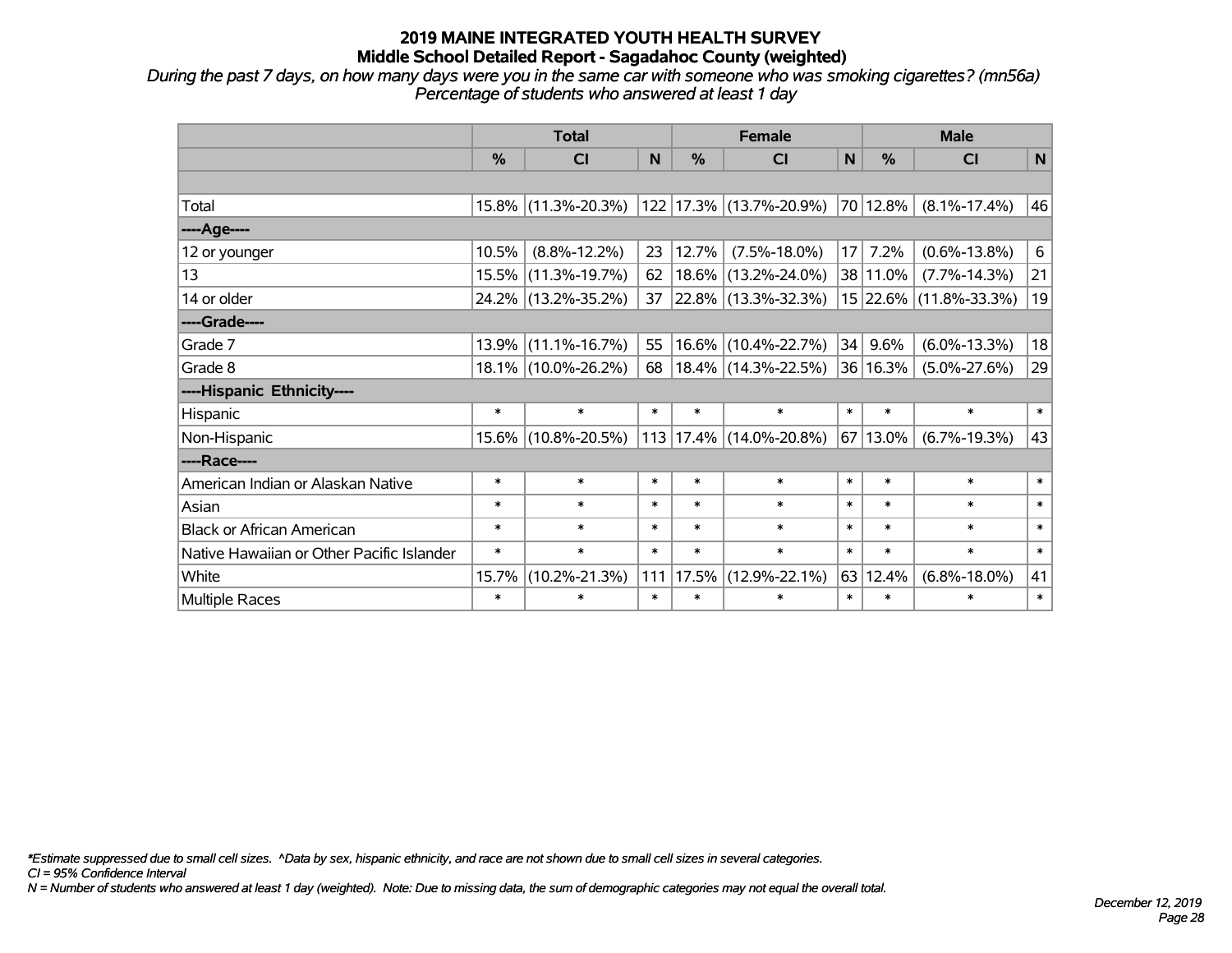#### **2019 MAINE INTEGRATED YOUTH HEALTH SURVEY Middle School Detailed Report - Sagadahoc County (weighted)** *Besides yourself, does anyone who lives in your home smoke cigarettes now? (mn57) Percentage of students who answered 'Yes'*

|                                           | <b>Total</b>  |                        |        |               | <b>Female</b>           |        | <b>Male</b> |                                         |                 |  |
|-------------------------------------------|---------------|------------------------|--------|---------------|-------------------------|--------|-------------|-----------------------------------------|-----------------|--|
|                                           | $\frac{0}{0}$ | CI                     | N      | $\frac{0}{0}$ | <b>CI</b>               | N      | %           | <b>CI</b>                               | N               |  |
|                                           |               |                        |        |               |                         |        |             |                                         |                 |  |
| Total                                     |               | $35.4\%$ (30.6%-40.2%) |        |               | 271 37.4% (32.4%-42.4%) |        |             | 149 33.1% (26.4%-39.8%)                 | 119             |  |
| ----Age----                               |               |                        |        |               |                         |        |             |                                         |                 |  |
| 12 or younger                             | 31.9%         | $(24.1\% - 39.7\%)$    | 70     |               | 35.0% (32.4%-37.6%)     | 47     | 27.7%       | $(8.1\% - 47.2\%)$                      | 23              |  |
| 13                                        |               | 33.0% (25.4%-40.5%)    |        |               | 131 34.7% (27.0%-42.3%) |        |             | 69 31.7% (21.4%-41.9%)                  | 61              |  |
| 14 or older                               |               | 47.0% (35.5%-58.6%)    |        |               | 70 51.3% (36.9%-65.8%)  |        |             | $32 \mid 41.8\% \mid (19.1\% - 64.5\%)$ | 35 <sub>2</sub> |  |
| ----Grade----                             |               |                        |        |               |                         |        |             |                                         |                 |  |
| Grade 7                                   | 29.9%         | $(24.6\% - 35.2\%)$    |        |               | 117 34.4% (27.9%-40.9%) | 71     | 25.7%       | $(14.0\% - 37.4\%)$                     | 46              |  |
| Grade 8                                   |               | $41.0\%$ (35.0%-46.9%) |        |               | 151 41.3% (35.4%-47.3%) |        |             | 79 39.5% (28.7%-50.3%)                  | 69              |  |
| ----Hispanic Ethnicity----                |               |                        |        |               |                         |        |             |                                         |                 |  |
| Hispanic                                  | $\ast$        | $\ast$                 | $\ast$ | $\ast$        | $\ast$                  | $\ast$ | $\ast$      | $\ast$                                  | $\ast$          |  |
| Non-Hispanic                              |               | $35.4\%$ (30.5%-40.4%) |        |               | 252 38.7% (33.7%-43.6%) |        |             | 146 32.3% (25.6%-39.0%)                 | 106             |  |
| ----Race----                              |               |                        |        |               |                         |        |             |                                         |                 |  |
| American Indian or Alaskan Native         | $\ast$        | $\ast$                 | $\ast$ | $\ast$        | $\ast$                  | $\ast$ | $\ast$      | $\ast$                                  | $\ast$          |  |
| Asian                                     | $\ast$        | $\ast$                 | $\ast$ | $\ast$        | $\ast$                  | $\ast$ | $\ast$      | $\ast$                                  | $\ast$          |  |
| <b>Black or African American</b>          | $\ast$        | $\ast$                 | $\ast$ | $\ast$        | $\ast$                  | $\ast$ | $\ast$      | $\ast$                                  | $\ast$          |  |
| Native Hawaiian or Other Pacific Islander | $\ast$        | $\ast$                 | $\ast$ | $\ast$        | $\ast$                  | $\ast$ | $\ast$      | $\ast$                                  | $\ast$          |  |
| White                                     | 34.9%         | $(29.2\% - 40.7\%)$    |        | 244 36.9%     | $(31.2\% - 42.6\%)$     |        | 132 32.7%   | $(25.8\% - 39.7\%)$                     | 108             |  |
| <b>Multiple Races</b>                     |               | 47.5% (32.5%-62.5%)    | 9      | $\ast$        | $\ast$                  | $\ast$ | $\ast$      | $\ast$                                  | $\ast$          |  |

*\*Estimate suppressed due to small cell sizes. ^Data by sex, hispanic ethnicity, and race are not shown due to small cell sizes in several categories.*

*CI = 95% Confidence Interval*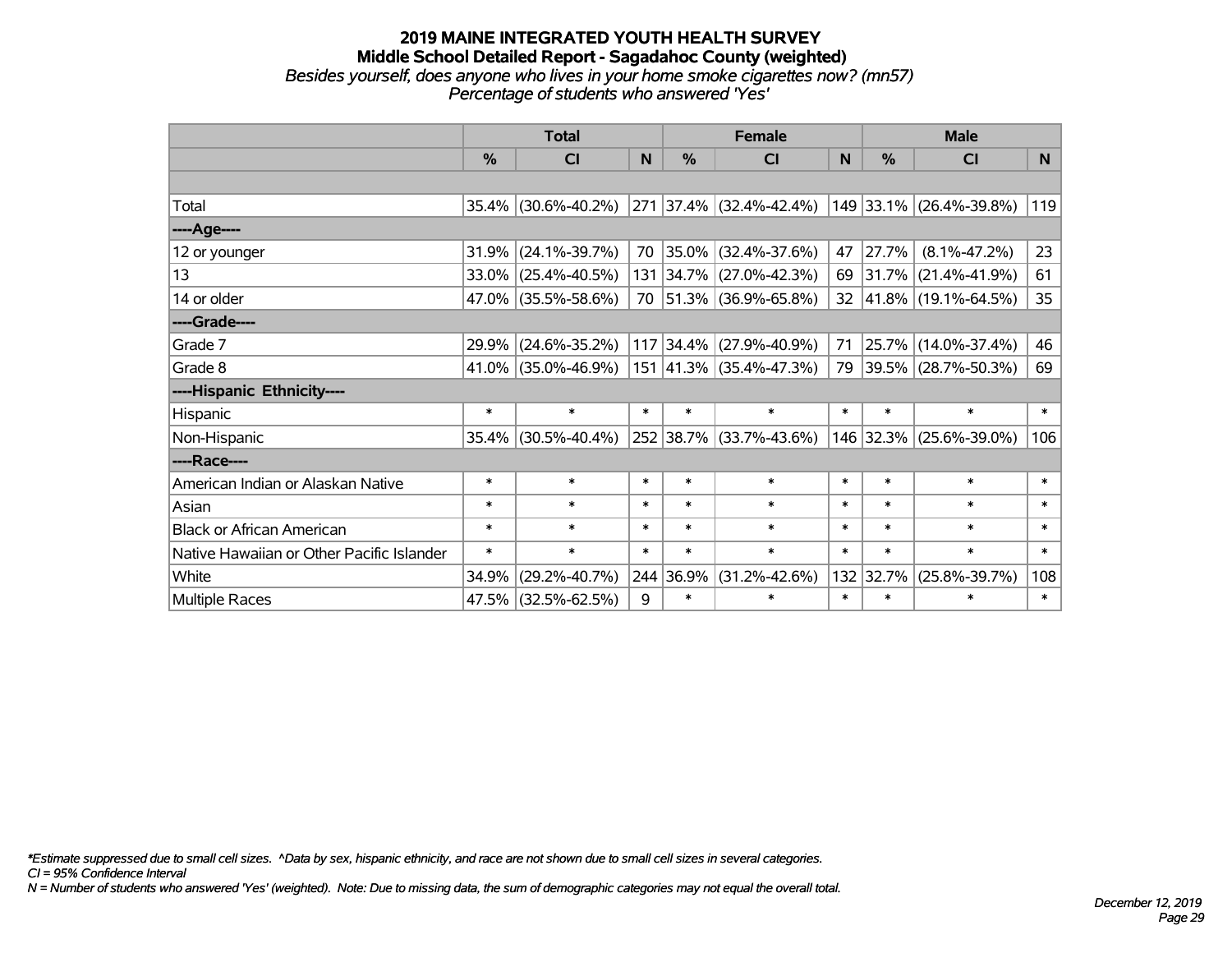#### **2019 MAINE INTEGRATED YOUTH HEALTH SURVEY Middle School Detailed Report - Sagadahoc County (weighted)** *If you wanted to get some cigarettes, how easy would it be for you to get some? (mn37) Percentage of students who answered 'Sort of easy' or 'Very easy'*

|                                           | <b>Total</b> |                        |        |           | <b>Female</b>            | <b>Male</b> |               |                           |        |
|-------------------------------------------|--------------|------------------------|--------|-----------|--------------------------|-------------|---------------|---------------------------|--------|
|                                           | %            | <b>CI</b>              | N      | %         | <b>CI</b>                | N           | $\frac{0}{0}$ | <b>CI</b>                 | N      |
|                                           |              |                        |        |           |                          |             |               |                           |        |
| Total                                     |              | 25.1% (21.8%-28.4%)    |        |           | 190 26.5% (21.0%-32.0%)  |             |               | $105$ 23.8% (22.1%-25.5%) | 85     |
| ----Age----                               |              |                        |        |           |                          |             |               |                           |        |
| 12 or younger                             | 20.9%        | $(13.4\% - 28.4\%)$    | 47     | 21.0%     | $(10.8\% - 31.3\%)$      | 26          |               | 21.4% (16.8%-25.9%)       | 21     |
| 13                                        | 25.2%        | $(21.9\% - 28.5\%)$    | 98     | 25.0%     | $(20.7\% - 29.3\%)$      | 52          |               | 25.5% (23.1%-27.9%)       | 46     |
| 14 or older                               |              | $30.5\%$ (24.8%-36.2%) | 44     |           | $ 40.0\% $ (28.9%-51.1%) | 26          |               | $ 22.8\% $ (15.9%-29.8%)  | 17     |
| ----Grade----                             |              |                        |        |           |                          |             |               |                           |        |
| Grade 7                                   | 21.2%        | $(18.0\% - 24.4\%)$    | 82     | 20.5%     | $(14.4\% - 26.6\%)$      | 42          | $ 22.0\% $    | $(20.7\% - 23.3\%)$       | 40     |
| Grade 8                                   |              | 29.2% (24.7%-33.8%)    |        |           | 107 32.5% (24.0%-41.0%)  | 62          |               | $ 25.9\% $ (22.5%-29.3%)  | 45     |
| ----Hispanic Ethnicity----                |              |                        |        |           |                          |             |               |                           |        |
| Hispanic                                  | $\ast$       | $\ast$                 | $\ast$ | $\ast$    | $\ast$                   | $\ast$      | $\ast$        | $\ast$                    | $\ast$ |
| Non-Hispanic                              | $25.6\%$     | $(21.9\% - 29.3\%)$    |        | 181 27.1% | $(21.2\% - 32.9\%)$      |             |               | 101 24.1% (21.6%-26.6%)   | 81     |
| ----Race----                              |              |                        |        |           |                          |             |               |                           |        |
| American Indian or Alaskan Native         | 38.3%        | $(9.9\% - 66.6\%)$     | 6      | $\ast$    | $\ast$                   | $\ast$      | $\ast$        | $\ast$                    | $\ast$ |
| Asian                                     | $\ast$       | $\ast$                 | $\ast$ | $\ast$    | $\ast$                   | $\ast$      | $\ast$        | $\ast$                    | $\ast$ |
| <b>Black or African American</b>          | $\ast$       | $\ast$                 | $\ast$ | $\ast$    | $\ast$                   | $\ast$      | $\ast$        | $\ast$                    | $\ast$ |
| Native Hawaiian or Other Pacific Islander | $\ast$       | $\ast$                 | $\ast$ | $\ast$    | $\ast$                   | $\ast$      | $\ast$        | $\ast$                    | $\ast$ |
| White                                     | 24.5%        | $(20.7\% - 28.4\%)$    |        | 170 25.5% | $(18.9\% - 32.1\%)$      | 92          | 23.6%         | $(21.9\% - 25.4\%)$       | 78     |
| Multiple Races                            | $\ast$       | $\ast$                 | $\ast$ | $\ast$    | $\ast$                   | $\ast$      | $\ast$        | $\ast$                    | $\ast$ |

*\*Estimate suppressed due to small cell sizes. ^Data by sex, hispanic ethnicity, and race are not shown due to small cell sizes in several categories.*

*CI = 95% Confidence Interval*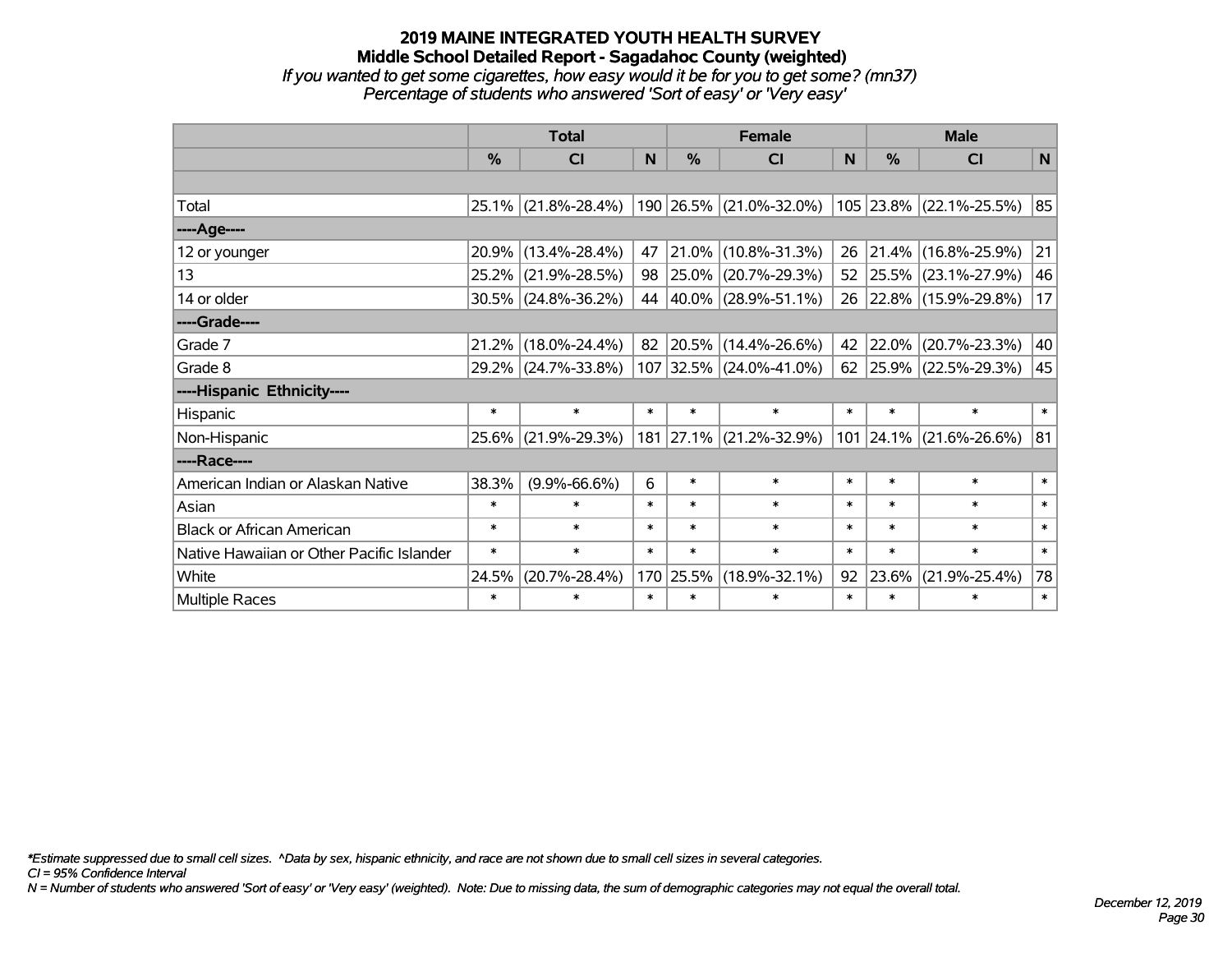*Do you think that you will try a cigarette soon? (mn47)*

*Percentage of students who answered 'I definitely will', 'I probably will' or 'I probably will not'*

|                                           | <b>Total</b> |                     |        |           | <b>Female</b>           | <b>Male</b> |               |                        |        |
|-------------------------------------------|--------------|---------------------|--------|-----------|-------------------------|-------------|---------------|------------------------|--------|
|                                           | %            | CI                  | N      | %         | <b>CI</b>               | N.          | $\frac{0}{0}$ | <b>CI</b>              | N      |
|                                           |              |                     |        |           |                         |             |               |                        |        |
| Total                                     |              | 21.5% (18.2%-24.7%) |        |           | 165 24.9% (21.7%-28.1%) |             | 100 16.4%     | $(8.3\% - 24.6\%)$     | 59     |
| ----Age----                               |              |                     |        |           |                         |             |               |                        |        |
| 12 or younger                             | 16.4%        | $(11.0\% - 21.9\%)$ | 36     | 15.9%     | $(9.0\% - 22.8\%)$      | 22          | 17.8%         | $(5.8\% - 29.9\%)$     | 14     |
| 13                                        | 21.5%        | $(16.0\% - 27.0\%)$ | 85     | 26.0%     | $(14.8\% - 37.2\%)$     | 52          | 15.6%         | $(6.7\% - 24.5\%)$     | 30     |
| 14 or older                               |              | 28.6% (14.8%-42.4%) | 44     | 39.7%     | $(9.9\% - 69.5\%)$      | 26          |               | $17.1\%$ (11.1%-23.0%) | 14     |
| ----Grade----                             |              |                     |        |           |                         |             |               |                        |        |
| Grade 7                                   | 15.6%        | $(11.6\% - 19.6\%)$ | 61     | 17.2%     | $(11.2\% - 23.2\%)$     | 35          | 12.6%         | $(0.5\% - 24.7\%)$     | 22     |
| Grade 8                                   |              | 27.9% (24.6%-31.3%) |        |           | 104 33.4% (29.0%-37.8%) |             |               | 65 20.6% (14.2%-27.0%) | 36     |
| ----Hispanic Ethnicity----                |              |                     |        |           |                         |             |               |                        |        |
| Hispanic                                  | $\ast$       | $\ast$              | $\ast$ | $\ast$    | $\ast$                  | $\ast$      | $\ast$        | $\ast$                 | $\ast$ |
| Non-Hispanic                              | 22.0%        | $(18.6\% - 25.4\%)$ |        | 157 25.1% | $(22.2\% - 28.0\%)$     | 96          | 17.8%         | $(9.0\% - 26.7\%)$     | 58     |
| ----Race----                              |              |                     |        |           |                         |             |               |                        |        |
| American Indian or Alaskan Native         | $\ast$       | $\ast$              | $\ast$ | $\ast$    | $\ast$                  | $\ast$      | $\ast$        | $\ast$                 | $\ast$ |
| Asian                                     | $\ast$       | $\ast$              | $\ast$ | $\ast$    | $\ast$                  | $\ast$      | $\ast$        | $\ast$                 | $\ast$ |
| <b>Black or African American</b>          | $\ast$       | $\ast$              | $\ast$ | $\ast$    | $\ast$                  | $\ast$      | $\ast$        | $\ast$                 | $\ast$ |
| Native Hawaiian or Other Pacific Islander | $\ast$       | $\ast$              | $\ast$ | $\ast$    | $\ast$                  | $\ast$      | $\ast$        | $\ast$                 | $\ast$ |
| White                                     | 22.1%        | $(18.5\% - 25.7\%)$ |        | 155 25.8% | $(21.6\% - 30.0\%)$     | 94          | 16.7%         | $(8.5\% - 25.0\%)$     | 55     |
| <b>Multiple Races</b>                     | $\ast$       | $\ast$              | $\ast$ | $\ast$    | $\ast$                  | $\ast$      | $\ast$        | $\ast$                 | $\ast$ |

*\*Estimate suppressed due to small cell sizes. ^Data by sex, hispanic ethnicity, and race are not shown due to small cell sizes in several categories.*

*CI = 95% Confidence Interval*

*N = Number of students who answered 'I definitely will', 'I probably will' or 'I probably will not' (weighted). Note: Due to missing data, the sum of demographic categories may not equal the overall total.*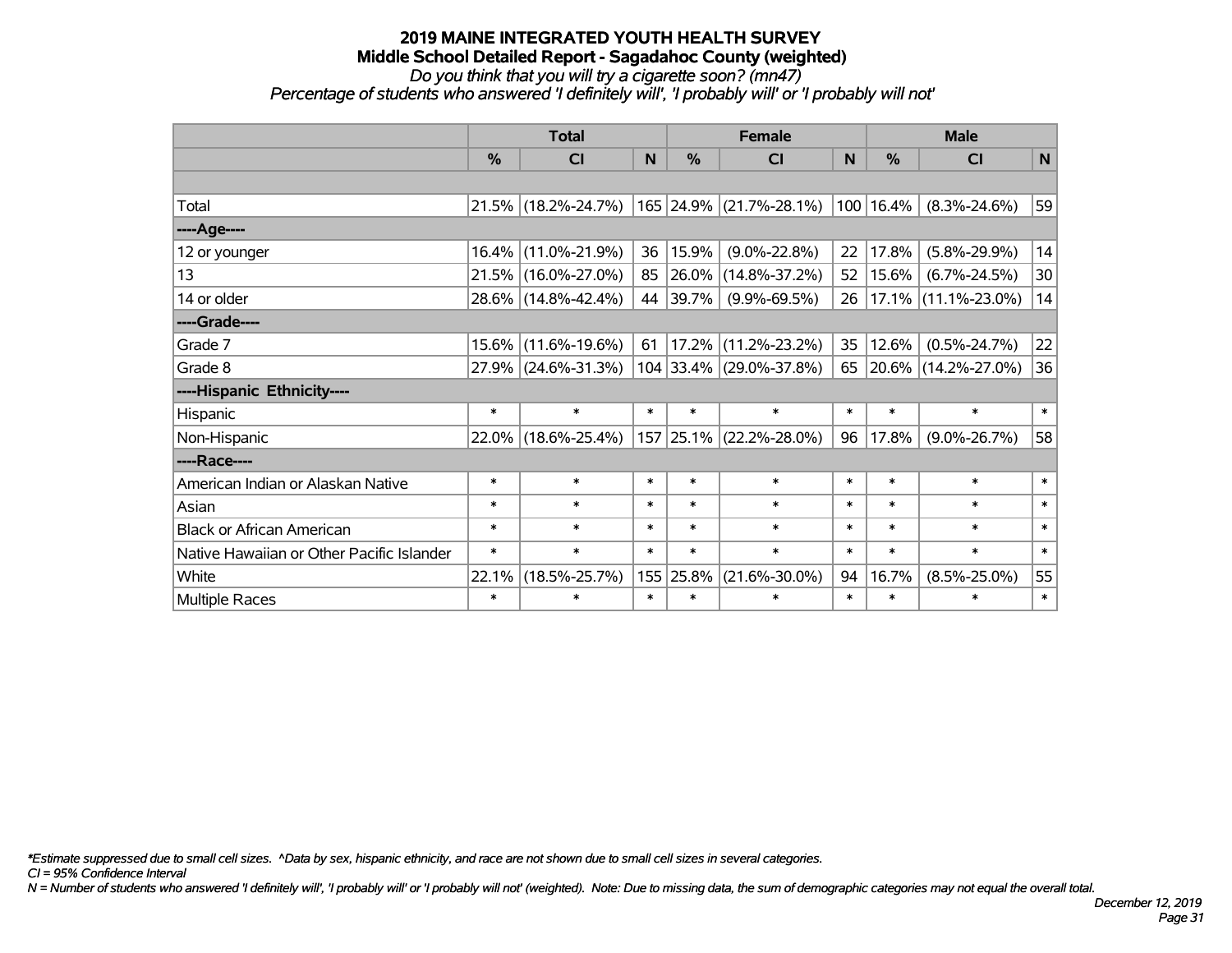*Do you think you will smoke a cigarette at any time during the next year? (mn48) Percentage of students who answered 'I definitely will', 'I probably will' or 'I probably will not'*

|                                           | <b>Total</b>  |                     |        |        | <b>Female</b>           |              | <b>Male</b> |                       |        |  |
|-------------------------------------------|---------------|---------------------|--------|--------|-------------------------|--------------|-------------|-----------------------|--------|--|
|                                           | $\frac{0}{0}$ | <b>CI</b>           | N      | %      | <b>CI</b>               | $\mathsf{N}$ | %           | <b>CI</b>             | N      |  |
|                                           |               |                     |        |        |                         |              |             |                       |        |  |
| Total                                     | $17.4\%$      | $(13.6\% - 21.1\%)$ |        |        | 134 18.8% (15.9%-21.7%) |              |             | 76 16.2% (9.0%-23.4%) | 58     |  |
| ----Age----                               |               |                     |        |        |                         |              |             |                       |        |  |
| 12 or younger                             | 14.5%         | $(7.7\% - 21.3\%)$  | 32     | 10.9%  | $(5.9\% - 15.9\%)$      |              | 15 20.8%    | $(5.7\% - 35.8\%)$    | 17     |  |
| 13                                        | $18.8\%$      | $(14.0\% - 23.5\%)$ | 75     | 22.4%  | $(14.7\% - 30.1\%)$     |              |             | 46 15.2% (8.9%-21.6%) | 29     |  |
| 14 or older                               | 17.9%         | $(14.0\% - 21.8\%)$ | 27     | 23.7%  | $(2.6\% - 44.9\%)$      |              |             | 16 13.9% (1.2%-26.5%) | 12     |  |
| ----Grade----                             |               |                     |        |        |                         |              |             |                       |        |  |
| Grade 7                                   | 14.7%         | $(8.8\% - 20.5\%)$  | 57     | 12.6%  | $(8.8\% - 16.5\%)$      |              |             | 26 17.4% (6.5%-28.4%) | 31     |  |
| Grade 8                                   |               | 20.5% (15.3%-25.8%) | 77     |        | 25.6% (22.1%-29.2%)     |              |             | 50 15.2% (2.8%-27.7%) | 27     |  |
| ----Hispanic Ethnicity----                |               |                     |        |        |                         |              |             |                       |        |  |
| <b>Hispanic</b>                           | $\ast$        | $\ast$              | $\ast$ | $\ast$ | $\ast$                  | $\ast$       | $\ast$      | $\ast$                | $\ast$ |  |
| Non-Hispanic                              | $18.1\%$      | $(14.1\% - 22.1\%)$ |        |        | 129 18.7% (15.7%-21.7%) |              | 72 17.6%    | $(9.6\% - 25.6\%)$    | 57     |  |
| ----Race----                              |               |                     |        |        |                         |              |             |                       |        |  |
| American Indian or Alaskan Native         | $\ast$        | $\ast$              | $\ast$ | $\ast$ | $\ast$                  | $\ast$       | $\ast$      | $\ast$                | $\ast$ |  |
| Asian                                     | $\ast$        | $\ast$              | $\ast$ | $\ast$ | $\ast$                  | $\ast$       | $\ast$      | $\ast$                | $\ast$ |  |
| <b>Black or African American</b>          | $\ast$        | $\ast$              | *      | $\ast$ | $\ast$                  | $\ast$       | $\ast$      | $\ast$                | $\ast$ |  |
| Native Hawaiian or Other Pacific Islander | $\ast$        | $\ast$              | $\ast$ | $\ast$ | $\ast$                  | $\ast$       | $\ast$      | $\ast$                | $\ast$ |  |
| White                                     | 18.5%         | $(14.7\% - 22.2\%)$ | 129    | 20.2%  | $(16.8\% - 23.6\%)$     | 74           | 16.9%       | $(9.6\% - 24.3\%)$    | 55     |  |
| <b>Multiple Races</b>                     | $\ast$        | $\ast$              | $\ast$ | $\ast$ | *                       | $\ast$       | $\ast$      | $\ast$                | $\ast$ |  |

*\*Estimate suppressed due to small cell sizes. ^Data by sex, hispanic ethnicity, and race are not shown due to small cell sizes in several categories.*

*CI = 95% Confidence Interval*

*N = Number of students who answered 'I definitely will', 'I probably will' or 'I probably will not' (weighted). Note: Due to missing data, the sum of demographic categories may not equal the overall total.*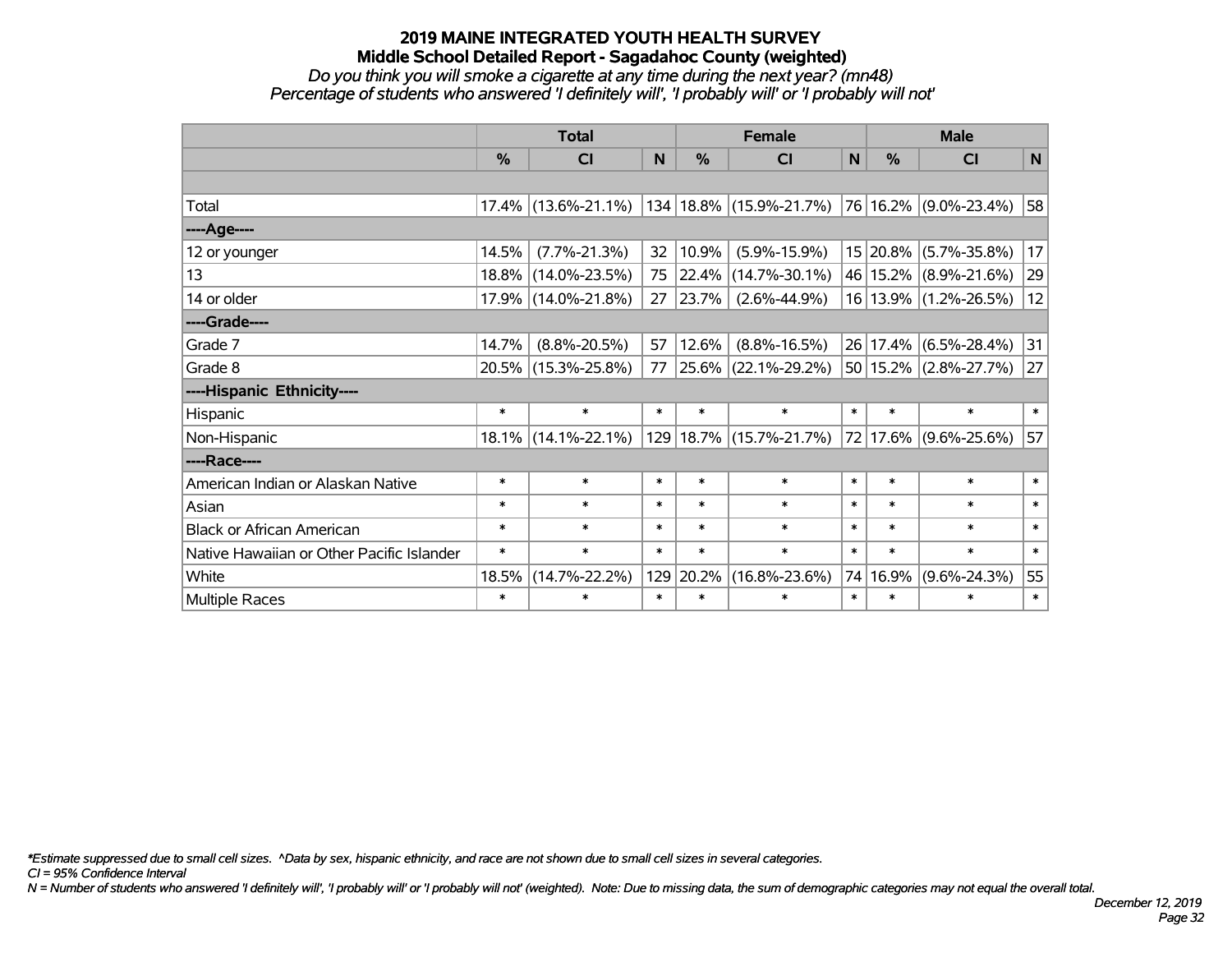#### **2019 MAINE INTEGRATED YOUTH HEALTH SURVEY Middle School Detailed Report - Sagadahoc County (weighted)** *Do you think you will smoke a cigarette at any time during the next year? (mn48\_2) Percentage of students who answered 'I definitely will not'*

|                                           | <b>Total</b>  |                        |        |        | <b>Female</b>           |              | <b>Male</b> |                         |                |  |
|-------------------------------------------|---------------|------------------------|--------|--------|-------------------------|--------------|-------------|-------------------------|----------------|--|
|                                           | $\frac{0}{0}$ | <b>CI</b>              | N      | $\%$   | <b>CI</b>               | <sub>N</sub> | $\%$        | CI                      | N <sub>1</sub> |  |
|                                           |               |                        |        |        |                         |              |             |                         |                |  |
| Total                                     |               | 82.6% (78.9%-86.4%)    |        |        | 637 81.2% (78.3%-84.1%) |              |             | 329 83.8% (76.6%-91.0%) | 299            |  |
| ----Age----                               |               |                        |        |        |                         |              |             |                         |                |  |
| 12 or younger                             | 85.5%         | $(78.7\% - 92.3\%)$    |        |        | 188 89.1% (84.1%-94.1%) | 121          | 79.2%       | $(64.2\% - 94.3\%)$     | 66             |  |
| 13                                        |               | $81.2\%$ (76.5%-86.0%) |        |        | 323 77.6% (69.9%-85.3%) |              |             | 158 84.8% (78.4%-91.1%) | 162            |  |
| 14 or older                               |               | $82.1\%$ (78.2%-86.0%) |        |        | 126 76.3% (55.1%-97.4%) |              |             | 51 86.1% (73.5%-98.8%)  | 72             |  |
| ----Grade----                             |               |                        |        |        |                         |              |             |                         |                |  |
| Grade 7                                   | 85.3%         | $(79.5\% - 91.2\%)$    |        |        | 334 87.4% (83.5%-91.2%) |              | 181 82.6%   | $(71.6\% - 93.5\%)$     | 147            |  |
| Grade 8                                   |               | 79.5% (74.2%-84.7%)    |        |        | 297 74.4% (70.8%-77.9%) |              |             | 145 84.8% (72.3%-97.2%) | 149            |  |
| ----Hispanic Ethnicity----                |               |                        |        |        |                         |              |             |                         |                |  |
| Hispanic                                  | $\ast$        | $\ast$                 | $\ast$ | $\ast$ | $\ast$                  | $\ast$       | $\ast$      | $\ast$                  | $\ast$         |  |
| Non-Hispanic                              |               | $81.9\%$ (77.9%-85.9%) |        |        | 586 81.3% (78.3%-84.3%) |              |             | 312 82.4% (74.4%-90.4%) | 268            |  |
| ----Race----                              |               |                        |        |        |                         |              |             |                         |                |  |
| American Indian or Alaskan Native         | $\ast$        | $\ast$                 | $\ast$ | $\ast$ | $\ast$                  | $\ast$       | $\ast$      | $\ast$                  | $\ast$         |  |
| Asian                                     | $\ast$        | $\ast$                 | $\ast$ | $\ast$ | $\ast$                  | $\ast$       | $\ast$      | $\ast$                  | $\ast$         |  |
| <b>Black or African American</b>          | $\ast$        | $\ast$                 | $\ast$ | $\ast$ | $\ast$                  | $\ast$       | $\ast$      | $\ast$                  | $\ast$         |  |
| Native Hawaiian or Other Pacific Islander | $\ast$        | $\ast$                 | $\ast$ | $\ast$ | $\ast$                  | $\ast$       | $\ast$      | $\ast$                  | $\ast$         |  |
| White                                     | 81.5%         | $(77.8\% - 85.3\%)$    | 571    | 79.8%  | $(76.4\% - 83.2\%)$     | 292          | 83.1%       | $(75.7\% - 90.4\%)$     | 271            |  |
| <b>Multiple Races</b>                     | $\ast$        | $\ast$                 | $\ast$ | $\ast$ | $\ast$                  | $\ast$       | $\ast$      | $\ast$                  | $\ast$         |  |

*\*Estimate suppressed due to small cell sizes. ^Data by sex, hispanic ethnicity, and race are not shown due to small cell sizes in several categories.*

*CI = 95% Confidence Interval*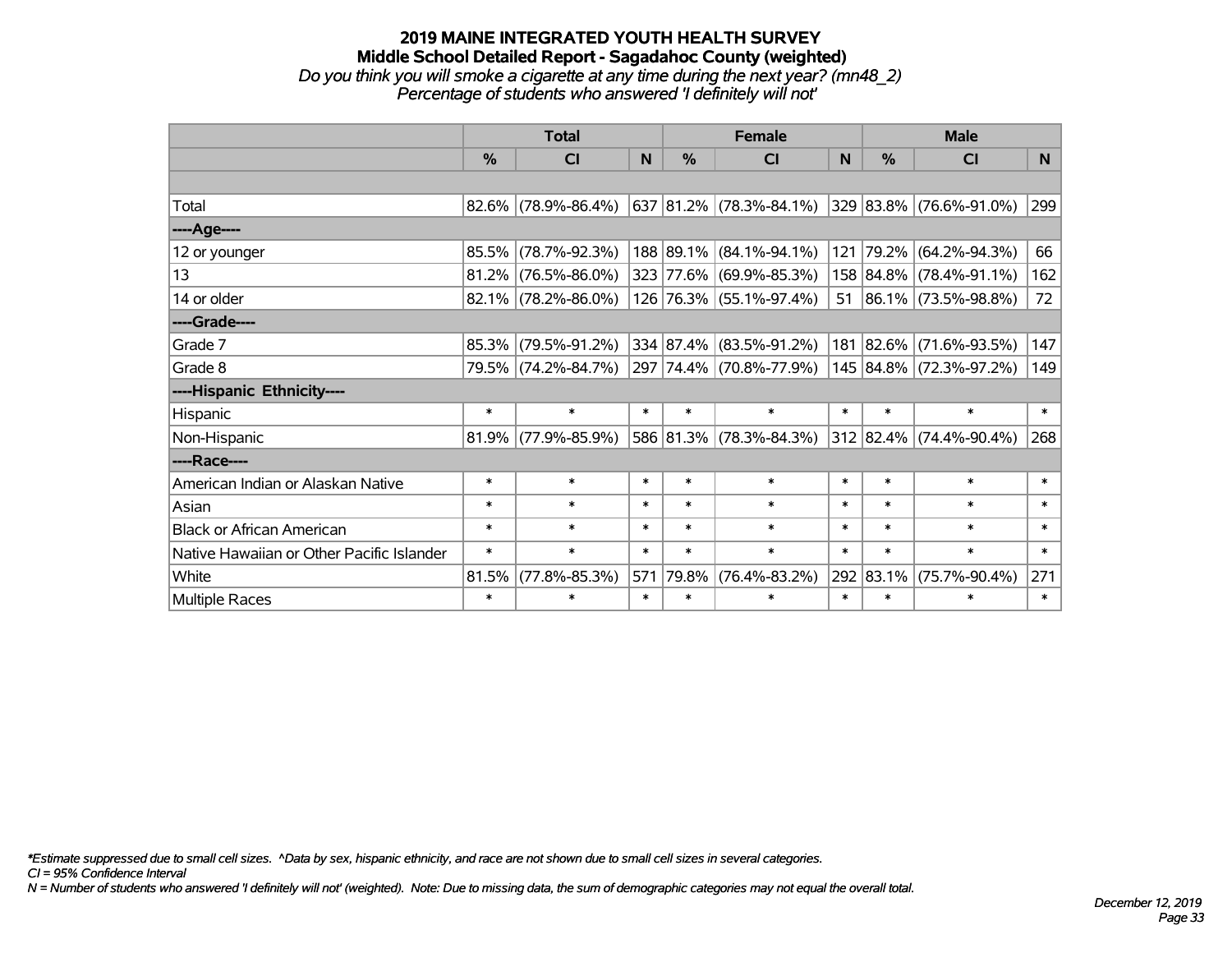## **2019 MAINE INTEGRATED YOUTH HEALTH SURVEY Middle School Detailed Report - Sagadahoc County (weighted)** *If one of your best friends offered you a cigarette, would you smoke it? (mn51) Percentage of students who answered 'Definitely yes', 'Probably yes' or 'Probably not'*

|                                           | <b>Total</b> |                        |        |               | <b>Female</b>                                    |        | <b>Male</b> |                        |        |  |
|-------------------------------------------|--------------|------------------------|--------|---------------|--------------------------------------------------|--------|-------------|------------------------|--------|--|
|                                           | $\%$         | <b>CI</b>              | N      | $\frac{0}{0}$ | <b>CI</b>                                        | N      | $\%$        | <b>CI</b>              | N      |  |
|                                           |              |                        |        |               |                                                  |        |             |                        |        |  |
| Total                                     |              | 24.6% (22.8%-26.5%)    |        |               | $190$ 24.3% (16.6%-32.1%) 99 23.9% (14.2%-33.5%) |        |             |                        | 85     |  |
| ----Age----                               |              |                        |        |               |                                                  |        |             |                        |        |  |
| 12 or younger                             | 18.2%        | $(12.4\% - 23.9\%)$    | 40     | 15.1%         | $(13.4\% - 16.9\%)$                              |        | 21 23.5%    | $(5.6\% - 41.3\%)$     | 20     |  |
| 13                                        |              | 27.2% (22.9%-31.5%)    | 107    | 28.9%         | $(17.1\% - 40.8\%)$                              |        |             | 59 24.2% (17.5%-30.9%) | 46     |  |
| 14 or older                               |              | 27.4% (19.1%-35.7%)    | 42     | 29.0%         | $(4.6\% - 53.4\%)$                               |        |             | 19 23.5% (10.4%-36.5%) | 20     |  |
| ----Grade----                             |              |                        |        |               |                                                  |        |             |                        |        |  |
| Grade 7                                   | 18.1%        | $(12.9\% - 23.4\%)$    | 71     |               | 16.5% (13.3%-19.7%)                              |        | 34 19.0%    | $(6.6\% - 31.5\%)$     | 34     |  |
| Grade 8                                   |              | $31.8\%$ (28.0%-35.7%) |        |               | 119 33.1% (21.8%-44.5%)                          |        |             | 65 29.2% (15.6%-42.7%) | 51     |  |
| ----Hispanic Ethnicity----                |              |                        |        |               |                                                  |        |             |                        |        |  |
| Hispanic                                  | $\ast$       | $\ast$                 | $\ast$ | $\ast$        | $\ast$                                           | $\ast$ | $\ast$      | $\ast$                 | $\ast$ |  |
| Non-Hispanic                              |              | 25.1% (22.4%-27.9%)    |        |               | 180 24.8% (16.7%-32.9%)                          |        |             | 95 25.0% (14.9%-35.2%) | 82     |  |
| ----Race----                              |              |                        |        |               |                                                  |        |             |                        |        |  |
| American Indian or Alaskan Native         | $\ast$       | $\ast$                 | $\ast$ | $\ast$        | $\ast$                                           | $\ast$ | $\ast$      | $\ast$                 | $\ast$ |  |
| Asian                                     | $\ast$       | $\ast$                 | $\ast$ | $\ast$        | $\ast$                                           | $\ast$ | $\ast$      | $\ast$                 | $\ast$ |  |
| <b>Black or African American</b>          | $\ast$       | $\ast$                 | $\ast$ | $\ast$        | $\ast$                                           | $\ast$ | $\ast$      | $\ast$                 | $\ast$ |  |
| Native Hawaiian or Other Pacific Islander | $\ast$       | $\ast$                 | $\ast$ | $\ast$        | $\ast$                                           | $\ast$ | $\ast$      | $\ast$                 | $\ast$ |  |
| White                                     | 26.1%        | $(24.2\% - 28.1\%)$    | 183    | 26.1%         | $(17.3\% - 34.8\%)$                              |        | 95 25.1%    | $(14.9\% - 35.2\%)$    | 81     |  |
| Multiple Races                            | $\ast$       | $\ast$                 | $\ast$ | $\ast$        | $\ast$                                           | $\ast$ | $\ast$      | $\ast$                 | $\ast$ |  |

*\*Estimate suppressed due to small cell sizes. ^Data by sex, hispanic ethnicity, and race are not shown due to small cell sizes in several categories.*

*CI = 95% Confidence Interval*

*N = Number of students who answered 'Definitely yes', 'Probably yes' or 'Probably not' (weighted). Note: Due to missing data, the sum of demographic categories may not equal the overall total.*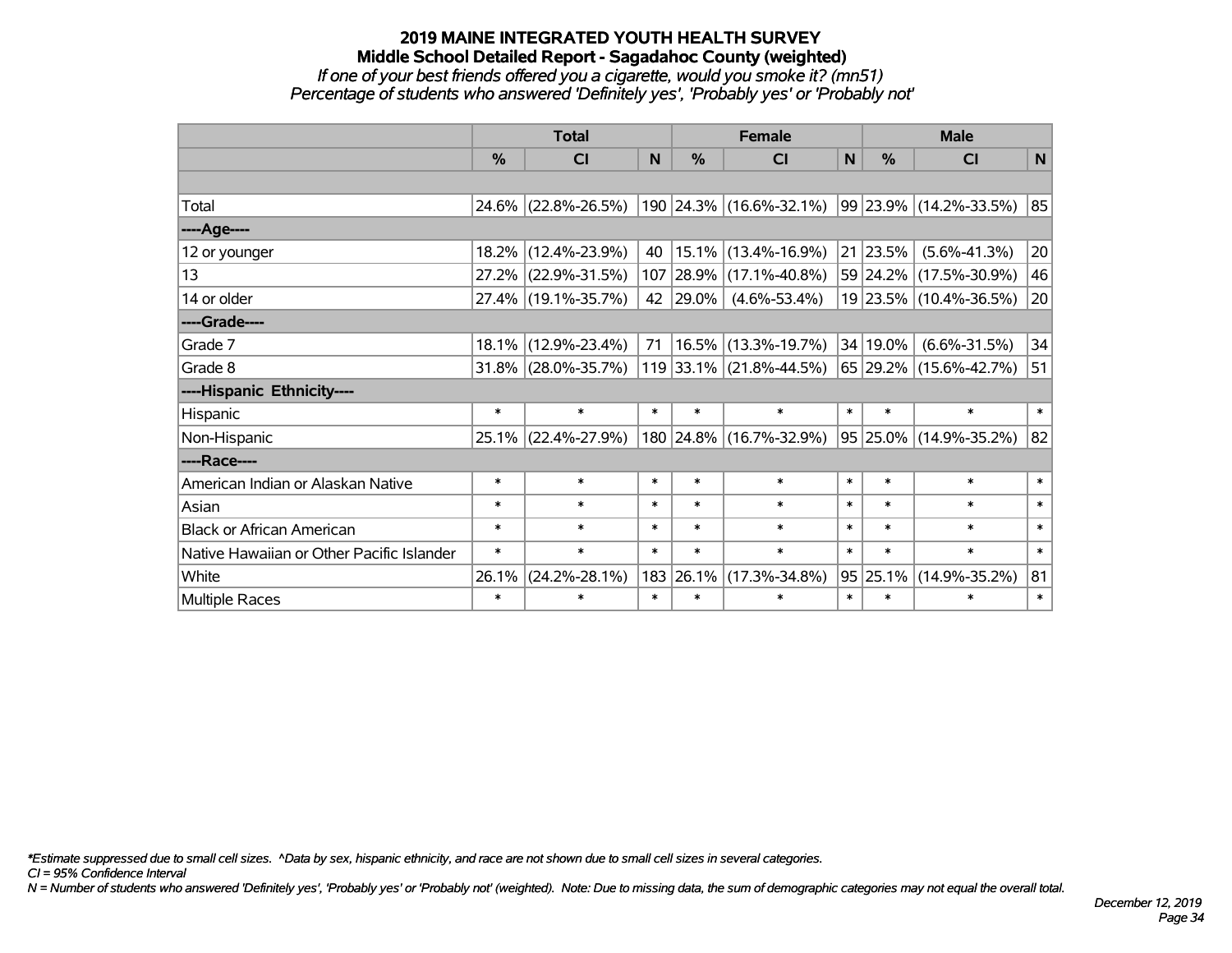*During the past 12 months, were you taught in any of your classes about the dangers of tobacco use? (mn156) Percentage of students who answered 'Yes'*

|                                           | <b>Total</b>  |                     |        |          | <b>Female</b>           |        | <b>Male</b> |                             |        |  |
|-------------------------------------------|---------------|---------------------|--------|----------|-------------------------|--------|-------------|-----------------------------|--------|--|
|                                           | $\frac{0}{2}$ | CI                  | N      | $\%$     | <b>CI</b>               | N      | $\%$        | CI                          | N      |  |
|                                           |               |                     |        |          |                         |        |             |                             |        |  |
| Total                                     |               | 47.0% (38.3%-55.7%) |        |          | 363 44.2% (30.7%-57.6%) |        |             | 179 51.2% (42.6%-59.9%)     | 184    |  |
| ----Age----                               |               |                     |        |          |                         |        |             |                             |        |  |
| 12 or younger                             | 38.3%         | $(12.1\% - 64.6\%)$ |        | 86 34.3% | $(7.5\% - 61.1\%)$      | 46     | 45.7%       | $(20.7\% - 70.7\%)$         | 39     |  |
| 13                                        |               | 48.6% (39.1%-58.0%) |        |          | 194 49.5% (29.7%-69.2%) |        |             | 101 48.3% (32.3%-64.4%)     | 93     |  |
| 14 or older                               |               | 55.6% (37.2%-73.9%) |        |          | 83 47.9% (13.0%-82.9%)  |        |             | 32 $ 64.1\% $ (50.1%-78.0%) | 51     |  |
| ----Grade----                             |               |                     |        |          |                         |        |             |                             |        |  |
| Grade 7                                   | $40.1\%$      | $(16.3\% - 64.0\%)$ |        |          | 160 38.9% (10.9%-66.9%) | 81     | 42.6%       | $(23.0\% - 62.2\%)$         | 80     |  |
| Grade 8                                   |               | 54.4% (32.0%-76.7%) |        |          | 199 50.5% (33.8%-67.3%) |        |             | 98 59.8% (28.5%-91.2%)      | 101    |  |
| ----Hispanic Ethnicity----                |               |                     |        |          |                         |        |             |                             |        |  |
| Hispanic                                  | $\ast$        | $\ast$              | $\ast$ | $\ast$   | $\ast$                  | $\ast$ | $\ast$      | $\ast$                      | $\ast$ |  |
| Non-Hispanic                              | 47.8%         | $(39.1\% - 56.5\%)$ |        |          | 343 45.2% (32.4%-57.9%) |        |             | 173 51.7% (42.5%-60.9%)     | 169    |  |
| ----Race----                              |               |                     |        |          |                         |        |             |                             |        |  |
| American Indian or Alaskan Native         | $\ast$        | $\ast$              | $\ast$ | $\ast$   | $\ast$                  | $\ast$ | $\ast$      | $\ast$                      | $\ast$ |  |
| Asian                                     | $\ast$        | $\ast$              | $\ast$ | $\ast$   | $\ast$                  | $\ast$ | $\ast$      | $\ast$                      | $\ast$ |  |
| <b>Black or African American</b>          | $\ast$        | $\ast$              | $\ast$ | $\ast$   | $\ast$                  | $\ast$ | $\ast$      | $\ast$                      | $\ast$ |  |
| Native Hawaiian or Other Pacific Islander | $\ast$        | $\ast$              | $\ast$ | $\ast$   | $\ast$                  | $\ast$ | $\ast$      | $\ast$                      | $\ast$ |  |
| White                                     | 46.5%         | $(37.9\% - 55.2\%)$ | 327    | 44.0%    | $(30.2\% - 57.7\%)$     | 161    | 50.6%       | $(40.6\% - 60.5\%)$         | 166    |  |
| Multiple Races                            |               | 43.0% (17.8%-68.2%) | 9      | $\ast$   | $\ast$                  | $\ast$ | $\ast$      | $\ast$                      | $\ast$ |  |

*\*Estimate suppressed due to small cell sizes. ^Data by sex, hispanic ethnicity, and race are not shown due to small cell sizes in several categories.*

*CI = 95% Confidence Interval*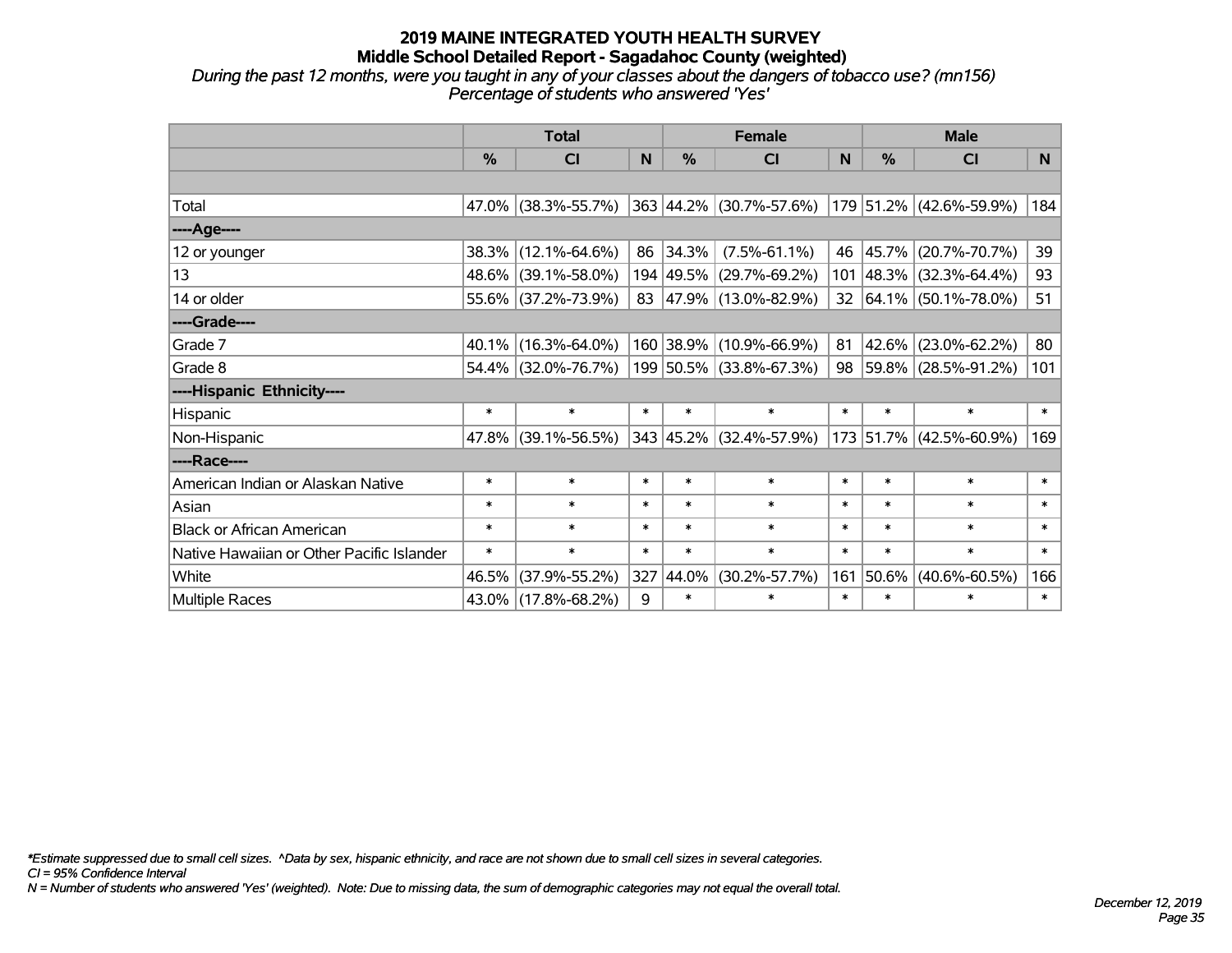*How much do you think people risk harming themselves (physically or in other ways) if they smoke one or more packs of cigarettes per day? (mn36) Percentage of students who answered 'No risk' or 'Slight risk'*

|                                           | <b>Total</b> |                     |              | <b>Female</b> |                               |              | <b>Male</b> |                       |        |  |
|-------------------------------------------|--------------|---------------------|--------------|---------------|-------------------------------|--------------|-------------|-----------------------|--------|--|
|                                           | %            | CI                  | $\mathsf{N}$ | %             | <b>CI</b>                     | $\mathsf{N}$ | %           | <b>CI</b>             | N      |  |
|                                           |              |                     |              |               |                               |              |             |                       |        |  |
| Total                                     |              | 12.0% (10.8%-13.2%) |              | $92 11.1\% $  | $(8.1\% - 14.2\%)$            |              |             | 44 12.7% (7.9%-17.5%) | 46     |  |
| ---- Age----                              |              |                     |              |               |                               |              |             |                       |        |  |
| 12 or younger                             | 9.6%         | $(7.6\% - 11.5\%)$  | 22           | 8.5%          | $(5.7\% - 11.2\%)$            | 11           | 9.6%        | $(6.8\% - 12.5\%)$    | 10     |  |
| 13                                        | 11.6%        | $(9.6\% - 13.7\%)$  |              | 45 12.1%      | $(6.7\% - 17.5\%)$            |              | 25 11.2%    | $(9.0\% - 13.3\%)$    | 20     |  |
| 14 or older                               | 17.1%        | $(4.5\% - 29.6\%)$  |              | 25 13.5%      | $(9.0\% - 18.1\%)$            | 9            |             | 20.1% (1.0%-39.2%)    | 16     |  |
| ----Grade----                             |              |                     |              |               |                               |              |             |                       |        |  |
| Grade 7                                   | 9.7%         | $(8.0\% - 11.4\%)$  |              | 38 10.3%      | $(6.1\% - 14.4\%)$            | 21           | $9.0\%$     | $(7.4\% - 10.6\%)$    | 17     |  |
| Grade 8                                   |              | 14.3% (11.1%-17.5%) |              |               | $52 12.2\% (10.1\% - 14.4\%)$ |              |             | 23 16.7% (8.0%-25.3%) | 29     |  |
| ----Hispanic Ethnicity----                |              |                     |              |               |                               |              |             |                       |        |  |
| Hispanic                                  | $\ast$       | $\ast$              | $\ast$       | $\ast$        | $\ast$                        | $\ast$       | $\ast$      | $\ast$                | $\ast$ |  |
| Non-Hispanic                              | 11.8%        | $(10.1\% - 13.4\%)$ |              | 84 10.9%      | $(7.3\% - 14.6\%)$            |              | 41 12.8%    | $(7.4\% - 18.1\%)$    | 43     |  |
| ----Race----                              |              |                     |              |               |                               |              |             |                       |        |  |
| American Indian or Alaskan Native         | $\ast$       | $\ast$              | $\ast$       | $\ast$        | $\ast$                        | $\ast$       | $\ast$      | $\ast$                | $\ast$ |  |
| Asian                                     | $\ast$       | $\ast$              | $\ast$       | $\ast$        | $\ast$                        | $\ast$       | $\ast$      | $\ast$                | $\ast$ |  |
| <b>Black or African American</b>          | $\ast$       | $\ast$              | $\ast$       | $\ast$        | $\ast$                        | $\ast$       | $\ast$      | $\ast$                | $\ast$ |  |
| Native Hawaiian or Other Pacific Islander | $\ast$       | $\ast$              | $\ast$       | $\ast$        | $\ast$                        | $\ast$       | $\ast$      | $\ast$                | $\ast$ |  |
| White                                     | 11.5%        | $(10.1\% - 12.9\%)$ | 80           | 10.3%         | $(7.4\% - 13.2\%)$            | 37           | 12.8%       | $(8.1\% - 17.5\%)$    | 43     |  |
| Multiple Races                            | $\ast$       | $\ast$              | $\ast$       | $\ast$        | $\ast$                        | $\ast$       | $\ast$      | $\ast$                | $\ast$ |  |

*\*Estimate suppressed due to small cell sizes. ^Data by sex, hispanic ethnicity, and race are not shown due to small cell sizes in several categories.*

*CI = 95% Confidence Interval*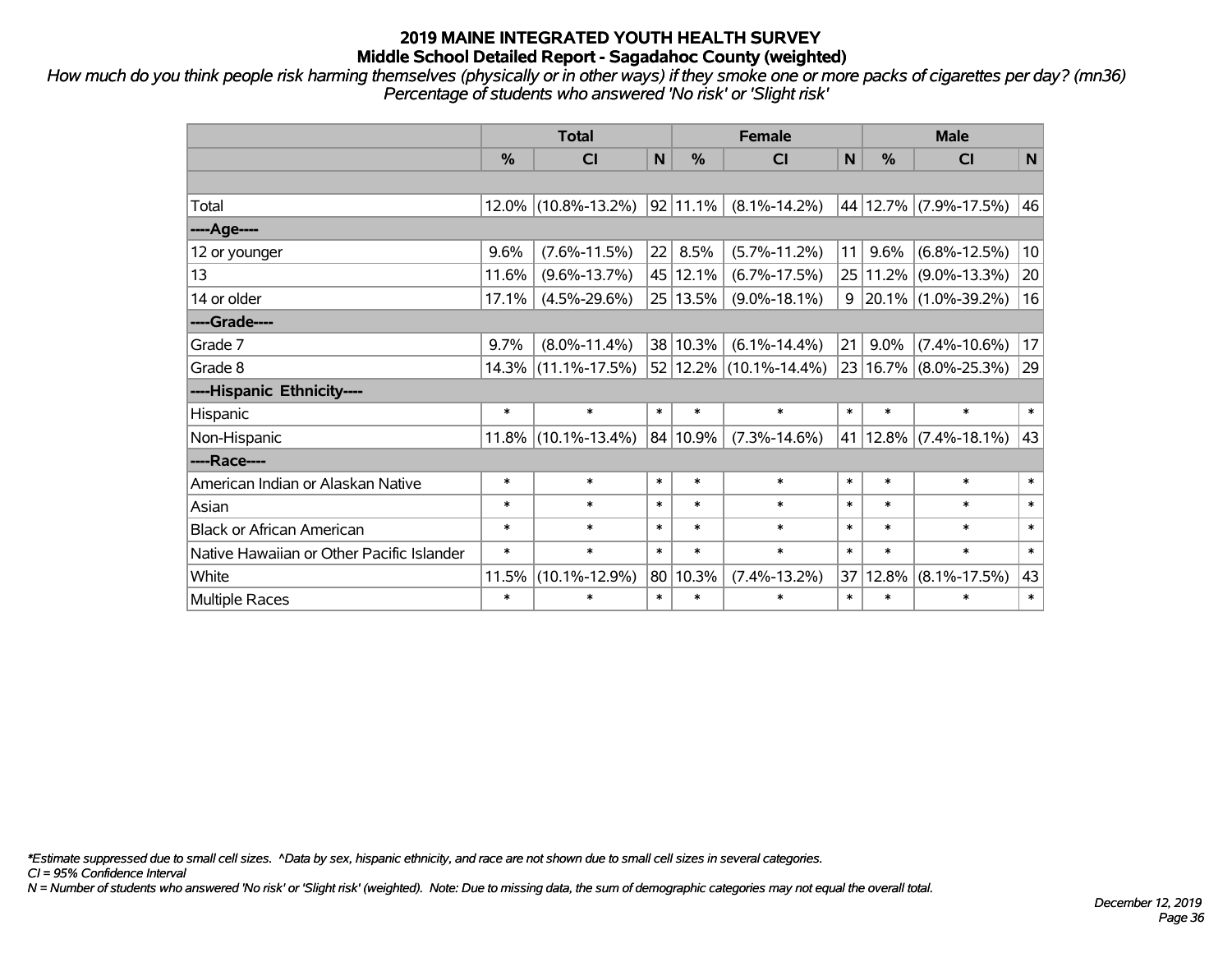## **2019 MAINE INTEGRATED YOUTH HEALTH SURVEY Middle School Detailed Report - Sagadahoc County (weighted)** *How wrong do you think it is for someone your age to smoke cigarettes? (mn58) Percentage of students who answered 'A little bit wrong' or 'Not wrong at all'*

|                                           | <b>Total</b>  |                      |        |             | <b>Female</b>            | <b>Male</b>    |         |                        |                 |
|-------------------------------------------|---------------|----------------------|--------|-------------|--------------------------|----------------|---------|------------------------|-----------------|
|                                           | $\frac{9}{6}$ | <b>CI</b>            | N      | $\%$<br>CI  |                          | N              | $\%$    | <b>CI</b>              | N               |
|                                           |               |                      |        |             |                          |                |         |                        |                 |
| Total                                     | 4.5%          | $(2.8\% - 6.1\%)$    |        | $35 3.6\% $ | $(1.5\% - 5.6\%)$        |                | 15 4.8% | $(2.3\% - 7.2\%)$      | 17              |
| ----Age----                               |               |                      |        |             |                          |                |         |                        |                 |
| 12 or younger                             | 3.5%          | $(0.9\% - 6.1\%)$    | 8      | $\ast$      | $\ast$                   | $\ast$         | $\ast$  | $\ast$                 | $\ast$          |
| 13                                        | 3.6%          | $(1.4\% - 5.7\%)$    |        | 14 2.8%     | $(0.6\% - 5.1\%)$        | 6              | 2.9%    | $(0.0\% - 7.6\%)$      | $\,6$           |
| 14 or older                               |               | $8.2\%$ (4.0%-12.4%) |        |             | $13 9.7\% $ (4.8%-14.7%) | 6              |         | $ 7.3\% $ (3.4%-11.2%) | $6\phantom{1}6$ |
| ----Grade----                             |               |                      |        |             |                          |                |         |                        |                 |
| Grade 7                                   | 4.5%          | $(2.9\% - 6.1\%)$    |        | 18 3.3%     | $(1.5\% - 5.1\%)$        | $\overline{7}$ | 4.4%    | $(1.6\% - 7.3\%)$      | 8               |
| Grade 8                                   | 4.5%          | $(1.1\% - 7.9\%)$    |        | 17 3.9%     | $(0.9\% - 6.9\%)$        | 8              | 5.3%    | $(1.2\% - 9.3\%)$      | $\mathsf 9$     |
| ----Hispanic Ethnicity----                |               |                      |        |             |                          |                |         |                        |                 |
| Hispanic                                  | $\ast$        | $\ast$               | $\ast$ | $\ast$      | $\ast$                   | $\ast$         | $\ast$  | $\ast$                 | $\ast$          |
| Non-Hispanic                              | 4.5%          | $(2.7\% - 6.3\%)$    |        | 32 3.2%     | $(1.1\% - 5.3\%)$        |                | 12 5.2% | $(2.7\% - 7.8\%)$      | 17              |
| ----Race----                              |               |                      |        |             |                          |                |         |                        |                 |
| American Indian or Alaskan Native         | $\ast$        | $\ast$               | $\ast$ | $\ast$      | $\ast$                   | $\ast$         | $\ast$  | $\ast$                 | $\ast$          |
| Asian                                     | $\ast$        | $\ast$               | $\ast$ | $\ast$      | $\ast$                   | $\ast$         | $\ast$  | $\ast$                 | $\ast$          |
| <b>Black or African American</b>          | $\ast$        | $\ast$               | $\ast$ | $\ast$      | $\ast$                   | $\ast$         | $\ast$  | $\ast$                 | $\ast$          |
| Native Hawaiian or Other Pacific Islander | $\ast$        | $\ast$               | $\ast$ | $\ast$      | $\ast$                   | $\ast$         | $\ast$  | $\ast$                 | $\ast$          |
| White                                     | 4.8%          | $(3.0\% - 6.5\%)$    |        | 33 3.6%     | $(1.5\% - 5.8\%)$        | 13             | 5.2%    | $(2.5\% - 8.0\%)$      | 17              |
| Multiple Races                            | $\ast$        | $\ast$               | $\ast$ | $\ast$      | $\ast$                   | $\ast$         | $\ast$  | $\ast$                 | $\ast$          |

*\*Estimate suppressed due to small cell sizes. ^Data by sex, hispanic ethnicity, and race are not shown due to small cell sizes in several categories.*

*CI = 95% Confidence Interval*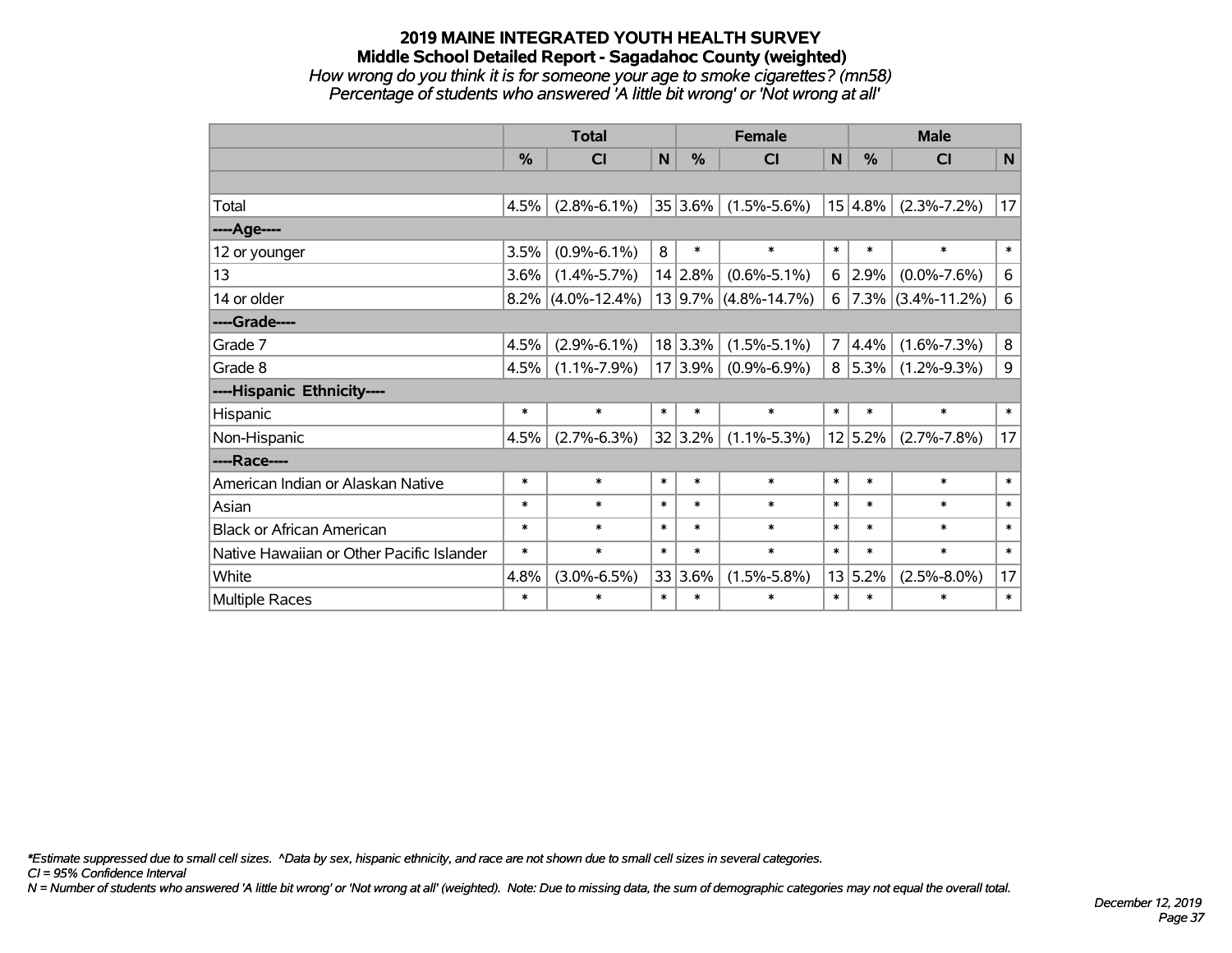### **2019 MAINE INTEGRATED YOUTH HEALTH SURVEY Middle School Detailed Report - Sagadahoc County (weighted)** *How wrong do your parents feel it would be for you to smoke cigarettes? (mn35) Percentage of students who answered 'A little bit wrong' or 'Not wrong at all'*

|                                           | <b>Total</b>  |                      |        |               | <b>Female</b>                               | <b>Male</b> |         |                         |        |
|-------------------------------------------|---------------|----------------------|--------|---------------|---------------------------------------------|-------------|---------|-------------------------|--------|
|                                           | $\frac{0}{2}$ | CI                   | N      | $\frac{0}{0}$ | <b>CI</b>                                   | N           | $\%$    | <b>CI</b>               | N      |
|                                           |               |                      |        |               |                                             |             |         |                         |        |
| Total                                     | 4.4%          | $(3.1\% - 5.6\%)$    |        | 34 6.4%       | $(4.1\% - 8.8\%)$ 26 1.5% $(0.0\% - 3.9\%)$ |             |         |                         | 6      |
| ----Age----                               |               |                      |        |               |                                             |             |         |                         |        |
| 12 or younger                             | 5.2%          | $(1.6\% - 8.8\%)$    | 11     | $\ast$        | $\ast$                                      | $\ast$      | $\ast$  | $\ast$                  | $\ast$ |
| 13                                        | 3.2%          | $(1.6\% - 4.8\%)$    | 13     | $\ast$        | $\ast$                                      | $\ast$      | $\ast$  | $\ast$                  | $\ast$ |
| 14 or older                               |               | $6.5\%$ (2.5%-10.4%) | 9      | $\ast$        | $\ast$                                      | $\ast$      | $\ast$  | $\ast$                  | $\ast$ |
| ----Grade----                             |               |                      |        |               |                                             |             |         |                         |        |
| Grade 7                                   | 5.3%          | $(1.9\% - 8.6\%)$    | 21     | $\ast$        | $\ast$                                      | $\ast$      | $\ast$  | $\ast$                  | $\ast$ |
| Grade 8                                   | 3.5%          | $(1.7\% - 5.3\%)$    | 13     | $\ast$        | $\ast$                                      | $\ast$      | $\ast$  | $\ast$                  | $\ast$ |
| ----Hispanic Ethnicity----                |               |                      |        |               |                                             |             |         |                         |        |
| Hispanic                                  | $\ast$        | $\ast$               | $\ast$ | $\ast$        | $\ast$                                      | $\ast$      | $\ast$  | $\ast$                  | $\ast$ |
| Non-Hispanic                              | 4.7%          | $(3.5\% - 6.0\%)$    |        | 34 6.8%       | $(4.1\% - 9.5\%)$                           |             |         | $26 1.7\% $ (0.0%-4.2%) | 6      |
| ----Race----                              |               |                      |        |               |                                             |             |         |                         |        |
| American Indian or Alaskan Native         | $\ast$        | $\ast$               | $\ast$ | $\ast$        | $\ast$                                      | $\ast$      | $\ast$  | $\ast$                  | $\ast$ |
| Asian                                     | $\ast$        | $\ast$               | $\ast$ | $\ast$        | $\ast$                                      | $\ast$      | $\ast$  | $\ast$                  | $\ast$ |
| <b>Black or African American</b>          | $\ast$        | $\ast$               | $\ast$ | $\ast$        | $\ast$                                      | $\ast$      | $\ast$  | $\ast$                  | $\ast$ |
| Native Hawaiian or Other Pacific Islander | $\ast$        | $\ast$               | $\ast$ | $\ast$        | $\ast$                                      | $\ast$      | $\ast$  | $\ast$                  | $\ast$ |
| White                                     | 4.5%          | $(2.6\% - 6.5\%)$    | 31     | 6.5%          | $(3.9\% - 9.2\%)$                           |             | 24 1.7% | $(0.0\% - 4.3\%)$       | 6      |
| <b>Multiple Races</b>                     | $\ast$        | $\ast$               | $\ast$ | $\ast$        | $\ast$                                      | $\ast$      | $\ast$  | $\ast$                  | $\ast$ |

*\*Estimate suppressed due to small cell sizes. ^Data by sex, hispanic ethnicity, and race are not shown due to small cell sizes in several categories.*

*CI = 95% Confidence Interval*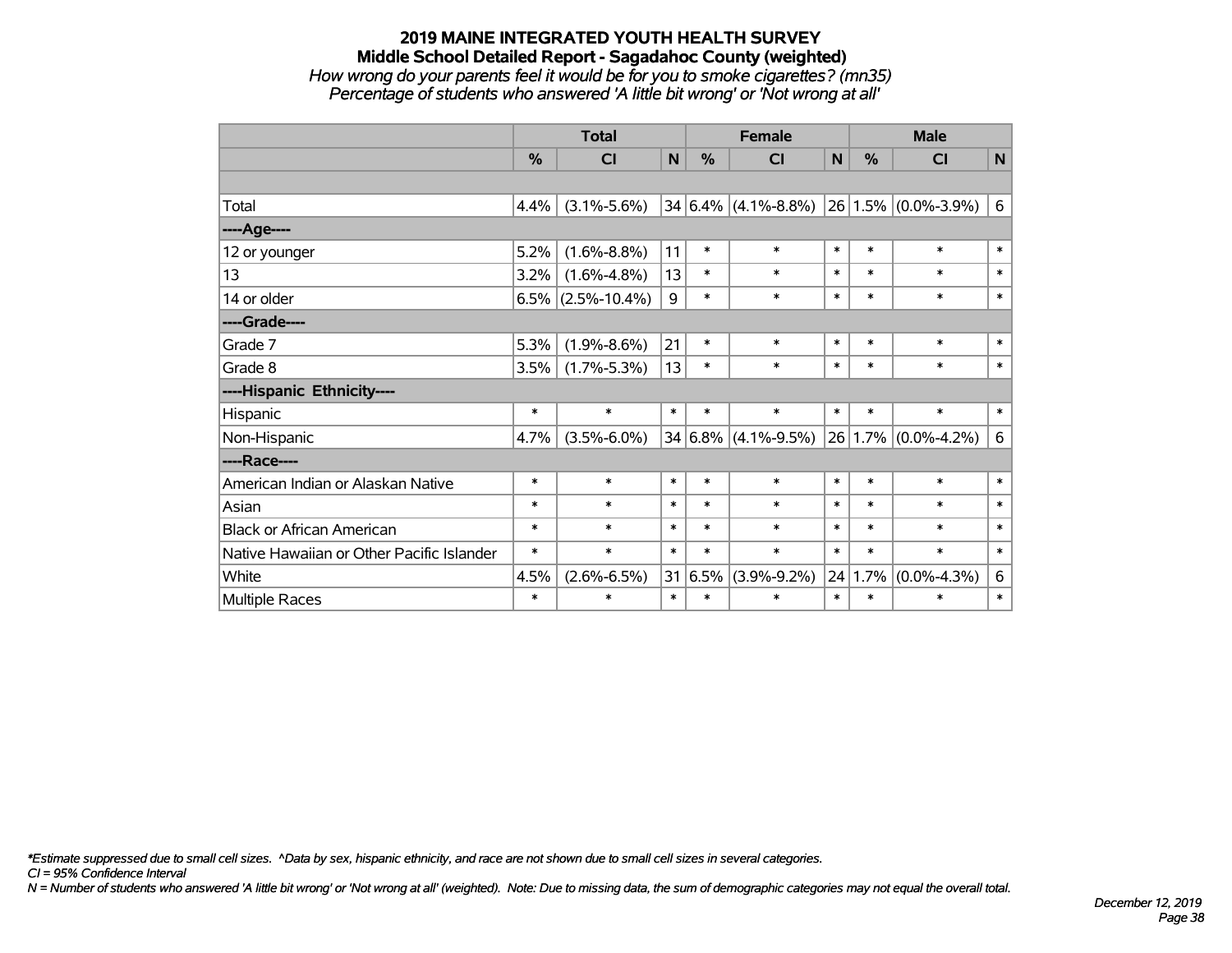## **2019 MAINE INTEGRATED YOUTH HEALTH SURVEY Middle School Detailed Report - Sagadahoc County (weighted)** *How wrong do your friends feel it would be for you to smoke cigarettes? (mn172) Percentage of students who answered 'A little bit wrong' or 'Not wrong at all'*

|                                           | <b>Total</b>  |                     |        |               | <b>Female</b>            | <b>Male</b>  |               |                        |        |
|-------------------------------------------|---------------|---------------------|--------|---------------|--------------------------|--------------|---------------|------------------------|--------|
|                                           | $\frac{0}{0}$ | <b>CI</b>           | N      | $\frac{9}{6}$ | <b>CI</b>                | $\mathsf{N}$ | $\frac{0}{0}$ | <b>CI</b>              | N      |
|                                           |               |                     |        |               |                          |              |               |                        |        |
| Total                                     |               | 18.3% (13.9%-22.7%) |        | 139 15.0%     | $(8.2\% - 21.7\%)$       |              |               | 60 21.5% (13.8%-29.1%) | 76     |
| ----Age----                               |               |                     |        |               |                          |              |               |                        |        |
| 12 or younger                             | 15.4%         | $(7.3\% - 23.4\%)$  | 34     | 12.6%         | $(3.0\% - 22.2\%)$       |              | 17 19.7%      | $(5.8\% - 33.7\%)$     | 17     |
| 13                                        |               | 17.3% (11.7%-22.9%) | 68     | 11.8%         | $(7.6\% - 16.0\%)$       |              |               | 23 21.8% (12.0%-31.6%) | 42     |
| 14 or older                               |               | 25.5% (20.7%-30.4%) | 37     |               | $ 29.2\% $ (14.4%-44.0%) |              | 19 22.5%      | $(9.3\% - 35.7\%)$     | 18     |
| ----Grade----                             |               |                     |        |               |                          |              |               |                        |        |
| Grade 7                                   |               | 18.4% (12.3%-24.5%) | 72     | 13.4%         | $(6.2\% - 20.5\%)$       |              |               | 27 22.8% (14.4%-31.1%) | 42     |
| Grade 8                                   |               | 18.6% (15.0%-22.1%) | 67     | 16.9%         | $(9.4\% - 24.4\%)$       |              |               | 32 20.4% (12.9%-27.9%) | 34     |
| ----Hispanic Ethnicity----                |               |                     |        |               |                          |              |               |                        |        |
| Hispanic                                  | $\ast$        | $\ast$              | $\ast$ | $\ast$        | $\ast$                   | $\ast$       | $\ast$        | $\ast$                 | $\ast$ |
| Non-Hispanic                              |               | 19.0% (14.6%-23.3%) |        | 134 14.9%     | $(8.2\% - 21.6\%)$       |              |               | 56 22.9% (15.2%-30.7%) | 75     |
| ----Race----                              |               |                     |        |               |                          |              |               |                        |        |
| American Indian or Alaskan Native         | $\ast$        | $\ast$              | $\ast$ | $\ast$        | $\ast$                   | $\ast$       | $\ast$        | $\ast$                 | $\ast$ |
| Asian                                     | $\ast$        | $\ast$              | $\ast$ | $\ast$        | $\ast$                   | $\ast$       | $\ast$        | $\ast$                 | $\ast$ |
| <b>Black or African American</b>          | $\ast$        | $\ast$              | $\ast$ | $\ast$        | $\ast$                   | $\ast$       | $\ast$        | $\ast$                 | $\ast$ |
| Native Hawaiian or Other Pacific Islander | $\ast$        | $\ast$              | $\ast$ | $\ast$        | $\ast$                   | $\ast$       | $\ast$        | $\ast$                 | $\ast$ |
| White                                     | 19.7%         | $(14.5\% - 25.0\%)$ | 135    | 16.0%         | $(7.7\% - 24.3\%)$       |              | 57 23.1%      | $(15.1\% - 31.2\%)$    | 75     |
| Multiple Races                            | $\ast$        | $\ast$              | $\ast$ | $\ast$        | $\ast$                   | $\ast$       | $\ast$        | $\ast$                 | $\ast$ |

*\*Estimate suppressed due to small cell sizes. ^Data by sex, hispanic ethnicity, and race are not shown due to small cell sizes in several categories.*

*CI = 95% Confidence Interval*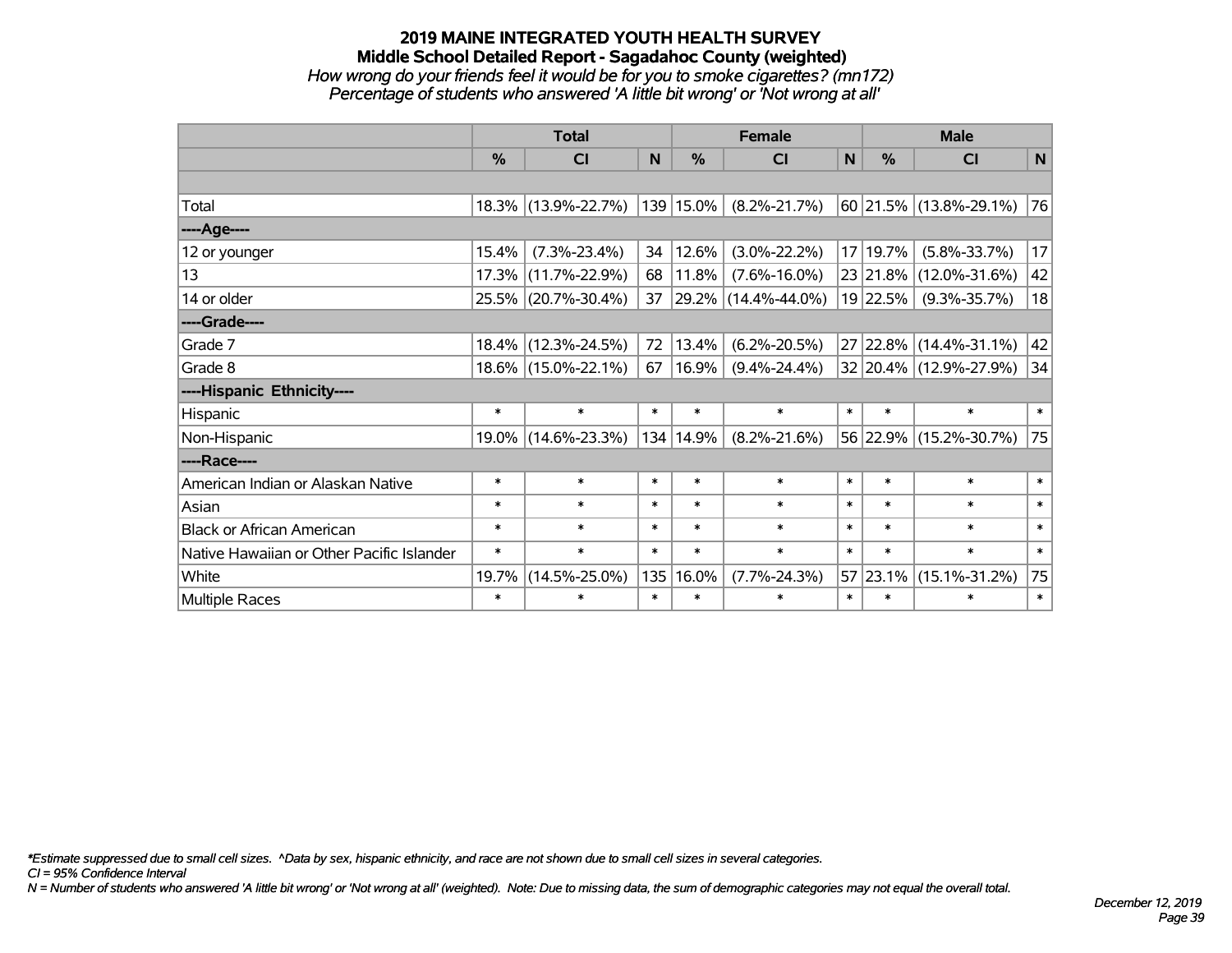#### **2019 MAINE INTEGRATED YOUTH HEALTH SURVEY Middle School Detailed Report - Sagadahoc County (weighted)** *Have you ever used an electronic vapor product? (mn173) Percentage of students who answered 'Yes'*

|                                           | <b>Total</b> |                     |        |               | <b>Female</b>                                           | <b>Male</b> |          |                        |        |
|-------------------------------------------|--------------|---------------------|--------|---------------|---------------------------------------------------------|-------------|----------|------------------------|--------|
|                                           | $\%$         | <b>CI</b>           | N      | $\frac{0}{0}$ | <b>CI</b>                                               | N           | $\%$     | <b>CI</b>              | N      |
|                                           |              |                     |        |               |                                                         |             |          |                        |        |
| Total                                     |              | 18.2% (13.9%-22.6%) |        |               | $137 19.6\% $ (10.1%-29.2%) $ 77 17.1\% $ (13.0%-21.2%) |             |          |                        | 60     |
| ----Age----                               |              |                     |        |               |                                                         |             |          |                        |        |
| 12 or younger                             | 15.4%        | $(11.1\% - 19.6\%)$ | 33     | 12.2%         | $(1.9\% - 22.5\%)$                                      |             |          | 16 20.8% (11.0%-30.6%) | 17     |
| 13                                        | 15.7%        | $(11.3\% - 20.1\%)$ | 62     | 18.6%         | $(8.4\% - 28.9\%)$                                      |             |          | 38 12.8% (10.3%-15.3%) | 24     |
| 14 or older                               |              | 29.1% (21.2%-36.9%) | 43     |               | 39.0% (24.8%-53.3%)                                     |             |          | 23 23.0% (18.2%-27.8%) | 19     |
| ----Grade----                             |              |                     |        |               |                                                         |             |          |                        |        |
| Grade 7                                   | 12.9%        | $(10.3\% - 15.4\%)$ | 49     | 13.2%         | $(2.3\% - 24.1\%)$                                      |             | 26 12.9% | $(5.6\% - 20.2\%)$     | 23     |
| Grade 8                                   |              | 24.2% (14.4%-34.0%) | 88     |               | $ 26.8\% $ (11.7%-41.8%)                                |             |          | 50 21.7% (16.0%-27.5%) | 38     |
| ----Hispanic Ethnicity----                |              |                     |        |               |                                                         |             |          |                        |        |
| Hispanic                                  | $\ast$       | $\ast$              | $\ast$ | $\ast$        | $\ast$                                                  | $\ast$      | $\ast$   | $\ast$                 | $\ast$ |
| Non-Hispanic                              |              | 19.1% (14.7%-23.6%) |        | 134 19.8%     | $(9.9\% - 29.7\%)$                                      | 74          |          | 18.6% (14.7%-22.4%)    | 60     |
| ----Race----                              |              |                     |        |               |                                                         |             |          |                        |        |
| American Indian or Alaskan Native         | $\ast$       | $\ast$              | $\ast$ | $\ast$        | $\ast$                                                  | $\ast$      | $\ast$   | $\ast$                 | $\ast$ |
| Asian                                     | $\ast$       | $\ast$              | $\ast$ | $\ast$        | $\ast$                                                  | $\ast$      | $\ast$   | $\ast$                 | $\ast$ |
| <b>Black or African American</b>          | $\ast$       | $\ast$              | $\ast$ | $\ast$        | $\ast$                                                  | $\ast$      | $\ast$   | $\ast$                 | $\ast$ |
| Native Hawaiian or Other Pacific Islander | $\ast$       | $\ast$              | $\ast$ | $\ast$        | $\ast$                                                  | $\ast$      | $\ast$   | $\ast$                 | $\ast$ |
| White                                     | 19.1%        | $(14.3\% - 24.0\%)$ |        | 130 21.3%     | $(10.5\% - 32.1\%)$                                     | 75          | 17.3%    | $(13.8\% - 20.8\%)$    | 56     |
| Multiple Races                            | $\ast$       | $\ast$              | $\ast$ | $\ast$        | $\ast$                                                  | $\ast$      | $\ast$   | $\ast$                 | $\ast$ |

*\*Estimate suppressed due to small cell sizes. ^Data by sex, hispanic ethnicity, and race are not shown due to small cell sizes in several categories.*

*CI = 95% Confidence Interval*

*N = Number of students who answered 'Yes' (weighted). Note: Due to missing data, the sum of demographic categories may not equal the overall total.*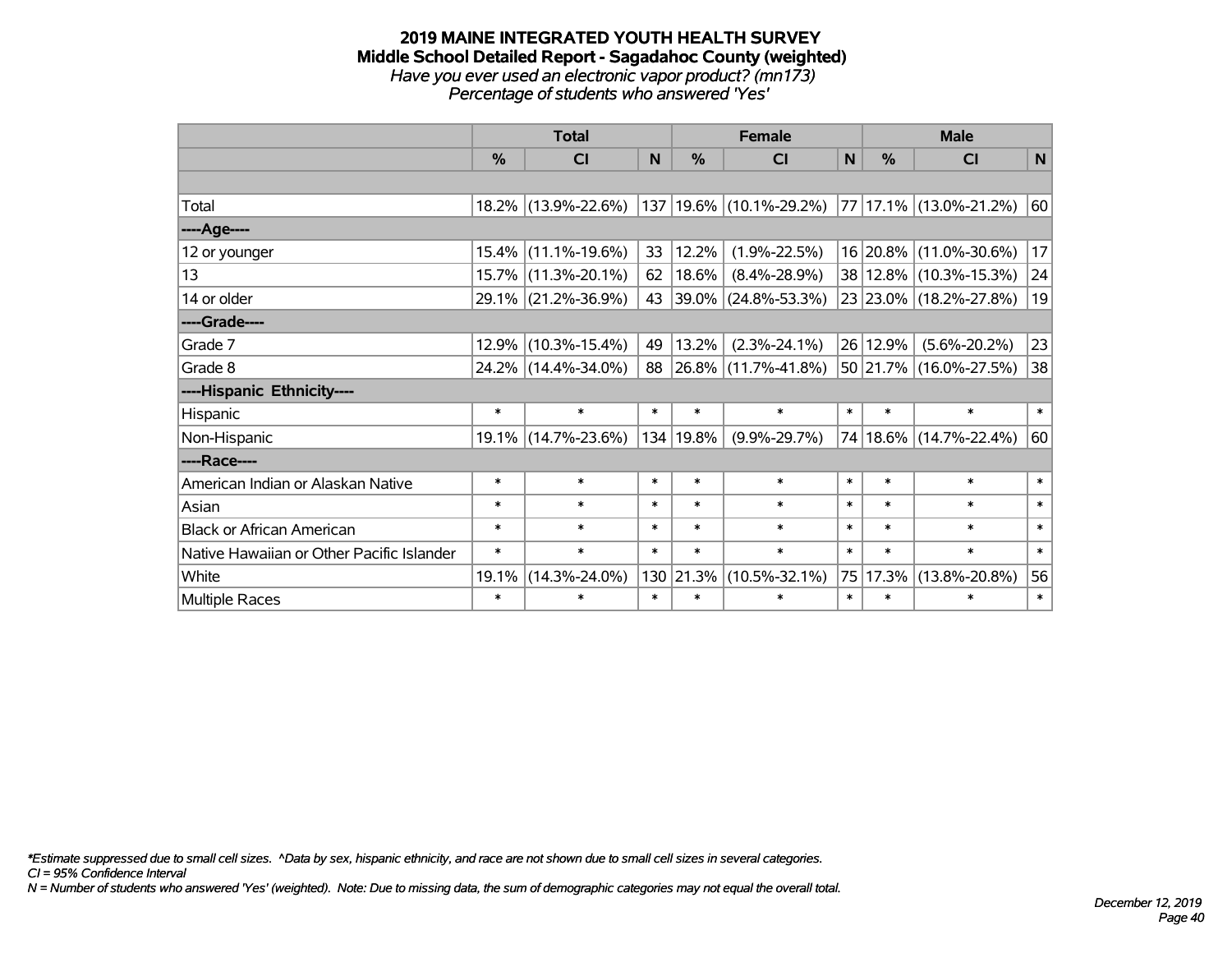### **2019 MAINE INTEGRATED YOUTH HEALTH SURVEY Middle School Detailed Report - Sagadahoc County (weighted)** *During the past 30 days, on how many days did you use an electronic vapor product? (mn174) Percentage of students who answered at least 1 day*

|                                           | <b>Total</b> |                       |                 |               | <b>Female</b>                 | <b>Male</b>  |        |                       |              |
|-------------------------------------------|--------------|-----------------------|-----------------|---------------|-------------------------------|--------------|--------|-----------------------|--------------|
|                                           | %            | CI                    | N               | $\frac{0}{0}$ | <b>CI</b>                     | $\mathsf{N}$ | %      | <b>CI</b>             | $\mathbf N$  |
|                                           |              |                       |                 |               |                               |              |        |                       |              |
| Total                                     | 7.5%         | $(5.8\% - 9.2\%)$     | 58              | 9.7%          | $(5.9\% - 13.5\%)$            | 39           | 5.2%   | $(3.2\% - 7.2\%)$     | 19           |
| ---- Age----                              |              |                       |                 |               |                               |              |        |                       |              |
| 12 or younger                             | $\ast$       | $\ast$                | $\ast$          | $\ast$        | $\ast$                        | $\ast$       | $\ast$ | $\ast$                | $\ast$       |
| 13                                        | 7.5%         | $(5.6\% - 9.5\%)$     |                 |               | $30 11.8\%  (6.1\% - 17.6\%)$ | 24           | 3.1%   | $(0.0\% - 7.8\%)$     | 6            |
| 14 or older                               | 14.9%        | $(7.7\% - 22.0\%)$    |                 |               | 23 19.0% (5.4%-32.6%)         | 13           |        | $12.1\%$ (1.3%-23.0%) | 10           |
| ----Grade----                             |              |                       |                 |               |                               |              |        |                       |              |
| Grade 7                                   | 2.7%         | $(1.3\% - 4.0\%)$     | 10 <sup>1</sup> | $\ast$        | $\ast$                        | $\ast$       | $\ast$ | $\ast$                | $\pmb{\ast}$ |
| Grade 8                                   |              | $12.6\%$ (7.5%-17.8%) |                 |               | 47 17.5% (8.3%-26.8%)         | 34           | 7.5%   | $(3.3\% - 11.6\%)$    | 13           |
| ----Hispanic Ethnicity----                |              |                       |                 |               |                               |              |        |                       |              |
| Hispanic                                  | $\ast$       | $\ast$                | $\ast$          | $\ast$        | $\ast$                        | $\ast$       | $\ast$ | $\ast$                | $\ast$       |
| Non-Hispanic                              | 8.1%         | $(6.4\% - 9.8\%)$     |                 |               | $58 10.3\% $ (6.1%-14.5%)     | 39           | 5.7%   | $(3.4\% - 8.0\%)$     | 19           |
| ----Race----                              |              |                       |                 |               |                               |              |        |                       |              |
| American Indian or Alaskan Native         | $\ast$       | $\ast$                | $\ast$          | $\ast$        | $\ast$                        | $\ast$       | $\ast$ | $\ast$                | $\ast$       |
| Asian                                     | $\ast$       | $\ast$                | $\ast$          | $\ast$        | $\ast$                        | $\ast$       | $\ast$ | $\ast$                | $\ast$       |
| <b>Black or African American</b>          | $\ast$       | $\ast$                | $\ast$          | $\ast$        | $\ast$                        | $\ast$       | $\ast$ | $\ast$                | $\ast$       |
| Native Hawaiian or Other Pacific Islander | $\ast$       | $\ast$                | $\ast$          | $\ast$        | $\ast$                        | $\ast$       | $\ast$ | $\ast$                | $\ast$       |
| White                                     | 7.8%         | $(6.2\% - 9.5\%)$     |                 | 54 10.2%      | $(6.2\% - 14.3\%)$            | 36           | 5.4%   | $(3.3\% - 7.5\%)$     | 18           |
| <b>Multiple Races</b>                     | $\ast$       | $\ast$                | $\ast$          | $\ast$        | $\ast$                        | $\ast$       | $\ast$ | $\ast$                | $\ast$       |

*\*Estimate suppressed due to small cell sizes. ^Data by sex, hispanic ethnicity, and race are not shown due to small cell sizes in several categories.*

*CI = 95% Confidence Interval*

*N = Number of students who answered at least 1 day (weighted). Note: Due to missing data, the sum of demographic categories may not equal the overall total.*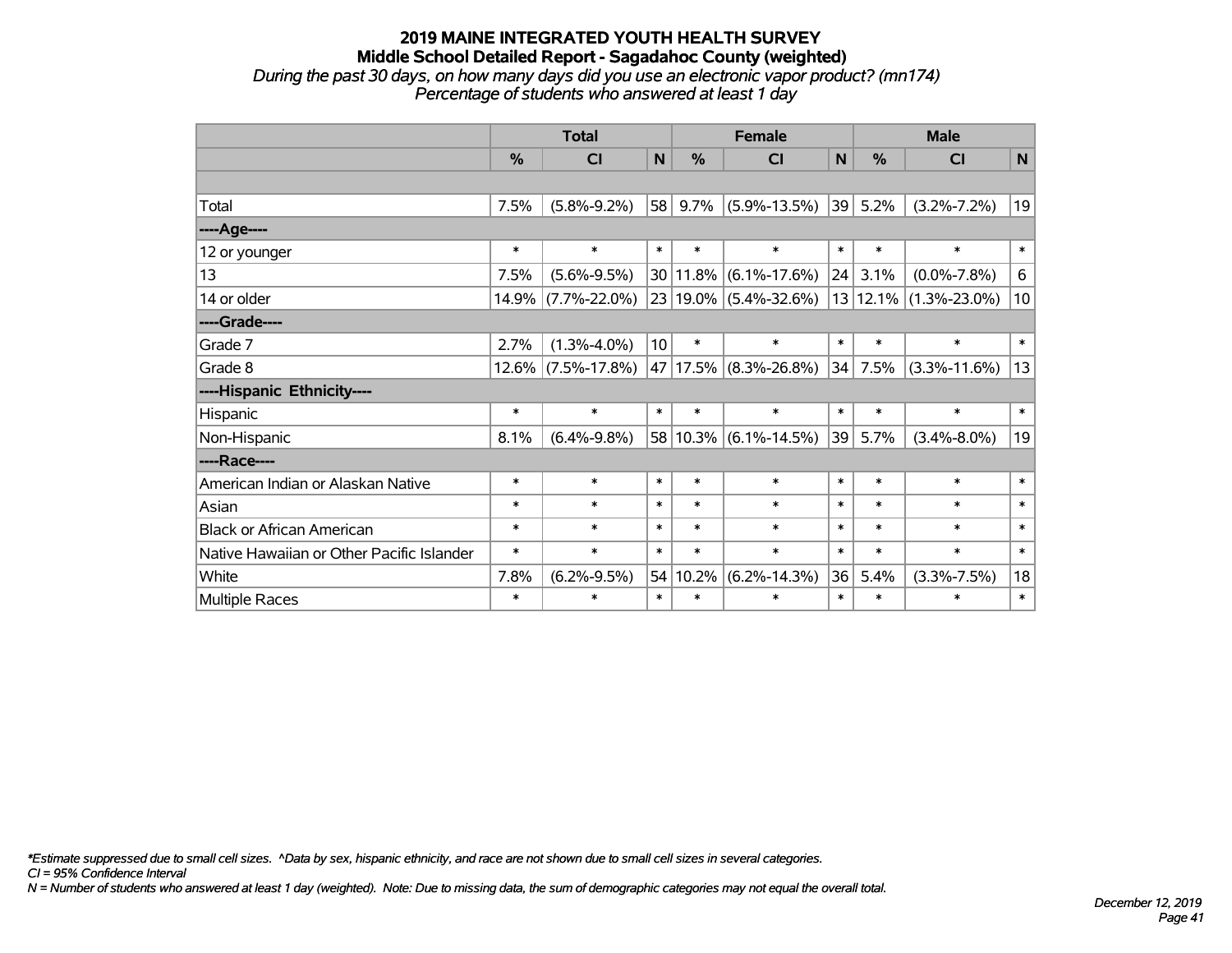## **2019 MAINE INTEGRATED YOUTH HEALTH SURVEY Middle School Detailed Report - Sagadahoc County (weighted)** *The last time you used an electronic vapor product, what was in the vapor you inhaled? (mn182)*

*Percentage of students who answered 'Nicotine'*

|                                           | <b>Total</b> |                     |        |          | <b>Female</b>              | <b>Male</b> |          |                       |        |
|-------------------------------------------|--------------|---------------------|--------|----------|----------------------------|-------------|----------|-----------------------|--------|
|                                           | %            | <b>CI</b>           | N      | %        | CI                         | N           | %        | <b>CI</b>             | N      |
|                                           |              |                     |        |          |                            |             |          |                       |        |
| Total                                     | 29.3%        | $(25.0\% - 33.5\%)$ |        |          | $34 34.5\% $ (22.2%-46.8%) |             |          | 22 22.9% (0.0%-48.7%) | 12     |
| ----Age----                               |              |                     |        |          |                            |             |          |                       |        |
| 12 or younger                             | $\ast$       | $\ast$              | $\ast$ | $\ast$   | $\ast$                     | $\ast$      | $\ast$   | $\ast$                | $\ast$ |
| 13                                        | 34.3%        | $(5.9\% - 62.6\%)$  |        | 19 29.2% | $(12.6\% - 45.9\%)$        |             | 10 42.4% | $(0.0\% - 94.1\%)$    | 9      |
| 14 or older                               | 31.9%        | $(18.1\% - 45.7\%)$ | 13     | $\ast$   | $\ast$                     | $\ast$      | $\ast$   | $\ast$                | $\ast$ |
| ----Grade----                             |              |                     |        |          |                            |             |          |                       |        |
| Grade 7                                   | 21.8%        | $(0.0\% - 45.6\%)$  | 8      | $\ast$   | $\ast$                     | $\ast$      | $\ast$   | $\ast$                | $\ast$ |
| Grade 8                                   | 32.5%        | $(20.9\% - 44.1\%)$ |        |          | 26 37.4% (24.9%-49.8%)     |             |          | 17 26.0% (0.0%-70.2%) | 9      |
| ----Hispanic Ethnicity----                |              |                     |        |          |                            |             |          |                       |        |
| Hispanic                                  | $\ast$       | $\ast$              | $\ast$ | $\ast$   | $\ast$                     | $\ast$      | $\ast$   | $\ast$                | $\ast$ |
| Non-Hispanic                              | 29.5%        | $(25.5\% - 33.6\%)$ |        |          | $34 35.1\% $ (21.9%-48.3%) |             | 22 22.9% | $(0.0\% - 48.7\%)$    | 12     |
| ----Race----                              |              |                     |        |          |                            |             |          |                       |        |
| American Indian or Alaskan Native         | $\ast$       | $\ast$              | $\ast$ | $\ast$   | $\ast$                     | $\ast$      | $\ast$   | $\ast$                | $\ast$ |
| Asian                                     | $\ast$       | $\ast$              | $\ast$ | $\ast$   | $\ast$                     | $\ast$      | $\ast$   | $\ast$                | $\ast$ |
| <b>Black or African American</b>          | $\ast$       | $\ast$              | $\ast$ | $\ast$   | $\ast$                     | $\ast$      | $\ast$   | $\ast$                | $\ast$ |
| Native Hawaiian or Other Pacific Islander | $\ast$       | $\ast$              | $\ast$ | $\ast$   | $\ast$                     | $\ast$      | $\ast$   | $\ast$                | $\ast$ |
| White                                     | 29.8%        | $(25.3\% - 34.2\%)$ |        | 33 33.3% | $(18.3\% - 48.3\%)$        |             | 21 25.1% | $(0.0\% - 54.5\%)$    | 12     |
| Multiple Races                            | $\ast$       | $\ast$              | $\ast$ | $\ast$   | $\ast$                     | $\ast$      | $\ast$   | $\ast$                | $\ast$ |

*\*Estimate suppressed due to small cell sizes. ^Data by sex, hispanic ethnicity, and race are not shown due to small cell sizes in several categories.*

*CI = 95% Confidence Interval*

*N = Number of students who answered 'Nicotine' (weighted). Note: Due to missing data, the sum of demographic categories may not equal the overall total.*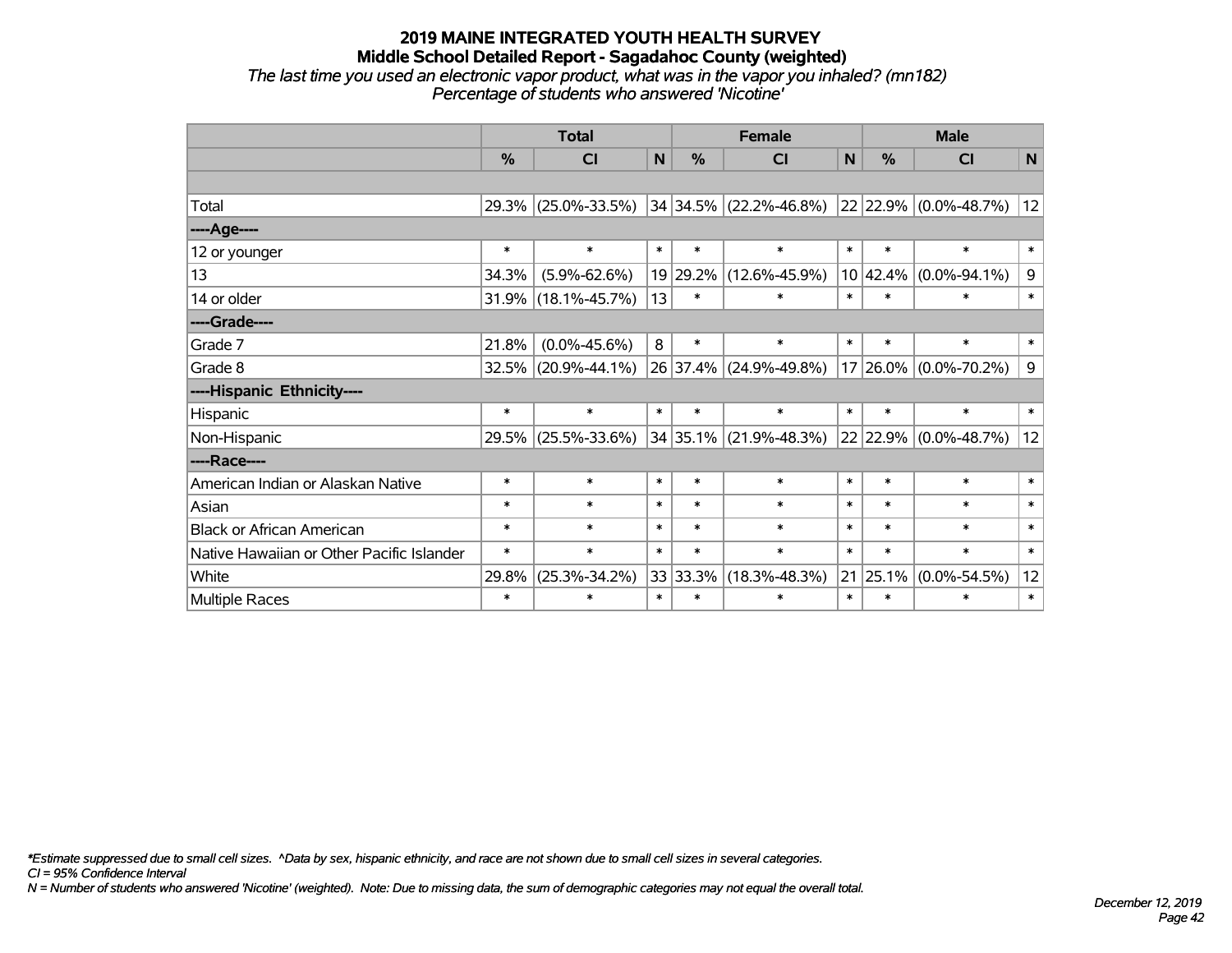*The last time you used an electronic vapor product, what was in the vapor you inhaled? (mn182\_2) Percentage of students who answered 'Marijuana or Hash Oil'*

|                                           |        | <b>Total</b>       |                | <b>Female</b> |        |        | <b>Male</b> |        |        |
|-------------------------------------------|--------|--------------------|----------------|---------------|--------|--------|-------------|--------|--------|
|                                           | $\%$   | <b>CI</b>          | N              | %             | CI N   |        | %           | CI N   |        |
|                                           |        |                    |                |               |        |        |             |        |        |
| Total                                     | 11.0%  | $(0.0\% - 29.8\%)$ | 13             | $\ast$        | $\ast$ | $\ast$ | $\ast$      | $\ast$ | $\ast$ |
| ---- Age----                              |        |                    |                |               |        |        |             |        |        |
| 12 or younger                             | $\ast$ | $\ast$             | $\ast$         | $\ast$        | $\ast$ | $\ast$ | $\ast$      | $\ast$ | $\ast$ |
| 13                                        | $\ast$ | $\ast$             | $\ast$         | $\ast$        | $\ast$ | $\ast$ | $\ast$      | $\ast$ | $\ast$ |
| 14 or older                               | 17.3%  | $(0.0\% - 45.1\%)$ | $\overline{7}$ | $\ast$        | $\ast$ | $\ast$ | $\ast$      | $\ast$ | $\ast$ |
| ----Grade----                             |        |                    |                |               |        |        |             |        |        |
| Grade 7                                   | $\ast$ | $\ast$             | $\ast$         | $\ast$        | $\ast$ | $\ast$ | $\ast$      | $\ast$ | $\ast$ |
| Grade 8                                   | 12.4%  | $(0.0\% - 33.4\%)$ | 10             | $\ast$        | $\ast$ | $\ast$ | $\ast$      | $\ast$ | $\ast$ |
| ----Hispanic Ethnicity----                |        |                    |                |               |        |        |             |        |        |
| Hispanic                                  | *      | $\ast$             | $\ast$         | $\ast$        | $\ast$ | $\ast$ | $\ast$      | $\ast$ | $\ast$ |
| Non-Hispanic                              | 11.1%  | $(0.0\% - 29.9\%)$ | 13             | $\ast$        | $\ast$ | $\ast$ | $\ast$      | $\ast$ | $\ast$ |
| ----Race----                              |        |                    |                |               |        |        |             |        |        |
| American Indian or Alaskan Native         | $\ast$ | $\ast$             | *              | $\ast$        | $\ast$ | $\ast$ | $\ast$      | $\ast$ | $\ast$ |
| Asian                                     | $\ast$ | $\ast$             | $\ast$         | $\ast$        | $\ast$ | $\ast$ | $\ast$      | $\ast$ | $\ast$ |
| <b>Black or African American</b>          | $\ast$ | $\ast$             | $\ast$         | $\ast$        | $\ast$ | $\ast$ | $\ast$      | $\ast$ | $\ast$ |
| Native Hawaiian or Other Pacific Islander | $\ast$ | $\ast$             | $\ast$         | $\ast$        | $\ast$ | $\ast$ | $\ast$      | $\ast$ | $\ast$ |
| White                                     | 11.1%  | $(0.0\% - 31.6\%)$ | 12             | $\ast$        | $\ast$ | $\ast$ | $\ast$      | $\ast$ | $\ast$ |
| <b>Multiple Races</b>                     | $\ast$ | $\ast$             | $\ast$         | $\ast$        | $\ast$ | $\ast$ | $\ast$      | $\ast$ | $\ast$ |

*\*Estimate suppressed due to small cell sizes. ^Data by sex, hispanic ethnicity, and race are not shown due to small cell sizes in several categories.*

*CI = 95% Confidence Interval*

*N = Number of students who answered 'Marijuana or Hash Oil' (weighted). Note: Due to missing data, the sum of demographic categories may not equal the overall total.*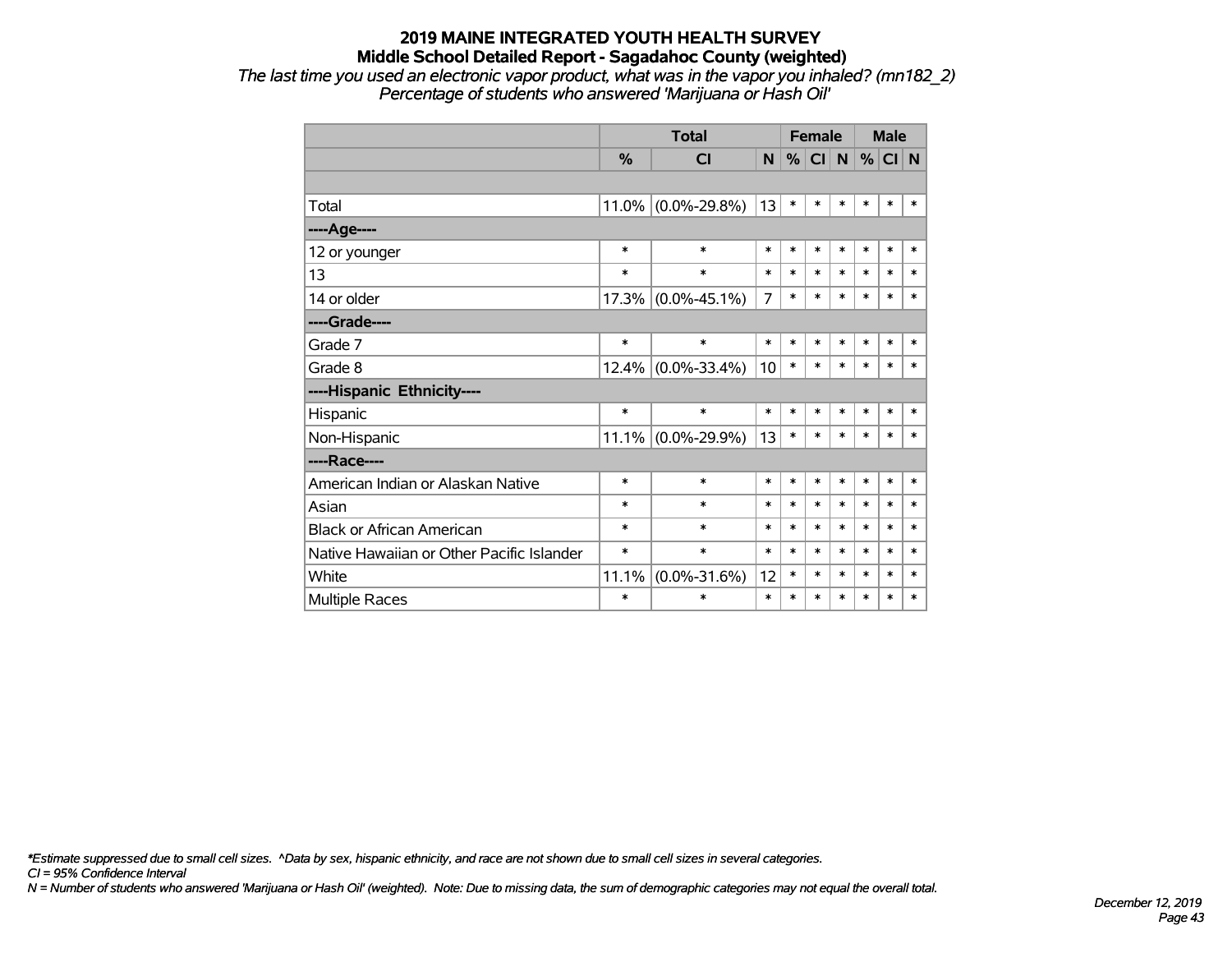*Percentage of students who are susceptible to cigarette use (among all students including those who have tried cigarettes or are current cigarette users) (mntobsus)*

|                                           | <b>Total</b> |                     |        |                | <b>Female</b>            | <b>Male</b> |               |                         |              |
|-------------------------------------------|--------------|---------------------|--------|----------------|--------------------------|-------------|---------------|-------------------------|--------------|
|                                           | %            | CI                  | N      | $\frac{0}{0}$  | <b>CI</b>                | N           | $\frac{0}{0}$ | <b>CI</b>               | $\mathsf{N}$ |
|                                           |              |                     |        |                |                          |             |               |                         |              |
| Total                                     | 30.4%        | $(25.7\% - 35.1\%)$ | 231    |                | $31.2\%$ (28.4%-34.0%)   |             |               | 126 28.4% (18.1%-38.8%) | 99           |
| ----Age----                               |              |                     |        |                |                          |             |               |                         |              |
| 12 or younger                             | 23.5%        | $(15.6\% - 31.3\%)$ | 51     |                | 22.5% (19.4%-25.5%)      | 30          | 25.9%         | $(3.8\% - 47.9\%)$      | 21           |
| 13                                        | 31.0%        | $(23.6\% - 38.5\%)$ | 121    |                | 32.7% (21.8%-43.5%)      |             | 66 28.2%      | $(20.4\% - 36.0\%)$     | 52           |
| 14 or older                               | 38.6%        | $(25.1\% - 52.1\%)$ | 59     |                | $ 44.7\% $ (20.3%-69.1%) |             |               | 30 31.5% (20.9%-42.0%)  | 26           |
| ----Grade----                             |              |                     |        |                |                          |             |               |                         |              |
| Grade 7                                   | 22.8%        | $(16.9\% - 28.7\%)$ | 87     | 22.6%          | $(21.8\% - 23.5\%)$      | 46          | 22.0%         | $(8.5\% - 35.5\%)$      | 37           |
| Grade 8                                   |              | 38.6% (33.2%-44.1%) |        |                | 144 40.8% (36.4%-45.2%)  |             |               | 79 35.1% (24.0%-46.3%)  | 62           |
| ----Hispanic Ethnicity----                |              |                     |        |                |                          |             |               |                         |              |
| Hispanic                                  | $\ast$       | $\ast$              | $\ast$ | $\ast$         | $\ast$                   | $\ast$      | $\ast$        | $\ast$                  | $\ast$       |
| Non-Hispanic                              | 31.1%        | $(26.3\% - 36.0\%)$ |        | $ 219 31.8\% $ | $(29.0\% - 34.6\%)$      |             |               | 121 29.9% (18.8%-41.1%) | 95           |
| ----Race----                              |              |                     |        |                |                          |             |               |                         |              |
| American Indian or Alaskan Native         | $\ast$       | $\ast$              | $\ast$ | $\ast$         | $\ast$                   | $\ast$      | $\ast$        | $\ast$                  | $\ast$       |
| Asian                                     | $\ast$       | $\ast$              | $\ast$ | $\ast$         | $\ast$                   | $\ast$      | $\ast$        | $\ast$                  | $\ast$       |
| <b>Black or African American</b>          | $\ast$       | $\ast$              | $\ast$ | $\ast$         | $\ast$                   | $\ast$      | $\ast$        | $\ast$                  | $\ast$       |
| Native Hawaiian or Other Pacific Islander | $\ast$       | $\ast$              | $\ast$ | $\ast$         | $\ast$                   | $\ast$      | $\ast$        | $\ast$                  | $\ast$       |
| White                                     | 31.5%        | $(26.2\% - 36.8\%)$ |        | 218 32.5%      | $(29.0\% - 36.0\%)$      | 118         | 29.4%         | $(18.7\% - 40.1\%)$     | 94           |
| <b>Multiple Races</b>                     | $\ast$       | *                   | $\ast$ | $\ast$         | $\ast$                   | $\ast$      | $\ast$        | $\ast$                  | $\ast$       |

*\*Estimate suppressed due to small cell sizes. ^Data by sex, hispanic ethnicity, and race are not shown due to small cell sizes in several categories.*

*CI = 95% Confidence Interval*

*N = Number of students who are susceptible to cigarette use (among all students including those who have tried cigarettes or are current cigarette users) (weighted). Note: Due to missing data, the sum of demographic categories may not equal the overall total.*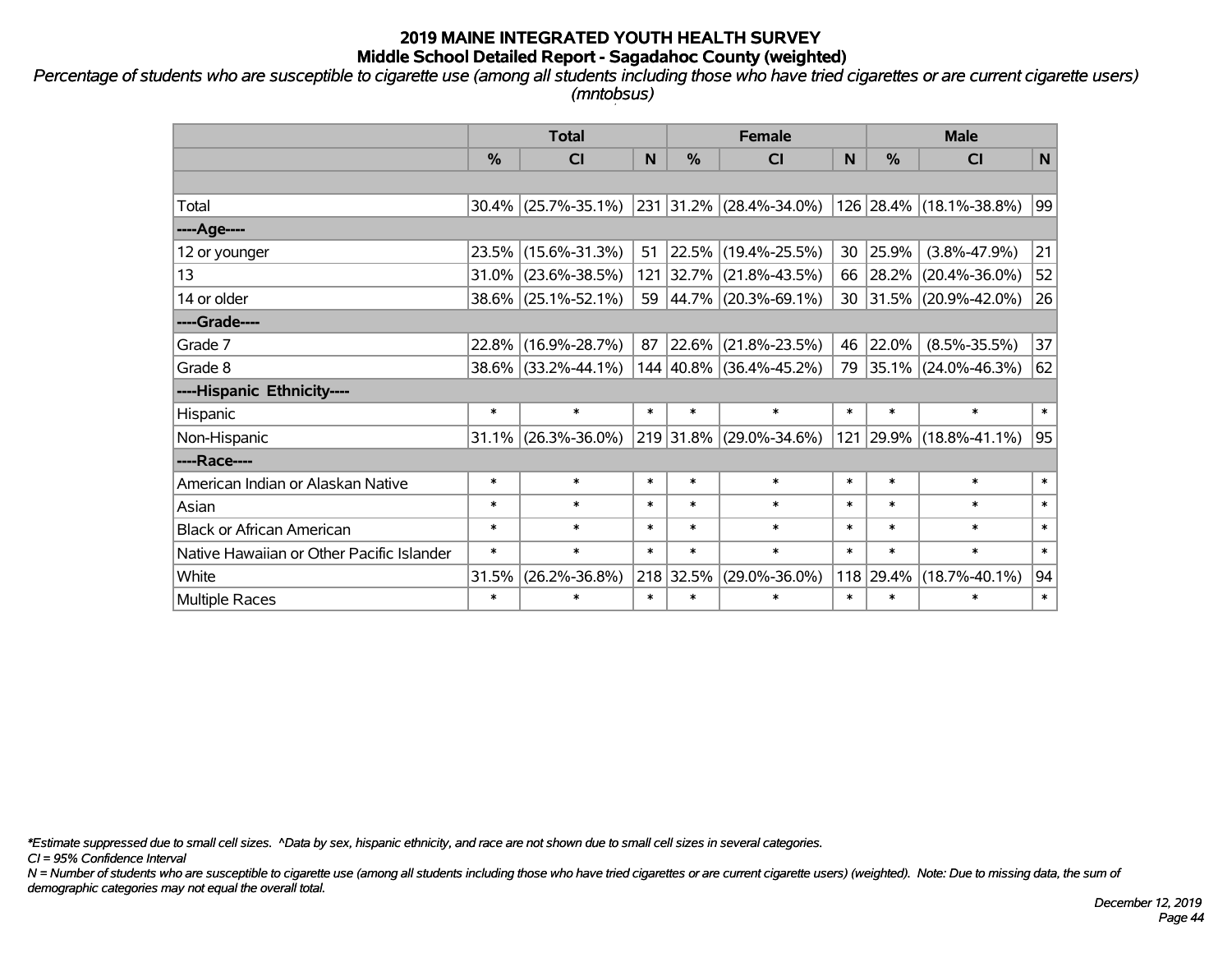*Percentage of students who are susceptible to cigarette use (among students who have never tried cigarettes) (mntobsus\_2)*

|                                           | <b>Total</b> |                        |        |               | <b>Female</b>           |        | <b>Male</b>   |                                 |        |  |
|-------------------------------------------|--------------|------------------------|--------|---------------|-------------------------|--------|---------------|---------------------------------|--------|--|
|                                           | %            | CI                     | N      | $\frac{9}{6}$ | <b>CI</b>               | N      | $\frac{0}{0}$ | <b>CI</b>                       | N      |  |
|                                           |              |                        |        |               |                         |        |               |                                 |        |  |
| Total                                     | 28.2%        | $(23.2\% - 33.2\%)$    |        | 202 29.0%     | $(25.2\% - 32.7\%)$     |        |               | $ 110 26.1\% (17.5\% - 34.8\%)$ | 86     |  |
| ----Age----                               |              |                        |        |               |                         |        |               |                                 |        |  |
| 12 or younger                             | 22.9%        | $(14.3\% - 31.4\%)$    | 49     | 21.4%         | $(20.2\% - 22.7\%)$     | 28     | 25.9%         | $(3.8\% - 47.9\%)$              | 21     |  |
| 13                                        | 29.6%        | $(22.6\% - 36.6\%)$    |        | 111 30.5%     | $(18.4\% - 42.5\%)$     | 59     |               | 27.5% (19.4%-35.7%)             | 49     |  |
| 14 or older                               |              | $32.7\%$ (21.3%-44.2%) |        |               | 43 41.1% (21.0%-61.3%)  | 23     |               | $ 23.0\% $ (14.2%-31.8%)        | 16     |  |
| ----Grade----                             |              |                        |        |               |                         |        |               |                                 |        |  |
| Grade 7                                   | 21.4%        | $(15.4\% - 27.4\%)$    | 79     | 21.2%         | $(19.0\% - 23.3\%)$     | 42     | 20.6%         | $(8.2\% - 33.1\%)$              | 34     |  |
| Grade 8                                   |              | $36.0\%$ (28.9%-43.1%) |        |               | 123 38.0% (31.5%-44.5%) | 69     |               | 32.4% (24.3%-40.5%)             | 52     |  |
| ----Hispanic Ethnicity----                |              |                        |        |               |                         |        |               |                                 |        |  |
| Hispanic                                  | $\ast$       | $\ast$                 | $\ast$ | $\ast$        | $\ast$                  | $\ast$ | $\ast$        | $\ast$                          | $\ast$ |  |
| Non-Hispanic                              | 28.6%        | $(23.6\% - 33.7\%)$    |        | 191 29.4%     | $(25.7\% - 33.2\%)$     |        |               | 106 27.2% (18.0%-36.3%)         | 82     |  |
| ----Race----                              |              |                        |        |               |                         |        |               |                                 |        |  |
| American Indian or Alaskan Native         | $\ast$       | $\ast$                 | $\ast$ | $\ast$        | $\ast$                  | $\ast$ | $\ast$        | $\ast$                          | $\ast$ |  |
| Asian                                     | $\ast$       | $\ast$                 | $\ast$ | $\ast$        | $\ast$                  | $\ast$ | $\ast$        | $\ast$                          | $\ast$ |  |
| <b>Black or African American</b>          | $\ast$       | $\ast$                 | $\ast$ | $\ast$        | $\ast$                  | $\ast$ | $\ast$        | $\ast$                          | $\ast$ |  |
| Native Hawaiian or Other Pacific Islander | $\ast$       | $\ast$                 | $\ast$ | $\ast$        | $\ast$                  | $\ast$ | $\ast$        | $\ast$                          | $\ast$ |  |
| White                                     | 29.3%        | $(23.8\% - 34.9\%)$    | 192    | 30.2%         | $(25.7\% - 34.7\%)$     | 104    | 27.2%         | $(17.9\% - 36.4\%)$             | 82     |  |
| Multiple Races                            | $\ast$       | $\ast$                 | $\ast$ | $\ast$        | $\ast$                  | $\ast$ | $\ast$        | $\ast$                          | $\ast$ |  |

*\*Estimate suppressed due to small cell sizes. ^Data by sex, hispanic ethnicity, and race are not shown due to small cell sizes in several categories.*

*CI = 95% Confidence Interval*

*N = Number of students who are susceptible to cigarette use (among students who have never tried cigarettes) (weighted). Note: Due to missing data, the sum of demographic categories may not equal the overall total.*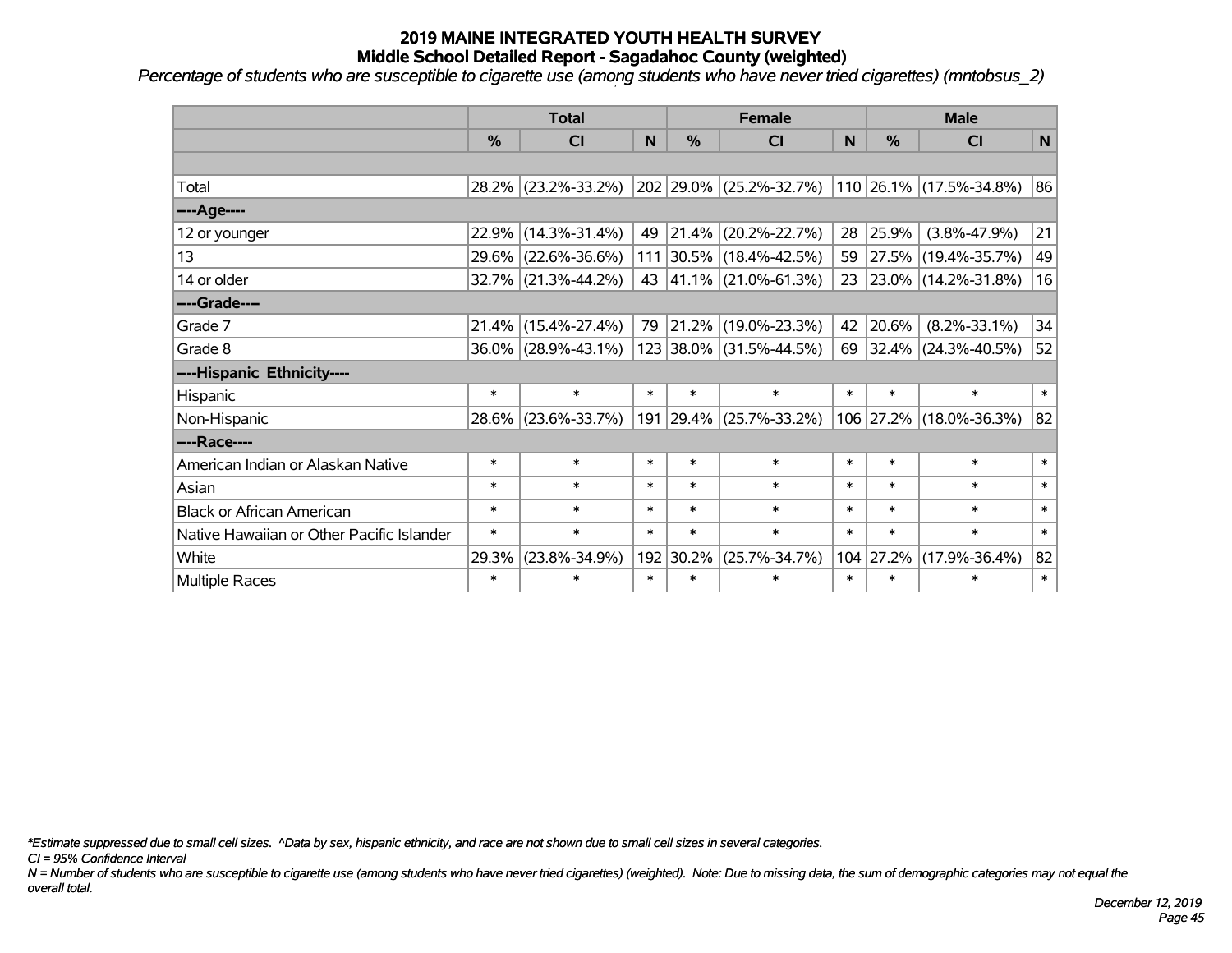*Percentage of students who smoked cigarettes or cigars or used chewing tobacco, snuff, dip, or dissolvable tobacco products on one or more of the past 30 days (mnanytoba)*

|                                           | <b>Total</b> |                   |        |               | <b>Female</b>                                     | <b>Male</b> |         |                         |        |
|-------------------------------------------|--------------|-------------------|--------|---------------|---------------------------------------------------|-------------|---------|-------------------------|--------|
|                                           | %            | <b>CI</b>         | N      | $\frac{0}{0}$ | <b>CI</b>                                         | N           | %       | <b>CI</b>               | N      |
|                                           |              |                   |        |               |                                                   |             |         |                         |        |
| Total                                     | $3.1\%$      | $(1.2\% - 5.0\%)$ |        |               | $24 3.3\% $ (1.4%-5.1%)   13   2.5%   (0.1%-5.0%) |             |         |                         | 9      |
| ----Age----                               |              |                   |        |               |                                                   |             |         |                         |        |
| 12 or younger                             | 2.5%         | $(1.2\% - 3.9\%)$ | 6      | $\ast$        | $\ast$                                            | $\ast$      | $\ast$  | $\ast$                  | $\ast$ |
| 13                                        | 3.0%         | $(0.3\% - 5.7\%)$ |        |               | $12$   2.7%   (0.1%-5.3%)                         | 6           | 3.4%    | $(0.0\% - 6.8\%)$       | 6      |
| 14 or older                               | 4.5%         | $(3.3\% - 5.8\%)$ | 6      | $\ast$        | $\ast$                                            | $\ast$      | $\ast$  | $\ast$                  | $\ast$ |
| ----Grade----                             |              |                   |        |               |                                                   |             |         |                         |        |
| Grade 7                                   | 2.0%         | $(1.0\% - 3.1\%)$ | 8      | $\ast$        | $\ast$                                            | $\ast$      | $\ast$  | $\ast$                  | $\ast$ |
| Grade 8                                   | $4.0\%$      | $(0.9\% - 7.1\%)$ |        |               | $14 4.5\% $ (2.1%-7.0%)                           | 9           |         | $3.4\%$ (0.0%-8.0%)     | 6      |
| ----Hispanic Ethnicity----                |              |                   |        |               |                                                   |             |         |                         |        |
| Hispanic                                  | $\ast$       | $\ast$            | $\ast$ | $\ast$        | $\ast$                                            | $\ast$      | $\ast$  | $\ast$                  | $\ast$ |
| Non-Hispanic                              | 2.9%         | $(1.1\% - 4.8\%)$ | 21     |               | $ 3.3\% $ (1.1%-5.5%)                             |             |         | $12 2.6\% $ (0.2%-4.9%) | 9      |
| ----Race----                              |              |                   |        |               |                                                   |             |         |                         |        |
| American Indian or Alaskan Native         | $\ast$       | $\ast$            | $\ast$ | $\ast$        | $\ast$                                            | $\ast$      | $\ast$  | $\ast$                  | $\ast$ |
| Asian                                     | $\ast$       | $\ast$            | $\ast$ | $\ast$        | $\ast$                                            | $\ast$      | $\ast$  | $\ast$                  | $\ast$ |
| <b>Black or African American</b>          | $\ast$       | $\ast$            | $\ast$ | $\ast$        | $\ast$                                            | $\ast$      | $\ast$  | $\ast$                  | $\ast$ |
| Native Hawaiian or Other Pacific Islander | $\ast$       | $\ast$            | $\ast$ | $\ast$        | $\ast$                                            | $\ast$      | $\ast$  | $\ast$                  | $\ast$ |
| White                                     | 2.8%         | $(0.8\% - 4.9\%)$ | 20     | $3.0\%$       | $(0.8\% - 5.1\%)$                                 |             | 11 2.8% | $(0.2\% - 5.3\%)$       | 9      |
| <b>Multiple Races</b>                     | $\ast$       | $\ast$            | $\ast$ | $\ast$        | $\ast$                                            | $\ast$      | $\ast$  | $\ast$                  | $\ast$ |

*\*Estimate suppressed due to small cell sizes. ^Data by sex, hispanic ethnicity, and race are not shown due to small cell sizes in several categories.*

*CI = 95% Confidence Interval*

*N = Number of students who smoked cigarettes or cigars or used chewing tobacco, snuff, dip, or dissolvable tobacco products on one or more of the past 30 days (weighted). Note: Due to missing data, the sum of demographic categories may not equal the overall total.*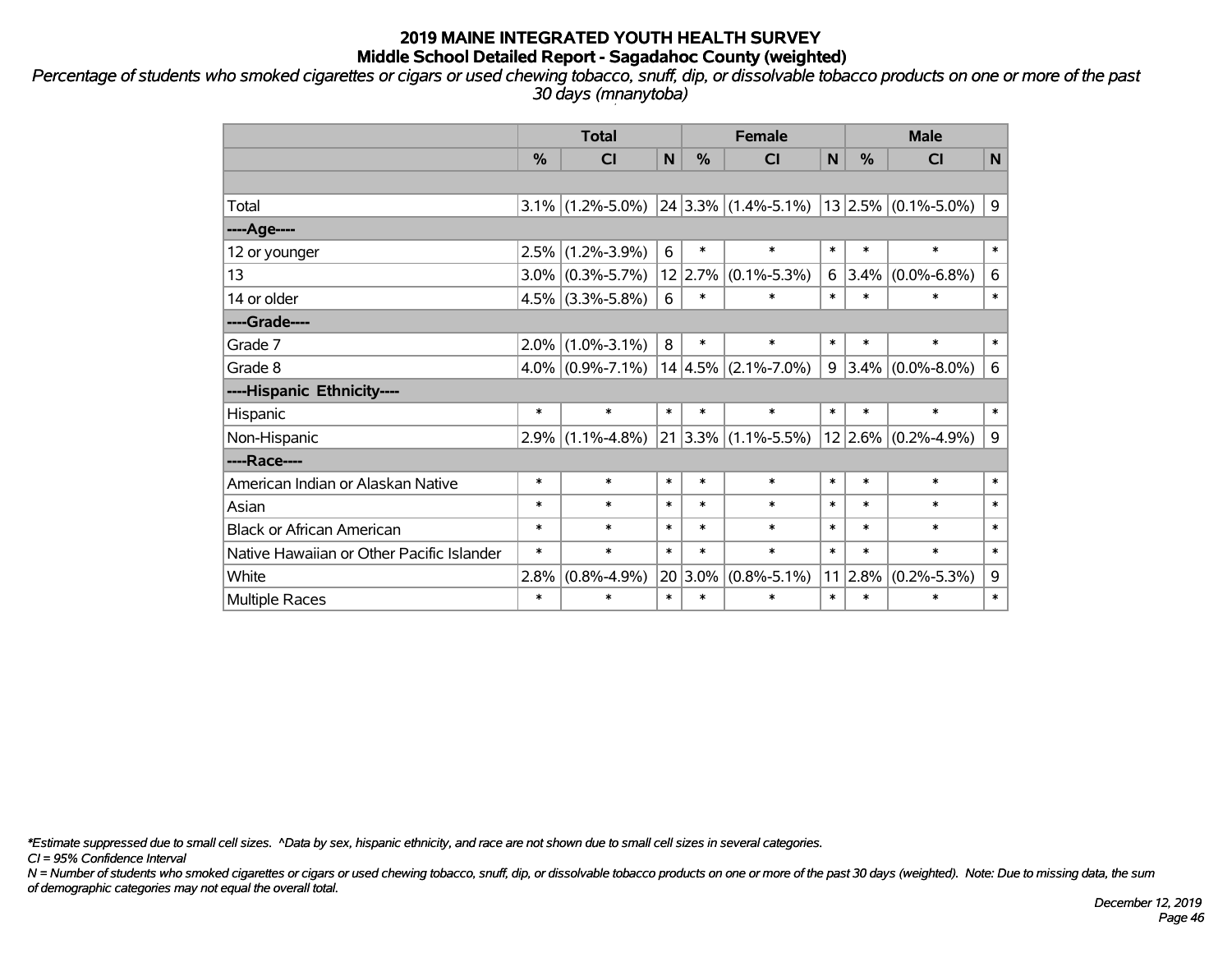*Percentage of students who smoked cigarettes or cigars; used an electronic vapor product; or used chewing tobacco, snuff, dip, or dissolvable tobacco products on one or more of the past 30 days (mnanytob\_2a)*

|                                           | <b>Total</b> |                       |        |        | <b>Female</b>         | <b>Male</b> |            |                      |                |
|-------------------------------------------|--------------|-----------------------|--------|--------|-----------------------|-------------|------------|----------------------|----------------|
|                                           | %            | <b>CI</b>             | N      | $\%$   | <b>CI</b>             | N           | $\%$       | <b>CI</b>            | $\mathsf{N}$   |
|                                           |              |                       |        |        |                       |             |            |                      |                |
| Total                                     | 7.1%         | $(5.1\% - 9.1\%)$     | 53     | 9.1%   | $(5.1\% - 13.1\%)$    |             | $35 5.0\%$ | $(3.0\% - 7.0\%)$    | 17             |
| ----Age----                               |              |                       |        |        |                       |             |            |                      |                |
| 12 or younger                             | 3.6%         | $(1.6\% - 5.6\%)$     | 8      | $\ast$ | $\ast$                | $\ast$      | $\ast$     | $\ast$               | $\ast$         |
| 13                                        | 7.6%         | $(5.6\% - 9.7\%)$     | 30     | 12.0%  | $(6.1\% - 17.8\%)$    |             | 24 3.2%    | $(0.0\% - 8.1\%)$    | $\,6\,$        |
| 14 or older                               | 10.9%        | $(6.1\% - 15.6\%)$    |        |        | 16 14.7% (0.0%-34.7%) | 9           |            | $7.8\%$ (0.0%-17.5%) | $6\phantom{1}$ |
| ----Grade----                             |              |                       |        |        |                       |             |            |                      |                |
| Grade 7                                   | 3.4%         | $(1.4\% - 5.4\%)$     | 13     | $\ast$ | $\ast$                | $\ast$      | $\ast$     | $\ast$               | $\ast$         |
| Grade 8                                   |              | $11.1\%$ (6.6%-15.7%) | 40     |        | $16.1\%$ (6.3%-25.9%) |             | 31 5.5%    | $(2.6\% - 8.4\%)$    | 9              |
| ----Hispanic Ethnicity----                |              |                       |        |        |                       |             |            |                      |                |
| Hispanic                                  | $\ast$       | $\ast$                | $\ast$ | $\ast$ | $\ast$                | $\ast$      | $\ast$     | $\ast$               | $\ast$         |
| Non-Hispanic                              | 7.6%         | $(5.7\% - 9.5\%)$     | 53     | 9.6%   | $(5.4\% - 13.9\%)$    |             | 35 5.4%    | $(3.2\% - 7.7\%)$    | 17             |
| ----Race----                              |              |                       |        |        |                       |             |            |                      |                |
| American Indian or Alaskan Native         | $\ast$       | $\ast$                | $\ast$ | $\ast$ | $\ast$                | $\ast$      | $\ast$     | $\ast$               | $\ast$         |
| Asian                                     | $\ast$       | $\ast$                | $\ast$ | $\ast$ | $\ast$                | $\ast$      | $\ast$     | $\ast$               | $\ast$         |
| <b>Black or African American</b>          | $\ast$       | $\ast$                | $\ast$ | $\ast$ | $\ast$                | $\ast$      | $\ast$     | $\ast$               | $\ast$         |
| Native Hawaiian or Other Pacific Islander | $\ast$       | $\ast$                | $\ast$ | $\ast$ | $\ast$                | $\ast$      | $\ast$     | $\ast$               | $\ast$         |
| White                                     | 7.5%         | $(5.6\% - 9.4\%)$     | 51     | 9.5%   | $(5.4\% - 13.6\%)$    |             | 33 5.5%    | $(3.2\% - 7.7\%)$    | 17             |
| Multiple Races                            | $\ast$       | $\ast$                | $\ast$ | $\ast$ | $\ast$                | $\ast$      | $\ast$     | $\ast$               | $\ast$         |

*\*Estimate suppressed due to small cell sizes. ^Data by sex, hispanic ethnicity, and race are not shown due to small cell sizes in several categories.*

*CI = 95% Confidence Interval*

*N = Number of students who smoked cigarettes or cigars; used an electronic vapor product; or used chewing tobacco, snuff, dip, or dissolvable tobacco products on one or more of the past 30 days (weighted). Note: Due to missing data, the sum of demographic categories may not equal the overall total.*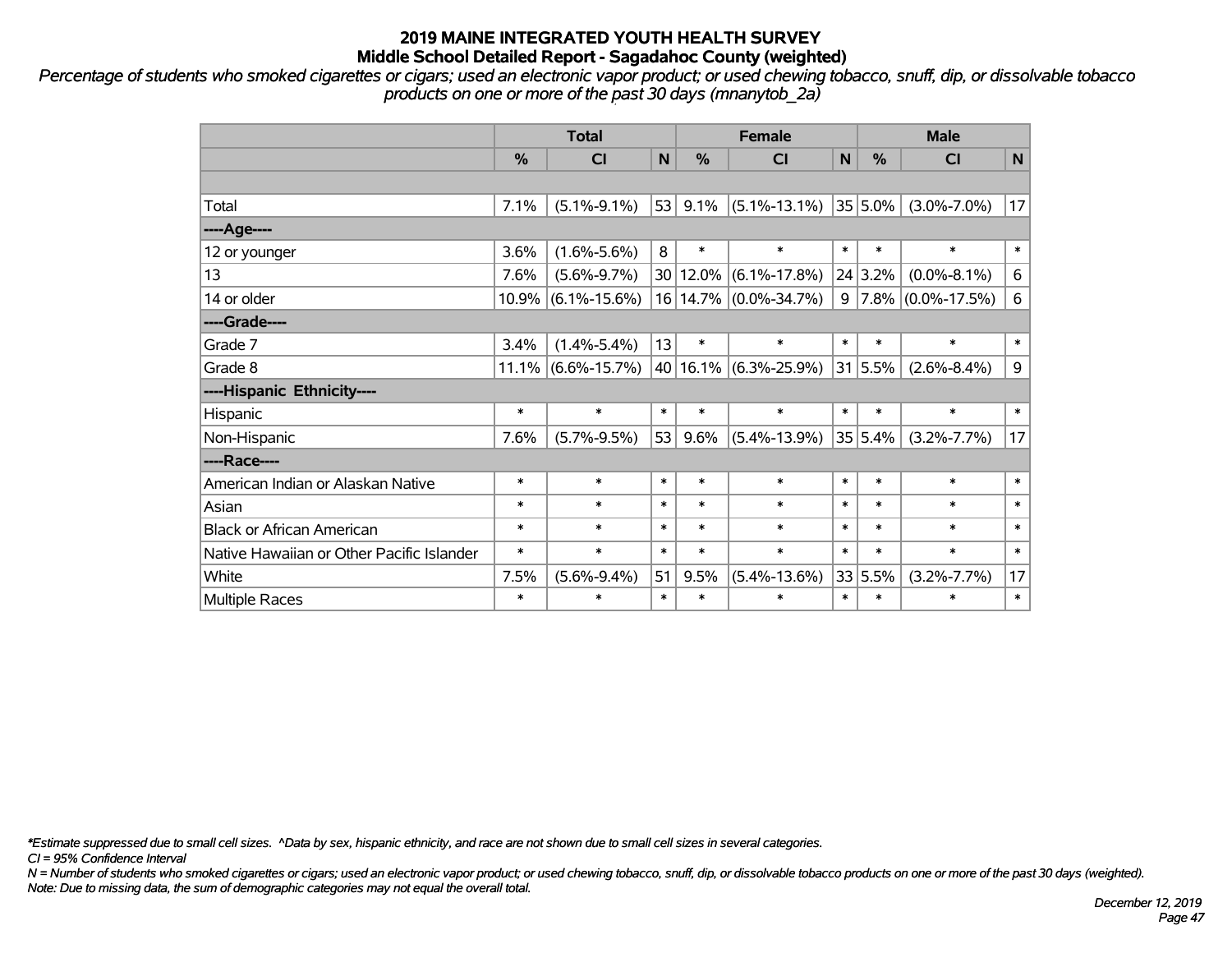*Percentage of students who smoked cigarettes or cigars; used an electronic vapor product with nicotine; or used chewing tobacco, snuff, dip, or dissolvable tobacco products on one or more of the past 30 days (mnanytob\_3)*

|                                           | <b>Total</b> |                      |             |            | <b>Female</b>        | <b>Male</b> |               |                         |                |
|-------------------------------------------|--------------|----------------------|-------------|------------|----------------------|-------------|---------------|-------------------------|----------------|
|                                           | %            | <b>CI</b>            | N           | %          | <b>CI</b>            | N           | $\frac{0}{0}$ | <b>CI</b>               | $\mathbf N$    |
|                                           |              |                      |             |            |                      |             |               |                         |                |
| Total                                     | 4.2%         | $(2.8\% - 5.6\%)$    |             | $31 5.0\%$ | $(2.7\% - 7.4\%)$    | 20          |               | $3.4\%$ (0.8%-5.9%)     | 12             |
| ----Age----                               |              |                      |             |            |                      |             |               |                         |                |
| 12 or younger                             | $\ast$       | $\ast$               | $\ast$      | $\ast$     | $\ast$               | $\ast$      | $\ast$        | $\ast$                  | $\ast$         |
| 13                                        | 4.4%         | $(1.8\% - 7.0\%)$    | 17          | 5.6%       | $(1.9\% - 9.2\%)$    | 11          | 3.2%          | $(0.0\% - 8.3\%)$       | $6\phantom{1}$ |
| 14 or older                               |              | $6.6\%$ (1.7%-11.6%) | $\mathsf g$ | $\ast$     | $\ast$               | $\ast$      | $\ast$        | $\ast$                  | $\ast$         |
| ----Grade----                             |              |                      |             |            |                      |             |               |                         |                |
| Grade 7                                   | 2.7%         | $(0.0\% - 5.3\%)$    | 10          | $\ast$     | $\ast$               | $\ast$      | $\ast$        | $\ast$                  | $\ast$         |
| Grade 8                                   | 5.9%         | $(2.1\% - 9.8\%)$    | 21          |            | $7.9\%$ (1.3%-14.5%) |             |               | $15 3.7\% $ (2.3%-5.1%) | 6              |
| ----Hispanic Ethnicity----                |              |                      |             |            |                      |             |               |                         |                |
| Hispanic                                  | $\ast$       | $\ast$               | $\ast$      | $\ast$     | $\ast$               | $\ast$      | $\ast$        | $\ast$                  | $\ast$         |
| Non-Hispanic                              | 4.5%         | $(3.2\% - 5.8\%)$    |             | 31 5.3%    | $(2.9\% - 7.8\%)$    | 20          |               | $3.6\%$ (0.8%-6.4%)     | 12             |
| ----Race----                              |              |                      |             |            |                      |             |               |                         |                |
| American Indian or Alaskan Native         | $\ast$       | $\ast$               | $\ast$      | $\ast$     | $\ast$               | $\ast$      | $\ast$        | $\ast$                  | $\ast$         |
| Asian                                     | $\ast$       | $\ast$               | $\ast$      | $\ast$     | $\ast$               | $\ast$      | $\ast$        | $\ast$                  | $\ast$         |
| <b>Black or African American</b>          | $\ast$       | $\ast$               | $\ast$      | $\ast$     | $\ast$               | $\ast$      | $\ast$        | $\ast$                  | $\ast$         |
| Native Hawaiian or Other Pacific Islander | $\ast$       | $\ast$               | $\ast$      | $\ast$     | $\ast$               | $\ast$      | $\ast$        | $\ast$                  | $\ast$         |
| White                                     | 4.3%         | $(3.0\% - 5.6\%)$    | 29          | 5.0%       | $(2.9\% - 7.1\%)$    | 17          | 3.7%          | $(0.8\% - 6.5\%)$       | 12             |
| Multiple Races                            | $\ast$       | $\ast$               | $\ast$      | $\ast$     | $\ast$               | $\ast$      | $\ast$        | $\ast$                  | $\ast$         |

*\*Estimate suppressed due to small cell sizes. ^Data by sex, hispanic ethnicity, and race are not shown due to small cell sizes in several categories.*

*CI = 95% Confidence Interval*

*N = Number of students who smoked cigarettes or cigars; used an electronic vapor product with nicotine; or used chewing tobacco, snuff, dip, or dissolvable tobacco products on one or more of the past 30 days (weighted). Note: Due to missing data, the sum of demographic categories may not equal the overall total.*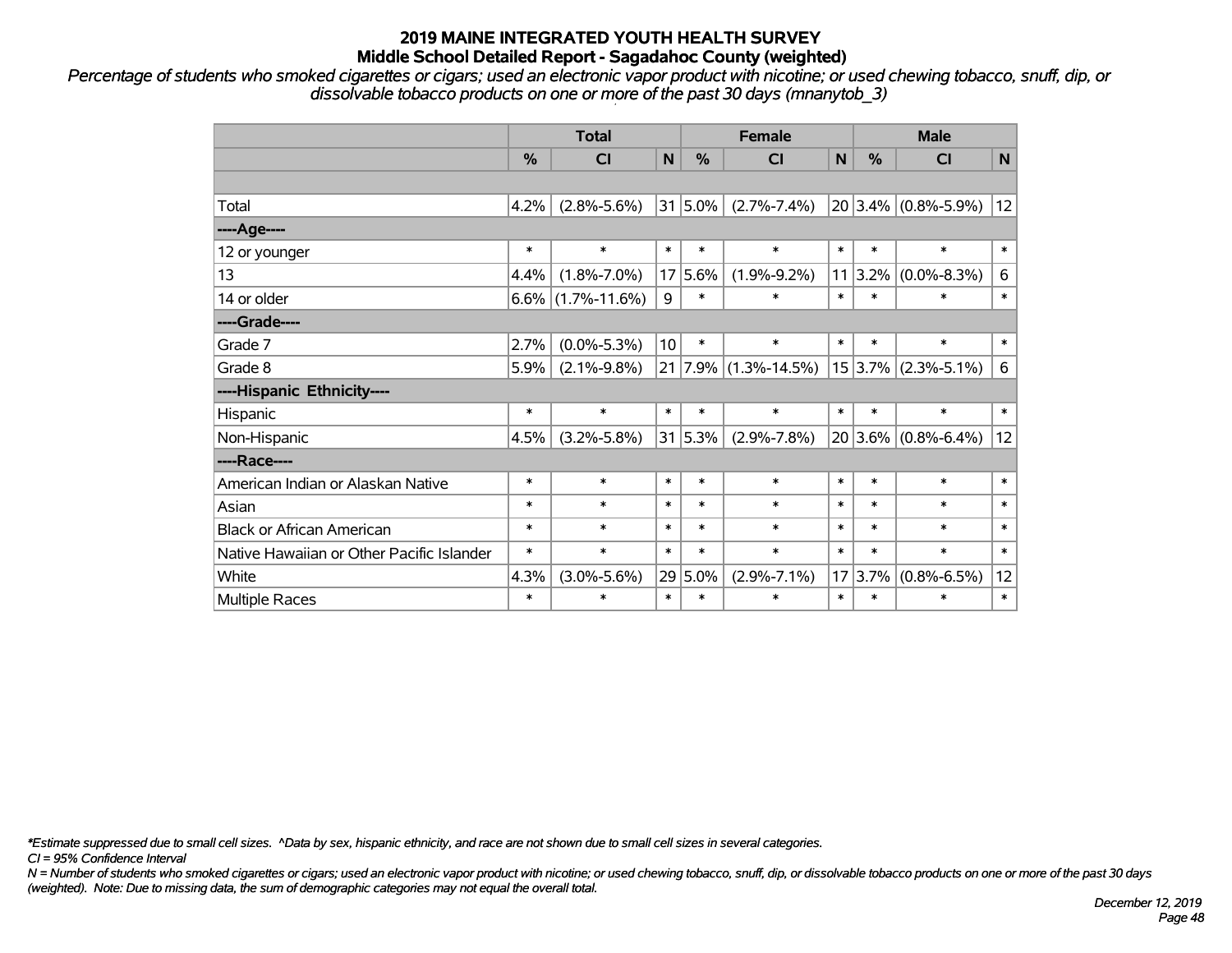#### **2019 MAINE INTEGRATED YOUTH HEALTH SURVEY Middle School Detailed Report - Sagadahoc County (weighted)** *Have you ever had a drink of alcohol, other than a few sips? (mn59a) Percentage of students who answered 'Yes'*

|                                           | <b>Total</b>  |                     |                 |               | <b>Female</b>               |        | <b>Male</b> |                        |        |  |
|-------------------------------------------|---------------|---------------------|-----------------|---------------|-----------------------------|--------|-------------|------------------------|--------|--|
|                                           | $\frac{0}{0}$ | <b>CI</b>           | N <sub>1</sub>  | $\frac{0}{0}$ | <b>CI</b>                   | N      | %           | <b>CI</b>              | N      |  |
|                                           |               |                     |                 |               |                             |        |             |                        |        |  |
| Total                                     |               | 13.6% (12.5%-14.8%) |                 |               | $ 97 14.2\% $ (11.0%-17.3%) |        | 52 12.3%    | $(9.3\% - 15.2\%)$     | 41     |  |
| ----Age----                               |               |                     |                 |               |                             |        |             |                        |        |  |
| 12 or younger                             | 4.9%          | $(2.3\% - 7.6\%)$   | 10 <sup>1</sup> | $\ast$        | $\ast$                      | $\ast$ | $\ast$      | $\ast$                 | $\ast$ |  |
| 13                                        | 13.8%         | $(11.2\% - 16.5\%)$ |                 | 50 15.0%      | $(11.9\% - 18.2\%)$         |        | 29 11.8%    | $(8.3\% - 15.2\%)$     | 20     |  |
| 14 or older                               |               | 26.8% (20.1%-33.4%) |                 |               | 36 34.0% (27.5%-40.6%)      |        |             | 19 21.7% (14.5%-28.8%) | 16     |  |
| ----Grade----                             |               |                     |                 |               |                             |        |             |                        |        |  |
| Grade 7                                   | 7.8%          | $(6.4\% - 9.2\%)$   | 28              | 7.3%          | $(5.9\% - 8.7\%)$           | 14     | 7.4%        | $(4.3\% - 10.4\%)$     | 13     |  |
| Grade 8                                   |               | 19.2% (18.3%-20.2%) |                 |               | $65$ 21.2% (16.1%-26.2%)    |        |             | 37 17.4% (14.0%-20.9%) | 29     |  |
| ----Hispanic Ethnicity----                |               |                     |                 |               |                             |        |             |                        |        |  |
| Hispanic                                  | $\ast$        | $\ast$              | $\ast$          | $\ast$        | $\ast$                      | $\ast$ | $\ast$      | $\ast$                 | $\ast$ |  |
| Non-Hispanic                              |               | 13.7% (12.0%-15.4%) |                 |               | 91   15.0%   (10.7%-19.2%)  |        | 52 11.9%    | $(8.8\% - 15.1\%)$     | 38     |  |
| ----Race----                              |               |                     |                 |               |                             |        |             |                        |        |  |
| American Indian or Alaskan Native         | $\ast$        | $\ast$              | $\ast$          | $\ast$        | $\ast$                      | $\ast$ | $\ast$      | $\ast$                 | $\ast$ |  |
| Asian                                     | $\ast$        | $\ast$              | $\ast$          | $\ast$        | $\ast$                      | $\ast$ | $\ast$      | $\ast$                 | $\ast$ |  |
| <b>Black or African American</b>          | $\ast$        | $\ast$              | $\ast$          | $\ast$        | $\ast$                      | $\ast$ | $\ast$      | $\ast$                 | $\ast$ |  |
| Native Hawaiian or Other Pacific Islander | $\ast$        | $\ast$              | $\ast$          | $\ast$        | $\ast$                      | $\ast$ | $\ast$      | $\ast$                 | $\ast$ |  |
| White                                     | 13.5%         | $(12.0\% - 15.0\%)$ | 88              | 14.4%         | $(9.9\% - 18.9\%)$          |        | 48 12.2%    | $(8.2\% - 16.2\%)$     | 38     |  |
| <b>Multiple Races</b>                     | $\ast$        | $\ast$              | $\ast$          | $\ast$        | $\ast$                      | $\ast$ | $\ast$      | $\ast$                 | $\ast$ |  |

*\*Estimate suppressed due to small cell sizes. ^Data by sex, hispanic ethnicity, and race are not shown due to small cell sizes in several categories.*

*CI = 95% Confidence Interval*

*N = Number of students who answered 'Yes' (weighted). Note: Due to missing data, the sum of demographic categories may not equal the overall total.*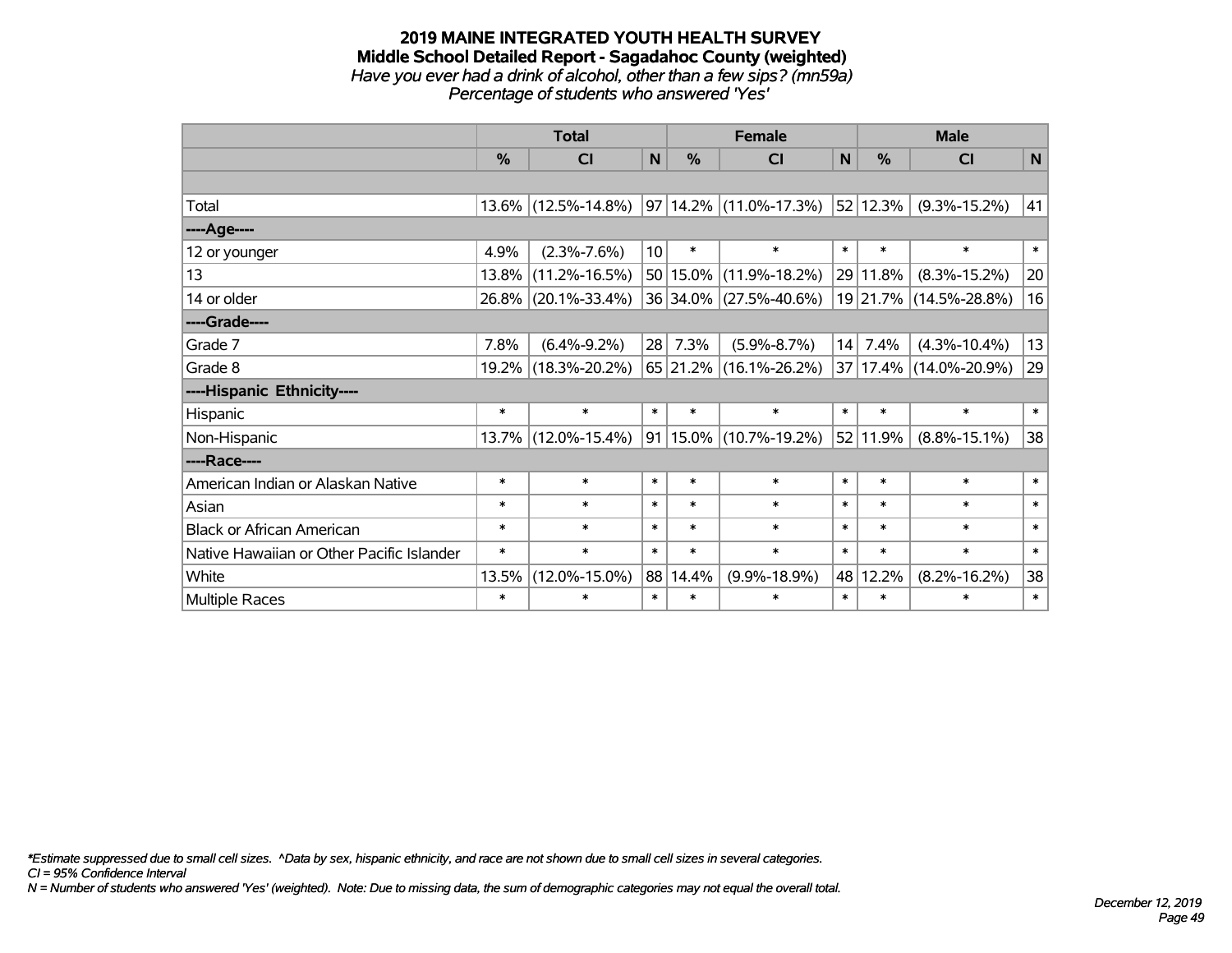*How old were you when you had your first drink of alcohol other than a few sips? (mn60) Among students who have had more than a few sips of alcohol, the percentage of students who answered before age 11*

|                                           | <b>Total</b> |                     |                 |          | <b>Female</b>               |        | <b>Male</b> |                        |              |  |
|-------------------------------------------|--------------|---------------------|-----------------|----------|-----------------------------|--------|-------------|------------------------|--------------|--|
|                                           | %            | <b>CI</b>           | $\mathsf{N}$    | %        | <b>CI</b>                   | N      | %           | <b>CI</b>              | $\mathsf{N}$ |  |
|                                           |              |                     |                 |          |                             |        |             |                        |              |  |
| Total                                     | $32.6\%$     | $(15.4\% - 49.8\%)$ |                 |          | $ 32 27.0\% $ (13.6%-40.4%) |        |             | 14 37.8% (13.2%-62.5%) | 16           |  |
| ----Age----                               |              |                     |                 |          |                             |        |             |                        |              |  |
| 12 or younger                             | $\ast$       | $\ast$              | $\ast$          | $\ast$   | $\ast$                      | $\ast$ | $\ast$      | $\ast$                 | $\ast$       |  |
| 13                                        | 29.7%        | $(16.9\% - 42.4\%)$ | 15              | $\ast$   | $\ast$                      | $\ast$ | $\ast$      | $\ast$                 | $\ast$       |  |
| 14 or older                               | 30.2%        | $(9.3\% - 51.2\%)$  | 11              | $\ast$   | $\ast$                      | $\ast$ | $\ast$      | $\ast$                 | $\ast$       |  |
| ----Grade----                             |              |                     |                 |          |                             |        |             |                        |              |  |
| Grade 7                                   | 34.6%        | $(5.7\% - 63.5\%)$  | 10 <sup>1</sup> | $\ast$   | $\ast$                      | $\ast$ | $\ast$      | $\ast$                 | $\ast$       |  |
| Grade 8                                   | 30.9%        | $(17.3\% - 44.5\%)$ |                 | 21 21.6% | $(7.3\% - 35.9\%)$          | 8      |             | 42.6% (23.8%-61.4%)    | 13           |  |
| ----Hispanic Ethnicity----                |              |                     |                 |          |                             |        |             |                        |              |  |
| Hispanic                                  | $\ast$       | $\ast$              | $\ast$          | $\ast$   | $\ast$                      | $\ast$ | $\ast$      | $\ast$                 | $\ast$       |  |
| Non-Hispanic                              | $30.4\%$     | $(15.2\% - 45.5\%)$ |                 |          | 28 26.3% (12.0%-40.7%)      |        |             | 14 37.0% (15.5%-58.6%) | 14           |  |
| ----Race----                              |              |                     |                 |          |                             |        |             |                        |              |  |
| American Indian or Alaskan Native         | $\ast$       | $\ast$              | $\ast$          | $\ast$   | $\ast$                      | $\ast$ | $\ast$      | $\ast$                 | $\ast$       |  |
| Asian                                     | $\ast$       | $\ast$              | $\ast$          | $\ast$   | $\ast$                      | $\ast$ | $\ast$      | $\ast$                 | $\ast$       |  |
| <b>Black or African American</b>          | $\ast$       | $\ast$              | $\ast$          | $\ast$   | $\ast$                      | $\ast$ | $\ast$      | $\ast$                 | $\ast$       |  |
| Native Hawaiian or Other Pacific Islander | $\ast$       | $\ast$              | $\ast$          | $\ast$   | $\ast$                      | $\ast$ | $\ast$      | $\ast$                 | $\ast$       |  |
| White                                     | 31.0%        | $(15.3\% - 46.7\%)$ |                 | 28 27.1% | $(13.1\% - 41.2\%)$         | 13     | 37.0%       | $(13.7\% - 60.3\%)$    | 15           |  |
| Multiple Races                            | $\ast$       | $\ast$              | $\ast$          | $\ast$   | $\ast$                      | $\ast$ | $\ast$      | $\ast$                 | $\ast$       |  |

*\*Estimate suppressed due to small cell sizes. ^Data by sex, hispanic ethnicity, and race are not shown due to small cell sizes in several categories.*

*CI = 95% Confidence Interval*

*N = Among students who have had more than a few sips of alcohol, the number of students who answered before age 11 (weighted). Note: Due to missing data, the sum of demographic categories may not equal the overall total.*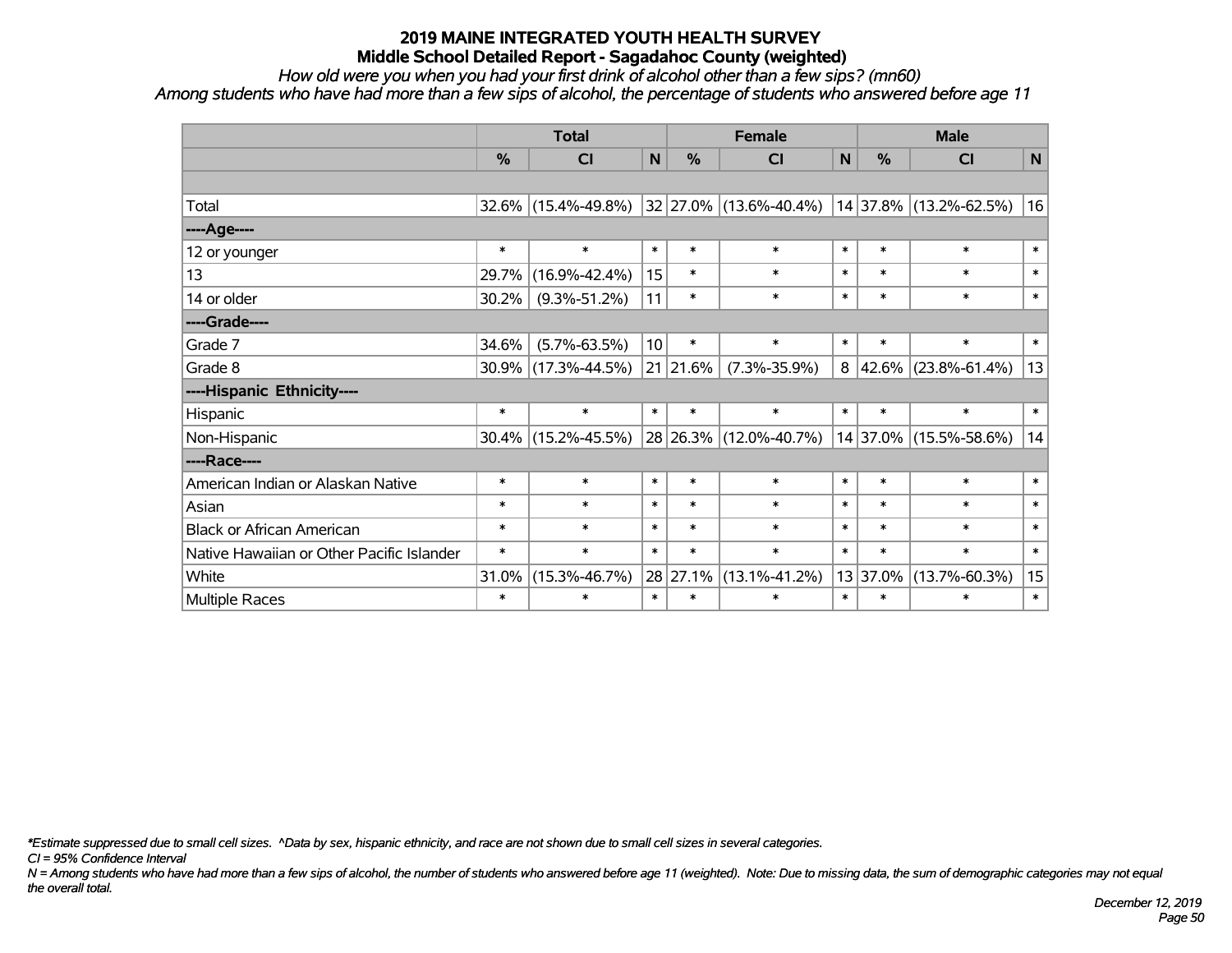#### **2019 MAINE INTEGRATED YOUTH HEALTH SURVEY Middle School Detailed Report - Sagadahoc County (weighted)** *How old were you when you had your first drink of alcohol other than a few sips? (mn60\_2) Percentage of students who answered before age 11*

|                                           | <b>Total</b>  |                      |             |               | <b>Female</b>           |              | <b>Male</b> |                      |              |  |
|-------------------------------------------|---------------|----------------------|-------------|---------------|-------------------------|--------------|-------------|----------------------|--------------|--|
|                                           | $\frac{0}{0}$ | CI                   | $\mathbf N$ | $\frac{0}{0}$ | <b>CI</b>               | $\mathsf{N}$ | %           | CI                   | $\mathbf N$  |  |
|                                           |               |                      |             |               |                         |              |             |                      |              |  |
| Total                                     | 4.6%          | $(1.8\% - 7.4\%)$    |             |               | $32 4.0\% $ (1.1%-6.9%) |              | 14 4.8%     | $(2.5\% - 7.1\%)$    | 16           |  |
| ----Age----                               |               |                      |             |               |                         |              |             |                      |              |  |
| 12 or younger                             | 2.8%          | $(0.5\% - 5.1\%)$    | 6           | $\ast$        | $\ast$                  | $\ast$       | $\ast$      | $\ast$               | $\ast$       |  |
| 13                                        | 4.3%          | $(2.3\% - 6.2\%)$    | 15          | $\ast$        | $\ast$                  | $\ast$       | $\ast$      | $\ast$               | $\ast$       |  |
| 14 or older                               |               | $8.5\%$ (3.8%-13.2%) | 11          | $\ast$        | $\ast$                  | $\ast$       | $\ast$      | $\ast$               | $\ast$       |  |
| ----Grade----                             |               |                      |             |               |                         |              |             |                      |              |  |
| Grade 7                                   | 2.7%          | $(0.7\% - 4.7\%)$    | 10          | $\ast$        | $\ast$                  | $\ast$       | $\ast$      | $\ast$               | $\ast$       |  |
| Grade 8                                   | 6.2%          | $(3.1\% - 9.4\%)$    | 21          |               | $ 4.8\% $ (0.4%-9.2%)   | 8            |             | $7.8\%$ (5.5%-10.1%) | 13           |  |
| ----Hispanic Ethnicity----                |               |                      |             |               |                         |              |             |                      |              |  |
| Hispanic                                  | $\ast$        | $\ast$               | $\ast$      | $\ast$        | $\ast$                  | $\ast$       | $\ast$      | $\ast$               | $\ast$       |  |
| Non-Hispanic                              | 4.3%          | $(1.7\% - 6.9\%)$    |             |               | 28 4.1% (0.7%-7.5%)     |              | $14 4.6\%$  | $(2.7\% - 6.4\%)$    | 14           |  |
| ----Race----                              |               |                      |             |               |                         |              |             |                      |              |  |
| American Indian or Alaskan Native         | $\ast$        | $\ast$               | $\ast$      | $\ast$        | $\ast$                  | $\ast$       | $\ast$      | $\ast$               | $\ast$       |  |
| Asian                                     | $\ast$        | $\ast$               | $\ast$      | $\ast$        | $\ast$                  | $\ast$       | $\ast$      | $\ast$               | $\ast$       |  |
| <b>Black or African American</b>          | $\ast$        | *                    | $\ast$      | $\ast$        | $\ast$                  | $\ast$       | $\ast$      | $\ast$               | $\ast$       |  |
| Native Hawaiian or Other Pacific Islander | $\ast$        | $\ast$               | $\ast$      | $\ast$        | $\ast$                  | $\ast$       | $\ast$      | $\ast$               | $\ast$       |  |
| White                                     | 4.4%          | $(1.8\% - 6.9\%)$    | 28          | 4.1%          | $(0.7\% - 7.5\%)$       | 13           | 4.7%        | $(2.9\% - 6.5\%)$    | 15           |  |
| Multiple Races                            | $\ast$        | $\ast$               | $\ast$      | $\ast$        | $\ast$                  | $\ast$       | $\ast$      | $\ast$               | $\pmb{\ast}$ |  |

*\*Estimate suppressed due to small cell sizes. ^Data by sex, hispanic ethnicity, and race are not shown due to small cell sizes in several categories.*

*CI = 95% Confidence Interval*

*N = Number of students who answered before age 11 (weighted). Note: Due to missing data, the sum of demographic categories may not equal the overall total.*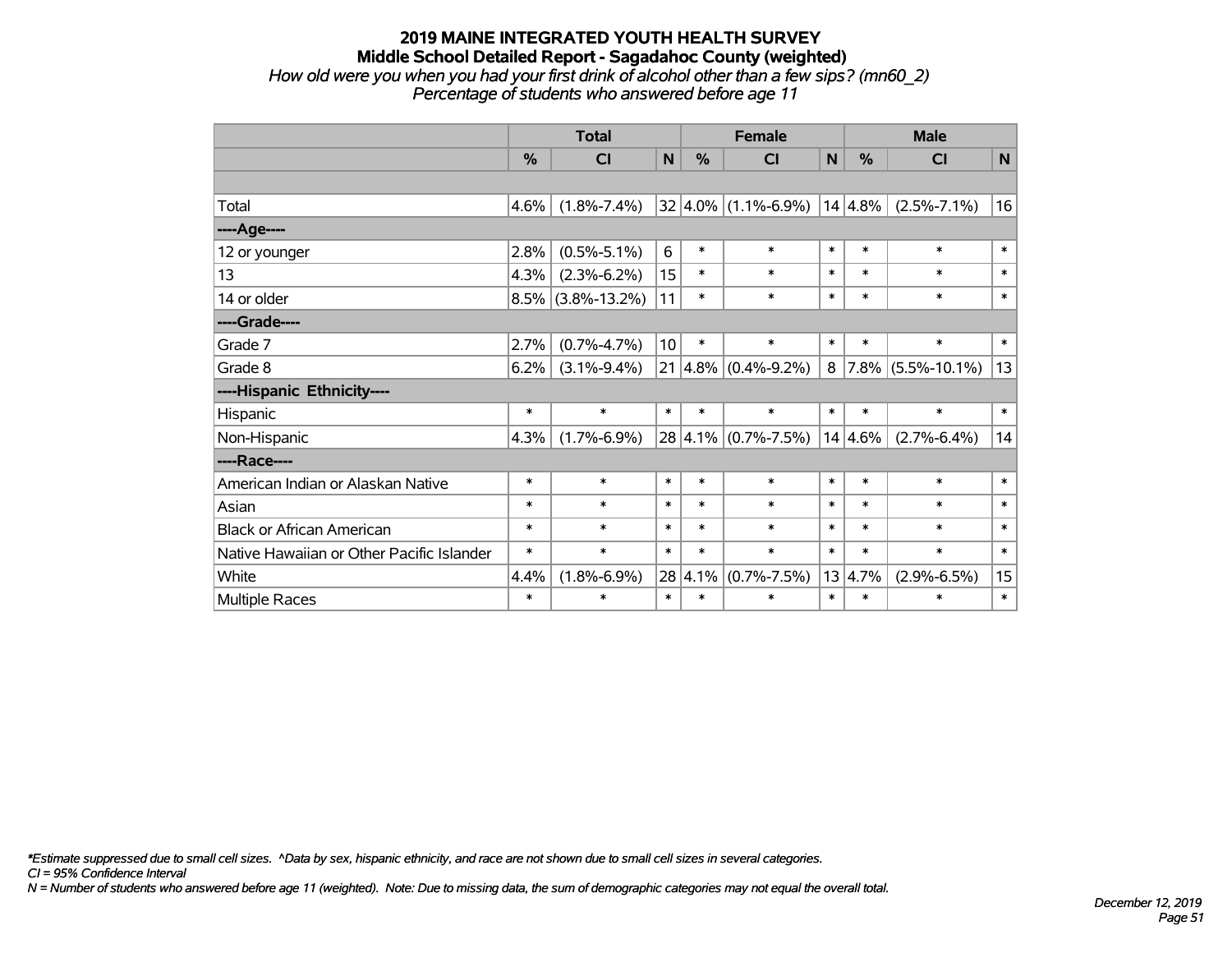### **2019 MAINE INTEGRATED YOUTH HEALTH SURVEY Middle School Detailed Report - Sagadahoc County (weighted)** *During the past 30 days, on how many days did you have at least one drink of alcohol? (mn61) Percentage of students who answered at least 1 day*

|                                           | <b>Total</b>  |                    |        |         | <b>Female</b>        |        | <b>Male</b> |                         |                |  |
|-------------------------------------------|---------------|--------------------|--------|---------|----------------------|--------|-------------|-------------------------|----------------|--|
|                                           | $\frac{0}{0}$ | C <sub>1</sub>     | N      | %       | CI                   | N      | %           | <b>CI</b>               | $\mathbf N$    |  |
|                                           |               |                    |        |         |                      |        |             |                         |                |  |
| Total                                     | 4.2%          | $(3.0\% - 5.4\%)$  |        | 32 5.7% | $(3.0\% - 8.4\%)$    |        |             | $22$ 2.1% (0.2%-3.9%)   | $\overline{7}$ |  |
| ---- Age----                              |               |                    |        |         |                      |        |             |                         |                |  |
| 12 or younger                             | $\ast$        | $\ast$             | $\ast$ | $\ast$  | $\ast$               | $\ast$ | $\ast$      | $\ast$                  | $\ast$         |  |
| 13                                        | 3.7%          | $(3.0\% - 4.5\%)$  | 14     | $\ast$  | $\ast$               | $\ast$ | $\ast$      | $\ast$                  | $\ast$         |  |
| 14 or older                               | 8.9%          | $(6.4\% - 11.5\%)$ | 13     | $\ast$  | $\ast$               | $\ast$ | $\ast$      | $\ast$                  | $\ast$         |  |
| ----Grade----                             |               |                    |        |         |                      |        |             |                         |                |  |
| Grade 7                                   | 2.5%          | $(1.9\% - 3.1\%)$  | 10     | $\ast$  | $\ast$               | $\ast$ | $\ast$      | $\ast$                  | $\ast$         |  |
| Grade 8                                   | 5.2%          | $(3.2\% - 7.1\%)$  |        |         | 19 7.0% (3.3%-10.7%) |        |             | $13 3.3\% $ (0.0%-6.9%) | 6              |  |
| ----Hispanic Ethnicity----                |               |                    |        |         |                      |        |             |                         |                |  |
| Hispanic                                  | $\ast$        | $\ast$             | $\ast$ | $\ast$  | $\ast$               | $\ast$ | $\ast$      | $\ast$                  | $\ast$         |  |
| Non-Hispanic                              | 4.2%          | $(3.1\% - 5.4\%)$  |        | 30 6.1% | $(3.2\% - 9.1\%)$    |        |             | $22 2.2\% $ (0.2%-4.2%) | $\overline{7}$ |  |
| ----Race----                              |               |                    |        |         |                      |        |             |                         |                |  |
| American Indian or Alaskan Native         | $\ast$        | $\ast$             | $\ast$ | $\ast$  | $\ast$               | $\ast$ | $\ast$      | $\ast$                  | $\ast$         |  |
| Asian                                     | $\ast$        | $\ast$             | $\ast$ | $\ast$  | $\ast$               | $\ast$ | $\ast$      | $\ast$                  | $\ast$         |  |
| <b>Black or African American</b>          | $\ast$        | $\ast$             | $\ast$ | $\ast$  | $\ast$               | $\ast$ | $\ast$      | $\ast$                  | $\ast$         |  |
| Native Hawaiian or Other Pacific Islander | $\ast$        | $\ast$             | $\ast$ | $\ast$  | $\ast$               | $\ast$ | $\ast$      | $\ast$                  | $\ast$         |  |
| White                                     | 4.1%          | $(3.0\% - 5.2\%)$  | 28     | 6.0%    | $(3.1\% - 8.8\%)$    | 21     | 2.1%        | $(0.2\% - 4.1\%)$       | $\overline{7}$ |  |
| Multiple Races                            | $\ast$        | $\ast$             | $\ast$ | $\ast$  | $\ast$               | $\ast$ | $\ast$      | $\ast$                  | $\ast$         |  |

*\*Estimate suppressed due to small cell sizes. ^Data by sex, hispanic ethnicity, and race are not shown due to small cell sizes in several categories.*

*CI = 95% Confidence Interval*

*N = Number of students who answered at least 1 day (weighted). Note: Due to missing data, the sum of demographic categories may not equal the overall total.*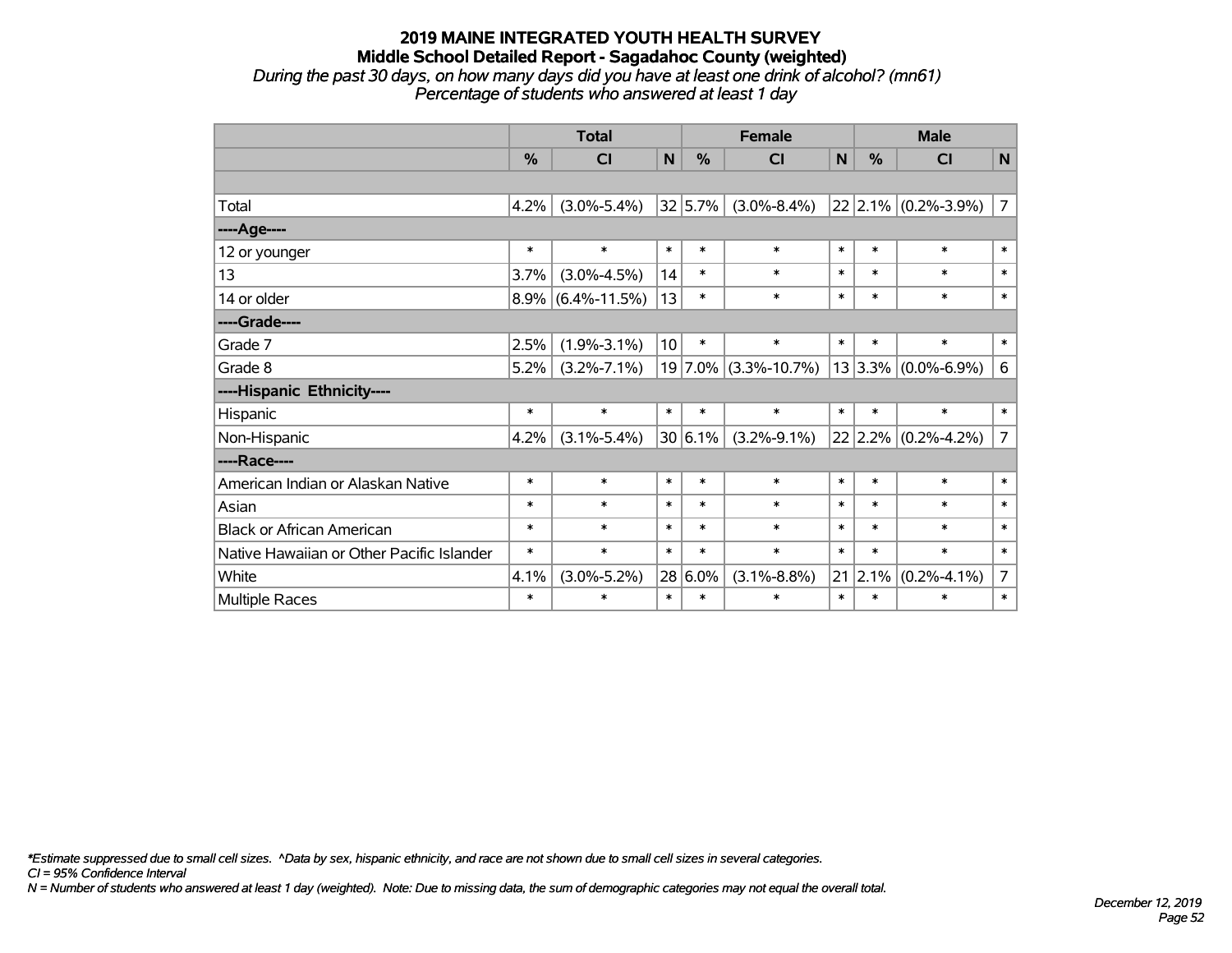*During the past 30 days, on how many days did you have 5 or more drinks of alcohol in a row, that is, within a couple of hours? (mn62a) Percentage of students who answered at least 1 day*

|                                           |               | <b>Total</b>        | <b>Female</b>  |        |           |           |        | <b>Male</b> |        |  |
|-------------------------------------------|---------------|---------------------|----------------|--------|-----------|-----------|--------|-------------|--------|--|
|                                           | $\frac{0}{2}$ | CI                  | N              | %      | <b>CI</b> | ${\sf N}$ |        | $%$ CI N    |        |  |
|                                           |               |                     |                |        |           |           |        |             |        |  |
| Total                                     |               | $0.9\%$ (0.1%-1.8%) | $\overline{7}$ | $\ast$ | $\ast$    | $\ast$    | $\ast$ | $\ast$      | $\ast$ |  |
| ----Age----                               |               |                     |                |        |           |           |        |             |        |  |
| 12 or younger                             | $\ast$        | $\ast$              | $\ast$         | $\ast$ | $\ast$    | $\ast$    | $\ast$ | $\ast$      | *      |  |
| 13                                        | $\ast$        | $\ast$              | $\ast$         | $\ast$ | $\ast$    | $\ast$    | $\ast$ | $\ast$      | $\ast$ |  |
| 14 or older                               | $\ast$        | $\ast$              | $\ast$         | $\ast$ | $\ast$    | $\ast$    | $\ast$ | $\ast$      | $\ast$ |  |
| ----Grade----                             |               |                     |                |        |           |           |        |             |        |  |
| Grade 7                                   | $\ast$        | $\ast$              | $\ast$         | $\ast$ | $\ast$    | $\ast$    | $\ast$ | $\ast$      | $\ast$ |  |
| Grade 8                                   |               | $1.5\%$ (0.3%-2.7%) | 6              | $\ast$ | $\ast$    | $\ast$    | $\ast$ | $\ast$      | $\ast$ |  |
| ----Hispanic Ethnicity----                |               |                     |                |        |           |           |        |             |        |  |
| Hispanic                                  | $\ast$        | $\ast$              | $\ast$         | $\ast$ | $\ast$    | $\ast$    | $\ast$ | $\ast$      | *      |  |
| Non-Hispanic                              |               | $1.0\%$ (0.0%-1.9%) | $\overline{7}$ | $\ast$ | $\ast$    | $\ast$    | $\ast$ | $\ast$      | $\ast$ |  |
| ----Race----                              |               |                     |                |        |           |           |        |             |        |  |
| American Indian or Alaskan Native         | $\ast$        | $\ast$              | $\ast$         | $\ast$ | $\ast$    | $\ast$    | $\ast$ | $\ast$      | $\ast$ |  |
| Asian                                     | $\ast$        | $\ast$              | $\ast$         | $\ast$ | $\ast$    | $\ast$    | $\ast$ | $\ast$      | $\ast$ |  |
| <b>Black or African American</b>          | $\ast$        | $\ast$              | $\ast$         | $\ast$ | $\ast$    | $\ast$    | $\ast$ | $\ast$      | $\ast$ |  |
| Native Hawaiian or Other Pacific Islander | $\ast$        | $\ast$              | $\ast$         | $\ast$ | $\ast$    | $\ast$    | $\ast$ | $\ast$      | $\ast$ |  |
| White                                     | 0.8%          | $(0.0\% - 1.9\%)$   | 6              | $\ast$ | $\ast$    | $\ast$    | $\ast$ | $\ast$      | $\ast$ |  |
| Multiple Races                            | $\ast$        | $\ast$              | $\ast$         | $\ast$ | $\ast$    | $\ast$    | $\ast$ | $\ast$      | *      |  |

*\*Estimate suppressed due to small cell sizes. ^Data by sex, hispanic ethnicity, and race are not shown due to small cell sizes in several categories.*

*CI = 95% Confidence Interval*

*N = Number of students who answered at least 1 day (weighted). Note: Due to missing data, the sum of demographic categories may not equal the overall total.*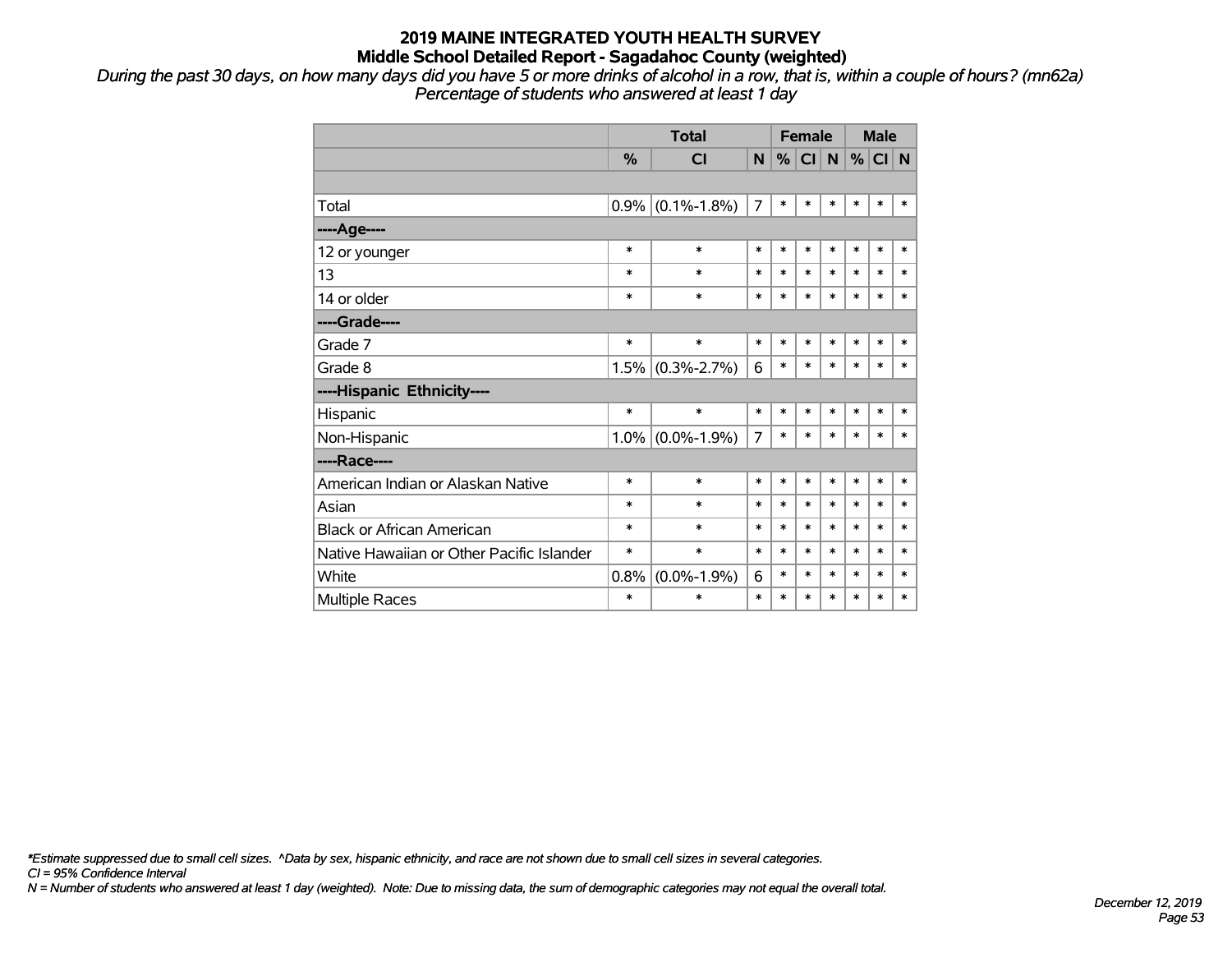*During the past 30 days, how did you usually get the alcohol you drank? (mn63b)*

*Among students who reported alcohol use during the past 30 days, the percentage of students who answered 'Someone gave it to me'*

|                                           |        | <b>Total</b>       |        |        | <b>Female</b> |        | <b>Male</b> |        |        |
|-------------------------------------------|--------|--------------------|--------|--------|---------------|--------|-------------|--------|--------|
|                                           | %      | CI                 | N      | %      | CI N          |        | %           | CI N   |        |
|                                           |        |                    |        |        |               |        |             |        |        |
| Total                                     | 17.6%  | $(8.3\% - 27.0\%)$ | 6      | $\ast$ | $\ast$        | $\ast$ | $\ast$      | $\ast$ | *      |
| ----Age----                               |        |                    |        |        |               |        |             |        |        |
| 12 or younger                             | $\ast$ | $\ast$             | $\ast$ | $\ast$ | $\ast$        | $\ast$ | $\ast$      | $\ast$ | $\ast$ |
| 13                                        | $\ast$ | $\ast$             | *      | $\ast$ | $\ast$        | $\ast$ | $\ast$      | $\ast$ | $\ast$ |
| 14 or older                               | $\ast$ | $\ast$             | $\ast$ | $\ast$ | $\ast$        | $\ast$ | $\ast$      | $\ast$ | $\ast$ |
| ----Grade----                             |        |                    |        |        |               |        |             |        |        |
| Grade 7                                   | $\ast$ | $\ast$             | $\ast$ | $\ast$ | $\ast$        | $\ast$ | $\ast$      | $\ast$ | $\ast$ |
| Grade 8                                   | $\ast$ | $\ast$             | *      | $\ast$ | $\ast$        | $\ast$ | $\ast$      | $\ast$ | $\ast$ |
| ----Hispanic Ethnicity----                |        |                    |        |        |               |        |             |        |        |
| Hispanic                                  | $\ast$ | $\ast$             | $\ast$ | $\ast$ | $\ast$        | $\ast$ | $\ast$      | $\ast$ | $\ast$ |
| Non-Hispanic                              | 18.7%  | $(7.8\% - 29.6\%)$ | 6      | $\ast$ | $\ast$        | $\ast$ | $\ast$      | $\ast$ | $\ast$ |
| ----Race----                              |        |                    |        |        |               |        |             |        |        |
| American Indian or Alaskan Native         | $\ast$ | $\ast$             | $\ast$ | $\ast$ | $\ast$        | $\ast$ | $\ast$      | $\ast$ | $\ast$ |
| Asian                                     | $\ast$ | $\ast$             | $\ast$ | $\ast$ | $\ast$        | $\ast$ | $\ast$      | $\ast$ | $\ast$ |
| <b>Black or African American</b>          | $\ast$ | $\ast$             | *      | $\ast$ | $\ast$        | $\ast$ | $\ast$      | $\ast$ | $\ast$ |
| Native Hawaiian or Other Pacific Islander | $\ast$ | $\ast$             | $\ast$ | $\ast$ | $\ast$        | $\ast$ | $\ast$      | $\ast$ | $\ast$ |
| White                                     | $\ast$ | $\ast$             | $\ast$ | $\ast$ | $\ast$        | $\ast$ | $\ast$      | $\ast$ | $\ast$ |
| Multiple Races                            | $\ast$ | $\ast$             | $\ast$ | $\ast$ | $\ast$        | $\ast$ | $\ast$      | $\ast$ | $\ast$ |

*\*Estimate suppressed due to small cell sizes. ^Data by sex, hispanic ethnicity, and race are not shown due to small cell sizes in several categories.*

*CI = 95% Confidence Interval*

*N = Among students who reported alcohol use during the past 30 days, the number of students who answered 'Someone gave it to me' (weighted). Note: Due to missing data, the sum of demographic categories may not equal the overall total.*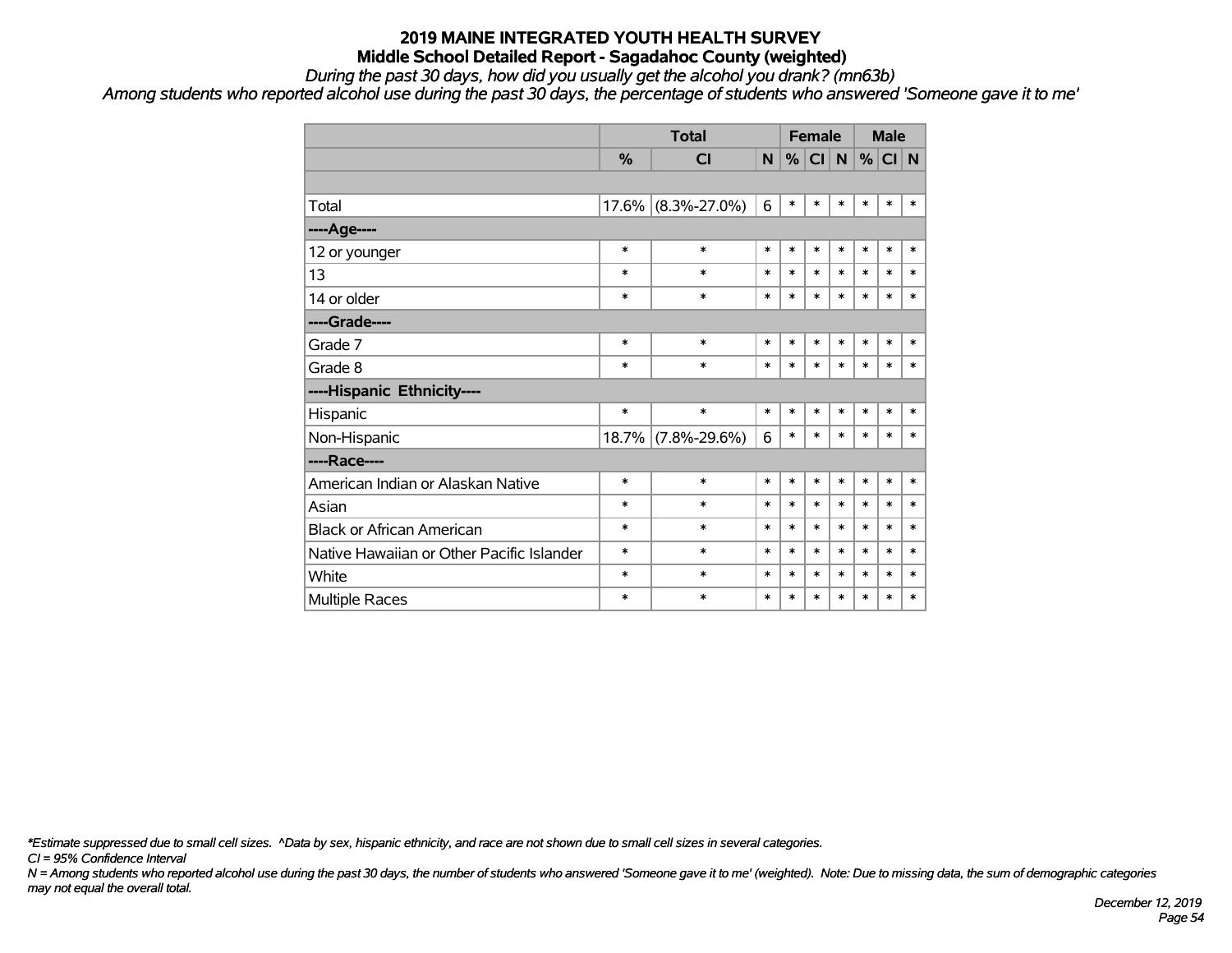### **2019 MAINE INTEGRATED YOUTH HEALTH SURVEY Middle School Detailed Report - Sagadahoc County (weighted)** *If you wanted to get some alcohol, how easy would it be for you to get some? (mn64) Percentage of students who answered 'Sort of easy' or 'Very easy'*

|                                           | <b>Total</b>  |                        |                |            | <b>Female</b>                                       |        | <b>Male</b>   |                         |          |  |
|-------------------------------------------|---------------|------------------------|----------------|------------|-----------------------------------------------------|--------|---------------|-------------------------|----------|--|
|                                           | $\frac{0}{0}$ | CI                     | N              | $\%$       | <b>CI</b>                                           | N      | $\frac{0}{0}$ | <b>CI</b>               | <b>N</b> |  |
|                                           |               |                        |                |            |                                                     |        |               |                         |          |  |
| Total                                     |               | $40.2\%$ (34.6%-45.8%) |                |            | $302 43.8\% $ (36.2%-51.3%) 173 36.1% (31.2%-41.0%) |        |               |                         | 127      |  |
| ----Age----                               |               |                        |                |            |                                                     |        |               |                         |          |  |
| 12 or younger                             | 35.2%         | $(24.2\% - 46.2\%)$    | 78             | $ 40.2\% $ | $(25.2\% - 55.2\%)$                                 | 50     |               | 28.8% (22.0%-35.7%)     | 28       |  |
| 13                                        |               | 42.2% (36.2%-48.2%)    |                |            | 161 44.9% (41.4%-48.3%)                             | 91     |               | 38.6% (23.5%-53.8%)     | 68       |  |
| 14 or older                               |               | 41.9% (30.9%-52.8%)    | 61             |            | $ 45.8\% $ (33.2%-58.5%)                            | 30     |               | 39.3% (23.5%-55.0%)     | 31       |  |
| ----Grade----                             |               |                        |                |            |                                                     |        |               |                         |          |  |
| Grade 7                                   | 33.9%         | $(21.4\% - 46.4\%)$    |                | 131 37.0%  | $(20.2\% - 53.8\%)$                                 | 76     | 29.9%         | $(21.6\% - 38.1\%)$     | 53       |  |
| Grade 8                                   |               | 46.9% (41.3%-52.6%)    |                |            | 170 51.2% (39.2%-63.1%)                             | 96     |               | 42.7% (40.4%-45.0%)     | 74       |  |
| ----Hispanic Ethnicity----                |               |                        |                |            |                                                     |        |               |                         |          |  |
| Hispanic                                  | $\ast$        | $\ast$                 | $\ast$         | $\ast$     | $\ast$                                              | $\ast$ | $\ast$        | $\ast$                  | $\ast$   |  |
| Non-Hispanic                              |               | $41.3\%$ (35.7%-46.8%) |                |            | 290 45.3% (37.1%-53.4%)                             |        |               | 167 36.6% (31.9%-41.3%) | 122      |  |
| ----Race----                              |               |                        |                |            |                                                     |        |               |                         |          |  |
| American Indian or Alaskan Native         | 40.0%         | $(27.1\% - 52.9\%)$    | 6              | $\ast$     | $\ast$                                              | $\ast$ | $\ast$        | $\ast$                  | $\ast$   |  |
| Asian                                     | $\ast$        | $\ast$                 | $\ast$         | $\ast$     | $\ast$                                              | $\ast$ | $\ast$        | $\ast$                  | $\ast$   |  |
| <b>Black or African American</b>          | $\ast$        | $\ast$                 | $\ast$         | $\ast$     | $\ast$                                              | $\ast$ | $\ast$        | $\ast$                  | $\ast$   |  |
| Native Hawaiian or Other Pacific Islander | $\ast$        | $\ast$                 | $\ast$         | $\ast$     | $\ast$                                              | $\ast$ | $\ast$        | $\ast$                  | $\ast$   |  |
| White                                     | 40.4%         | $(33.7\% - 47.2\%)$    |                | 279 43.6%  | $(34.4\% - 52.7\%)$                                 | 156    | 36.9%         | $(31.2\% - 42.7\%)$     | 122      |  |
| Multiple Races                            |               | 38.4% (19.3%-57.5%)    | $\overline{7}$ | $\ast$     | $\ast$                                              | $\ast$ | $\ast$        | $\ast$                  | $\ast$   |  |

*\*Estimate suppressed due to small cell sizes. ^Data by sex, hispanic ethnicity, and race are not shown due to small cell sizes in several categories.*

*CI = 95% Confidence Interval*

*N = Number of students who answered 'Sort of easy' or 'Very easy' (weighted). Note: Due to missing data, the sum of demographic categories may not equal the overall total.*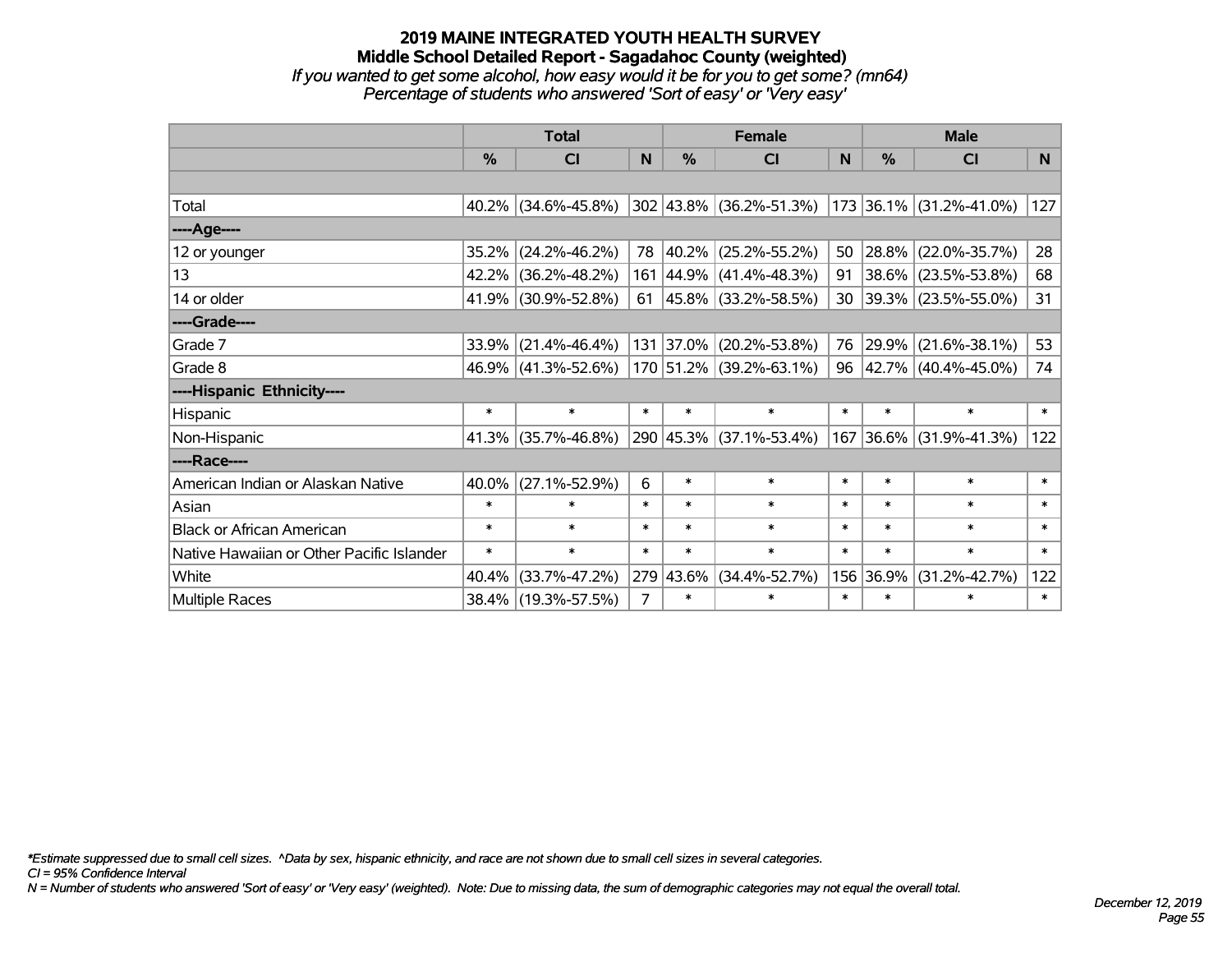*If you drank some alcohol without your parents' permission, would you be caught by your parents? (mn66) Percentage of students who answered 'Probably not' or 'Definitely not'*

|                                           | <b>Total</b> |                     |        |           | <b>Female</b>           | <b>Male</b> |        |                                 |        |
|-------------------------------------------|--------------|---------------------|--------|-----------|-------------------------|-------------|--------|---------------------------------|--------|
|                                           | %            | <b>CI</b>           | N      | %         | <b>CI</b>               | N           | $\%$   | <b>CI</b>                       | N      |
|                                           |              |                     |        |           |                         |             |        |                                 |        |
| Total                                     |              | 26.4% (22.4%-30.5%) |        |           | 202 27.5% (24.6%-30.3%) |             |        | $ 111 25.1\% (16.3\% - 33.9\%)$ | 90     |
| ----Age----                               |              |                     |        |           |                         |             |        |                                 |        |
| 12 or younger                             | 20.0%        | $(9.3\% - 30.7\%)$  | 45     | 18.8%     | $(10.1\% - 27.5\%)$     | 24          | 21.8%  | $(8.6\% - 34.9\%)$              | 22     |
| 13                                        | 28.0%        | $(23.8\% - 32.3\%)$ |        | 110 29.2% | $(25.1\% - 33.2\%)$     | 62          |        | 26.1% (13.9%-38.4%)             | 47     |
| 14 or older                               | 32.3%        | $(29.7\% - 34.9\%)$ | 47     | 39.3%     | $(35.6\% - 43.0\%)$     | 26          |        | 27.0% (23.8%-30.1%)             | 21     |
| ----Grade----                             |              |                     |        |           |                         |             |        |                                 |        |
| Grade 7                                   | 20.9%        | $(14.2\% - 27.6\%)$ | 82     | 20.2%     | $(14.0\% - 26.4\%)$     | 42          |        | 21.1% (11.4%-30.7%)             | 38     |
| Grade 8                                   |              | 31.9% (29.2%-34.7%) |        |           | 118 34.9% (30.4%-39.4%) | 68          |        | 28.7% (18.8%-38.6%)             | 50     |
| ----Hispanic Ethnicity----                |              |                     |        |           |                         |             |        |                                 |        |
| Hispanic                                  | $\ast$       | $\ast$              | $\ast$ | $\ast$    | $\ast$                  | $\ast$      | $\ast$ | $\ast$                          | $\ast$ |
| Non-Hispanic                              | 26.6%        | $(23.3\% - 29.9\%)$ |        | 190 28.4% | $(25.3\% - 31.6\%)$     |             |        | 107 24.3% (17.1%-31.4%)         | 82     |
| ----Race----                              |              |                     |        |           |                         |             |        |                                 |        |
| American Indian or Alaskan Native         | $\ast$       | $\ast$              | $\ast$ | $\ast$    | $\ast$                  | $\ast$      | $\ast$ | $\ast$                          | $\ast$ |
| Asian                                     | $\ast$       | $\ast$              | $\ast$ | $\ast$    | $\ast$                  | $\ast$      | $\ast$ | $\ast$                          | $\ast$ |
| <b>Black or African American</b>          | $\ast$       | $\ast$              | $\ast$ | $\ast$    | $\ast$                  | $\ast$      | $\ast$ | $\ast$                          | $\ast$ |
| Native Hawaiian or Other Pacific Islander | $\ast$       | $\ast$              | $\ast$ | $\ast$    | $\ast$                  | $\ast$      | $\ast$ | $\ast$                          | $\ast$ |
| White                                     | 26.1%        | $(22.3\% - 29.9\%)$ |        | 183 27.1% | $(23.7\% - 30.4\%)$     | 99          | 24.7%  | $(16.2\% - 33.2\%)$             | 82     |
| Multiple Races                            | $\ast$       | $\ast$              | $\ast$ | $\ast$    | $\ast$                  | $\ast$      | $\ast$ | $\ast$                          | $\ast$ |

*\*Estimate suppressed due to small cell sizes. ^Data by sex, hispanic ethnicity, and race are not shown due to small cell sizes in several categories.*

*CI = 95% Confidence Interval*

*N = Number of students who answered 'Probably not' or 'Definitely not' (weighted). Note: Due to missing data, the sum of demographic categories may not equal the overall total.*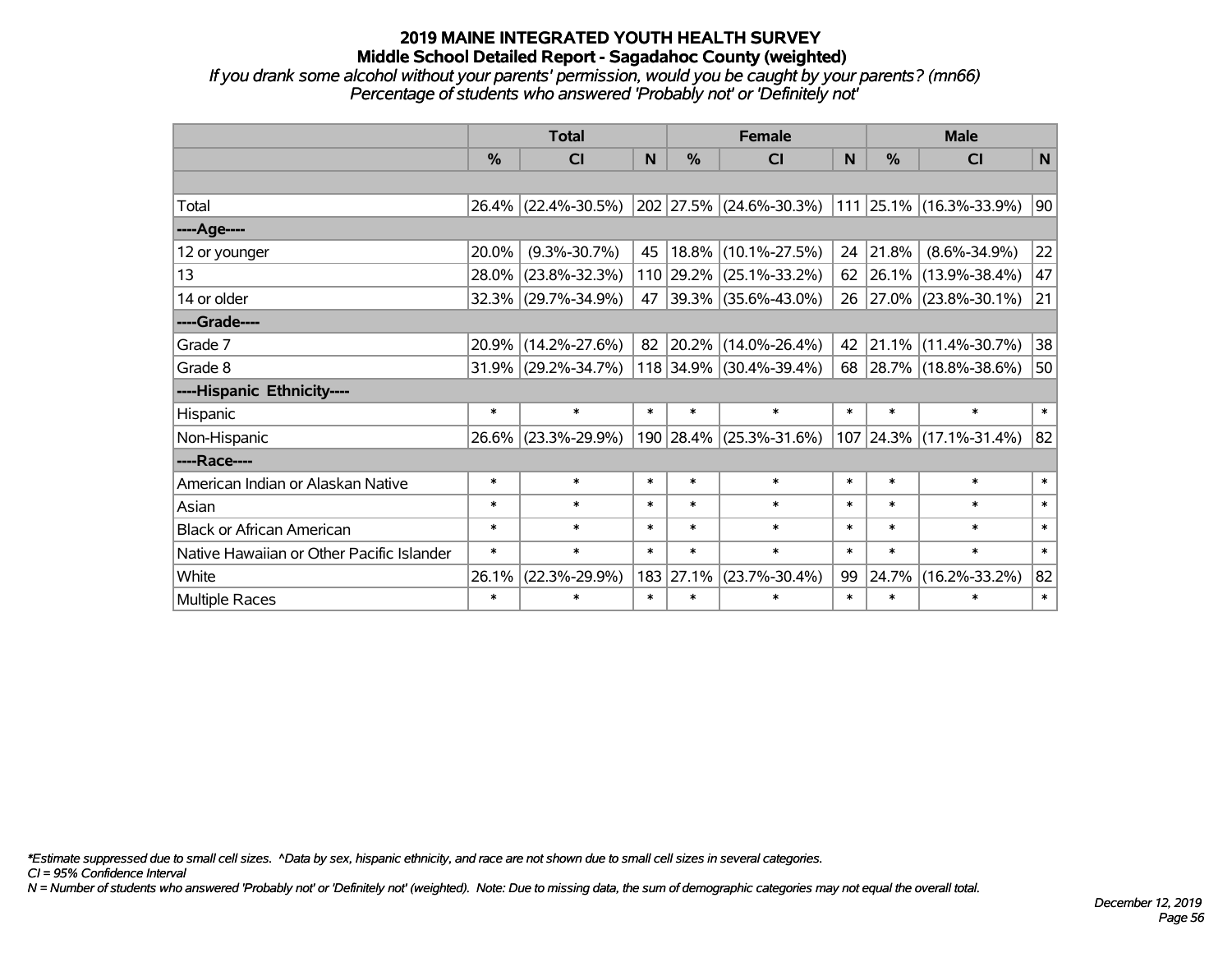*How much do you think people risk harming themselves (physically or in other ways) if they have 1 or 2 drinks of an alcoholic beverage nearly every day? (mn67b)*

*Percentage of students who answered 'No risk' or 'Slight risk'*

|                                           | <b>Total</b>  |                     |        |           | <b>Female</b>            |        | <b>Male</b> |                         |        |  |
|-------------------------------------------|---------------|---------------------|--------|-----------|--------------------------|--------|-------------|-------------------------|--------|--|
|                                           | $\frac{0}{0}$ | <b>CI</b>           | N      | $\%$      | <b>CI</b>                | N      | %           | <b>CI</b>               | N      |  |
|                                           |               |                     |        |           |                          |        |             |                         |        |  |
| Total                                     | 37.1%         | $(33.6\% - 40.6\%)$ |        |           | 281 36.1% (29.2%-43.1%)  |        |             | 144 38.7% (35.7%-41.8%) | 137    |  |
| ----Age----                               |               |                     |        |           |                          |        |             |                         |        |  |
| 12 or younger                             | 34.0%         | $(23.5\% - 44.6\%)$ | 74     |           | $ 38.6\% $ (25.0%-52.3%) | 51     | 26.9%       | $(4.6\% - 49.2\%)$      | 23     |  |
| 13                                        | 36.5%         | $(31.6\% - 41.4\%)$ |        |           | 141 34.0% (30.5%-37.6%)  |        | 68 39.7%    | $(32.7\% - 46.6\%)$     | 73     |  |
| 14 or older                               |               | 42.9% (25.9%-59.9%) |        |           | 66 37.4% (16.8%-58.0%)   |        |             | 25 48.8% (34.9%-62.7%)  | 41     |  |
| ----Grade----                             |               |                     |        |           |                          |        |             |                         |        |  |
| Grade 7                                   | $34.4\%$      | $(29.0\% - 39.9\%)$ |        | 135 37.8% | $(25.1\% - 50.5\%)$      | 78     | 31.2%       | $(20.9\% - 41.6\%)$     | 57     |  |
| Grade 8                                   |               | 40.6% (34.0%-47.2%) |        |           | 146 35.0% (31.2%-38.7%)  | 67     |             | 47.8% (39.6%-55.9%)     | 79     |  |
| ----Hispanic Ethnicity----                |               |                     |        |           |                          |        |             |                         |        |  |
| Hispanic                                  | $\ast$        | $\ast$              | $\ast$ | $\ast$    | $\ast$                   | $\ast$ | $\ast$      | $\ast$                  | $\ast$ |  |
| Non-Hispanic                              | 37.4%         | $(33.5\% - 41.4\%)$ |        |           | 264 36.4% (28.3%-44.5%)  |        | 137 39.0%   | $(36.2\% - 41.8\%)$     | 127    |  |
| ----Race----                              |               |                     |        |           |                          |        |             |                         |        |  |
| American Indian or Alaskan Native         | $\ast$        | $\ast$              | $\ast$ | $\ast$    | $\ast$                   | $\ast$ | $\ast$      | $\ast$                  | $\ast$ |  |
| Asian                                     | $\ast$        | $\ast$              | $\ast$ | $\ast$    | $\ast$                   | $\ast$ | $\ast$      | $\ast$                  | $\ast$ |  |
| <b>Black or African American</b>          | $\ast$        | $\ast$              | $\ast$ | $\ast$    | $\ast$                   | $\ast$ | $\ast$      | $\ast$                  | $\ast$ |  |
| Native Hawaiian or Other Pacific Islander | $\ast$        | $\ast$              | $\ast$ | $\ast$    | $\ast$                   | $\ast$ | $\ast$      | $\ast$                  | $\ast$ |  |
| White                                     | 37.3%         | $(33.2\% - 41.3\%)$ |        | 255 35.2% | $(29.2\% - 41.1\%)$      | 126    | 40.3%       | $(38.2\% - 42.3\%)$     | 130    |  |
| <b>Multiple Races</b>                     | 25.8%         | $(6.1\% - 45.5\%)$  | 6      | $\ast$    | $\ast$                   | $\ast$ | $\ast$      | $\ast$                  | $\ast$ |  |

*\*Estimate suppressed due to small cell sizes. ^Data by sex, hispanic ethnicity, and race are not shown due to small cell sizes in several categories.*

*CI = 95% Confidence Interval*

*N = Number of students who answered 'No risk' or 'Slight risk' (weighted). Note: Due to missing data, the sum of demographic categories may not equal the overall total.*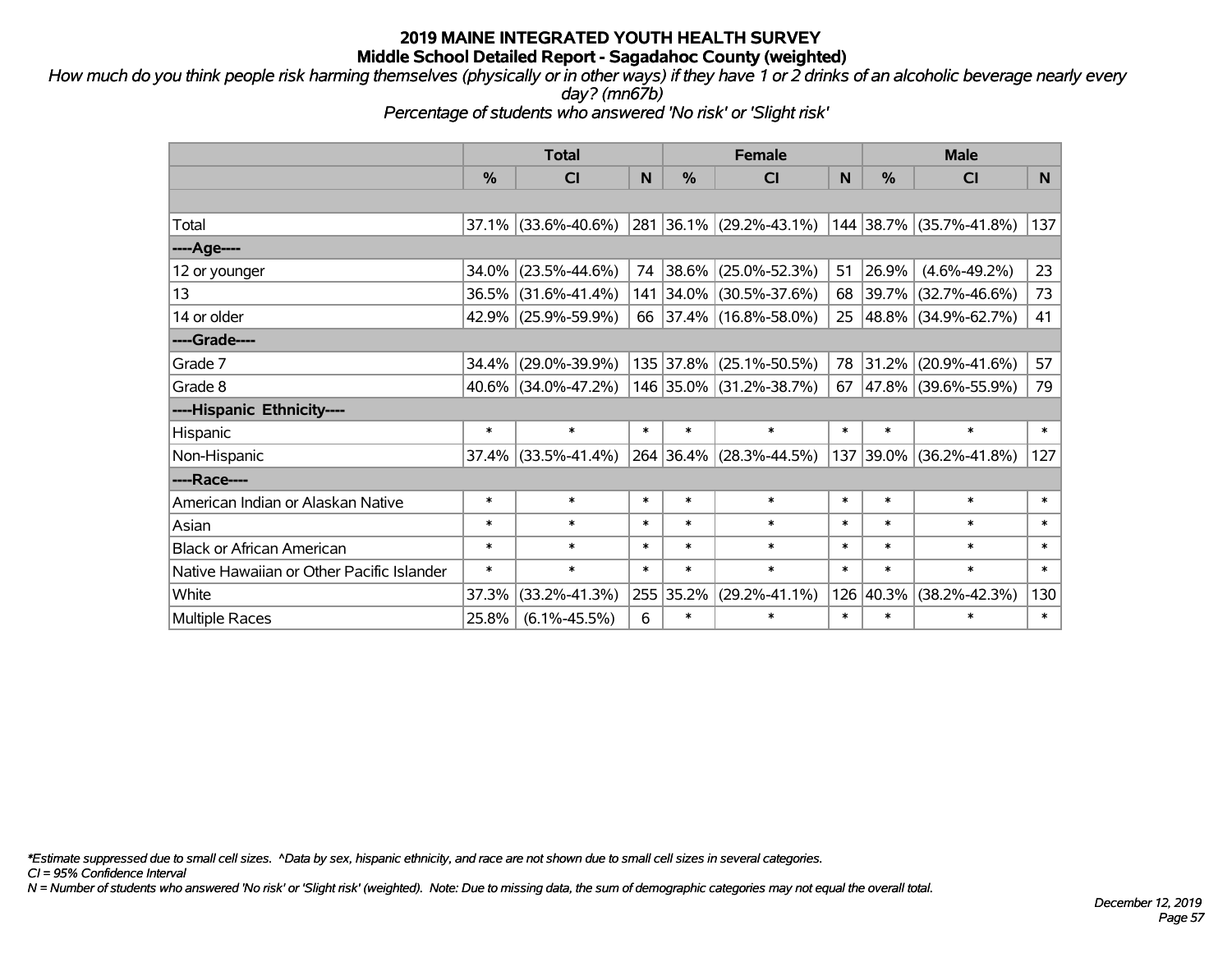*How much do you think people risk harming themselves (physically or in other ways) if they have 5 or more drinks of an alcoholic beverage in a row once or twice a week? (mn68b)*

*Percentage of students who answered 'No risk' or 'Slight risk'*

|                                           | <b>Total</b>  |                     |        | <b>Female</b> |                             | <b>Male</b>  |               |                        |                |
|-------------------------------------------|---------------|---------------------|--------|---------------|-----------------------------|--------------|---------------|------------------------|----------------|
|                                           | $\frac{0}{0}$ | <b>CI</b>           | N      | $\frac{0}{0}$ | <b>CI</b>                   | $\mathsf{N}$ | $\frac{0}{0}$ | <b>CI</b>              | N              |
|                                           |               |                     |        |               |                             |              |               |                        |                |
| Total                                     | 15.5%         | $(9.6\% - 21.4\%)$  |        |               | 118 13.7% (10.5%-16.9%)     |              | 55 17.8%      | $(7.8\% - 27.8\%)$     | 63             |
| ----Age----                               |               |                     |        |               |                             |              |               |                        |                |
| 12 or younger                             | 12.4%         | $(7.4\% - 17.3\%)$  | 27     | 15.2%         | $(10.6\% - 19.8\%)$         | 20           | 7.8%          | $(0.0\% - 22.3\%)$     | 7 <sup>1</sup> |
| 13                                        | 17.5%         | $(8.5\% - 26.5\%)$  | 69     | 12.9%         | $(3.5\% - 22.2\%)$          |              |               | 26 22.7% (12.8%-32.6%) | 43             |
| 14 or older                               |               | 14.6% (11.0%-18.2%) | 22     | 13.1%         | $(6.4\% - 19.9\%)$          | 9            |               | $16.4\%$ (10.4%-22.3%) | 14             |
| ----Grade----                             |               |                     |        |               |                             |              |               |                        |                |
| Grade 7                                   | 13.8%         | $(9.2\% - 18.3\%)$  | 54     | 14.7%         | $(12.7\% - 16.8\%)$         |              | 31 12.9%      | $(3.0\% - 22.8\%)$     | 23             |
| Grade 8                                   | 17.6%         | $(8.9\% - 26.3\%)$  | 64     | 12.8%         | $(5.2\% - 20.4\%)$          |              |               | 24 23.2% (10.5%-35.9%) | 40             |
| ----Hispanic Ethnicity----                |               |                     |        |               |                             |              |               |                        |                |
| Hispanic                                  | $\ast$        | $\ast$              | $\ast$ | $\ast$        | $\ast$                      | $\ast$       | $\ast$        | $\ast$                 | $\ast$         |
| Non-Hispanic                              | 15.2%         | $(9.3\% - 21.2\%)$  |        |               | 108   12.9%   (10.8%-15.1%) |              | 49 18.1%      | $(6.3\% - 29.8\%)$     | 59             |
| ----Race----                              |               |                     |        |               |                             |              |               |                        |                |
| American Indian or Alaskan Native         | $\ast$        | $\ast$              | $\ast$ | $\ast$        | $\ast$                      | $\ast$       | $\ast$        | $\ast$                 | $\ast$         |
| Asian                                     | $\ast$        | $\ast$              | $\ast$ | $\ast$        | $\ast$                      | $\ast$       | $\ast$        | $\ast$                 | $\ast$         |
| <b>Black or African American</b>          | $\ast$        | $\ast$              | $\ast$ | $\ast$        | $\ast$                      | $\ast$       | $\ast$        | $\ast$                 | $\ast$         |
| Native Hawaiian or Other Pacific Islander | $\ast$        | $\ast$              | $\ast$ | $\ast$        | $\ast$                      | $\ast$       | $\ast$        | $\ast$                 | $\ast$         |
| White                                     | 16.1%         | $(10.3\% - 21.9\%)$ | 111    | 14.3%         | $(11.5\% - 17.1\%)$         | 51           | 18.4%         | $(7.7\% - 29.1\%)$     | 60             |
| <b>Multiple Races</b>                     | $\ast$        | $\ast$              | $\ast$ | $\ast$        | $\ast$                      | $\ast$       | $\ast$        | $\ast$                 | $\ast$         |

*\*Estimate suppressed due to small cell sizes. ^Data by sex, hispanic ethnicity, and race are not shown due to small cell sizes in several categories.*

*CI = 95% Confidence Interval*

*N = Number of students who answered 'No risk' or 'Slight risk' (weighted). Note: Due to missing data, the sum of demographic categories may not equal the overall total.*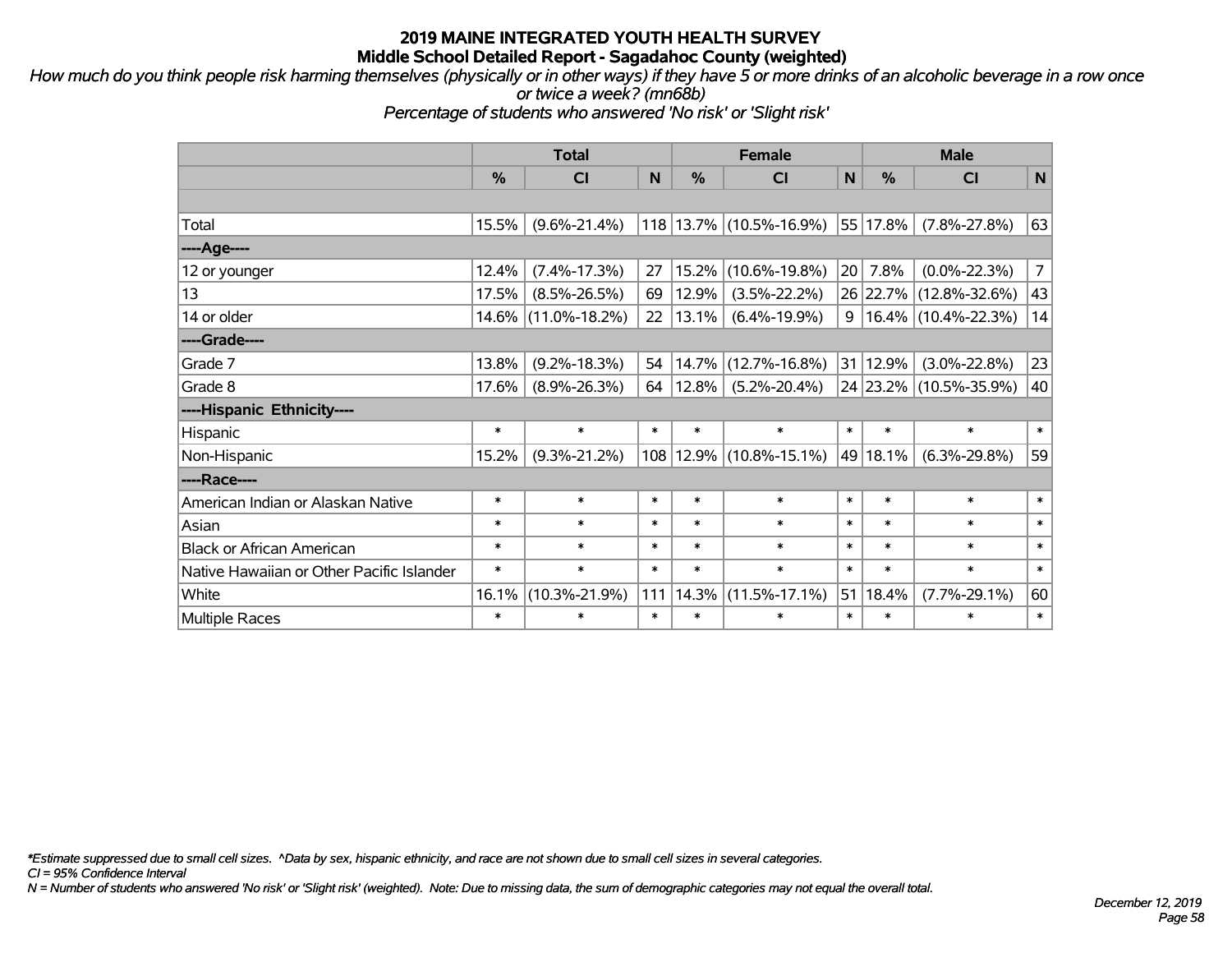*If a kid drank some alcohol in your neighborhood, would he or she be caught by the police? (mn69) Percentage of students who answered 'Probably not' or 'Definitely not'*

|                                           | <b>Total</b>  |                        |        |               | <b>Female</b>                    |        | <b>Male</b>    |                                  |        |  |
|-------------------------------------------|---------------|------------------------|--------|---------------|----------------------------------|--------|----------------|----------------------------------|--------|--|
|                                           | $\frac{0}{0}$ | <b>CI</b>              | N      | $\frac{0}{0}$ | <b>CI</b>                        | N      | $\frac{0}{0}$  | <b>CI</b>                        | N.     |  |
|                                           |               |                        |        |               |                                  |        |                |                                  |        |  |
| Total                                     |               | $60.8\%$ (54.9%-66.7%) |        |               | $ 461 63.6\%  (57.6\% - 69.5\%)$ |        |                | $ 253 57.9\%  (50.0\% - 65.8\%)$ | 205    |  |
| ----Age----                               |               |                        |        |               |                                  |        |                |                                  |        |  |
| 12 or younger                             | 55.5%         | $(44.6\% - 66.3\%)$    |        |               | 121 53.8% (39.8%-67.8%)          | 72     | 58.0%          | $(52.5\% - 63.6\%)$              | 50     |  |
| 13                                        |               | $63.3\%$ (58.7%-67.9%) |        |               | 247 65.1% (52.9%-77.4%)          |        |                | 130 60.9% (55.3%-66.4%)          | 114    |  |
| 14 or older                               |               | $62.1\%$ (43.3%-80.8%) |        |               | 93   78.4%   $(63.5\% - 93.4\%)$ |        |                | 52 51.0% (32.5%-69.5%)           | 41     |  |
| ----Grade----                             |               |                        |        |               |                                  |        |                |                                  |        |  |
| Grade 7                                   | 59.9%         | $(54.7\% - 65.2\%)$    |        |               | 230 57.3% (48.2%-66.4%)          |        | 115 62.3%      | $(58.6\% - 65.9\%)$              | 113    |  |
| Grade 8                                   |               | $61.9\%$ (55.5%-68.4%) |        |               | 228 71.1% (61.6%-80.6%)          |        |                | 138 52.5% (36.5%-68.6%)          | 89     |  |
| ----Hispanic Ethnicity----                |               |                        |        |               |                                  |        |                |                                  |        |  |
| Hispanic                                  | $\ast$        | $\ast$                 | $\ast$ | $\ast$        | $\ast$                           | $\ast$ | $\ast$         | $\ast$                           | $\ast$ |  |
| Non-Hispanic                              |               | $61.4\%$ (56.4%-66.3%) |        |               | 431   64.2%   (58.1%-70.4%)      |        | $ 242 57.7\% $ | $(51.9\% - 63.4\%)$              | 186    |  |
| ----Race----                              |               |                        |        |               |                                  |        |                |                                  |        |  |
| American Indian or Alaskan Native         | $\ast$        | $\ast$                 | $\ast$ | $\ast$        | $\ast$                           | $\ast$ | $\ast$         | $\ast$                           | $\ast$ |  |
| Asian                                     | $\ast$        | $\ast$                 | $\ast$ | $\ast$        | $\ast$                           | $\ast$ | $\ast$         | $\ast$                           | $\ast$ |  |
| <b>Black or African American</b>          | $\ast$        | $\ast$                 | $\ast$ | $\ast$        | $\ast$                           | $\ast$ | $\ast$         | $\ast$                           | $\ast$ |  |
| Native Hawaiian or Other Pacific Islander | $\ast$        | $\ast$                 | $\ast$ | $\ast$        | $\ast$                           | $\ast$ | $\ast$         | $\ast$                           | $\ast$ |  |
| White                                     | 61.2%         | $(54.2\% - 68.1\%)$    |        | 419 64.4%     | $(55.1\% - 73.7\%)$              | 230    | 57.8%          | $(50.3\% - 65.4\%)$              | 187    |  |
| <b>Multiple Races</b>                     |               | $63.2\%$ (44.8%-81.6%) | 14     | $\ast$        | $\ast$                           | $\ast$ | $\ast$         | $\ast$                           | $\ast$ |  |

*\*Estimate suppressed due to small cell sizes. ^Data by sex, hispanic ethnicity, and race are not shown due to small cell sizes in several categories.*

*CI = 95% Confidence Interval*

*N = Number of students who answered 'Probably not' or 'Definitely not' (weighted). Note: Due to missing data, the sum of demographic categories may not equal the overall total.*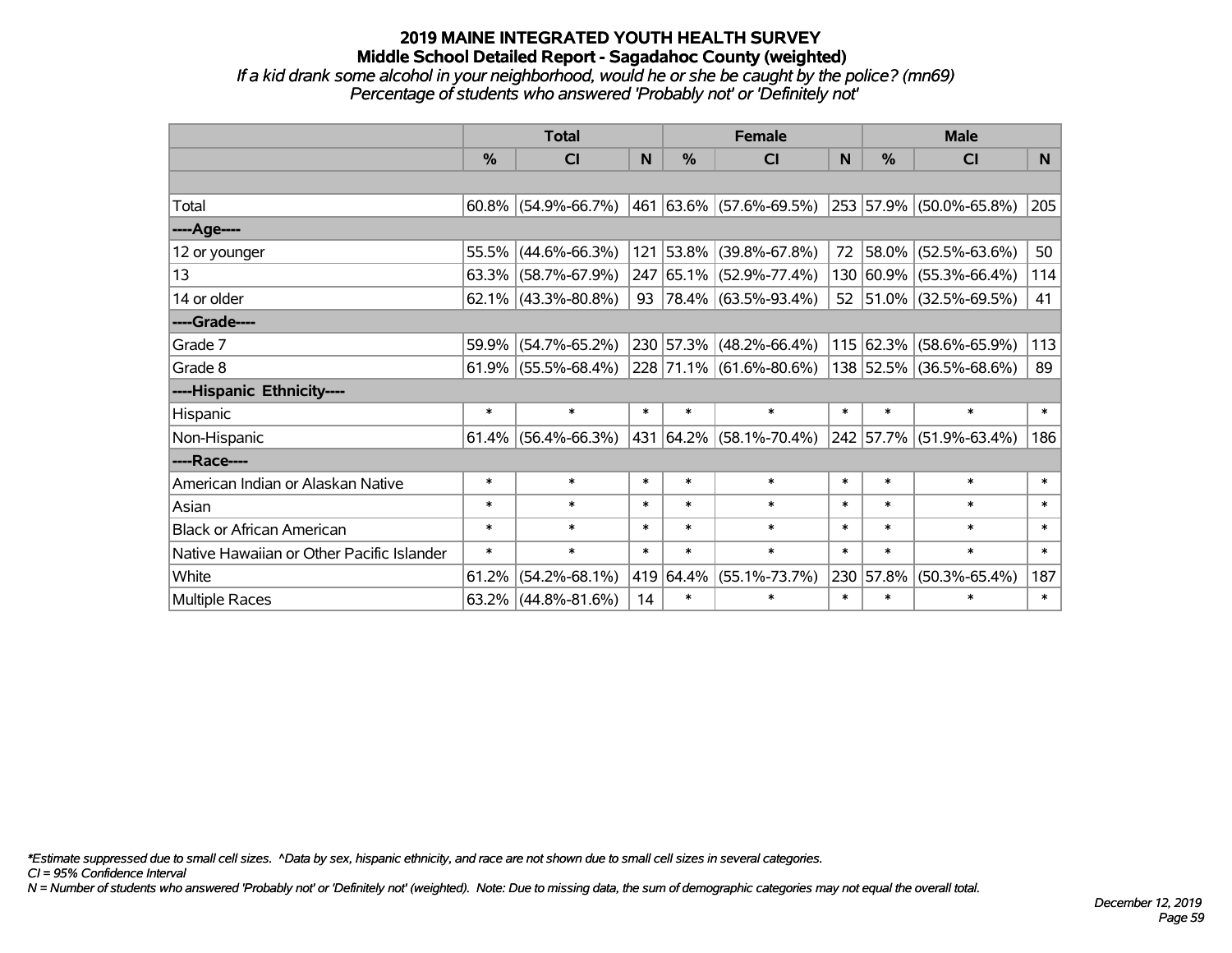*How wrong would most adults over 21 in your neighborhood think it is for kids your age to drink alcohol? (mn71a) Percentage of students who answered 'A little bit wrong' or 'Not wrong at all'*

|                                           | <b>Total</b>  |                     |                 |               | <b>Female</b>                   | <b>Male</b>  |          |                           |                |
|-------------------------------------------|---------------|---------------------|-----------------|---------------|---------------------------------|--------------|----------|---------------------------|----------------|
|                                           | $\frac{0}{0}$ | <b>CI</b>           | N               | $\frac{0}{0}$ | C <sub>1</sub>                  | $\mathsf{N}$ | %        | <b>CI</b>                 | N              |
|                                           |               |                     |                 |               |                                 |              |          |                           |                |
| Total                                     | 10.2%         | $(7.1\% - 13.4\%)$  |                 | 79 10.2%      | $(7.5\% - 12.8\%)$              | 41           | 9.6%     | $(3.3\% - 15.8\%)$        | 35             |
| ----Age----                               |               |                     |                 |               |                                 |              |          |                           |                |
| 12 or younger                             | 4.0%          | $(1.5\% - 6.6\%)$   | 10 <sup>1</sup> | $\ast$        | $\ast$                          | $\ast$       | $\ast$   | $\ast$                    | $\ast$         |
| 13                                        | 12.4%         | $(10.1\% - 14.7\%)$ |                 | 48 13.0%      | $(6.7\% - 19.3\%)$              |              | 28 11.6% | $(4.2\% - 19.0\%)$        | 20             |
| 14 or older                               | 14.9%         | $(7.4\% - 22.5\%)$  |                 |               | 22 19.1% (16.7%-21.4%)          |              |          | 13 11.3% (0.0%-23.4%)     | 9              |
| ----Grade----                             |               |                     |                 |               |                                 |              |          |                           |                |
| Grade 7                                   | 3.9%          | $(1.6\% - 6.3\%)$   | 15              | 4.0%          | $(0.0\% - 9.1\%)$               | 8            | 3.8%     | $(1.9\% - 5.8\%)$         | $\overline{7}$ |
| Grade 8                                   | $16.2\%$      | $(11.5\% - 21.0\%)$ |                 |               | $ 60 17.0\%  (15.1\% - 18.8\%)$ |              |          | 33   15.5%   (5.0%-25.9%) | 28             |
| ----Hispanic Ethnicity----                |               |                     |                 |               |                                 |              |          |                           |                |
| Hispanic                                  | $\ast$        | $\ast$              | $\ast$          | $\ast$        | $\ast$                          | $\ast$       | $\ast$   | $\ast$                    | $\ast$         |
| Non-Hispanic                              | 10.3%         | $(7.5\% - 13.2\%)$  |                 | 74 10.8%      | $(8.6\% - 13.0\%)$              | 40           | 9.8%     | $(3.5\% - 16.1\%)$        | 34             |
| ----Race----                              |               |                     |                 |               |                                 |              |          |                           |                |
| American Indian or Alaskan Native         | $\ast$        | $\ast$              | $\ast$          | $\ast$        | $\ast$                          | $\ast$       | $\ast$   | $\ast$                    | $\ast$         |
| Asian                                     | *             | $\ast$              | $\ast$          | $\ast$        | $\ast$                          | $\ast$       | $\ast$   | $\ast$                    | $\ast$         |
| <b>Black or African American</b>          | $\ast$        | $\ast$              | $\ast$          | $\ast$        | $\ast$                          | $\ast$       | $\ast$   | $\ast$                    | $\ast$         |
| Native Hawaiian or Other Pacific Islander | $\ast$        | $\ast$              | $\ast$          | $\ast$        | $\ast$                          | $\ast$       | $\ast$   | $\ast$                    | $\ast$         |
| White                                     | 9.8%          | $(6.2\% - 13.5\%)$  | 70              | 9.6%          | $(7.1\% - 12.2\%)$              |              | 36 10.1% | $(3.3\% - 16.8\%)$        | 34             |
| Multiple Races                            | $\ast$        | $\ast$              | $\ast$          | $\ast$        | $\ast$                          | $\ast$       | $\ast$   | $\ast$                    | $\ast$         |

*\*Estimate suppressed due to small cell sizes. ^Data by sex, hispanic ethnicity, and race are not shown due to small cell sizes in several categories.*

*CI = 95% Confidence Interval*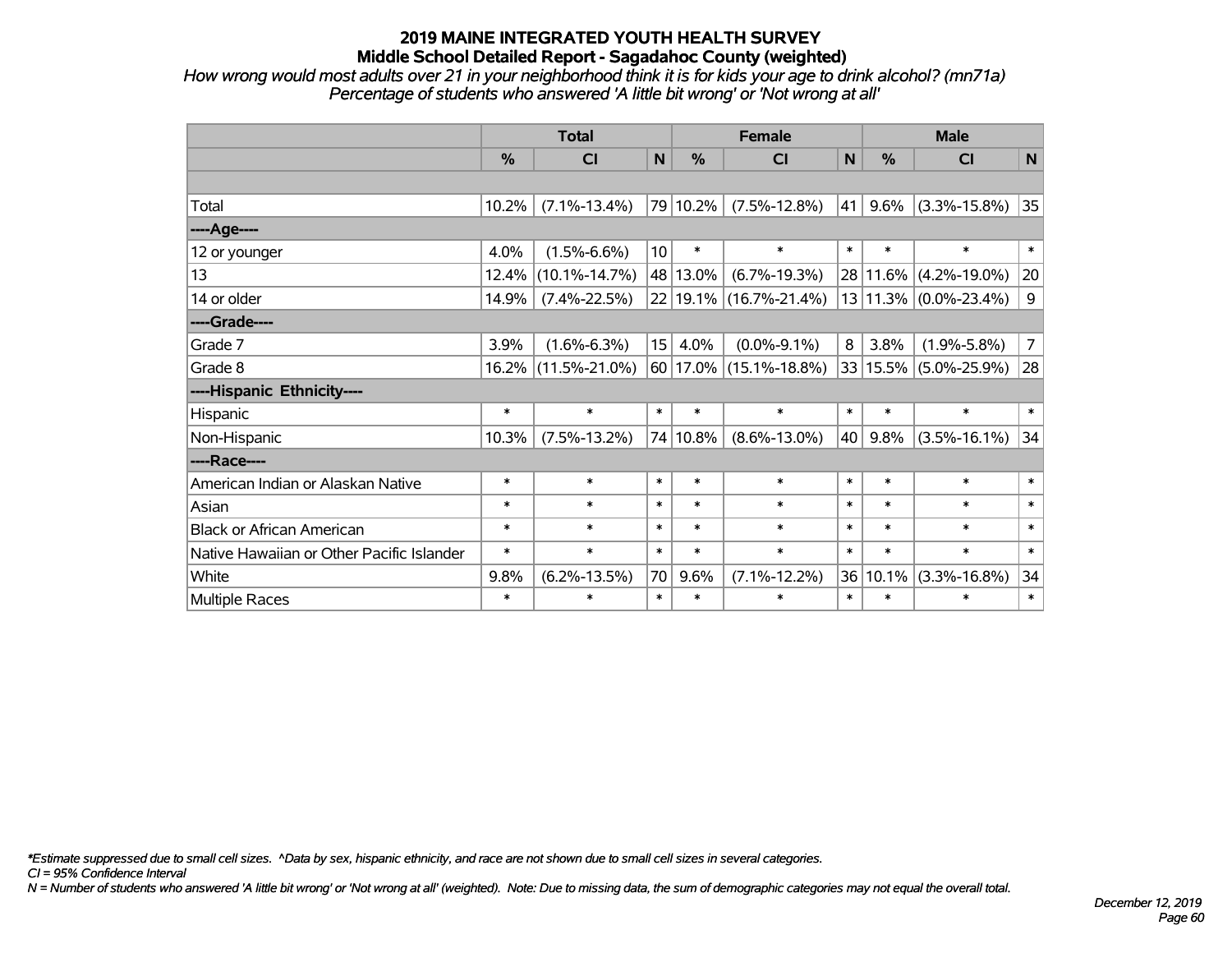*How do you feel about someone your age having 1 or 2 drinks of an alcoholic beverage nearly every day? (mn164) Percentage of students who answered 'Strongly approve' or 'Approve'*

|                                           |         | <b>Total</b>        |                |        | <b>Female</b> |             |        | <b>Male</b> |        |  |
|-------------------------------------------|---------|---------------------|----------------|--------|---------------|-------------|--------|-------------|--------|--|
|                                           | $\%$    | CI                  | N              | %      | <b>CI</b>     | $\mathbf N$ | %      | CI N        |        |  |
|                                           |         |                     |                |        |               |             |        |             |        |  |
| Total                                     | $2.0\%$ | $(0.3\% - 3.6\%)$   | 15             | $\ast$ | *             | $\ast$      | *      | $\ast$      | $\ast$ |  |
| ----Age----                               |         |                     |                |        |               |             |        |             |        |  |
| 12 or younger                             | 2.6%    | $(0.0\% - 5.6\%)$   | 6              | $\ast$ | $\ast$        | $\ast$      | $\ast$ | $\ast$      | $\ast$ |  |
| 13                                        | $\ast$  | $\ast$              | $\ast$         | $\ast$ | $\ast$        | $\ast$      | $\ast$ | $\ast$      | $\ast$ |  |
| 14 or older                               | $\ast$  | $\ast$              | $\ast$         | $\ast$ | $\ast$        | $\ast$      | $\ast$ | $\ast$      | $\ast$ |  |
| ----Grade----                             |         |                     |                |        |               |             |        |             |        |  |
| Grade 7                                   | 2.0%    | $(1.1\% - 2.9\%)$   | 8              | $\ast$ | *             | $\ast$      | $\ast$ | $\ast$      | $\ast$ |  |
| Grade 8                                   |         | $1.9\%$ (0.0%-5.0%) | $\overline{7}$ | $\ast$ | *             | $\ast$      | *      | $\ast$      | $\ast$ |  |
| ----Hispanic Ethnicity----                |         |                     |                |        |               |             |        |             |        |  |
| Hispanic                                  | $\ast$  | $\ast$              | $\ast$         | $\ast$ | $\ast$        | $\ast$      | $\ast$ | $\ast$      | $\ast$ |  |
| Non-Hispanic                              |         | $1.8\%$ (0.4%-3.2%) | 13             | $\ast$ | *             | $\ast$      | *      | $\ast$      | $\ast$ |  |
| ----Race----                              |         |                     |                |        |               |             |        |             |        |  |
| American Indian or Alaskan Native         | $\ast$  | $\ast$              | $\ast$         | $\ast$ | $\ast$        | $\ast$      | *      | $\ast$      | $\ast$ |  |
| Asian                                     | $\ast$  | $\ast$              | $\ast$         | $\ast$ | $\ast$        | $\ast$      | $\ast$ | $\ast$      | $\ast$ |  |
| <b>Black or African American</b>          | $\ast$  | $\ast$              | $\ast$         | $\ast$ | $\ast$        | $\ast$      | *      | $\ast$      | $\ast$ |  |
| Native Hawaiian or Other Pacific Islander | $\ast$  | $\ast$              | $\ast$         | $\ast$ | $\ast$        | *           | *      | $\ast$      | $\ast$ |  |
| White                                     | 1.9%    | $(0.1\% - 3.8\%)$   | 13             | $\ast$ | $\ast$        | $\ast$      | *      | $\ast$      | $\ast$ |  |
| <b>Multiple Races</b>                     | $\ast$  | *                   | $\ast$         | $\ast$ | $\ast$        | $\ast$      | *      | $\ast$      | $\ast$ |  |

*\*Estimate suppressed due to small cell sizes. ^Data by sex, hispanic ethnicity, and race are not shown due to small cell sizes in several categories.*

*CI = 95% Confidence Interval*

*N = Number of students who answered 'Strongly approve' or 'Approve' (weighted). Note: Due to missing data, the sum of demographic categories may not equal the overall total.*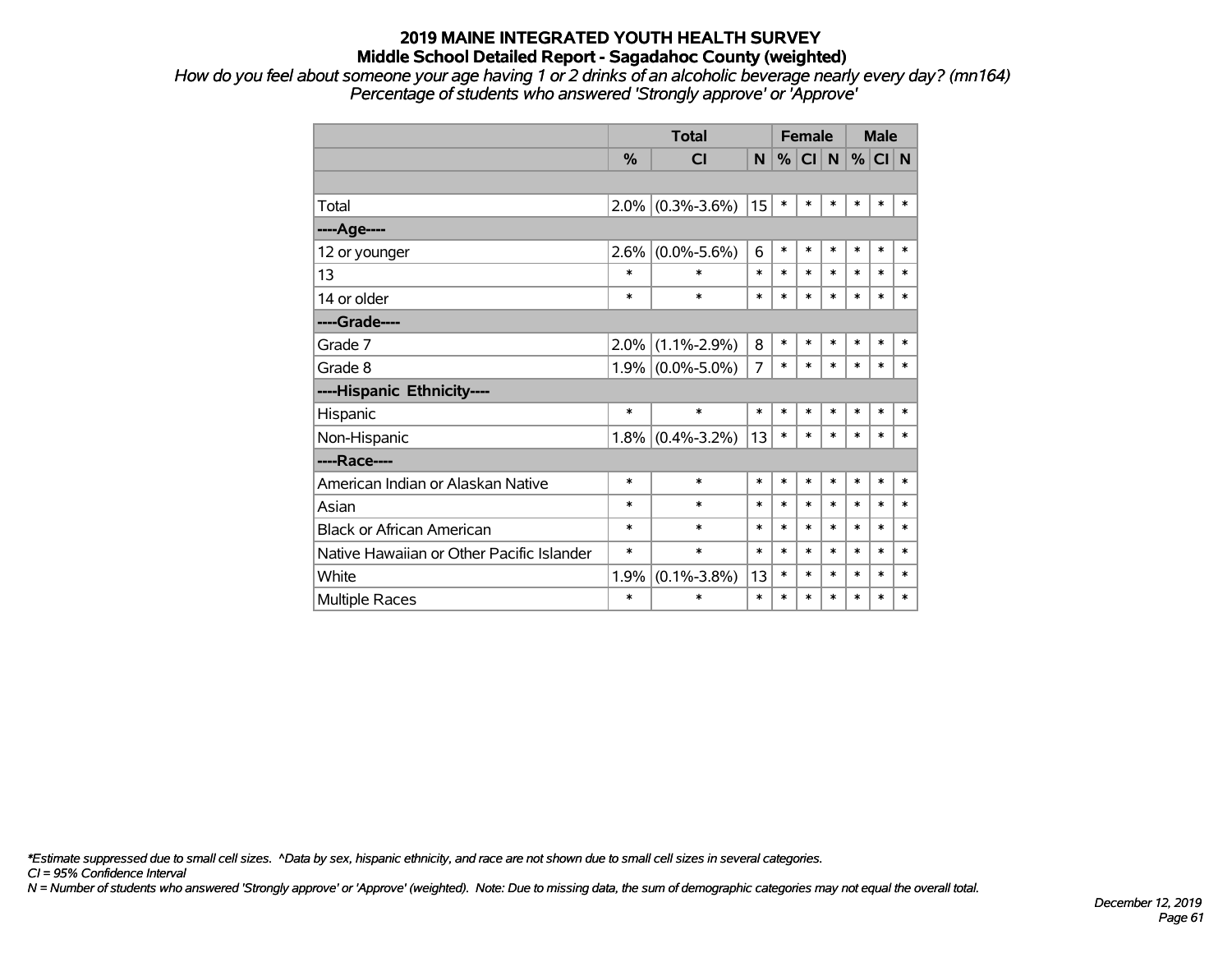*How wrong do your parents feel it would be for you to have 1 or 2 drinks of an alcoholic beverage nearly every day? (mn165) Percentage of students who answered 'A little bit wrong' or 'Not wrong at all'*

|                                           | <b>Total</b> |                     |                | <b>Female</b> | <b>Male</b>             |                |             |                          |                |
|-------------------------------------------|--------------|---------------------|----------------|---------------|-------------------------|----------------|-------------|--------------------------|----------------|
|                                           | %            | CI                  | N              | %             | CI                      | N <sub>1</sub> | %           | <b>CI</b>                | N <sub>1</sub> |
|                                           |              |                     |                |               |                         |                |             |                          |                |
| Total                                     | 4.3%         | $(2.9\% - 5.6\%)$   |                |               | $33 3.7\% $ (2.3%-5.1%) |                |             | $ 15 4.6\% $ (3.3%-5.8%) | 16             |
| ----Age----                               |              |                     |                |               |                         |                |             |                          |                |
| 12 or younger                             | 3.0%         | $(0.0\% - 6.3\%)$   | $\overline{7}$ | $\ast$        | $\ast$                  | $\ast$         | $\ast$      | $\ast$                   | $\ast$         |
| 13                                        | 5.2%         | $(3.7\% - 6.6\%)$   | 20             | 4.0%          | $(1.8\% - 6.2\%)$       | 8              | 6.7%        | $(4.6\% - 8.8\%)$        | 12             |
| 14 or older                               | $3.9\%$      | $(0.0\% - 8.2\%)$   | 6              | $\ast$        | $\ast$                  | $\ast$         | $\ast$      | $\ast$                   | $\ast$         |
| ----Grade----                             |              |                     |                |               |                         |                |             |                          |                |
| Grade 7                                   | 3.2%         | $(2.0\% - 4.4\%)$   | 13             | $\ast$        | $\ast$                  | $\ast$         | $\ast$      | $\ast$                   | $\ast$         |
| Grade 8                                   |              | $4.7\%$ (3.7%-5.7%) |                |               | $17 5.2\% $ (2.3%-8.1%) |                |             | $10 4.2\% $ (2.2%-6.2%)  | $\overline{7}$ |
| ----Hispanic Ethnicity----                |              |                     |                |               |                         |                |             |                          |                |
| Hispanic                                  | $\ast$       | $\ast$              | $\ast$         | $\ast$        | $\ast$                  | $\ast$         | $\ast$      | $\ast$                   | $\ast$         |
| Non-Hispanic                              | 3.8%         | $(2.5\% - 5.1\%)$   | 27             |               | $3.6\%$ (2.2%-5.0%)     |                | $14 4.0\% $ | $(2.6\% - 5.4\%)$        | 13             |
| ----Race----                              |              |                     |                |               |                         |                |             |                          |                |
| American Indian or Alaskan Native         | $\ast$       | $\ast$              | $\ast$         | $\ast$        | $\ast$                  | $\ast$         | $\ast$      | $\ast$                   | $\ast$         |
| Asian                                     | $\ast$       | $\ast$              | $\ast$         | $\ast$        | $\ast$                  | $\ast$         | $\ast$      | $\ast$                   | $\ast$         |
| <b>Black or African American</b>          | $\ast$       | $\ast$              | $\ast$         | $\ast$        | $\ast$                  | $\ast$         | $\ast$      | $\ast$                   | $\ast$         |
| Native Hawaiian or Other Pacific Islander | $\ast$       | $\ast$              | $\ast$         | $\ast$        | $\ast$                  | $\ast$         | $\ast$      | $\ast$                   | $\ast$         |
| White                                     | 3.9%         | $(3.0\% - 4.8\%)$   | 27             | 3.9%          | $(2.4\% - 5.4\%)$       |                | $14 4.0\%$  | $(2.9\% - 5.0\%)$        | 13             |
| Multiple Races                            | $\ast$       | $\ast$              | $\ast$         | $\ast$        | $\ast$                  | $\ast$         | $\ast$      | $\ast$                   | $\ast$         |

*\*Estimate suppressed due to small cell sizes. ^Data by sex, hispanic ethnicity, and race are not shown due to small cell sizes in several categories.*

*CI = 95% Confidence Interval*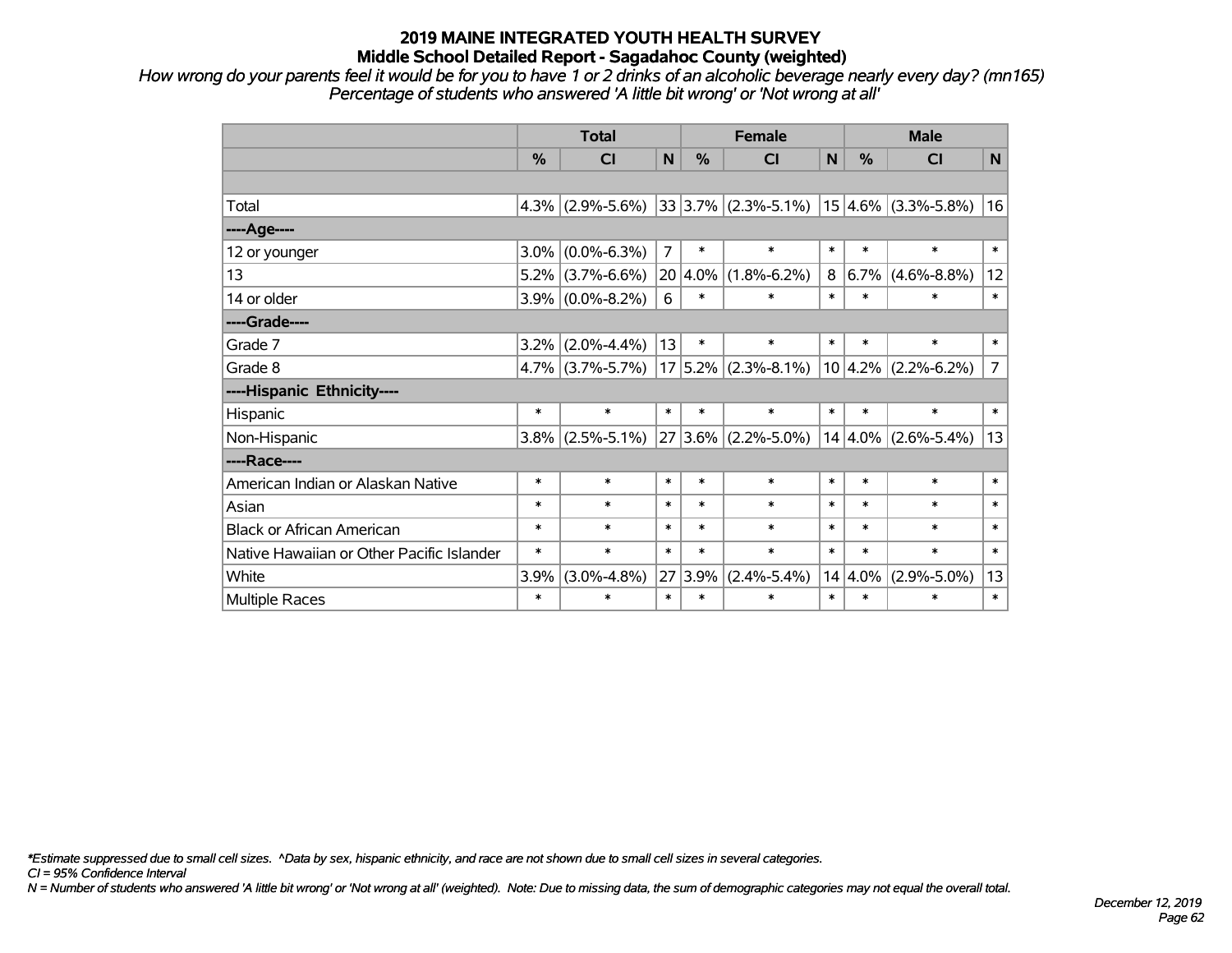*How wrong do your friends feel it would be for you to have 1 or 2 drinks of an alcoholic beverage nearly every day? (mn175) Percentage of students who answered 'A little bit wrong' or 'Not wrong at all'*

|                                           | <b>Total</b> |                     |        | <b>Female</b> | <b>Male</b>            |        |          |                           |        |
|-------------------------------------------|--------------|---------------------|--------|---------------|------------------------|--------|----------|---------------------------|--------|
|                                           | %            | CI                  | N      | %             | CI                     | N      | %        | <b>CI</b>                 | N      |
|                                           |              |                     |        |               |                        |        |          |                           |        |
| Total                                     | 10.9%        | $(8.5\% - 13.2\%)$  |        | 82 10.3%      | $(6.0\% - 14.7\%)$     |        |          | 41   10.9%   (8.6%-13.1%) | 38     |
| ---- Age----                              |              |                     |        |               |                        |        |          |                           |        |
| 12 or younger                             | 6.8%         | $(3.4\% - 10.1\%)$  | 15     | 7.0%          | $(2.9\% - 11.0\%)$     | 9      | 6.5%     | $(2.7\% - 10.4\%)$        | 6      |
| 13                                        | 9.6%         | $(5.6\% - 13.7\%)$  | 37 I   | 8.9%          | $(3.5\% - 14.3\%)$     | 18     | $9.0\%$  | $(2.9\% - 15.2\%)$        | 17     |
| 14 or older                               | $20.0\%$     | $(14.0\% - 25.9\%)$ |        |               | 30 21.3% (12.5%-30.1%) |        |          | 14 19.7% (9.6%-29.7%)     | 16     |
| ----Grade----                             |              |                     |        |               |                        |        |          |                           |        |
| Grade 7                                   | 8.2%         | $(5.8\% - 10.7\%)$  | 32     | 6.2%          | $(2.2\% - 10.2\%)$     | 12     | $9.0\%$  | $(6.0\% - 12.1\%)$        | 17     |
| Grade 8                                   |              | 13.9% (11.1%-16.7%) |        | 50 14.8%      | $(5.9\% - 23.7\%)$     |        |          | 28 13.1% (8.4%-17.8%)     | 22     |
| ----Hispanic Ethnicity----                |              |                     |        |               |                        |        |          |                           |        |
| Hispanic                                  | $\ast$       | $\ast$              | $\ast$ | $\ast$        | $\ast$                 | $\ast$ | $\ast$   | $\ast$                    | $\ast$ |
| Non-Hispanic                              | 11.1%        | $(7.6\% - 14.6\%)$  | 77     | 10.6%         | $(5.9\% - 15.3\%)$     |        | 39 10.9% | $(8.0\% - 13.9\%)$        | 35     |
| ----Race----                              |              |                     |        |               |                        |        |          |                           |        |
| American Indian or Alaskan Native         | $\ast$       | $\ast$              | $\ast$ | $\ast$        | $\ast$                 | $\ast$ | $\ast$   | $\ast$                    | $\ast$ |
| Asian                                     | $\ast$       | $\ast$              | $\ast$ | $\ast$        | $\ast$                 | $\ast$ | $\ast$   | $\ast$                    | $\ast$ |
| <b>Black or African American</b>          | $\ast$       | $\ast$              | $\ast$ | $\ast$        | $\ast$                 | $\ast$ | $\ast$   | $\ast$                    | $\ast$ |
| Native Hawaiian or Other Pacific Islander | $\ast$       | $\ast$              | $\ast$ | $\ast$        | $\ast$                 | $\ast$ | $\ast$   | $\ast$                    | $\ast$ |
| White                                     | 11.5%        | $(9.2\% - 13.9\%)$  | 79     | 10.8%         | $(6.0\% - 15.5\%)$     |        | 38 11.7% | $(9.0\% - 14.4\%)$        | 38     |
| Multiple Races                            | $\ast$       | $\ast$              | $\ast$ | $\ast$        | $\ast$                 | $\ast$ | $\ast$   | $\ast$                    | $\ast$ |

*\*Estimate suppressed due to small cell sizes. ^Data by sex, hispanic ethnicity, and race are not shown due to small cell sizes in several categories.*

*CI = 95% Confidence Interval*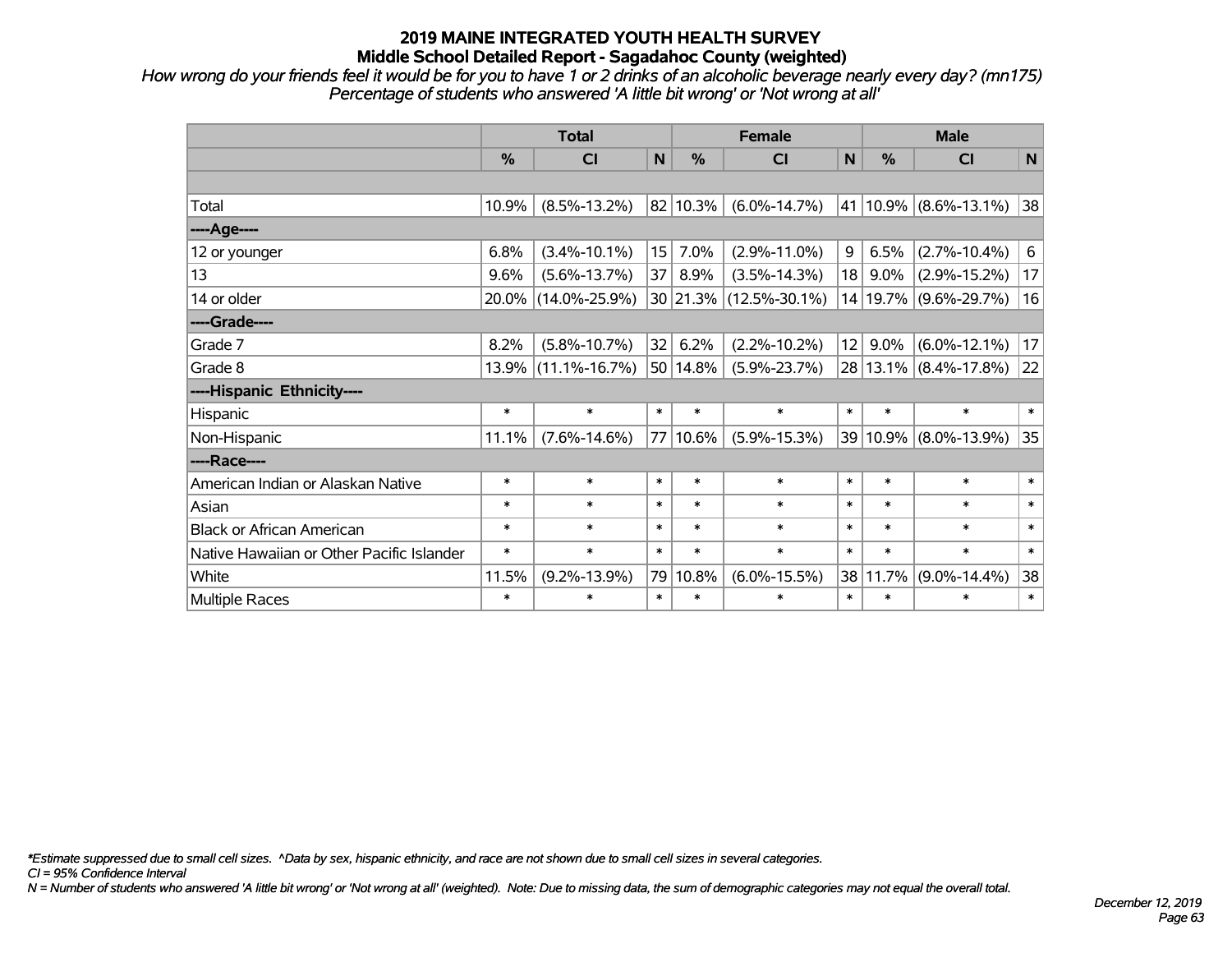#### **2019 MAINE INTEGRATED YOUTH HEALTH SURVEY Middle School Detailed Report - Sagadahoc County (weighted)** *Have you ever used marijuana? (mn74) Percentage of students who answered 'Yes'*

|                                           | <b>Total</b> |                       |        | <b>Female</b> |                            | <b>Male</b>  |          |                    |        |
|-------------------------------------------|--------------|-----------------------|--------|---------------|----------------------------|--------------|----------|--------------------|--------|
|                                           | %            | C <sub>l</sub>        | N      | %             | <b>CI</b>                  | $\mathsf{N}$ | %        | <b>CI</b>          | N      |
|                                           |              |                       |        |               |                            |              |          |                    |        |
| Total                                     |              | $10.5\%$ (6.3%-14.7%) |        |               | $ 78 11.4\% $ (4.6%-18.2%) |              | 44 8.4%  | $(5.3\% - 11.5\%)$ | 30     |
| ---- Age----                              |              |                       |        |               |                            |              |          |                    |        |
| 12 or younger                             | 5.4%         | $(3.2\% - 7.5\%)$     | 12     | $\ast$        | $\ast$                     | $\ast$       | $\ast$   | $\ast$             | $\ast$ |
| 13                                        | 11.6%        | $(4.4\% - 18.9\%)$    |        | 44 12.8%      | $(0.2\% - 25.5\%)$         | 26           | 9.5%     | $(5.5\% - 13.4\%)$ | 17     |
| 14 or older                               |              | $15.4\%$ (9.4%-21.4%) |        |               | 22 19.6% (8.7%-30.5%)      |              | 12 10.6% | $(6.0\% - 15.2\%)$ | 8      |
| ----Grade----                             |              |                       |        |               |                            |              |          |                    |        |
| Grade 7                                   | 7.1%         | $(3.7\% - 10.4\%)$    | 27     | 7.3%          | $(2.5\% - 12.2\%)$         | 15           | 6.0%     | $(3.1\% - 8.9\%)$  | 11     |
| Grade 8                                   |              | 13.5% (6.3%-20.7%)    |        | $ 48 15.1\% $ | $(3.8\% - 26.5\%)$         |              | 28 11.0% | $(6.5\% - 15.5\%)$ | 19     |
| ----Hispanic Ethnicity----                |              |                       |        |               |                            |              |          |                    |        |
| Hispanic                                  | $\ast$       | $\ast$                | $\ast$ | $\ast$        | $\ast$                     | $\ast$       | $\ast$   | $\ast$             | $\ast$ |
| Non-Hispanic                              |              | $10.2\%$ (5.2%-15.2%) |        | 71 11.5%      | $(4.1\% - 18.8\%)$         | 41           | 8.4%     | $(4.8\% - 12.0\%)$ | 28     |
| ----Race----                              |              |                       |        |               |                            |              |          |                    |        |
| American Indian or Alaskan Native         | $\ast$       | $\ast$                | $\ast$ | $\ast$        | $\ast$                     | $\ast$       | $\ast$   | $\ast$             | $\ast$ |
| Asian                                     | $\ast$       | $\ast$                | $\ast$ | $\ast$        | $\ast$                     | $\ast$       | $\ast$   | $\ast$             | $\ast$ |
| <b>Black or African American</b>          | $\ast$       | $\ast$                | $\ast$ | $\ast$        | $\ast$                     | $\ast$       | $\ast$   | $\ast$             | $\ast$ |
| Native Hawaiian or Other Pacific Islander | $\ast$       | $\ast$                | $\ast$ | $\ast$        | $\ast$                     | $\ast$       | $\ast$   | $\ast$             | $\ast$ |
| White                                     | 10.3%        | $(5.4\% - 15.2\%)$    | 70     | 11.7%         | $(4.4\% - 19.0\%)$         | 41           | 8.0%     | $(4.3\% - 11.8\%)$ | 26     |
| <b>Multiple Races</b>                     | $\ast$       | $\ast$                | $\ast$ | $\ast$        | $\ast$                     | $\ast$       | $\ast$   | $\ast$             | $\ast$ |

*\*Estimate suppressed due to small cell sizes. ^Data by sex, hispanic ethnicity, and race are not shown due to small cell sizes in several categories.*

*CI = 95% Confidence Interval*

*N = Number of students who answered 'Yes' (weighted). Note: Due to missing data, the sum of demographic categories may not equal the overall total.*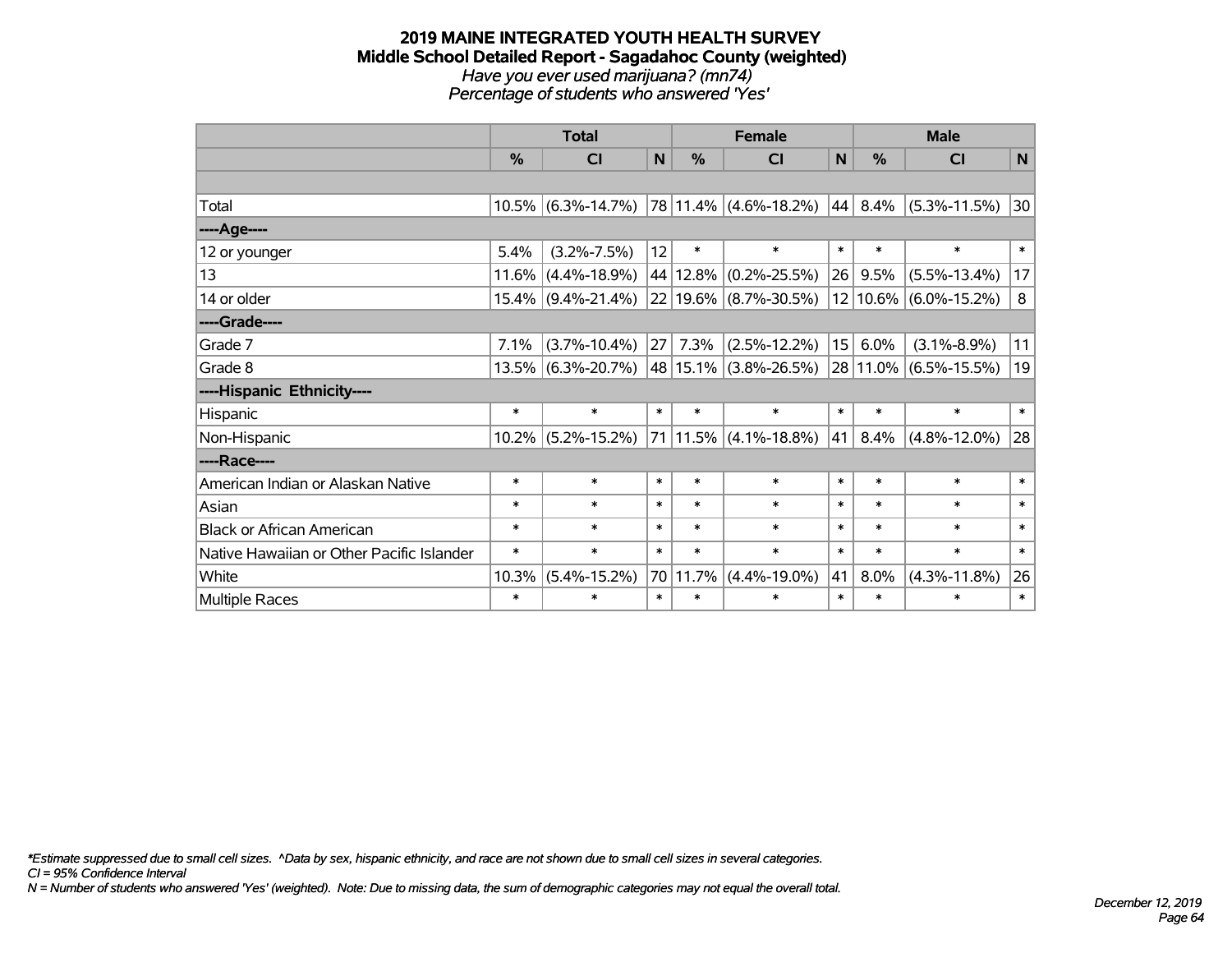*How old were you when you tried marijuana for the first time? (mn75)*

*Among students who have tried marijuana, the percentage of students who answered before age 11*

|                                           |        | <b>Total</b>        |                |        | <b>Female</b> |        | <b>Male</b> |        |        |
|-------------------------------------------|--------|---------------------|----------------|--------|---------------|--------|-------------|--------|--------|
|                                           | %      | CI                  | N              | %      | CI            | N      | %           | CI N   |        |
|                                           |        |                     |                |        |               |        |             |        |        |
| Total                                     | 20.4%  | $(3.2\% - 37.7\%)$  | 16             | $\ast$ | $\ast$        | $\ast$ | $\ast$      | $\ast$ | $\ast$ |
| ----Age----                               |        |                     |                |        |               |        |             |        |        |
| 12 or younger                             | $\ast$ | $\ast$              | $\ast$         | $\ast$ | $\ast$        | $\ast$ | $\ast$      | $\ast$ | $\ast$ |
| 13                                        | 15.9%  | $(0.0\% - 35.0\%)$  | 7              | $\ast$ | $\ast$        | $\ast$ | $\ast$      | $\ast$ | *      |
| 14 or older                               | 24.5%  | $(20.1\% - 28.8\%)$ | 6              | $\ast$ | $\ast$        | $\ast$ | $\ast$      | $\ast$ | $\ast$ |
| ----Grade----                             |        |                     |                |        |               |        |             |        |        |
| Grade 7                                   | 28.7%  | $(0.0\% - 60.5\%)$  | $\overline{7}$ | $\ast$ | $\ast$        | $\ast$ | $\ast$      | $\ast$ | $\ast$ |
| Grade 8                                   | 14.4%  | $(5.3\% - 23.6\%)$  | 7              | $\ast$ | $\ast$        | $\ast$ | $\ast$      | $\ast$ | $\ast$ |
| ----Hispanic Ethnicity----                |        |                     |                |        |               |        |             |        |        |
| Hispanic                                  | $\ast$ | $\ast$              | $\ast$         | $\ast$ | $\ast$        | $\ast$ | $\ast$      | $\ast$ | $\ast$ |
| Non-Hispanic                              | 19.4%  | $(2.8\% - 35.9\%)$  | 14             | $\ast$ | $\ast$        | $\ast$ | $\ast$      | $\ast$ | $\ast$ |
| ----Race----                              |        |                     |                |        |               |        |             |        |        |
| American Indian or Alaskan Native         | *      | $\ast$              | $\ast$         | $\ast$ | $\ast$        | $\ast$ | $\ast$      | $\ast$ | $\ast$ |
| Asian                                     | $\ast$ | $\ast$              | $\ast$         | $\ast$ | $\ast$        | $\ast$ | $\ast$      | $\ast$ | $\ast$ |
| <b>Black or African American</b>          | $\ast$ | $\ast$              | $\ast$         | $\ast$ | $\ast$        | $\ast$ | $\ast$      | $\ast$ | $\ast$ |
| Native Hawaiian or Other Pacific Islander | $\ast$ | $\ast$              | $\ast$         | $\ast$ | $\ast$        | $\ast$ | $\ast$      | $\ast$ | $\ast$ |
| White                                     | 19.3%  | $(2.4\% - 36.1\%)$  | 14             | $\ast$ | $\ast$        | $\ast$ | $\ast$      | $\ast$ | $\ast$ |
| Multiple Races                            | $\ast$ | $\ast$              | $\ast$         | $\ast$ | $\ast$        | $\ast$ | $\ast$      | $\ast$ | $\ast$ |

*\*Estimate suppressed due to small cell sizes. ^Data by sex, hispanic ethnicity, and race are not shown due to small cell sizes in several categories.*

*CI = 95% Confidence Interval*

*N = Among students who have tried marijuana, the number of students who answered before age 11 (weighted). Note: Due to missing data, the sum of demographic categories may not equal the overall total.*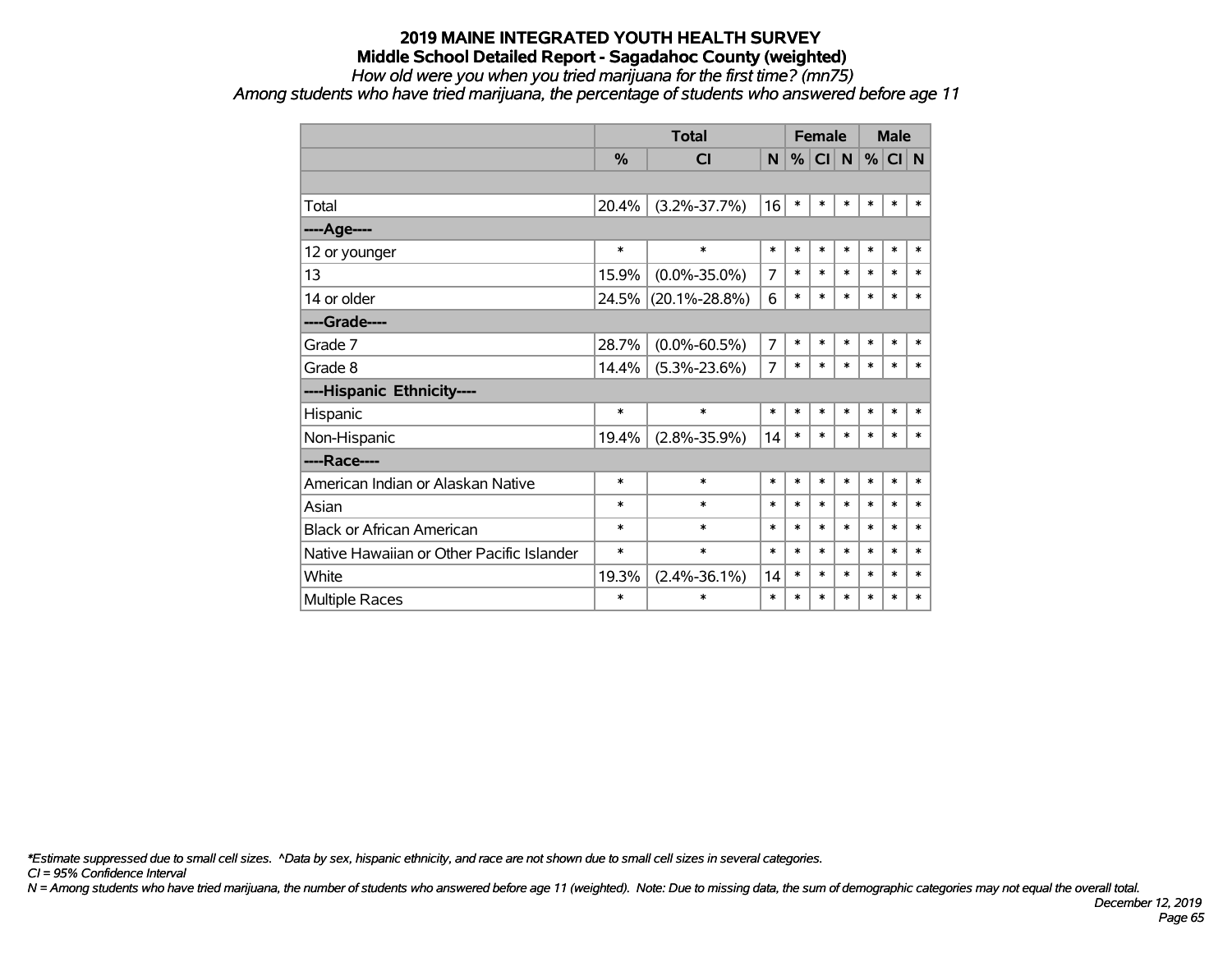## **2019 MAINE INTEGRATED YOUTH HEALTH SURVEY Middle School Detailed Report - Sagadahoc County (weighted)** *How old were you when you tried marijuana for the first time? (mn75\_2)*

*Percentage of students who answered before age 11*

|                                           |               | <b>Total</b>      |                |        |           | <b>Female</b> |        | <b>Male</b> |        |
|-------------------------------------------|---------------|-------------------|----------------|--------|-----------|---------------|--------|-------------|--------|
|                                           | $\frac{0}{0}$ | <b>CI</b>         | N              | %      | <b>CI</b> | N.            | %      | CI N        |        |
|                                           |               |                   |                |        |           |               |        |             |        |
| Total                                     | 2.2%          | $(1.0\% - 3.4\%)$ | 16             | $\ast$ | $\ast$    | $\ast$        | $\ast$ | $\ast$      | *      |
| ----Age----                               |               |                   |                |        |           |               |        |             |        |
| 12 or younger                             | $\ast$        | $\ast$            | $\ast$         | $\ast$ | $\ast$    | $\ast$        | $\ast$ | $\ast$      | $\ast$ |
| 13                                        | 1.9%          | $(0.4\% - 3.4\%)$ | 7              | $\ast$ | $\ast$    | $\ast$        | $\ast$ | $\ast$      | $\ast$ |
| 14 or older                               | 4.0%          | $(1.9\% - 6.1\%)$ | 6              | $\ast$ | $\ast$    | $\ast$        | $\ast$ | $\ast$      | $\ast$ |
| ----Grade----                             |               |                   |                |        |           |               |        |             |        |
| Grade 7                                   | 2.0%          | $(0.7\% - 3.3\%)$ | $\overline{7}$ | $\ast$ | $\ast$    | $\ast$        | $\ast$ | $\ast$      | $\ast$ |
| Grade 8                                   | $2.1\%$       | $(1.0\% - 3.1\%)$ | 7              | $\ast$ | $\ast$    | $\ast$        | $\ast$ | $\ast$      | $\ast$ |
| ----Hispanic Ethnicity----                |               |                   |                |        |           |               |        |             |        |
| Hispanic                                  | *             | $\ast$            | $\ast$         | $\ast$ | $\ast$    | *             | $\ast$ | $\ast$      | $\ast$ |
| Non-Hispanic                              | 2.0%          | $(1.1\% - 3.0\%)$ | 14             | $\ast$ | $\ast$    | $\ast$        | $\ast$ | $\ast$      | *      |
| ----Race----                              |               |                   |                |        |           |               |        |             |        |
| American Indian or Alaskan Native         | $\ast$        | $\ast$            | $\ast$         | $\ast$ | $\ast$    | $\ast$        | $\ast$ | $\ast$      | $\ast$ |
| Asian                                     | *             | $\ast$            | $\ast$         | $\ast$ | $\ast$    | $\ast$        | $\ast$ | $\ast$      | $\ast$ |
| <b>Black or African American</b>          | *             | $\ast$            | $\ast$         | $\ast$ | $\ast$    | $\ast$        | $\ast$ | $\ast$      | $\ast$ |
| Native Hawaiian or Other Pacific Islander | *             | $\ast$            | $\ast$         | $\ast$ | $\ast$    | $\ast$        | $\ast$ | $\ast$      | $\ast$ |
| White                                     | 2.0%          | $(1.0\% - 3.1\%)$ | 14             | $\ast$ | $\ast$    | $\ast$        | $\ast$ | $\ast$      | $\ast$ |
| Multiple Races                            | $\ast$        | $\ast$            | $\ast$         | $\ast$ | $\ast$    | $\ast$        | $\ast$ | $\ast$      | $\ast$ |

*\*Estimate suppressed due to small cell sizes. ^Data by sex, hispanic ethnicity, and race are not shown due to small cell sizes in several categories.*

*CI = 95% Confidence Interval*

*N = Number of students who answered before age 11 (weighted). Note: Due to missing data, the sum of demographic categories may not equal the overall total.*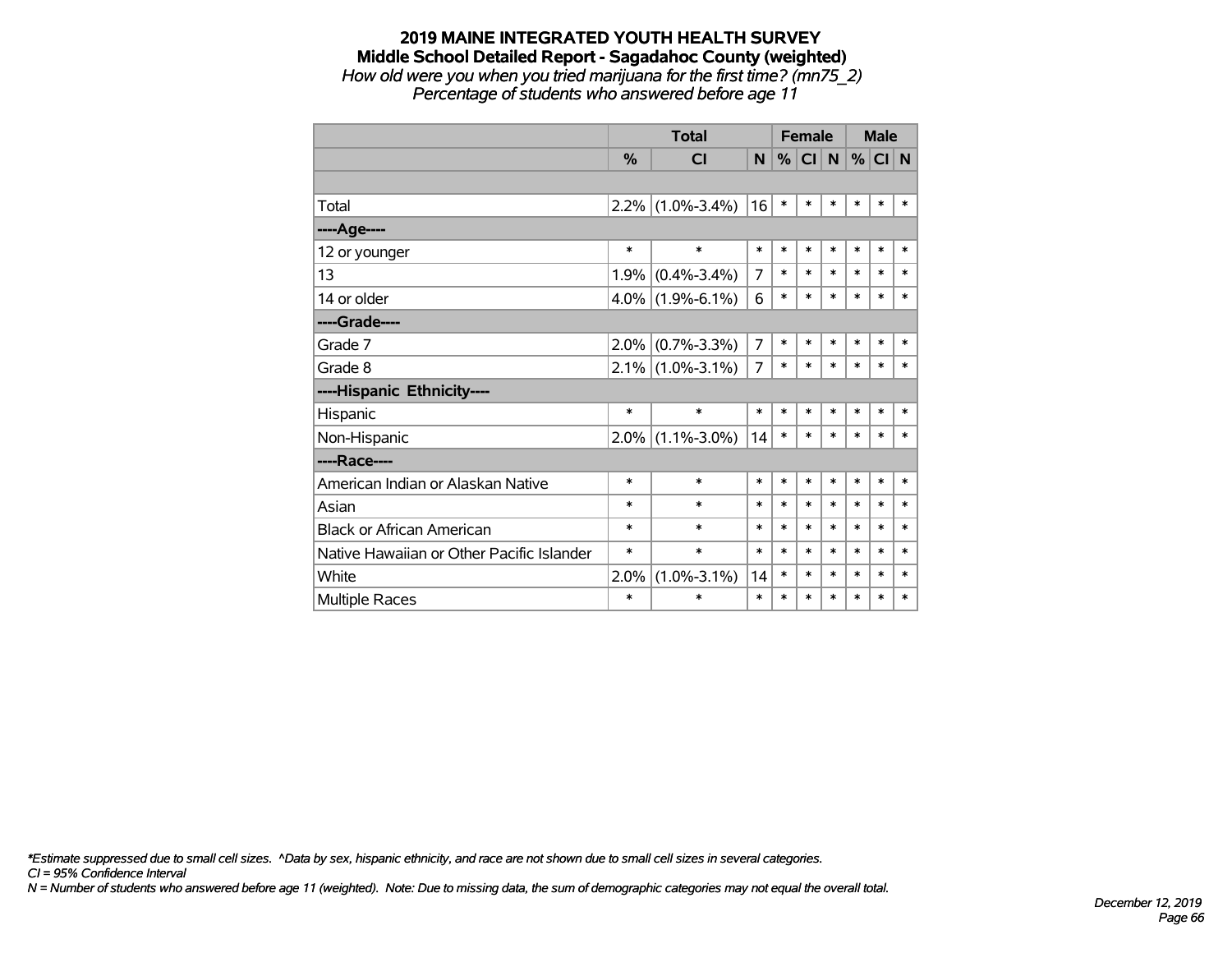#### **2019 MAINE INTEGRATED YOUTH HEALTH SURVEY Middle School Detailed Report - Sagadahoc County (weighted)** *During the past 30 days, how many times did you use marijuana? (mn76) Percentage of students who answered at least 1 time*

|                                           | <b>Total</b>  |                      |                 |               | <b>Female</b>           |        | <b>Male</b> |                                                  |                 |  |
|-------------------------------------------|---------------|----------------------|-----------------|---------------|-------------------------|--------|-------------|--------------------------------------------------|-----------------|--|
|                                           | $\frac{0}{0}$ | CI                   | N               | $\frac{0}{0}$ | CI                      | N      | %           | <b>CI</b>                                        | N               |  |
|                                           |               |                      |                 |               |                         |        |             |                                                  |                 |  |
| Total                                     | 4.9%          | $(3.0\% - 6.9\%)$    |                 |               | $37 4.4\% $ (3.2%-5.6%) |        | 18 4.7%     | $(0.7\% - 8.6\%)$                                | 16              |  |
| ----Age----                               |               |                      |                 |               |                         |        |             |                                                  |                 |  |
| 12 or younger                             | 3.1%          | $(1.6\% - 4.6\%)$    | $\overline{7}$  | $\ast$        | $\ast$                  | $\ast$ | $\ast$      | $\ast$                                           | $\ast$          |  |
| 13                                        | 5.2%          | $(1.6\% - 8.9\%)$    |                 | 20 4.2%       | $(1.2\% - 7.1\%)$       | 9      | 5.8%        | $(0.0\% - 11.7\%)$                               | 10              |  |
| 14 or older                               |               | $7.0\%$ (2.6%-11.3%) | 10 <sup>1</sup> | $\ast$        | $\ast$                  | $\ast$ | $\ast$      | $\ast$                                           | $\ast$          |  |
| ----Grade----                             |               |                      |                 |               |                         |        |             |                                                  |                 |  |
| Grade 7                                   | 3.6%          | $(1.1\% - 6.1\%)$    |                 |               | $14 3.0\% $ (0.4%-5.5%) | 6      | 3.4%        | $(0.0\% - 7.4\%)$                                | 6               |  |
| Grade 8                                   | $6.0\%$       | $(2.5\% - 9.5\%)$    |                 |               |                         |        |             | $22 6.0\% $ (3.2%-8.9%)   12 6.0%   (1.5%-10.6%) | 10 <sup>1</sup> |  |
| ----Hispanic Ethnicity----                |               |                      |                 |               |                         |        |             |                                                  |                 |  |
| Hispanic                                  | $\ast$        | $\ast$               | $\ast$          | $\ast$        | $\ast$                  | $\ast$ | $\ast$      | $\ast$                                           | $\ast$          |  |
| Non-Hispanic                              | 5.0%          | $(2.7\% - 7.2\%)$    |                 |               | $35 4.6\% $ (3.4%-5.8%) |        | $17 5.0\%$  | $(0.8\% - 9.2\%)$                                | 16              |  |
| ----Race----                              |               |                      |                 |               |                         |        |             |                                                  |                 |  |
| American Indian or Alaskan Native         | $\ast$        | $\ast$               | $\ast$          | $\ast$        | $\ast$                  | $\ast$ | $\ast$      | $\ast$                                           | $\ast$          |  |
| Asian                                     | $\ast$        | $\ast$               | $\ast$          | $\ast$        | $\ast$                  | $\ast$ | $\ast$      | $\ast$                                           | $\ast$          |  |
| <b>Black or African American</b>          | $\ast$        | $\ast$               | $\ast$          | $\ast$        | $\ast$                  | $\ast$ | $\ast$      | $\ast$                                           | $\ast$          |  |
| Native Hawaiian or Other Pacific Islander | $\ast$        | $\ast$               | $\ast$          | $\ast$        | $\ast$                  | $\ast$ | $\ast$      | $\ast$                                           | $\ast$          |  |
| White                                     | 4.7%          | $(2.5\% - 6.9\%)$    |                 | 33 4.3%       | $(3.2\% - 5.4\%)$       | 16     | 4.8%        | $(0.5\% - 9.1\%)$                                | 16              |  |
| <b>Multiple Races</b>                     | $\ast$        | $\ast$               | $\ast$          | $\ast$        | $\ast$                  | $\ast$ | $\ast$      | $\ast$                                           | $\ast$          |  |

*\*Estimate suppressed due to small cell sizes. ^Data by sex, hispanic ethnicity, and race are not shown due to small cell sizes in several categories.*

*CI = 95% Confidence Interval*

*N = Number of students who answered at least 1 time (weighted). Note: Due to missing data, the sum of demographic categories may not equal the overall total.*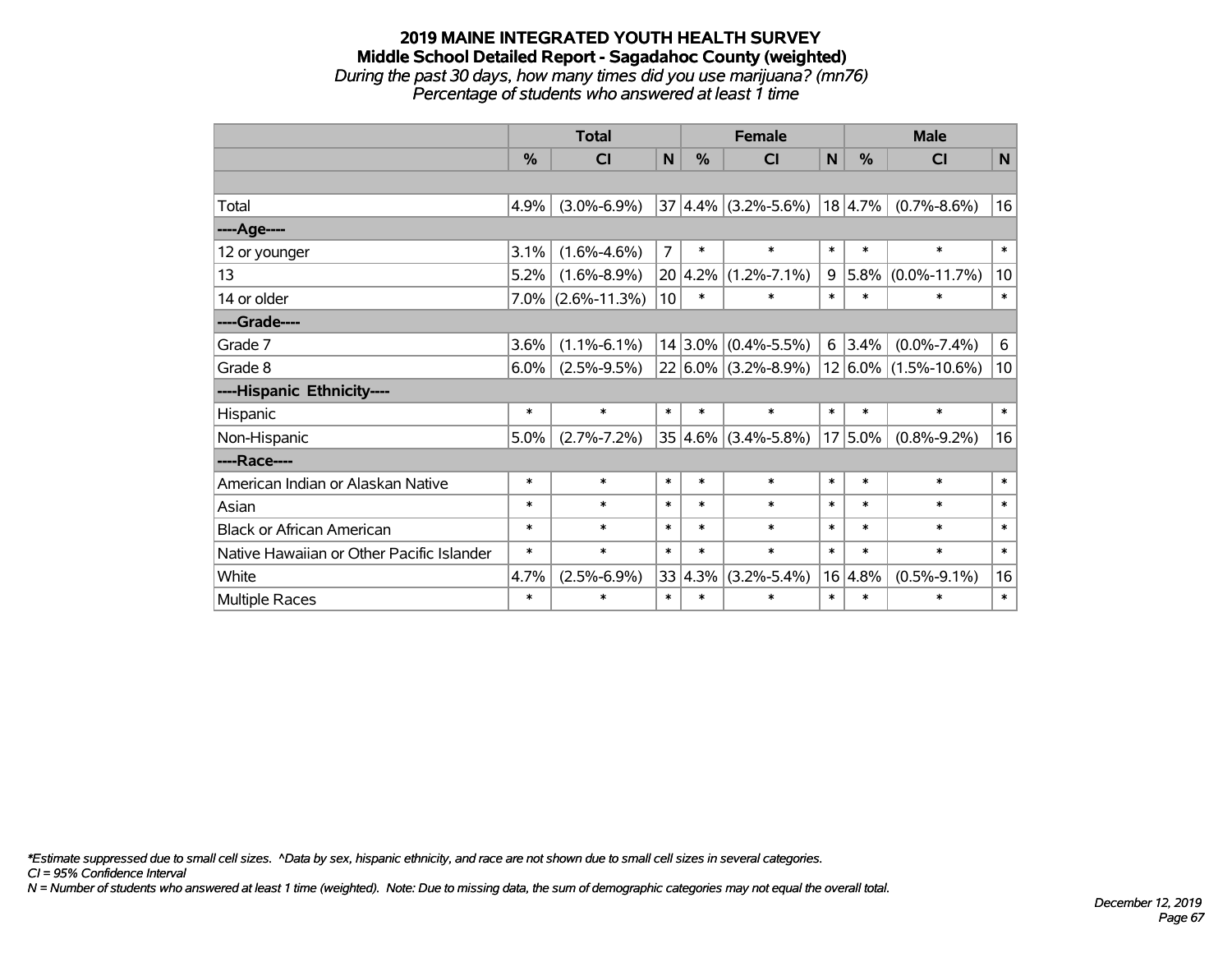*If you wanted to get some marijuana, how easy would it be for you to get some? (mn77) Percentage of students who answered 'Sort of easy' or 'Very easy'*

|                                           | <b>Total</b> |                     |          | <b>Female</b> | <b>Male</b>              |        |               |                            |        |
|-------------------------------------------|--------------|---------------------|----------|---------------|--------------------------|--------|---------------|----------------------------|--------|
|                                           | $\%$         | <b>CI</b>           | <b>N</b> | %             | <b>CI</b>                | N      | $\frac{0}{0}$ | <b>CI</b>                  | N      |
|                                           |              |                     |          |               |                          |        |               |                            |        |
| Total                                     |              | 19.2% (15.3%-23.1%) |          |               | 145 20.1% (15.4%-24.9%)  |        |               | 80 18.0% (14.1%-21.9%)     | 63     |
| ----Age----                               |              |                     |          |               |                          |        |               |                            |        |
| 12 or younger                             | 13.7%        | $(6.3\% - 21.0\%)$  | 31       | 13.6%         | $(6.9\% - 20.4\%)$       |        | 17 14.1%      | $(5.7\% - 22.5\%)$         | 14     |
| 13                                        | 19.9%        | $(14.5\% - 25.2\%)$ | 76       |               | $ 20.1\% $ (12.5%-27.7%) |        |               | 41   19.7%   (15.2%-24.3%) | 35     |
| 14 or older                               |              | 26.2% (22.0%-30.4%) | 38       |               | $ 33.1\% $ (29.8%-36.4%) |        |               | 21   18.9%   (13.5%-24.3%) | 15     |
| ----Grade----                             |              |                     |          |               |                          |        |               |                            |        |
| Grade 7                                   | 12.8%        | $(7.2\% - 18.4\%)$  | 49       | 13.0%         | $(4.8\% - 21.2\%)$       |        | 27 12.7%      | $(8.7\% - 16.7\%)$         | 23     |
| Grade 8                                   |              | 25.6% (21.0%-30.1%) | 93       |               | $ 27.4\% $ (22.4%-32.5%) |        |               | 52 22.8% (17.0%-28.7%)     | 39     |
| ----Hispanic Ethnicity----                |              |                     |          |               |                          |        |               |                            |        |
| Hispanic                                  | $\ast$       | $\ast$              | $\ast$   | $\ast$        | $\ast$                   | $\ast$ | $\ast$        | $\ast$                     | $\ast$ |
| Non-Hispanic                              |              | 19.5% (14.9%-24.1%) |          |               | 137 21.2% (16.3%-26.0%)  |        |               | 78 17.7% (12.3%-23.1%)     | 59     |
| ----Race----                              |              |                     |          |               |                          |        |               |                            |        |
| American Indian or Alaskan Native         | $\ast$       | $\ast$              | $\ast$   | $\ast$        | $\ast$                   | $\ast$ | $\ast$        | $\ast$                     | $\ast$ |
| Asian                                     | $\ast$       | $\ast$              | $\ast$   | $\ast$        | $\ast$                   | $\ast$ | $\ast$        | $\ast$                     | $\ast$ |
| <b>Black or African American</b>          | $\ast$       | $\ast$              | $\ast$   | $\ast$        | $\ast$                   | $\ast$ | $\ast$        | $\ast$                     | $\ast$ |
| Native Hawaiian or Other Pacific Islander | $\ast$       | $\ast$              | $\ast$   | $\ast$        | $\ast$                   | $\ast$ | $\ast$        | $\ast$                     | $\ast$ |
| White                                     | 18.8%        | $(14.9\% - 22.7\%)$ | 130      | 19.8%         | $(16.0\% - 23.6\%)$      | 71     | $ 17.5\% $    | $(11.8\% - 23.1\%)$        | 57     |
| <b>Multiple Races</b>                     | $\ast$       | $\ast$              | $\ast$   | $\ast$        | $\ast$                   | $\ast$ | $\ast$        | $\ast$                     | $\ast$ |

*\*Estimate suppressed due to small cell sizes. ^Data by sex, hispanic ethnicity, and race are not shown due to small cell sizes in several categories.*

*CI = 95% Confidence Interval*

*N = Number of students who answered 'Sort of easy' or 'Very easy' (weighted). Note: Due to missing data, the sum of demographic categories may not equal the overall total.*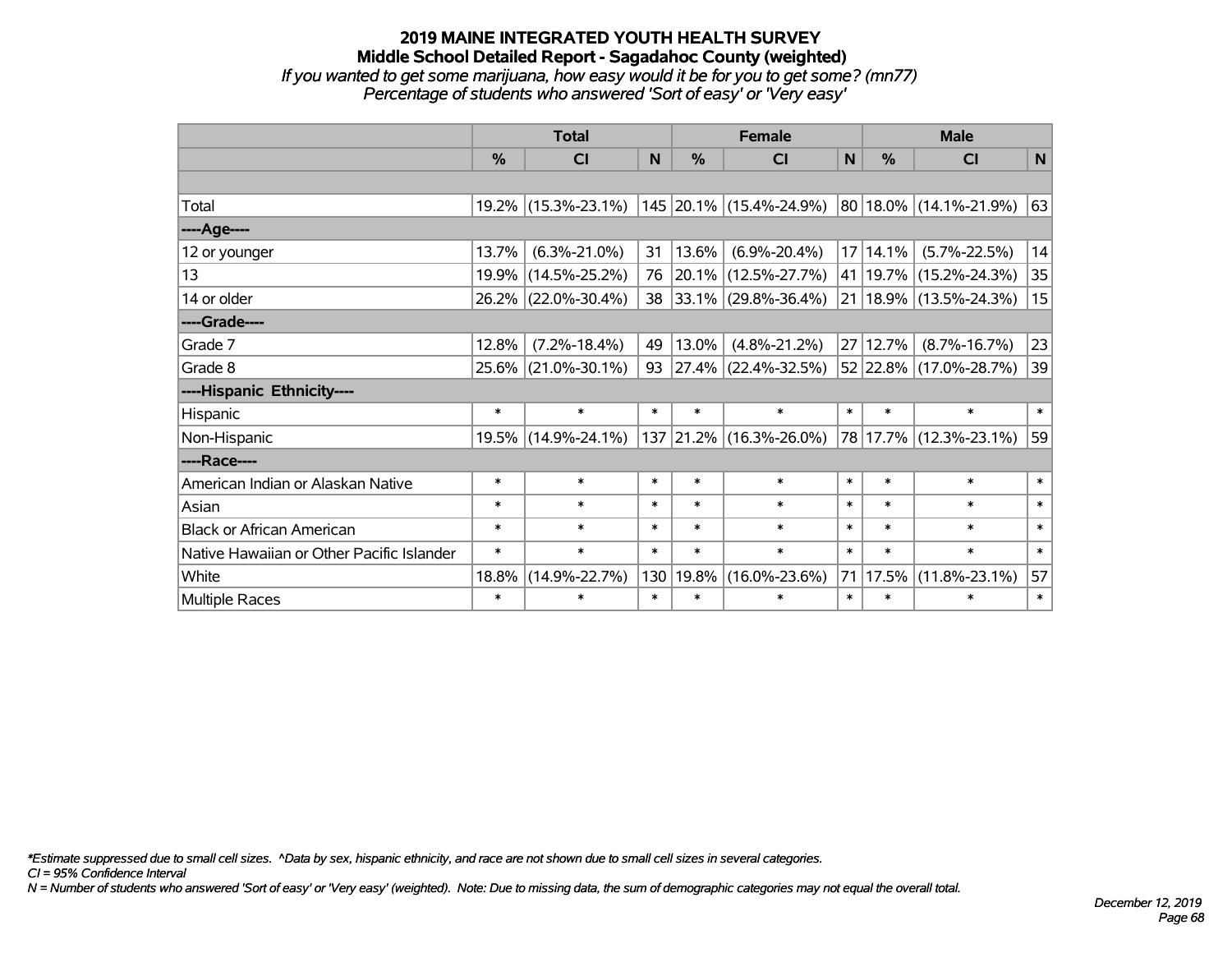#### **2019 MAINE INTEGRATED YOUTH HEALTH SURVEY Middle School Detailed Report - Sagadahoc County (weighted)** *How wrong do your parents feel it would be for you to use marijuana? (mn193) Percentage of students who answered 'A little bit wrong' or 'Not wrong at all'*

|                                           | <b>Total</b> |                     |        | <b>Female</b> |                        |              | <b>Male</b> |                       |           |  |
|-------------------------------------------|--------------|---------------------|--------|---------------|------------------------|--------------|-------------|-----------------------|-----------|--|
|                                           | %            | <b>CI</b>           | N      | %             | <b>CI</b>              | $\mathsf{N}$ | %           | <b>CI</b>             | ${\sf N}$ |  |
|                                           |              |                     |        |               |                        |              |             |                       |           |  |
| Total                                     | 8.2%         | $(6.3\% - 10.1\%)$  | 63     | 8.1%          | $(6.2\% - 10.1\%)$     | 33           | 7.9%        | $(4.2\% - 11.7\%)$    | 28        |  |
| ----Age----                               |              |                     |        |               |                        |              |             |                       |           |  |
| 12 or younger                             | 2.8%         | $(0.1\% - 5.5\%)$   | 6      | $\ast$        | $\ast$                 | $\ast$       | $\ast$      | $\ast$                | $\ast$    |  |
| 13                                        | 8.9%         | $(5.9\% - 11.9\%)$  | 35     | 8.3%          | $(6.2\% - 10.4\%)$     | 17           | 9.6%        | $(5.5\% - 13.8\%)$    | 18        |  |
| 14 or older                               | 14.6%        | $(10.0\% - 19.2\%)$ |        | 21 21.1%      | $(9.7\% - 32.5\%)$     | 14           | 7.6%        | $(1.0\% - 14.1\%)$    | 6         |  |
| ----Grade----                             |              |                     |        |               |                        |              |             |                       |           |  |
| Grade 7                                   | 3.4%         | $(2.6\% - 4.3\%)$   | 13     | $\ast$        | $\ast$                 | $\ast$       | $\ast$      | $\ast$                | $\ast$    |  |
| Grade 8                                   | 13.2%        | $(9.8\% - 16.7\%)$  |        |               | 49 14.7% (10.4%-19.0%) |              |             | 29 11.0% (3.4%-18.6%) | 19        |  |
| ----Hispanic Ethnicity----                |              |                     |        |               |                        |              |             |                       |           |  |
| Hispanic                                  | $\ast$       | $\ast$              | $\ast$ | $\ast$        | $\ast$                 | $\ast$       | $\ast$      | $\ast$                | $\ast$    |  |
| Non-Hispanic                              | 8.1%         | $(5.9\% - 10.3\%)$  | 58     | 8.7%          | $(6.3\% - 11.1\%)$     | 33           | 7.4%        | $(2.5\% - 12.2\%)$    | 25        |  |
| ----Race----                              |              |                     |        |               |                        |              |             |                       |           |  |
| American Indian or Alaskan Native         | $\ast$       | $\ast$              | $\ast$ | $\ast$        | $\ast$                 | $\ast$       | $\ast$      | $\ast$                | $\ast$    |  |
| Asian                                     | $\ast$       | $\ast$              | $\ast$ | $\ast$        | $\ast$                 | $\ast$       | $\ast$      | $\ast$                | $\ast$    |  |
| <b>Black or African American</b>          | $\ast$       | $\ast$              | $\ast$ | $\ast$        | $\ast$                 | $\ast$       | $\ast$      | $\ast$                | $\ast$    |  |
| Native Hawaiian or Other Pacific Islander | $\ast$       | $\ast$              | $\ast$ | $\ast$        | $\ast$                 | $\ast$       | $\ast$      | $\ast$                | $\ast$    |  |
| White                                     | 8.3%         | $(6.0\% - 10.5\%)$  | 58     | 8.3%          | $(6.0\% - 10.6\%)$     | 31           | 7.9%        | $(3.1\% - 12.7\%)$    | 26        |  |
| <b>Multiple Races</b>                     | $\ast$       | $\ast$              | $\ast$ | $\ast$        | $\ast$                 | $\ast$       | $\ast$      | $\ast$                | $\ast$    |  |

*\*Estimate suppressed due to small cell sizes. ^Data by sex, hispanic ethnicity, and race are not shown due to small cell sizes in several categories.*

*CI = 95% Confidence Interval*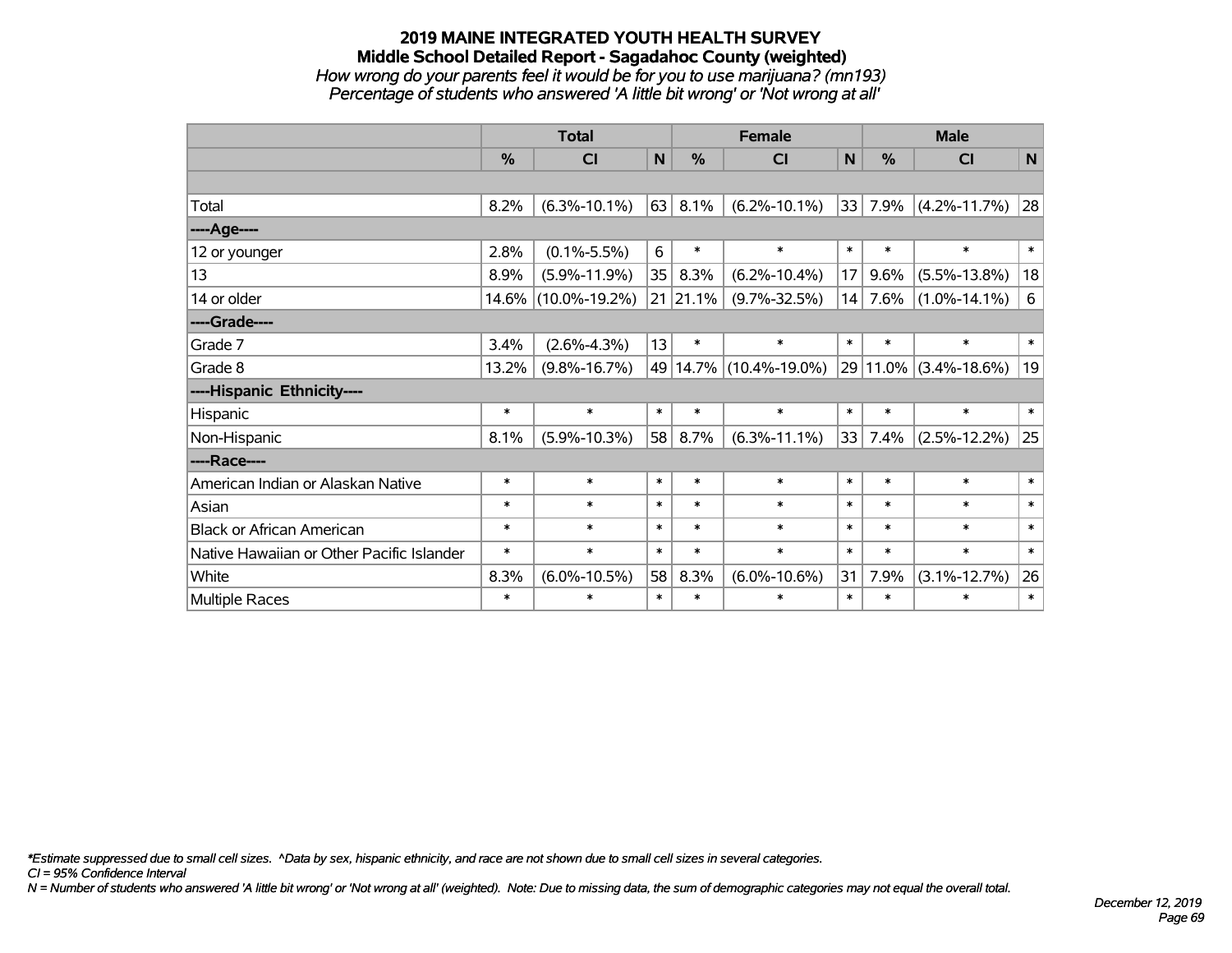*How much do you think people risk harming themselves (physically or in other ways) if they use marijuana once or twice a week? (mn194) Percentage of students who answered 'No risk' or 'Slight risk'*

|                                           | <b>Total</b> |                     |        |               | <b>Female</b>               |        | <b>Male</b>   |                             |                |  |  |
|-------------------------------------------|--------------|---------------------|--------|---------------|-----------------------------|--------|---------------|-----------------------------|----------------|--|--|
|                                           | %            | <b>CI</b>           | N      | $\frac{0}{0}$ | <b>CI</b>                   | N      | $\frac{0}{0}$ | <b>CI</b>                   | N <sub>1</sub> |  |  |
|                                           |              |                     |        |               |                             |        |               |                             |                |  |  |
| Total                                     |              | 37.5% (29.6%-45.5%) |        |               | 287 36.4% (28.2%-44.7%)     |        | 147 39.0%     | $(30.0\% - 47.9\%)$         | 139            |  |  |
| ----Age----                               |              |                     |        |               |                             |        |               |                             |                |  |  |
| 12 or younger                             | 28.1%        | $(20.5\% - 35.8\%)$ | 64     | 26.7%         | $(16.5\% - 36.8\%)$         | 34     | $30.8\%$      | $(24.8\% - 36.8\%)$         | 30             |  |  |
| 13                                        | 38.3%        | $(28.9\% - 47.7\%)$ | 151    |               | 36.6% (27.8%-45.5%)         | 77     |               | 39.7% (27.7%-51.6%)         | 73             |  |  |
| 14 or older                               |              | 49.6% (37.7%-61.4%) | 71     |               | $53.0\%$ (41.8%-64.1%)      |        |               | 35 47.7% (33.5%-61.8%)      | 36             |  |  |
| ----Grade----                             |              |                     |        |               |                             |        |               |                             |                |  |  |
| Grade 7                                   | 30.0%        | $(24.8\% - 35.1\%)$ |        | 117 25.8%     | $(20.0\% - 31.6\%)$         | 53     | 34.4%         | $(27.0\% - 41.7\%)$         | 62             |  |  |
| Grade 8                                   |              | 46.1% (31.6%-60.6%) |        |               | $170 48.3\% $ (34.5%-62.0%) |        |               | 94 $ 44.1\% $ (28.0%-60.2%) | 77             |  |  |
| ----Hispanic Ethnicity----                |              |                     |        |               |                             |        |               |                             |                |  |  |
| Hispanic                                  | $\ast$       | $\ast$              | $\ast$ | $\ast$        | $\ast$                      | $\ast$ | $\ast$        | $\ast$                      | $\ast$         |  |  |
| Non-Hispanic                              | 38.4%        | $(30.7\% - 46.2\%)$ |        |               | 274 37.4% (28.9%-46.0%)     | 141    | 39.4%         | $(30.4\% - 48.5\%)$         | 132            |  |  |
| ----Race----                              |              |                     |        |               |                             |        |               |                             |                |  |  |
| American Indian or Alaskan Native         | 42.9%        | $(26.4\% - 59.3\%)$ | 6      | $\ast$        | $\ast$                      | $\ast$ | $\ast$        | $\ast$                      | $\ast$         |  |  |
| Asian                                     | $\ast$       | $\ast$              | $\ast$ | $\ast$        | $\ast$                      | $\ast$ | $\ast$        | $\ast$                      | $\ast$         |  |  |
| <b>Black or African American</b>          | $\ast$       | $\ast$              | $\ast$ | $\ast$        | $\ast$                      | $\ast$ | $\ast$        | $\ast$                      | $\ast$         |  |  |
| Native Hawaiian or Other Pacific Islander | $\ast$       | $\ast$              | $\ast$ | $\ast$        | $\ast$                      | $\ast$ | $\ast$        | $\ast$                      | $\ast$         |  |  |
| White                                     | 37.6%        | $(29.5\% - 45.7\%)$ |        | 264 36.6%     | $(27.8\% - 45.4\%)$         | 135    | 38.7%         | $(29.9\% - 47.5\%)$         | 128            |  |  |
| Multiple Races                            | $\ast$       | $\ast$              | $\ast$ | $\ast$        | $\ast$                      | $\ast$ | $\ast$        | $\ast$                      | $\ast$         |  |  |

*\*Estimate suppressed due to small cell sizes. ^Data by sex, hispanic ethnicity, and race are not shown due to small cell sizes in several categories.*

*CI = 95% Confidence Interval*

*N = Number of students who answered 'No risk' or 'Slight risk' (weighted). Note: Due to missing data, the sum of demographic categories may not equal the overall total.*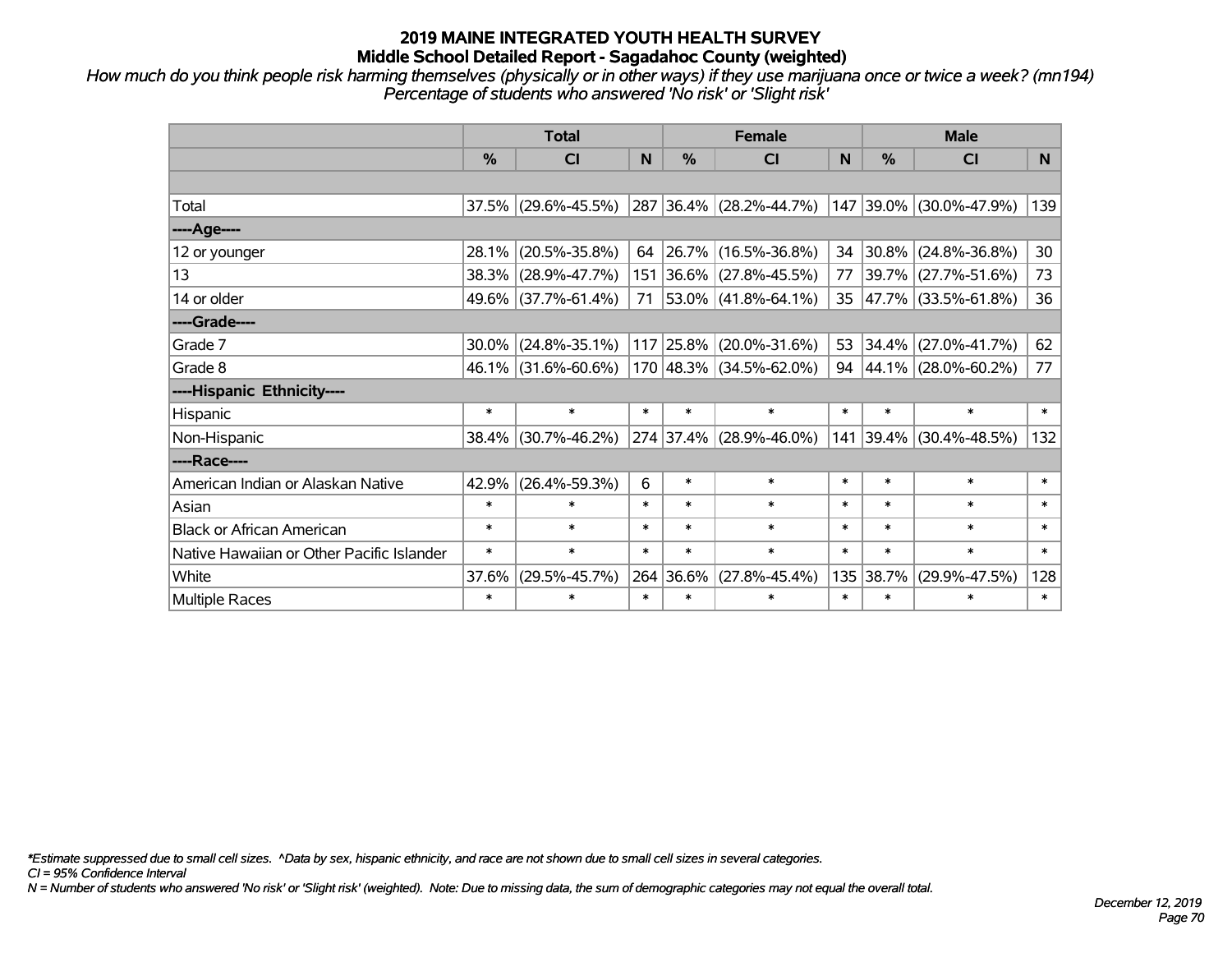## **2019 MAINE INTEGRATED YOUTH HEALTH SURVEY Middle School Detailed Report - Sagadahoc County (weighted)** *How wrong do your friends feel it would be for you to use marijuana? (mn195) Percentage of students who answered 'A little bit wrong' or 'Not wrong at all'*

|                                           | <b>Total</b>  |                        |        | <b>Female</b> | <b>Male</b>                 |        |               |                                 |        |
|-------------------------------------------|---------------|------------------------|--------|---------------|-----------------------------|--------|---------------|---------------------------------|--------|
|                                           | $\frac{0}{0}$ | CI                     | N      | %             | <b>CI</b>                   | N      | $\frac{0}{0}$ | <b>CI</b>                       | N      |
|                                           |               |                        |        |               |                             |        |               |                                 |        |
| Total                                     |               | 22.6% (16.3%-28.9%)    |        |               | 168 18.3% (10.5%-26.2%)     |        |               | $ 71 26.0\%  (18.5\% - 33.5\%)$ | 91     |
| ----Age----                               |               |                        |        |               |                             |        |               |                                 |        |
| 12 or younger                             | 15.4%         | $(11.1\% - 19.7\%)$    | 32     | 12.6%         | $(2.5\% - 22.8\%)$          |        | 16 19.6%      | $(7.8\% - 31.4\%)$              | 16     |
| 13                                        |               | 23.3% (16.5%-30.0%)    | 90     | 17.7%         | $(6.4\% - 29.1\%)$          |        |               | 35 27.9% (21.6%-34.1%)          | 52     |
| 14 or older                               |               | $31.1\%$ (18.8%-43.3%) | 46     | $ 31.2\% $    | $(20.9\% - 41.5\%)$         |        |               | 20 28.3% (12.1%-44.4%)          | 23     |
| ----Grade----                             |               |                        |        |               |                             |        |               |                                 |        |
| Grade 7                                   | 17.9%         | $(14.7\% - 21.1\%)$    | 68     | 13.3%         | $(6.9\% - 19.6\%)$          |        |               | 26 21.6% (14.6%-28.6%)          | 39     |
| Grade 8                                   |               | 28.0% (17.3%-38.7%)    |        |               | 100 23.9% (12.4%-35.5%)     |        |               | 45 31.3% (19.3%-43.3%)          | 52     |
| ----Hispanic Ethnicity----                |               |                        |        |               |                             |        |               |                                 |        |
| Hispanic                                  | $\ast$        | $\ast$                 | $\ast$ | $\ast$        | $\ast$                      | $\ast$ | $\ast$        | $\ast$                          | $\ast$ |
| Non-Hispanic                              |               | 22.8% (16.2%-29.4%)    |        |               | 158   18.4%   (10.0%-26.7%) |        |               | 68 27.3% (18.0%-36.5%)          | 88     |
| ----Race----                              |               |                        |        |               |                             |        |               |                                 |        |
| American Indian or Alaskan Native         | $\ast$        | $\ast$                 | $\ast$ | $\ast$        | $\ast$                      | $\ast$ | $\ast$        | $\ast$                          | $\ast$ |
| Asian                                     | $\ast$        | $\ast$                 | $\ast$ | $\ast$        | $\ast$                      | $\ast$ | $\ast$        | $\ast$                          | $\ast$ |
| <b>Black or African American</b>          | $\ast$        | $\ast$                 | $\ast$ | $\ast$        | $\ast$                      | $\ast$ | $\ast$        | $\ast$                          | $\ast$ |
| Native Hawaiian or Other Pacific Islander | $\ast$        | $\ast$                 | $\ast$ | $\ast$        | $\ast$                      | $\ast$ | $\ast$        | $\ast$                          | $\ast$ |
| White                                     | 23.1%         | $(16.0\% - 30.1\%)$    | 156    | 18.7%         | $(10.7\% - 26.6\%)$         |        | 66 26.5%      | $(17.9\% - 35.1\%)$             | 85     |
| Multiple Races                            | $\ast$        | $\ast$                 | $\ast$ | $\ast$        | $\ast$                      | $\ast$ | $\ast$        | $\ast$                          | $\ast$ |

*\*Estimate suppressed due to small cell sizes. ^Data by sex, hispanic ethnicity, and race are not shown due to small cell sizes in several categories.*

*CI = 95% Confidence Interval*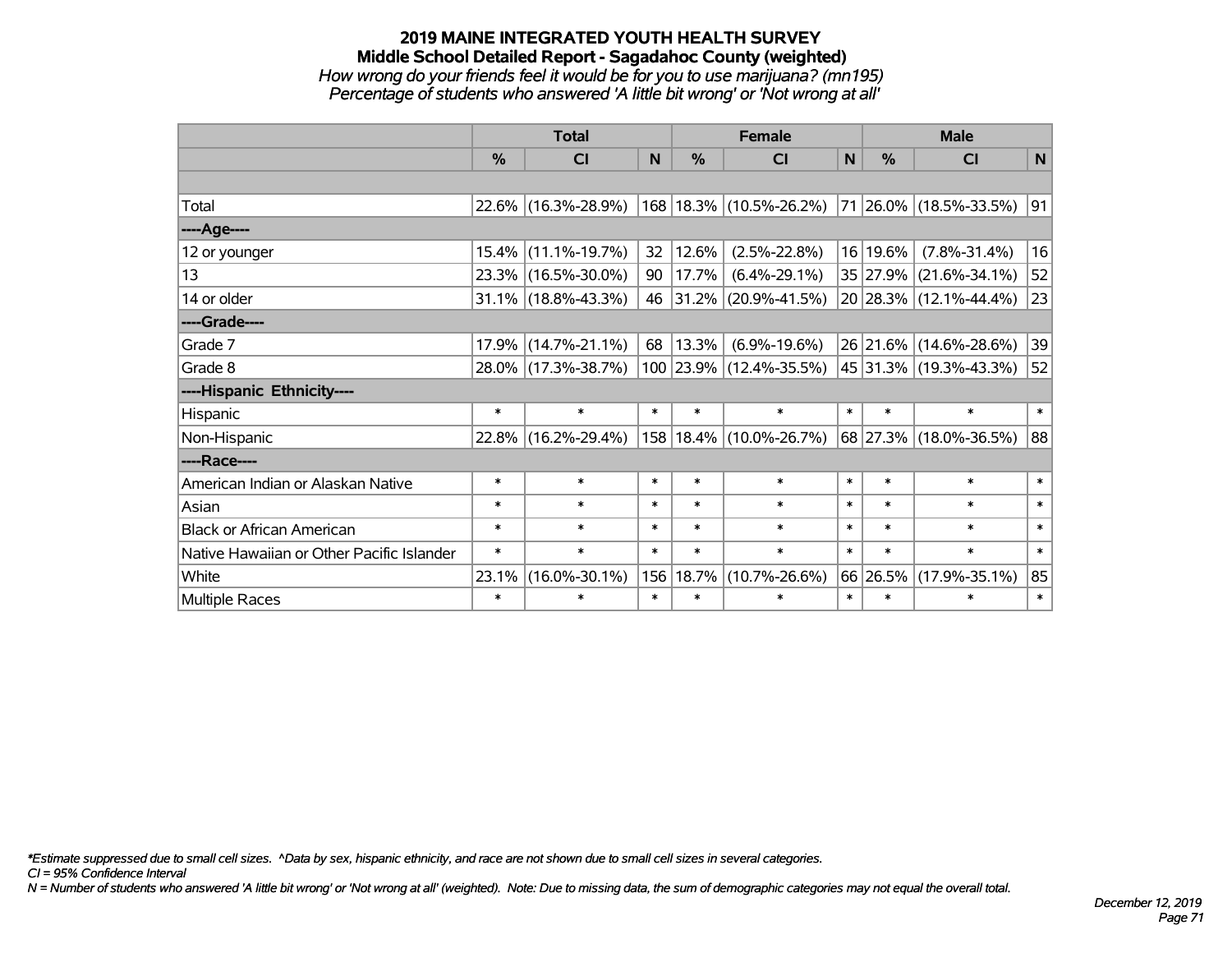## **2019 MAINE INTEGRATED YOUTH HEALTH SURVEY Middle School Detailed Report - Sagadahoc County (weighted)** *If a kid used marijuana in your neighborhood, would he or she be caught by the police? (mn196) Percentage of students who answered 'Probably not' or 'Definitely not'*

|                                           |               | <b>Total</b>           |        |               | <b>Female</b>           |        | <b>Male</b>   |                         |          |  |  |
|-------------------------------------------|---------------|------------------------|--------|---------------|-------------------------|--------|---------------|-------------------------|----------|--|--|
|                                           | $\frac{0}{0}$ | CI                     | N      | $\frac{9}{6}$ | CI                      | N      | $\frac{0}{0}$ | <b>CI</b>               | <b>N</b> |  |  |
|                                           |               |                        |        |               |                         |        |               |                         |          |  |  |
| Total                                     |               | 47.6% (44.8%-50.3%)    |        |               | 357 54.1% (49.2%-59.0%) |        |               | 211 40.0% (39.3%-40.8%) | 141      |  |  |
| ----Age----                               |               |                        |        |               |                         |        |               |                         |          |  |  |
| 12 or younger                             | 42.9%         | $(31.6\% - 54.2\%)$    | 91     |               | 44.8% (33.1%-56.4%)     | 57     | 38.5%         | $(24.2\% - 52.8\%)$     | 32       |  |  |
| 13                                        | 49.2%         | $(41.7\% - 56.7\%)$    |        |               | 192 56.7% (47.9%-65.6%) |        |               | 112 40.6% (34.4%-46.9%) | 77       |  |  |
| 14 or older                               |               | $50.0\%$ (34.4%-65.7%) |        |               | 75 64.6% (39.7%-89.5%)  |        |               | 42 40.2% (27.5%-52.9%)  | 32       |  |  |
| ----Grade----                             |               |                        |        |               |                         |        |               |                         |          |  |  |
| Grade 7                                   | 42.2%         | $(35.7\% - 48.7\%)$    |        | 160 41.5%     | $(32.5\% - 50.5\%)$     | 81     | 41.2%         | $(35.9\% - 46.5\%)$     | 74       |  |  |
| Grade 8                                   |               | $52.3\%$ (48.8%-55.8%) |        |               | 190 66.2% (59.7%-72.6%) |        |               | 127 37.7% (31.7%-43.6%) | 64       |  |  |
| ----Hispanic Ethnicity----                |               |                        |        |               |                         |        |               |                         |          |  |  |
| Hispanic                                  | $\ast$        | $\ast$                 | $\ast$ | $\ast$        | $\ast$                  | $\ast$ | $\ast$        | $\ast$                  | $\ast$   |  |  |
| Non-Hispanic                              |               | 49.1% (46.4%-51.7%)    |        |               | 342 54.9% (50.2%-59.5%) |        |               | 203 41.6% (39.8%-43.3%) | 134      |  |  |
| ----Race----                              |               |                        |        |               |                         |        |               |                         |          |  |  |
| American Indian or Alaskan Native         | $\ast$        | $\ast$                 | $\ast$ | $\ast$        | $\ast$                  | $\ast$ | $\ast$        | $\ast$                  | $\ast$   |  |  |
| Asian                                     | $\ast$        | $\ast$                 | $\ast$ | $\ast$        | $\ast$                  | $\ast$ | $\ast$        | $\ast$                  | $\ast$   |  |  |
| <b>Black or African American</b>          | $\ast$        | $\ast$                 | $\ast$ | $\ast$        | $\ast$                  | $\ast$ | $\ast$        | $\ast$                  | $\ast$   |  |  |
| Native Hawaiian or Other Pacific Islander | $\ast$        | $\ast$                 | $\ast$ | $\ast$        | $\ast$                  | $\ast$ | $\ast$        | $\ast$                  | $\ast$   |  |  |
| White                                     | 47.8%         | $(45.0\% - 50.6\%)$    |        | 326 54.1%     | $(48.8\% - 59.3\%)$     | 190    | 40.6%         | $(39.9\% - 41.4\%)$     | 131      |  |  |
| Multiple Races                            |               | 54.3% (46.8%-61.7%)    | 11     | $\ast$        | $\ast$                  | $\ast$ | $\ast$        | $\ast$                  | $\ast$   |  |  |

*\*Estimate suppressed due to small cell sizes. ^Data by sex, hispanic ethnicity, and race are not shown due to small cell sizes in several categories.*

*CI = 95% Confidence Interval*

*N = Number of students who answered 'Probably not' or 'Definitely not' (weighted). Note: Due to missing data, the sum of demographic categories may not equal the overall total.*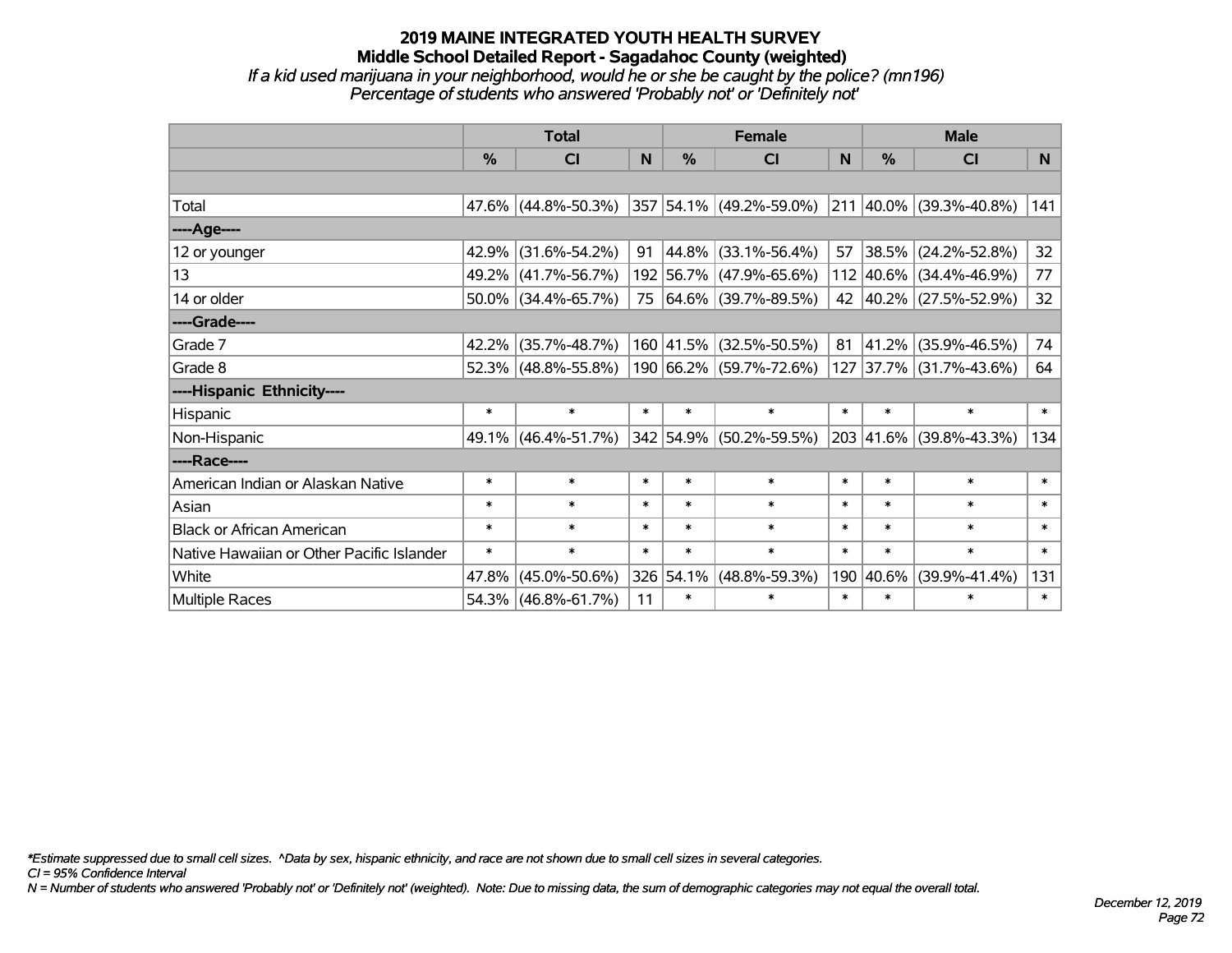### **2019 MAINE INTEGRATED YOUTH HEALTH SURVEY Middle School Detailed Report - Sagadahoc County (weighted)** *How wrong do you think it is for someone your age to use marijuana? (mn197) Percentage of students who answered 'A little bit wrong' or 'Not wrong at all'*

|                                           | <b>Total</b>  |                       |                |               | <b>Female</b>          | <b>Male</b> |              |                       |        |
|-------------------------------------------|---------------|-----------------------|----------------|---------------|------------------------|-------------|--------------|-----------------------|--------|
|                                           | $\frac{0}{0}$ | CI                    | N <sub>1</sub> | $\frac{0}{0}$ | <b>CI</b>              | <b>N</b>    | %            | <b>CI</b>             | N      |
|                                           |               |                       |                |               |                        |             |              |                       |        |
| Total                                     |               | $13.0\%$ (8.5%-17.4%) | 96             | 12.3%         | $(7.6\% - 17.0\%)$     |             |              | 48 13.1% (4.5%-21.8%) | 45     |
| ---- Age----                              |               |                       |                |               |                        |             |              |                       |        |
| 12 or younger                             | 7.6%          | $(5.6\% - 9.6\%)$     | 16             | $\ast$        | $\ast$                 | $\ast$      | $\ast$       | $\ast$                | $\ast$ |
| 13                                        | 12.9%         | $(8.9\% - 16.8\%)$    |                | 49 13.3%      | $(6.9\% - 19.7\%)$     |             | 26 11.0%     | $(3.8\% - 18.2\%)$    | 20     |
| 14 or older                               |               | 20.9% (7.3%-34.4%)    |                |               | 30 27.5% (14.1%-40.8%) |             | $17 16.6\% $ | $(0.0\% - 33.2\%)$    | 13     |
| ----Grade----                             |               |                       |                |               |                        |             |              |                       |        |
| Grade 7                                   | 9.3%          | $(7.7\% - 10.9\%)$    | 35             | 6.3%          | $(2.4\% - 10.2\%)$     |             | 12 11.4%     | $(4.7\% - 18.2\%)$    | 20     |
| Grade 8                                   |               | $17.0\%$ (9.2%-24.8%) |                | 61 18.8%      | $(9.7\% - 28.0\%)$     |             | 35 15.2%     | $(3.5\% - 26.9\%)$    | 25     |
| ----Hispanic Ethnicity----                |               |                       |                |               |                        |             |              |                       |        |
| Hispanic                                  | $\ast$        | $\ast$                | $\ast$         | $\ast$        | $\ast$                 | $\ast$      | $\ast$       | $\ast$                | $\ast$ |
| Non-Hispanic                              |               | $13.8\%$ (9.3%-18.4%) | 95             | 12.7%         | $(7.6\% - 17.8\%)$     | 47          | 14.5%        | $(5.1\% - 23.9\%)$    | 45     |
| ----Race----                              |               |                       |                |               |                        |             |              |                       |        |
| American Indian or Alaskan Native         | $\ast$        | $\ast$                | $\ast$         | $\ast$        | $\ast$                 | $\ast$      | $\ast$       | $\ast$                | $\ast$ |
| Asian                                     | $\ast$        | $\ast$                | $\ast$         | $\ast$        | $\ast$                 | $\ast$      | $\ast$       | $\ast$                | $\ast$ |
| <b>Black or African American</b>          | $\ast$        | $\ast$                | $\ast$         | $\ast$        | $\ast$                 | $\ast$      | $\ast$       | $\ast$                | $\ast$ |
| Native Hawaiian or Other Pacific Islander | $\ast$        | $\ast$                | $\ast$         | $\ast$        | $\ast$                 | $\ast$      | $\ast$       | $\ast$                | $\ast$ |
| White                                     | 13.4%         | $(8.7\% - 18.2\%)$    | 90             | 12.6%         | $(7.7\% - 17.5\%)$     | 44          | 13.8%        | $(4.6\% - 23.0\%)$    | 43     |
| <b>Multiple Races</b>                     | $\ast$        | $\ast$                | $\ast$         | $\ast$        | $\ast$                 | $\ast$      | $\ast$       | $\ast$                | $\ast$ |

*\*Estimate suppressed due to small cell sizes. ^Data by sex, hispanic ethnicity, and race are not shown due to small cell sizes in several categories.*

*CI = 95% Confidence Interval*

*N = Number of students who answered 'A little bit wrong' or 'Not wrong at all' (weighted). Note: Due to missing data, the sum of demographic categories may not equal the overall total.*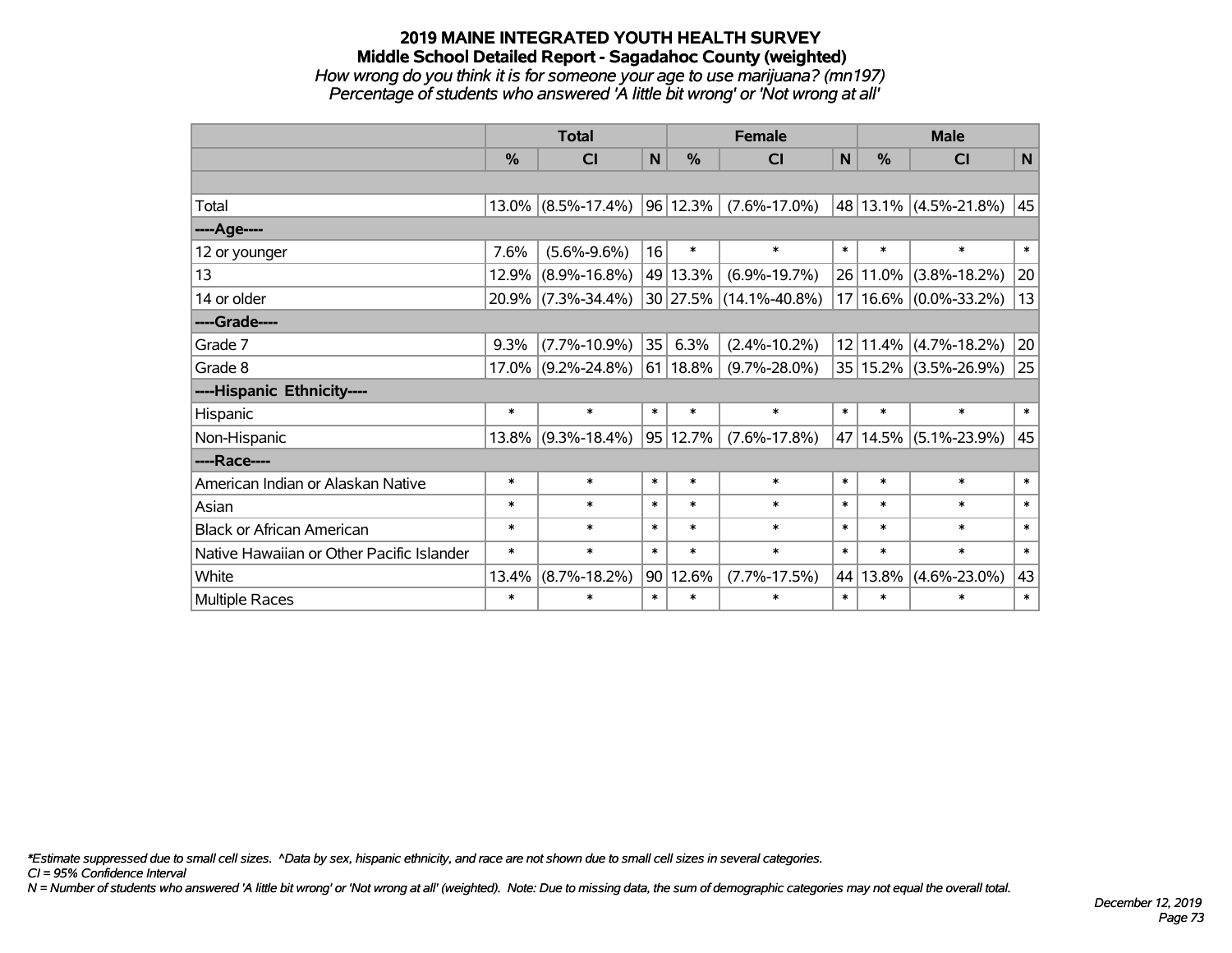*Have you ever sniffed glue, breathed the contents of spray cans, or inhaled any paints or sprays to get high? (mn86a) Percentage of students who answered 'Yes'*

|                                           | <b>Total</b> |                     |        |          | <b>Female</b>             | <b>Male</b> |                 |                    |                |
|-------------------------------------------|--------------|---------------------|--------|----------|---------------------------|-------------|-----------------|--------------------|----------------|
|                                           | $\%$         | <b>CI</b>           | N      | $\%$     | <b>CI</b>                 | N           | $\%$            | <b>CI</b>          | N              |
|                                           |              |                     |        |          |                           |             |                 |                    |                |
| Total                                     | 9.8%         | $(8.0\% - 11.6\%)$  |        |          | 73 10.6% (7.4%-13.7%)     |             | $42 \mid 8.7\%$ | $(6.0\% - 11.3\%)$ | 30             |
| ----Age----                               |              |                     |        |          |                           |             |                 |                    |                |
| 12 or younger                             | $9.0\%$      | $(7.7\% - 10.2\%)$  |        | 19 10.6% | $(8.4\% - 12.7\%)$        | 13          | 7.0%            | $(2.6\% - 11.4\%)$ | $\overline{7}$ |
| 13                                        | 8.6%         | $(6.1\% - 11.1\%)$  |        | 33 10.1% | $(5.8\% - 14.5\%)$        | 21          | 6.1%            | $(5.0\% - 7.1\%)$  | 11             |
| 14 or older                               |              | 14.5% (10.8%-18.3%) |        |          | $21 12.3\% $ (8.5%-16.0%) | 8           | 16.8%           | $(9.8\% - 23.7\%)$ | 13             |
| ----Grade----                             |              |                     |        |          |                           |             |                 |                    |                |
| Grade 7                                   | 9.1%         | $(8.2\% - 9.9\%)$   |        | 34 10.2% | $(5.6\% - 14.8\%)$        | 21          | 7.1%            | $(4.6\% - 9.5\%)$  | 12             |
| Grade 8                                   | 10.7%        | $(6.7\% - 14.8\%)$  |        |          | 39 11.1% (6.6%-15.7%)     |             | 21 10.4%        | $(6.4\% - 14.4\%)$ | 18             |
| ----Hispanic Ethnicity----                |              |                     |        |          |                           |             |                 |                    |                |
| Hispanic                                  | $\ast$       | $\ast$              | $\ast$ | $\ast$   | $\ast$                    | $\ast$      | $\ast$          | $\ast$             | $\ast$         |
| Non-Hispanic                              | 10.5%        | $(8.5\% - 12.6\%)$  |        | 73 11.3% | $(8.0\% - 14.7\%)$        | 42          | 9.3%            | $(6.5\% - 12.1\%)$ | 30             |
| ----Race----                              |              |                     |        |          |                           |             |                 |                    |                |
| American Indian or Alaskan Native         | $\ast$       | $\ast$              | $\ast$ | $\ast$   | $\ast$                    | $\ast$      | $\ast$          | $\ast$             | $\ast$         |
| Asian                                     | $\ast$       | $\ast$              | $\ast$ | $\ast$   | $\ast$                    | $\ast$      | $\ast$          | $\ast$             | $\ast$         |
| <b>Black or African American</b>          | $\ast$       | $\ast$              | $\ast$ | $\ast$   | $\ast$                    | $\ast$      | $\ast$          | $\ast$             | $\ast$         |
| Native Hawaiian or Other Pacific Islander | $\ast$       | $\ast$              | $\ast$ | $\ast$   | $\ast$                    | $\ast$      | $\ast$          | $\ast$             | $\ast$         |
| White                                     | 10.3%        | $(8.3\% - 12.2\%)$  | 70     | 11.0%    | $(8.1\% - 14.0\%)$        | 40          | 9.1%            | $(6.5\% - 11.7\%)$ | 29             |
| Multiple Races                            | $\ast$       | $\ast$              | $\ast$ | $\ast$   | $\ast$                    | $\ast$      | $\ast$          | $\ast$             | $\ast$         |

*\*Estimate suppressed due to small cell sizes. ^Data by sex, hispanic ethnicity, and race are not shown due to small cell sizes in several categories.*

*CI = 95% Confidence Interval*

*N = Number of students who answered 'Yes' (weighted). Note: Due to missing data, the sum of demographic categories may not equal the overall total.*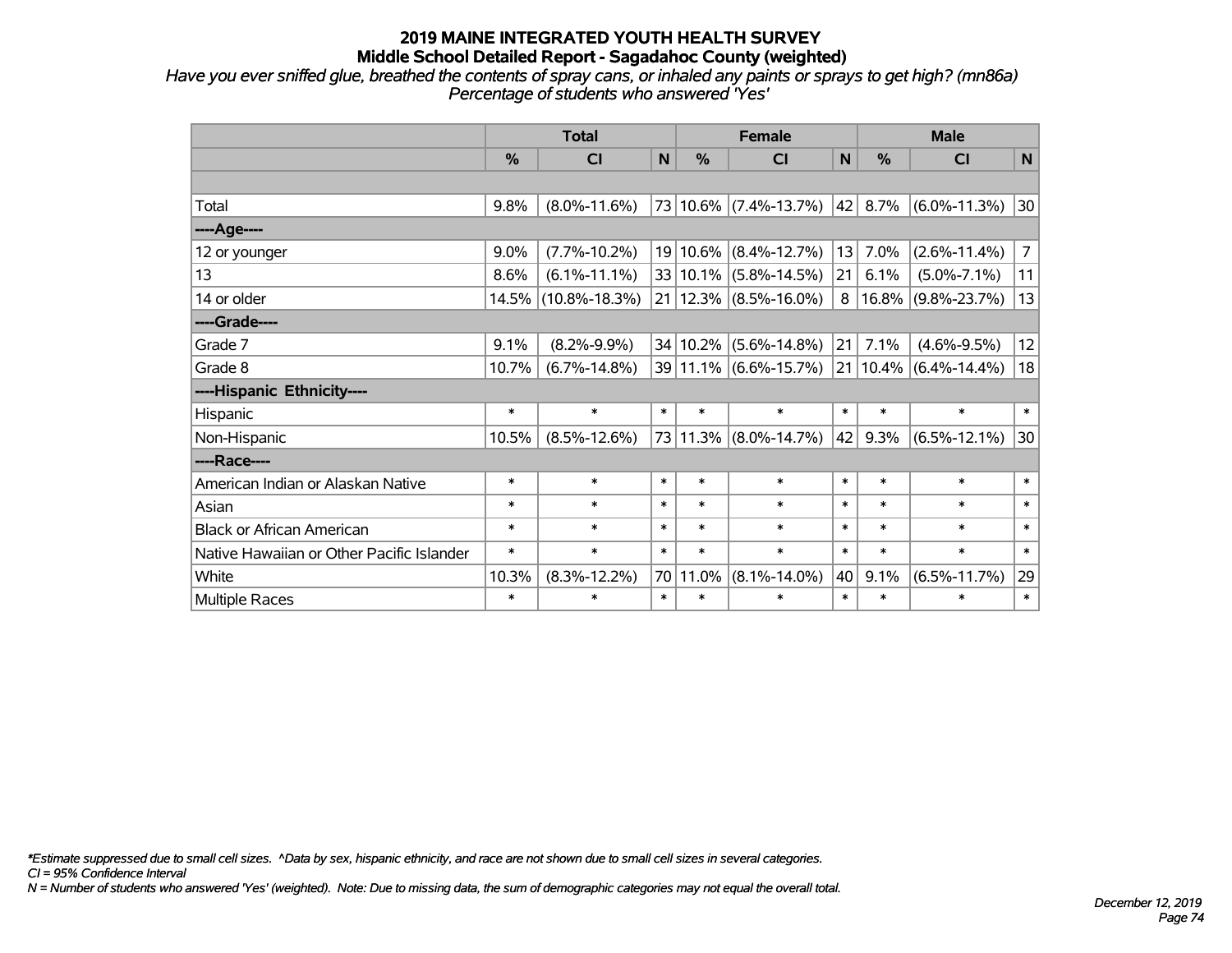*During the past 30 days, how many times did you sniff glue, breathe the contents of spray cans, or inhale any paints or sprays to get high? (mn91a) Percentage of students who answered at least 1 time*

|                                           | <b>Total</b>  |                      |                |             | <b>Female</b>           |                |             | <b>Male</b>             |        |  |  |
|-------------------------------------------|---------------|----------------------|----------------|-------------|-------------------------|----------------|-------------|-------------------------|--------|--|--|
|                                           | $\frac{0}{0}$ | <b>CI</b>            | N              | $\%$        | <b>CI</b>               | N              | $\%$        | <b>CI</b>               | N      |  |  |
|                                           |               |                      |                |             |                         |                |             |                         |        |  |  |
| Total                                     | 4.4%          | $(1.2\% - 7.6\%)$    |                |             | $33 5.0\% $ (2.4%-7.6%) |                |             | $20 3.2\% $ (0.0%-6.6%) | 11     |  |  |
| ----Age----                               |               |                      |                |             |                         |                |             |                         |        |  |  |
| 12 or younger                             | 4.4%          | $(0.4\% - 8.3\%)$    | 9              | $\ast$      | $\ast$                  | $\ast$         | $\ast$      | $\ast$                  | $\ast$ |  |  |
| 13                                        | 4.1%          | $(2.3\% - 6.0\%)$    | 16             | $\ast$      | $\ast$                  | $\ast$         | $\ast$      | $\ast$                  | $\ast$ |  |  |
| 14 or older                               |               | $5.1\%$ (0.0%-10.8%) | $\overline{7}$ | $\ast$      | $\ast$                  | $\ast$         | $\ast$      | $\ast$                  | $\ast$ |  |  |
| ----Grade----                             |               |                      |                |             |                         |                |             |                         |        |  |  |
| Grade 7                                   | 4.6%          | $(2.2\% - 7.1\%)$    | 18             | $\ast$      | $\ast$                  | $\ast$         | $\ast$      | $\ast$                  | $\ast$ |  |  |
| Grade 8                                   | 4.1%          | $(0.0\% - 8.3\%)$    |                | $15 3.8\% $ | $(0.0\% - 8.4\%)$       | $\overline{7}$ | 4.5%        | $(0.7\% - 8.4\%)$       | 8      |  |  |
| ----Hispanic Ethnicity----                |               |                      |                |             |                         |                |             |                         |        |  |  |
| Hispanic                                  | $\ast$        | $\ast$               | $\ast$         | $\ast$      | $\ast$                  | $\ast$         | $\ast$      | $\ast$                  | $\ast$ |  |  |
| Non-Hispanic                              | 4.5%          | $(1.2\% - 7.8\%)$    |                | $31 5.1\% $ | $(2.5\% - 7.6\%)$       |                | $19 3.4\% $ | $(0.0\% - 7.1\%)$       | 11     |  |  |
| ----Race----                              |               |                      |                |             |                         |                |             |                         |        |  |  |
| American Indian or Alaskan Native         | $\ast$        | $\ast$               | $\ast$         | $\ast$      | $\ast$                  | $\ast$         | $\ast$      | $\ast$                  | $\ast$ |  |  |
| Asian                                     | $\ast$        | $\ast$               | $\ast$         | $\ast$      | $\ast$                  | $\ast$         | $\ast$      | $\ast$                  | $\ast$ |  |  |
| <b>Black or African American</b>          | $\ast$        | $\ast$               | $\ast$         | $\ast$      | $\ast$                  | $\ast$         | $\ast$      | $\ast$                  | $\ast$ |  |  |
| Native Hawaiian or Other Pacific Islander | $\ast$        | $\ast$               | $\ast$         | $\ast$      | $\ast$                  | $\ast$         | $\ast$      | $\ast$                  | $\ast$ |  |  |
| White                                     | 4.4%          | $(0.8\% - 8.1\%)$    |                | 30 5.1%     | $(1.8\% - 8.3\%)$       |                | 18 3.3%     | $(0.0\% - 6.7\%)$       | 10     |  |  |
| Multiple Races                            | *             | $\ast$               | $\ast$         | $\ast$      | $\ast$                  | $\ast$         | $\ast$      | $\ast$                  | $\ast$ |  |  |

*\*Estimate suppressed due to small cell sizes. ^Data by sex, hispanic ethnicity, and race are not shown due to small cell sizes in several categories.*

*CI = 95% Confidence Interval*

*N = Number of students who answered at least 1 time (weighted). Note: Due to missing data, the sum of demographic categories may not equal the overall total.*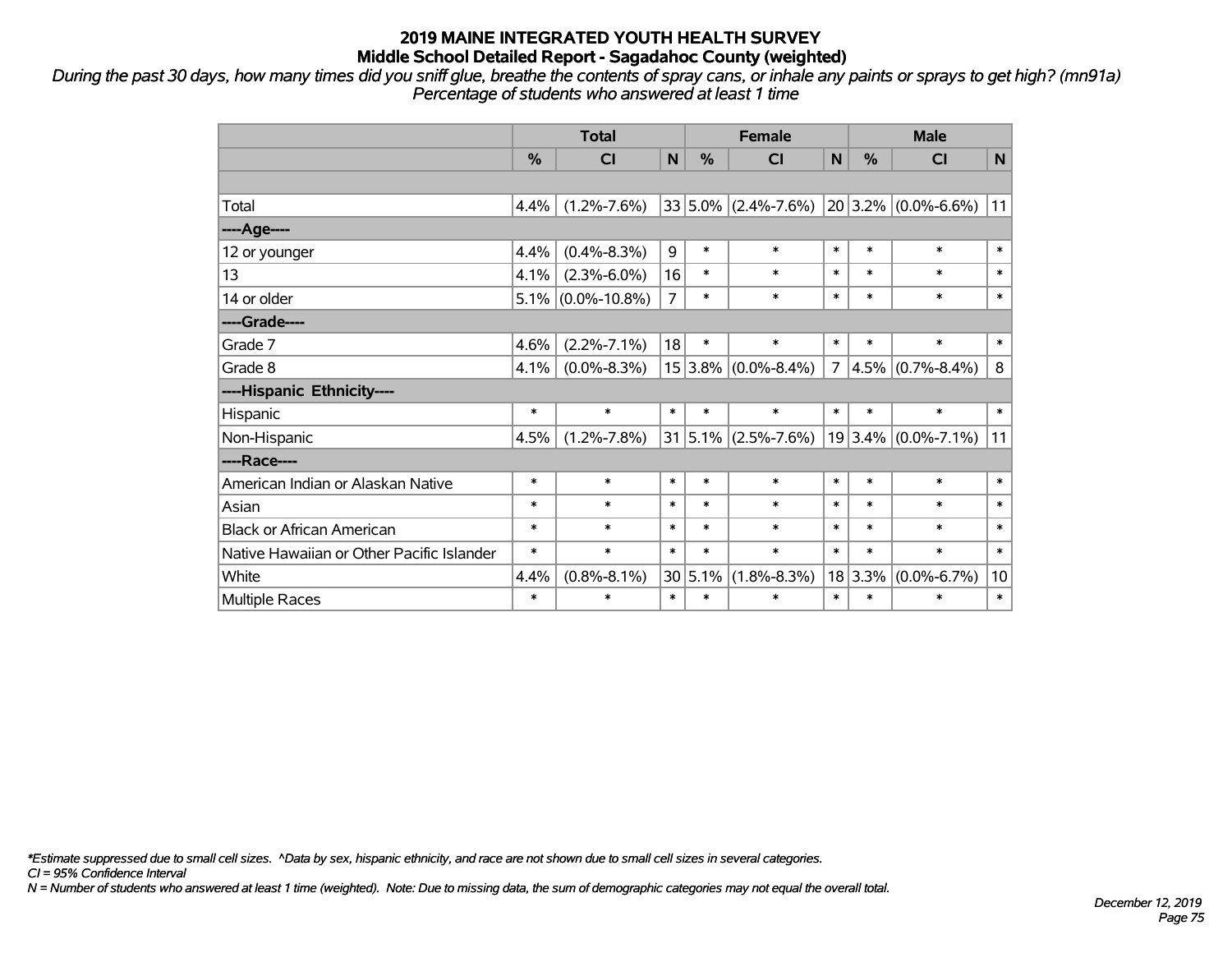*Have you ever taken prescription pain medicine without a doctor's prescription or differently than how a doctor told you to use it? (mn183) Percentage of students who answered 'Yes'*

|                                           | <b>Total</b> |                       |              |          | <b>Female</b>       |             |             | <b>Male</b>          |                |  |  |
|-------------------------------------------|--------------|-----------------------|--------------|----------|---------------------|-------------|-------------|----------------------|----------------|--|--|
|                                           | %            | CI                    | $\mathsf{N}$ | %        | <b>CI</b>           | $\mathbf N$ | %           | <b>CI</b>            | N              |  |  |
|                                           |              |                       |              |          |                     |             |             |                      |                |  |  |
| Total                                     | 8.5%         | $(5.1\% - 11.9\%)$    |              | 64 10.2% | $(7.4\% - 12.9\%)$  | 41          | 5.9%        | $(2.3\% - 9.4\%)$    | 20             |  |  |
| ----Age----                               |              |                       |              |          |                     |             |             |                      |                |  |  |
| 12 or younger                             | 9.4%         | $(4.1\% - 14.7\%)$    | 21           | $\ast$   | $\ast$              | $\ast$      | $\ast$      | $\ast$               | $\ast$         |  |  |
| 13                                        | 7.3%         | $(5.1\% - 9.5\%)$     | 28           | 9.1%     | $(5.8\% - 12.4\%)$  |             | 19 4.5%     | $(1.1\% - 7.8\%)$    | $\bf 8$        |  |  |
| 14 or older                               |              | $10.4\%$ (5.5%-15.3%) |              | 15 12.0% | $(7.3\% - 16.7\%)$  | 8           |             | $9.3\%$ (3.0%-15.6%) | $\overline{7}$ |  |  |
| ----Grade----                             |              |                       |              |          |                     |             |             |                      |                |  |  |
| Grade 7                                   | 9.2%         | $(6.2\% - 12.1\%)$    |              | 35 11.5% | $(10.3\% - 12.7\%)$ |             | 23 5.7%     | $(0.0\% - 11.6\%)$   | 10             |  |  |
| Grade 8                                   | 7.5%         | $(2.1\% - 13.0\%)$    |              | 28 8.9%  | $(1.6\% - 16.2\%)$  |             | $17 6.0\% $ | $(2.5\% - 9.6\%)$    | 10             |  |  |
| ----Hispanic Ethnicity----                |              |                       |              |          |                     |             |             |                      |                |  |  |
| Hispanic                                  | $\ast$       | $\ast$                | $\ast$       | $\ast$   | $\ast$              | $\ast$      | $\ast$      | $\ast$               | $\ast$         |  |  |
| Non-Hispanic                              | 8.5%         | $(5.6\% - 11.4\%)$    |              | 59 10.5% | $(7.8\% - 13.2\%)$  |             | 39 5.8%     | $(2.6\% - 9.1\%)$    | 19             |  |  |
| ----Race----                              |              |                       |              |          |                     |             |             |                      |                |  |  |
| American Indian or Alaskan Native         | $\ast$       | $\ast$                | $\ast$       | $\ast$   | $\ast$              | $\ast$      | $\ast$      | $\ast$               | $\ast$         |  |  |
| Asian                                     | $\ast$       | $\ast$                | $\ast$       | $\ast$   | $\ast$              | $\ast$      | $\ast$      | $\ast$               | $\ast$         |  |  |
| <b>Black or African American</b>          | $\ast$       | $\ast$                | $\ast$       | $\ast$   | $\ast$              | $\ast$      | $\ast$      | $\ast$               | $\ast$         |  |  |
| Native Hawaiian or Other Pacific Islander | $\ast$       | $\ast$                | $\ast$       | $\ast$   | $\ast$              | $\ast$      | $\ast$      | $\ast$               | $\ast$         |  |  |
| White                                     | 8.4%         | $(5.1\% - 11.6\%)$    | 58           | 10.6%    | $(7.1\% - 14.0\%)$  |             | 39 5.5%     | $(2.5\% - 8.5\%)$    | 18             |  |  |
| Multiple Races                            | $\ast$       | $\ast$                | $\ast$       | $\ast$   | $\ast$              | $\ast$      | $\ast$      | $\ast$               | $\ast$         |  |  |

*\*Estimate suppressed due to small cell sizes. ^Data by sex, hispanic ethnicity, and race are not shown due to small cell sizes in several categories.*

*CI = 95% Confidence Interval*

*N = Number of students who answered 'Yes' (weighted). Note: Due to missing data, the sum of demographic categories may not equal the overall total.*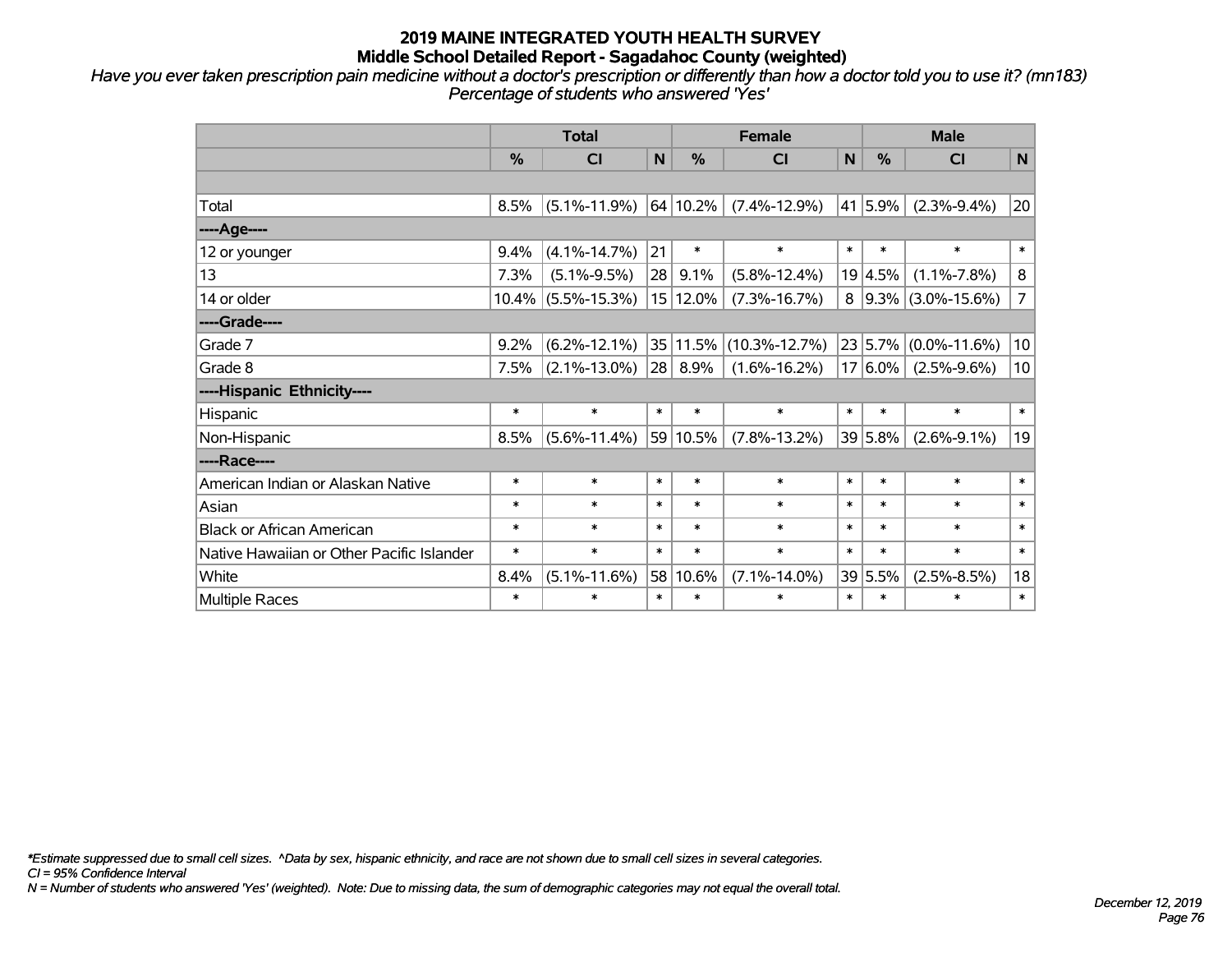*During the past 30 days, how many times did you take a prescription drug (such as OxyContin, Percocet, Vicodin, codeine, Adderall, Ritalin, or Xanax) without a doctor's prescription? (mn88a)*

*Percentage of students who answered at least 1 time*

|                                           |               | <b>Total</b>      |                |        | <b>Female</b>   | <b>Male</b> |        |          |        |
|-------------------------------------------|---------------|-------------------|----------------|--------|-----------------|-------------|--------|----------|--------|
|                                           | $\frac{0}{0}$ | <b>CI</b>         | N.             | %      | Cl <sub>1</sub> | N           |        | %  CI  N |        |
|                                           |               |                   |                |        |                 |             |        |          |        |
| Total                                     | 3.0%          | $(1.0\% - 5.1\%)$ | 23             | $\ast$ | *               | $\ast$      | $\ast$ | *        | ∗      |
| ----Age----                               |               |                   |                |        |                 |             |        |          |        |
| 12 or younger                             | 3.1%          | $(0.0\% - 6.2\%)$ | $\overline{7}$ | $\ast$ | $\ast$          | $\ast$      | $\ast$ | $\ast$   | $\ast$ |
| 13                                        | 3.5%          | $(1.1\% - 5.9\%)$ | 14             | $\ast$ | $\ast$          | $\ast$      | $\ast$ | $\ast$   | $\ast$ |
| 14 or older                               | $\ast$        | $\ast$            | $\ast$         | $\ast$ | $\ast$          | $\ast$      | $\ast$ | $\ast$   | $\ast$ |
| ----Grade----                             |               |                   |                |        |                 |             |        |          |        |
| Grade 7                                   | 2.4%          | $(1.4\% - 3.4\%)$ | 9              | $\ast$ | $\ast$          | $\ast$      | $\ast$ | $\ast$   | $\ast$ |
| Grade 8                                   | $3.3\%$       | $(0.6\% - 6.0\%)$ | 12             | $\ast$ | *               | $\ast$      | $\ast$ | $\ast$   | $\ast$ |
| ----Hispanic Ethnicity----                |               |                   |                |        |                 |             |        |          |        |
| Hispanic                                  | $\ast$        | $\ast$            | $\ast$         | $\ast$ | $\ast$          | $\ast$      | $\ast$ | $\ast$   | $\ast$ |
| Non-Hispanic                              | 2.9%          | $(1.2\% - 4.5\%)$ | 20             | $\ast$ | $\ast$          | $\ast$      | $\ast$ | $\ast$   | $\ast$ |
| ----Race----                              |               |                   |                |        |                 |             |        |          |        |
| American Indian or Alaskan Native         | $\ast$        | $\ast$            | *              | $\ast$ | *               | $\ast$      | $\ast$ | $\ast$   | $\ast$ |
| Asian                                     | $\ast$        | $\ast$            | $\ast$         | *      | $\ast$          | $\ast$      | $\ast$ | $\ast$   | $\ast$ |
| <b>Black or African American</b>          | ∗             | $\ast$            | $\ast$         | $\ast$ | $\ast$          | $\ast$      | $\ast$ | $\ast$   | $\ast$ |
| Native Hawaiian or Other Pacific Islander | $\ast$        | $\ast$            | $\ast$         | $\ast$ | $\ast$          | $\ast$      | $\ast$ | $\ast$   | $\ast$ |
| White                                     | 2.9%          | $(0.9\% - 5.0\%)$ | 20             | $\ast$ | $\ast$          | $\ast$      | $\ast$ | $\ast$   | $\ast$ |
| <b>Multiple Races</b>                     | $\ast$        | $\ast$            | *              | $\ast$ | $\ast$          | $\ast$      | $\ast$ | $\ast$   | $\ast$ |

*\*Estimate suppressed due to small cell sizes. ^Data by sex, hispanic ethnicity, and race are not shown due to small cell sizes in several categories.*

*CI = 95% Confidence Interval*

*N = Number of students who answered at least 1 time (weighted). Note: Due to missing data, the sum of demographic categories may not equal the overall total.*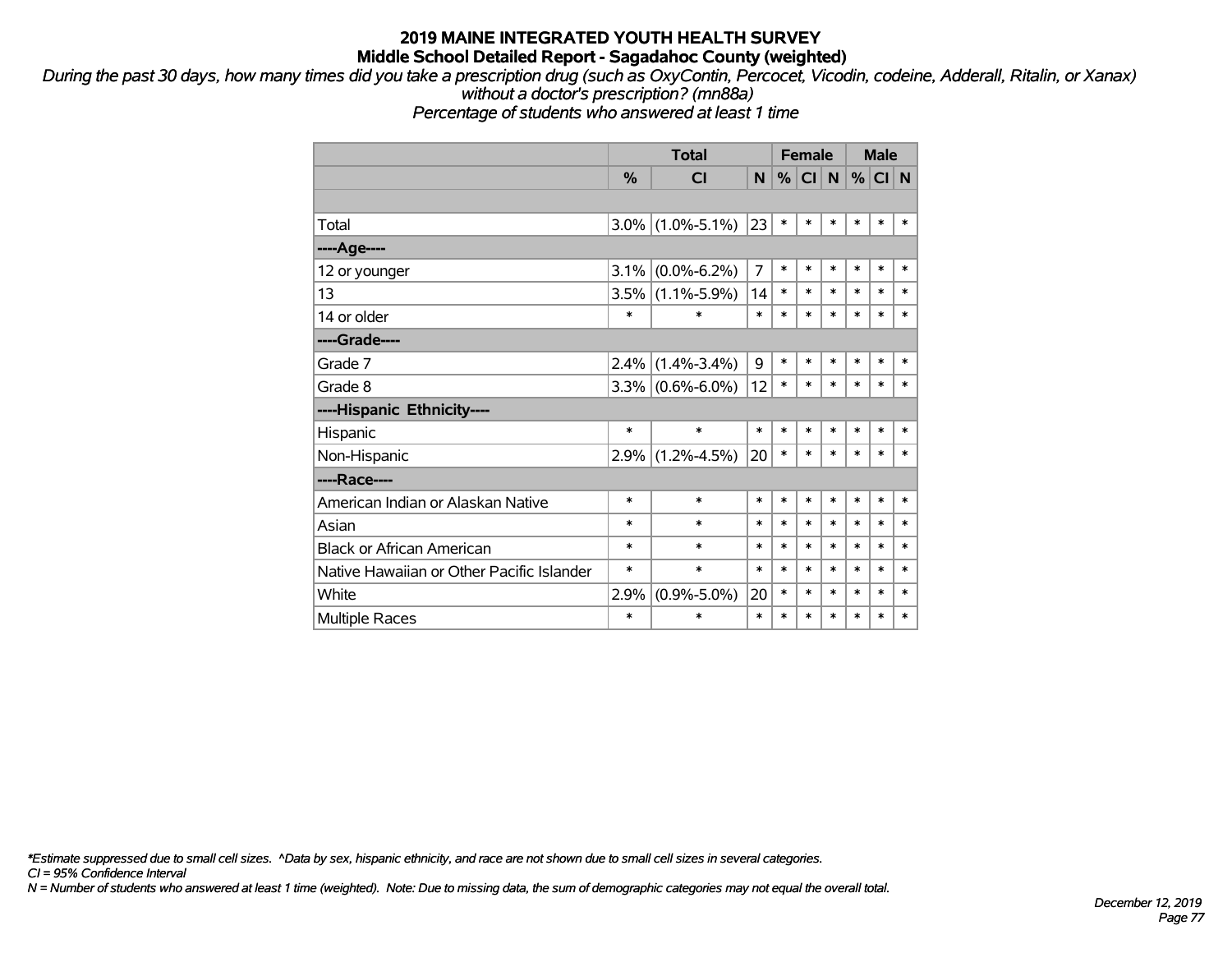*How wrong do your parents feel it would be for you to take prescription drugs not prescribed to you? (mn176) Percentage of students who answered 'A little bit wrong' or 'Not wrong at all'*

|                                           | <b>Total</b> |                    |        |         | <b>Female</b>            |        |               | <b>Male</b>              |        |  |  |
|-------------------------------------------|--------------|--------------------|--------|---------|--------------------------|--------|---------------|--------------------------|--------|--|--|
|                                           | %            | <b>CI</b>          | N      | $\%$    | CI                       | N      | $\frac{0}{0}$ | <b>CI</b>                | N      |  |  |
|                                           |              |                    |        |         |                          |        |               |                          |        |  |  |
| Total                                     | 5.0%         | $(3.0\% - 6.9\%)$  |        | 37 6.4% | $(3.9\% - 9.0\%)$        |        | 25 3.4%       | $(0.0\% - 6.8\%)$        | 12     |  |  |
| ----Age----                               |              |                    |        |         |                          |        |               |                          |        |  |  |
| 12 or younger                             | 4.4%         | $(0.0\% - 9.0\%)$  | 9      | $\ast$  | $\ast$                   | $\ast$ | $\ast$        | $\ast$                   | $\ast$ |  |  |
| 13                                        | 5.6%         | $(0.0\% - 11.5\%)$ | 21     | 4.9%    | $(0.2\% - 9.7\%)$        |        | $10 6.4\% $   | $(0.0\% - 13.6\%)$       | 12     |  |  |
| 14 or older                               | 4.2%         | $(0.0\% - 9.0\%)$  | 6      | $\ast$  | $\ast$                   | $\ast$ | $\ast$        | *                        | $\ast$ |  |  |
| ----Grade----                             |              |                    |        |         |                          |        |               |                          |        |  |  |
| Grade 7                                   | 4.8%         | $(2.6\% - 7.0\%)$  |        | 18 6.3% | $(3.2\% - 9.4\%)$        |        | 12 3.2%       | $(1.8\% - 4.6\%)$        | 6      |  |  |
| Grade 8                                   | 5.2%         | $(2.8\% - 7.7\%)$  |        |         | $19 6.7\% $ (2.7%-10.6%) |        |               | $13 3.7\% $ (0.0%-10.1%) | 6      |  |  |
| ----Hispanic Ethnicity----                |              |                    |        |         |                          |        |               |                          |        |  |  |
| Hispanic                                  | $\ast$       | $\ast$             | $\ast$ | $\ast$  | $\ast$                   | $\ast$ | $\ast$        | $\ast$                   | $\ast$ |  |  |
| Non-Hispanic                              | 5.0%         | $(2.8\% - 7.2\%)$  |        | 34 6.1% | $(3.7\% - 8.6\%)$        |        | 23 3.7%       | $(0.1\% - 7.3\%)$        | 12     |  |  |
| ----Race----                              |              |                    |        |         |                          |        |               |                          |        |  |  |
| American Indian or Alaskan Native         | $\ast$       | $\ast$             | $\ast$ | $\ast$  | $\ast$                   | $\ast$ | $\ast$        | $\ast$                   | $\ast$ |  |  |
| Asian                                     | $\ast$       | $\ast$             | $\ast$ | $\ast$  | $\ast$                   | $\ast$ | $\ast$        | $\ast$                   | $\ast$ |  |  |
| <b>Black or African American</b>          | $\ast$       | $\ast$             | $\ast$ | $\ast$  | $\ast$                   | $\ast$ | $\ast$        | $\ast$                   | $\ast$ |  |  |
| Native Hawaiian or Other Pacific Islander | $\ast$       | $\ast$             | $\ast$ | $\ast$  | $\ast$                   | $\ast$ | $\ast$        | $\ast$                   | $\ast$ |  |  |
| White                                     | 5.3%         | $(3.2\% - 7.4\%)$  |        | 36 6.8% | $(4.1\% - 9.6\%)$        |        | 24 3.7%       | $(0.0\% - 7.5\%)$        | 12     |  |  |
| <b>Multiple Races</b>                     | $\ast$       | $\ast$             | $\ast$ | $\ast$  | *                        | $\ast$ | $\ast$        | $\ast$                   | $\ast$ |  |  |

*\*Estimate suppressed due to small cell sizes. ^Data by sex, hispanic ethnicity, and race are not shown due to small cell sizes in several categories.*

*CI = 95% Confidence Interval*

*N = Number of students who answered 'A little bit wrong' or 'Not wrong at all' (weighted). Note: Due to missing data, the sum of demographic categories may not equal the overall total.*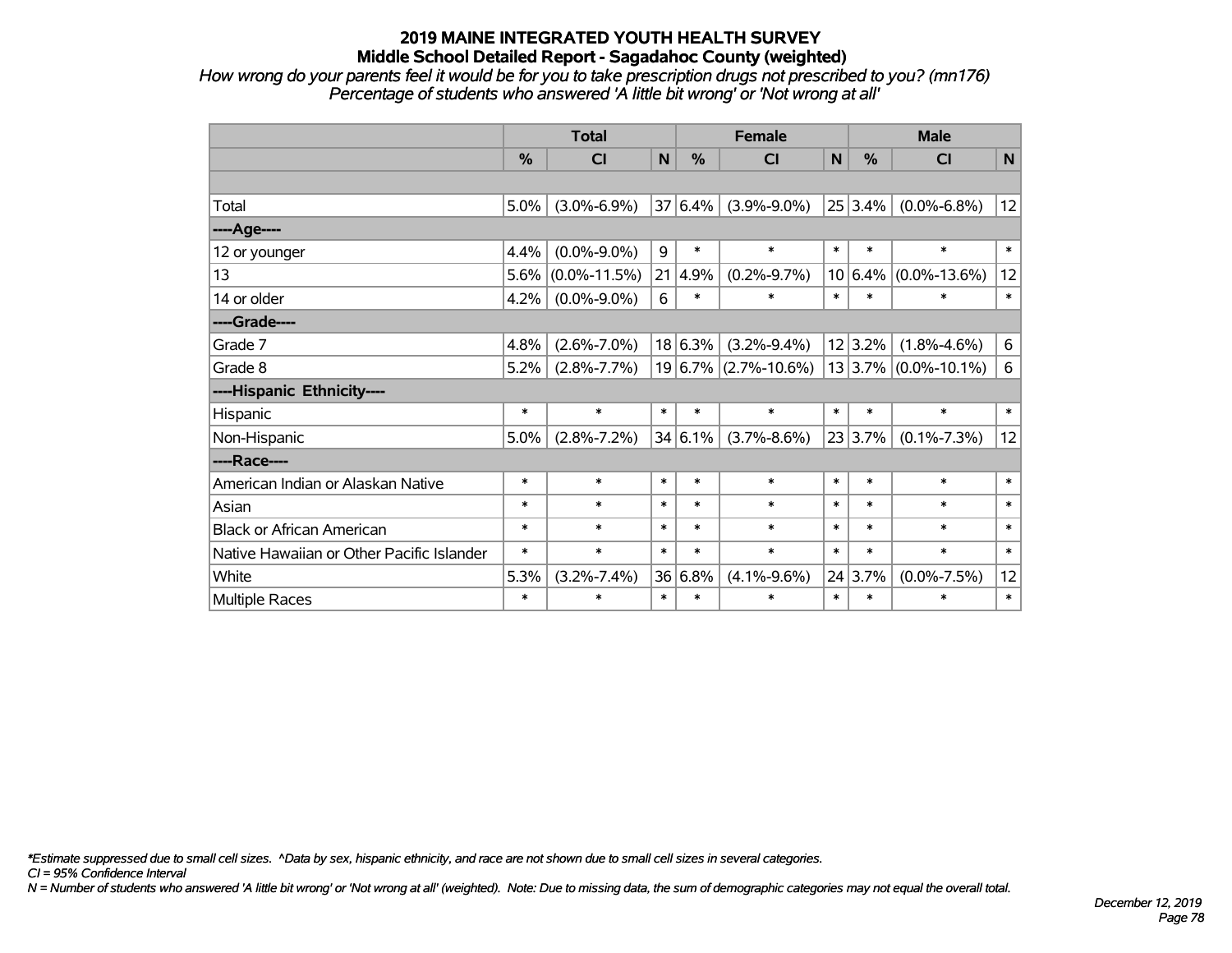*How wrong do your friends feel it would be for you to take prescription drugs not prescribed to you? (mn177) Percentage of students who answered 'A little bit wrong' or 'Not wrong at all'*

|                                           | <b>Total</b> |                    |              |          | <b>Female</b>        | <b>Male</b> |          |                    |        |
|-------------------------------------------|--------------|--------------------|--------------|----------|----------------------|-------------|----------|--------------------|--------|
|                                           | %            | CI                 | $\mathsf{N}$ | %        | CI                   | N           | %        | CI                 | N      |
|                                           |              |                    |              |          |                      |             |          |                    |        |
| Total                                     | 9.3%         | $(5.0\% - 13.5\%)$ | 68           | 9.3%     | $(4.4\% - 14.3\%)$   | 36          | 8.5%     | $(3.7\% - 13.3\%)$ | 29     |
| ----Age----                               |              |                    |              |          |                      |             |          |                    |        |
| 12 or younger                             | 11.7%        | $(1.7\% - 21.7\%)$ |              | 24 12.3% | $(3.7\% - 20.9\%)$   | 16          | 10.7%    | $(0.0\% - 23.7\%)$ | 8      |
| 13                                        | 8.3%         | $(5.2\% - 11.4\%)$ | 31           | 5.7%     | $(2.3\% - 9.2\%)$    | 11          | 9.7%     | $(5.2\% - 14.1\%)$ | 17     |
| 14 or older                               | 8.4%         | $(5.1\% - 11.8\%)$ | 13           | $\ast$   | $\ast$               | $\ast$      | $\ast$   | $\ast$             | $\ast$ |
| ----Grade----                             |              |                    |              |          |                      |             |          |                    |        |
| Grade 7                                   | 12.4%        | $(5.2\% - 19.6\%)$ |              | 46 12.1% | $(0.6\% - 23.6\%)$   |             | 24 11.3% | $(5.3\% - 17.3\%)$ | 19     |
| Grade 8                                   | 6.2%         | $(4.0\% - 8.3\%)$  | 22           |          | $6.7\%$ (2.8%-10.6%) | 13          | 5.7%     | $(1.8\% - 9.6\%)$  | 9      |
| ----Hispanic Ethnicity----                |              |                    |              |          |                      |             |          |                    |        |
| Hispanic                                  | $\ast$       | $\ast$             | $\ast$       | $\ast$   | $\ast$               | $\ast$      | $\ast$   | $\ast$             | $\ast$ |
| Non-Hispanic                              | $10.0\%$     | $(5.6\% - 14.3\%)$ | 68           | 9.8%     | $(4.9\% - 14.8\%)$   | 36          | 9.3%     | $(4.2\% - 14.4\%)$ | 29     |
| ----Race----                              |              |                    |              |          |                      |             |          |                    |        |
| American Indian or Alaskan Native         | $\ast$       | $\ast$             | $\ast$       | $\ast$   | $\ast$               | $\ast$      | $\ast$   | $\ast$             | $\ast$ |
| Asian                                     | $\ast$       | $\ast$             | $\ast$       | $\ast$   | $\ast$               | $\ast$      | $\ast$   | $\ast$             | $\ast$ |
| <b>Black or African American</b>          | $\ast$       | $\ast$             | $\ast$       | $\ast$   | $\ast$               | $\ast$      | $\ast$   | $\ast$             | $\ast$ |
| Native Hawaiian or Other Pacific Islander | $\ast$       | $\ast$             | $\ast$       | $\ast$   | $\ast$               | $\ast$      | $\ast$   | $\ast$             | $\ast$ |
| White                                     | 9.7%         | $(5.5\% - 13.9\%)$ | 64           | 9.4%     | $(5.0\% - 13.7\%)$   | 33          | 9.4%     | $(4.0\% - 14.7\%)$ | 29     |
| Multiple Races                            | $\ast$       | $\ast$             | $\ast$       | $\ast$   | $\ast$               | $\ast$      | $\ast$   | $\ast$             | $\ast$ |

*\*Estimate suppressed due to small cell sizes. ^Data by sex, hispanic ethnicity, and race are not shown due to small cell sizes in several categories.*

*CI = 95% Confidence Interval*

*N = Number of students who answered 'A little bit wrong' or 'Not wrong at all' (weighted). Note: Due to missing data, the sum of demographic categories may not equal the overall total.*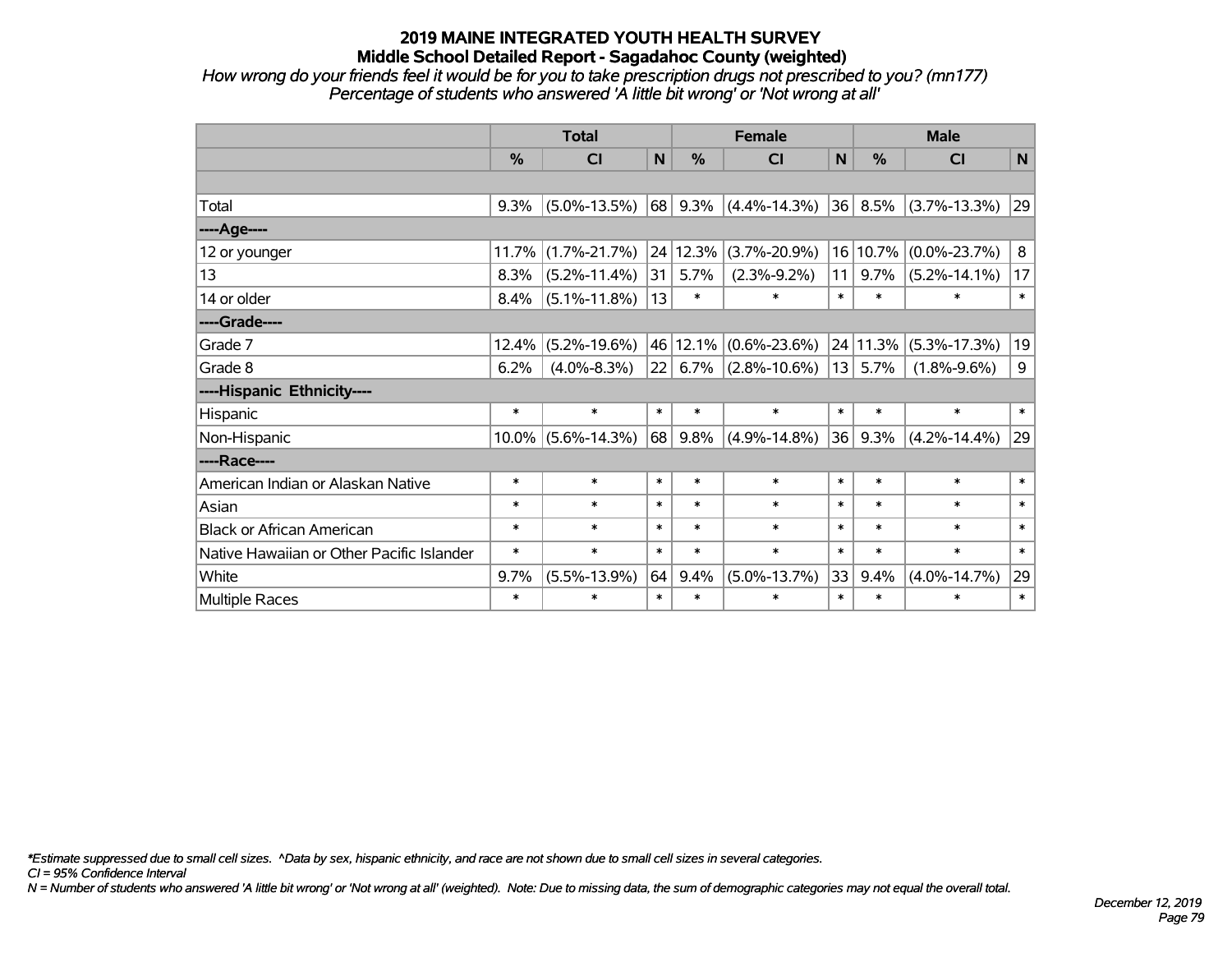*Do you agree or disagree with the following statement? My family has clear rules about alcohol and drug use. (mn90) Percentage of students who answered 'Strongly agree' or 'Agree'*

|                                           | <b>Total</b> |                        |              |               | <b>Female</b>                                       |        | <b>Male</b>   |                         |          |  |
|-------------------------------------------|--------------|------------------------|--------------|---------------|-----------------------------------------------------|--------|---------------|-------------------------|----------|--|
|                                           | %            | <b>CI</b>              | $\mathsf{N}$ | $\frac{9}{6}$ | <b>CI</b>                                           | N      | $\frac{0}{0}$ | <b>CI</b>               | <b>N</b> |  |
|                                           |              |                        |              |               |                                                     |        |               |                         |          |  |
| Total                                     |              | $91.4\%$ (88.3%-94.5%) |              |               | $675 85.9\% $ (80.1%-91.8%) 335 98.1% (97.5%-98.7%) |        |               |                         | 334      |  |
| ----Age----                               |              |                        |              |               |                                                     |        |               |                         |          |  |
| 12 or younger                             | $95.1\%$     | $(92.2\% - 98.1\%)$    | 196          | $\ast$        | $\ast$                                              | $\ast$ | $\ast$        | $\ast$                  | $\ast$   |  |
| 13                                        |              | $91.2\%$ (85.4%-97.0%) | 350          | $\ast$        | $\ast$                                              | $\ast$ | $\ast$        | $\ast$                  | $\ast$   |  |
| 14 or older                               |              | 86.8% (84.7%-88.9%)    | 129          | $\ast$        | $\ast$                                              | $\ast$ | $\ast$        | $\ast$                  | $\ast$   |  |
| ----Grade----                             |              |                        |              |               |                                                     |        |               |                         |          |  |
| Grade 7                                   |              | $93.4\%$ (89.5%-97.3%) |              | 347 91.8%     | $(86.5\% - 97.2\%)$                                 |        | 179 96.3%     | $(95.0\% - 97.5\%)$     | 165      |  |
| Grade 8                                   |              | 89.2% (85.5%-92.8%)    | 321          | $\ast$        | $\ast$                                              | $\ast$ | $\ast$        | $\ast$                  | $\ast$   |  |
| ----Hispanic Ethnicity----                |              |                        |              |               |                                                     |        |               |                         |          |  |
| Hispanic                                  | $\ast$       | $\ast$                 | $\ast$       | $\ast$        | $\ast$                                              | $\ast$ | $\ast$        | $\ast$                  | $\ast$   |  |
| Non-Hispanic                              |              | $90.8\%$ (87.5%-94.1%) |              |               | $624 85.2\% (78.8\% - 91.6\%)$                      |        |               | 315 98.1% (97.3%-98.9%) | 306      |  |
| ----Race----                              |              |                        |              |               |                                                     |        |               |                         |          |  |
| American Indian or Alaskan Native         | $\ast$       | $\ast$                 | $\ast$       | $\ast$        | $\ast$                                              | $\ast$ | $\ast$        | $\ast$                  | $\ast$   |  |
| Asian                                     | $\ast$       | $\ast$                 | $\ast$       | $\ast$        | $\ast$                                              | $\ast$ | $\ast$        | $\ast$                  | $\ast$   |  |
| <b>Black or African American</b>          | $\ast$       | $\ast$                 | $\ast$       | $\ast$        | $\ast$                                              | $\ast$ | $\ast$        | $\ast$                  | $\ast$   |  |
| Native Hawaiian or Other Pacific Islander | $\ast$       | $\ast$                 | $\ast$       | $\ast$        | $\ast$                                              | $\ast$ | $\ast$        | $\ast$                  | $\ast$   |  |
| White                                     | 91.2%        | $(87.6\% - 94.9\%)$    |              | 615 85.4%     | $(78.4\% - 92.5\%)$                                 | 301    | 98.2%         | $(97.5\% - 99.0\%)$     | 308      |  |
| <b>Multiple Races</b>                     | $\ast$       | $\ast$                 | $\ast$       | $\ast$        | $\ast$                                              | $\ast$ | $\ast$        | $\ast$                  | $\ast$   |  |

*\*Estimate suppressed due to small cell sizes. ^Data by sex, hispanic ethnicity, and race are not shown due to small cell sizes in several categories.*

*CI = 95% Confidence Interval*

*N = Number of students who answered 'Strongly agree' or 'Agree' (weighted). Note: Due to missing data, the sum of demographic categories may not equal the overall total.*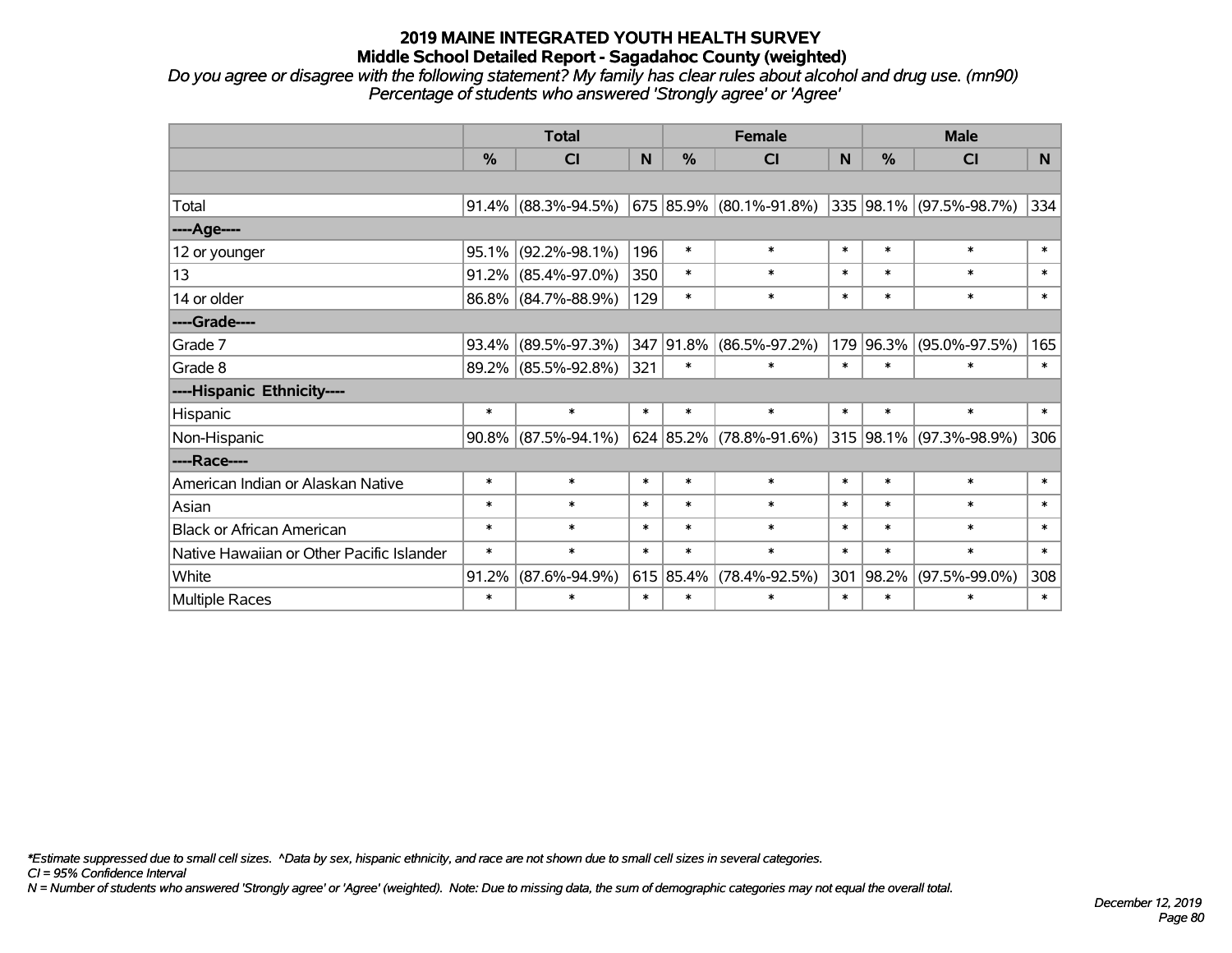*If you wanted to get prescription drugs (such as OxyContin, Percocet, Vicodin, codeine, Adderall, Ritalin, or Xanax) that were not prescribed to you, how easy would it be to get some? (mn184)*

*Percentage of students who answered 'Sort of easy' or 'Very easy'*

|                                           | <b>Total</b> |                     |              |          | <b>Female</b>              |                 |               | <b>Male</b>           |                |  |  |
|-------------------------------------------|--------------|---------------------|--------------|----------|----------------------------|-----------------|---------------|-----------------------|----------------|--|--|
|                                           | $\%$         | CI                  | $\mathsf{N}$ | %        | <b>CI</b>                  | N               | $\frac{0}{0}$ | <b>CI</b>             | N              |  |  |
|                                           |              |                     |              |          |                            |                 |               |                       |                |  |  |
| Total                                     | 11.7%        | $(7.8\% - 15.5\%)$  |              |          | 84 16.1% (13.7%-18.5%)     | 61              | 6.9%          | $(0.0\% - 14.1\%)$    | 23             |  |  |
| ----Age----                               |              |                     |              |          |                            |                 |               |                       |                |  |  |
| 12 or younger                             | 12.3%        | $(10.0\% - 14.6\%)$ |              |          | 25   15.3%   (13.1%-17.5%) | 19 <sup>1</sup> | 8.0%          | $(1.3\% - 14.6\%)$    | 6              |  |  |
| 13                                        | 7.1%         | $(3.8\% - 10.4\%)$  |              | 26 10.2% | $(7.2\% - 13.2\%)$         | 20              | 3.8%          | $(0.0\% - 10.2\%)$    | $\overline{7}$ |  |  |
| 14 or older                               | 22.3%        | $(12.1\% - 32.5\%)$ |              |          | 33 35.9% (22.1%-49.7%)     |                 |               | 22 12.6% (2.8%-22.4%) | 10             |  |  |
| ----Grade----                             |              |                     |              |          |                            |                 |               |                       |                |  |  |
| Grade 7                                   | 8.5%         | $(4.0\% - 13.0\%)$  |              | 31 13.1% | $(8.2\% - 18.0\%)$         | 25              | 3.7%          | $(0.0\% - 8.8\%)$     | 6              |  |  |
| Grade 8                                   | 14.3%        | $(9.8\% - 18.7\%)$  |              |          | 50 19.4% (13.8%-24.9%)     | 36              | 8.5%          | $(0.0\% - 20.8\%)$    | 14             |  |  |
| ----Hispanic Ethnicity----                |              |                     |              |          |                            |                 |               |                       |                |  |  |
| Hispanic                                  | $\ast$       | $\ast$              | $\ast$       | $\ast$   | $\ast$                     | $\ast$          | $\ast$        | $\ast$                | $\ast$         |  |  |
| Non-Hispanic                              | 11.7%        | $(7.1\% - 16.3\%)$  |              |          | 78 16.4% (14.4%-18.4%)     | 59              | 6.3%          | $(0.0\% - 15.6\%)$    | 19             |  |  |
| ----Race----                              |              |                     |              |          |                            |                 |               |                       |                |  |  |
| American Indian or Alaskan Native         | $\ast$       | $\ast$              | $\ast$       | $\ast$   | $\ast$                     | $\ast$          | $\ast$        | $\ast$                | $\ast$         |  |  |
| Asian                                     | $\ast$       | $\ast$              | $\ast$       | $\ast$   | $\ast$                     | $\ast$          | $\ast$        | $\ast$                | $\ast$         |  |  |
| <b>Black or African American</b>          | $\ast$       | $\ast$              | $\ast$       | $\ast$   | $\ast$                     | $\ast$          | $\ast$        | $\ast$                | $\ast$         |  |  |
| Native Hawaiian or Other Pacific Islander | $\ast$       | $\ast$              | $\ast$       | $\ast$   | $\ast$                     | $\ast$          | $\ast$        | $\ast$                | $\ast$         |  |  |
| White                                     | 11.5%        | $(6.4\% - 16.5\%)$  | 75           | 16.9%    | $(14.1\% - 19.7\%)$        | 58              | 5.7%          | $(0.0\% - 15.8\%)$    | 17             |  |  |
| Multiple Races                            | $\ast$       | $\ast$              | $\ast$       | $\ast$   | $\ast$                     | $\ast$          | $\ast$        | *                     | $\ast$         |  |  |

*\*Estimate suppressed due to small cell sizes. ^Data by sex, hispanic ethnicity, and race are not shown due to small cell sizes in several categories.*

*CI = 95% Confidence Interval*

*N = Number of students who answered 'Sort of easy' or 'Very easy' (weighted). Note: Due to missing data, the sum of demographic categories may not equal the overall total.*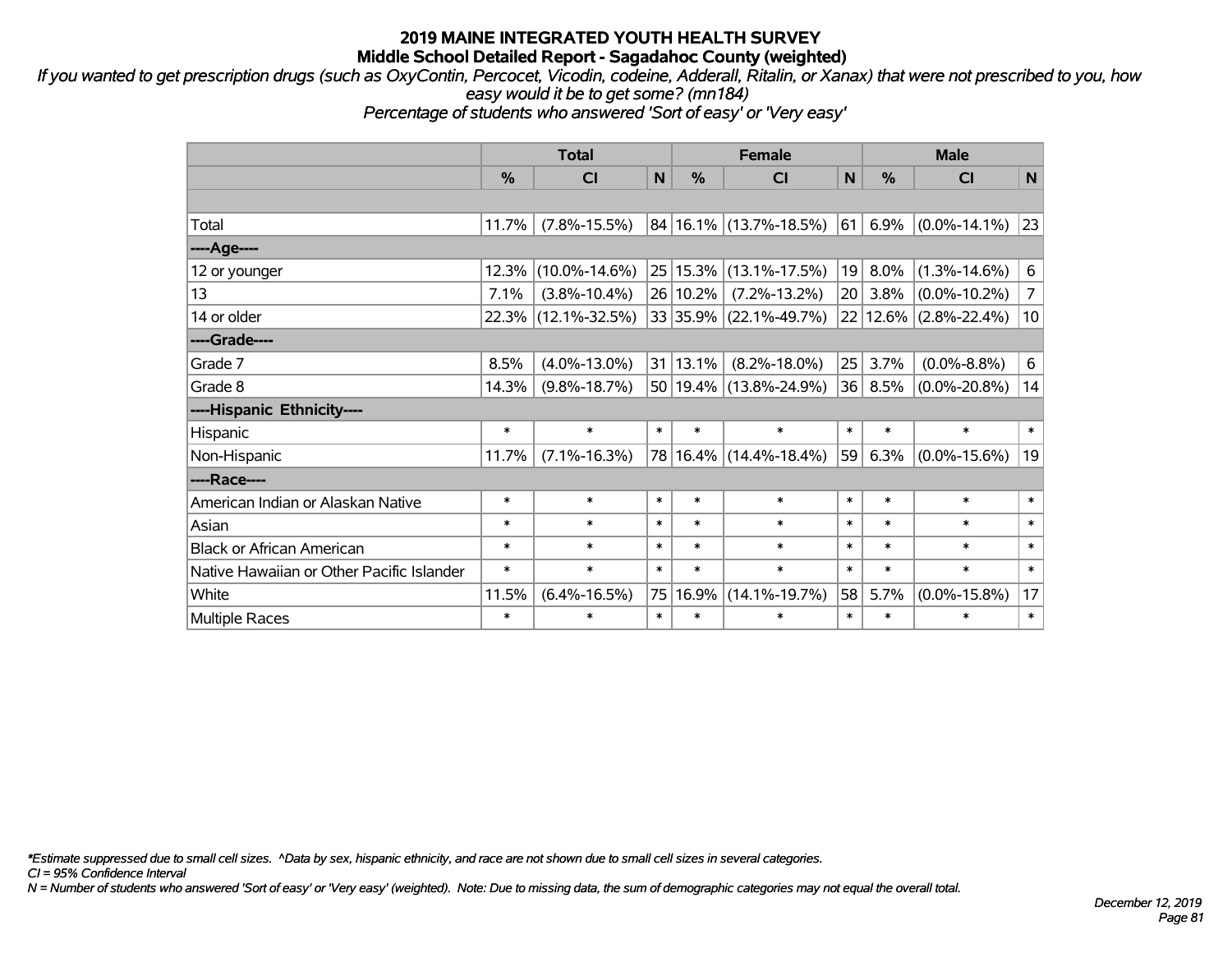*During the past 12 months, do you recall hearing, reading or watching an advertisement about the prevention of substance use? (mn93) Percentage of students who answered 'Yes'*

|                                           | <b>Total</b>  |                                                |        |               | <b>Female</b>               |        | <b>Male</b> |                         |        |  |
|-------------------------------------------|---------------|------------------------------------------------|--------|---------------|-----------------------------|--------|-------------|-------------------------|--------|--|
|                                           | $\frac{0}{0}$ | <b>CI</b>                                      | N      | $\frac{9}{6}$ | <b>CI</b>                   | N      | %           | <b>CI</b>               | N.     |  |
|                                           |               |                                                |        |               |                             |        |             |                         |        |  |
| Total                                     |               | $60.1\%$ (52.7%-67.5%)                         |        |               | 442   57.2%   (54.2%-60.2%) |        |             | 223 64.1% (47.4%-80.9%) | 216    |  |
| ----Age----                               |               |                                                |        |               |                             |        |             |                         |        |  |
| 12 or younger                             | 49.7%         | $(44.9\% - 54.4\%)$                            |        |               | 104 51.6% (45.0%-58.2%)     | 66     | 47.9%       | $(37.5\% - 58.4\%)$     | 38     |  |
| 13                                        |               | $60.9\%$ (48.5%-73.3%)                         |        |               | 232 55.1% (46.9%-63.3%)     |        |             | 109 66.7% (47.9%-85.4%) | 120    |  |
| 14 or older                               |               | 73.1% (66.2%-80.0%)                            |        |               | 107 74.6% (58.6%-90.6%)     |        |             | 49 74.8% (58.0%-91.7%)  | 58     |  |
| ----Grade----                             |               |                                                |        |               |                             |        |             |                         |        |  |
| Grade 7                                   | $56.1\%$      | $(43.1\% - 69.1\%)$                            |        |               | 208 51.4% (47.2%-55.6%)     | 99     | 61.3%       | $(38.9\% - 83.7\%)$     | 107    |  |
| Grade 8                                   |               | $64.8\%$ (59.6%-70.1%) 234 63.9% (57.1%-70.7%) |        |               |                             |        |             | 124 67.1% (54.2%-80.1%) | 110    |  |
| ----Hispanic Ethnicity----                |               |                                                |        |               |                             |        |             |                         |        |  |
| Hispanic                                  | $\ast$        | $\ast$                                         | $\ast$ | $\ast$        | $\ast$                      | $\ast$ | $\ast$      | $\ast$                  | $\ast$ |  |
| Non-Hispanic                              |               | $62.4\%$ (53.7%-71.2%)                         |        |               | 428 59.3% (56.2%-62.3%)     |        | 220 66.3%   | $(50.3\% - 82.4\%)$     | 205    |  |
| ----Race----                              |               |                                                |        |               |                             |        |             |                         |        |  |
| American Indian or Alaskan Native         | $\ast$        | $\ast$                                         | $\ast$ | $\ast$        | $\ast$                      | $\ast$ | $\ast$      | $\ast$                  | $\ast$ |  |
| Asian                                     | $\ast$        | $\ast$                                         | $\ast$ | $\ast$        | $\ast$                      | $\ast$ | $\ast$      | $\ast$                  | $\ast$ |  |
| <b>Black or African American</b>          | $\ast$        | $\ast$                                         | $\ast$ | $\ast$        | $\ast$                      | $\ast$ | $\ast$      | $\ast$                  | $\ast$ |  |
| Native Hawaiian or Other Pacific Islander | $\ast$        | $\ast$                                         | $\ast$ | $\ast$        | $\ast$                      | $\ast$ | $\ast$      | $\ast$                  | $\ast$ |  |
| White                                     | 62.0%         | $(54.6\% - 69.4\%)$                            |        | 416 59.7%     | $(57.4\% - 62.0\%)$         | 211    | 65.3%       | $(47.4\% - 83.3\%)$     | 203    |  |
| Multiple Races                            |               | 64.0% (34.0%-94.0%)                            | 13     | $\ast$        | $\ast$                      | $\ast$ | $\ast$      | *                       | $\ast$ |  |

*\*Estimate suppressed due to small cell sizes. ^Data by sex, hispanic ethnicity, and race are not shown due to small cell sizes in several categories.*

*CI = 95% Confidence Interval*

*N = Number of students who answered 'Yes' (weighted). Note: Due to missing data, the sum of demographic categories may not equal the overall total.*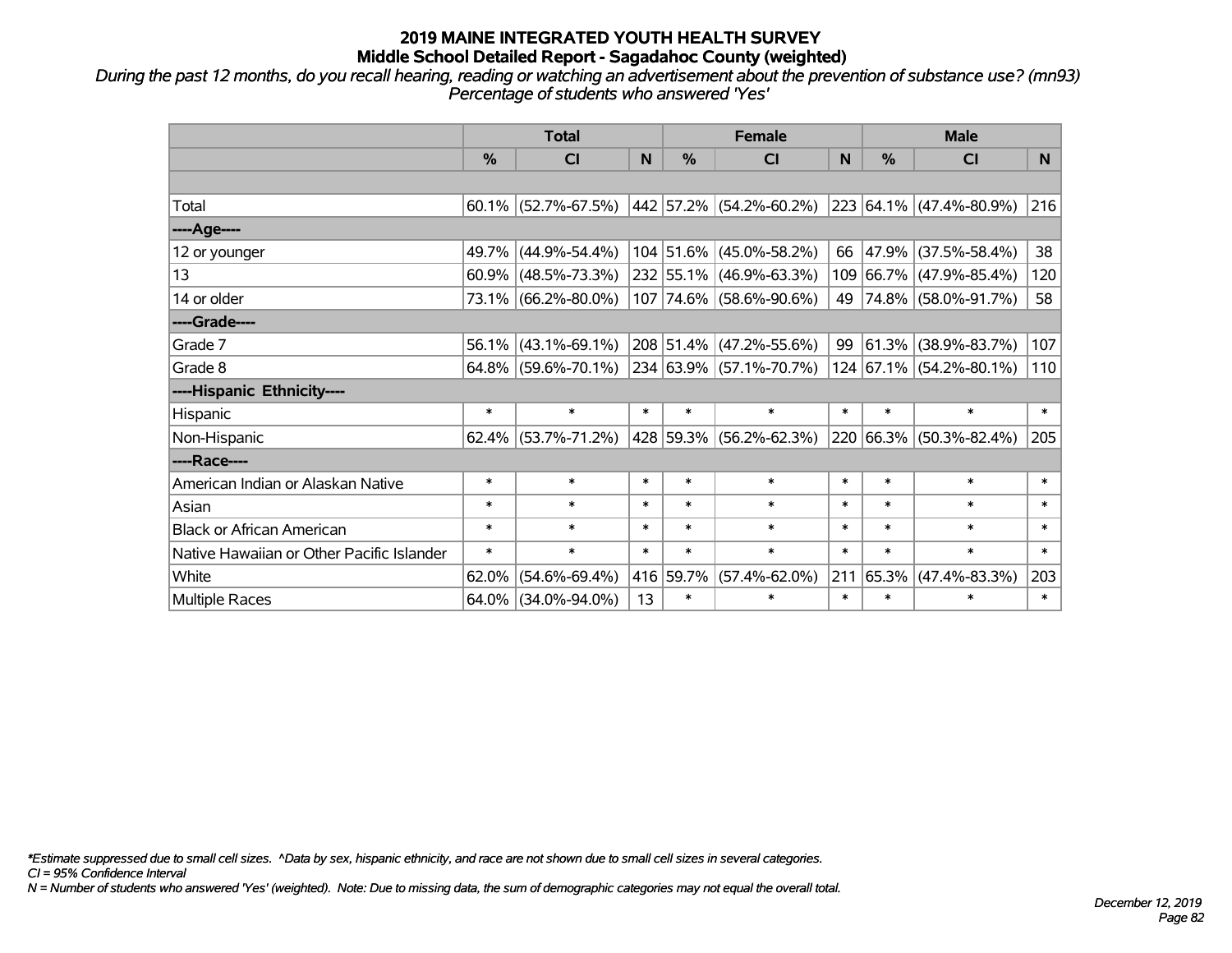*How much do you think people risk harming themselves (physically or in other ways) if they take prescription drugs that are not prescribed to them? (mn95)*

*Percentage of students who answered 'No risk' or 'Slight risk'*

|                                           | <b>Total</b> |                     |              |          | <b>Female</b>              |        | <b>Male</b>   |                     |        |  |
|-------------------------------------------|--------------|---------------------|--------------|----------|----------------------------|--------|---------------|---------------------|--------|--|
|                                           | %            | C <sub>l</sub>      | $\mathsf{N}$ | %        | CI                         | N      | $\frac{0}{0}$ | CI                  | N      |  |
|                                           |              |                     |              |          |                            |        |               |                     |        |  |
| Total                                     | 11.0%        | $(8.1\% - 13.8\%)$  |              |          | $ 80 12.7\% $ (6.4%-18.9%) | 48     | 9.3%          | $(7.0\% - 11.7\%)$  | 32     |  |
| ----Age----                               |              |                     |              |          |                            |        |               |                     |        |  |
| 12 or younger                             | 11.3%        | $(0.0\% - 24.4\%)$  | 23           | $\ast$   | $\ast$                     | $\ast$ | $\ast$        | $\ast$              | $\ast$ |  |
| 13                                        | 13.1%        | $(10.9\% - 15.3\%)$ | 49           | 12.0%    | $(8.9\% - 15.2\%)$         | 23     | 14.4%         | $(8.5\% - 20.2\%)$  | 26     |  |
| 14 or older                               | 5.0%         | $(0.8\% - 9.1\%)$   | 7            | $\ast$   | $\ast$                     | $\ast$ | $\ast$        | $\ast$              | $\ast$ |  |
| ----Grade----                             |              |                     |              |          |                            |        |               |                     |        |  |
| Grade 7                                   | 14.8%        | $(10.0\% - 19.7\%)$ |              | 54 15.7% | $(3.5\% - 28.0\%)$         | 30     | 14.3%         | $(10.9\% - 17.7\%)$ | 25     |  |
| Grade 8                                   | 6.3%         | $(3.3\% - 9.3\%)$   | 22           | $\ast$   | $\ast$                     | $\ast$ | $\ast$        | $\ast$              | $\ast$ |  |
| ----Hispanic Ethnicity----                |              |                     |              |          |                            |        |               |                     |        |  |
| <b>Hispanic</b>                           | $\ast$       | $\ast$              | $\ast$       | $\ast$   | $\ast$                     | $\ast$ | $\ast$        | $\ast$              | $\ast$ |  |
| Non-Hispanic                              | 9.9%         | $(8.3\% - 11.5\%)$  |              |          | 67   11.5%   (6.7%-16.3%)  | 41     | 8.2%          | $(6.1\% - 10.4\%)$  | 25     |  |
| ----Race----                              |              |                     |              |          |                            |        |               |                     |        |  |
| American Indian or Alaskan Native         | $\ast$       | $\ast$              | $\ast$       | $\ast$   | $\ast$                     | $\ast$ | $\ast$        | $\ast$              | $\ast$ |  |
| Asian                                     | $\ast$       | $\ast$              | $\ast$       | $\ast$   | $\ast$                     | $\ast$ | $\ast$        | $\ast$              | $\ast$ |  |
| <b>Black or African American</b>          | $\ast$       | $\ast$              | $\ast$       | $\ast$   | $\ast$                     | $\ast$ | $\ast$        | $\ast$              | $\ast$ |  |
| Native Hawaiian or Other Pacific Islander | $\ast$       | $\ast$              | $\ast$       | $\ast$   | $\ast$                     | $\ast$ | $\ast$        | $\ast$              | $\ast$ |  |
| White                                     | 11.2%        | $(8.4\% - 13.9\%)$  | 74           | 13.4%    | $(6.2\% - 20.5\%)$         | 46     | 9.1%          | $(5.4\% - 12.7\%)$  | 28     |  |
| Multiple Races                            | $\ast$       | $\ast$              | $\ast$       | $\ast$   | $\ast$                     | $\ast$ | $\ast$        | $\ast$              | $\ast$ |  |

*\*Estimate suppressed due to small cell sizes. ^Data by sex, hispanic ethnicity, and race are not shown due to small cell sizes in several categories.*

*CI = 95% Confidence Interval*

*N = Number of students who answered 'No risk' or 'Slight risk' (weighted). Note: Due to missing data, the sum of demographic categories may not equal the overall total.*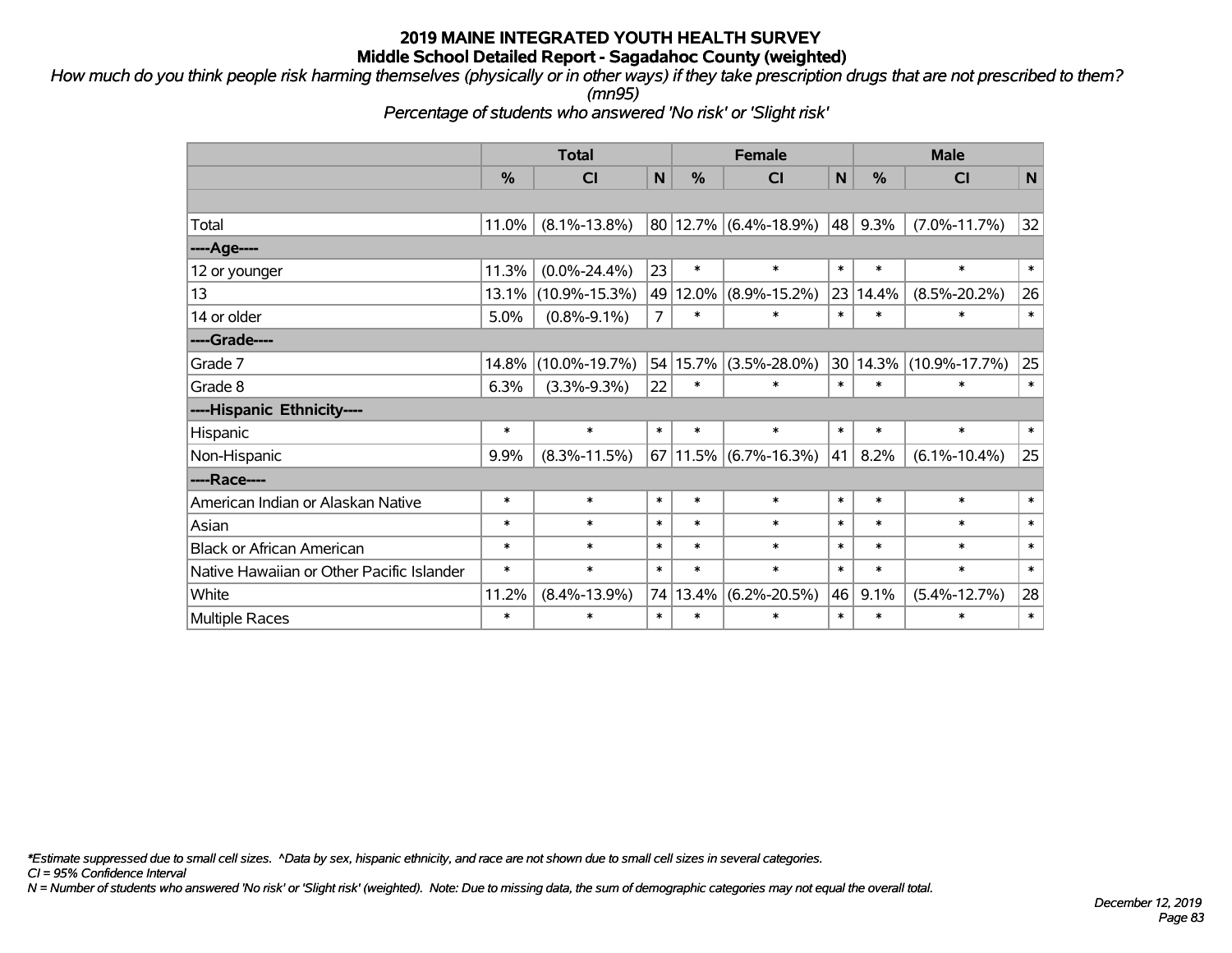### **2019 MAINE INTEGRATED YOUTH HEALTH SURVEY Middle School Detailed Report - Sagadahoc County (weighted)** *How many times in the past year (12 months) have you been drunk or high at school? (mn96) Percentage of students who answered at least 1 time*

|                                           | <b>Total</b>  |                    |        |        | <b>Female</b>         | <b>Male</b> |        |                    |                |
|-------------------------------------------|---------------|--------------------|--------|--------|-----------------------|-------------|--------|--------------------|----------------|
|                                           | $\frac{0}{0}$ | <b>CI</b>          | N      | %      | <b>CI</b>             | N           | %      | <b>CI</b>          | N              |
|                                           |               |                    |        |        |                       |             |        |                    |                |
| Total                                     | 9.2%          | $(7.3\% - 11.1\%)$ | 67     | 9.9%   | $(5.8\% - 13.9\%)$    | 38          | 7.8%   | $(3.8\% - 11.8\%)$ | 26             |
| ----Age----                               |               |                    |        |        |                       |             |        |                    |                |
| 12 or younger                             | 6.8%          | $(1.0\% - 12.7\%)$ | 14     | $\ast$ | $\ast$                | $\ast$      | $\ast$ | $\ast$             | $\ast$         |
| 13                                        | 8.9%          | $(5.2\% - 12.6\%)$ | 34     | 5.6%   | $(2.0\% - 9.3\%)$     | 11          | 11.2%  | $(0.7\% - 21.6\%)$ | 20             |
| 14 or older                               | $13.1\%$      | $(5.4\% - 20.8\%)$ |        |        | 19 20.4% (6.7%-34.0%) | 13          | 8.1%   | $(0.0\% - 16.3\%)$ | $\overline{7}$ |
| ----Grade----                             |               |                    |        |        |                       |             |        |                    |                |
| Grade 7                                   | 8.9%          | $(8.5\% - 9.4\%)$  | 33     | 8.6%   | $(4.7\% - 12.5\%)$    | 16          | 7.9%   | $(3.1\% - 12.8\%)$ | 14             |
| Grade 8                                   | 9.6%          | $(6.0\% - 13.2\%)$ |        |        | 34 11.2% (6.0%-16.5%) | 22          | 7.8%   | $(3.9\% - 11.7\%)$ | 12             |
| ----Hispanic Ethnicity----                |               |                    |        |        |                       |             |        |                    |                |
| Hispanic                                  | $\ast$        | $\ast$             | $\ast$ | $\ast$ | $\ast$                | $\ast$      | $\ast$ | $\ast$             | $\ast$         |
| Non-Hispanic                              | 8.8%          | $(6.9\% - 10.6\%)$ | 59     | 9.1%   | $(5.0\% - 13.2\%)$    | 33          | 7.6%   | $(4.0\% - 11.3\%)$ | 24             |
| ----Race----                              |               |                    |        |        |                       |             |        |                    |                |
| American Indian or Alaskan Native         | $\ast$        | $\ast$             | $\ast$ | $\ast$ | $\ast$                | $\ast$      | $\ast$ | $\ast$             | $\ast$         |
| Asian                                     | $\ast$        | $\ast$             | $\ast$ | $\ast$ | $\ast$                | $\ast$      | $\ast$ | $\ast$             | $\ast$         |
| <b>Black or African American</b>          | $\ast$        | $\ast$             | $\ast$ | $\ast$ | $\ast$                | $\ast$      | $\ast$ | $\ast$             | $\ast$         |
| Native Hawaiian or Other Pacific Islander | $\ast$        | $\ast$             | $\ast$ | $\ast$ | $\ast$                | $\ast$      | $\ast$ | $\ast$             | $\ast$         |
| White                                     | 8.9%          | $(7.2\% - 10.6\%)$ | 59     | 9.6%   | $(5.6\% - 13.6\%)$    | 33          | 7.5%   | $(3.5\% - 11.5\%)$ | 23             |
| <b>Multiple Races</b>                     | $\ast$        | $\ast$             | $\ast$ | $\ast$ | $\ast$                | $\ast$      | $\ast$ | $\ast$             | $\ast$         |

*\*Estimate suppressed due to small cell sizes. ^Data by sex, hispanic ethnicity, and race are not shown due to small cell sizes in several categories.*

*CI = 95% Confidence Interval*

*N = Number of students who answered at least 1 time (weighted). Note: Due to missing data, the sum of demographic categories may not equal the overall total.*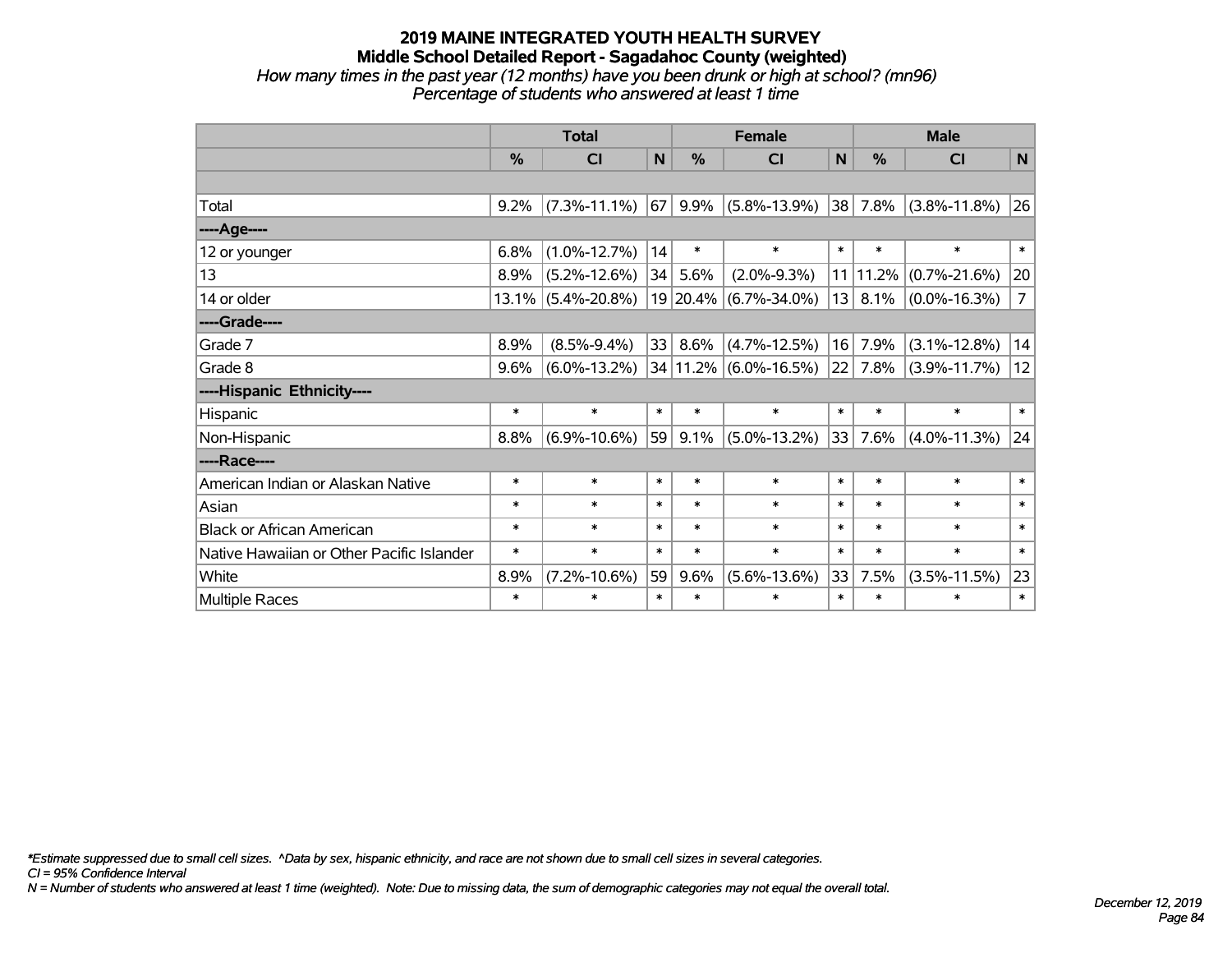### **2019 MAINE INTEGRATED YOUTH HEALTH SURVEY Middle School Detailed Report - Sagadahoc County (weighted)** *Has anyone offered, sold, or given you an illegal drug on school property? (mn97) Percentage of students who answered 'Yes'*

|                                           | <b>Total</b> |                       |              | <b>Female</b> |                       |              | <b>Male</b> |                           |              |  |
|-------------------------------------------|--------------|-----------------------|--------------|---------------|-----------------------|--------------|-------------|---------------------------|--------------|--|
|                                           | %            | CI                    | $\mathsf{N}$ | %             | <b>CI</b>             | $\mathsf{N}$ | %           | <b>CI</b>                 | N            |  |
|                                           |              |                       |              |               |                       |              |             |                           |              |  |
| Total                                     | 8.2%         | $(6.3\% - 10.1\%)$    | 62           | 7.6%          | $(5.9\% - 9.4\%)$     | 31           | 8.8%        | $(6.0\% - 11.7\%)$        | 32           |  |
| ----Age----                               |              |                       |              |               |                       |              |             |                           |              |  |
| 12 or younger                             | 6.0%         | $(3.3\% - 8.7\%)$     | 14           | $\ast$        | $\ast$                | $\ast$       | $\ast$      | $\ast$                    | $\ast$       |  |
| 13                                        | 9.6%         | $(6.8\% - 12.5\%)$    |              | 37 11.7%      | $(9.1\% - 14.2\%)$    | 25           | 7.0%        | $(3.6\% - 10.4\%)$        | 12           |  |
| 14 or older                               | 8.1%         | $(4.9\% - 11.3\%)$    | 11           | $\ast$        | $\ast$                | $\ast$       | $\ast$      | $\ast$                    | $\pmb{\ast}$ |  |
| ----Grade----                             |              |                       |              |               |                       |              |             |                           |              |  |
| Grade 7                                   | 6.0%         | $(2.0\% - 10.0\%)$    | 23           | 4.7%          | $(1.0\% - 8.3\%)$     | 10           | 7.6%        | $(1.8\% - 13.5\%)$        | 13           |  |
| Grade 8                                   |              | $10.6\%$ (7.3%-13.9%) |              |               | 39 11.1% (8.5%-13.7%) |              |             | $21 10.1\% $ (5.5%-14.6%) | 18           |  |
| ----Hispanic Ethnicity----                |              |                       |              |               |                       |              |             |                           |              |  |
| Hispanic                                  | $\ast$       | $\ast$                | $\ast$       | $\ast$        | $\ast$                | $\ast$       | $\ast$      | $\ast$                    | $\ast$       |  |
| Non-Hispanic                              | 8.6%         | $(6.5\% - 10.7\%)$    | 62           | 8.1%          | $(5.9\% - 10.3\%)$    | 30           | 9.2%        | $(6.2\% - 12.3\%)$        | 32           |  |
| ----Race----                              |              |                       |              |               |                       |              |             |                           |              |  |
| American Indian or Alaskan Native         | $\ast$       | $\ast$                | $\ast$       | $\ast$        | $\ast$                | $\ast$       | $\ast$      | $\ast$                    | $\ast$       |  |
| Asian                                     | $\ast$       | $\ast$                | $\ast$       | $\ast$        | $\ast$                | $\ast$       | $\ast$      | $\ast$                    | $\ast$       |  |
| <b>Black or African American</b>          | $\ast$       | $\ast$                | $\ast$       | $\ast$        | $\ast$                | $\ast$       | $\ast$      | $\ast$                    | $\ast$       |  |
| Native Hawaiian or Other Pacific Islander | $\ast$       | $\ast$                | $\ast$       | $\ast$        | $\ast$                | $\ast$       | $\ast$      | $\ast$                    | $\ast$       |  |
| White                                     | 8.4%         | $(6.5\% - 10.4\%)$    | 60           | 8.0%          | $(6.1\% - 10.0\%)$    | 30           | 8.9%        | $(5.5\% - 12.2\%)$        | 30           |  |
| <b>Multiple Races</b>                     | $\ast$       | $\ast$                | $\ast$       | $\ast$        | $\ast$                | $\ast$       | $\ast$      | $\ast$                    | $\ast$       |  |

*\*Estimate suppressed due to small cell sizes. ^Data by sex, hispanic ethnicity, and race are not shown due to small cell sizes in several categories.*

*CI = 95% Confidence Interval*

*N = Number of students who answered 'Yes' (weighted). Note: Due to missing data, the sum of demographic categories may not equal the overall total.*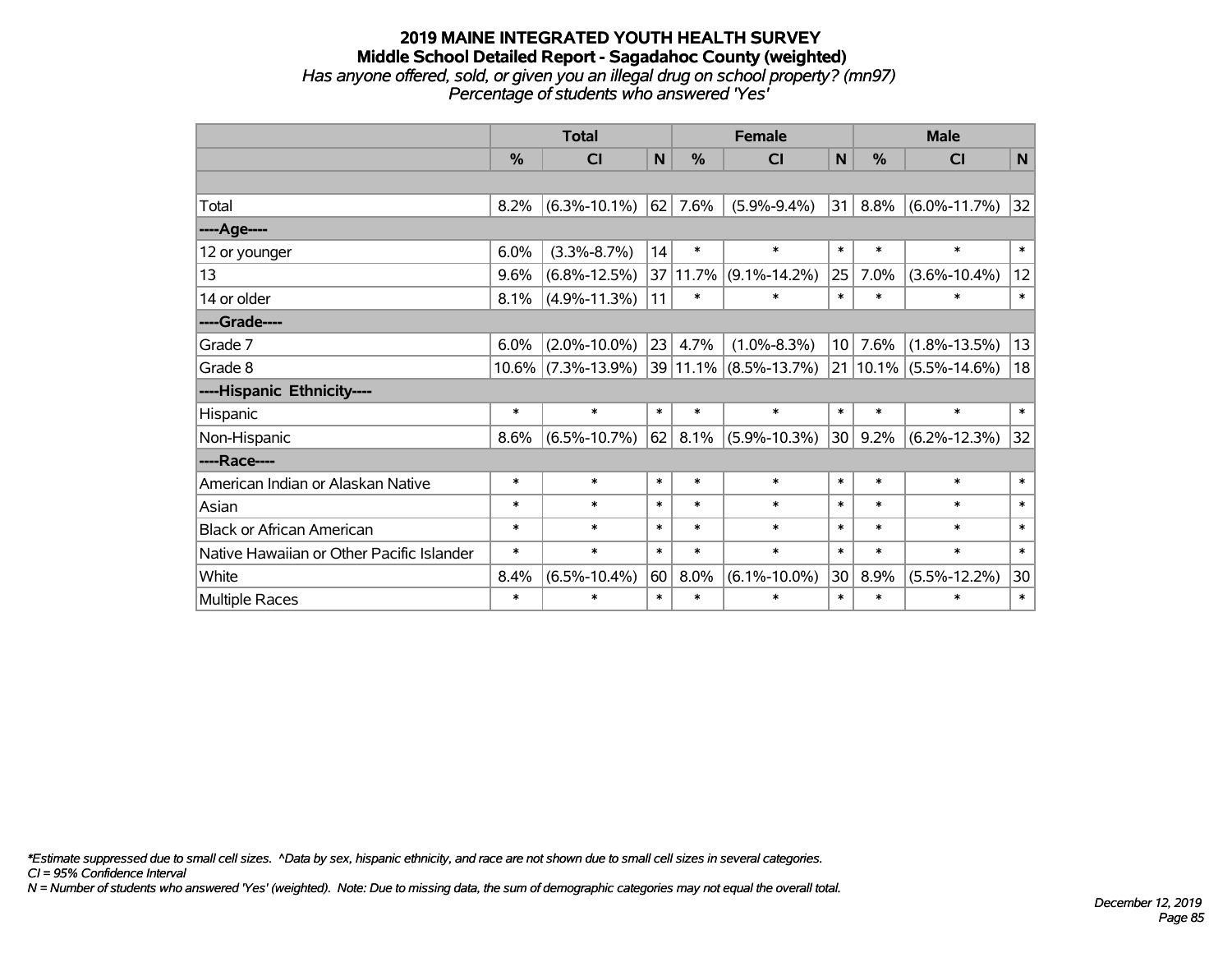#### **2019 MAINE INTEGRATED YOUTH HEALTH SURVEY Middle School Detailed Report - Sagadahoc County (weighted)** *Have you ever had sexual intercourse? (mn100) Percentage of students who answered 'Yes'*

|                                           | <b>Total</b> |                     |                |               | <b>Female</b>                                     | <b>Male</b> |        |                             |        |
|-------------------------------------------|--------------|---------------------|----------------|---------------|---------------------------------------------------|-------------|--------|-----------------------------|--------|
|                                           | $\%$         | <b>CI</b>           | N              | $\frac{0}{0}$ | CI                                                | N           | $\%$   | <b>CI</b>                   | N      |
|                                           |              |                     |                |               |                                                   |             |        |                             |        |
| Total                                     |              | $3.8\%$ (2.1%-5.5%) |                |               | $ 28 3.1\% $ (2.8%-3.4%) $ 12 4.7\% $ (1.0%-8.4%) |             |        |                             | 16     |
| ----Age----                               |              |                     |                |               |                                                   |             |        |                             |        |
| 12 or younger                             | 3.1%         | $(0.6\% - 5.5\%)$   | $\overline{7}$ | $\ast$        | $\ast$                                            | $\ast$      | $\ast$ | $\ast$                      | $\ast$ |
| 13                                        |              | $3.8\%$ (0.0%-7.9%) | 14             | $\ast$        | $\ast$                                            | $\ast$      | $\ast$ | $\ast$                      | $\ast$ |
| 14 or older                               |              | $5.0\%$ (1.5%-8.6%) | $\overline{7}$ | $\ast$        | $\ast$                                            | $\ast$      | $\ast$ | $\ast$                      | $\ast$ |
| ----Grade----                             |              |                     |                |               |                                                   |             |        |                             |        |
| Grade 7                                   | 3.4%         | $(1.3\% - 5.5\%)$   |                | 13 3.2%       | $(1.1\% - 5.3\%)$                                 | 6           | 3.7%   | $(0.0\% - 8.4\%)$           | 6      |
| Grade 8                                   |              | $4.4\%$ (2.4%-6.3%) |                |               | $ 15 3.1\% $ (0.4%-5.8%)                          | $6 \mid$    |        | $5.8\%$ (2.2%-9.4%)         | 10     |
| ----Hispanic Ethnicity----                |              |                     |                |               |                                                   |             |        |                             |        |
| Hispanic                                  | $\ast$       | $\ast$              | $\ast$         | $\ast$        | $\ast$                                            | $\ast$      | $\ast$ | $\ast$                      | $\ast$ |
| Non-Hispanic                              | $3.7\%$      | $(2.2\% - 5.2\%)$   |                |               | $25 3.0\% $ (2.4%-3.6%)                           |             |        | $11 4.5\%  (1.6\% - 7.4\%)$ | 14     |
| ----Race----                              |              |                     |                |               |                                                   |             |        |                             |        |
| American Indian or Alaskan Native         | $\ast$       | $\ast$              | $\ast$         | $\ast$        | $\ast$                                            | $\ast$      | $\ast$ | $\ast$                      | $\ast$ |
| Asian                                     | $\ast$       | $\ast$              | $\ast$         | $\ast$        | $\ast$                                            | $\ast$      | $\ast$ | $\ast$                      | $\ast$ |
| <b>Black or African American</b>          | $\ast$       | $\ast$              | $\ast$         | $\ast$        | $\ast$                                            | $\ast$      | $\ast$ | $\ast$                      | $\ast$ |
| Native Hawaiian or Other Pacific Islander | $\ast$       | $\ast$              | $\ast$         | $\ast$        | $\ast$                                            | $\ast$      | $\ast$ | $\ast$                      | $\ast$ |
| White                                     | 3.5%         | $(1.4\% - 5.7\%)$   | 23             | 2.6%          | $(2.1\% - 3.0\%)$                                 | 9           | 4.6%   | $(0.4\% - 8.9\%)$           | 15     |
| <b>Multiple Races</b>                     | $\ast$       | $\ast$              | $\ast$         | $\ast$        | $\ast$                                            | $\ast$      | $\ast$ | $\ast$                      | $\ast$ |

*\*Estimate suppressed due to small cell sizes. ^Data by sex, hispanic ethnicity, and race are not shown due to small cell sizes in several categories.*

*CI = 95% Confidence Interval*

*N = Number of students who answered 'Yes' (weighted). Note: Due to missing data, the sum of demographic categories may not equal the overall total.*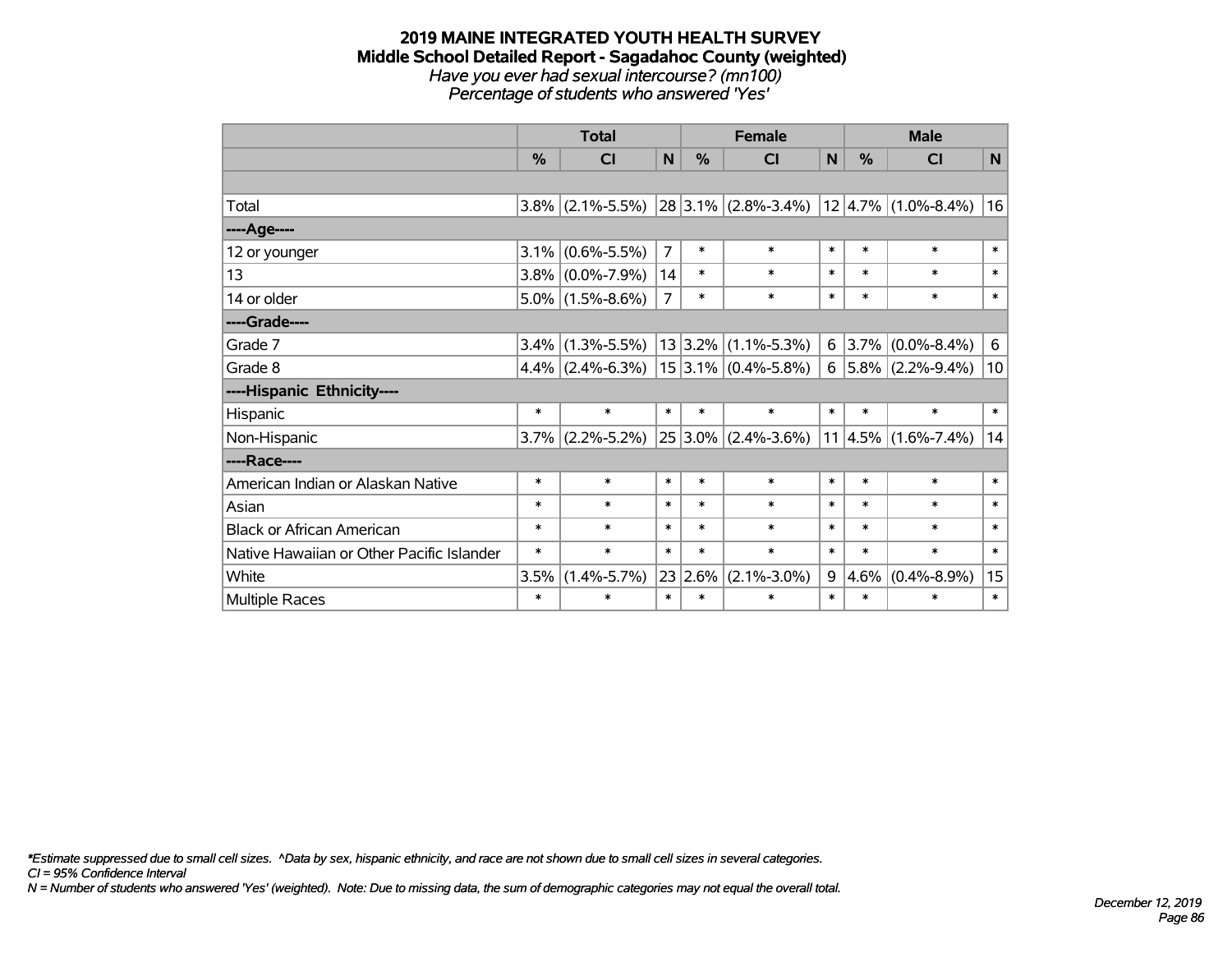*The last time you had sexual intercourse, did you or your partner use a condom? (mn101) Among students who ever had sexual intercourse, the percentage of students who answered 'Yes'*

|                                           |        | <b>Total</b> |        |        | <b>Female</b> |        |        | <b>Male</b> |        |
|-------------------------------------------|--------|--------------|--------|--------|---------------|--------|--------|-------------|--------|
|                                           |        | %  CI  N     |        |        | $\%$ CI       | N      | %      | CI          | N      |
|                                           |        |              |        |        |               |        |        |             |        |
| Total                                     | $\ast$ | *            | *      | $\ast$ | $\ast$        | $\ast$ | $\ast$ | $\ast$      | $\ast$ |
| ----Age----                               |        |              |        |        |               |        |        |             |        |
| 12 or younger                             | $\ast$ | *            | *      | $\ast$ | $\ast$        | $\ast$ | $\ast$ | $\ast$      | $\ast$ |
| 13                                        | $\ast$ | $\ast$       | *      | $\ast$ | *             | $\ast$ | $\ast$ | $\ast$      | $\ast$ |
| 14 or older                               | $\ast$ | $\ast$       | $\ast$ | $\ast$ | $\ast$        | $\ast$ | $\ast$ | $\ast$      | $\ast$ |
| ----Grade----                             |        |              |        |        |               |        |        |             |        |
| Grade 7                                   | $\ast$ | *            | *      | $\ast$ | *             | $\ast$ | $\ast$ | $\ast$      | $\ast$ |
| Grade 8                                   | $\ast$ | *            | $\ast$ | $\ast$ | $\ast$        | *      | $\ast$ | $\ast$      | $\ast$ |
| ----Hispanic Ethnicity----                |        |              |        |        |               |        |        |             |        |
| Hispanic                                  | $\ast$ | $\ast$       | *      | $\ast$ | $\ast$        | $\ast$ | $\ast$ | $\ast$      | $\ast$ |
| Non-Hispanic                              | $\ast$ | $\ast$       | $\ast$ | $\ast$ | *             | $\ast$ | $\ast$ | *           | $\ast$ |
| ----Race----                              |        |              |        |        |               |        |        |             |        |
| American Indian or Alaskan Native         | $\ast$ | *            | *      | $\ast$ | *             | $\ast$ | *      | *           | *      |
| Asian                                     | $\ast$ | *            | *      | $\ast$ | $\ast$        | $\ast$ | *      | *           | *      |
| <b>Black or African American</b>          | $\ast$ | *            | *      | $\ast$ | *             | $\ast$ | *      | *           | $\ast$ |
| Native Hawaiian or Other Pacific Islander | $\ast$ | *            | *      | $\ast$ | $\ast$        | $\ast$ | $\ast$ | $\ast$      | $\ast$ |
| White                                     | *      | *            | *      | *      | *             | *      | $\ast$ | $\ast$      | *      |
| <b>Multiple Races</b>                     | $\ast$ | *            | *      | $\ast$ | $\ast$        | $\ast$ | $\ast$ | $\ast$      | $\ast$ |

*\*Estimate suppressed due to small cell sizes. ^Data by sex, hispanic ethnicity, and race are not shown due to small cell sizes in several categories.*

*CI = 95% Confidence Interval*

*N = Among students who ever had sexual intercourse, the number of students who answered 'Yes' (weighted). Note: Due to missing data, the sum of demographic categories may not equal the overall total.*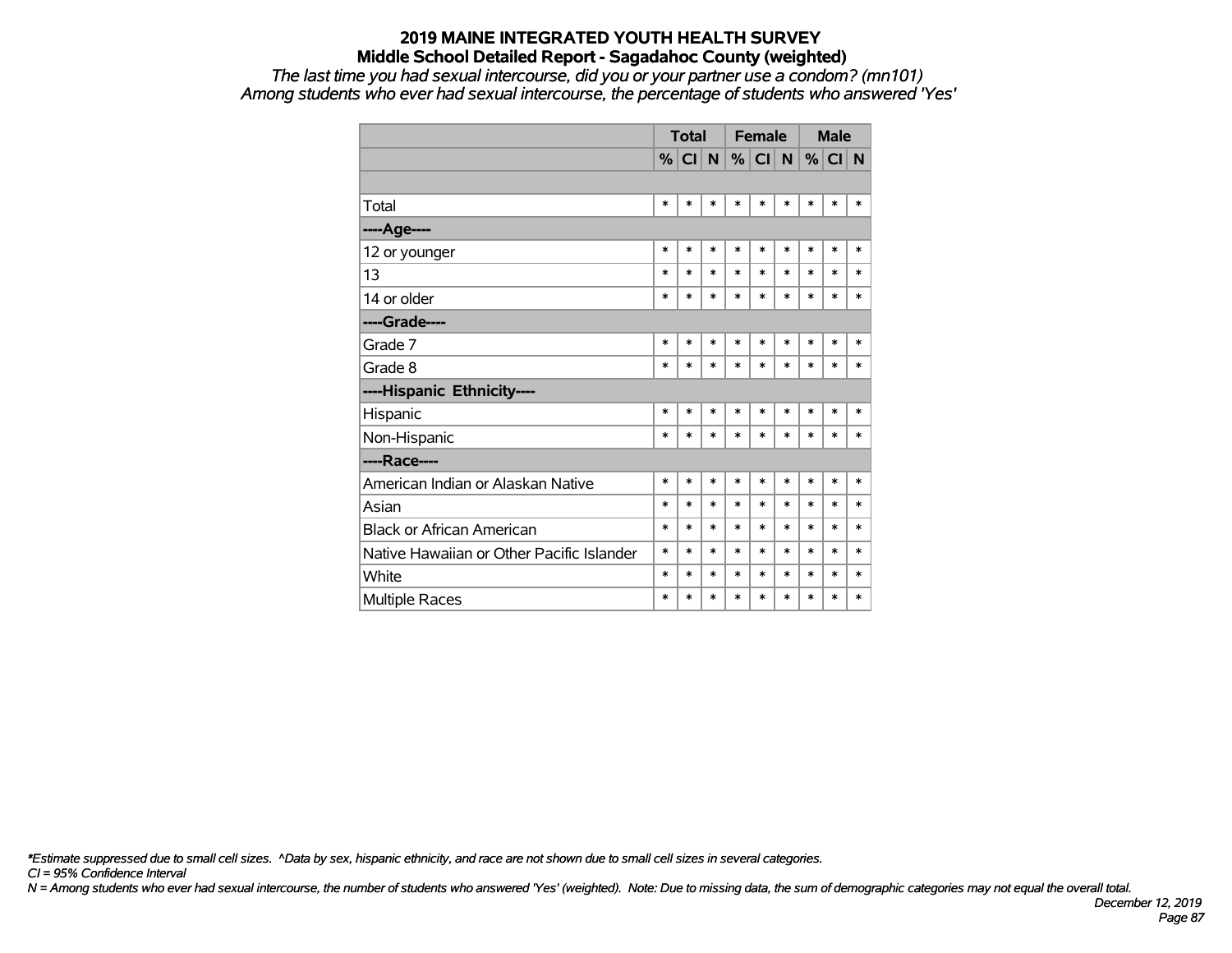*Percentage of students who drank 100% fruit juice and/or ate fruit two or more times per day during the past seven days (mnfruit)*

|                                           | <b>Total</b> |                        |        |               | <b>Female</b>                  |        | <b>Male</b> |                          |                 |  |
|-------------------------------------------|--------------|------------------------|--------|---------------|--------------------------------|--------|-------------|--------------------------|-----------------|--|
|                                           | %            | CI                     | N      | $\frac{0}{0}$ | CI                             | N      | %           | <b>CI</b>                | N               |  |
|                                           |              |                        |        |               |                                |        |             |                          |                 |  |
| Total                                     |              | $37.4\%$ (35.5%-39.3%) |        |               | 273 38.9% (34.8%-43.0%)        |        |             | 151 36.0% (27.7%-44.3%)  | 121             |  |
| ----Age----                               |              |                        |        |               |                                |        |             |                          |                 |  |
| 12 or younger                             | 42.9%        | $(30.9\% - 54.9\%)$    | 90     |               | $ 43.9\% $ (25.3%-62.5%)       | 53     | 41.0%       | $(33.7\% - 48.4\%)$      | 35 <sub>2</sub> |  |
| 13                                        | 36.6%        | $(29.8\% - 43.4\%)$    |        |               | 137 37.5% (36.9%-38.2%)        |        |             | 75 35.9% (20.7%-51.1%)   | 62              |  |
| 14 or older                               |              | $32.0\%$ (22.1%-42.0%) |        |               | 47 34.8% (22.7%-46.8%)         |        |             | 23 30.5% (19.7%-41.3%)   | 24              |  |
| ----Grade----                             |              |                        |        |               |                                |        |             |                          |                 |  |
| Grade 7                                   | 40.6%        | $(35.6\% - 45.5\%)$    |        |               | $147$ $ 41.4\% $ (31.9%-51.0%) | 81     | 40.2%       | $(34.7\% - 45.8\%)$      | 66              |  |
| Grade 8                                   |              | 33.7% (26.7%-40.6%)    |        |               | 122 35.4% (31.5%-39.3%)        | 67     |             | $ 32.1\% $ (17.7%-46.5%) | 54              |  |
| ----Hispanic Ethnicity----                |              |                        |        |               |                                |        |             |                          |                 |  |
| Hispanic                                  | $\ast$       | $\ast$                 | $\ast$ | $\ast$        | $\ast$                         | $\ast$ | $\ast$      | $\ast$                   | $\ast$          |  |
| Non-Hispanic                              | 37.0%        | $(35.3\% - 38.6\%)$    |        |               | 251 38.3% (34.2%-42.5%)        |        |             | 139 35.8% (27.8%-43.7%)  | 112             |  |
| ----Race----                              |              |                        |        |               |                                |        |             |                          |                 |  |
| American Indian or Alaskan Native         | 48.7%        | $(39.3\% - 58.0\%)$    | 6      | $\ast$        | $\ast$                         | $\ast$ | $\ast$      | $\ast$                   | $\ast$          |  |
| Asian                                     | $\ast$       | $\ast$                 | $\ast$ | $\ast$        | $\ast$                         | $\ast$ | $\ast$      | $\ast$                   | $\ast$          |  |
| <b>Black or African American</b>          | $\ast$       | $\ast$                 | $\ast$ | $\ast$        | $\ast$                         | $\ast$ | $\ast$      | $\ast$                   | $\ast$          |  |
| Native Hawaiian or Other Pacific Islander | $\ast$       | $\ast$                 | $\ast$ | $\ast$        | $\ast$                         | $\ast$ | $\ast$      | $\ast$                   | $\ast$          |  |
| White                                     | 37.1%        | $(35.1\% - 39.0\%)$    |        | 249 38.3%     | $(33.6\% - 42.9\%)$            |        | 136 36.1%   | $(27.2\% - 45.0\%)$      | 113             |  |
| Multiple Races                            | $34.0\%$     | $(24.8\% - 43.2\%)$    | 6      | $\ast$        | $\ast$                         | $\ast$ | $\ast$      | $\ast$                   | $\ast$          |  |

*\*Estimate suppressed due to small cell sizes. ^Data by sex, hispanic ethnicity, and race are not shown due to small cell sizes in several categories.*

*CI = 95% Confidence Interval*

*N = Number of students who drank 100% fruit juice and/or ate fruit two or more times per day during the past seven days (weighted). Note: Due to missing data, the sum of demographic categories may not equal the overall total.*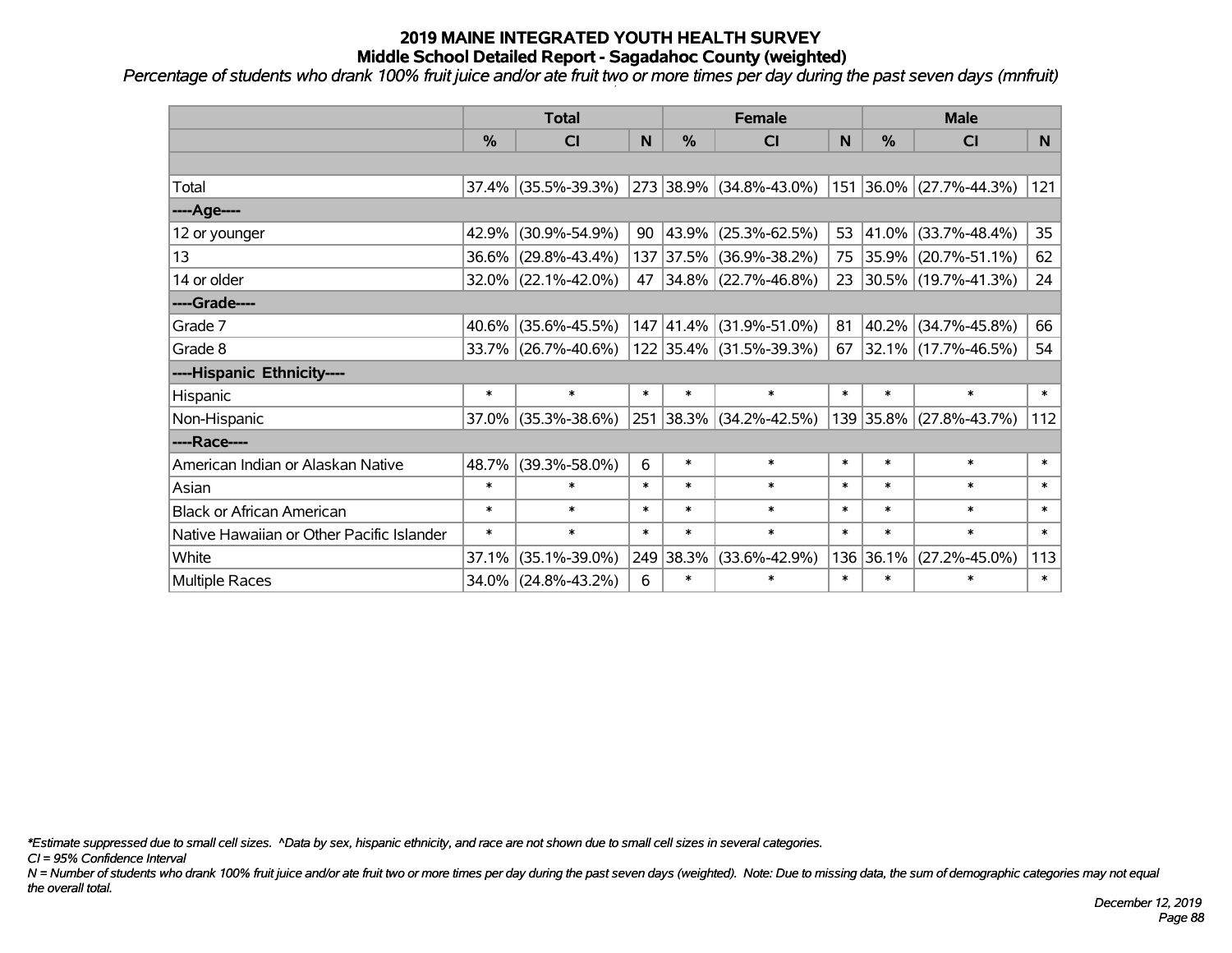*Percentage of students who drank 100% fruit juice and/or ate fruit less then 1 time per day during the past seven days (mnonefrt) '*

|                                           | <b>Total</b>  |                        |        |               | <b>Female</b>           |        | <b>Male</b> |                         |        |  |
|-------------------------------------------|---------------|------------------------|--------|---------------|-------------------------|--------|-------------|-------------------------|--------|--|
|                                           | $\frac{0}{0}$ | <b>CI</b>              | N      | $\frac{9}{6}$ | <b>CI</b>               | N      | %           | <b>CI</b>               | N.     |  |
|                                           |               |                        |        |               |                         |        |             |                         |        |  |
| Total                                     |               | $32.4\%$ (28.5%-36.4%) |        |               | 237 29.4% (25.9%-32.9%) |        |             | 114 35.2% (30.7%-39.8%) | 118    |  |
| ----Age----                               |               |                        |        |               |                         |        |             |                         |        |  |
| 12 or younger                             | 29.2%         | $(24.7\% - 33.7\%)$    | 61     |               | 24.3% (19.7%-29.0%)     | 29     | 35.7%       | $(26.9\% - 44.5\%)$     | 30     |  |
| 13                                        | 32.7%         | $(27.4\% - 38.0\%)$    |        |               | 122 30.9% (29.2%-32.6%) | 62     |             | $34.2\%$ (22.8%-45.6%)  | 59     |  |
| 14 or older                               |               | 36.6% (25.6%-47.6%)    |        |               | 53 34.8% (11.2%-58.5%)  |        |             | 23 36.9% (22.2%-51.6%)  | 29     |  |
| ----Grade----                             |               |                        |        |               |                         |        |             |                         |        |  |
| Grade 7                                   | 29.8%         | $(25.6\% - 34.0\%)$    |        |               | 108 24.1% (18.9%-29.3%) | 47     | 35.6%       | $(31.8\% - 39.3\%)$     | 58     |  |
| Grade 8                                   |               | 35.2% (27.4%-43.0%)    |        |               | 127 35.3% (25.9%-44.8%) | 67     |             | $34.4\%$ (25.8%-43.0%)  | 58     |  |
| ----Hispanic Ethnicity----                |               |                        |        |               |                         |        |             |                         |        |  |
| Hispanic                                  | $\ast$        | $\ast$                 | $\ast$ | $\ast$        | $\ast$                  | $\ast$ | $\ast$      | $\ast$                  | $\ast$ |  |
| Non-Hispanic                              |               | $32.4\%$ (28.1%-36.6%) |        |               | 220 29.8% (25.7%-33.8%) |        | 108 34.8%   | $(29.7\% - 39.8\%)$     | 109    |  |
| ----Race----                              |               |                        |        |               |                         |        |             |                         |        |  |
| American Indian or Alaskan Native         | $\ast$        | $\ast$                 | $\ast$ | $\ast$        | $\ast$                  | $\ast$ | $\ast$      | $\ast$                  | $\ast$ |  |
| Asian                                     | $\ast$        | $\ast$                 | $\ast$ | $\ast$        | $\ast$                  | $\ast$ | $\ast$      | $\ast$                  | $\ast$ |  |
| <b>Black or African American</b>          | $\ast$        | $\ast$                 | $\ast$ | $\ast$        | $\ast$                  | $\ast$ | $\ast$      | $\ast$                  | $\ast$ |  |
| Native Hawaiian or Other Pacific Islander | $\ast$        | $\ast$                 | $\ast$ | $\ast$        | $\ast$                  | $\ast$ | $\ast$      | $\ast$                  | $\ast$ |  |
| White                                     | 32.6%         | $(27.5\% - 37.7\%)$    | 219    | 30.0%         | $(25.3\% - 34.7\%)$     | 106    | 34.7%       | $(29.2\% - 40.2\%)$     | 109    |  |
| Multiple Races                            | $\ast$        | $\ast$                 | $\ast$ | $\ast$        | $\ast$                  | $\ast$ | $\ast$      | *                       | $\ast$ |  |

*\*Estimate suppressed due to small cell sizes. ^Data by sex, hispanic ethnicity, and race are not shown due to small cell sizes in several categories.*

*CI = 95% Confidence Interval*

*N = Number of students who drank 100% fruit juice and/or ate fruit less then 1 time per day during the past seven days (weighted). Note: Due to missing data, the sum of demographic categories may not equal the overall total.*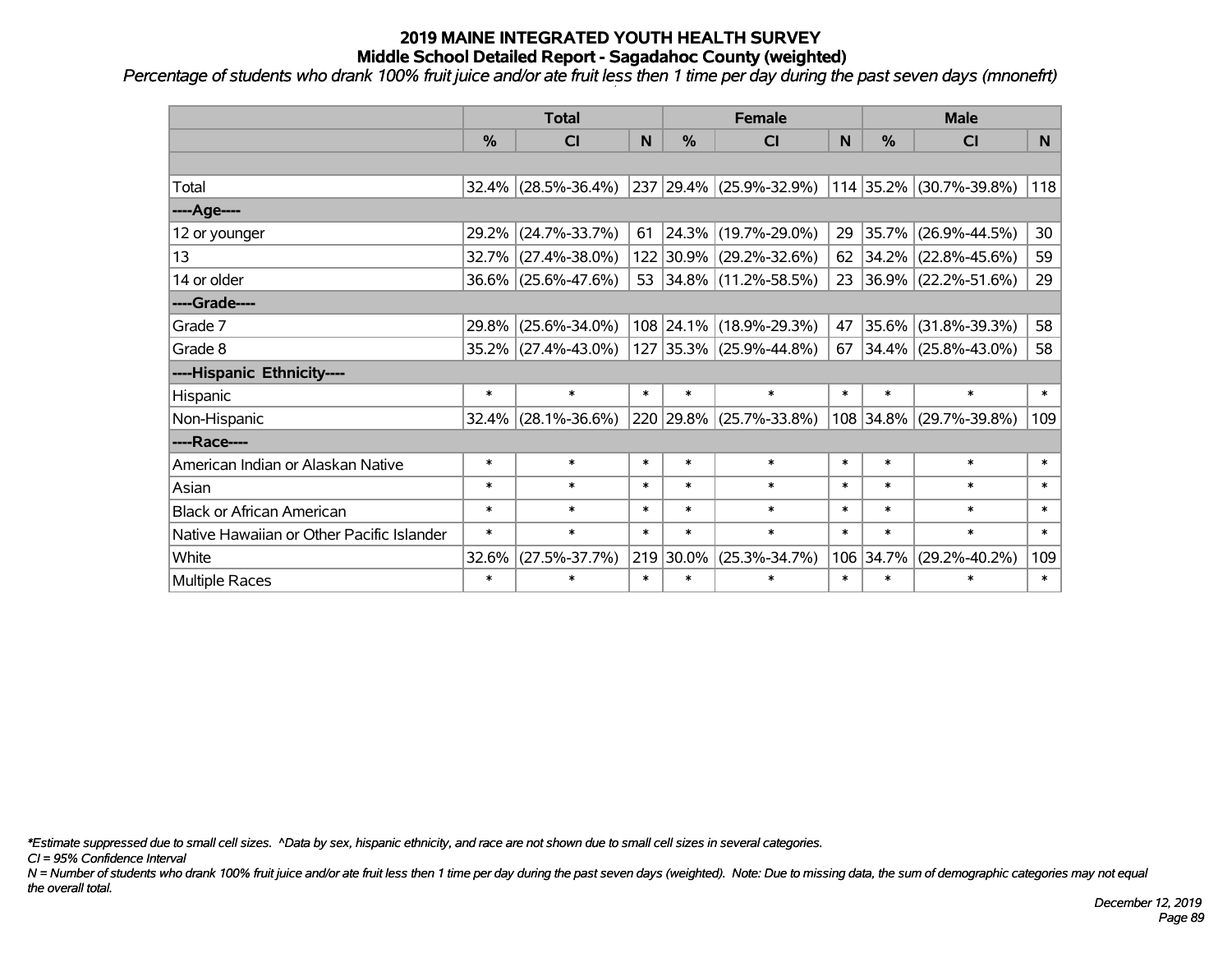*Percentage of students who ate vegetables three or more times per day during the past seven days (mnveg)*

|                                           | <b>Total</b>  |                        |        |        | <b>Female</b>               |              | <b>Male</b>   |                        |             |  |
|-------------------------------------------|---------------|------------------------|--------|--------|-----------------------------|--------------|---------------|------------------------|-------------|--|
|                                           | $\frac{0}{0}$ | <b>CI</b>              | N      | %      | <b>CI</b>                   | $\mathsf{N}$ | %             | <b>CI</b>              | $\mathbf N$ |  |
|                                           |               |                        |        |        |                             |              |               |                        |             |  |
| Total                                     |               | $16.5\%$ (13.3%-19.8%) |        |        | 122 18.8% (14.3%-23.2%)     |              |               | 73 14.2% (11.6%-16.9%) | 49          |  |
| ---- Age----                              |               |                        |        |        |                             |              |               |                        |             |  |
| 12 or younger                             | 13.7%         | $(10.2\% - 17.1\%)$    | 29     | 14.5%  | $(9.2\% - 19.9\%)$          |              | 18 12.9%      | $(7.0\% - 18.8\%)$     | 11          |  |
| 13                                        |               | 18.7% (14.8%-22.6%)    | 71     | 21.6%  | $(19.5\% - 23.6\%)$         |              | 44 15.6%      | $(7.8\% - 23.5\%)$     | 28          |  |
| 14 or older                               |               | 15.1% (10.9%-19.3%)    | 22     | 18.4%  | $(7.1\% - 29.8\%)$          |              | 12 12.6%      | $(4.7\% - 20.6\%)$     | 10          |  |
| ----Grade----                             |               |                        |        |        |                             |              |               |                        |             |  |
| Grade 7                                   |               | 14.8% (12.5%-17.1%)    | 55     | 14.9%  | $(10.3\% - 19.4\%)$         |              | $29 15.0\% $  | $(10.7\% - 19.3\%)$    | 25          |  |
| Grade 8                                   |               | 17.7% (13.6%-21.9%)    | 64     |        | $ 21.8\% $ (19.0%-24.5%)    |              | $ 41 13.5\% $ | $(7.0\% - 20.0\%)$     | 23          |  |
| ----Hispanic Ethnicity----                |               |                        |        |        |                             |              |               |                        |             |  |
| Hispanic                                  | $\ast$        | $\ast$                 | $\ast$ | $\ast$ | $\ast$                      | $\ast$       | $\ast$        | $\ast$                 | $\ast$      |  |
| Non-Hispanic                              |               | 16.4% (13.0%-19.9%)    |        |        | 113   18.6%   (12.9%-24.3%) |              |               | 68 14.1% (12.1%-16.2%) | 45          |  |
| ----Race----                              |               |                        |        |        |                             |              |               |                        |             |  |
| American Indian or Alaskan Native         | $\ast$        | $\ast$                 | $\ast$ | $\ast$ | $\ast$                      | $\ast$       | $\ast$        | $\ast$                 | $\ast$      |  |
| Asian                                     | $\ast$        | $\ast$                 | $\ast$ | $\ast$ | $\ast$                      | $\ast$       | $\ast$        | $\ast$                 | $\ast$      |  |
| <b>Black or African American</b>          | $\ast$        | $\ast$                 | $\ast$ | $\ast$ | $\ast$                      | $\ast$       | $\ast$        | $\ast$                 | $\ast$      |  |
| Native Hawaiian or Other Pacific Islander | $\ast$        | $\ast$                 | $\ast$ | $\ast$ | $\ast$                      | $\ast$       | $\ast$        | $\ast$                 | $\ast$      |  |
| White                                     | 16.4%         | $(13.3\% - 19.5\%)$    | 111    | 19.0%  | $(15.1\% - 22.9\%)$         | 67           | 13.8%         | $(11.0\% - 16.5\%)$    | 44          |  |
| Multiple Races                            | $\ast$        | $\ast$                 | $\ast$ | $\ast$ | $\ast$                      | $\ast$       | $\ast$        | $\ast$                 | $\ast$      |  |

*\*Estimate suppressed due to small cell sizes. ^Data by sex, hispanic ethnicity, and race are not shown due to small cell sizes in several categories.*

*CI = 95% Confidence Interval*

*N = Number of students who ate vegetables three or more times per day during the past seven days (weighted). Note: Due to missing data, the sum of demographic categories may not equal the overall total.*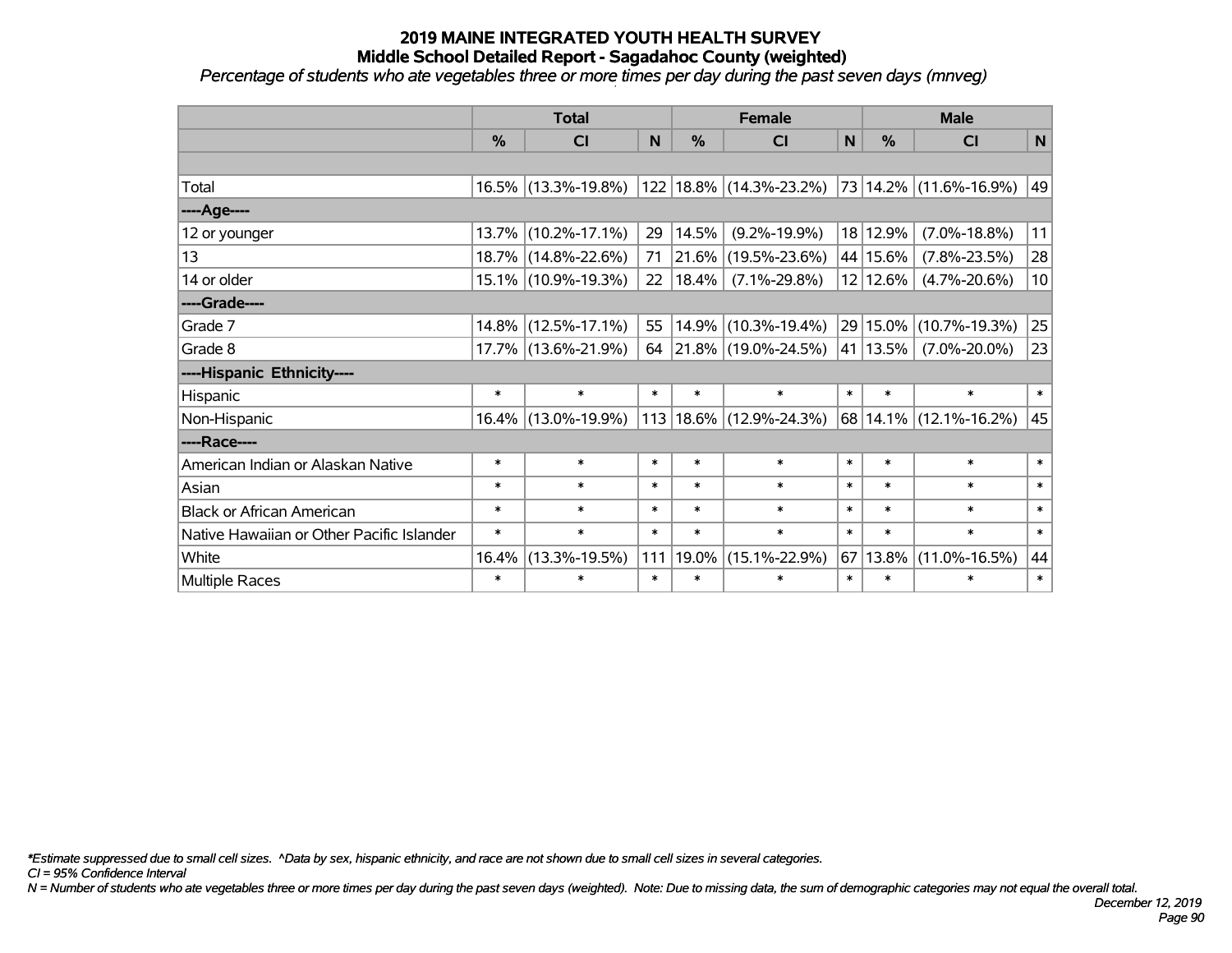*Percentage of students who ate vegetables less than 1 time per day during the past seven days (mnoneveg)*

|                                           | <b>Total</b> |                        |        |               | <b>Female</b>                   |              | <b>Male</b> |                                  |        |  |
|-------------------------------------------|--------------|------------------------|--------|---------------|---------------------------------|--------------|-------------|----------------------------------|--------|--|
|                                           | $\%$         | <b>CI</b>              | N      | $\frac{0}{0}$ | <b>CI</b>                       | <sub>N</sub> | %           | <b>CI</b>                        | N.     |  |
|                                           |              |                        |        |               |                                 |              |             |                                  |        |  |
| Total                                     |              | $50.9\%$ (45.0%-56.7%) |        |               | $ 376 47.0\% $ (40.5%-53.4%)    |              |             | 184 54.8% (47.6%-62.1%)          | 187    |  |
| ----Age----                               |              |                        |        |               |                                 |              |             |                                  |        |  |
| 12 or younger                             |              | $51.3\%$ (45.8%-56.8%) |        |               | 109 45.3% (40.5%-50.1%)         | 55           | 59.3%       | $(53.0\% - 65.7\%)$              | 52     |  |
| 13                                        |              | 48.7% (37.6%-59.9%)    |        |               | 186 46.6% (36.8%-56.4%)         |              |             | 95   50.7%   (35.3%-66.2%)       | 89     |  |
| 14 or older                               |              | 55.5% (51.4%-59.6%)    |        |               | 80 50.0% (40.7%-59.4%)          |              |             | 32 59.0% (49.6%-68.3%)           | 46     |  |
| ----Grade----                             |              |                        |        |               |                                 |              |             |                                  |        |  |
| Grade 7                                   |              | 48.7% (43.4%-54.1%)    |        |               | $180 46.4\%  (41.1\% - 51.7\%)$ | 92           | 51.3%       | $(41.6\% - 60.9\%)$              | 86     |  |
| Grade 8                                   |              | $53.1\%$ (44.6%-61.6%) |        |               | 193  48.2%   (41.2%-55.2%)      |              |             | 92   58.1%   $(47.4\% - 68.7\%)$ | 100    |  |
| ----Hispanic Ethnicity----                |              |                        |        |               |                                 |              |             |                                  |        |  |
| Hispanic                                  | $\ast$       | $\ast$                 | $\ast$ | $\ast$        | $\ast$                          | $\ast$       | $\ast$      | $\ast$                           | $\ast$ |  |
| Non-Hispanic                              |              | $50.4\%$ (44.3%-56.5%) |        |               | 346 46.8% (39.5%-54.0%)         |              | 170 54.6%   | $(47.9\% - 61.2\%)$              | 174    |  |
| ----Race----                              |              |                        |        |               |                                 |              |             |                                  |        |  |
| American Indian or Alaskan Native         | $\ast$       | $\ast$                 | $\ast$ | $\ast$        | $\ast$                          | $\ast$       | $\ast$      | $\ast$                           | $\ast$ |  |
| Asian                                     | $\ast$       | $\ast$                 | $\ast$ | $\ast$        | $\ast$                          | $\ast$       | $\ast$      | $\ast$                           | $\ast$ |  |
| <b>Black or African American</b>          | $\ast$       | $\ast$                 | $\ast$ | $\ast$        | $\ast$                          | $\ast$       | $\ast$      | $\ast$                           | $\ast$ |  |
| Native Hawaiian or Other Pacific Islander | $\ast$       | $\ast$                 | $\ast$ | $\ast$        | $\ast$                          | $\ast$       | $\ast$      | $\ast$                           | $\ast$ |  |
| White                                     | 50.2%        | $(43.2\% - 57.1\%)$    |        | 339 45.9%     | $(39.2\% - 52.7\%)$             | 163          | 54.7%       | $(46.1\% - 63.3\%)$              | 173    |  |
| <b>Multiple Races</b>                     |              | 59.8% (49.5%-70.1%)    | 10     | $\ast$        | $\ast$                          | $\ast$       | $\ast$      | $\ast$                           | $\ast$ |  |

*\*Estimate suppressed due to small cell sizes. ^Data by sex, hispanic ethnicity, and race are not shown due to small cell sizes in several categories.*

*CI = 95% Confidence Interval*

*N = Number of students who ate vegetables less than 1 time per day during the past seven days (weighted). Note: Due to missing data, the sum of demographic categories may not equal the overall total.*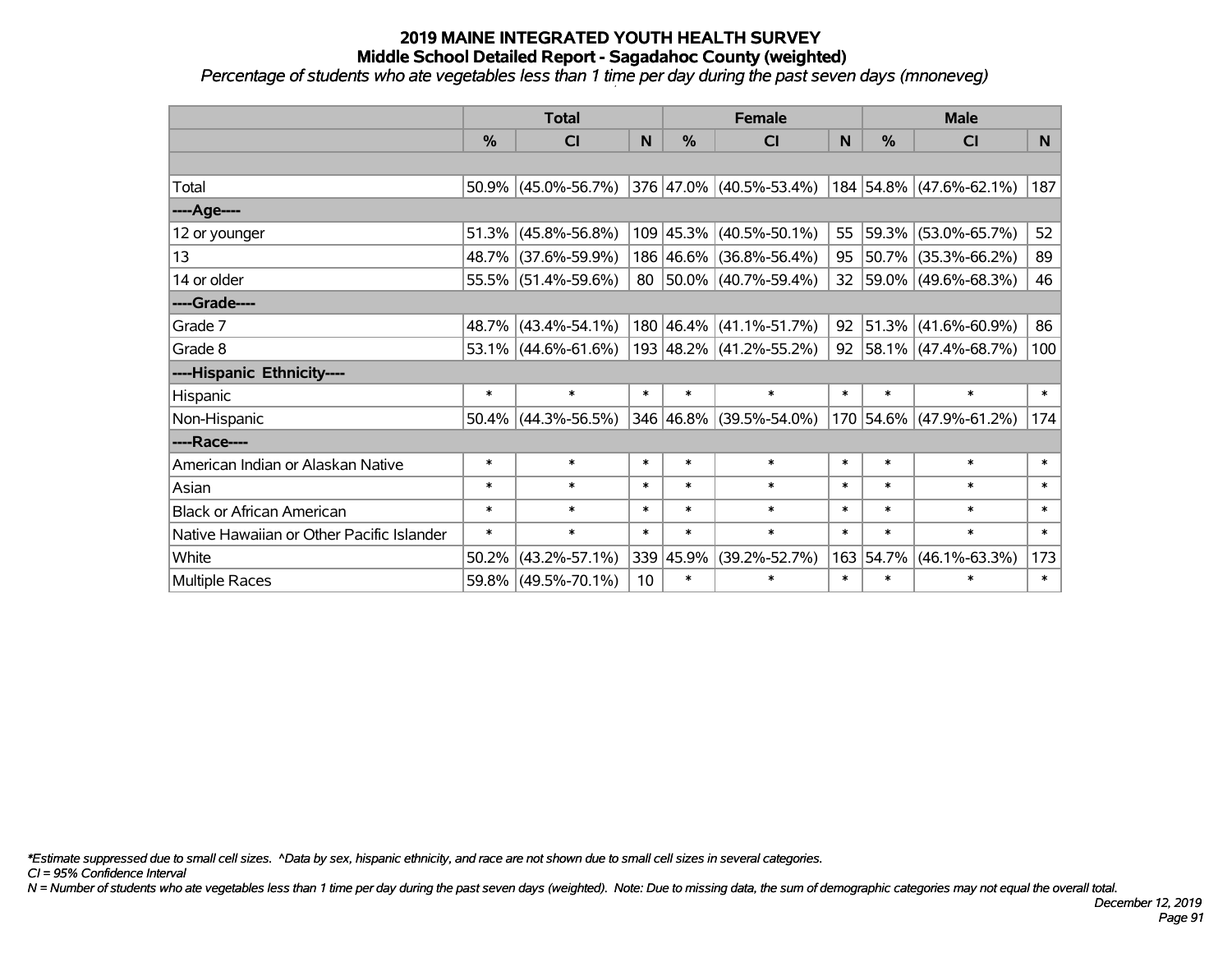*Percentage of students who drank 100% fruit juice, ate fruit and/or ate vegetables five or more times per day during the past seven days (mnfrvg)*

|                                           | <b>Total</b>  |                     |        |            | <b>Female</b>            | <b>Male</b>  |          |                              |        |
|-------------------------------------------|---------------|---------------------|--------|------------|--------------------------|--------------|----------|------------------------------|--------|
|                                           | $\frac{0}{0}$ | CI                  | N      | %          | CI                       | $\mathsf{N}$ | %        | <b>CI</b>                    | N      |
|                                           |               |                     |        |            |                          |              |          |                              |        |
| Total                                     |               | 21.6% (17.6%-25.5%) |        |            | 156 21.6% (18.5%-24.7%)  |              |          | 83 21.4% (14.4%-28.4%)       | 72     |
| ----Age----                               |               |                     |        |            |                          |              |          |                              |        |
| 12 or younger                             | 24.3%         | $(22.1\% - 26.6\%)$ | 51     |            | 23.4% (19.2%-27.6%)      |              | 28 24.7% | $(22.0\% - 27.4\%)$          | 21     |
| 13                                        | 22.5%         | $(17.5\% - 27.5\%)$ | 84     | $ 23.7\% $ | $(20.8\% - 26.6\%)$      |              | 47 21.3% | $(8.5\% - 34.1\%)$           | 36     |
| 14 or older                               | 15.4%         | $(8.2\% - 22.6\%)$  | 22     | 12.4%      | $(1.5\% - 23.4\%)$       |              |          | $8 18.2\% (12.7\% - 23.7\%)$ | 14     |
| ----Grade----                             |               |                     |        |            |                          |              |          |                              |        |
| Grade 7                                   | 22.5%         | $(20.8\% - 24.2\%)$ | 81     |            | 22.0% (19.6%-24.4%)      |              |          | 43 23.5% (17.0%-29.9%)       | 38     |
| Grade 8                                   |               | 19.7% (12.9%-26.5%) | 71     |            | $ 20.1\% $ (16.9%-23.2%) |              | 38 19.5% | $(7.2\% - 31.9\%)$           | 33     |
| ----Hispanic Ethnicity----                |               |                     |        |            |                          |              |          |                              |        |
| Hispanic                                  | $\ast$        | $\ast$              | $\ast$ | $\ast$     | $\ast$                   | $\ast$       | $\ast$   | $\ast$                       | $\ast$ |
| Non-Hispanic                              |               | 20.7% (17.4%-24.1%) |        |            | 139 20.5% (17.3%-23.7%)  |              |          | 73 21.1% (14.6%-27.6%)       | 66     |
| ----Race----                              |               |                     |        |            |                          |              |          |                              |        |
| American Indian or Alaskan Native         | 42.2%         | $(36.1\% - 48.2\%)$ | 6      | $\ast$     | $\ast$                   | $\ast$       | $\ast$   | $\ast$                       | $\ast$ |
| Asian                                     | $\ast$        | $\ast$              | $\ast$ | $\ast$     | $\ast$                   | $\ast$       | $\ast$   | $\ast$                       | $\ast$ |
| <b>Black or African American</b>          | $\ast$        | $\ast$              | $\ast$ | $\ast$     | $\ast$                   | $\ast$       | $\ast$   | $\ast$                       | $\ast$ |
| Native Hawaiian or Other Pacific Islander | $\ast$        | $\ast$              | $\ast$ | $\ast$     | $\ast$                   | $\ast$       | $\ast$   | $\ast$                       | $\ast$ |
| White                                     | 21.0%         | $(17.4\% - 24.7\%)$ |        | 140 21.2%  | $(18.5\% - 23.8\%)$      |              | 74 21.1% | $(13.3\% - 29.0\%)$          | 66     |
| <b>Multiple Races</b>                     | $\ast$        | $\ast$              | $\ast$ | $\ast$     | $\ast$                   | $\ast$       | $\ast$   | ∗                            | $\ast$ |

*\*Estimate suppressed due to small cell sizes. ^Data by sex, hispanic ethnicity, and race are not shown due to small cell sizes in several categories.*

*CI = 95% Confidence Interval*

*N = Number of students who drank 100% fruit juice, ate fruit and/or ate vegetables five or more times per day during the past seven days (weighted). Note: Due to missing data, the sum of demographic categories may not equal the overall total.*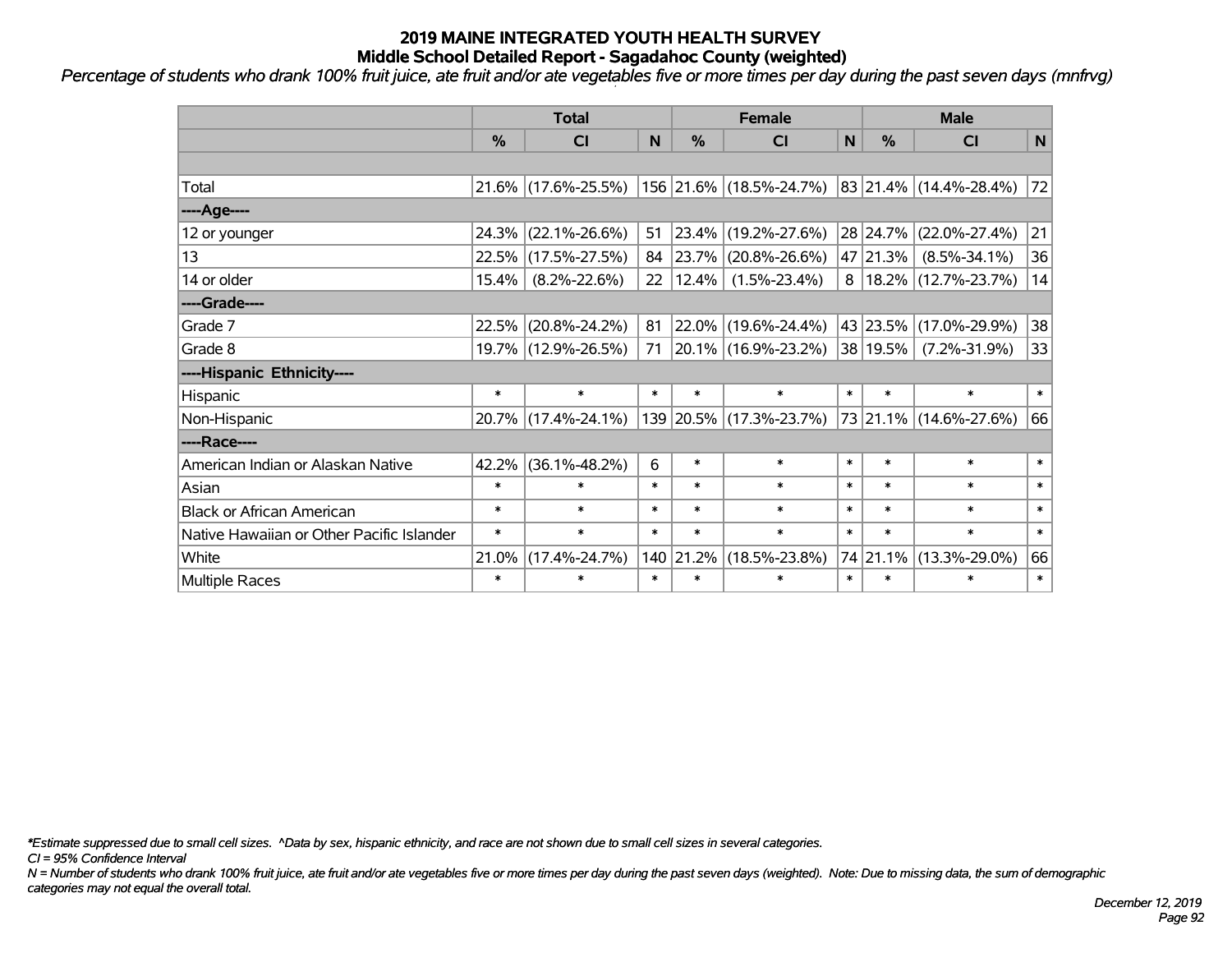*During the past 7 days, how many times did you drink a can, bottle, or glass of soda, sports drink, energy drink, or other sugar-sweetened beverage such as Gatorade, Red Bull, lemonade, sweetened tea or coffee drinks, flavored milk, Snapple, or Sunny D? (Do not count diet soda, other diet drinks, or 100% fruit juice.) (mn159a)*

*Percentage of students who answered at least one time per day in the past week*

|                                           | <b>Total</b> |                     |        |        | <b>Female</b>                 |        |        | <b>Male</b>                    |        |  |
|-------------------------------------------|--------------|---------------------|--------|--------|-------------------------------|--------|--------|--------------------------------|--------|--|
|                                           | $\%$         | CI                  | N      | $\%$   | CI                            | N      | $\%$   | <b>CI</b>                      | N      |  |
|                                           |              |                     |        |        |                               |        |        |                                |        |  |
| Total                                     | 14.7%        | $(9.6\% - 19.7\%)$  |        |        | 108   13.2%   (10.4%-16.0%)   |        |        | $ 51 16.4\% $ (8.5%-24.4%)     | 56     |  |
| ----Age----                               |              |                     |        |        |                               |        |        |                                |        |  |
| 12 or younger                             | 15.8%        | $(1.2\% - 30.5\%)$  | 34     | 10.6%  | $(0.0\% - 22.1\%)$            |        |        | 13 23.3% (5.5%-41.0%)          | 21     |  |
| 13                                        | $13.6\%$     | $(11.3\% - 15.8\%)$ | 52     | 12.1%  | $(10.3\% - 13.9\%)$           |        |        | $ 25 15.4\% $ (8.8%-22.0%)     | 27     |  |
| 14 or older                               |              | 15.8% (13.0%-18.7%) | 22     |        | $ 21.5\% $ (19.8%-23.3%)      |        |        | 14 10.9% (7.5%-14.2%)          | 8      |  |
| ----Grade----                             |              |                     |        |        |                               |        |        |                                |        |  |
| Grade 7                                   | 16.6%        | $(6.5\% - 26.8\%)$  | 61     | 13.3%  | $(5.4\% - 21.1\%)$            |        |        | 26 20.5% (6.9%-34.1%)          | 35     |  |
| Grade 8                                   | 12.9%        | $(10.9\% - 14.8\%)$ | 46     |        | 13.3%  (10.4%-16.2%)          |        |        | $ 25 12.5\%  (9.2\% - 15.7\%)$ | 21     |  |
| ----Hispanic Ethnicity----                |              |                     |        |        |                               |        |        |                                |        |  |
| Hispanic                                  | $\ast$       | $\ast$              | $\ast$ | $\ast$ | $\ast$                        | $\ast$ | $\ast$ | $\ast$                         | $\ast$ |  |
| Non-Hispanic                              | 14.9%        | $(9.3\% - 20.5\%)$  |        |        | $102$   13.2%   (10.2%-16.1%) |        |        | 47   17.0%   (7.9%-26.1%)      | 54     |  |
| ----Race----                              |              |                     |        |        |                               |        |        |                                |        |  |
| American Indian or Alaskan Native         | $\ast$       | $\ast$              | $\ast$ | $\ast$ | $\ast$                        | $\ast$ | $\ast$ | $\ast$                         | $\ast$ |  |
| Asian                                     | $\ast$       | $\ast$              | $\ast$ | $\ast$ | $\ast$                        | $\ast$ | $\ast$ | $\ast$                         | $\ast$ |  |
| <b>Black or African American</b>          | $\ast$       | $\ast$              | $\ast$ | $\ast$ | $\ast$                        | $\ast$ | $\ast$ | $\ast$                         | $\ast$ |  |
| Native Hawaiian or Other Pacific Islander | $\ast$       | $\ast$              | $\ast$ | $\ast$ | $\ast$                        | $\ast$ | $\ast$ | $\ast$                         | $\ast$ |  |
| White                                     | 14.9%        | $(9.8\% - 20.1\%)$  | 100    | 13.8%  | $(11.0\% - 16.5\%)$           | 48     | 16.4%  | $(8.3\% - 24.4\%)$             | 52     |  |
| Multiple Races                            | $\ast$       | $\ast$              | $\ast$ | $\ast$ | $\ast$                        | $\ast$ | $\ast$ | $\ast$                         | $\ast$ |  |

*\*Estimate suppressed due to small cell sizes. ^Data by sex, hispanic ethnicity, and race are not shown due to small cell sizes in several categories.*

*CI = 95% Confidence Interval*

*N = Number of students who answered at least one time per day in the past week (weighted). Note: Due to missing data, the sum of demographic categories may not equal the overall total.*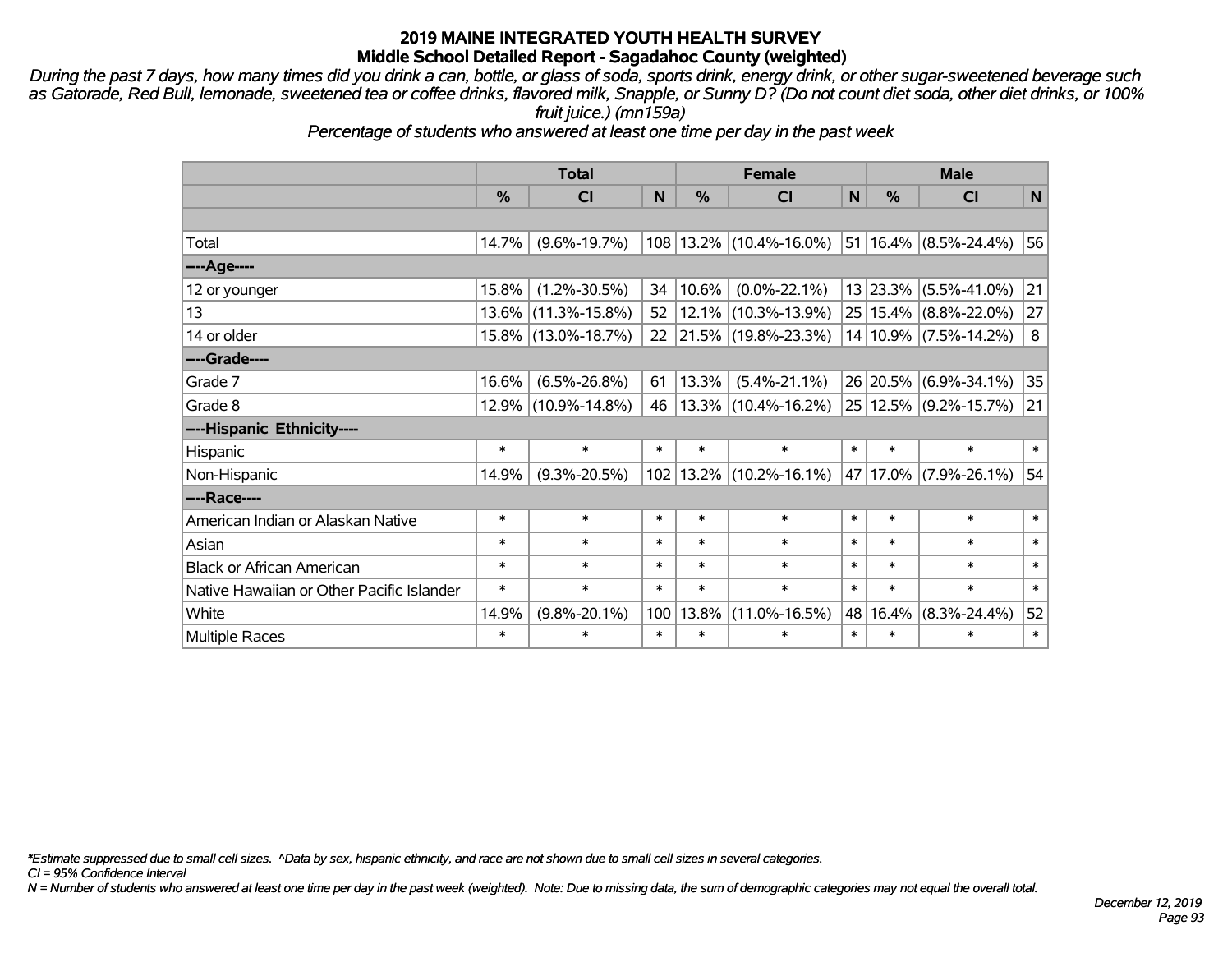*During the past 7 days, on how many days did you eat dinner at home with at least one of your parents or guardians? (mn185b) Percentage of students who answered at least 5 days*

|                                           | <b>Total</b>  |                     |        |           | <b>Female</b>           |              | <b>Male</b> |                                     |        |  |
|-------------------------------------------|---------------|---------------------|--------|-----------|-------------------------|--------------|-------------|-------------------------------------|--------|--|
|                                           | $\frac{0}{0}$ | <b>CI</b>           | N      | $\%$      | <b>CI</b>               | <sub>N</sub> | %           | <b>CI</b>                           | N.     |  |
|                                           |               |                     |        |           |                         |              |             |                                     |        |  |
| Total                                     |               | 78.4% (76.5%-80.4%) |        |           | 592 77.6% (72.7%-82.6%) |              |             | 315 80.3% (77.4%-83.2%)             | 277    |  |
| ----Age----                               |               |                     |        |           |                         |              |             |                                     |        |  |
| 12 or younger                             | 79.0%         | $(70.1\% - 88.0\%)$ |        | 173 78.7% | $(61.0\% - 96.4\%)$     | 93           | 82.0%       | $(65.5\% - 98.5\%)$                 | 80     |  |
| 13                                        | 80.5%         | $(75.8\% - 85.3\%)$ |        |           | 315 78.6% (66.5%-90.6%) |              |             | 172 83.1% (74.2%-91.9%)             | 143    |  |
| 14 or older                               |               | 73.1% (64.7%-81.4%) |        |           | 104 75.5% (56.1%-94.9%) |              |             | 50   $72.0\%$   $(61.8\% - 82.1\%)$ | 55     |  |
| ----Grade----                             |               |                     |        |           |                         |              |             |                                     |        |  |
| Grade 7                                   | 78.3%         | $(75.3\% - 81.3\%)$ |        | 295 77.6% | $(71.7\% - 83.5\%)$     | 163          | 79.4%       | $(71.4\% - 87.5\%)$                 | 132    |  |
| Grade 8                                   |               | 79.0% (74.4%-83.7%) |        |           | 294 77.3% (60.9%-93.8%) |              |             | 150 81.1% (72.8%-89.4%)             | 145    |  |
| ----Hispanic Ethnicity----                |               |                     |        |           |                         |              |             |                                     |        |  |
| Hispanic                                  | $\ast$        | $\ast$              | $\ast$ | $\ast$    | $\ast$                  | $\ast$       | $\ast$      | $\ast$                              | $\ast$ |  |
| Non-Hispanic                              | 78.4%         | $(76.1\% - 80.7\%)$ |        |           | 551 76.6% (70.4%-82.7%) |              | 287 80.4%   | $(76.3\% - 84.5\%)$                 | 265    |  |
| ----Race----                              |               |                     |        |           |                         |              |             |                                     |        |  |
| American Indian or Alaskan Native         | 52.8%         | $(22.6\% - 83.1\%)$ | 9      | $\ast$    | $\ast$                  | $\ast$       | $\ast$      | $\ast$                              | $\ast$ |  |
| Asian                                     | $\ast$        | $\ast$              | $\ast$ | $\ast$    | $\ast$                  | $\ast$       | $\ast$      | $\ast$                              | $\ast$ |  |
| <b>Black or African American</b>          | $\ast$        | $\ast$              | $\ast$ | $\ast$    | $\ast$                  | $\ast$       | $\ast$      | $\ast$                              | $\ast$ |  |
| Native Hawaiian or Other Pacific Islander | $\ast$        | $\ast$              | $\ast$ | $\ast$    | $\ast$                  | $\ast$       | $\ast$      | $\ast$                              | $\ast$ |  |
| White                                     | 79.1%         | $(76.6\% - 81.5\%)$ | 552    | 78.5%     | $(72.8\% - 84.1\%)$     | 294          | 79.8%       | $(76.6\% - 83.0\%)$                 | 258    |  |
| Multiple Races                            | $\ast$        | $\ast$              | $\ast$ | $\ast$    | $\ast$                  | $\ast$       | $\ast$      | $\ast$                              | $\ast$ |  |

*\*Estimate suppressed due to small cell sizes. ^Data by sex, hispanic ethnicity, and race are not shown due to small cell sizes in several categories.*

*CI = 95% Confidence Interval*

*N = Number of students who answered at least 5 days (weighted). Note: Due to missing data, the sum of demographic categories may not equal the overall total.*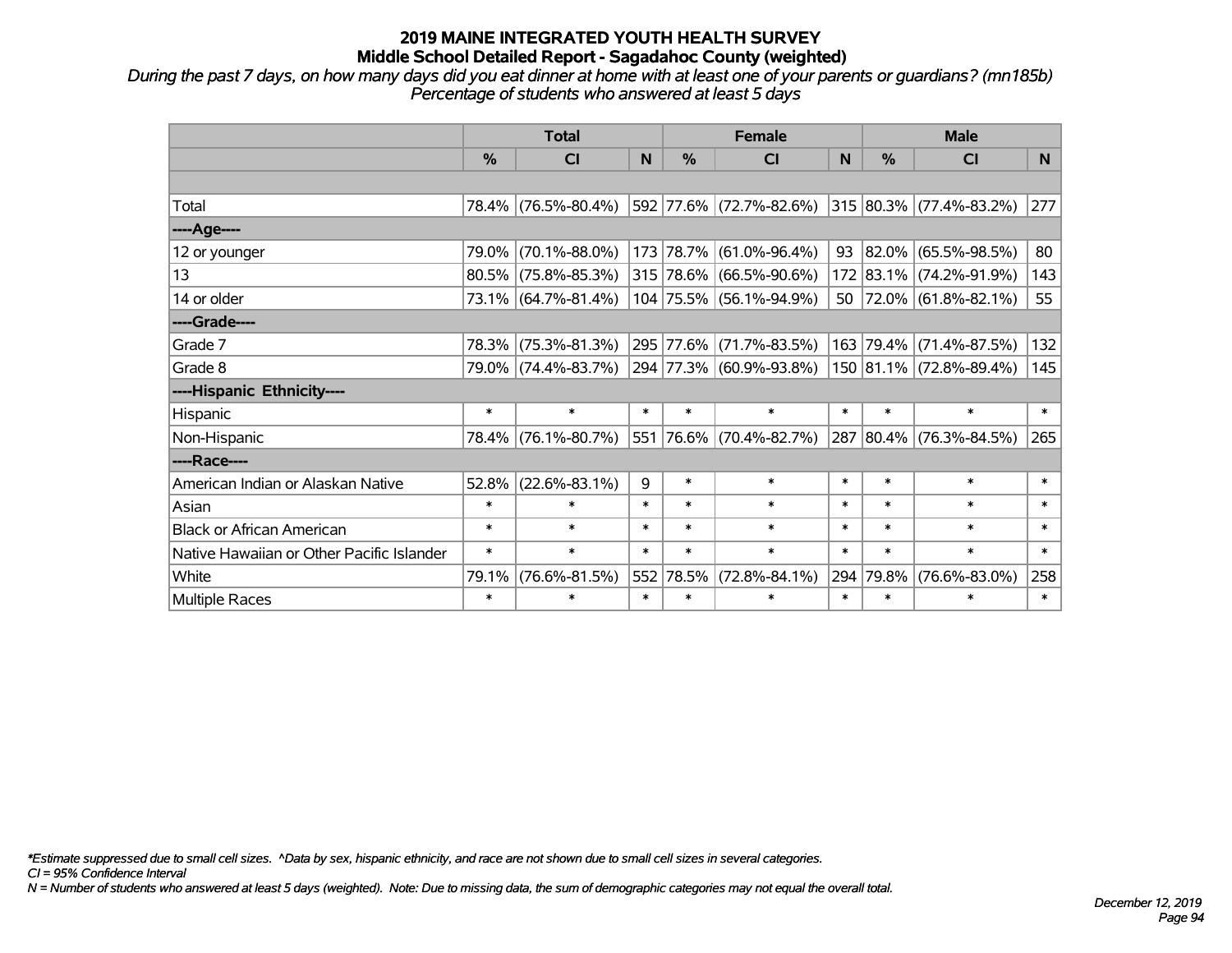*During the past 7 days, on how many days were you physically active for a total of at least 60 minutes per day? (Add up all the time you spent in any kind of physical activity that increased your heart rate and made you breathe hard some of the time.) (mn161) Percentage of students who answered at least 5 days*

|                                           | <b>Total</b>  |                        |                 |               | <b>Female</b>           | <b>Male</b> |               |                         |        |
|-------------------------------------------|---------------|------------------------|-----------------|---------------|-------------------------|-------------|---------------|-------------------------|--------|
|                                           | $\frac{0}{0}$ | C <sub>l</sub>         | N               | $\frac{0}{0}$ | <b>CI</b>               | N           | $\frac{0}{0}$ | <b>CI</b>               | N.     |
|                                           |               |                        |                 |               |                         |             |               |                         |        |
| Total                                     |               | $50.0\%$ (44.0%-56.0%) |                 |               | 365 49.1% (39.3%-58.8%) |             |               | 191 51.7% (46.2%-57.1%) | 174    |
| ----Age----                               |               |                        |                 |               |                         |             |               |                         |        |
| 12 or younger                             | 59.0%         | $(52.9\% - 65.0\%)$    |                 |               | 123 59.7% (48.4%-71.1%) | 71          | 58.4%         | $(54.3\% - 62.4\%)$     | 51     |
| 13                                        |               | 48.1% (43.0%-53.2%)    |                 |               | 182 47.1% (42.5%-51.7%) | 95          | $ 49.7\% $    | $(40.9\% - 58.5\%)$     | 87     |
| 14 or older                               |               | $41.4\%$ (36.8%-46.0%) |                 |               | 59 34.9% (20.1%-49.7%)  |             |               | 23 48.3% (40.8%-55.8%)  | 35     |
| ----Grade----                             |               |                        |                 |               |                         |             |               |                         |        |
| Grade 7                                   |               | $54.5\%$ (44.8%-64.2%) |                 |               | 200 56.5% (49.1%-63.9%) |             | 110 52.5%     | $(40.3\% - 64.7\%)$     | 88     |
| Grade 8                                   |               | 45.6% (43.2%-48.0%)    |                 |               | 164 41.5% (31.2%-51.8%) |             |               | 79 50.8% (38.4%-63.2%)  | 85     |
| ----Hispanic Ethnicity----                |               |                        |                 |               |                         |             |               |                         |        |
| Hispanic                                  | $\ast$        | $\ast$                 | $\ast$          | $\ast$        | $\ast$                  | $\ast$      | $\ast$        | $\ast$                  | $\ast$ |
| Non-Hispanic                              |               | $50.8\%$ (45.6%-55.9%) |                 |               | 346 49.2% (40.3%-58.1%) |             | 178 52.6%     | $(46.5\% - 58.7\%)$     | 167    |
| ----Race----                              |               |                        |                 |               |                         |             |               |                         |        |
| American Indian or Alaskan Native         | 55.0%         | $(28.8\% - 81.2\%)$    | 8               | $\ast$        | $\ast$                  | $\ast$      | $\ast$        | $\ast$                  | $\ast$ |
| Asian                                     | $\ast$        | $\ast$                 | $\ast$          | $\ast$        | $\ast$                  | $\ast$      | $\ast$        | $\ast$                  | $\ast$ |
| <b>Black or African American</b>          | $\ast$        | $\ast$                 | $\ast$          | $\ast$        | $\ast$                  | $\ast$      | $\ast$        | $\ast$                  | $\ast$ |
| Native Hawaiian or Other Pacific Islander | $\ast$        | $\ast$                 | $\ast$          | $\ast$        | $\ast$                  | $\ast$      | $\ast$        | $\ast$                  | $\ast$ |
| White                                     | 49.9%         | $(43.4\% - 56.4\%)$    |                 | 334 48.6%     | (37.8%-59.4%)           |             | 172 51.5%     | $(45.7\% - 57.4\%)$     | 161    |
| <b>Multiple Races</b>                     |               | 57.4% (45.1%-69.7%)    | 10 <sup>°</sup> | $\ast$        | $\ast$                  | $\ast$      | $\ast$        | *                       | $\ast$ |

*\*Estimate suppressed due to small cell sizes. ^Data by sex, hispanic ethnicity, and race are not shown due to small cell sizes in several categories.*

*CI = 95% Confidence Interval*

*N = Number of students who answered at least 5 days (weighted). Note: Due to missing data, the sum of demographic categories may not equal the overall total.*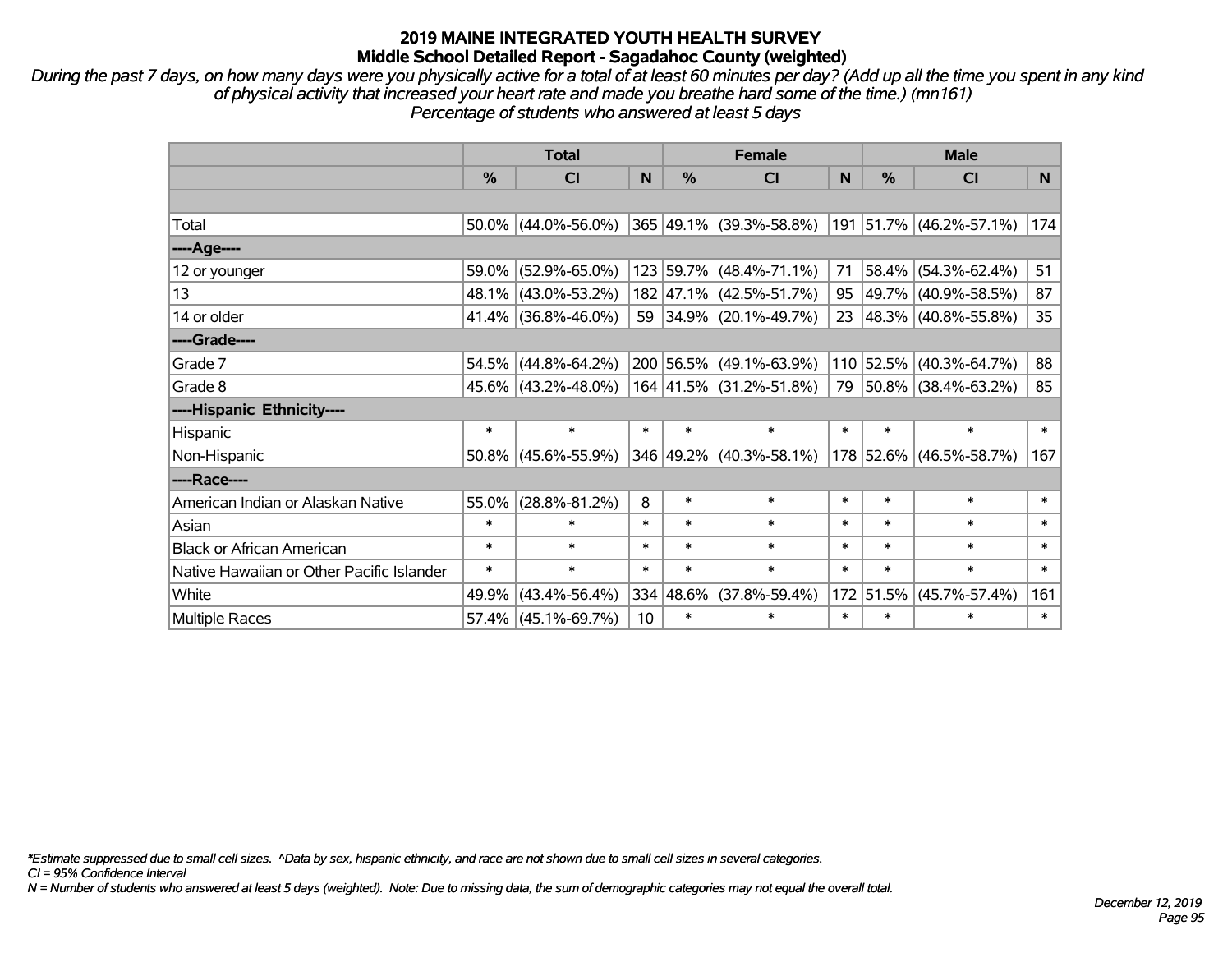*Percentage of students who were physically active for a total of at least 60 minutes per day on all of the past seven days (mnpa7day)*

|                                           | <b>Total</b> |                     |        |               | <b>Female</b>           | <b>Male</b> |          |                        |             |
|-------------------------------------------|--------------|---------------------|--------|---------------|-------------------------|-------------|----------|------------------------|-------------|
|                                           | %            | <b>CI</b>           | N      | $\frac{0}{0}$ | <b>CI</b>               | N           | %        | <b>CI</b>              | $\mathbf N$ |
|                                           |              |                     |        |               |                         |             |          |                        |             |
| Total                                     |              | 25.6% (19.4%-31.8%) |        |               | 187 22.8% (11.7%-34.0%) |             |          | 89 29.3% (23.5%-35.0%) | 98          |
| ----Age----                               |              |                     |        |               |                         |             |          |                        |             |
| 12 or younger                             | 30.9%        | $(23.1\% - 38.8\%)$ | 65     | 32.2%         | $(19.6\% - 44.8\%)$     |             | 38 30.2% | $(25.0\% - 35.4\%)$    | 27          |
| 13                                        | 25.1%        | $(19.4\% - 30.8\%)$ | 95     | 20.8%         | $(8.5\% - 33.1\%)$      |             |          | 42 30.4% (24.9%-35.8%) | 53          |
| 14 or older                               |              | 19.2% (13.8%-24.6%) | 27     | 12.7%         | $(5.5\% - 20.0\%)$      |             |          | 8 25.5% (15.2%-35.9%)  | 19          |
| ----Grade----                             |              |                     |        |               |                         |             |          |                        |             |
| Grade 7                                   | 30.5%        | $(19.7\% - 41.3\%)$ |        | 112 30.2%     | $(16.9\% - 43.6\%)$     |             | 59 31.3% | $(20.9\% - 41.7\%)$    | 53          |
| Grade 8                                   |              | 20.9% (19.1%-22.7%) | 75     | 15.6%         | $(7.1\% - 24.2\%)$      |             |          | 30 27.2% (19.3%-35.1%) | 45          |
| ----Hispanic Ethnicity----                |              |                     |        |               |                         |             |          |                        |             |
| Hispanic                                  | $\ast$       | $\ast$              | $\ast$ | $\ast$        | $\ast$                  | $\ast$      | $\ast$   | $\ast$                 | $\ast$      |
| Non-Hispanic                              | 25.9%        | $(20.0\% - 31.8\%)$ |        |               | 177 22.6% (12.1%-33.1%) |             | 82 29.9% | $(23.3\% - 36.5\%)$    | 95          |
| ----Race----                              |              |                     |        |               |                         |             |          |                        |             |
| American Indian or Alaskan Native         | $\ast$       | $\ast$              | $\ast$ | $\ast$        | $\ast$                  | $\ast$      | $\ast$   | $\ast$                 | $\ast$      |
| Asian                                     | $\ast$       | $\ast$              | $\ast$ | $\ast$        | $\ast$                  | $\ast$      | $\ast$   | $\ast$                 | $\ast$      |
| <b>Black or African American</b>          | $\ast$       | $\ast$              | $\ast$ | $\ast$        | $\ast$                  | $\ast$      | $\ast$   | $\ast$                 | $\ast$      |
| Native Hawaiian or Other Pacific Islander | $\ast$       | $\ast$              | $\ast$ | $\ast$        | $\ast$                  | $\ast$      | $\ast$   | $\ast$                 | $\ast$      |
| White                                     | 25.6%        | $(19.4\% - 31.8\%)$ | 171    | 22.9%         | $(12.1\% - 33.8\%)$     | 81          | 28.9%    | $(22.2\% - 35.5\%)$    | 90          |
| Multiple Races                            | $\ast$       | $\ast$              | $\ast$ | $\ast$        | $\ast$                  | $\ast$      | $\ast$   | $\ast$                 | $\ast$      |

*\*Estimate suppressed due to small cell sizes. ^Data by sex, hispanic ethnicity, and race are not shown due to small cell sizes in several categories.*

*CI = 95% Confidence Interval*

*N = Number of students who were physically active for a total of at least 60 minutes per day on all of the past seven days (weighted). Note: Due to missing data, the sum of demographic categories may not equal the overall total.*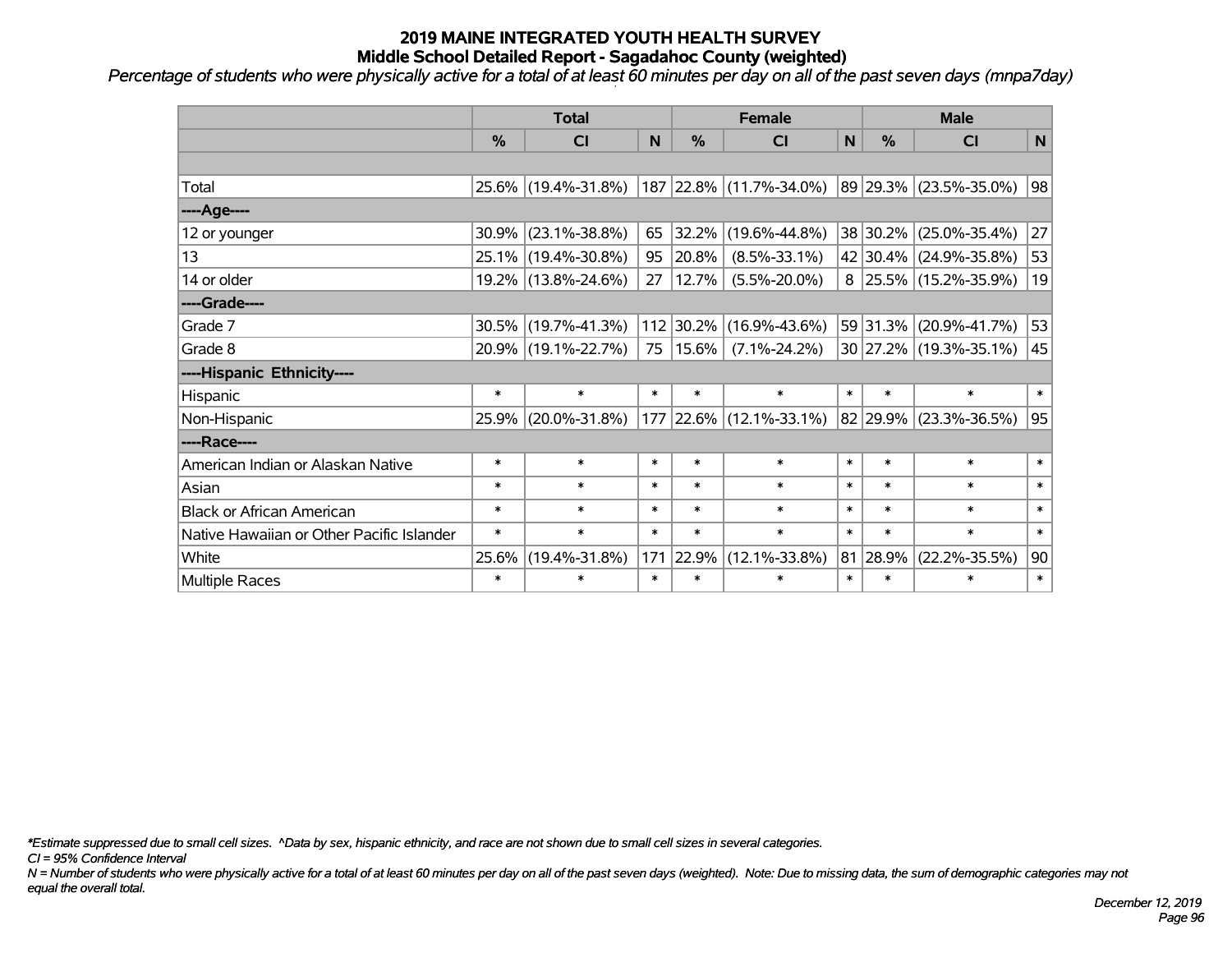#### **2019 MAINE INTEGRATED YOUTH HEALTH SURVEY Middle School Detailed Report - Sagadahoc County (weighted)** *On an average school day, how many hours do you watch TV? (mn125) Percentage of students who answered at least 3 hours*

|                                           | <b>Total</b>  |                     |        |               | <b>Female</b>       |        | <b>Male</b>   |                        |        |  |
|-------------------------------------------|---------------|---------------------|--------|---------------|---------------------|--------|---------------|------------------------|--------|--|
|                                           | $\frac{0}{0}$ | CI                  | N      | $\frac{0}{0}$ | <b>CI</b>           | N      | $\frac{0}{0}$ | <b>CI</b>              | N      |  |
|                                           |               |                     |        |               |                     |        |               |                        |        |  |
| Total                                     |               | 18.1% (12.4%-23.7%) |        | 134 13.7%     | $(9.1\% - 18.4\%)$  |        |               | 54 22.9% (14.2%-31.6%) | 79     |  |
| ----Age----                               |               |                     |        |               |                     |        |               |                        |        |  |
| 12 or younger                             | 17.0%         | $(7.8\% - 26.2\%)$  | 36     | 10.4%         | $(0.1\% - 20.7\%)$  |        |               | 12 25.2% (13.6%-36.7%) | 25     |  |
| 13                                        | 18.2%         | $(14.3\% - 22.0\%)$ | 69     | 13.3%         | $(11.4\% - 15.2\%)$ |        |               | 28 24.0% (13.8%-34.2%) | 41     |  |
| 14 or older                               | 19.7%         | $(8.3\% - 31.0\%)$  | 29     | 21.0%         | $(5.4\% - 36.6\%)$  |        | 14 17.4%      | $(5.1\% - 29.6\%)$     | 13     |  |
| ----Grade----                             |               |                     |        |               |                     |        |               |                        |        |  |
| Grade 7                                   | 17.5%         | $(13.0\% - 22.0\%)$ | 64     | 9.2%          | $(3.4\% - 14.9\%)$  |        | 19 27.5%      | $(21.0\% - 33.9\%)$    | 45     |  |
| Grade 8                                   |               | 18.9% (11.7%-26.1%) | 70     |               | 18.8% (12.0%-25.6%) |        | 35 18.8%      | $(8.4\% - 29.2\%)$     | 34     |  |
| ----Hispanic Ethnicity----                |               |                     |        |               |                     |        |               |                        |        |  |
| Hispanic                                  | $\ast$        | $\ast$              | $\ast$ | $\ast$        | $\ast$              | $\ast$ | $\ast$        | $\ast$                 | $\ast$ |  |
| Non-Hispanic                              |               | 17.9% (11.5%-24.3%) |        | 124 12.5%     | $(6.6\% - 18.4\%)$  |        |               | 45 23.8% (14.7%-32.9%) | 78     |  |
| ----Race----                              |               |                     |        |               |                     |        |               |                        |        |  |
| American Indian or Alaskan Native         | 34.5%         | $(1.0\% - 68.0\%)$  | 6      | $\ast$        | $\ast$              | $\ast$ | $\ast$        | $\ast$                 | $\ast$ |  |
| Asian                                     | $\ast$        | $\ast$              | $\ast$ | $\ast$        | $\ast$              | $\ast$ | $\ast$        | $\ast$                 | $\ast$ |  |
| <b>Black or African American</b>          | $\ast$        | $\ast$              | $\ast$ | $\ast$        | $\ast$              | $\ast$ | $\ast$        | $\ast$                 | $\ast$ |  |
| Native Hawaiian or Other Pacific Islander | $\ast$        | $\ast$              | $\ast$ | $\ast$        | $\ast$              | $\ast$ | $\ast$        | $\ast$                 | $\ast$ |  |
| White                                     | 17.0%         | $(12.1\% - 21.9\%)$ | 116    | 12.9%         | $(8.9\% - 16.9\%)$  | 47     | $ 21.6\% $    | $(14.0\% - 29.2\%)$    | 70     |  |
| <b>Multiple Races</b>                     | $\ast$        | $\ast$              | $\ast$ | $\ast$        | $\ast$              | $\ast$ | $\ast$        | $\ast$                 | $\ast$ |  |

*\*Estimate suppressed due to small cell sizes. ^Data by sex, hispanic ethnicity, and race are not shown due to small cell sizes in several categories.*

*CI = 95% Confidence Interval*

*N = Number of students who answered at least 3 hours (weighted). Note: Due to missing data, the sum of demographic categories may not equal the overall total.*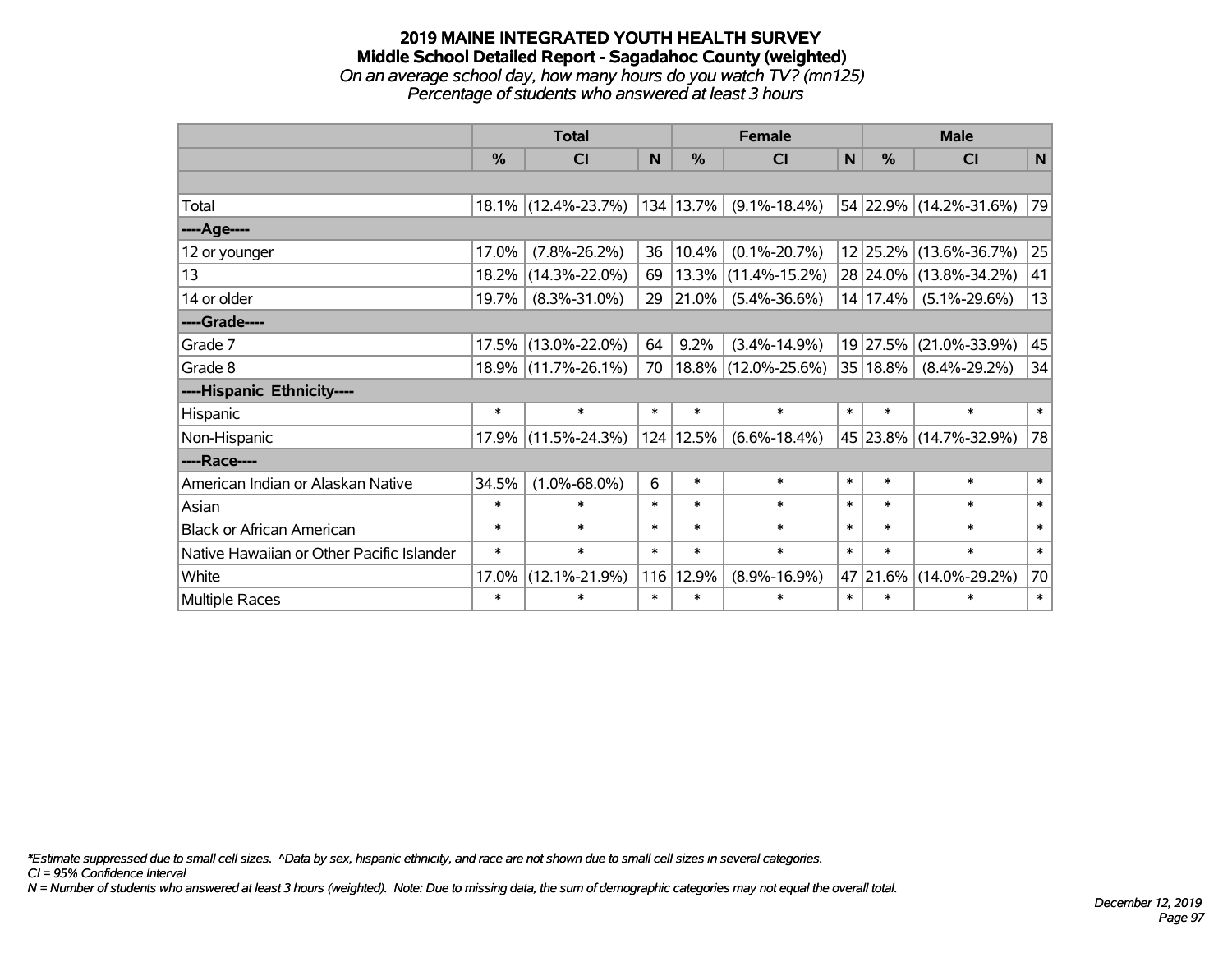#### **2019 MAINE INTEGRATED YOUTH HEALTH SURVEY Middle School Detailed Report - Sagadahoc County (weighted)** *On an average school day, how many hours do you watch TV? (mn125\_2) Percentage of students who answered 2 or fewer hours*

|                                           | <b>Total</b>  |                        |        |           | <b>Female</b>           |          | <b>Male</b> |                                  |                |  |
|-------------------------------------------|---------------|------------------------|--------|-----------|-------------------------|----------|-------------|----------------------------------|----------------|--|
|                                           | $\frac{0}{0}$ | <b>CI</b>              | N.     | $\%$      | <b>CI</b>               | <b>N</b> | $\%$        | <b>CI</b>                        | N <sub>1</sub> |  |
|                                           |               |                        |        |           |                         |          |             |                                  |                |  |
| Total                                     |               | $81.9\%$ (76.3%-87.6%) |        |           | 607 86.3% (81.6%-90.9%) |          |             | $ 338 77.1\%  (68.4\% - 85.8\%)$ | 266            |  |
| ----Age----                               |               |                        |        |           |                         |          |             |                                  |                |  |
| 12 or younger                             | 83.0%         | $(73.8\% - 92.2\%)$    |        |           | 177 89.6% (79.3%-99.9%) | 101      | 74.8%       | $(63.3\% - 86.4\%)$              | 73             |  |
| 13                                        |               | 81.8% (78.0%-85.7%)    |        |           | 311 86.7% (84.8%-88.6%) | 181      |             | 76.0% (65.8%-86.2%)              | 130            |  |
| 14 or older                               |               | $80.3\%$ (69.0%-91.7%) |        |           | 116 79.0% (63.4%-94.6%) |          |             | 54 82.6% (70.4%-94.9%)           | 63             |  |
| ----Grade----                             |               |                        |        |           |                         |          |             |                                  |                |  |
| Grade 7                                   | 82.5%         | $(78.0\% - 87.0\%)$    |        |           | 302 90.8% (85.1%-96.6%) | 184      | 72.5%       | $(66.1\% - 79.0\%)$              | 118            |  |
| Grade 8                                   |               | $81.1\%$ (73.9%-88.3%) |        |           | 299 81.2% (74.4%-88.0%) |          |             | 152 81.2% (70.8%-91.6%)          | 147            |  |
| ----Hispanic Ethnicity----                |               |                        |        |           |                         |          |             |                                  |                |  |
| Hispanic                                  | $\ast$        | $\ast$                 | $\ast$ | $\ast$    | $\ast$                  | $\ast$   | $\ast$      | $\ast$                           | $\ast$         |  |
| Non-Hispanic                              |               | $82.1\%$ (75.7%-88.5%) |        |           | 566 87.5% (81.6%-93.4%) |          |             | $315$ 76.2% (67.1%-85.3%)        | 251            |  |
| ----Race----                              |               |                        |        |           |                         |          |             |                                  |                |  |
| American Indian or Alaskan Native         | 65.5%         | $(32.0\% - 99.0\%)$    | 11     | $\ast$    | $\ast$                  | $\ast$   | $\ast$      | $\ast$                           | $\ast$         |  |
| Asian                                     | $\ast$        | $\ast$                 | $\ast$ | $\ast$    | $\ast$                  | $\ast$   | $\ast$      | $\ast$                           | $\ast$         |  |
| <b>Black or African American</b>          | $\ast$        | $\ast$                 | $\ast$ | $\ast$    | $\ast$                  | $\ast$   | $\ast$      | $\ast$                           | $\ast$         |  |
| Native Hawaiian or Other Pacific Islander | $\ast$        | $\ast$                 | $\ast$ | $\ast$    | $\ast$                  | $\ast$   | $\ast$      | $\ast$                           | $\ast$         |  |
| White                                     | 83.0%         | $(78.1\% - 87.9\%)$    |        | 568 87.1% | $(83.1\% - 91.1\%)$     | 315      | 78.4%       | $(70.8\% - 86.0\%)$              | 253            |  |
| <b>Multiple Races</b>                     | $\ast$        | $\ast$                 | $\ast$ | $\ast$    | $\ast$                  | $\ast$   | $\ast$      | $\ast$                           | $\ast$         |  |

*\*Estimate suppressed due to small cell sizes. ^Data by sex, hispanic ethnicity, and race are not shown due to small cell sizes in several categories.*

*CI = 95% Confidence Interval*

*N = Number of students who answered 2 or fewer hours (weighted). Note: Due to missing data, the sum of demographic categories may not equal the overall total.*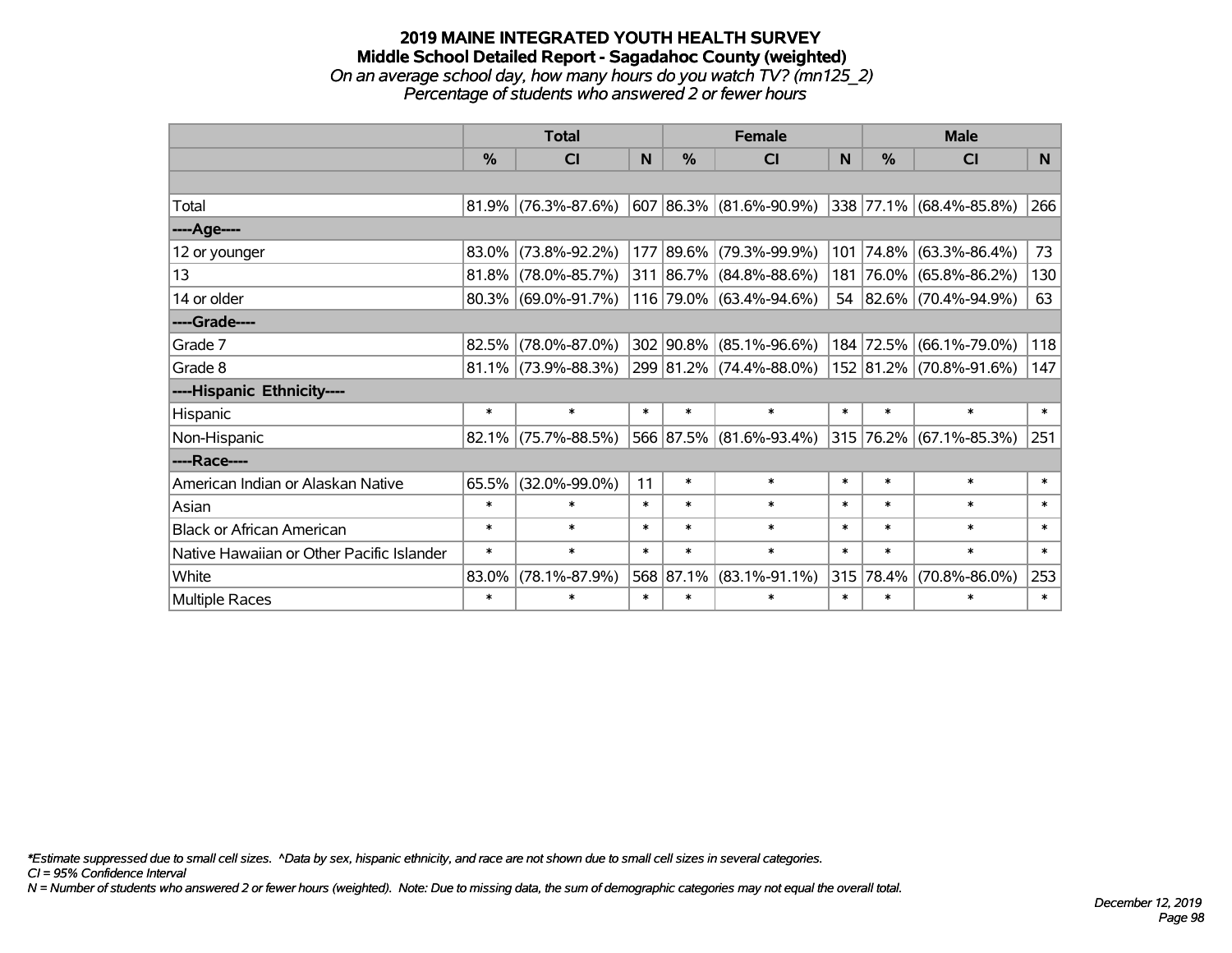*On an average school day, how many hours do you play video or computer games or use a computer for something that is not school work? (Count time spent playing games, watching videos, texting, or using social media on your smartphone, computer, Xbox, PlayStation, iPad, or other tablet.) (mn126c) Percentage of students who answered at least 3 hours*

|                                           | <b>Total</b>  |                        |                |               | <b>Female</b>           |        | <b>Male</b> |                         |        |  |
|-------------------------------------------|---------------|------------------------|----------------|---------------|-------------------------|--------|-------------|-------------------------|--------|--|
|                                           | $\frac{0}{0}$ | CI                     | N              | $\frac{0}{0}$ | CI                      | N      | %           | <b>CI</b>               | N      |  |
|                                           |               |                        |                |               |                         |        |             |                         |        |  |
| Total                                     |               | $42.3\%$ (34.1%-50.5%) |                |               | 318 34.6% (24.1%-45.0%) |        |             | 138 51.7% (42.9%-60.4%) | 180    |  |
| ----Age----                               |               |                        |                |               |                         |        |             |                         |        |  |
| 12 or younger                             |               | 40.6% (35.4%-45.9%)    | 89             | 32.6%         | $(21.3\% - 43.9\%)$     | 39     | 51.7%       | $(35.0\% - 68.4\%)$     | 50     |  |
| 13                                        |               | $40.0\%$ (28.8%-51.3%) |                |               | 155 32.1% (24.1%-40.2%) |        |             | 68 49.6% (34.7%-64.6%)  | 87     |  |
| 14 or older                               |               | $51.5\%$ (39.3%-63.6%) |                |               | 75 46.8% (33.8%-59.7%)  |        |             | 32 56.4% (37.4%-75.4%)  | 43     |  |
| ----Grade----                             |               |                        |                |               |                         |        |             |                         |        |  |
| Grade 7                                   |               | $36.8\%$ (29.3%-44.2%) |                |               | 139 26.0% (15.7%-36.4%) | 55     | 50.7%       | $(45.9\% - 55.4\%)$     | 84     |  |
| Grade 8                                   |               | 48.5% (39.4%-57.6%)    |                |               | 178 44.7% (36.7%-52.7%) |        |             | 83 52.5% (39.9%-65.1%)  | 95     |  |
| ----Hispanic Ethnicity----                |               |                        |                |               |                         |        |             |                         |        |  |
| Hispanic                                  |               | 44.4% (28.1%-60.8%)    | 6              | $\ast$        | $\ast$                  | $\ast$ | $\ast$      | $\ast$                  | $\ast$ |  |
| Non-Hispanic                              |               | 42.8% (34.2%-51.4%)    |                |               | 300 34.6% (22.6%-46.6%) |        | 127 51.9%   | $(43.0\% - 60.9\%)$     | 173    |  |
| ----Race----                              |               |                        |                |               |                         |        |             |                         |        |  |
| American Indian or Alaskan Native         |               | $66.6\%$ (49.6%-83.5%) | 12             | $\ast$        | $\ast$                  | $\ast$ | $\ast$      | $\ast$                  | $\ast$ |  |
| Asian                                     | $\ast$        | $\ast$                 | $\ast$         | $\ast$        | $\ast$                  | $\ast$ | $\ast$      | $\ast$                  | $\ast$ |  |
| <b>Black or African American</b>          | $\ast$        | $\ast$                 | $\ast$         | $\ast$        | $\ast$                  | $\ast$ | $\ast$      | $\ast$                  | $\ast$ |  |
| Native Hawaiian or Other Pacific Islander | $\ast$        | $\ast$                 | $\ast$         | $\ast$        | $\ast$                  | $\ast$ | $\ast$      | $\ast$                  | $\ast$ |  |
| White                                     | 41.8%         | $(32.9\% - 50.7\%)$    |                | 290 33.4%     | $(21.1\% - 45.7\%)$     | 123    | 51.2%       | $(42.2\% - 60.2\%)$     | 167    |  |
| Multiple Races                            |               | 46.4% (26.9%-66.0%)    | $\overline{7}$ | $\ast$        | $\ast$                  | $\ast$ | $\ast$      | $\ast$                  | $\ast$ |  |

*\*Estimate suppressed due to small cell sizes. ^Data by sex, hispanic ethnicity, and race are not shown due to small cell sizes in several categories.*

*CI = 95% Confidence Interval*

*N = Number of students who answered at least 3 hours (weighted). Note: Due to missing data, the sum of demographic categories may not equal the overall total.*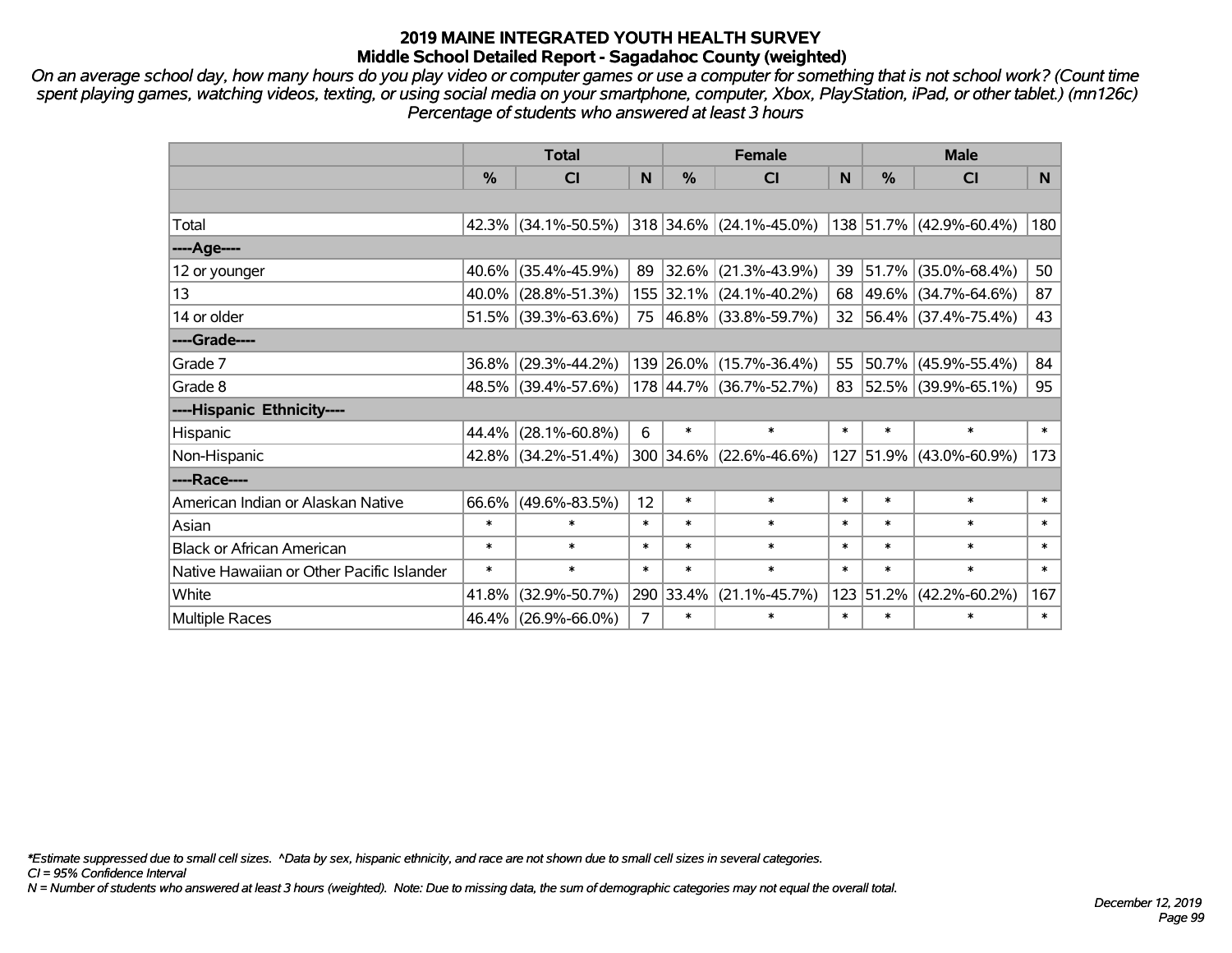*On an average school day, how many hours do you play video or computer games or use a computer for something that is not school work? (Count time spent playing games, watching videos, texting, or using social media on your smartphone, computer, Xbox, PlayStation, iPad, or other tablet.) (mn126c\_2) Percentage of students who answered 2 or fewer hours*

|                                           | <b>Total</b>  |                        |        | <b>Female</b> | <b>Male</b>                      |        |           |                              |        |
|-------------------------------------------|---------------|------------------------|--------|---------------|----------------------------------|--------|-----------|------------------------------|--------|
|                                           | $\frac{0}{0}$ | <b>CI</b>              | N      | $\frac{0}{0}$ | <b>CI</b>                        | N      | %         | <b>CI</b>                    | N.     |
|                                           |               |                        |        |               |                                  |        |           |                              |        |
| Total                                     |               | 57.7% (49.5%-65.9%)    |        |               | $ 435 65.4\%  (55.0\% - 75.9\%)$ |        |           | $ 262 48.3\% $ (39.6%-57.1%) | 168    |
| ----Age----                               |               |                        |        |               |                                  |        |           |                              |        |
| 12 or younger                             |               | $59.4\%$ (54.1%-64.6%) |        |               | 130 67.4% (56.1%-78.7%)          | 80     |           | $ 48.3\% $ (31.6%-65.0%)     | 47     |
| 13                                        |               | $60.0\%$ (48.7%-71.2%) |        |               | 232 67.9% (59.8%-75.9%)          |        |           | 144 50.4% (35.4%-65.3%)      | 88     |
| 14 or older                               |               | 48.5% (36.4%-60.7%)    |        |               | 70 53.2% (40.3%-66.2%)           |        |           | 36 43.6% (24.6%-62.6%)       | 33     |
| ----Grade----                             |               |                        |        |               |                                  |        |           |                              |        |
| Grade 7                                   |               | $63.2\%$ (55.8%-70.7%) |        |               | 240 74.0% (63.6%-84.3%)          |        | 157 49.3% | $(44.6\% - 54.1\%)$          | 82     |
| Grade 8                                   |               | $51.5\%$ (42.4%-60.6%) |        |               | 190 55.3% (47.3%-63.3%)          |        |           | 103 47.5% (34.9%-60.1%)      | 86     |
| ----Hispanic Ethnicity----                |               |                        |        |               |                                  |        |           |                              |        |
| Hispanic                                  |               | 55.6% (39.2%-71.9%)    | 8      | $\ast$        | $\ast$                           | $\ast$ | $\ast$    | $\ast$                       | $\ast$ |
| Non-Hispanic                              |               | $57.2\%$ (48.6%-65.8%) |        |               | 401 65.4% (53.4%-77.4%)          |        |           | 241 48.1% (39.1%-57.0%)      | 160    |
| ----Race----                              |               |                        |        |               |                                  |        |           |                              |        |
| American Indian or Alaskan Native         |               | 33.4% (16.5%-50.4%)    | 6      | $\ast$        | $\ast$                           | $\ast$ | $\ast$    | $\ast$                       | $\ast$ |
| Asian                                     | $\ast$        | $\ast$                 | $\ast$ | $\ast$        | $\ast$                           | $\ast$ | $\ast$    | $\ast$                       | $\ast$ |
| <b>Black or African American</b>          | $\ast$        | $\ast$                 | $\ast$ | $\ast$        | $\ast$                           | $\ast$ | $\ast$    | $\ast$                       | $\ast$ |
| Native Hawaiian or Other Pacific Islander | $\ast$        | $\ast$                 | $\ast$ | $\ast$        | $\ast$                           | $\ast$ | $\ast$    | $\ast$                       | $\ast$ |
| White                                     | 58.2%         | $(49.3\% - 67.1\%)$    |        | 404 66.6%     | $(54.3\% - 78.9\%)$              | 245    | 48.8%     | $(39.8\% - 57.8\%)$          | 159    |
| Multiple Races                            |               | 53.6% (34.0%-73.1%)    | 8      | $\ast$        | $\ast$                           | $\ast$ | $\ast$    | $\ast$                       | $\ast$ |

*\*Estimate suppressed due to small cell sizes. ^Data by sex, hispanic ethnicity, and race are not shown due to small cell sizes in several categories.*

*CI = 95% Confidence Interval*

*N = Number of students who answered 2 or fewer hours (weighted). Note: Due to missing data, the sum of demographic categories may not equal the overall total.*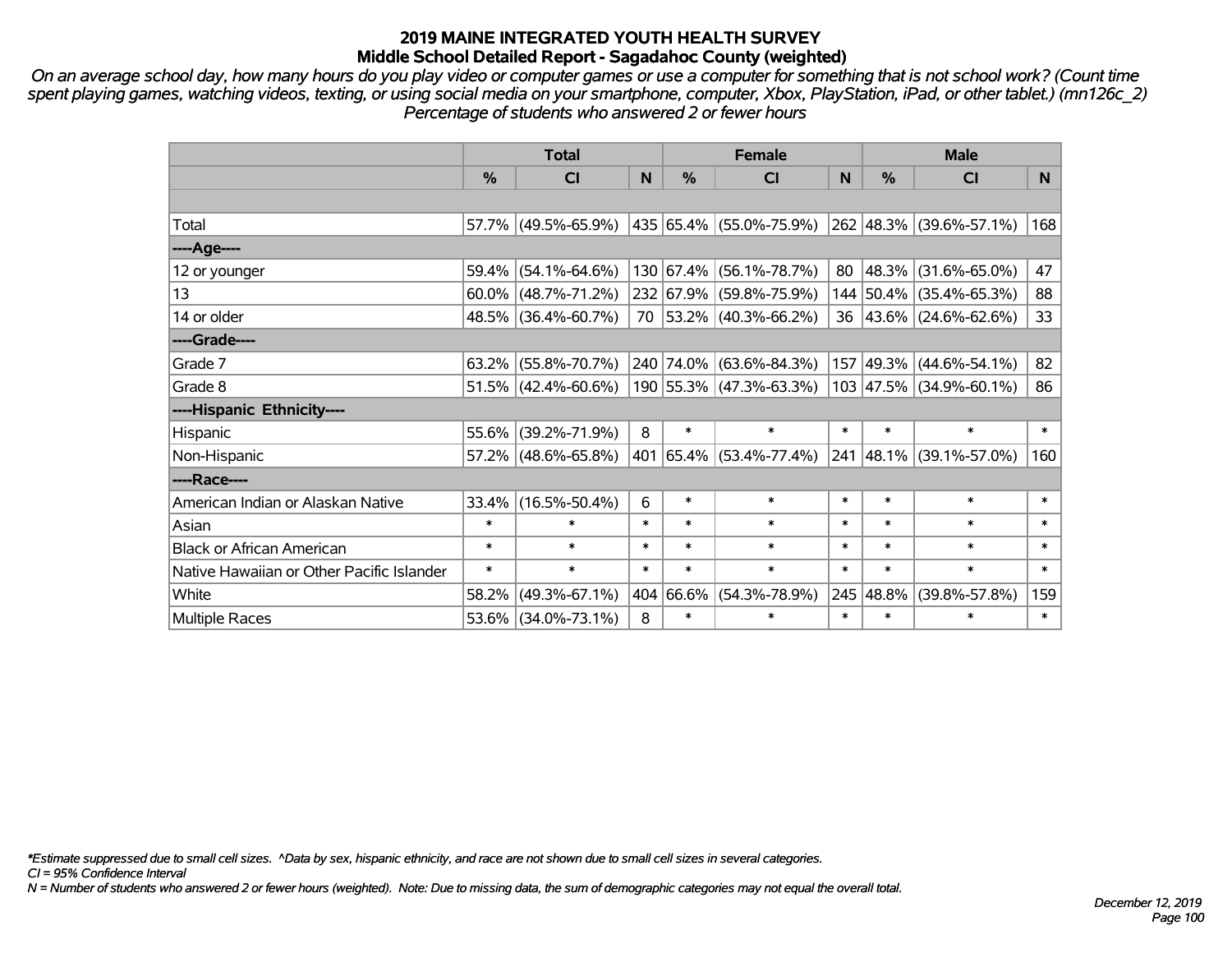*Percentage of students watching 2 or fewer hours of combined screen time (tv, video games, computer) per day on an average school day (mnscreen)*

|                                           | <b>Total</b>  |                     |        |               | <b>Female</b>            | <b>Male</b> |        |                          |        |
|-------------------------------------------|---------------|---------------------|--------|---------------|--------------------------|-------------|--------|--------------------------|--------|
|                                           | $\frac{0}{0}$ | CI                  | N      | $\frac{0}{0}$ | <b>CI</b>                | N           | %      | <b>CI</b>                | N      |
|                                           |               |                     |        |               |                          |             |        |                          |        |
| Total                                     | 27.7%         | $(23.6\% - 31.7\%)$ |        | 204 33.8%     | $(32.8\% - 34.7\%)$      |             |        | 132 20.2% (12.2%-28.1%)  | 70     |
| ----Age----                               |               |                     |        |               |                          |             |        |                          |        |
| 12 or younger                             | 27.3%         | $(18.3\% - 36.4\%)$ | 58     | 34.2%         | $(24.5\% - 43.8\%)$      | 39          | 17.1%  | $(2.5\% - 31.6\%)$       | 17     |
| 13                                        | 28.8%         | $(24.1\% - 33.4\%)$ |        | 109 35.2%     | $(31.3\% - 39.2\%)$      | 73          |        | $ 21.0\% $ (13.5%-28.5%) | 36     |
| 14 or older                               |               | 24.0% (13.6%-34.5%) | 35     | 26.2%         | $(9.7\% - 42.8\%)$       |             |        | 18 22.4% (13.2%-31.7%)   | 17     |
| ----Grade----                             |               |                     |        |               |                          |             |        |                          |        |
| Grade 7                                   | 29.3%         | $(18.7\% - 39.8\%)$ | 107    | 40.3%         | $(36.9\% - 43.7\%)$      | 82          | 15.7%  | $(0.0\% - 32.6\%)$       | 26     |
| Grade 8                                   |               | 25.0% (19.4%-30.7%) | 92     |               | $ 25.8\% $ (20.3%-31.3%) |             |        | 48 24.3% (16.7%-31.9%)   | 44     |
| ----Hispanic Ethnicity----                |               |                     |        |               |                          |             |        |                          |        |
| Hispanic                                  | $\ast$        | $\ast$              | $\ast$ | $\ast$        | $\ast$                   | $\ast$      | $\ast$ | $\ast$                   | $\ast$ |
| Non-Hispanic                              | 27.2%         | $(24.1\% - 30.3\%)$ |        | 187 34.8%     | $(33.4\% - 36.3\%)$      | 125         |        | $18.9\%$ (12.9%-25.0%)   | 62     |
| ----Race----                              |               |                     |        |               |                          |             |        |                          |        |
| American Indian or Alaskan Native         | $\ast$        | $\ast$              | $\ast$ | $\ast$        | $\ast$                   | $\ast$      | $\ast$ | $\ast$                   | $\ast$ |
| Asian                                     | $\ast$        | $\ast$              | $\ast$ | $\ast$        | $\ast$                   | $\ast$      | $\ast$ | $\ast$                   | $\ast$ |
| <b>Black or African American</b>          | $\ast$        | $\ast$              | $\ast$ | $\ast$        | $\ast$                   | $\ast$      | $\ast$ | $\ast$                   | $\ast$ |
| Native Hawaiian or Other Pacific Islander | $\ast$        | $\ast$              | $\ast$ | $\ast$        | $\ast$                   | $\ast$      | $\ast$ | $\ast$                   | $\ast$ |
| White                                     | 27.6%         | $(22.9\% - 32.2\%)$ |        | 188 34.5%     | $(32.1\% - 36.8\%)$      | 124         | 19.9%  | $(13.1\% - 26.6\%)$      | 64     |
| <b>Multiple Races</b>                     | $\ast$        | $\ast$              | $\ast$ | $\ast$        | $\ast$                   | $\ast$      | $\ast$ | $\ast$                   | $\ast$ |

*\*Estimate suppressed due to small cell sizes. ^Data by sex, hispanic ethnicity, and race are not shown due to small cell sizes in several categories.*

*CI = 95% Confidence Interval*

*N = Number of students watching 2 or fewer hours of combined screen time (tv, video games, computer) per day on an average school day (weighted). Note: Due to missing data, the sum of demographic categories may not equal the overall total.*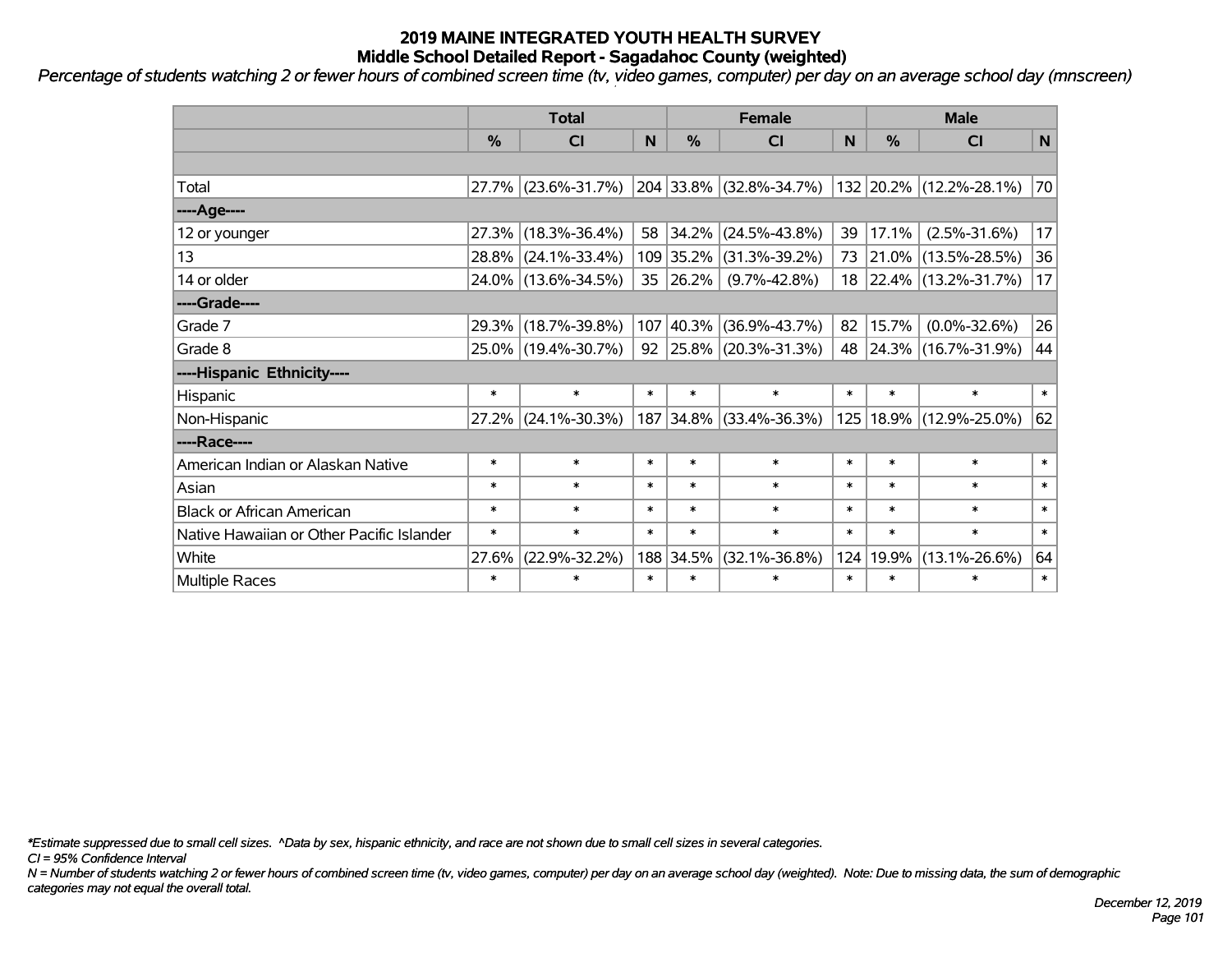*In an average week when you are in school, on how many days do you go to physical education (PE) classes? (mn127) Percentage of students who answered at least 1 day*

|                                           | <b>Total</b>  |                        |              |               | <b>Female</b>               |        | <b>Male</b> |                         |          |  |
|-------------------------------------------|---------------|------------------------|--------------|---------------|-----------------------------|--------|-------------|-------------------------|----------|--|
|                                           | $\frac{0}{0}$ | CI                     | $\mathsf{N}$ | $\frac{9}{6}$ | C <sub>l</sub>              | N      | %           | <b>CI</b>               | <b>N</b> |  |
|                                           |               |                        |              |               |                             |        |             |                         |          |  |
| Total                                     |               | $96.0\%$ (94.5%-97.6%) |              |               | 687   98.5%   (98.1%-98.8%) |        |             | 375 93.8% (91.2%-96.3%) | 309      |  |
| ----Age----                               |               |                        |              |               |                             |        |             |                         |          |  |
| 12 or younger                             | $\ast$        | $\ast$                 | $\ast$       | $\ast$        | $\ast$                      | $\ast$ | $\ast$      | $\ast$                  | $\ast$   |  |
| 13                                        | 94.8%         | $(92.4\% - 97.1\%)$    | 353          | $\ast$        | $\ast$                      | $\ast$ | $\ast$      | $\ast$                  | $\ast$   |  |
| 14 or older                               | $\ast$        | $\ast$                 | $\ast$       | $\ast$        | $\ast$                      | $\ast$ | $\ast$      | $\ast$                  | $\ast$   |  |
| ----Grade----                             |               |                        |              |               |                             |        |             |                         |          |  |
| Grade 7                                   | 95.7%         | $(94.8\% - 96.7\%)$    | 343          | $\ast$        | $\ast$                      | $\ast$ | $\ast$      | $\ast$                  | $\ast$   |  |
| Grade 8                                   |               | 96.8% (94.6%-98.9%)    | 341          | $\ast$        | $\ast$                      | $\ast$ | $\ast$      | $\ast$                  | $\ast$   |  |
| ----Hispanic Ethnicity----                |               |                        |              |               |                             |        |             |                         |          |  |
| Hispanic                                  | $\ast$        | $\ast$                 | $\ast$       | $\ast$        | $\ast$                      | $\ast$ | $\ast$      | $\ast$                  | $\ast$   |  |
| Non-Hispanic                              |               | 97.0% (95.7%-98.2%)    | 646          | $\ast$        | $\ast$                      | $\ast$ | $\ast$      | $\ast$                  | $\ast$   |  |
| ----Race----                              |               |                        |              |               |                             |        |             |                         |          |  |
| American Indian or Alaskan Native         | $\ast$        | $\ast$                 | $\ast$       | $\ast$        | $\ast$                      | $\ast$ | $\ast$      | $\ast$                  | $\ast$   |  |
| Asian                                     | $\ast$        | $\ast$                 | $\ast$       | $\ast$        | $\ast$                      | $\ast$ | $\ast$      | $\ast$                  | $\ast$   |  |
| <b>Black or African American</b>          | $\ast$        | $\ast$                 | $\ast$       | $\ast$        | $\ast$                      | $\ast$ | $\ast$      | $\ast$                  | $\ast$   |  |
| Native Hawaiian or Other Pacific Islander | $\ast$        | $\ast$                 | $\ast$       | $\ast$        | $\ast$                      | $\ast$ | $\ast$      | $\ast$                  | $\ast$   |  |
| White                                     | 96.8%         | $(95.4\% - 98.1\%)$    | 634          | $\ast$        | $\ast$                      | $\ast$ | $\ast$      | $\ast$                  | $\ast$   |  |
| Multiple Races                            | $\ast$        | $\ast$                 | $\ast$       | $\ast$        | $\ast$                      | $\ast$ | $\ast$      | $\ast$                  | $\ast$   |  |

*\*Estimate suppressed due to small cell sizes. ^Data by sex, hispanic ethnicity, and race are not shown due to small cell sizes in several categories.*

*CI = 95% Confidence Interval*

*N = Number of students who answered at least 1 day (weighted). Note: Due to missing data, the sum of demographic categories may not equal the overall total.*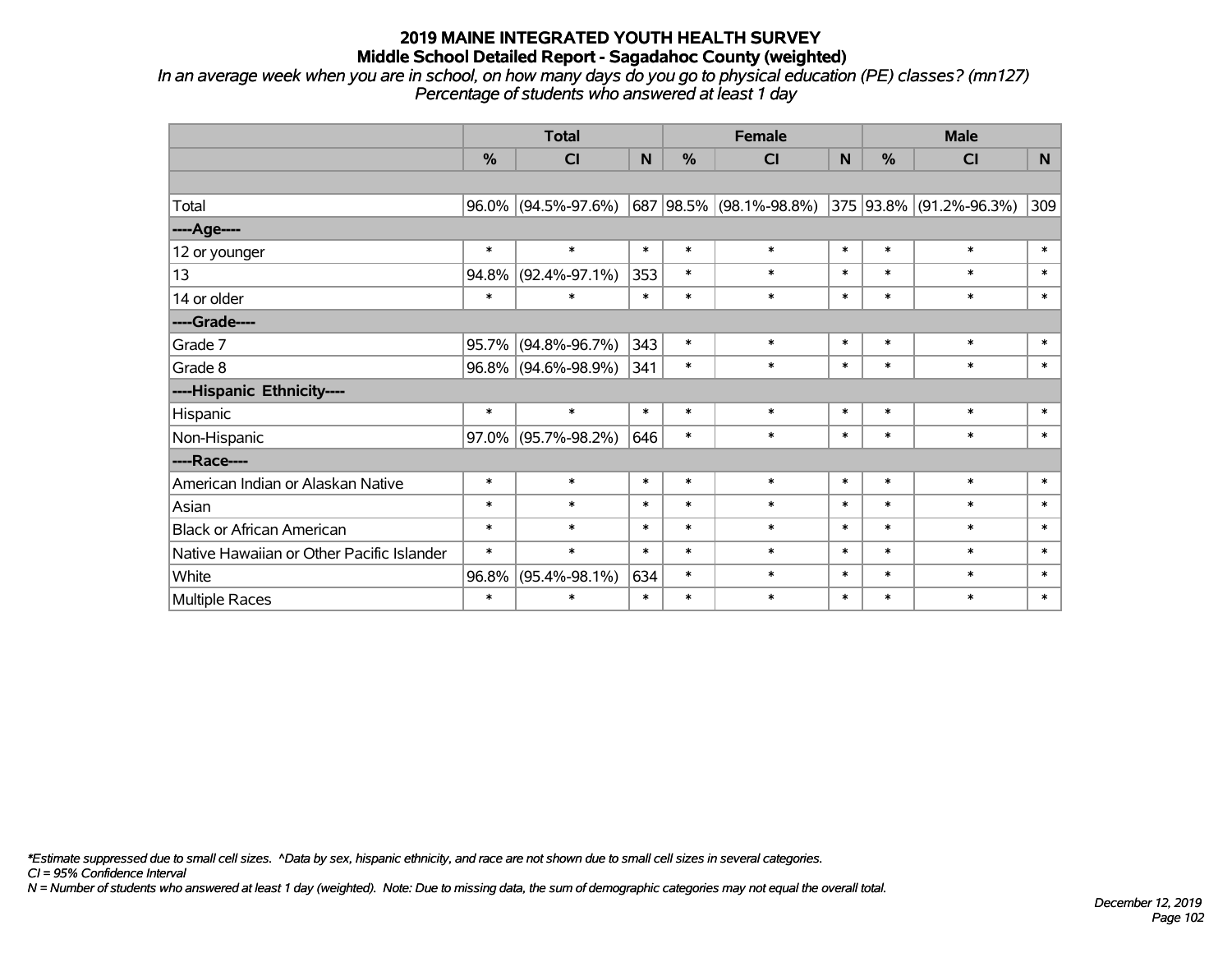*Percentage of students who attended physical education (PE) classes daily in an average week when they were in school (mndlype) '*

|                                           |               | <b>Total</b>      |        | <b>Female</b> |           |        | <b>Male</b> |        |        |
|-------------------------------------------|---------------|-------------------|--------|---------------|-----------|--------|-------------|--------|--------|
|                                           | $\frac{0}{0}$ | <b>CI</b>         | N.     | %             | <b>CI</b> | N.     | %           | $CI$ N |        |
|                                           |               |                   |        |               |           |        |             |        |        |
| Total                                     | 1.7%          | $(0.7\% - 2.8\%)$ | 12     | $\ast$        | $\ast$    | $\ast$ | $\ast$      | $\ast$ | $\ast$ |
| ---- Age----                              |               |                   |        |               |           |        |             |        |        |
| 12 or younger                             | $\ast$        | $\ast$            | $\ast$ | $\ast$        | $\ast$    | $\ast$ | $\ast$      | $\ast$ | $\ast$ |
| 13                                        | $\ast$        | $\ast$            | $\ast$ | $\ast$        | $\ast$    | $\ast$ | $\ast$      | $\ast$ | $\ast$ |
| 14 or older                               | $\ast$        | $\ast$            | $\ast$ | $\ast$        | $\ast$    | $\ast$ | $\ast$      | $\ast$ | $\ast$ |
| ----Grade----                             |               |                   |        |               |           |        |             |        |        |
| Grade 7                                   | 1.6%          | $(0.0\% - 3.5\%)$ | 6      | $\ast$        | $\ast$    | $\ast$ | $\ast$      | $\ast$ | $\ast$ |
| Grade 8                                   | 1.9%          | $(1.2\% - 2.6\%)$ | 7      | $\ast$        | $\ast$    | $\ast$ | $\ast$      | $\ast$ | $\ast$ |
| ----Hispanic Ethnicity----                |               |                   |        |               |           |        |             |        |        |
| Hispanic                                  | $\ast$        | $\ast$            | $\ast$ | $\ast$        | $\ast$    | $\ast$ | *           | $\ast$ | $\ast$ |
| Non-Hispanic                              | 1.7%          | $(0.2\% - 3.1\%)$ | 11     | $\ast$        | $\ast$    | $\ast$ | $\ast$      | $\ast$ | $\ast$ |
| ----Race----                              |               |                   |        |               |           |        |             |        |        |
| American Indian or Alaskan Native         | $\ast$        | $\ast$            | $\ast$ | $\ast$        | $\ast$    | $\ast$ | $\ast$      | $\ast$ | $\ast$ |
| Asian                                     | $\ast$        | $\ast$            | $\ast$ | $\ast$        | $\ast$    | $\ast$ | $\ast$      | $\ast$ | $\ast$ |
| <b>Black or African American</b>          | $\ast$        | $\ast$            | $\ast$ | $\ast$        | $\ast$    | $\ast$ | $\ast$      | $\ast$ | $\ast$ |
| Native Hawaiian or Other Pacific Islander | $\ast$        | $\ast$            | $\ast$ | $\ast$        | $\ast$    | $\ast$ | $\ast$      | $\ast$ | $\ast$ |
| White                                     | 1.5%          | $(0.5\% - 2.5\%)$ | 10     | $\ast$        | $\ast$    | $\ast$ | $\ast$      | $\ast$ | $\ast$ |
| <b>Multiple Races</b>                     | $\ast$        | $\ast$            | $\ast$ | $\ast$        | $\ast$    | $\ast$ | $\ast$      | $\ast$ | $\ast$ |

*\*Estimate suppressed due to small cell sizes. ^Data by sex, hispanic ethnicity, and race are not shown due to small cell sizes in several categories.*

*CI = 95% Confidence Interval*

*N = Number of students who attended physical education (PE) classes daily in an average week when they were in school (weighted). Note: Due to missing data, the sum of demographic categories may not equal the overall total.*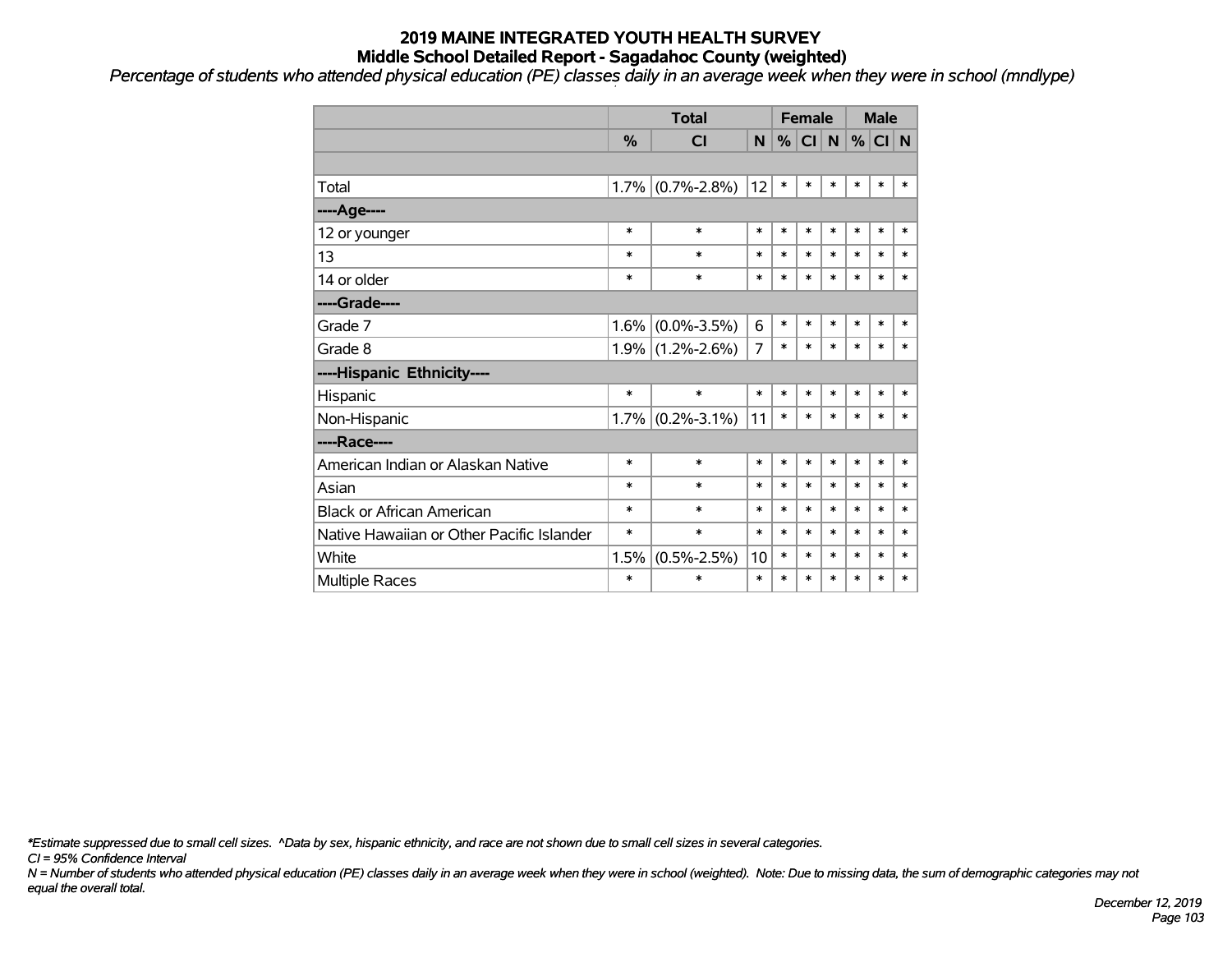*Do any of your classroom teachers provide short physical activity breaks during regular class time? (Do not count your physical education teacher.) (mn180)*

*Percentage of students who answered 'Yes'*

|                                           | <b>Total</b>  |                     |        |        | <b>Female</b>            |        |          | <b>Male</b>                |             |  |  |
|-------------------------------------------|---------------|---------------------|--------|--------|--------------------------|--------|----------|----------------------------|-------------|--|--|
|                                           | $\frac{0}{0}$ | <b>CI</b>           | N      | %      | <b>CI</b>                | N      | %        | <b>CI</b>                  | N           |  |  |
|                                           |               |                     |        |        |                          |        |          |                            |             |  |  |
| Total                                     |               | 19.9% (16.0%-23.7%) |        |        | 146 22.7% (17.8%-27.5%)  |        |          | $90 16.6\% $ (13.0%-20.1%) | 56          |  |  |
| ----Age----                               |               |                     |        |        |                          |        |          |                            |             |  |  |
| 12 or younger                             | 24.1%         | $(0.0\% - 49.2\%)$  | 51     | 31.0%  | $(2.7\% - 59.3\%)$       |        | 37 15.5% | $(0.0\% - 36.7\%)$         | 15          |  |  |
| 13                                        | 18.1%         | $(11.6\% - 24.5\%)$ | 69     | 17.3%  | $(7.2\% - 27.5\%)$       |        | 37 19.0% | $(14.4\% - 23.6\%)$        | 32          |  |  |
| 14 or older                               | 16.9%         | $(6.3\% - 27.5\%)$  | 24     |        | $ 22.2\% $ (14.5%-29.9%) |        | 15 12.3% | $(0.1\% - 24.4\%)$         | $\mathsf 9$ |  |  |
| ----Grade----                             |               |                     |        |        |                          |        |          |                            |             |  |  |
| Grade 7                                   | 24.9%         | $(10.9\% - 38.8\%)$ | 91     | 27.2%  | $(14.6\% - 39.9\%)$      |        | 57 21.8% | $(5.1\% - 38.5\%)$         | 35          |  |  |
| Grade 8                                   | 14.8%         | $(5.2\% - 24.4\%)$  | 54     | 17.9%  | $(7.8\% - 28.0\%)$       |        | 34 11.5% | $(2.6\% - 20.5\%)$         | 20          |  |  |
| ----Hispanic Ethnicity----                |               |                     |        |        |                          |        |          |                            |             |  |  |
| Hispanic                                  | $\ast$        | $\ast$              | $\ast$ | $\ast$ | $\ast$                   | $\ast$ | $\ast$   | $\ast$                     | $\ast$      |  |  |
| Non-Hispanic                              |               | 19.9% (15.0%-24.7%) |        |        | 136 23.1% (17.4%-28.7%)  |        |          | 85   16.2%   (11.2%-21.2%) | 52          |  |  |
| ----Race----                              |               |                     |        |        |                          |        |          |                            |             |  |  |
| American Indian or Alaskan Native         | 47.8%         | $(1.0\% - 94.6\%)$  | 8      | $\ast$ | $\ast$                   | $\ast$ | $\ast$   | $\ast$                     | $\ast$      |  |  |
| Asian                                     | $\ast$        | $\ast$              | $\ast$ | $\ast$ | $\ast$                   | $\ast$ | $\ast$   | $\ast$                     | $\ast$      |  |  |
| <b>Black or African American</b>          | $\ast$        | $\ast$              | $\ast$ | $\ast$ | $\ast$                   | $\ast$ | $\ast$   | $\ast$                     | $\ast$      |  |  |
| Native Hawaiian or Other Pacific Islander | $\ast$        | $\ast$              | $\ast$ | $\ast$ | $\ast$                   | $\ast$ | $\ast$   | $\ast$                     | $\ast$      |  |  |
| White                                     | 18.9%         | $(14.3\% - 23.5\%)$ | 129    | 21.8%  | $(15.9\% - 27.7\%)$      |        | 80 15.5% | $(10.3\% - 20.8\%)$        | 49          |  |  |
| <b>Multiple Races</b>                     | $\ast$        | $\ast$              | $\ast$ | $\ast$ | $\ast$                   | $\ast$ | $\ast$   | $\ast$                     | $\ast$      |  |  |

*\*Estimate suppressed due to small cell sizes. ^Data by sex, hispanic ethnicity, and race are not shown due to small cell sizes in several categories.*

*CI = 95% Confidence Interval*

*N = Number of students who answered 'Yes' (weighted). Note: Due to missing data, the sum of demographic categories may not equal the overall total.*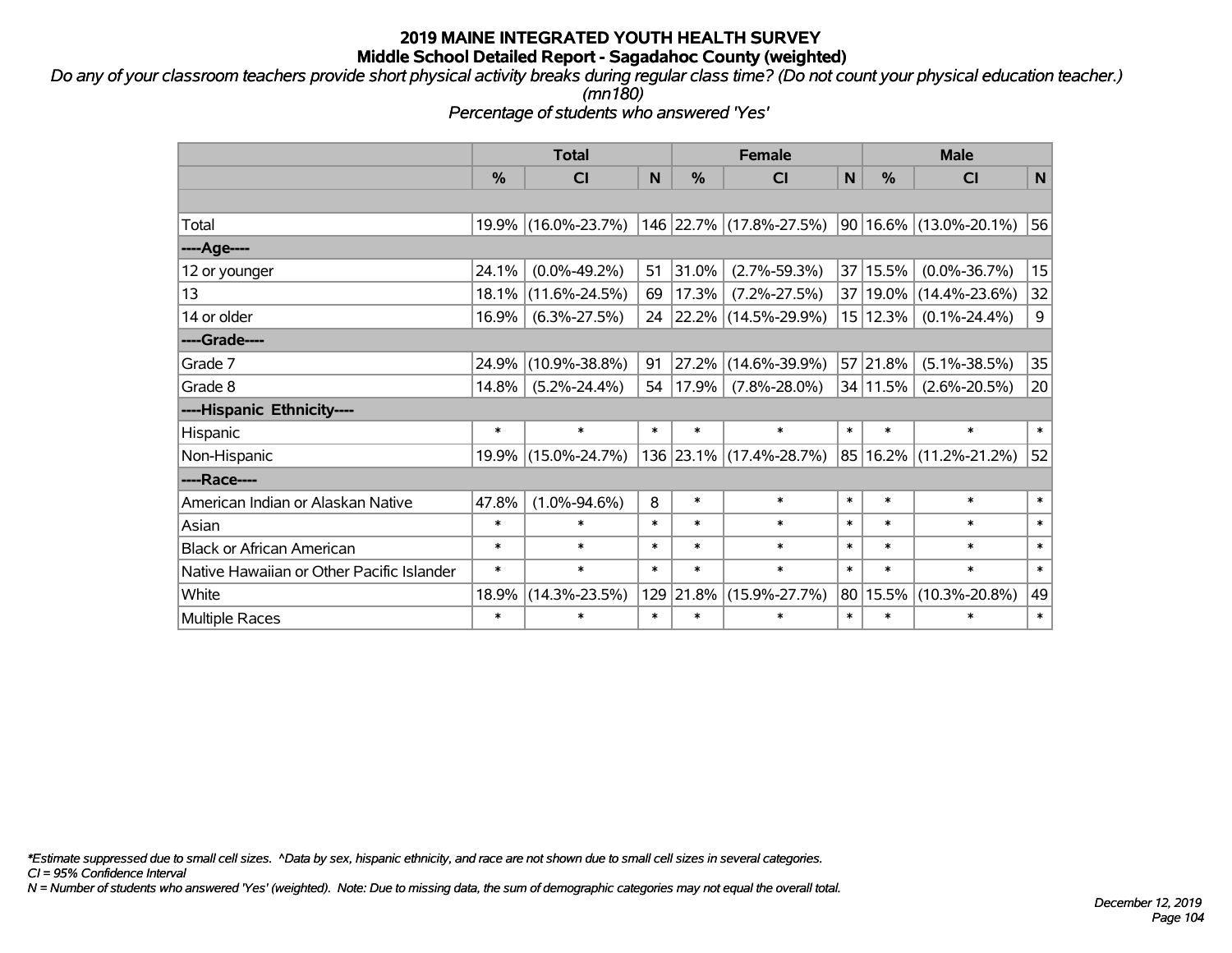*During the past 12 months, on how many sports teams did you play? (Count any teams run by your school or community groups.) (mn179) Percentage of students who answered at least one team*

|                                           | <b>Total</b>  |                                                |                 |           | <b>Female</b>                     | <b>Male</b> |                |                              |        |
|-------------------------------------------|---------------|------------------------------------------------|-----------------|-----------|-----------------------------------|-------------|----------------|------------------------------|--------|
|                                           | $\frac{0}{0}$ | <b>CI</b>                                      | N               | %         | <b>CI</b>                         | N           | $\frac{0}{0}$  | <b>CI</b>                    | N.     |
|                                           |               |                                                |                 |           |                                   |             |                |                              |        |
| Total                                     |               | $69.6\%$ (67.5%-71.7%) 513 73.9% (71.0%-76.8%) |                 |           |                                   |             |                | 294 64.4% (61.0%-67.7%)      | 216    |
| ----Age----                               |               |                                                |                 |           |                                   |             |                |                              |        |
| 12 or younger                             | 75.3%         | $(68.3\% - 82.3\%)$                            |                 |           | 163 77.6% (67.5%-87.7%)           | 92          | 71.5%          | $(58.6\% - 84.4\%)$          | 67     |
| 13                                        |               | $67.4\%$ (62.2%-72.5%)                         |                 |           | 254 74.4% (70.2%-78.6%)           |             |                | 155 58.6% (48.6%-68.6%)      | 99     |
| 14 or older                               |               | 67.9% (62.9%-72.9%)                            |                 |           | $97   68.5\%   (58.3\% - 78.7\%)$ | 47          |                | $ 68.4\%  (65.3\% - 71.4\%)$ | 50     |
| ----Grade----                             |               |                                                |                 |           |                                   |             |                |                              |        |
| Grade 7                                   | 74.6%         | $(71.3\% - 77.9\%)$                            |                 |           | 275 78.8% (71.9%-85.8%)           |             | 165 69.4%      | $(65.9\% - 72.9\%)$          | 111    |
| Grade 8                                   |               | $64.1\%$ (62.4%-65.7%)                         |                 |           | $ 232 68.1\%  (61.7\% - 74.4\%)$  |             |                | 127 60.0% (51.2%-68.7%)      | 105    |
| ----Hispanic Ethnicity----                |               |                                                |                 |           |                                   |             |                |                              |        |
| Hispanic                                  | 49.4%         | $(14.3\% - 84.4\%)$                            | $\overline{7}$  | $\ast$    | $\ast$                            | $\ast$      | $\ast$         | $\ast$                       | $\ast$ |
| Non-Hispanic                              |               | 70.4% (68.3%-72.5%)                            |                 |           | 482 75.1% (73.1%-77.1%)           |             | $ 274 65.0\% $ | $(61.6\% - 68.4\%)$          | 208    |
| ----Race----                              |               |                                                |                 |           |                                   |             |                |                              |        |
| American Indian or Alaskan Native         | 56.8%         | $(24.5\% - 89.1\%)$                            | 10 <sup>°</sup> | $\ast$    | $\ast$                            | $\ast$      | $\ast$         | $\ast$                       | $\ast$ |
| Asian                                     | $\ast$        | $\ast$                                         | $\ast$          | $\ast$    | $\ast$                            | $\ast$      | $\ast$         | $\ast$                       | $\ast$ |
| <b>Black or African American</b>          | $\ast$        | $\ast$                                         | $\ast$          | $\ast$    | $\ast$                            | $\ast$      | $\ast$         | $\ast$                       | $\ast$ |
| Native Hawaiian or Other Pacific Islander | $\ast$        | $\ast$                                         | $\ast$          | $\ast$    | $\ast$                            | $\ast$      | $\ast$         | $\ast$                       | $\ast$ |
| White                                     | 69.6%         | $(67.4\% - 71.7\%)$                            |                 | 472 73.3% | $(71.0\% - 75.7\%)$               |             | 268 65.1%      | $(61.4\% - 68.9\%)$          | 205    |
| Multiple Races                            | $\ast$        | $\ast$                                         | $\ast$          | $\ast$    | $\ast$                            | $\ast$      | $\ast$         | $\ast$                       | $\ast$ |

*\*Estimate suppressed due to small cell sizes. ^Data by sex, hispanic ethnicity, and race are not shown due to small cell sizes in several categories.*

*CI = 95% Confidence Interval*

*N = Number of students who answered at least one team (weighted). Note: Due to missing data, the sum of demographic categories may not equal the overall total.*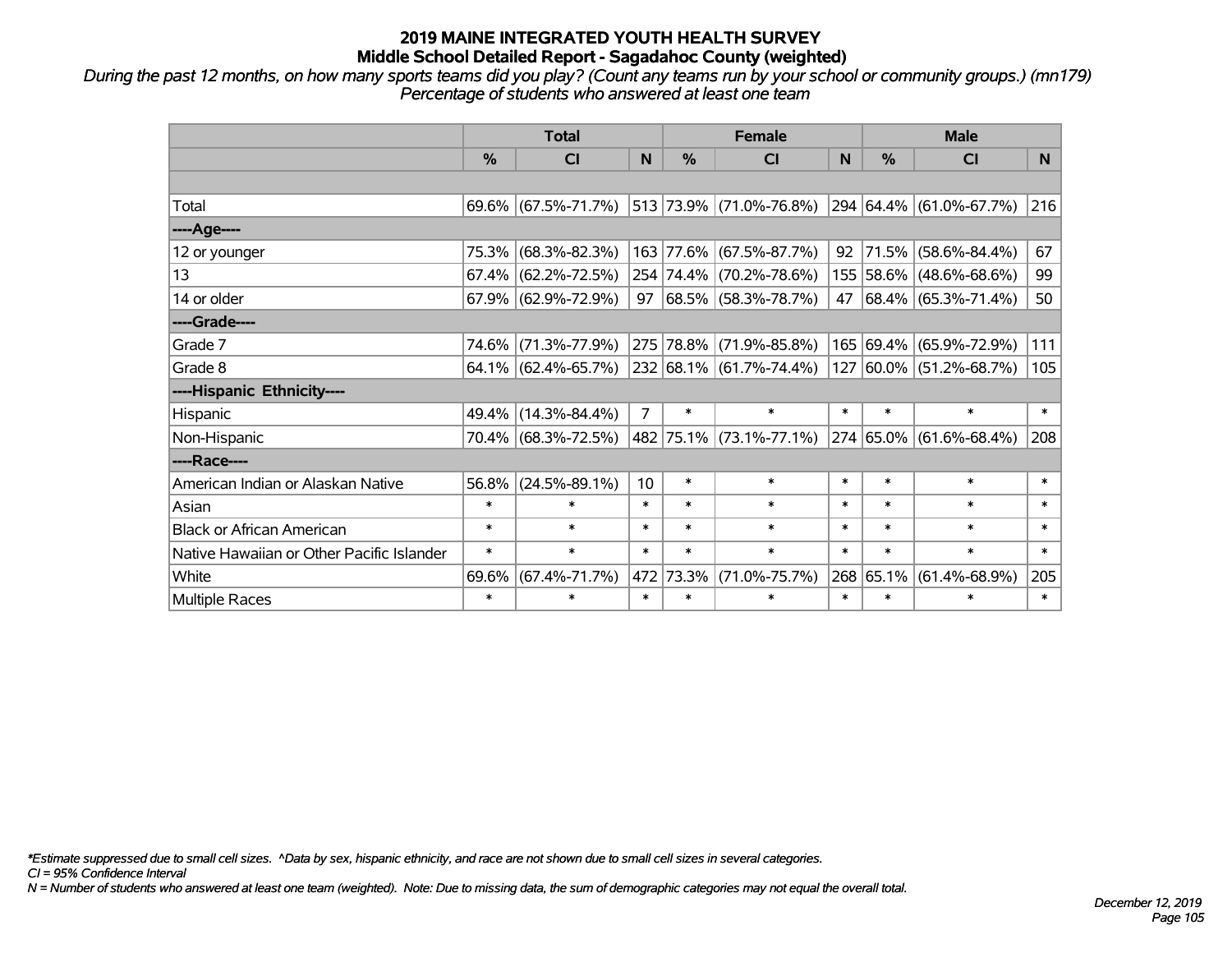### **2019 MAINE INTEGRATED YOUTH HEALTH SURVEY Middle School Detailed Report - Sagadahoc County (weighted)** *On an average school night, how many hours of sleep do you get? (mn178) Percentage of students who answered at least 8 hours*

|                                           | <b>Total</b>  |                     |        |               | <b>Female</b>             | <b>Male</b> |        |                         |          |
|-------------------------------------------|---------------|---------------------|--------|---------------|---------------------------|-------------|--------|-------------------------|----------|
|                                           | $\frac{0}{0}$ | CI                  | N      | $\frac{0}{0}$ | CI                        | N           | %      | <b>CI</b>               | <b>N</b> |
|                                           |               |                     |        |               |                           |             |        |                         |          |
| Total                                     |               | 43.4% (37.8%-48.9%) |        |               | 322 42.0% (35.7%-48.3%)   |             |        | 168 45.4% (39.6%-51.3%) | 154      |
| ----Age----                               |               |                     |        |               |                           |             |        |                         |          |
| 12 or younger                             | 50.6%         | $(39.1\% - 62.2\%)$ |        | 111 45.6%     | $(34.7\% - 56.4\%)$       | 54          |        | 58.5% (43.0%-74.0%)     | 57       |
| 13                                        |               | 37.8% (30.6%-45.1%) |        |               | 143 38.0% (27.1%-48.8%)   | 80          |        | $37.6\%$ (33.1%-42.1%)  | 63       |
| 14 or older                               |               | 46.0% (38.3%-53.8%) |        |               | 66 46.0% (34.5%-57.6%)    | 31          |        | 46.1% (39.8%-52.4%)     | 34       |
| ----Grade----                             |               |                     |        |               |                           |             |        |                         |          |
| Grade 7                                   | 43.0%         | $(34.5\% - 51.5\%)$ |        |               | $160$ 40.3% (24.5%-56.2%) | 84          |        | 46.6% (40.5%-52.7%)     | 76       |
| Grade 8                                   |               | 43.7% (39.6%-47.8%) |        |               | 159 43.1% (35.9%-50.3%)   | 81          |        | 44.2% (34.6%-53.8%)     | 78       |
| ----Hispanic Ethnicity----                |               |                     |        |               |                           |             |        |                         |          |
| Hispanic                                  | $\ast$        | $\ast$              | $\ast$ | $\ast$        | $\ast$                    | $\ast$      | $\ast$ | $\ast$                  | $\ast$   |
| Non-Hispanic                              |               | 43.9% (36.7%-51.1%) |        | 304 41.0%     | $(31.8\% - 50.2\%)$       | 151         |        | 47.2%   (41.2%-53.3%)   | 153      |
| ----Race----                              |               |                     |        |               |                           |             |        |                         |          |
| American Indian or Alaskan Native         | $\ast$        | $\ast$              | $\ast$ | $\ast$        | $\ast$                    | $\ast$      | $\ast$ | $\ast$                  | $\ast$   |
| Asian                                     | $\ast$        | $\ast$              | $\ast$ | $\ast$        | $\ast$                    | $\ast$      | $\ast$ | $\ast$                  | $\ast$   |
| <b>Black or African American</b>          | $\ast$        | $\ast$              | $\ast$ | $\ast$        | $\ast$                    | $\ast$      | $\ast$ | $\ast$                  | $\ast$   |
| Native Hawaiian or Other Pacific Islander | $\ast$        | $\ast$              | $\ast$ | $\ast$        | $\ast$                    | $\ast$      | $\ast$ | $\ast$                  | $\ast$   |
| White                                     | 44.5%         | $(38.4\% - 50.5\%)$ | 305    | 42.7%         | $(35.7\% - 49.6\%)$       | 158         | 46.5%  | $(40.6\% - 52.5\%)$     | 148      |
| Multiple Races                            | $\ast$        | $\ast$              | $\ast$ | $\ast$        | $\ast$                    | $\ast$      | $\ast$ | $\ast$                  | $\ast$   |

*\*Estimate suppressed due to small cell sizes. ^Data by sex, hispanic ethnicity, and race are not shown due to small cell sizes in several categories.*

*CI = 95% Confidence Interval*

*N = Number of students who answered at least 8 hours (weighted). Note: Due to missing data, the sum of demographic categories may not equal the overall total.*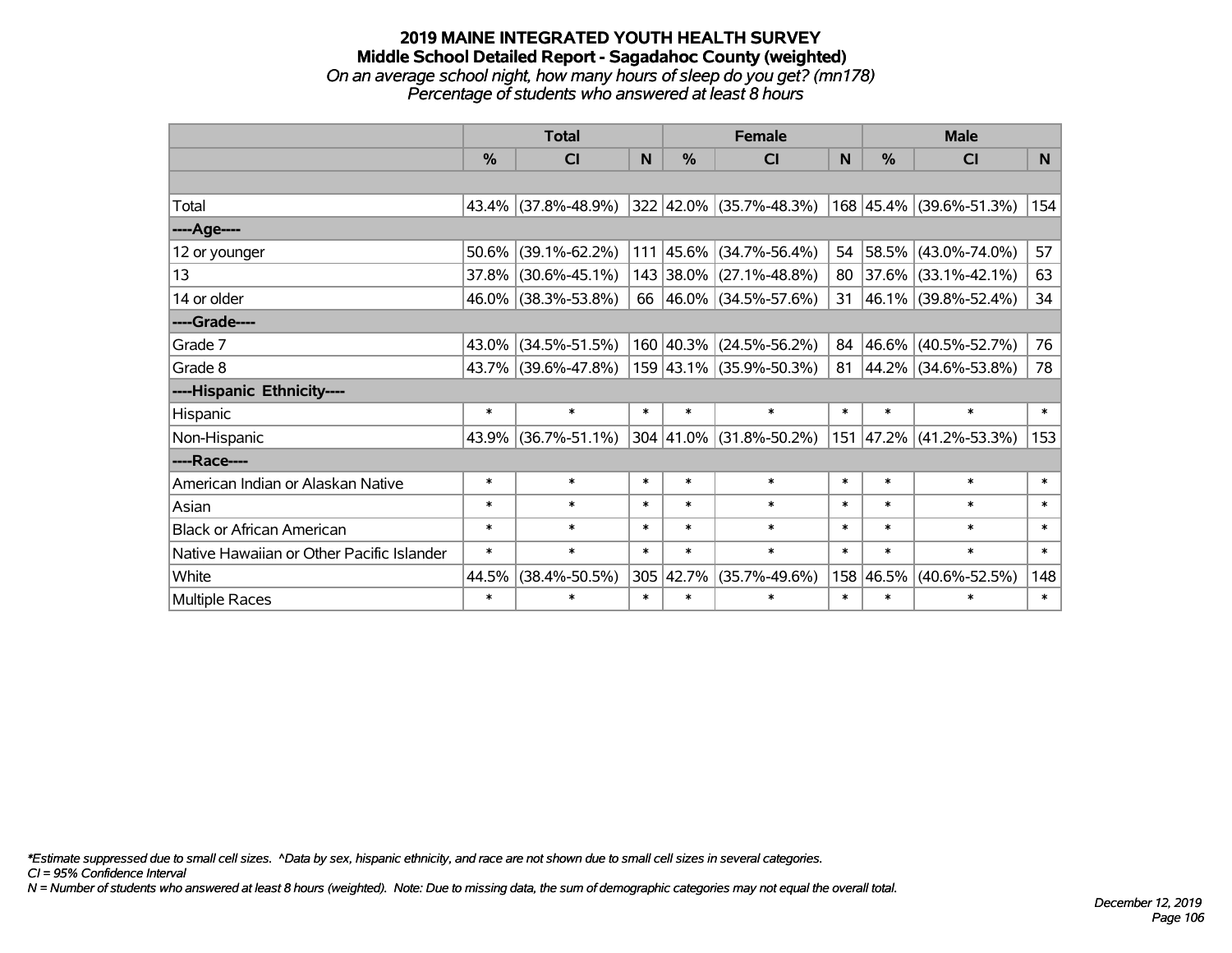### **2019 MAINE INTEGRATED YOUTH HEALTH SURVEY Middle School Detailed Report - Sagadahoc County (weighted)** *During the past 12 months, how would you describe your grades in school? (mn171) Percentage of students who answered 'Mostly A's' or 'Mostly B's'*

|                                           | <b>Total</b>  |                                                |        |           | <b>Female</b>           | <b>Male</b> |           |                         |              |
|-------------------------------------------|---------------|------------------------------------------------|--------|-----------|-------------------------|-------------|-----------|-------------------------|--------------|
|                                           | $\frac{0}{0}$ | CI                                             | N      | %         | CI                      | N           | %         | <b>CI</b>               | N            |
|                                           |               |                                                |        |           |                         |             |           |                         |              |
| Total                                     |               | $69.4\%$ (59.7%-79.1%) 513 74.0% (62.8%-85.2%) |        |           |                         |             |           | 293 64.8% (53.7%-75.9%) | 220          |
| ----Age----                               |               |                                                |        |           |                         |             |           |                         |              |
| 12 or younger                             |               | 56.8% (43.7%-69.8%)                            |        |           | 126 58.7% (42.1%-75.3%) | 70          | 56.3%     | $(43.0\% - 69.5\%)$     | 57           |
| 13                                        | 70.9%         | $(60.7\% - 81.1\%)$                            |        |           | 266 75.8% (63.6%-88.0%) |             | 158 64.7% | $(54.6\% - 74.8\%)$     | 107          |
| 14 or older                               |               | 85.1% (70.3%-99.9%)                            | 119    | $\ast$    | $\ast$                  | $\ast$      | $\ast$    | *                       | $\ast$       |
| ----Grade----                             |               |                                                |        |           |                         |             |           |                         |              |
| Grade 7                                   | 63.9%         | $(54.4\% - 73.4\%)$                            |        |           | 238 64.6% (55.4%-73.9%) |             | 135 62.8% | $(49.1\% - 76.5\%)$     | 102          |
| Grade 8                                   |               | 75.5% (66.4%-84.5%)                            |        |           | 273 84.1% (76.6%-91.6%) |             |           | 156 66.6% (56.2%-76.9%) | 117          |
| ----Hispanic Ethnicity----                |               |                                                |        |           |                         |             |           |                         |              |
| Hispanic                                  | 42.5%         | $(14.4\% - 70.6\%)$                            | 6      | $\ast$    | $\ast$                  | $\ast$      | $\ast$    | $\ast$                  | $\ast$       |
| Non-Hispanic                              |               | 70.7% (60.0%-81.4%)                            |        |           | 486 76.0% (63.0%-88.9%) |             |           | 277 64.8% (54.1%-75.5%) | 210          |
| ----Race----                              |               |                                                |        |           |                         |             |           |                         |              |
| American Indian or Alaskan Native         | 68.3%         | $(39.5\% - 97.0\%)$                            | 12     | $\ast$    | $\ast$                  | $\ast$      | $\ast$    | $\ast$                  | $\ast$       |
| Asian                                     | $\ast$        | $\ast$                                         | $\ast$ | $\ast$    | $\ast$                  | $\ast$      | $\ast$    | $\ast$                  | $\ast$       |
| <b>Black or African American</b>          | $\ast$        | $\ast$                                         | $\ast$ | $\ast$    | $\ast$                  | $\ast$      | $\ast$    | $\ast$                  | $\ast$       |
| Native Hawaiian or Other Pacific Islander | $\ast$        | $\ast$                                         | $\ast$ | $\ast$    | $\ast$                  | $\ast$      | $\ast$    | $\ast$                  | $\pmb{\ast}$ |
| White                                     | 71.1%         | $(62.7\% - 79.5\%)$                            |        | 485 74.8% | $(65.3\% - 84.3\%)$     | 273         | 66.8%     | $(58.0\% - 75.7\%)$     | 212          |
| <b>Multiple Races</b>                     | $\ast$        | $\ast$                                         | $\ast$ | $\ast$    | $\ast$                  | $\ast$      | $\ast$    | $\ast$                  | $\ast$       |

*\*Estimate suppressed due to small cell sizes. ^Data by sex, hispanic ethnicity, and race are not shown due to small cell sizes in several categories.*

*CI = 95% Confidence Interval*

*N = Number of students who answered 'Mostly A's' or 'Mostly B's' (weighted). Note: Due to missing data, the sum of demographic categories may not equal the overall total.*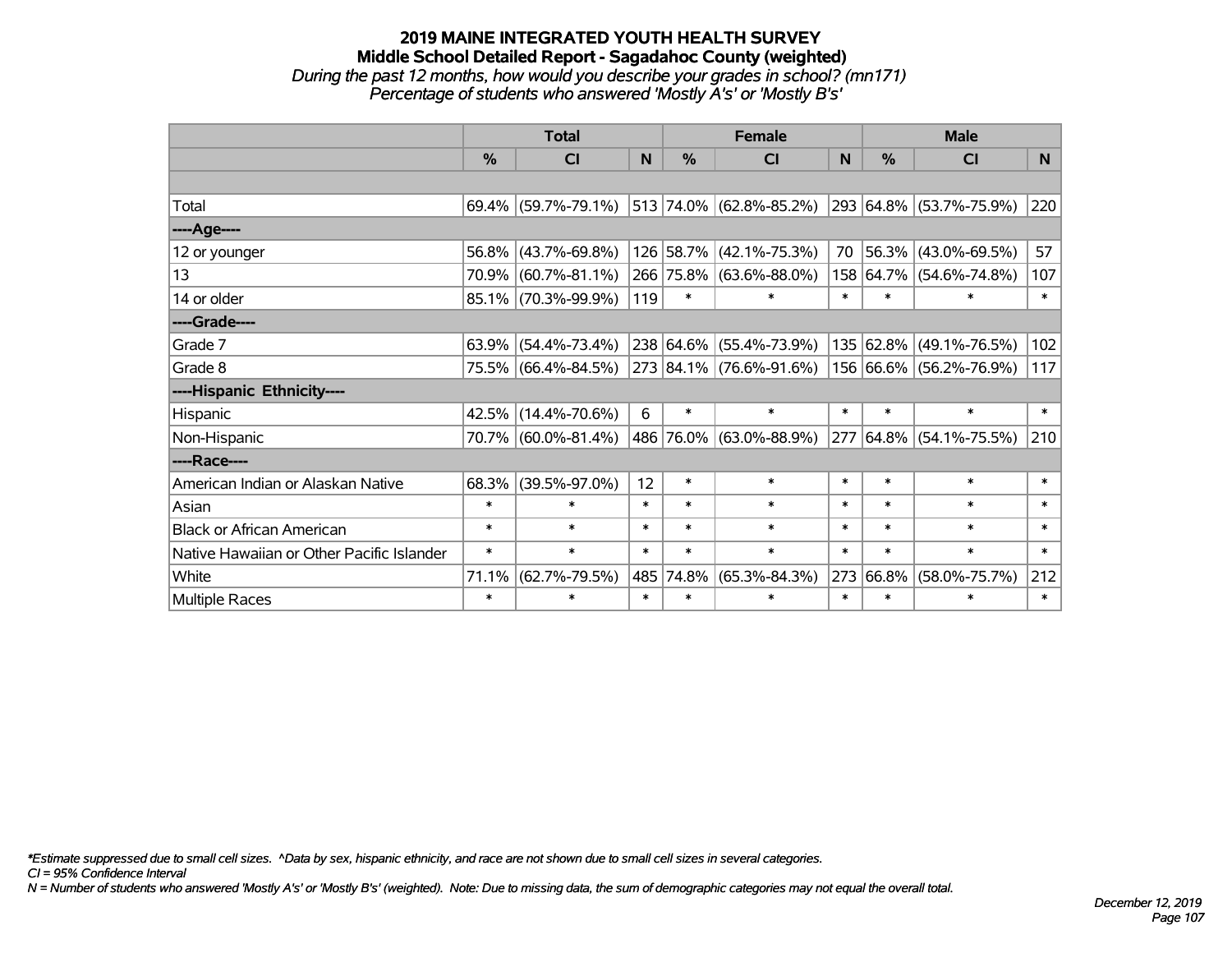*During an average week, how many hours do you spend in clubs or organizations (other than sports) outside of regular school hours? (mn146) Percentage of students who answered at least 1 hour*

|                                           | <b>Total</b>  |                                                |        |           | <b>Female</b>               | <b>Male</b> |               |                              |                |
|-------------------------------------------|---------------|------------------------------------------------|--------|-----------|-----------------------------|-------------|---------------|------------------------------|----------------|
|                                           | $\frac{0}{0}$ | <b>CI</b>                                      | N      | %         | <b>CI</b>                   | N           | $\frac{0}{0}$ | <b>CI</b>                    | N <sub>1</sub> |
|                                           |               |                                                |        |           |                             |             |               |                              |                |
| Total                                     |               | $50.3\%$ (45.1%-55.5%) 371 55.3% (47.8%-62.9%) |        |           |                             |             |               | $ 220 43.9\% $ (39.6%-48.2%) | 147            |
| ----Age----                               |               |                                                |        |           |                             |             |               |                              |                |
| 12 or younger                             | 51.1%         | $(43.8\% - 58.4\%)$                            |        |           | 112 50.4% (41.2%-59.6%)     | 60          | 50.4%         | $(29.0\% - 71.9\%)$          | 49             |
| 13                                        |               | 53.0% (43.3%-62.7%)                            |        |           | 200 62.9% (52.7%-73.1%)     |             |               | 133 40.4% (23.4%-57.4%)      | 67             |
| 14 or older                               |               | 42.5% (35.6%-49.5%)                            |        |           | 60 $ 42.0\% $ (33.9%-50.2%) |             |               | 28 42.9% (24.2%-61.6%)       | 31             |
| ----Grade----                             |               |                                                |        |           |                             |             |               |                              |                |
| Grade 7                                   | 51.5%         | $(46.1\% - 57.0\%)$                            |        |           | 190 54.2% (47.0%-61.4%)     |             | 113 48.2%     | $(41.9\% - 54.5\%)$          | 77             |
| Grade 8                                   |               | 49.0% (44.1%-53.9%)                            |        |           | 178 57.3% (44.9%-69.7%)     |             |               | 107 40.0% (30.2%-49.9%)      | 70             |
| ----Hispanic Ethnicity----                |               |                                                |        |           |                             |             |               |                              |                |
| Hispanic                                  | $\ast$        | $\ast$                                         | $\ast$ | $\ast$    | $\ast$                      | $\ast$      | $\ast$        | $\ast$                       | $\ast$         |
| Non-Hispanic                              |               | $50.8\%$ (45.5%-56.1%)                         |        |           | 349 56.0% (48.4%-63.6%)     |             | 205 44.9%     | $(40.6\% - 49.3\%)$          | 144            |
| ----Race----                              |               |                                                |        |           |                             |             |               |                              |                |
| American Indian or Alaskan Native         | 32.1%         | $(14.3\% - 49.9\%)$                            | 6      | $\ast$    | $\ast$                      | $\ast$      | $\ast$        | $\ast$                       | $\ast$         |
| Asian                                     | $\ast$        | $\ast$                                         | $\ast$ | $\ast$    | $\ast$                      | $\ast$      | $\ast$        | $\ast$                       | $\ast$         |
| <b>Black or African American</b>          | $\ast$        | $\ast$                                         | $\ast$ | $\ast$    | $\ast$                      | $\ast$      | $\ast$        | $\ast$                       | $\ast$         |
| Native Hawaiian or Other Pacific Islander | $\ast$        | $\ast$                                         | $\ast$ | $\ast$    | $\ast$                      | $\ast$      | $\ast$        | $\ast$                       | $\ast$         |
| White                                     | 51.1%         | $(45.8\% - 56.4\%)$                            |        | 348 56.6% | $(49.0\% - 64.3\%)$         | 208         | 44.6%         | $(41.8\% - 47.4\%)$          | 140            |
| Multiple Races                            | $\ast$        | $\ast$                                         | $\ast$ | $\ast$    | $\ast$                      | $\ast$      | $\ast$        | $\ast$                       | $\ast$         |

*\*Estimate suppressed due to small cell sizes. ^Data by sex, hispanic ethnicity, and race are not shown due to small cell sizes in several categories.*

*CI = 95% Confidence Interval*

*N = Number of students who answered at least 1 hour (weighted). Note: Due to missing data, the sum of demographic categories may not equal the overall total.*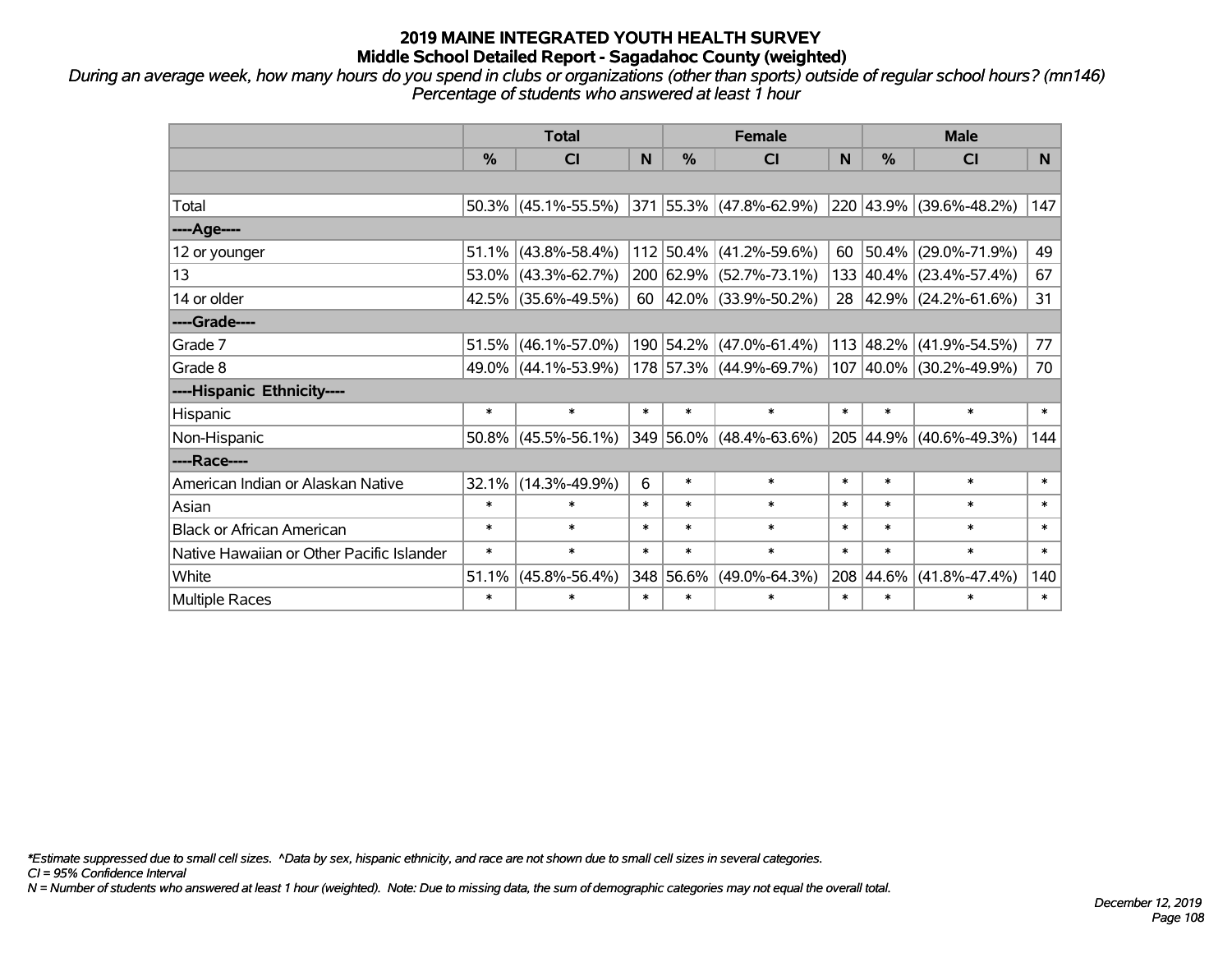### **2019 MAINE INTEGRATED YOUTH HEALTH SURVEY Middle School Detailed Report - Sagadahoc County (weighted)**

*Do you agree or disagree that at least one of your teachers really cares and gives you help and support when you need it? (mn143) Percentage of students who answered 'Strongly agree' or 'Agree'*

|                                           | <b>Total</b>  |                     |        | <b>Female</b> |                         |        | <b>Male</b> |                         |        |
|-------------------------------------------|---------------|---------------------|--------|---------------|-------------------------|--------|-------------|-------------------------|--------|
|                                           | $\frac{0}{0}$ | CI                  | N      | $\%$          | CI                      | N      | %           | <b>CI</b>               | N.     |
|                                           |               |                     |        |               |                         |        |             |                         |        |
| Total                                     |               | 75.2% (71.1%-79.3%) |        |               | 543 76.3% (72.0%-80.7%) |        |             | 293 74.9% (69.4%-80.5%) | 249    |
| ----Age----                               |               |                     |        |               |                         |        |             |                         |        |
| 12 or younger                             | 73.9%         | $(63.9\% - 83.8\%)$ |        |               | 155 76.9% (69.5%-84.4%) | 92     | 70.6%       | $(54.4\% - 86.8\%)$     | 61     |
| 13                                        |               | 75.8% (72.8%-78.8%) |        |               | 281 77.0% (74.7%-79.3%) |        |             | 151 75.1% (70.3%-79.8%) | 130    |
| 14 or older                               |               | 76.5% (72.5%-80.4%) |        |               | 108 75.0% (67.4%-82.6%) | 49     |             | 79.8% (76.8%-82.7%)     | 59     |
| ----Grade----                             |               |                     |        |               |                         |        |             |                         |        |
| Grade 7                                   | 77.0%         | $(67.7\% - 86.3\%)$ |        |               | 278 79.8% (72.1%-87.5%) | 154    |             | 74.4% (61.8%-87.1%)     | 123    |
| Grade 8                                   |               | 73.9% (70.8%-77.0%) |        |               | 264 73.2% (69.9%-76.5%) |        |             | 138 75.4% (71.2%-79.6%) | 126    |
| ----Hispanic Ethnicity----                |               |                     |        |               |                         |        |             |                         |        |
| Hispanic                                  | $\ast$        | $\ast$              | $\ast$ | $\ast$        | $\ast$                  | $\ast$ | $\ast$      | $\ast$                  | $\ast$ |
| Non-Hispanic                              |               | 75.5% (70.8%-80.1%) |        |               | 507 76.1% (71.6%-80.6%) |        |             | 271 75.1% (69.5%-80.6%) | 235    |
| ----Race----                              |               |                     |        |               |                         |        |             |                         |        |
| American Indian or Alaskan Native         | $\ast$        | $\ast$              | $\ast$ | $\ast$        | $\ast$                  | $\ast$ | $\ast$      | $\ast$                  | $\ast$ |
| Asian                                     | $\ast$        | $\ast$              | $\ast$ | $\ast$        | $\ast$                  | $\ast$ | $\ast$      | $\ast$                  | $\ast$ |
| <b>Black or African American</b>          | $\ast$        | $\ast$              | $\ast$ | $\ast$        | $\ast$                  | $\ast$ | $\ast$      | $\ast$                  | $\ast$ |
| Native Hawaiian or Other Pacific Islander | $\ast$        | $\ast$              | $\ast$ | $\ast$        | $\ast$                  | $\ast$ | $\ast$      | $\ast$                  | $\ast$ |
| White                                     | 75.4%         | $(71.4\% - 79.4\%)$ | 499    | 76.9%         | $(73.3\% - 80.5\%)$     | 269    | 74.3%       | $(68.6\% - 80.1\%)$     | 229    |
| Multiple Races                            |               | 64.6% (50.1%-79.0%) | 10     | $\ast$        | $\ast$                  | $\ast$ | $\ast$      | *                       | $\ast$ |

*\*Estimate suppressed due to small cell sizes. ^Data by sex, hispanic ethnicity, and race are not shown due to small cell sizes in several categories.*

*CI = 95% Confidence Interval*

*N = Number of students who answered 'Strongly agree' or 'Agree' (weighted). Note: Due to missing data, the sum of demographic categories may not equal the overall total.*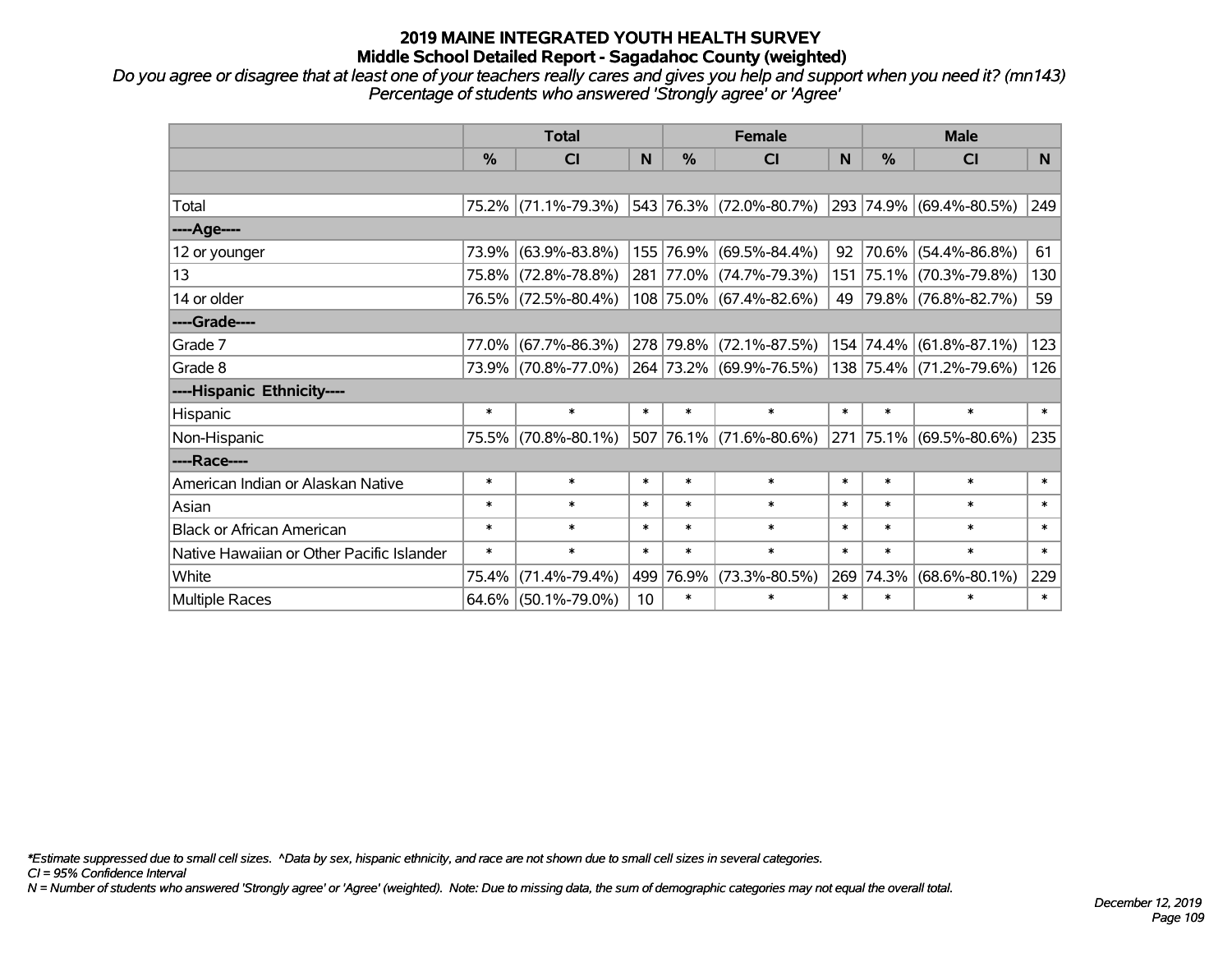### **2019 MAINE INTEGRATED YOUTH HEALTH SURVEY Middle School Detailed Report - Sagadahoc County (weighted)**

# *How often does one of your parents talk with you about what you are doing in school? (mn144) Percentage of students who answered 'About every day' or 'About once or twice a week'*

|                                           | <b>Total</b>  |                        |        | <b>Female</b> |                               |        | <b>Male</b> |                         |        |
|-------------------------------------------|---------------|------------------------|--------|---------------|-------------------------------|--------|-------------|-------------------------|--------|
|                                           | $\frac{0}{0}$ | C <sub>l</sub>         | N      | $\%$          | CI                            | N      | %           | <b>CI</b>               | N.     |
|                                           |               |                        |        |               |                               |        |             |                         |        |
| Total                                     |               | $84.0\%$ (83.2%-84.7%) |        |               | $604 84.7\%  (82.1\%–87.3\%)$ |        |             | 325 83.8% (78.6%-89.1%) | 276    |
| ----Age----                               |               |                        |        |               |                               |        |             |                         |        |
| 12 or younger                             | 84.2%         | $(82.7\% - 85.6\%)$    |        |               | 174 85.7% (81.9%-89.4%)       |        | 101 83.4%   | $(81.3\% - 85.6\%)$     | 71     |
| 13                                        |               | 85.0% (80.2%-89.9%)    |        |               | 315 84.0% (74.8%-93.2%)       |        |             | 166 86.1% (81.2%-91.0%) | 147    |
| 14 or older                               |               | 81.8% (70.0%-93.6%)    |        |               | 116 86.9% (80.3%-93.5%)       |        |             | 58 79.0% (61.0%-97.1%)  | 58     |
| ----Grade----                             |               |                        |        |               |                               |        |             |                         |        |
| Grade 7                                   | 85.5%         | $(83.7\% - 87.4\%)$    |        |               | 304 84.8% (81.0%-88.5%)       |        | 163 86.4%   | $(78.4\% - 94.3\%)$     | 139    |
| Grade 8                                   |               | 82.7% (82.4%-82.9%)    |        |               | 297 84.4% (81.7%-87.1%)       |        |             | 160 81.4% (77.4%-85.3%) | 137    |
| ----Hispanic Ethnicity----                |               |                        |        |               |                               |        |             |                         |        |
| Hispanic                                  | $\ast$        | $\ast$                 | $\ast$ | $\ast$        | $\ast$                        | $\ast$ | $\ast$      | $\ast$                  | $\ast$ |
| Non-Hispanic                              |               | $84.5\%$ (82.4%-86.6%) |        |               | 567 85.2% (83.7%-86.7%)       |        | 304 83.5%   | $(77.3\% - 89.8\%)$     | 260    |
| ----Race----                              |               |                        |        |               |                               |        |             |                         |        |
| American Indian or Alaskan Native         | $\ast$        | $\ast$                 | $\ast$ | $\ast$        | $\ast$                        | $\ast$ | $\ast$      | $\ast$                  | $\ast$ |
| Asian                                     | $\ast$        | $\ast$                 | $\ast$ | $\ast$        | $\ast$                        | $\ast$ | $\ast$      | $\ast$                  | $\ast$ |
| <b>Black or African American</b>          | $\ast$        | $\ast$                 | $\ast$ | $\ast$        | $\ast$                        | $\ast$ | $\ast$      | $\ast$                  | $\ast$ |
| Native Hawaiian or Other Pacific Islander | $\ast$        | $\ast$                 | $\ast$ | $\ast$        | $\ast$                        | $\ast$ | $\ast$      | $\ast$                  | $\ast$ |
| White                                     | 84.5%         | $(82.8\% - 86.3\%)$    |        | 560 85.8%     | $(84.2\% - 87.3\%)$           |        | 300 83.4%   | $(77.5\% - 89.3\%)$     | 257    |
| <b>Multiple Races</b>                     | $\ast$        | $\ast$                 | $\ast$ | $\ast$        | $\ast$                        | $\ast$ | $\ast$      | $\ast$                  | $\ast$ |

*\*Estimate suppressed due to small cell sizes. ^Data by sex, hispanic ethnicity, and race are not shown due to small cell sizes in several categories.*

*CI = 95% Confidence Interval*

*N = Number of students who answered 'About every day' or 'About once or twice a week' (weighted). Note: Due to missing data, the sum of demographic categories may not equal the overall total.*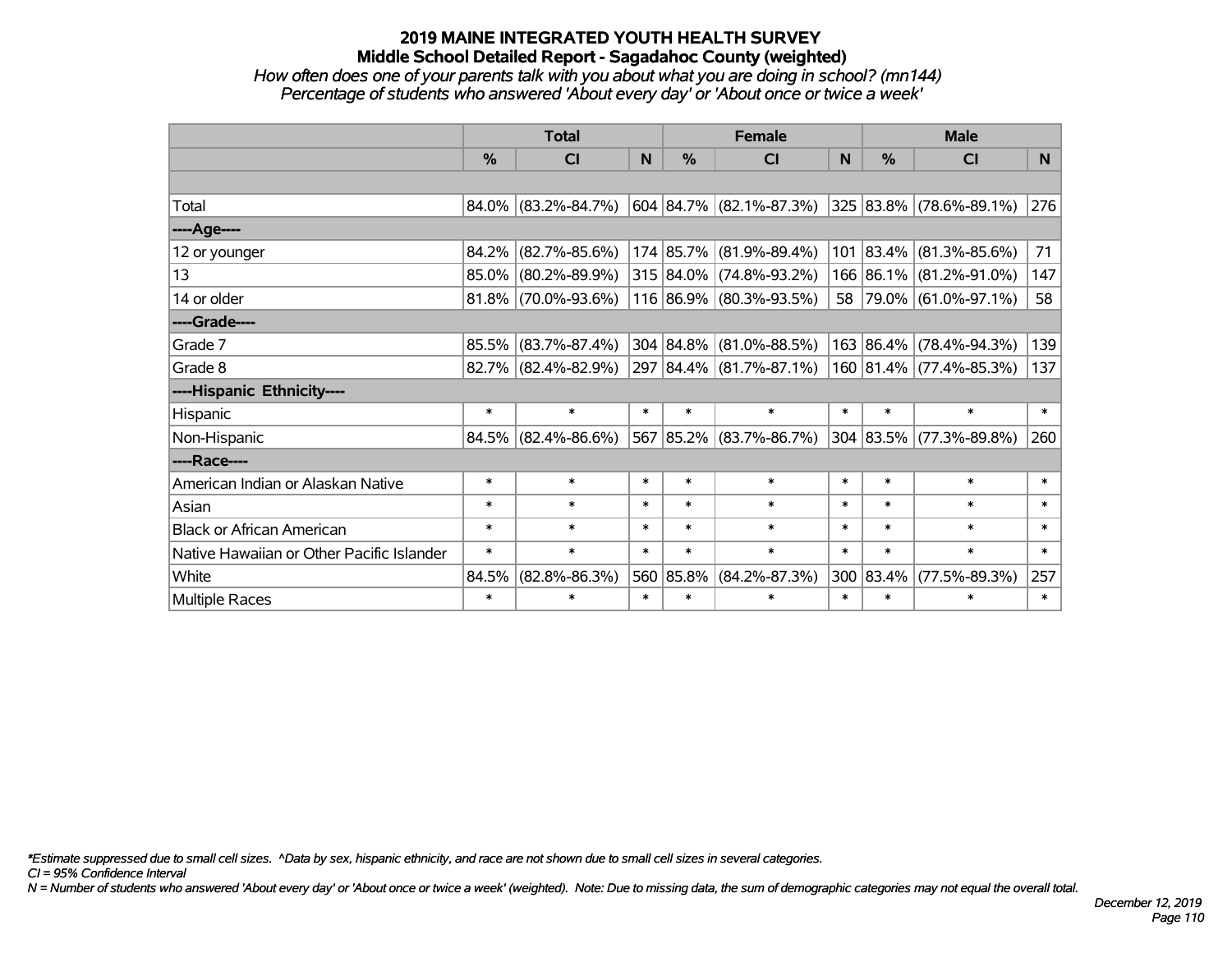#### **2019 MAINE INTEGRATED YOUTH HEALTH SURVEY Middle School Detailed Report - Sagadahoc County (weighted)** *How often does your family give you love and support? (mn188) Percentage of students who answered 'Most of the time' or 'Always'*

|                                           | <b>Total</b>  |                        |        | <b>Female</b> |                         |        | <b>Male</b> |                          |        |
|-------------------------------------------|---------------|------------------------|--------|---------------|-------------------------|--------|-------------|--------------------------|--------|
|                                           | $\frac{0}{0}$ | CI                     | N      | $\frac{0}{0}$ | CI                      | N      | %           | <b>CI</b>                | N      |
|                                           |               |                        |        |               |                         |        |             |                          |        |
| Total                                     |               | $83.3\%$ (81.4%-85.1%) |        |               | 599 82.8% (79.9%-85.8%) |        |             | 318 84.4% (82.6%-86.2%)  | 277    |
| ----Age----                               |               |                        |        |               |                         |        |             |                          |        |
| 12 or younger                             | 90.4%         | $(86.3\% - 94.5\%)$    |        |               | 187 90.0% (82.5%-97.5%) |        | 108 90.7%   | $(86.8\% - 94.7\%)$      | 76     |
| 13                                        | 79.7%         | $(78.6\% - 80.9\%)$    |        |               | 296 79.7% (76.6%-82.9%) |        |             | 158 80.4% (78.4%-82.4%)  | 138    |
| 14 or older                               |               | $81.9\%$ (79.4%-84.5%) |        |               | 115 78.7% (75.8%-81.6%) | 51     |             | $ 86.5\% $ (80.4%-92.7%) | 64     |
| ----Grade----                             |               |                        |        |               |                         |        |             |                          |        |
| Grade 7                                   | 86.8%         | $(80.2\% - 93.5\%)$    |        |               | 310 87.5% (78.6%-96.5%) |        | 170 86.7%   | $(79.9\% - 93.4\%)$      | 139    |
| Grade 8                                   |               | 79.5% (74.8%-84.2%)    |        |               | 284 77.8% (72.7%-82.9%) |        |             | 146 82.2% (78.8%-85.5%)  | 137    |
| ----Hispanic Ethnicity----                |               |                        |        |               |                         |        |             |                          |        |
| Hispanic                                  | $\ast$        | $\ast$                 | $\ast$ | $\ast$        | $\ast$                  | $\ast$ | $\ast$      | $\ast$                   | $\ast$ |
| Non-Hispanic                              |               | $83.4\%$ (80.6%-86.2%) |        |               | 559 82.0% (78.6%-85.4%) |        | 294 85.3%   | $(81.9\% - 88.7\%)$      | 264    |
| ----Race----                              |               |                        |        |               |                         |        |             |                          |        |
| American Indian or Alaskan Native         | $\ast$        | $\ast$                 | $\ast$ | $\ast$        | $\ast$                  | $\ast$ | $\ast$      | $\ast$                   | $\ast$ |
| Asian                                     | $\ast$        | $\ast$                 | $\ast$ | $\ast$        | $\ast$                  | $\ast$ | $\ast$      | $\ast$                   | $\ast$ |
| <b>Black or African American</b>          | $\ast$        | $\ast$                 | $\ast$ | $\ast$        | $\ast$                  | $\ast$ | $\ast$      | $\ast$                   | $\ast$ |
| Native Hawaiian or Other Pacific Islander | $\ast$        | $\ast$                 | $\ast$ | $\ast$        | $\ast$                  | $\ast$ | $\ast$      | $\ast$                   | $\ast$ |
| White                                     | 83.4%         | $(81.4\% - 85.3\%)$    | 551    | 83.1%         | $(80.0\% - 86.2\%)$     | 290    | 84.4%       | $(81.9\% - 86.9\%)$      | 259    |
| <b>Multiple Races</b>                     | $\ast$        | $\ast$                 | $\ast$ | $\ast$        | $\ast$                  | $\ast$ | $\ast$      | $\ast$                   | $\ast$ |

*\*Estimate suppressed due to small cell sizes. ^Data by sex, hispanic ethnicity, and race are not shown due to small cell sizes in several categories.*

*CI = 95% Confidence Interval*

*N = Number of students who answered 'Most of the time' or 'Always' (weighted). Note: Due to missing data, the sum of demographic categories may not equal the overall total.*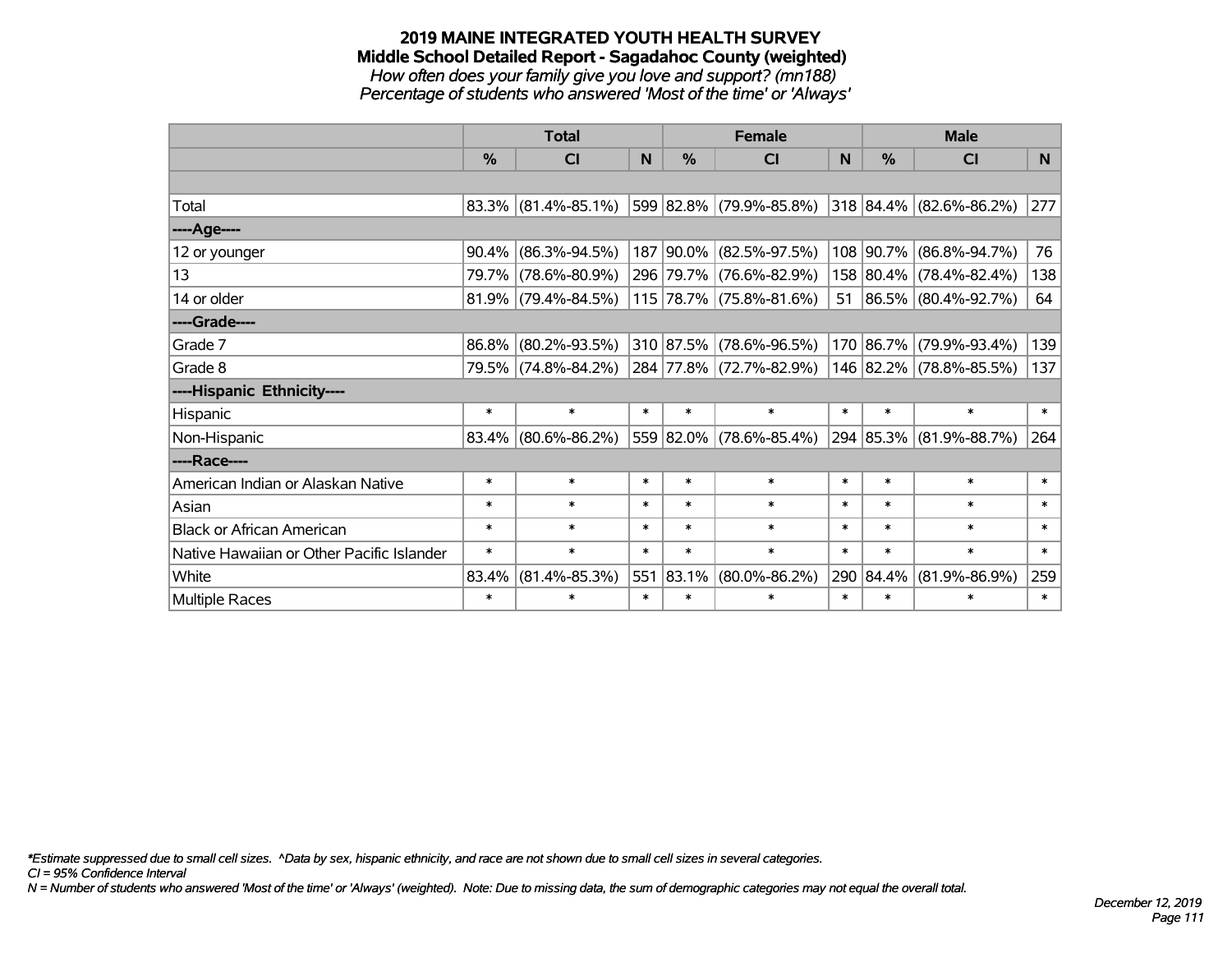#### **2019 MAINE INTEGRATED YOUTH HEALTH SURVEY Middle School Detailed Report - Sagadahoc County (weighted)** *Do you agree or disagree that in your community you feel like you matter to people? (mn148) Percentage of students who answered 'Strongly agree' or 'Agree'*

|                                           | <b>Total</b>  |                        |        | <b>Female</b> |                              |        | <b>Male</b>   |                              |        |
|-------------------------------------------|---------------|------------------------|--------|---------------|------------------------------|--------|---------------|------------------------------|--------|
|                                           | $\frac{0}{0}$ | C <sub>l</sub>         | N      | $\frac{0}{0}$ | <b>CI</b>                    | N      | $\frac{0}{0}$ | <b>CI</b>                    | N.     |
|                                           |               |                        |        |               |                              |        |               |                              |        |
| Total                                     |               | $57.6\%$ (48.9%-66.3%) |        |               | $ 412 50.6\% $ (37.6%-63.6%) |        |               | 194 66.0% (61.4%-70.6%)      | 215    |
| ----Age----                               |               |                        |        |               |                              |        |               |                              |        |
| 12 or younger                             | 59.7%         | $(43.9\% - 75.4\%)$    |        | 123 52.3%     | $(31.6\% - 73.0\%)$          | 63     |               | 70.3% (61.6%-79.0%)          | 59     |
| 13                                        |               | 55.3% (49.3%-61.3%)    |        |               | 203 49.0% (36.3%-61.7%)      | 97     |               | $ 63.1\%  (60.7\% - 65.6\%)$ | 106    |
| 14 or older                               |               | $61.2\%$ (54.7%-67.8%) |        |               | 86 53.8% (51.2%-56.3%)       |        |               | 35 67.5% (55.8%-79.3%)       | 50     |
| ----Grade----                             |               |                        |        |               |                              |        |               |                              |        |
| Grade 7                                   | 57.4%         | $(44.2\% - 70.7\%)$    |        |               | 204 50.0% (30.2%-69.8%)      | 97     | 67.7%         | $(62.8\% - 72.7\%)$          | 107    |
| Grade 8                                   |               | 57.2% (53.7%-60.8%)    |        |               | 203 50.6% (44.7%-56.5%)      |        |               | 94 64.3% (59.0%-69.6%)       | 108    |
| ----Hispanic Ethnicity----                |               |                        |        |               |                              |        |               |                              |        |
| Hispanic                                  | $\ast$        | $\ast$                 | $\ast$ | $\ast$        | $\ast$                       | $\ast$ | $\ast$        | $\ast$                       | $\ast$ |
| Non-Hispanic                              | 57.3%         | $(48.7\% - 65.8\%)$    |        |               | 382 50.5% (37.3%-63.6%)      |        |               | 180 65.6% (61.2%-70.0%)      | 202    |
| ----Race----                              |               |                        |        |               |                              |        |               |                              |        |
| American Indian or Alaskan Native         | $\ast$        | $\ast$                 | $\ast$ | $\ast$        | $\ast$                       | $\ast$ | $\ast$        | $\ast$                       | $\ast$ |
| Asian                                     | $\ast$        | $\ast$                 | $\ast$ | $\ast$        | $\ast$                       | $\ast$ | $\ast$        | $\ast$                       | $\ast$ |
| <b>Black or African American</b>          | $\ast$        | $\ast$                 | $\ast$ | $\ast$        | $\ast$                       | $\ast$ | $\ast$        | $\ast$                       | $\ast$ |
| Native Hawaiian or Other Pacific Islander | $\ast$        | $\ast$                 | $\ast$ | $\ast$        | $\ast$                       | $\ast$ | $\ast$        | $\ast$                       | $\ast$ |
| White                                     | 57.7%         | $(49.5\% - 65.9\%)$    | 380    | 51.4%         | $(39.0\% - 63.7\%)$          | 179    | 65.3%         | $(60.0\% - 70.5\%)$          | 199    |
| <b>Multiple Races</b>                     |               | 49.0% (23.6%-74.3%)    | 8      | $\ast$        | $\ast$                       | $\ast$ | $\ast$        | $\ast$                       | $\ast$ |

*\*Estimate suppressed due to small cell sizes. ^Data by sex, hispanic ethnicity, and race are not shown due to small cell sizes in several categories.*

*CI = 95% Confidence Interval*

*N = Number of students who answered 'Strongly agree' or 'Agree' (weighted). Note: Due to missing data, the sum of demographic categories may not equal the overall total.*